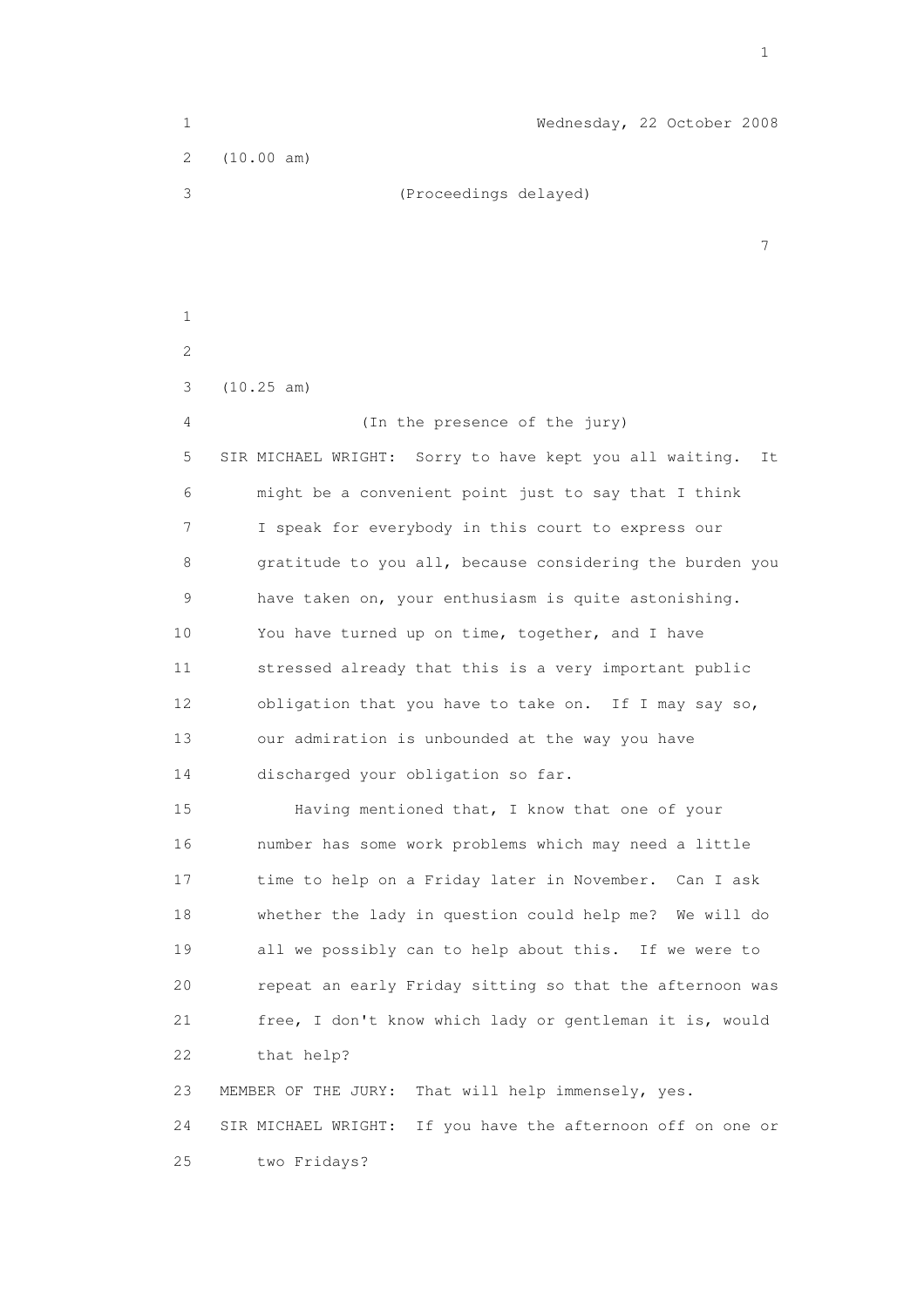1 MEMBER OF THE JURY: Two Fridays. 2 SIR MICHAEL WRIGHT: Do you think you can cope with that 3 then? 4 MEMBER OF THE JURY: I will certainly try. 5 SIR MICHAEL WRIGHT: That's all you can say. I don't know 6 how you feel about early Fridays. It will extend your 7 weekends. Is it thought to be a good idea? All right. 8 Let us see how we get on this Friday, which will be 9 an early one anyway and if it works we might think about 10 introducing it as a regular Friday feature, to extend 11 your weekends, anyway. 12 Yes, very well. 13 MR HOUGH: As I mentioned, the witness is Harry. 14 CODENAME "HARRY" (sworn) 15 SIR MICHAEL WRIGHT: Thank you, please sit down. 16 Questions from MR HOUGH 17 MR HOUGH: Now, I think you have been given the name Harry 18 for these proceedings? 19 A. Yes, sir, that's correct. 20 Q. I will ask you questions first on behalf of the Coroner 21 and then other lawyers will ask you some questions. 22 Is this right, in 2005 you were a surveillance 23 officer in SO12 Special Branch? 24 A. Yes, sir. 25 Q. You were a member of the grey surveillance team on

en de la construction de la construction de la construction de la construction de la construction de la constr<br>En 1980, en 1980, en 1980, en 1980, en 1980, en 1980, en 1980, en 1980, en 1980, en 1980, en 1980, en 1980, en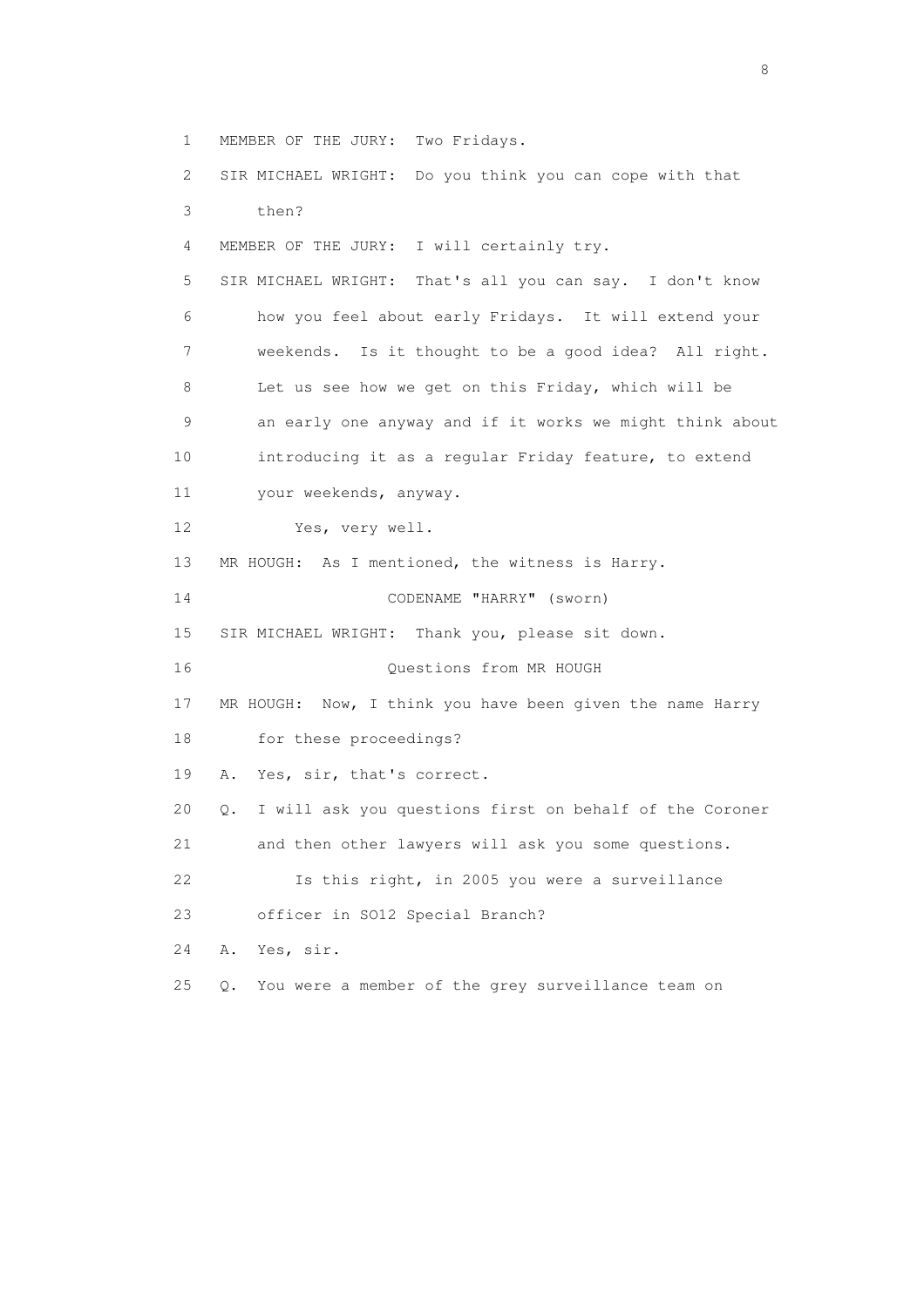- 1 22 July?
- 2 A. Yes, I was.

| 3  | $\circ$ . | You made three statements about the events on that day, |
|----|-----------|---------------------------------------------------------|
| 4  |           | the first of which was written just the day afterwards, |
| 5  |           | the 23rd?                                               |
| 6  | Α.        | That's correct, sir.                                    |
| 7  | Q.        | There is no difficulty in you having those to hand if   |
| 8  |           | you have them with you or we can show them on screen if |
| 9  |           | necessary.                                              |
| 10 | Α.        | Thank you.                                              |
| 11 | Q.        | I think you also gave evidence at the Health and Safety |
| 12 |           | trial on 12 October 2007?                               |
| 13 | Α.        | Yes, I did.                                             |
| 14 | Q.        | For our purposes when looking at documents, your call   |
| 15 |           | sign on the day in question ended with 09?              |
| 16 | Α.        | That's correct.                                         |
| 17 | О.        | And you have sometimes been referred to as Hotel 2, H2? |
| 18 | Α.        | That's correct, sir.                                    |
| 19 | Q.        | That morning, 22 July, were you with the rest of your   |
| 20 |           | team called to attend a briefing at New Scotland Yard?  |
| 21 | Α.        | Yes, sir.                                               |
| 22 | Q.        | We have heard about how that process of calling you in  |
| 23 |           | took place. That briefing, I think, was given by        |
| 24 |           | Mr Whiddett, and an officer we are referring to as      |
| 25 |           | Colin?                                                  |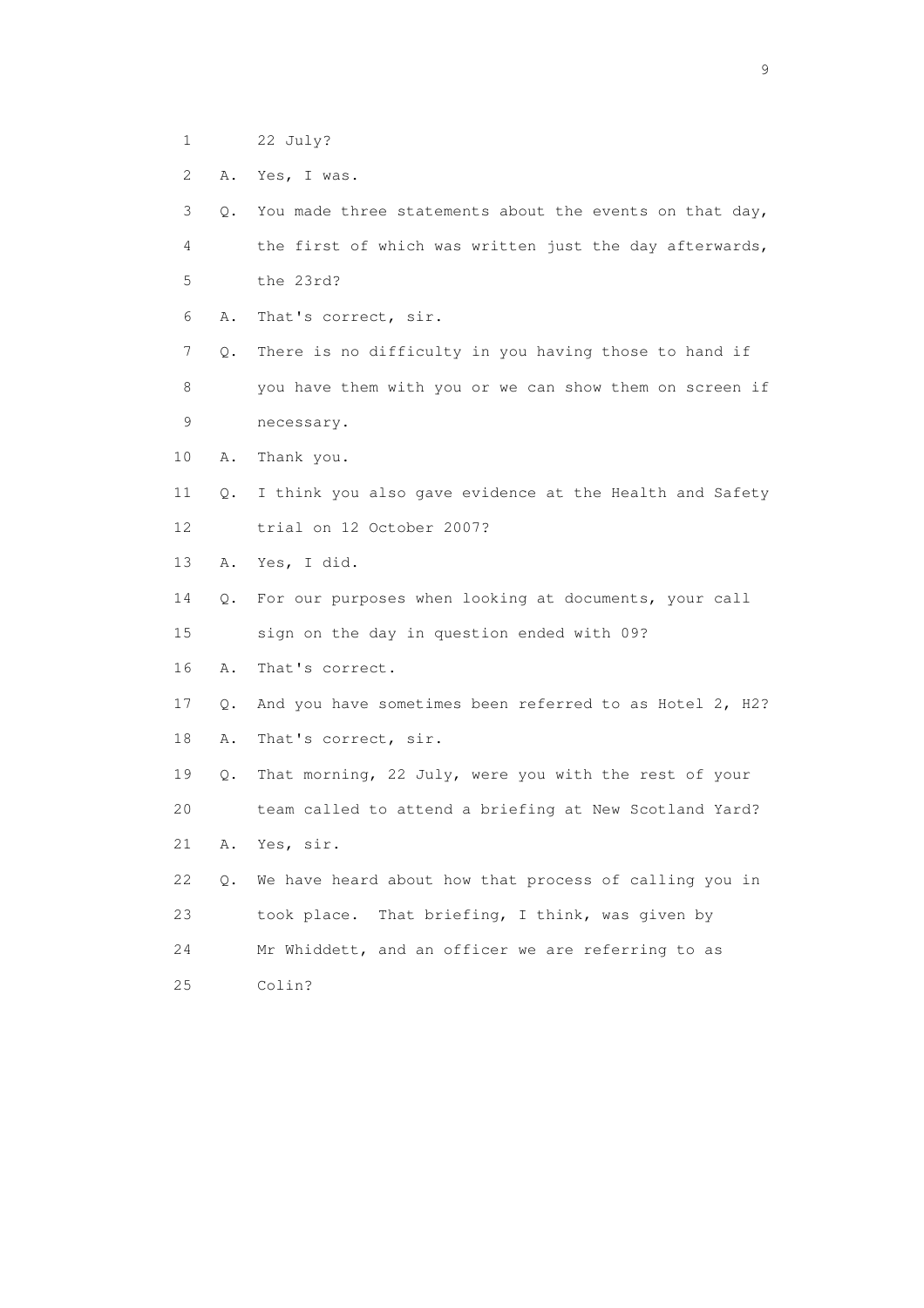1 A. Yes.

| $\mathbf{2}^{\mathsf{I}}$ | Q. | We have heard what that briefing consisted of, so I'll  |
|---------------------------|----|---------------------------------------------------------|
| 3                         |    | do this quite briefly. You were told about a number of  |
| 4                         |    | suspects; yes?                                          |
| 5                         | Α. | Yes, I was.                                             |
| 6                         | Q. | The names of those suspects, and you were shown some    |
| 7                         |    | photographs, one of which can be shown up on screen,    |
| 8                         |    | I think, tab 37 of the jury bundle. Yes?                |
| 9                         | Α. | That's correct.                                         |
| 10                        | Q. | At the end of that briefing, did you ask any questions  |
| 11                        |    | to clarify what you had been asked to do?               |
| 12                        | Α. | Yes, I did.                                             |
| 13                        | Q. | What did you ask about?                                 |
| 14                        | Α. | I asked for clarification on what the word "contain"    |
| 15                        |    | meant in the terms of surveillance of the subjects that |
| 16                        |    | we had been briefed upon.                               |
| 17                        | Q. | Okay, so is this right, you were told that you were to  |
| 18                        |    | contain the premises or the suspects?                   |
| 19                        | Α. | We were told to contain the suspects by the name of     |
| 20                        |    | Regal Wave as a call sign and Nettle Tip.               |
| 21                        | Q. | You, as you have said, asked for clarification on what  |
| 22                        |    | "contained" meant. Is that because it's not a term that |
| 23                        |    | you are familiar with?                                  |
| 24                        | Α. | Yes, well, as a surveillance officer we surveill        |
| 25                        |    | subjects, and I just needed some clarification as to    |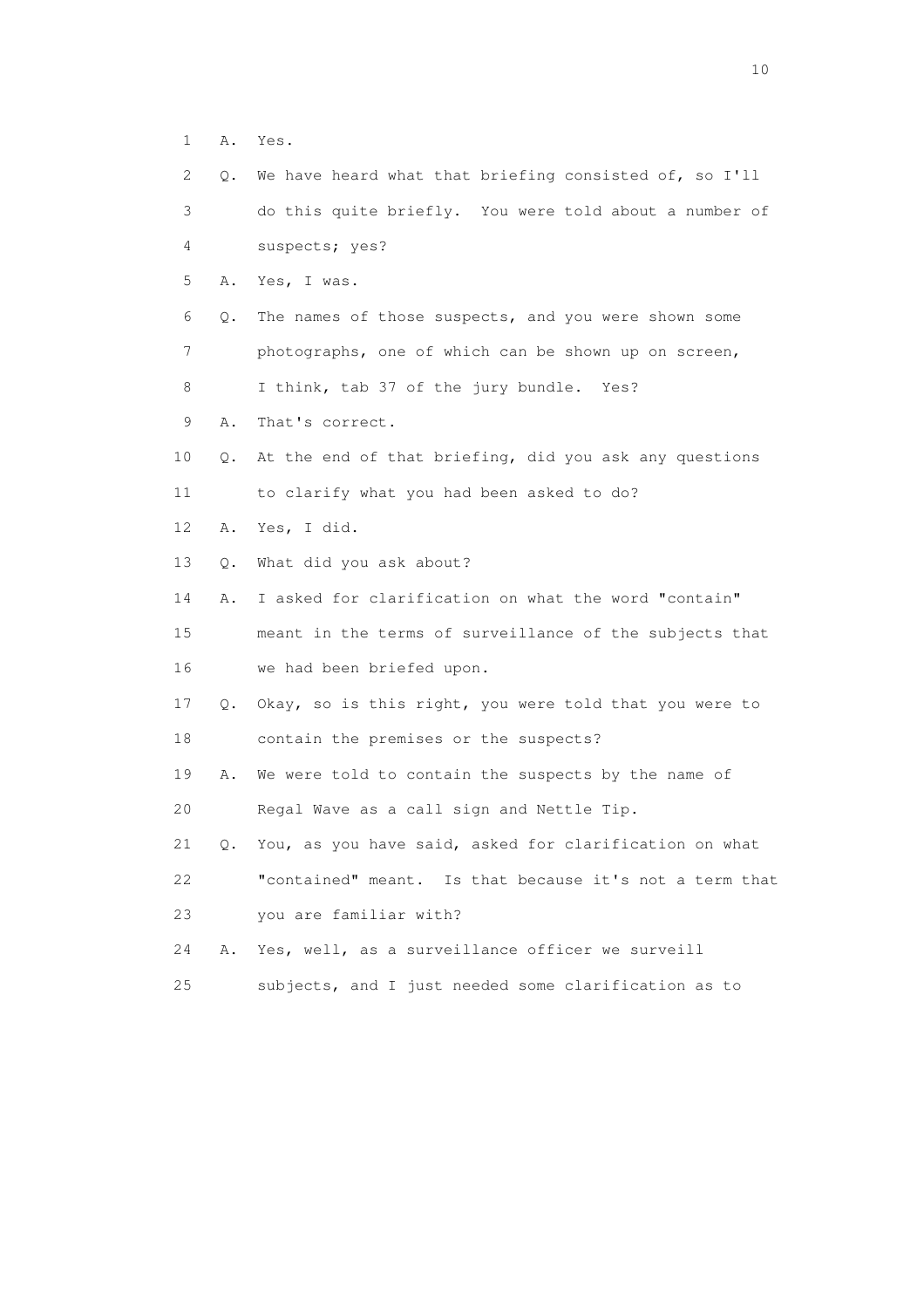| 1                         |       | what the extent of the surveillance would be and         |
|---------------------------|-------|----------------------------------------------------------|
| $\mathbf{2}^{\mathsf{I}}$ |       | contingencies to be considered.                          |
| 3                         | Q.    | What response did you receive from Mr Whiddett or Colin? |
| 4                         | Α.    | I received an indication that "contain" meant to         |
| 5                         |       | surveill until such time that a firearms team could      |
| 6                         |       | effect a stop or arrest or detention of a suspect.       |
| 7                         | Q.    | So you were told, is this right, that any suspect,       |
| 8                         |       | identified suspect, would be arrested by CO19 officers?  |
| 9                         | Α.    | Yes, that was my understanding when I left the briefing. |
| 10                        | Q.    | I think in fact you recorded that in your pocket book?   |
| 11                        | Α.    | I did.                                                   |
| 12                        | Q.    | Now, after this briefing had taken place, we have heard  |
| 13                        |       | that firearms were distributed. Did you receive          |
| 14                        |       | a firearm?                                               |
| 15                        | Α.    | No.                                                      |
| 16                        | Q.    | We have heard that your team deployed to Scotia Road     |
| 17                        |       | after waiting for a short time, I think underneath some  |
| 18                        |       | arches, and we have heard that the team as a whole       |
| 19                        |       | arrived, according to the log, at just before 9 o'clock  |
| 20                        |       | that morning; is that when you arrived?                  |
| 21                        | Α.    | That's correct, I believe that it was 8.50.              |
| 22                        | $Q$ . | I think you were on your own in a vehicle travelling to  |
| 23                        |       | that area?                                               |
| 24                        | Α.    | That's correct, sir.                                     |
| 25                        | Q.    | I am just going to ask you next about where you          |
|                           |       |                                                          |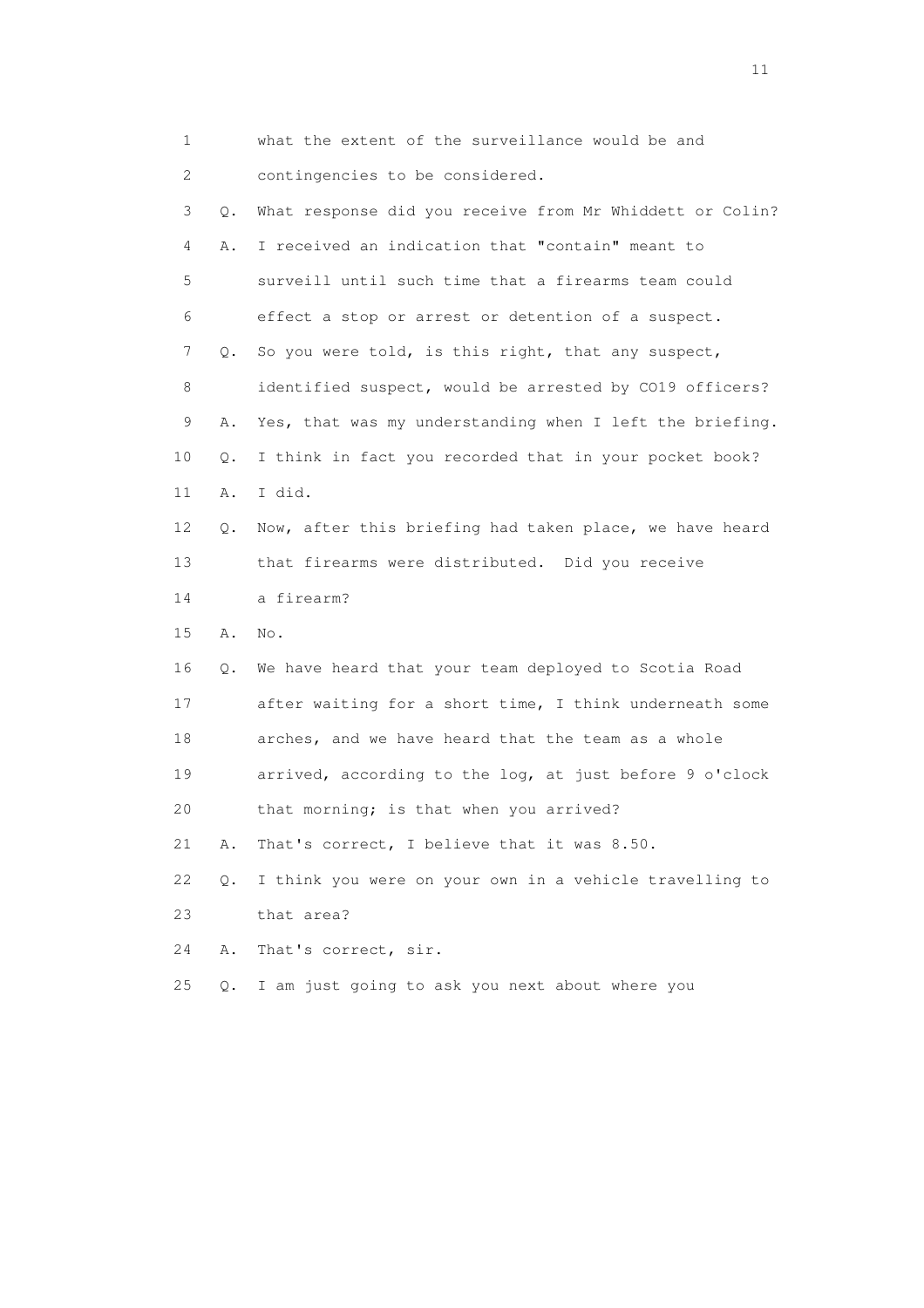1 positioned yourself when you arrived in the area of 2 Scotia Road. For this purpose, can we have tab 14 of 3 the jury bundle on screen? This is a map. 4 Can you help us with indicating where you parked 5 when you arrived in the area of Scotia Road? 6 A. Yes, I can, sir. Initially I was in the vicinity of 7 Athlone Road. 8 Q. So if that can be shaded, it's just around the middle of 9 the screen, just north of -- 10 A. No, it's slightly to the north. 11 Q. If the operator goes up Tulse Hill to the left, there we 12 are, so that's been shaded. You said you went initially 13 to the vicinity of Athlone Road; is that where you 14 actually parked? 15 A. For a period of time I was in that vicinity, yes. 16 Q. Did you then move? 17 A. On movement of a subject from Scotia Road -- 18 Q. Okay, just pause there, that's the man we are going to 19 ask about. Until this man came on the picture, were you 20 parked in Athlone Road? 21 A. Yes. I didn't stay in one place the whole time but 22 that's the vicinity that I situated myself, yes. 23 Q. During the period between when you arrived and when the 24 man started to be surveilled, did you hear any 25 discussions over the radio between your team leader,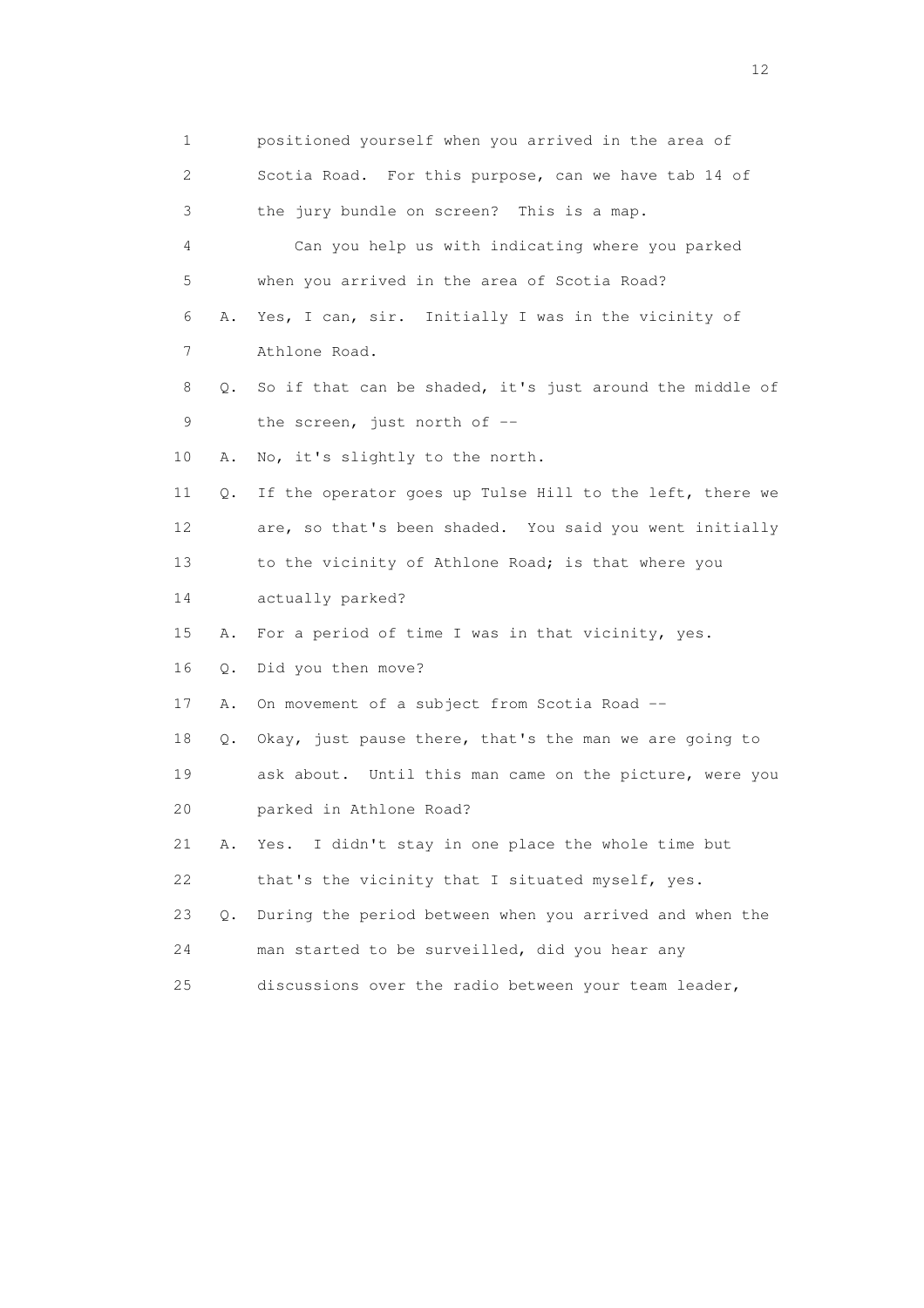- 1 James, and the red team leader, Derek?
- 2 A. Yes, I did, sir.

3 Q. What did they say to each other?

 4 A. They discussed various issues of where surveillance 5 officers were positioned, which is routine practice in 6 surveillance operations, and in addition they discussed 7 some contingencies as to what surveillance officers may 8 need to do in the event that the firearms team hadn't 9 arrived.

- 10 Q. If you just could keep your voice up.
- 11 A. I apologise.

 12 Q. What conclusion did they reach about what should be done 13 in the event that the firearms team hadn't arrived, and 14 people started coming out of the block at Scotia Road? 15 A. The conversation encompassed a situation where somebody 16 identified as one of the suspects of the briefing were 17 to leave the address, possibly with a rucksack, and what 18 action surveillance officers may have to undertake in 19 the event that a firearms team were not there, ie effect 20 an arrest or stop.

 21 Q. So they agreed that you or other surveillance officers 22 might be required to participate in performing a stop? 23 A. That's correct.

 24 Q. Did they say that that would only be the armed 25 surveillance officers involved in that?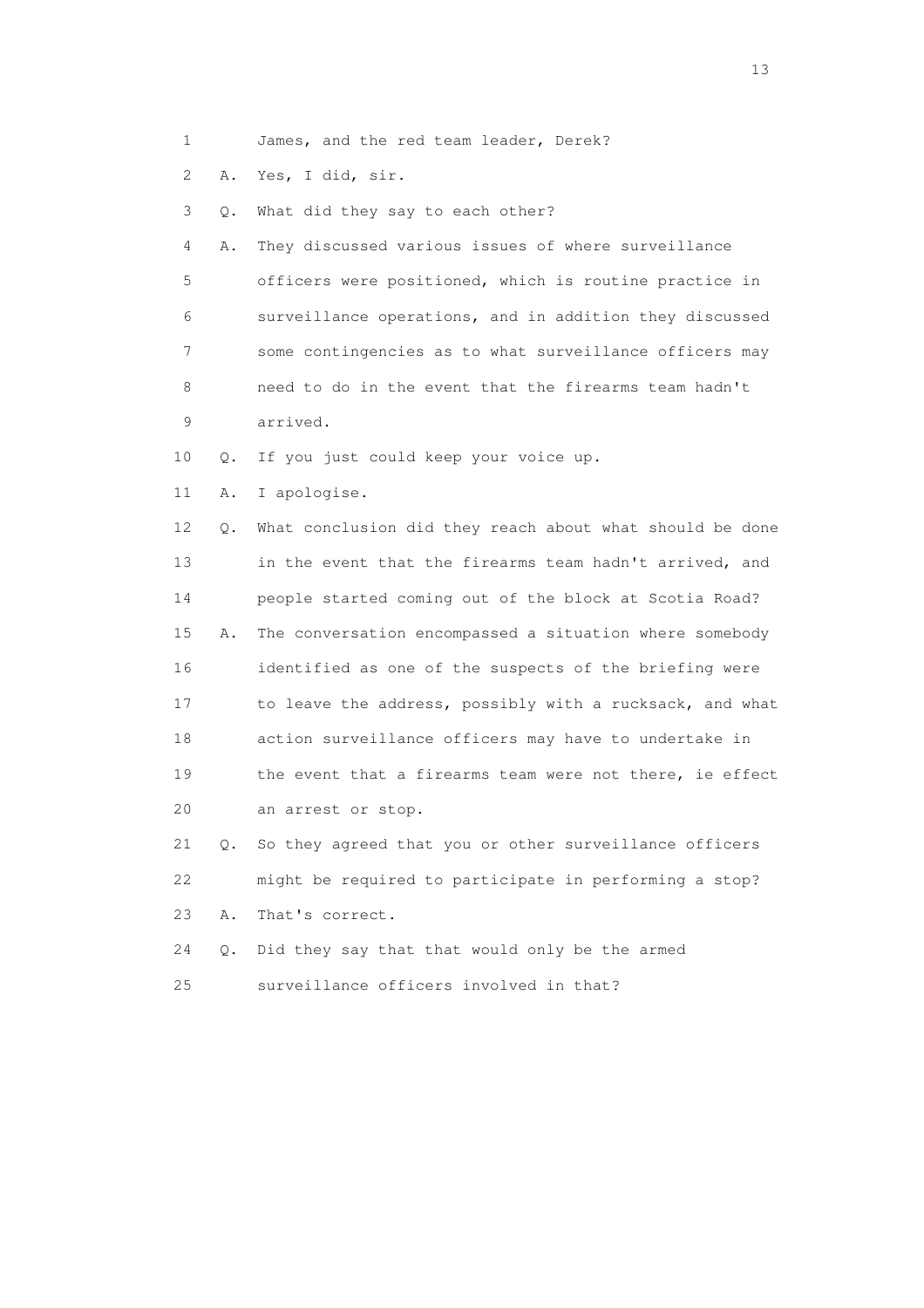| 1  | Α. | That wasn't qualified but it's what I understood to be   |
|----|----|----------------------------------------------------------|
| 2  |    | the natural course of events, yes.                       |
| 3  | 0. | We have heard before that Mr de Menezes came out of the  |
| 4  |    | block at Scotia Road around 9.33, 9.34. In the period    |
| 5  |    | after that, did you hear over the surveillance radio     |
| 6  |    | traffic about the man coming out?                        |
| 7  | Α. | Yes, I did. After he had left the address, yes.          |
| 8  | Q. | What did you do in response to the information coming    |
| 9  |    | out about the man on foot from the block?                |
| 10 | Α. | I moved my position, and I got myself in a position      |
| 11 |    | because of the radio traffic I had monitored, which      |
| 12 |    | indicated one of the officers that was conducting        |
| 13 |    | surveillance wasn't in a position to continue to follow. |
| 14 |    | That was an officer from the red team.                   |
| 15 | Q. | From the red team, I think you said?                     |
| 16 | Α. | Yes.                                                     |
| 17 | Q. | Are you able to give his call sign or number?            |
| 18 | Α. | I can't remember it, no.                                 |
| 19 | Q. | Now, did you travel along Upper Tulse Hill in order to   |
| 20 |    | get yourself into position?                              |
| 21 | Α. | Yes, sir.                                                |
| 22 | Q. | We have just seen the map so I don't take it up again,   |
| 23 |    | but did you travel effectively to the east down towards  |
| 24 |    | Tulse Hill?                                              |
| 25 | Α. | I did, yes.                                              |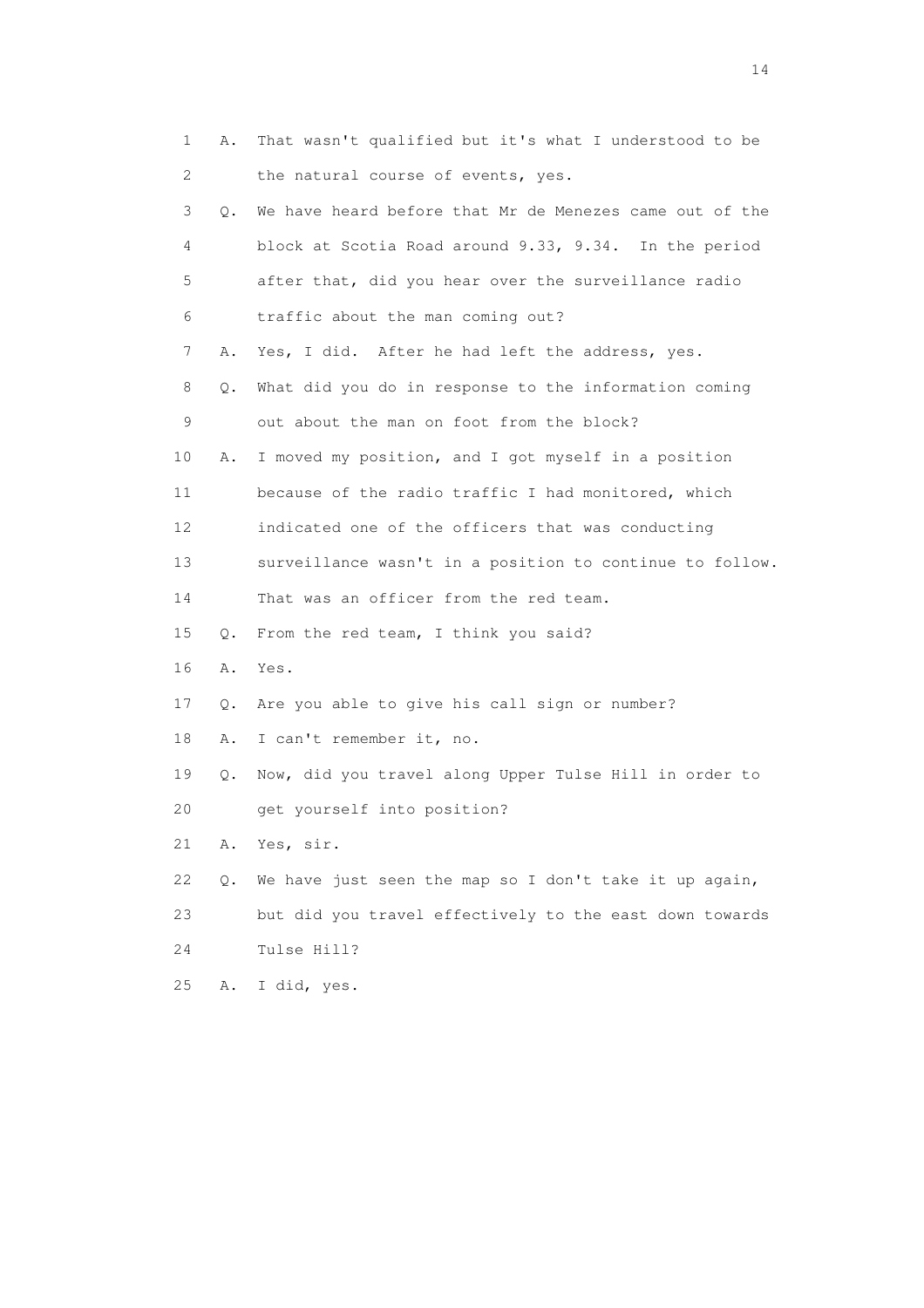| 1                         |               | Q. Did you come to a position around the junction of     |
|---------------------------|---------------|----------------------------------------------------------|
| $\mathbf{2}^{\mathsf{I}}$ |               | Marnfield Crescent and Upper Tulse Hill?                 |
| 3                         | Α.            | Yes, I did.                                              |
| 4                         | О.            | Did you see the man around this point?                   |
| 5                         | Α.            | Yes, it was as I approached Marnfield Crescent,          |
| 6                         |               | I believe that's my first sighting of Mr de Menezes.     |
| 7                         | Q.            | So you are driving east on Upper Tulse Hill, you are     |
| 8                         |               | approaching the junction with Marnfield Crescent and you |
| 9                         |               | saw him. How far ahead of you was he?                    |
| 10                        | Α.            | As I moved in a line of slow-moving traffic, I would     |
| 11                        |               | estimate that he was a distance of 30 to 40 feet away    |
| 12                        |               | from me.                                                 |
| 13                        | О.            | Now, you would have had a view of his rear?              |
| 14                        | Α.            | Yes, that's correct, sir.                                |
| 15                        | Q.            | What did he do as you were driving towards and           |
| 16                        |               | ultimately along this road by him?                       |
| 17                        | Α.            | As he walked effectively eastbound towards Tulse Hill,   |
| 18                        |               | I saw him look over his shoulder.                        |
| 19                        | Q.            | Which shoulder?                                          |
| 20                        | Α.            | His right shoulder.                                      |
| 21                        | $Q_{\bullet}$ | So in your direction?                                    |
| 22                        | Α.            | Generally in my direction, yes, on at least two          |
| 23                        |               | occasions.                                               |
| 24                        | $Q$ .         | For how long did you have him in view?                   |
| 25                        | Α.            | I maintained observations until Mr de Menezes reached    |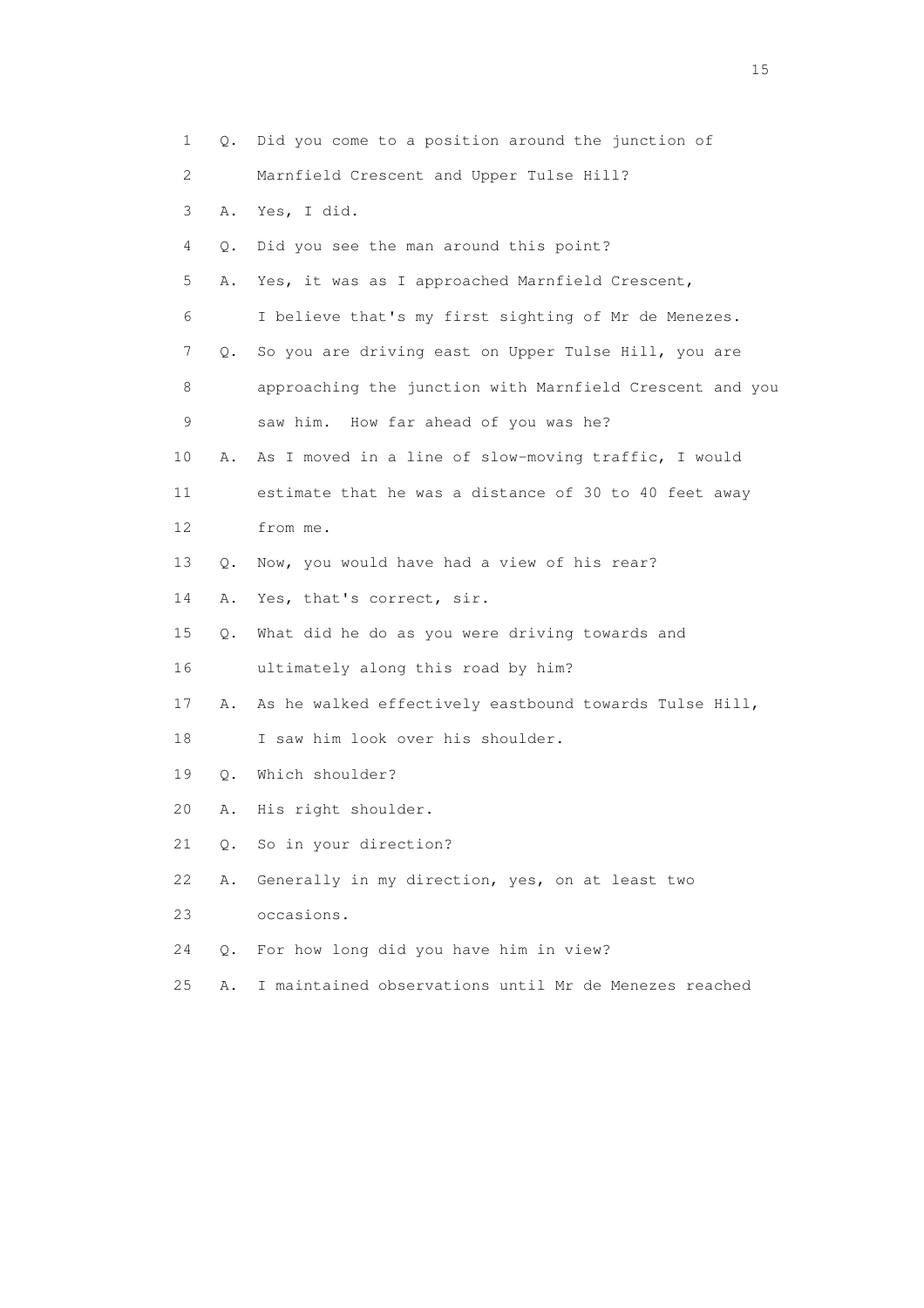- 1 the junction of Tulse Hill.
- 2 Q. Were you always behind him?
- 3 A. Yes, I was.
- 4 Q. So in effect the traffic is only moving at around
- 5 walking pace overall?
- 6 A. It was, sir, yes.
- 7 Q. Did you get to the junction with Tulse Hill?
- 8 A. I did, sir, yes.
- 9 Q. Was he still ahead of you?
- 10 A. Yes, at that stage he had turned left into Tulse Hill
- 11 and was walking generally in the direction of a bus 12 stop.
- 13 Q. We have seen photographs of that, so I do not have it on
- 14 screen. Did you also turn left and follow him up
- 15 Tulse Hill?
- 16 A. I did, sir, yes. I paused at the junction for as long
- 17 as I could and then slowly moved.
- 18 SIR MICHAEL WRIGHT: Were you actually in traffic in
- 19 Upper Tulse Hill?
- 20 A. Yes, sir, I was.
- 21 SIR MICHAEL WRIGHT: There were vehicles moving along,
- 22 slowly?
- 23 A. Very slowly, yes.
- 24 MR HOUGH: You said you waited a little at the junction as
- 25 long as you could and then turned left. He is still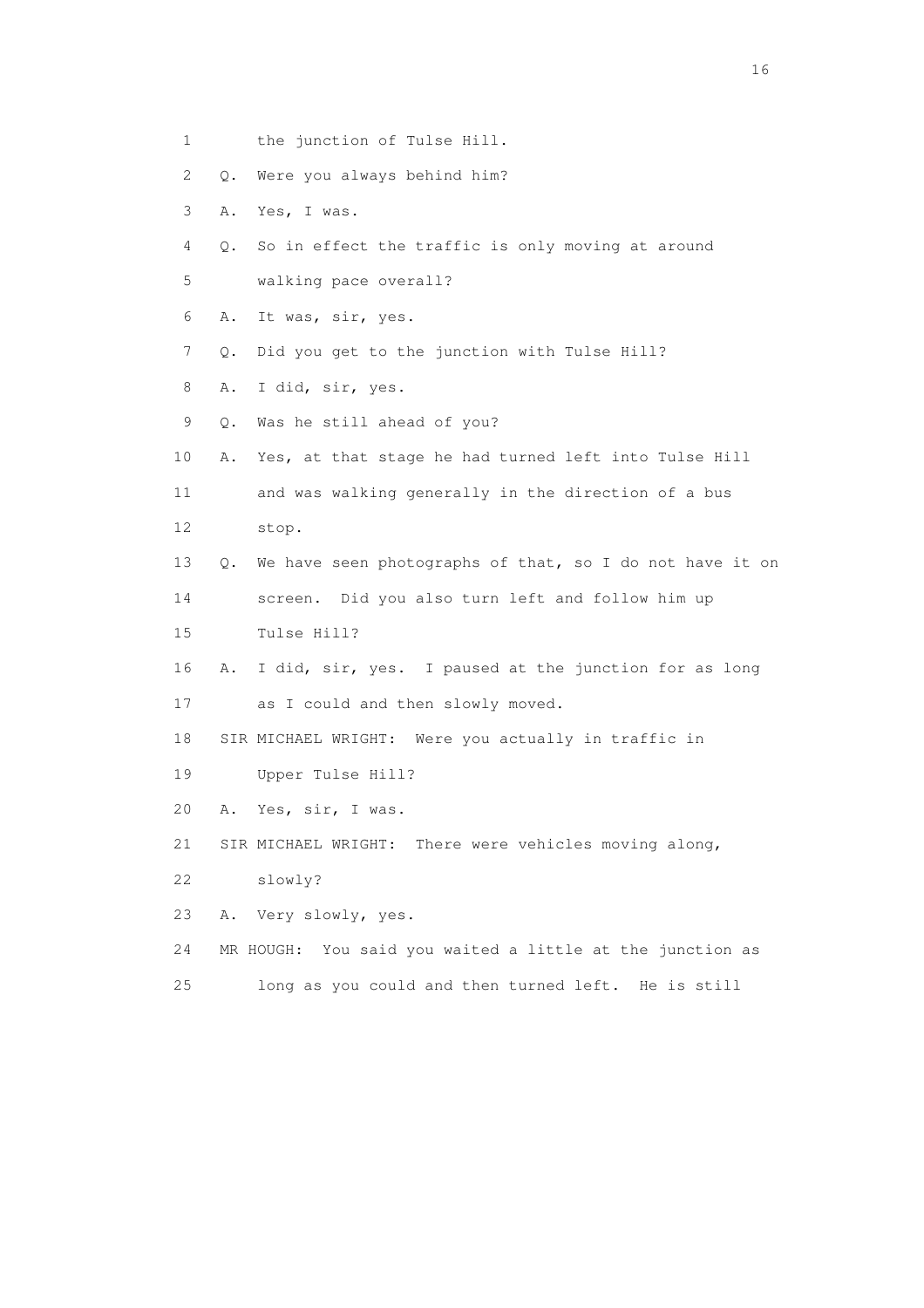1 ahead of you. Did you see him approach the bus stop? 2 A. Yes, I did. 3 Q. How long did he wait at the bus stop? 4 A. Momentarily. A bus had arrived as he was walking 5 towards it. 6 Q. So did you see him actually get on the bus? 7 A. I saw him move towards the entrance to the bus, approach 8 the -- that door, entrance door, and then I moved off in 9 a line of traffic. 10 Q. Did you pass the bus? 11 A. I did pass it, yes, sir. 12 Q. So you passed the bus just as he was approaching to get 13 on it? 14 A. Yes. 15 Q. Can we have the grey surveillance log 456 on the screen. 16 If we see an entry at 9.39, registration number, then: 17 "Red bus number 2 double decker. N [we have heard 18 means north] in Tulse Hill [towards] Brixton PIW-NT 19 [Nettle Tip] on bus all in denim." 20 We see that your call sign, 09, has been written to 21 the right of that, so you subscribing to that entry, and 22 then you signing by your call sign? 23 A. That's correct, sir. 24 Q. Now, can we then move on to page 459, and can we 25 highlight the lower part of the page, supplementary B,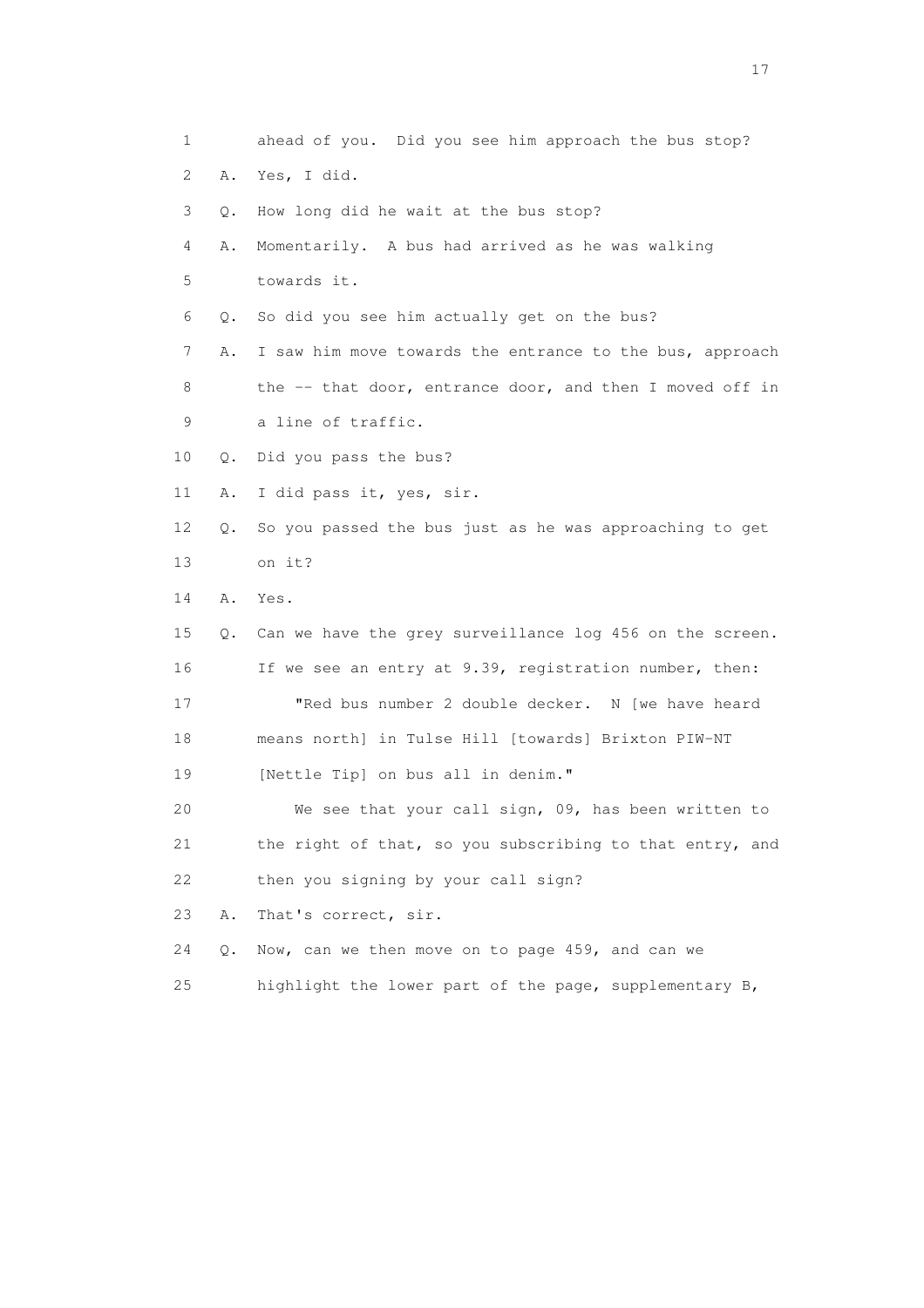1 again with your call sign next to it; is this 2 a supplementary note you wrote at the debriefing of the 3 log? 4 A. That's correct, sir, that is my entry. 5 Q. We will just read it through: 6 "At 9.39 am I saw a male I would describe as 7 a light-skinned North African male, approximately 5 feet 8 10 inches tall, wearing a light-coloured denim jacket 9 and light-coloured jeans, with short dark hair and some 10 facial stubble. He was medium to well built, age 11 approximately 25 to 30 years. I saw him walk from Upper 12 Tulse Hill and turn left into Tulse Hill walking north. 13 He then walked towards a bus request stop and got on to 14 a red double decker bus." 15 Did you write that? 16 A. I did, sir, yes. 17 Q. Is that an accurate account of what you saw? 18 A. Yes, sir. 19 Q. Was there anything else about the man's personal details 20 and identification that you recorded or spoke out over 21 the radio other than what you have written there? 22 A. Only his manner and demeanour that I put in the 23 supplementary entry. 24 Q. Sorry, that you ...? 25 A. Only in relation to the manner and demeanour of --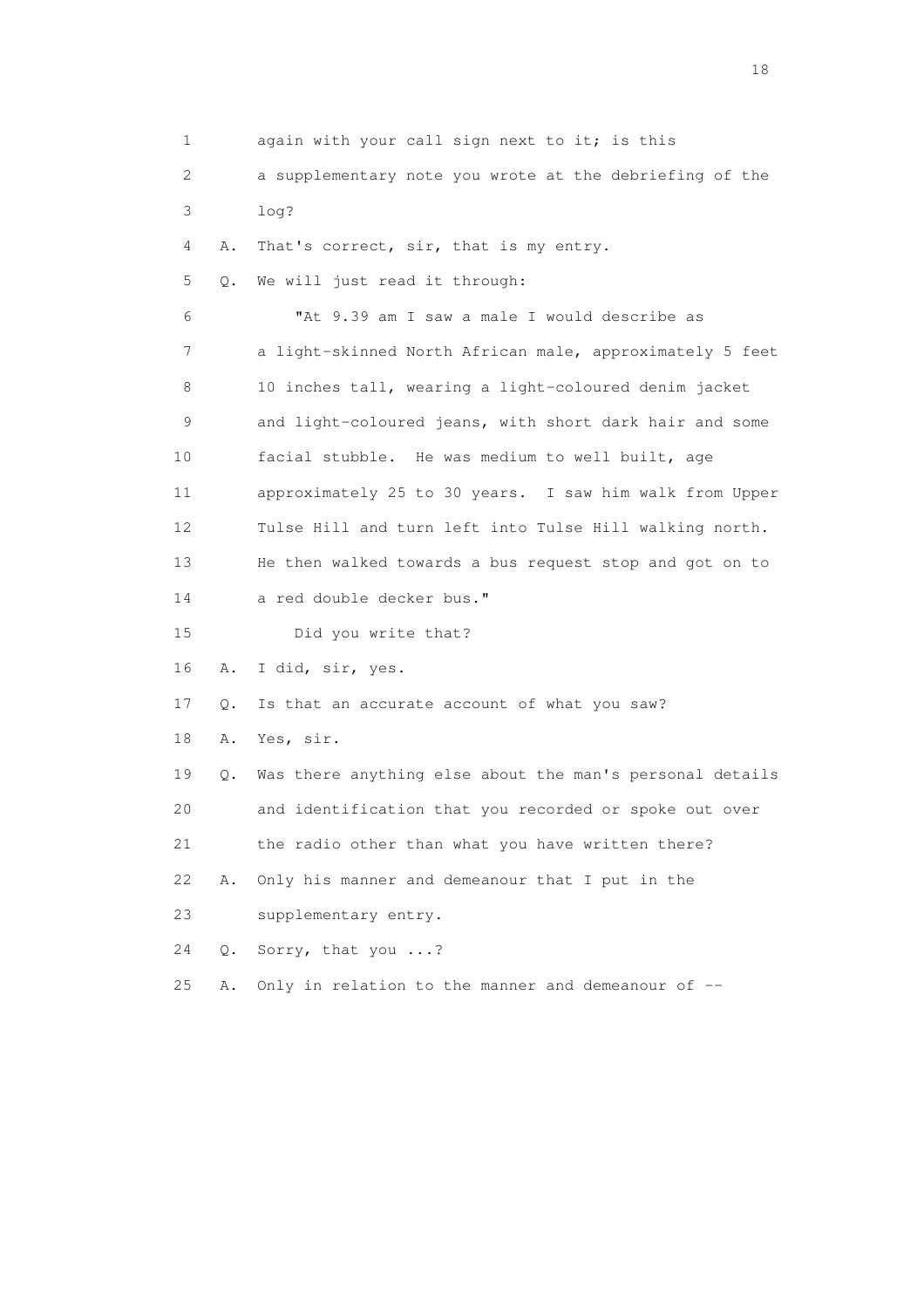1 SIR MICHAEL WRIGHT: Which is in a supplementary.

2 A. Which I wrote in a supplementary.

3 MR HOUGH: Can we have 462, please, on screen, for that

4 supplementary:

 5 "In addition to my entry regarding the male walking 6 from Upper Tulse Hill to Tulse Hill, I noticed that he 7 was looking over his shoulder and acting in a wary 8 manner and appeared nervous."

9 A. That's correct.

 10 Q. So that's what you were referring to a second ago? 11 A. Yes.

 12 Q. Now, when you say "acting in a wary manner and appeared 13 nervous", do you mean there anything beyond the fact 14 that he looked over his shoulder twice?

 15 A. In the context that he was looking over his shoulder, 16 walking in one direction and obviously looking in 17 another, that we had foot surveillance officers deployed 18 at that stage, and he was walking at some pace, had 19 a look, that I could see, of concentration, I was 20 concerned about his demeanour, and my perception at that 21 time was that he was wary and obviously my concern for 22 the surveillance officers' position behind him is that 23 he may be looking for the presence of police officers. 24 Q. Just to press you on this, your impression of his 25 demeanour, was that based on anything more than his two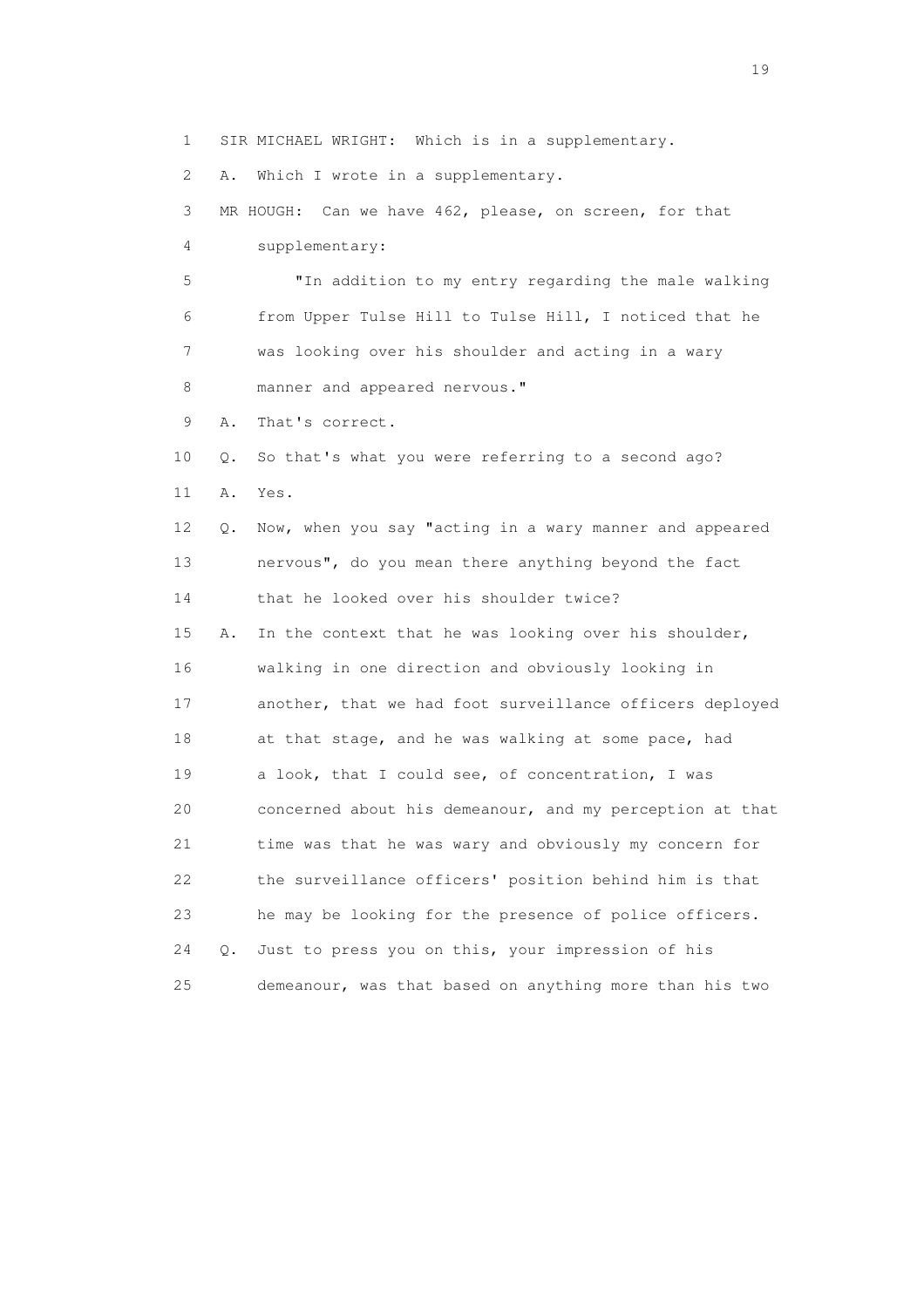1 looks over his shoulder?

2 A. And as I just described, his facial expression,

3 a look --

4 Q. Which was what, sorry?

 5 A. One of concentration, the pace that he was walking at, 6 he did walk at quite a reasonable pace. Those things 7 together, possibly in the context of the gravity of the 8 operation, my perception was that he was wary and 9 nervous.

 10 Q. We have seen that in those two supplementary entries you 11 didn't refer to him as being identical with or possibly 12 identical with or anything like that in relation to 13 either of your suspects. Did you form any view about 14 whether he looked like either of them?

 15 A. As I have described, the angle from which I could see 16 Mr de Menezes and the fleeting glance over his shoulder, 17 it was difficult for me to form an opinion as to whether 18 he was or was not the subject Nettle Tip. I certainly 19 couldn't discount it and considered him as possible, 20 possibly identified as Nettle Tip, but no more than 21 that, and then continued surveillance.

 22 Q. Did you transmit that over the radio, that you thought 23 he was possibly identified with Nettle Tip?

 24 A. No, I just broadcast the description that you have seen 25 on the supplementary log.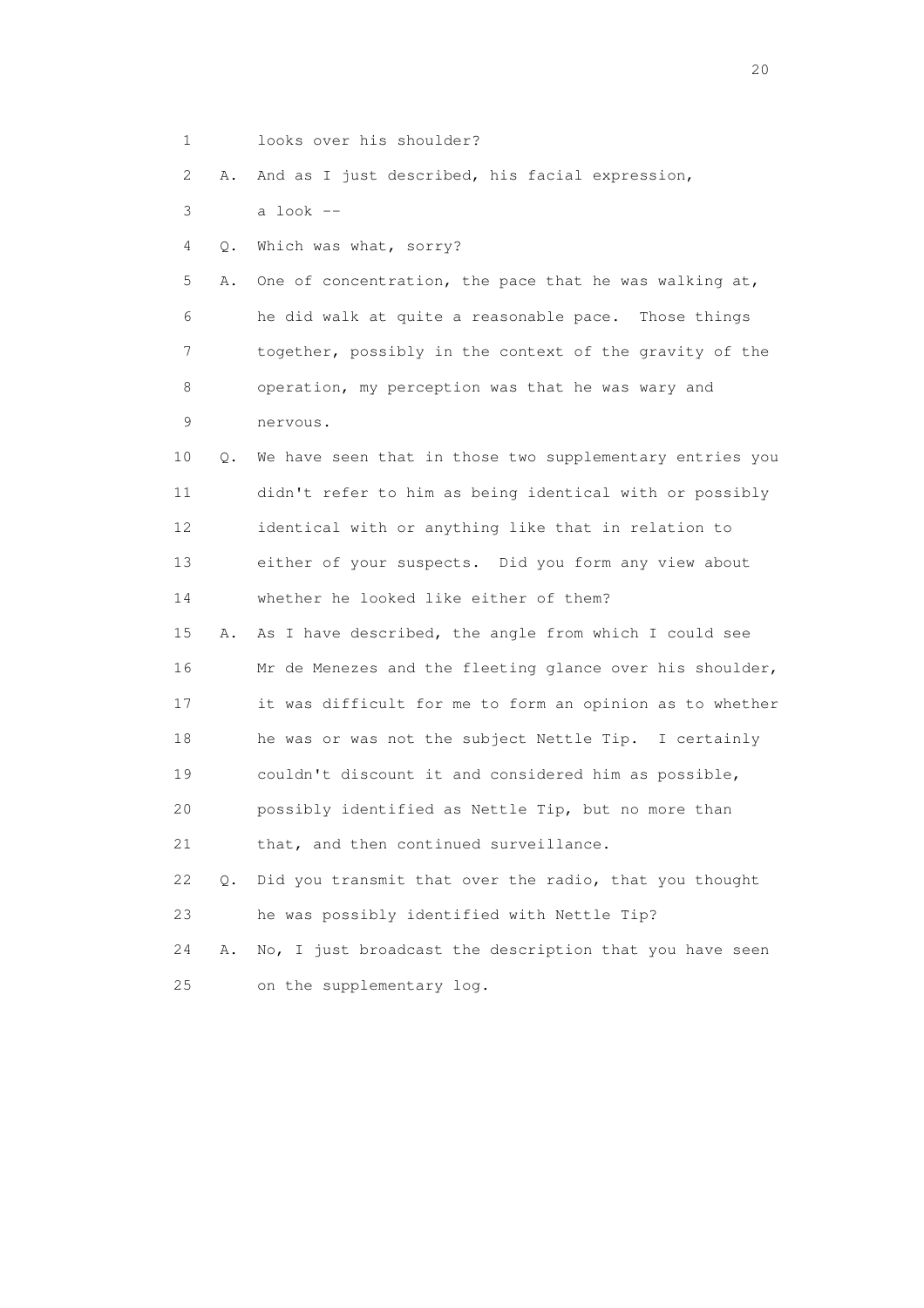1 SIR MICHAEL WRIGHT: Well, you had put "PIW" in your 2 original entry. 3 A. Yes. 4 SIR MICHAEL WRIGHT: Effectively, was that still your view? 5 MR HOUGH: Just before that question is put, the PIW 6 Nettle Tip was in an entry to which several people had 7 their thoughts -- 8 SIR MICHAEL WRIGHT: I understand that. I thought it was 9 your view at that stage. Perhaps it isn't. 10 A. No, sir, it would be accurate to say that I considered 11 him as possibly identical. 12 SIR MICHAEL WRIGHT: Possibly identical? 13 A. But I could say no more than that, and that was based on 14 his -- 15 SIR MICHAEL WRIGHT: You have just told Mr Hough that you 16 found it difficult to form an opinion but you still 17 couldn't discount him as a possible. 18 A. That's correct, sir. 19 SIR MICHAEL WRIGHT: Is that putting it fairly? 20 A. That's exactly as I have described it, sir. 21 MR HOUGH: Just to clarify on this, you have told us that 22 you transmitted the description over the radio at the 23 time. 24 A. Yes. 25 Q. But not a view about whether he was possibly identified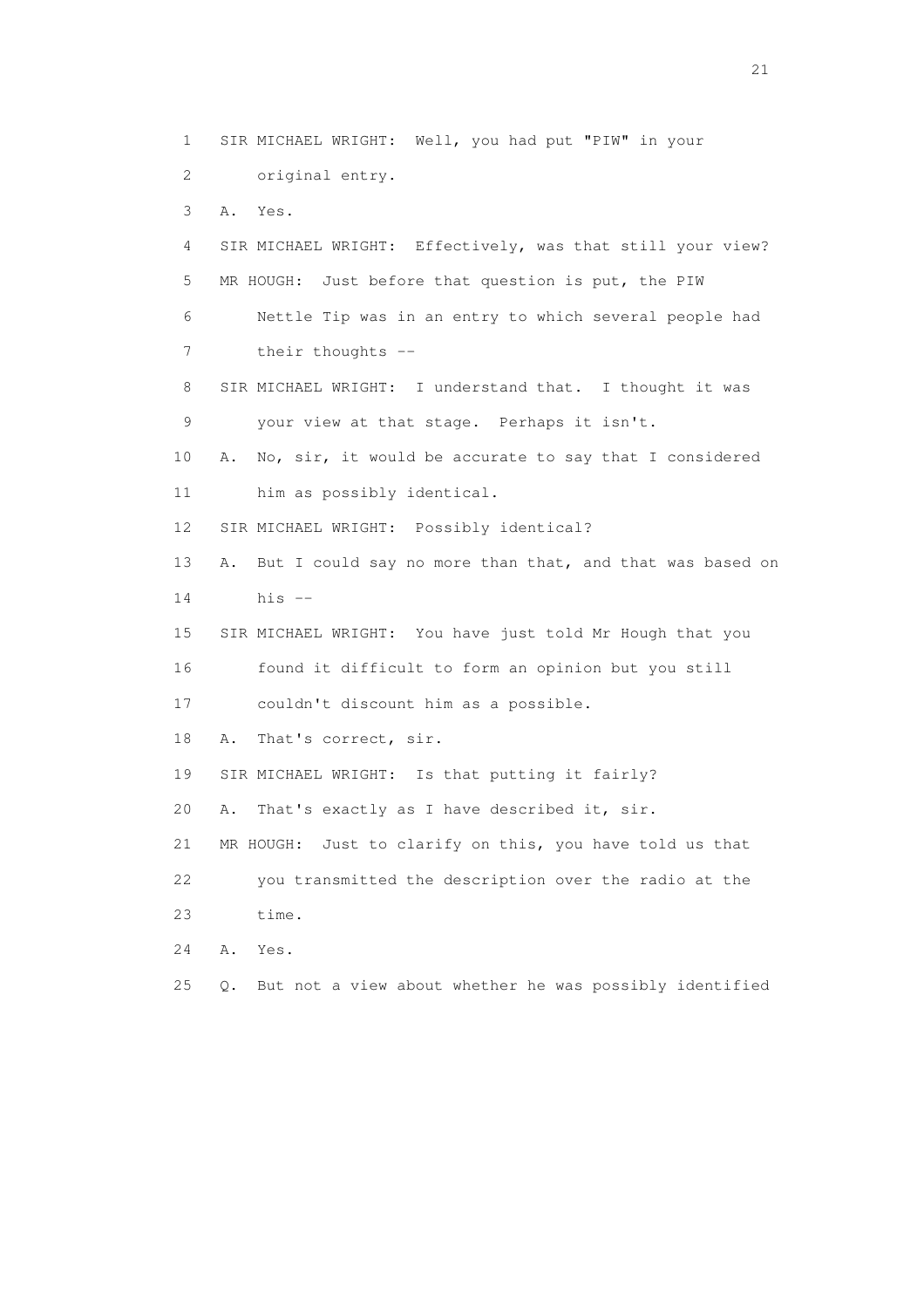2 anything like that? 3 A. That's correct, sir. 4 Q. We can have that off screen now. 5 Did you drive on down the hill going north with 6 a view to possibly parking up and boarding the bus 7 yourself? 8 A. Yes, I did, sir. 9 Q. Did that prove to be unnecessary because you heard that 10 a colleague whom we are calling Ivor had managed to get 11 on the bus in the interim? 12 A. Well, both Ivor and I arrived at the same location to 13 carry out the same act, ie get on the bus. It was 14 a relatively quiet time of day, and only -- it would 15 have only been relevant for one of us to have got on 16 that bus. Ivor was slightly ahead of me, and I returned 17 back to my vehicle. 18 Q. We know that he got on the bus at around 9.42. You had 19 seen him waiting at the stop and so you knew that he was 20 in a position to get on the bus? 21 A. That's correct, sir. 22 Q. Did you call him very shortly after he had got on the

1 with Nettle Tip or that he might or might not be or

23 bus?

24 A. I did, sir.

25 Q. We have that call timed at 9.43 and lasting just 17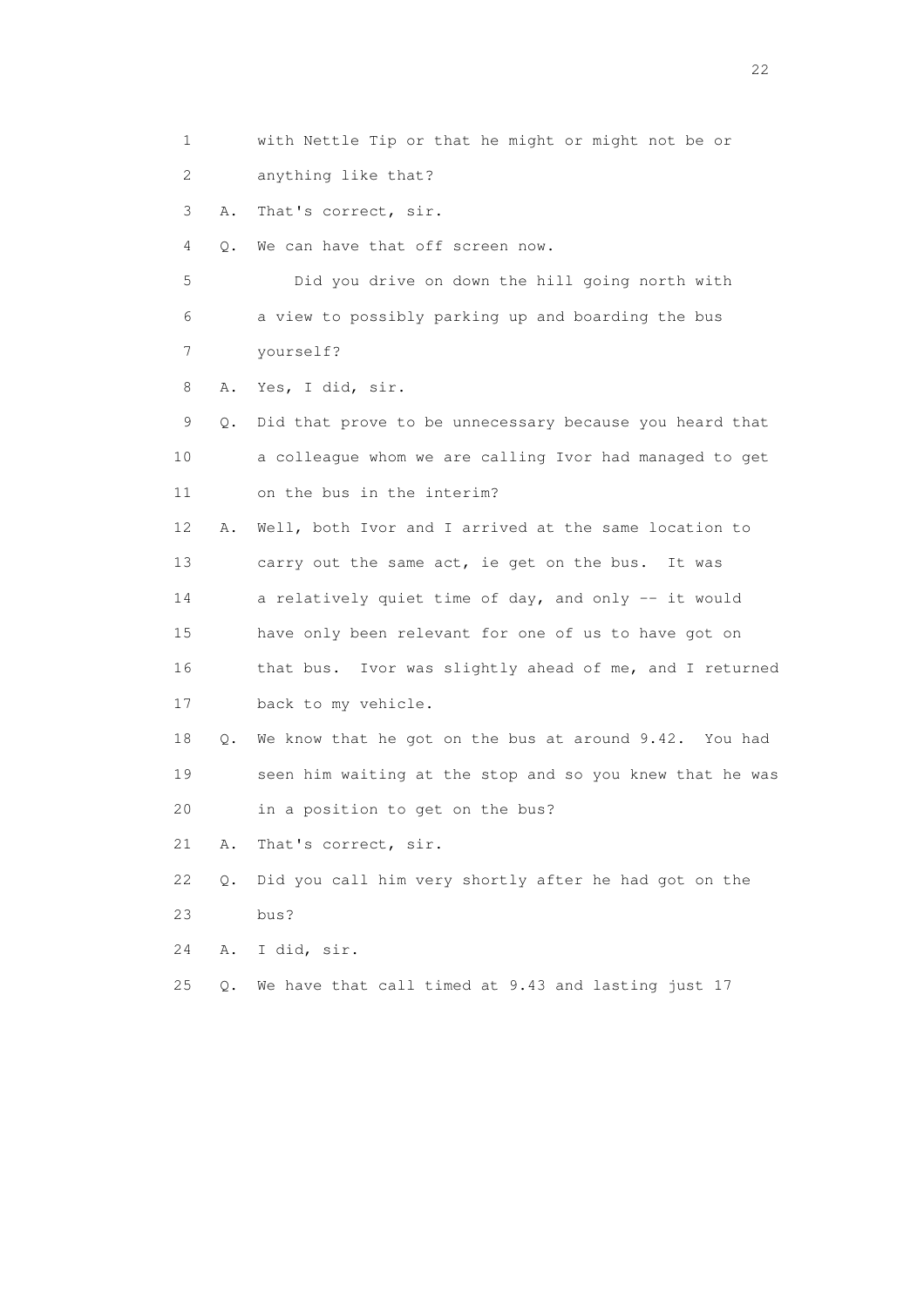|    | 1       | seconds. What did you say in that call?                  |
|----|---------|----------------------------------------------------------|
|    | 2<br>Α. | I asked Ivor if he could identify the subject.           |
|    | 3<br>Q. | What did he say?                                         |
|    | 4<br>Α. | He said he could not identify the subject as Nettle Tip. |
|    | 5<br>Q. | Did he give any further information about what the man   |
|    | 6       | looked like?                                             |
|    | 7<br>Α. | Yes, he did, he made a comment about Mr de Menezes'      |
|    | 8       | eyes, he said he had distinctive Mongolian eyes, and     |
|    | 9       | I relayed that information to the surveillance team.     |
| 10 | Q.      | Before we get to you relaying it, did you ask for any    |
| 11 |         | clarification about what "Mongolian eyes" meant?         |
| 12 | Α.      | No, I didn't, sir.                                       |
| 13 | Q.      | What does the phrase mean to you?                        |
| 14 | Α.      | Well, I understood it to be that his eyes were quite     |
| 15 |         | wide, wide apart, of a similar description of someone of |
| 16 |         | a Mongolian nationality.                                 |
| 17 | Q.      | Now, what did you relay by radio to the other members of |
|    | 18      | your team and also to those listening in the control     |
| 19 |         | room?                                                    |
| 20 | Α.      | Confirmation that he was on the bus, that Ivor had sight |
| 21 |         | of him, and that he was not able to confirm his          |
| 22 |         | identity.                                                |
| 23 | О.      | Now, just the last part, can you recall now with any     |
| 24 |         | more precision, exactly what you said about Ivor's view  |
| 25 |         | on identification?                                       |

23 and 23 and 23 and 23 and 23 and 23 and 23 and 23 and 23 and 23 and 23 and 23 and 23 and 23 and 23 and 23 and 24 and 25 and 25 and 26 and 26 and 26 and 26 and 26 and 26 and 26 and 26 and 26 and 26 and 26 and 26 and 26 an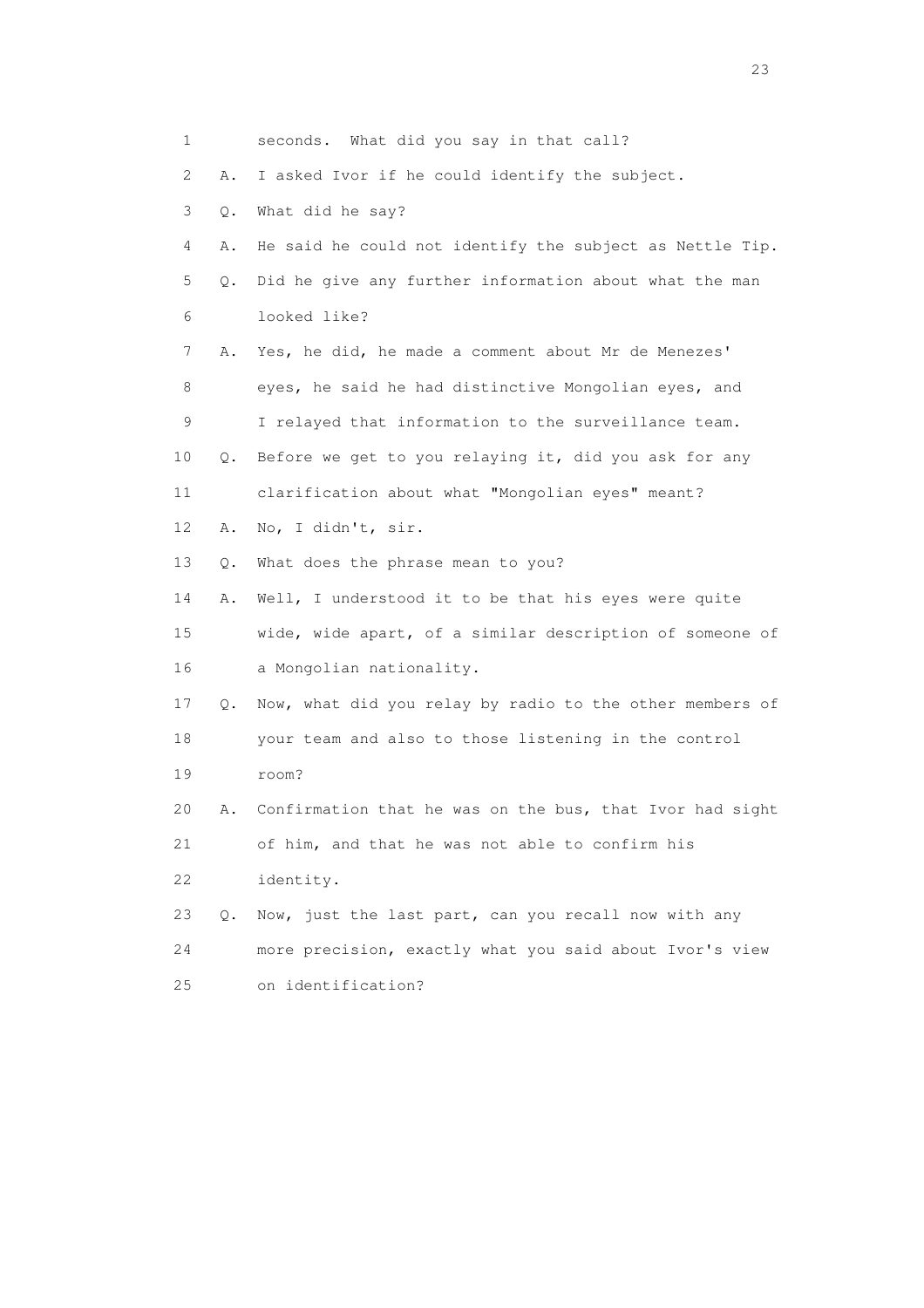1 A. I can't remember the exact words I used, but it was to 2 the effect that Ivor could not confirm that the subject 3 was Nettle Tip. 4 Q. Do you think that what you said could have been 5 construed by anybody listening as meaning that Ivor had 6 ruled him out, had said that he definitely wasn't 7 Nettle Tip? 8 A. Well, an individual can construe all sorts of things, 9 but I was quite clear in what I said, he could not 10 identify him. I can't really add a lot more to that. 11 Q. Shortly after this time that you had broadcast this, it 12 appears that some people at least in the control room 13 believed that the man had been discounted, so a view had 14 been taken that he wasn't Nettle Tip, and in fact that 15 that view had been formed with such confidence that the 16 surveillance follow should be called off in the view of 17 those mentioning it. That's certainly the entry in one 18 log that we have. 19 Did you hear over this period anybody else saying 20 over the radio that the man should be discounted, that

21 he wasn't regarded as possibly Nettle Tip?

22 A. No, sir.

 23 Q. Did you ever receive or hear an instruction that your 24 team withdraw from the surveillance follow or even 25 discussion that it should withdraw?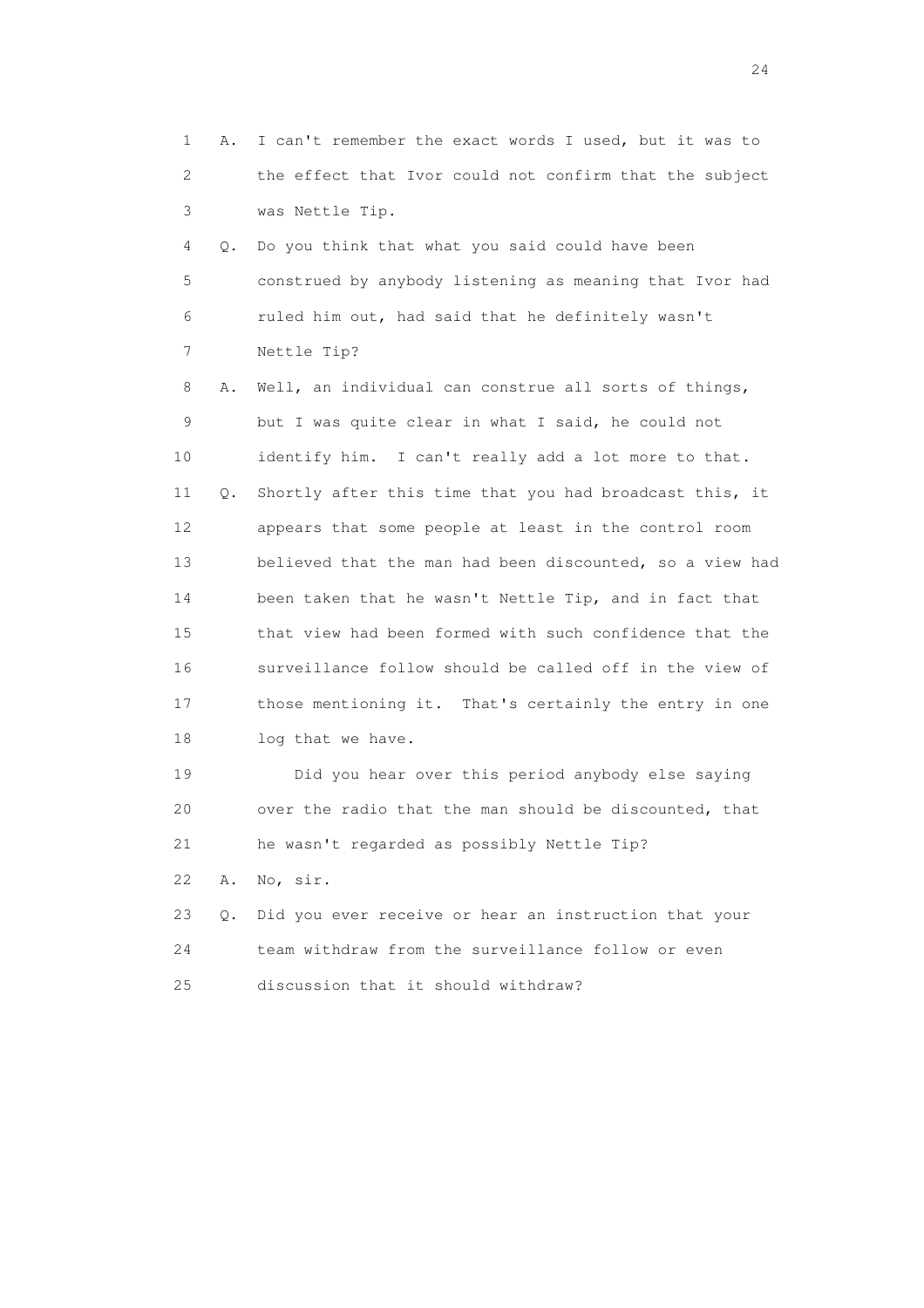1 A. I didn't hear that, sir, no.

| 2               | Q.    | A few minutes later, as we have heard, Mr de Menezes     |
|-----------------|-------|----------------------------------------------------------|
| 3               |       | gets off the bus at Brixton and then gets back on        |
| 4               |       | a couple of minutes afterwards. Did you hear those       |
| 5               |       | movements described over the radio?                      |
| 6               | Α.    | Yes, I did, sir.                                         |
| 7               | Q.    | Did you hear anything over the radio about specifically  |
| 8               |       | what Mr de Menezes was doing and his demeanour?          |
| 9               | Α.    | I heard that he was using a mobile telephone, and that   |
| 10              |       | he had got off the bus, turned round and got back on the |
| 11              |       | bus.                                                     |
| 12 <sup>°</sup> | Q.    | By this stage, were you ahead of the bus?                |
| 13              | Α.    | No, I was behind it, and I was attempting, I believe you |
| 14              |       | are referring to Brixton Academy, that vicinity.         |
| 15              | $Q$ . | Yes?                                                     |
| 16              | Α.    | And I was attempting to get on that bus myself at that   |
| 17              |       | time.                                                    |
| 18              | Q.    | Did you in fact park your car and try to get towards the |
| 19              |       | bus to board yourself?                                   |
| 20              | Α.    | That's correct, sir.                                     |
| 21              | Q.    | That was because your colleague, Ivor, had got off and   |
| 22              |       | didn't want to get back on again?                        |
| 23              | Α.    | That's correct, sir.                                     |
| 24              | Q.    | Did you succeed in getting on the bus?                   |
| 25              | Α.    | It's particularly busy at that time.<br>No, I did not.   |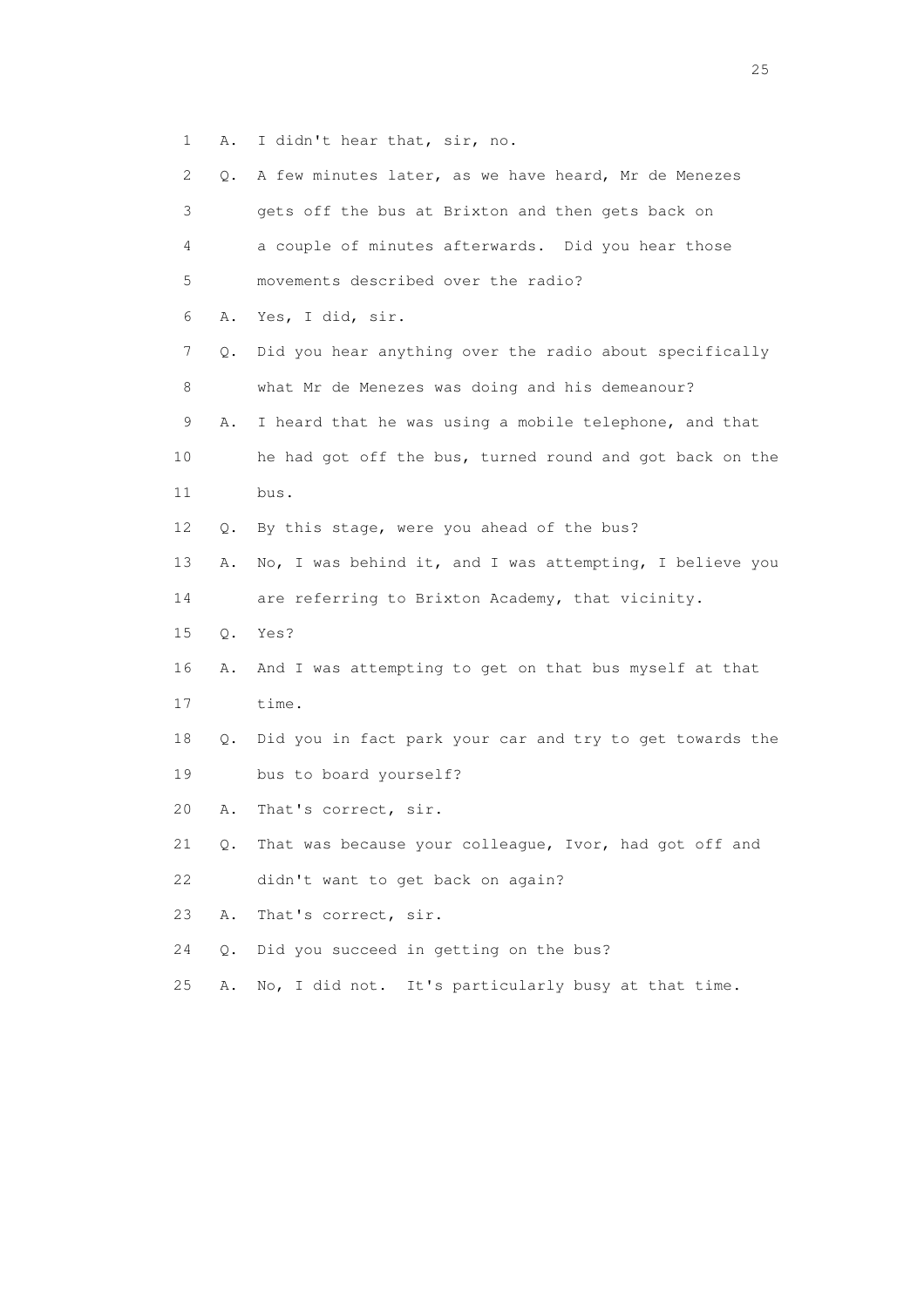1 The distance where I had parked my car, between where 2 I had parked my vehicle and where the bus stop was 3 didn't allow me sufficient time to board the bus. 4 Q. So did you go back to your car and then drive north to 5 continue the follow? 6 A. I did, sir, yes. 7 Q. About five minutes or so after this, 9.56, you made 8 a call to Graham lasting a relatively short period of 9 time, another member of your team? 10 A. Yes. 11 Q. Can you recall what that call was about? 12 A. Yes, I believe that was a period after I had returned to 13 my vehicle and I was confirming exact location of the 14 bus and any updated information. I should sort of 15 qualify that. When a foot surveillance officer is on 16 foot, the communications are not as strong in terms of 17 the radio signal as that in the car, and therefore once 18 the rest of the surveillance team move on, you sometimes 19 lose transmission in detail, and that was the purpose of 20 that call. 21 Q. So you continue the follow up towards Stockwell? 22 A. Yes, sir. 23 Q. And I think at 9.59, so a few minutes after your call to 24 Graham, you make a call to Lawrence; is that right? 25 A. I did, sir, yes.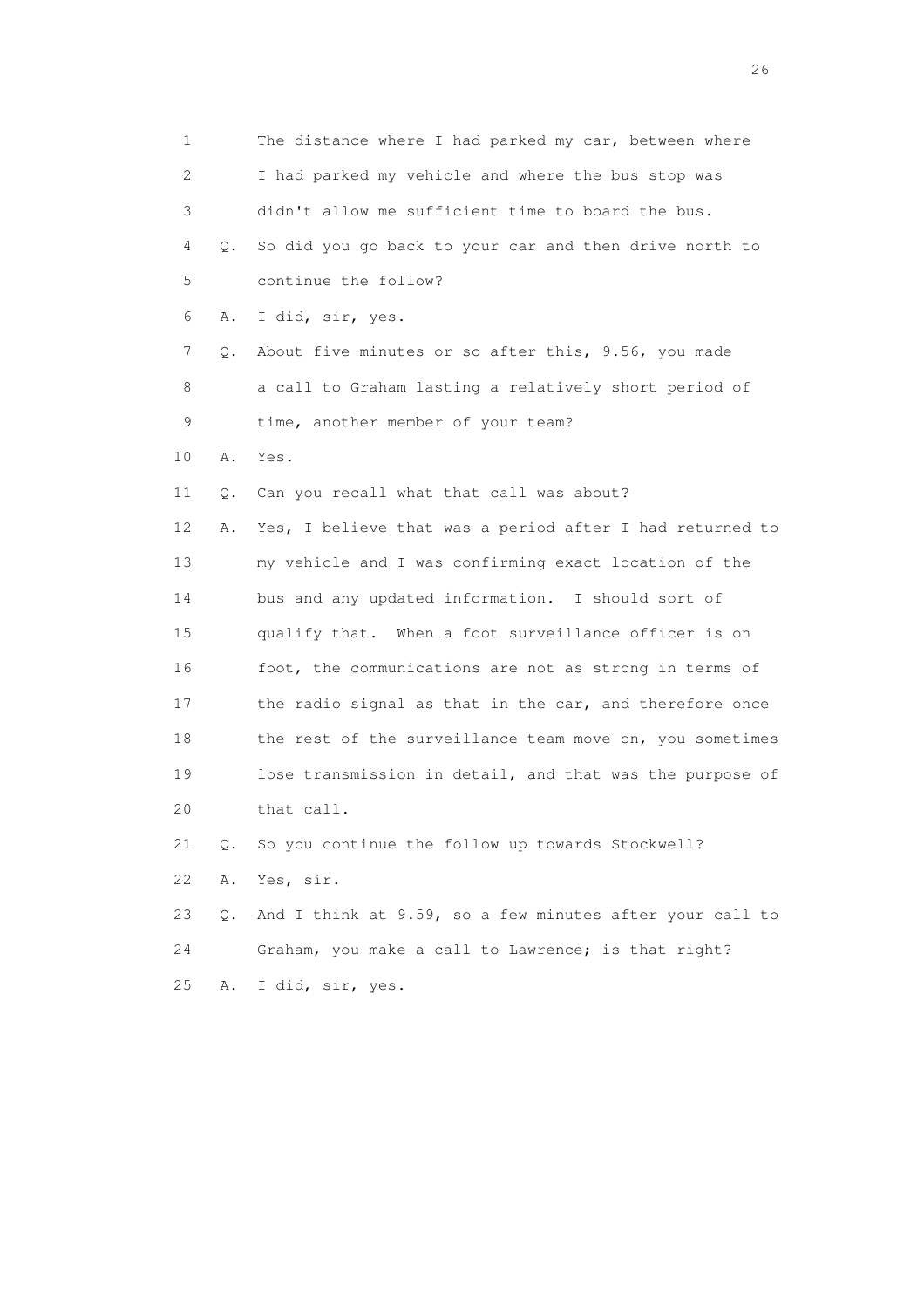1 Q. What did you hear from him?

| $\mathbf{2}^{\mathsf{I}}$ | Α.        | Lawrence informed me that the subject of surveillance      |
|---------------------------|-----------|------------------------------------------------------------|
| 3                         |           | was still on the bus, on the top level, and as the call    |
| 4                         |           | terminated, he told me he was on the stairs.               |
| 5                         | Q.        | Did you relay this by radio to the other members of your   |
| 6                         |           | team?                                                      |
| 7                         | Α.        | I was effectively attempting to support James by<br>I did. |
| 8                         |           | acting as relay, and I broadcast that out to the           |
| $\mathsf 9$               |           | surveillance team.                                         |
| 10                        | Q.        | Over this period, between when you have got back in your   |
| 11                        |           | car at Brixton, having not managed to get on the bus,      |
| 12                        |           | and up towards Stockwell and the call to Lawrence, were    |
| 13                        |           | you listening to the Cougar radio in the car?              |
| 14                        | Α.        | Yes, I was.                                                |
| 15                        | Q.        | Over that period, did you hear anything to the effect      |
| 16                        |           | that the subject had been positively identified as         |
| 17                        |           | Osman?                                                     |
| 18                        | Α.        | No, sir.                                                   |
| 19                        | Q.        | What did you hear over the radio about identification      |
| 20                        |           | over that period?                                          |
| 21                        | Α.        | That I didn't receive any additional confirmation or       |
| 22                        |           | otherwise as to his identity.                              |
| 23                        | $\circ$ . | Did you hear a request coming out for members of the       |
| 24                        |           | team to indicate on a percentage or 1 out of 10 scale      |
| 25                        |           | how confident they were about identification?              |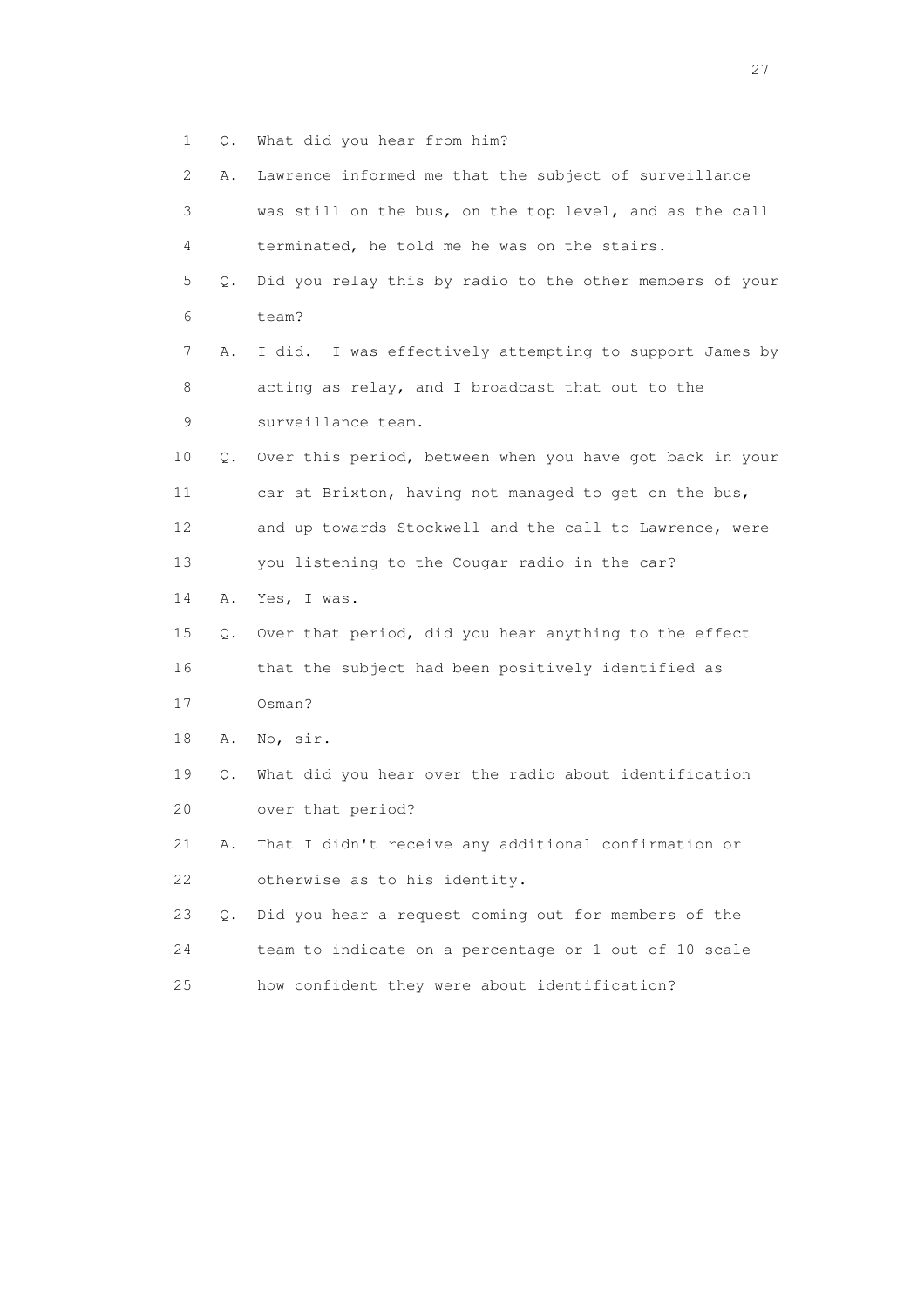- 1 A. In terms of percentage, yes, yes, I did.
- 2 Q. Were you able to contribute to that debate?
- 3 A. No.
- 4 Q. Were you able to see the bus when you were approaching 5 Stockwell tube station?
- 6 A. No. I don't recall seeing the bus on my approach, no.
- 7 Q. So you were behind?
- 8 A. Yes.
- 9 Q. In traffic?
- 10 A. I was, sir, yes.
- 11 Q. Did you hear over the radio at this time that the 12 subject was going towards and then entering the tube 13 station?
- 14 A. I did, sir, yes.
- 15 Q. Did you after that hear a transmission from the firearms 16 team?
- 17 A. Yes, I did.
- 18 Q. How soon after the transmission about him entering the 19 tube station did you hear the transmission from the 20 firearms team?

 21 A. It's quite difficult to determine. The timeframe 22 between those events was almost simultaneous, and 23 I couldn't say with any accuracy that it took place some 24 time after or before. I believe it was before, but it 25 was very close in proximity.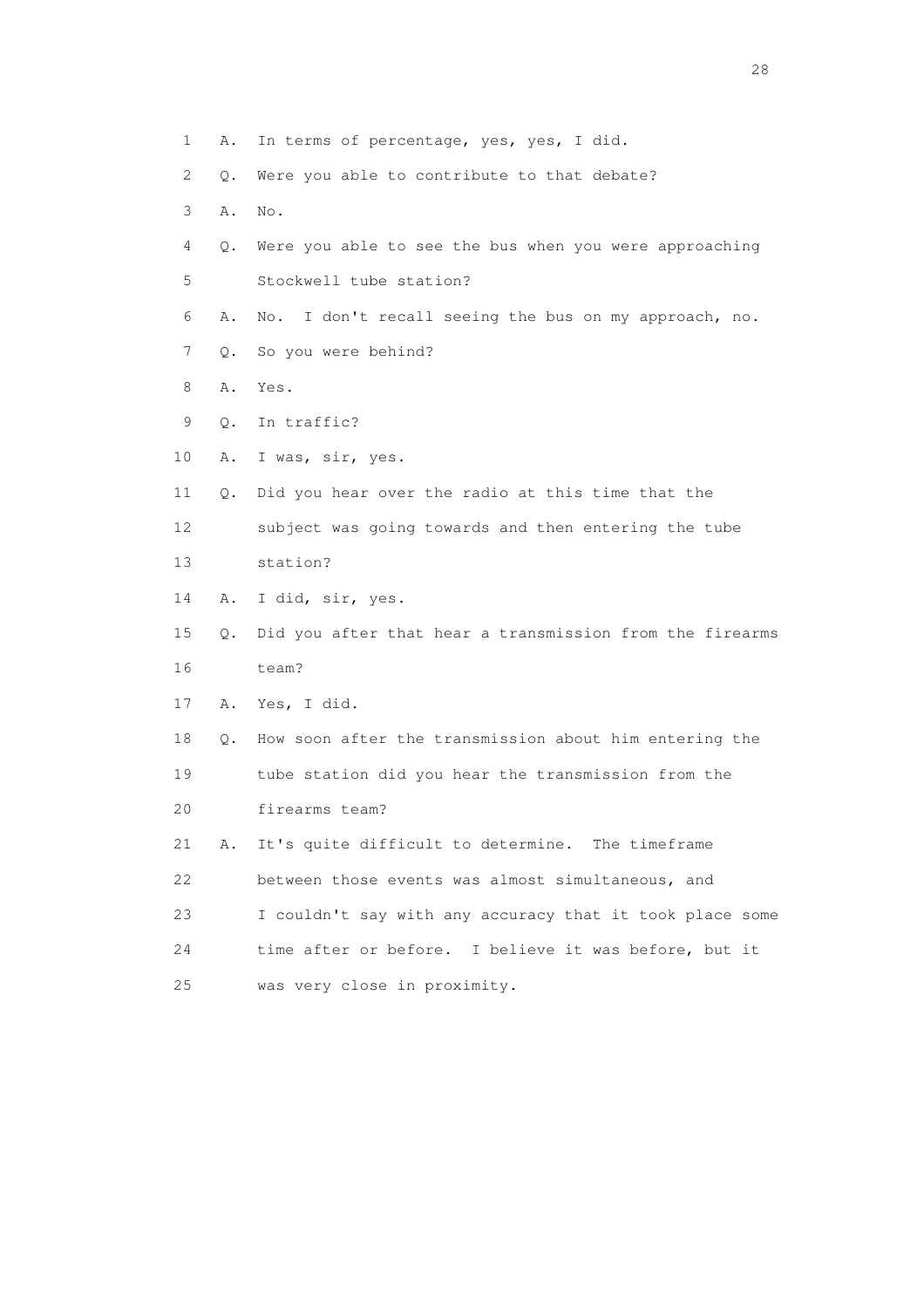1 Q. The transmission from the firearms team, I think, was 2 that they were going to state red? 3 A. That's correct, sir. 4 Q. Had you been aware before that time where the firearms 5 team were? 6 A. No, sir. 7 Q. Did you then drive on towards Oval tube station? 8 A. Yes. 9 Q. Why did you do that? 10 A. There were two likely tube stations that the Underground 11 train would go to, that being the Oval and Vauxhall. 12 I was aware that one of my colleagues was making his way 13 to Vauxhall Underground station -- 14 Q. Pausing there, that's because there are two tube lines 15 going from Stockwell? 16 A. Yes. 17 Q. Go on. 18 A. So the natural course of events was for me to get to the 19 next tube station in the event that the -- that 20 Mr de Menezes was to emerge. 21 Q. So you weren't in the vicinity of Stockwell tube station 22 when the events we are particularly focusing on were 23 taking place? 24 A. No, I was on my way to the Oval. 25 MR HOUGH: Thank you very much.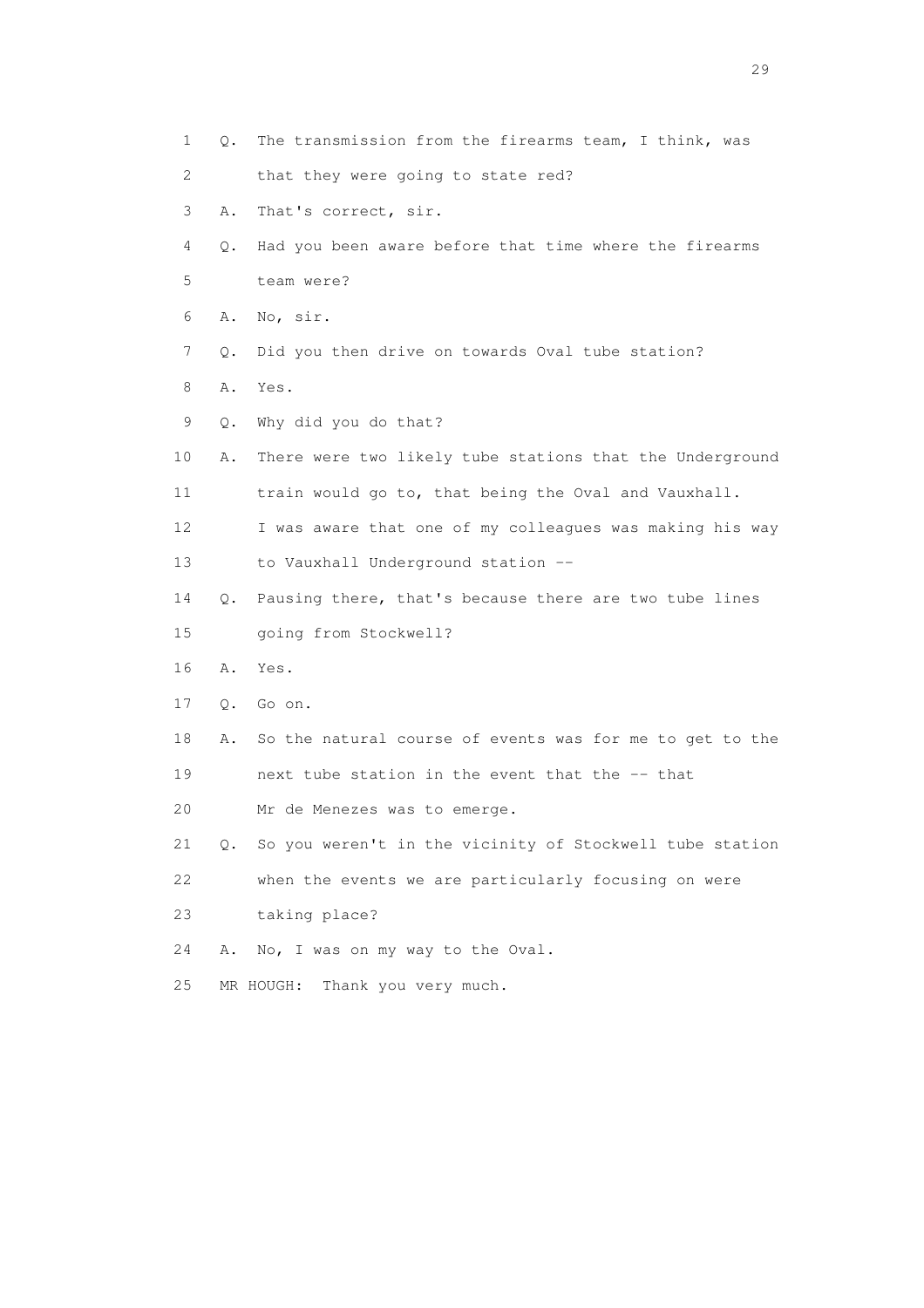1 SIR MICHAEL WRIGHT: Mr Mansfield.

 2 Questions from MR MANSFIELD 3 MR MANSFIELD: Yes, good morning, Harry, my name is 4 Michael Mansfield. I represent the de Menezes family. 5 A. Good morning, sir. 6 Q. I will just ask you a few questions. On the last point, 7 you are on the way to the Oval. As far as you were 8 concerned, this was, at that point, just a continuing 9 surveillance operation for you? 10 A. Yes, sir. 11 Q. You were just going to get ahead, as far as you could, 12 to place yourself in a good position? 13 A. That's correct. 14 Q. So you could get an eye on the person you had been 15 watching? 16 A. Yes, sir. It's standard surveillance procedures to move 17 ahead, yes. 18 Q. Did James actually ask you to do it? 19 A. I believe I volunteered, but one -- I was aware that one 20 officer had already been despatched to Vauxhall, so the 21 logical situation was for me to go to the Oval. 22 Q. Who was the officer already despatched to Vauxhall? Can 23 you help? 24 A. Yes, I can. I have -- I believe the call sign you have 25 for him is different to my own records, so I need to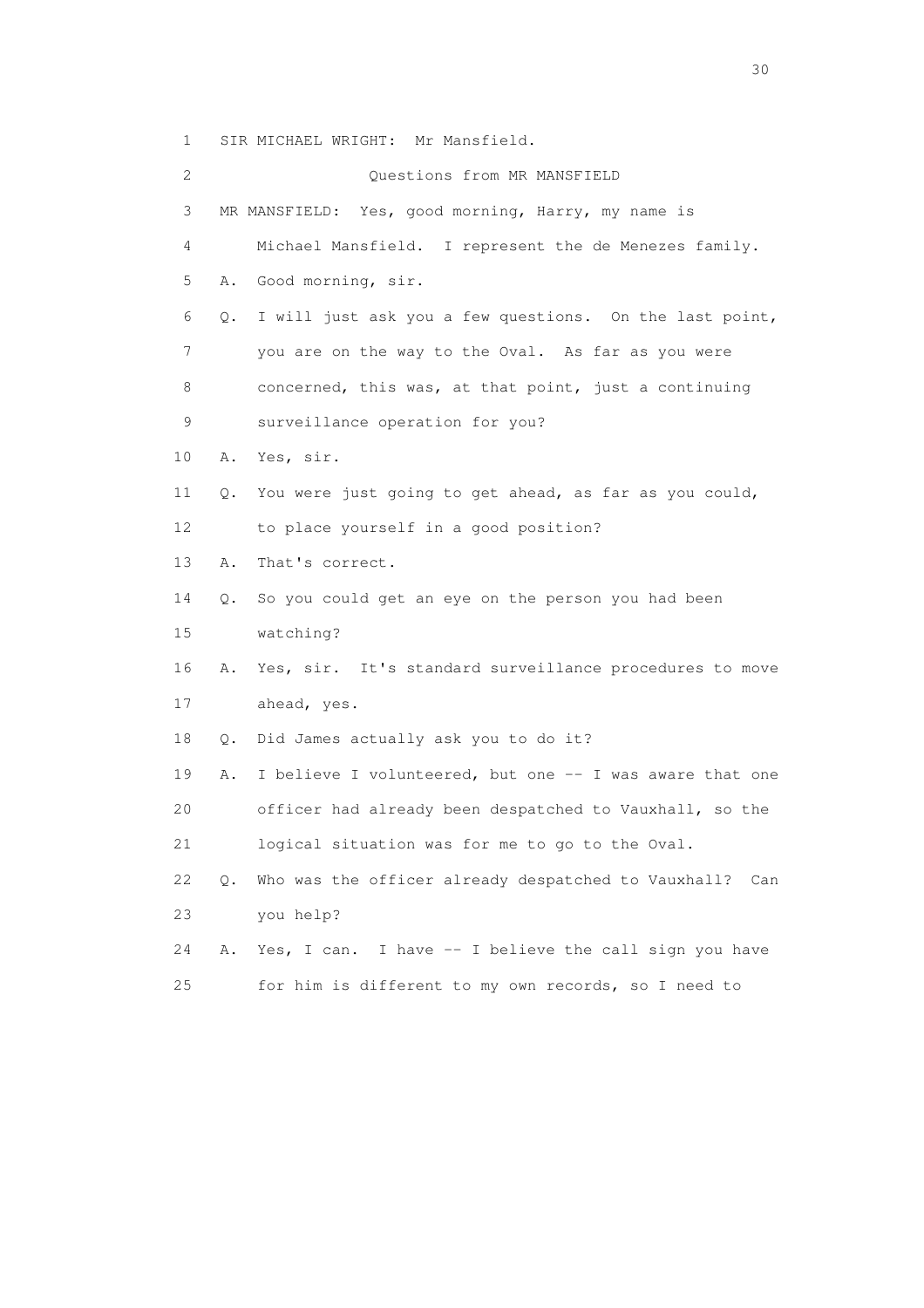- 1 look at that --
- 2 Q. Do you mean you can only mention his real name and you

3 don't want to do that?

4 A. The call sign was 47.

- 5 Q. I have raised the questions of bicycles before or
- 6 motorcycles. I think it may be Adam. Thank you for the
- 7 help there. Was he on a motorbike?
- 8 A. Yes.
- 9 Q. How many of your team had access to motorbikes that day? 10 Was it just him?
- 11 A. Just him, yes.
- 12 Q. Just going back to the briefing for one second, you were 13 shown images before you ever got to Scotia Road, and 14 I think you have your statement and I am not asking this 15 as a test of memory. Do you have them there, statements 16 you made?
- 17 A. Oh yes, I have, sir.

 18 Q. If you could just get them out so we can identify them, 19 just some passages and points you make in them. (Pause) 20 You made one on the 23rd, that's the following day, 21 just a couple of pages, another one, that's 23 July? 22 A. Yes. 23 Q. Another one on 30 September concerning mobile telephone

|    |  | calls, and another one on 14 November 2005. So it's     |  |
|----|--|---------------------------------------------------------|--|
| 25 |  | three (inaudible $-$ coughing). Have you got all those? |  |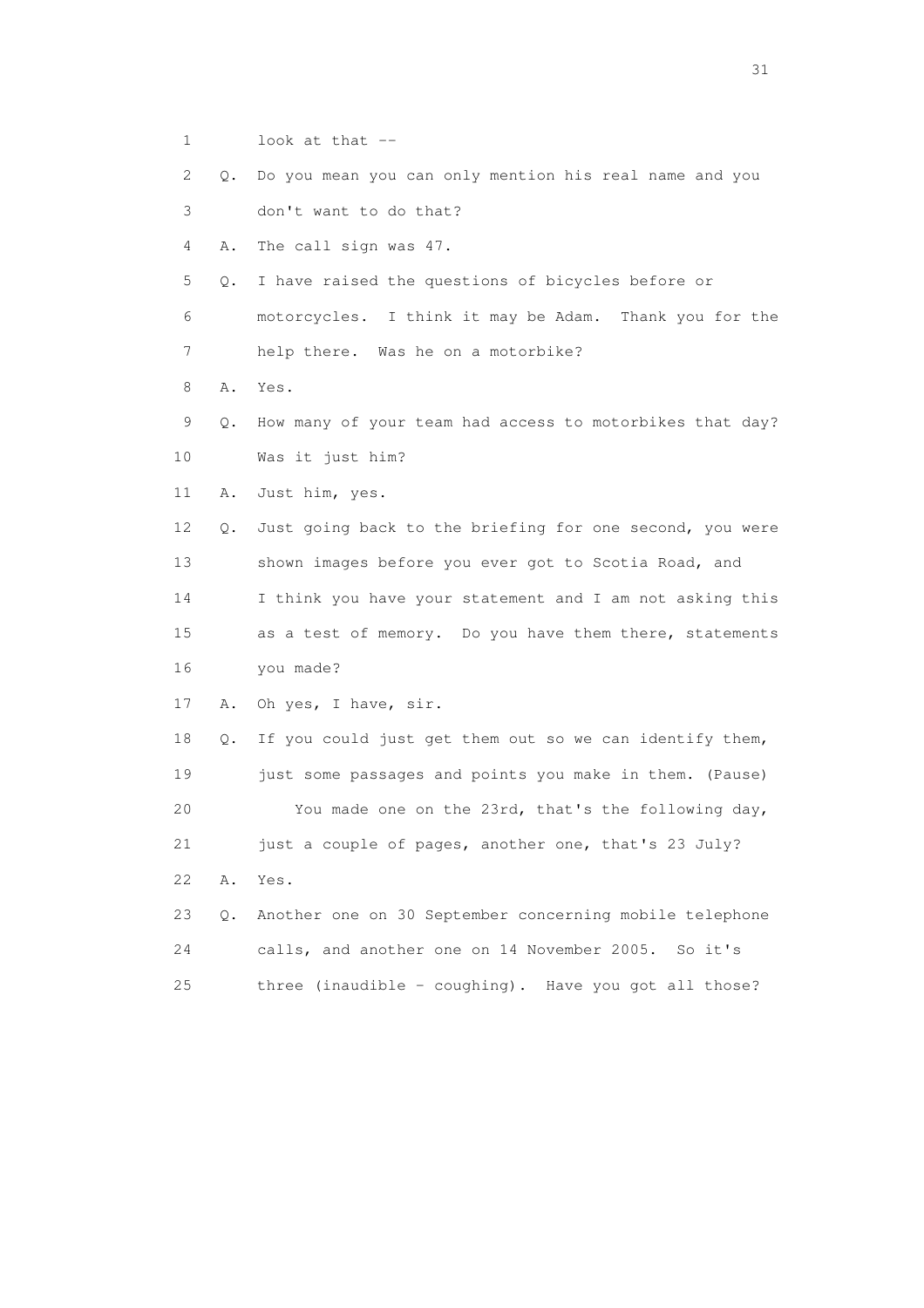1 A. I have, searching for the last page of 14 November.

2 Q. Actually that is a page.

3 SIR MICHAEL WRIGHT: 198.

4 MR MANSFIELD: In my copy it's 199.

5 SIR MICHAEL WRIGHT: Is that just the last page?

 6 MR MANSFIELD: If it's only the last page, we can put it on 7 screen for you.

8 A. I have it, sir.

 9 Q. What I want to ask you first of all is that, if you look 10 at 198 of that statement you have just found, there is 11 this paragraph in which you make an observation about 12 the image that you were shown at the briefing. There 13 you describe it as "relatively poor quality colour image 14 of this suspect with a beard". Do you see that? 15 A. Yes, I do, sir.

16 Q. That was your view of what you had been shown in the

17 briefing?

18 A. Yes, sir.

 19 Q. Now, how long had you looked at it? I am sorry to ask 20 you that sort of detail now. Just a couple of minutes 21 at the briefing or what?

22 A. Yes, I looked at it, studied it at the briefing.

23 Q. But I mean, just for minutes, would this be fair?

24 A. For minutes, yes. Yes, sir.

25 Q. By the time, of course, you are in the street in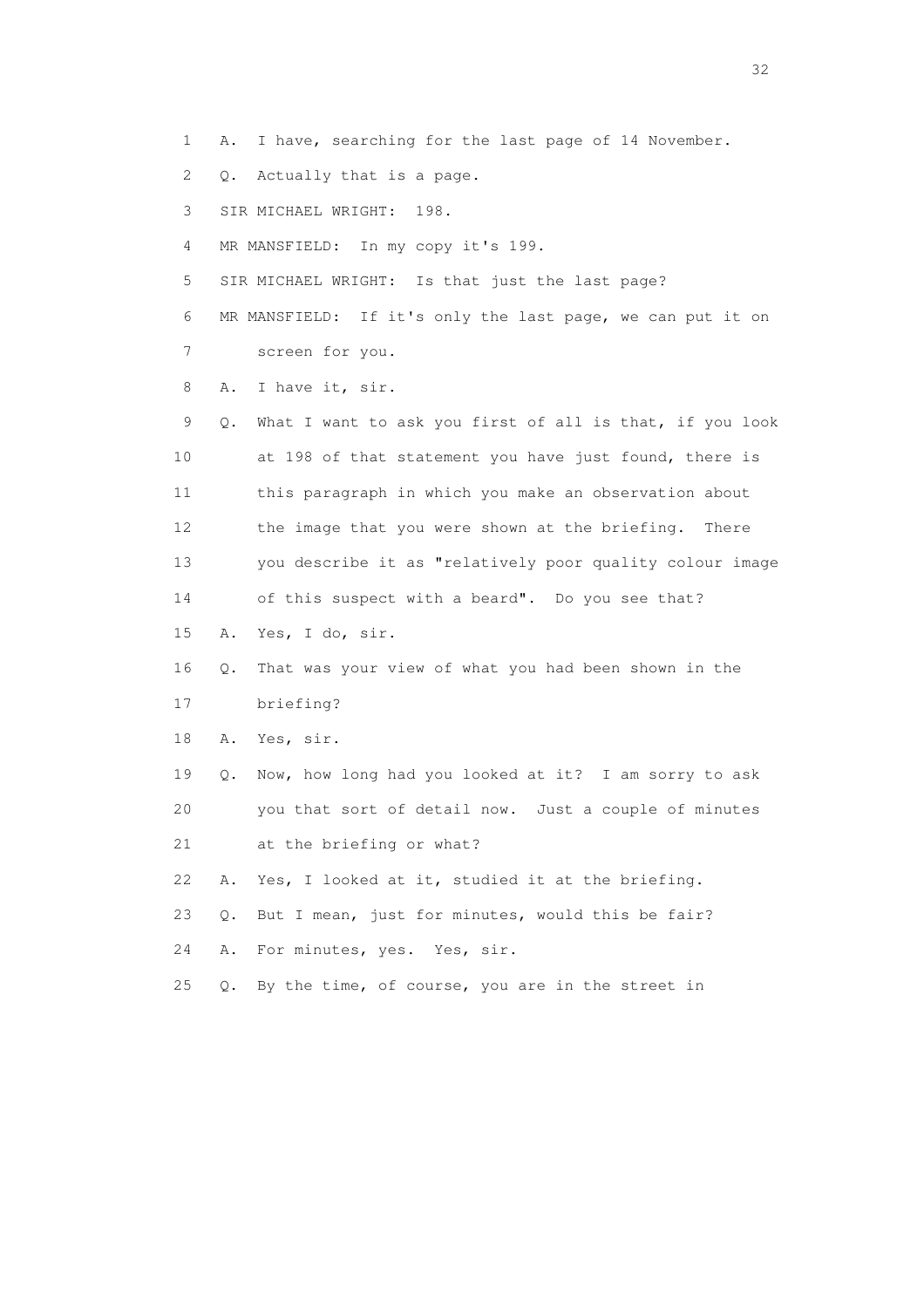1 a vehicle later, an amount of time has expired between 2 you looking at it and you seeing a man of interest in 3 the street? 4 A. That's correct, sir. 5 Q. Now, did you have a copy of that with you? 6 A. Yes, I did. 7 Q. You did. So you were in a position, and I'll come to 8 your position in a moment that you have described, to 9 make a comparison between the person looking behind him 10 and the image that you had with you in the car? 11 A. I was. 12 Q. Right. So far as the briefing is concerned, I just want 13 to ask you about what, at that stage, you believed the 14 object of the exercise was. I mean, what did you think 15 you were going out to have to do that day? 16 A. Well, my understanding from the briefing was that we 17 were to surveill subjects from the address. 18 Q. Yes? 19 A. To a point where they would be stopped and detained by 20 a firearms team. 21 Q. That's one category of person. What about anyone else? 22 A. That was the point I was trying to clarify at the 23 briefing, is that other persons from that address also 24 would have to be surveilled in order that they are 25 stopped and ascertained as to their identity, namely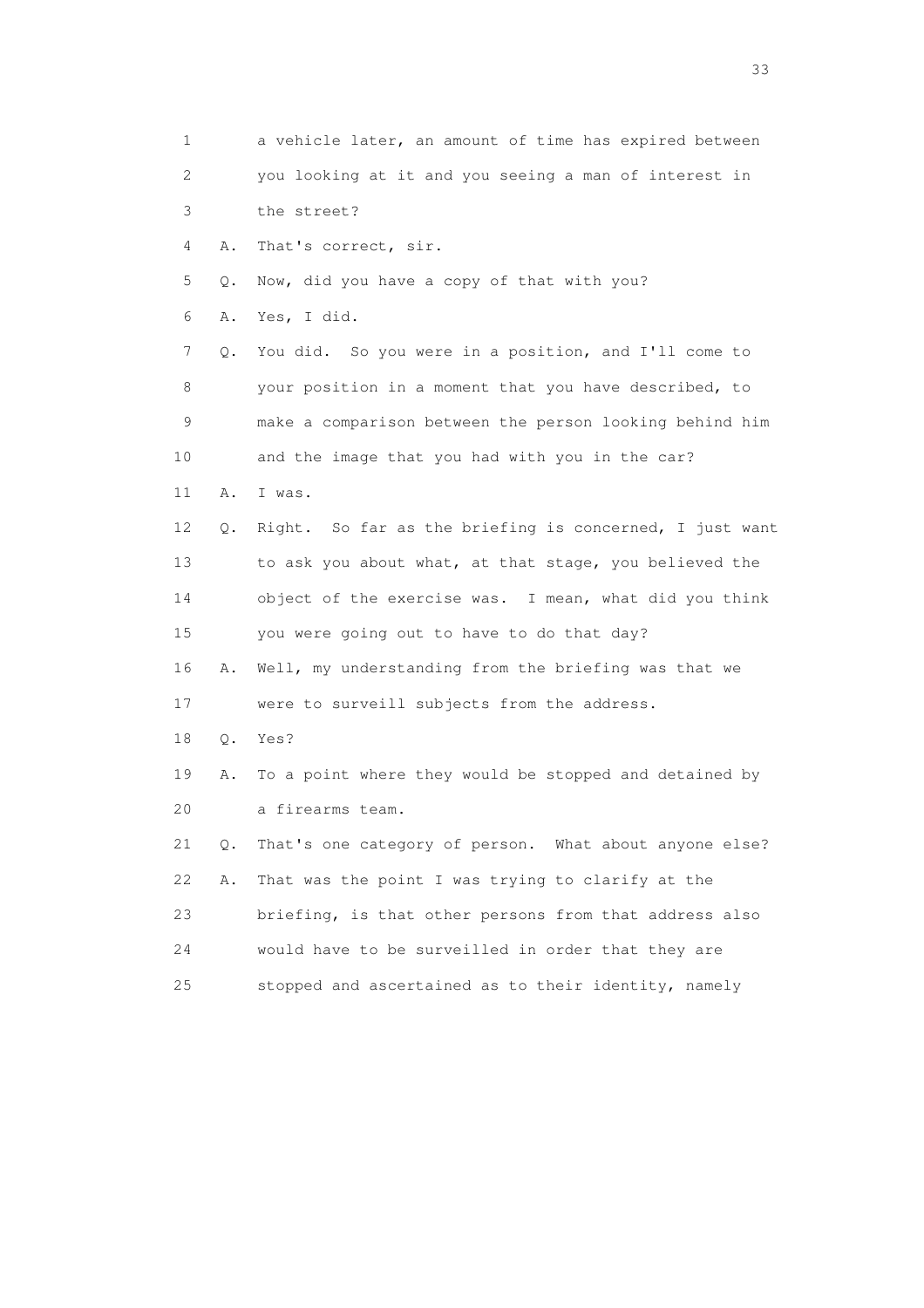| 1               |    | they could have come from the address.                   |
|-----------------|----|----------------------------------------------------------|
| 2               | Q. | What was your understanding as to who was going to do    |
| 3               |    | that?                                                    |
| 4               | Α. | My understanding was that it would be the firearms team. |
| 5               | Q. | So you believed the firearms team would do the -- I will |
| 6               |    | call it intelligence-gathering as well as another phrase |
| 7               |    | that's occasionally been used colloquially, the hard     |
| 8               |    | stops?                                                   |
| 9               | Α. | That's correct.                                          |
| 10              | Q. | Did that remain your belief throughout?                  |
| 11              | Α. | Yes, it did, sir.                                        |
| 12 <sup>°</sup> | Q. | So it must have been quite a concern to you that the     |
| 13              |    | firearms team who were going to perform these two roles  |
| 14              |    | weren't there, as far as you knew?                       |
| 15              | Α. | Yes, that would be accurate to say.                      |
| 16              | Q. | Well, now, can I take you forward from the briefing to   |
| 17              |    | the plot itself, if I can call it that. Have you got     |
| 18              |    | there the maps brochure? I think it's right underneath   |
| 19              |    | all of that. If you just take it out, we have been       |
| 20              |    | looking at a particular plan, it's that one there        |
| 21              |    | (indicated). It's underneath, do you see?                |
| 22              | Α. | Yes, I do.                                               |
| 23              | Q. | There is a plan underneath there, it's map number 7.     |
| 24              |    | I am using this one because it has a little more detail  |
| 25              |    | than the other one, although the other one is bigger.    |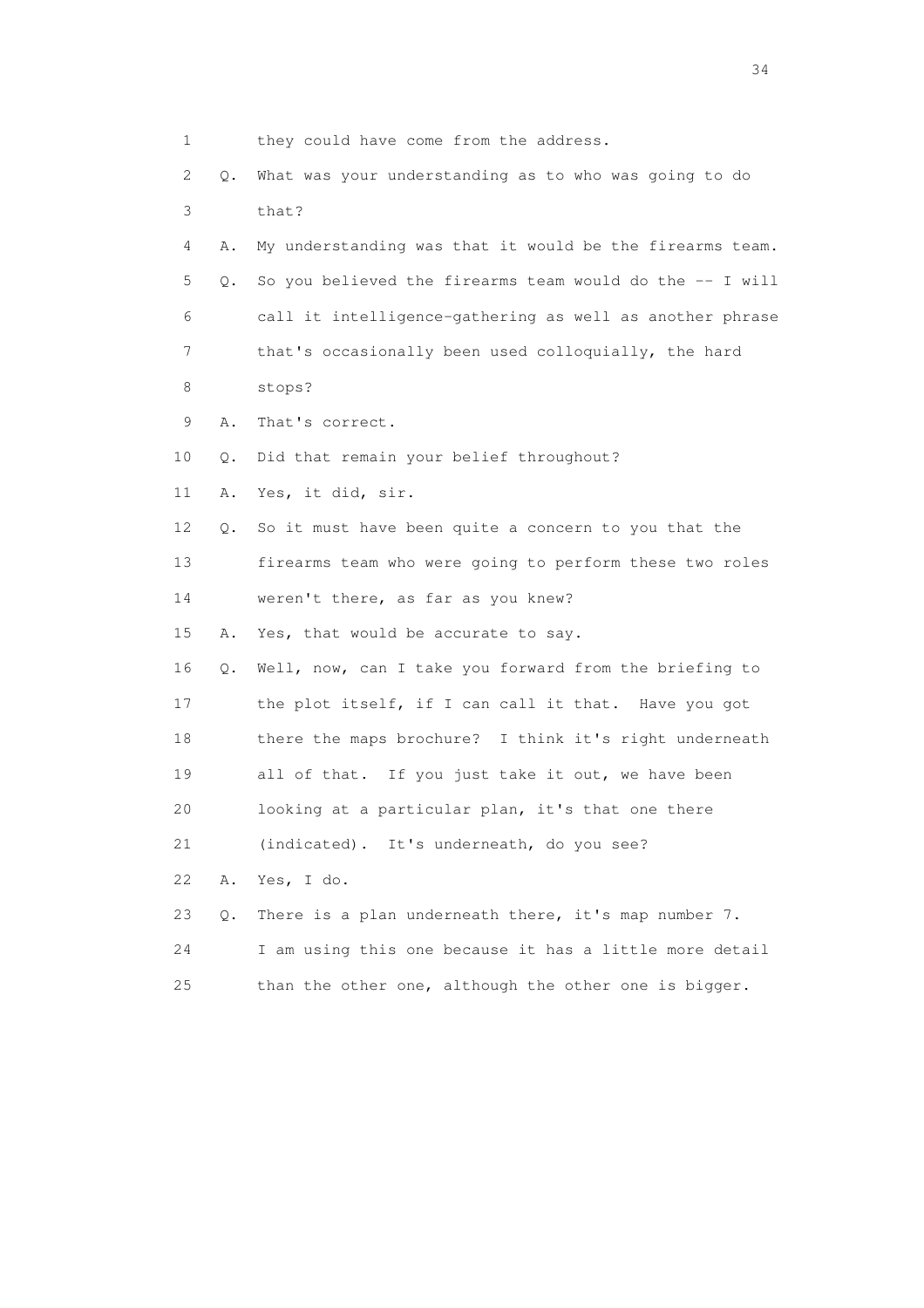1 We can see Athlone Road towards the top, do you see, 2 that you already mentioned, that's where you started 3 off?

4 A. Yes.

 5 Q. I just want to ask you for your help here. You had 6 heard a discussion between Derek and James about 7 contingencies because of the absence of firearms teams, 8 but do I understand from what you have said this morning 9 you didn't know whether a point had been identified at 10 which, if it was a suspect with a rucksack, where that 11 stop would take place by your squad or members of your 12 squad; is that right?

 13 A. That is correct, I couldn't determine from my memory 14 what location such a stop would have to take place. 15 Q. What we have heard is that the location that the two, 16 Derek from red and James from you, had identified was 17 the possibility of a stop where Marnfield Crescent 18 enters Upper Tulse Hill. Does that jog any memories? 19 A. Only in respect of, I notice that's where the bus stops 20 are. It would be a logical point.

 21 Q. That's right. Do you remember any discussion about 22 buses and their suspension or diversion or anything of 23 that kind?

24 A. Not that I can recall, sir.

25 Q. Can you help on this, and it's a question you have been

<u>35</u> and the state of the state of the state of the state of the state of the state of the state of the state of the state of the state of the state of the state of the state of the state of the state of the state of the s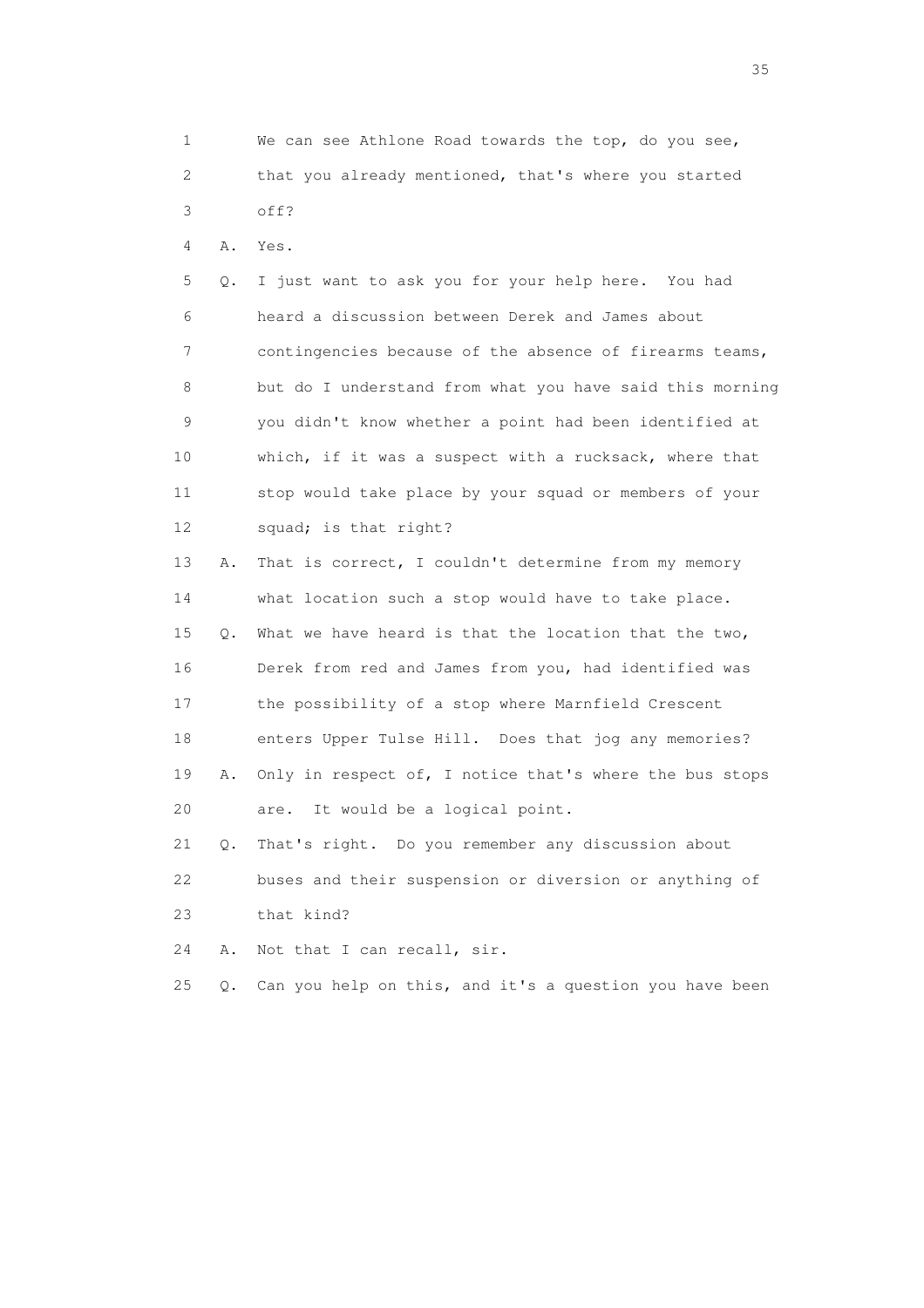1 asked in terms of other officers: did you know at 2 around -- well, between 9 o'clock, which is when you are 3 there, and 9.30, where the red team were if somebody 4 might have to be stopped on Upper Tulse Hill? Did you 5 know where they were? 6 A. I didn't know where each individual vehicle was plotted, 7 but I was aware that they were in the vicinity of 8 Scotia Road and covering relevant brackets of the 9 address. 10 Q. The reason I'm asking you, if you can help, is that if 11 in fact somebody leaves the block, you don't have a lot 12 of time to get a fix on this person, if it is -- 13 particularly if it's a person who is to be identified as 14 a suspect, and particularly if they have got a rucksack. 15 You have got to do that quite quickly, haven't you? 16 A. You have. I would approximate a two-minute walk from -- 17 Q. Quite, it's a two-minute walk. Therefore, like it or 18 not, you are going to have to have, once the person has 19 got past the van, we know where the van was, and the red 20 team, if the person in the van isn't sure, or doesn't 21 know, or can't work it out, you have to have a back-up 22 red officer pretty close by, haven't you? 23 A. That's correct, and it's that team that had primacy of 24 dealing with -- 25 Q. Yes, they had primacy, and what I am asking is really

 $36<sup>2</sup>$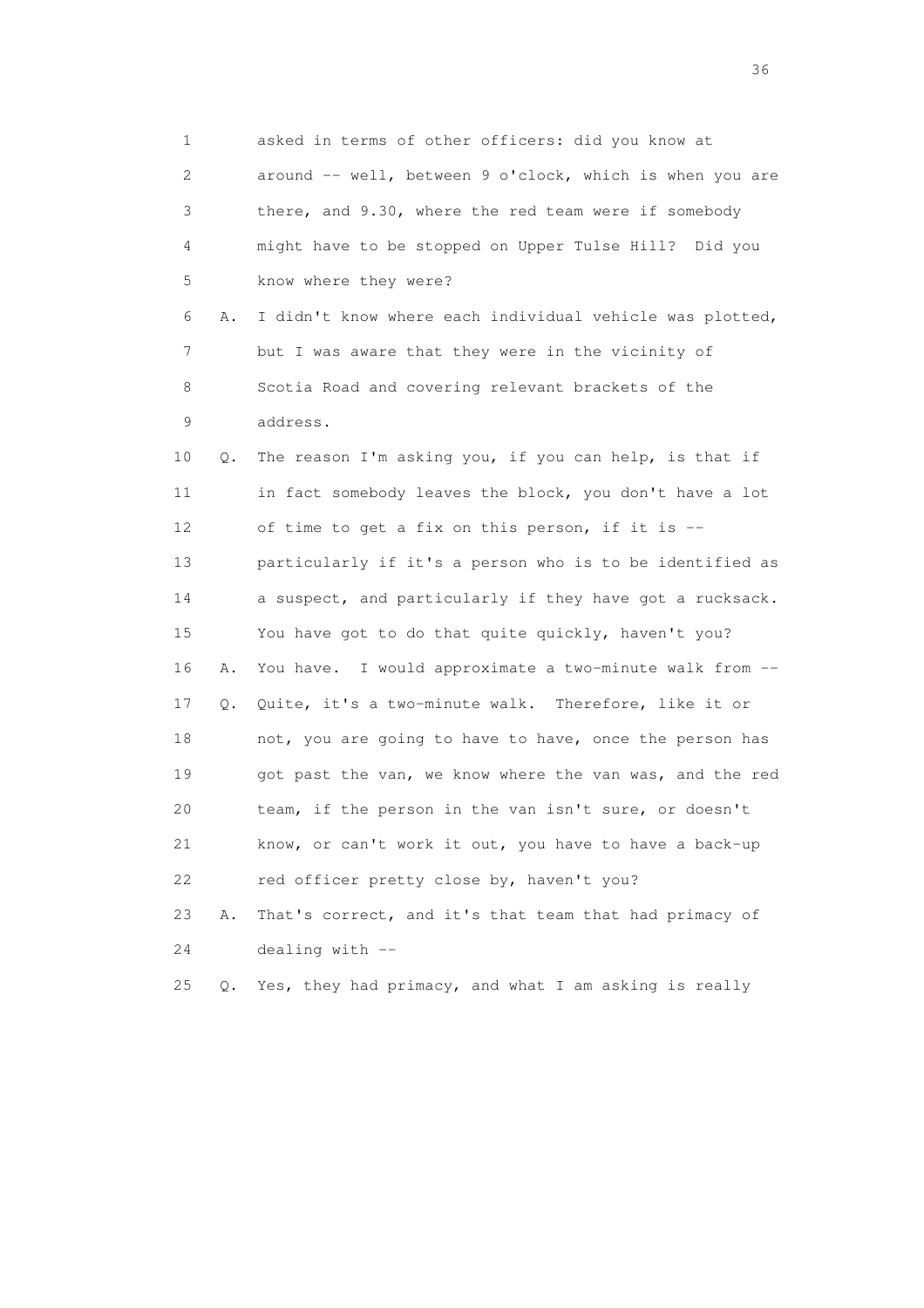| 1  |       | whether you can help as to which red officer was in      |
|----|-------|----------------------------------------------------------|
| 2  |       | a prime position to do the back-up job before the bus    |
| 3  |       | stops?                                                   |
| 4  | Α.    | I can't help you with that, I am afraid.                 |
| 5  | $Q$ . | You can't. I wonder if we could take it a little bit     |
| 6  |       | further, because once you hear that somebody's left the  |
| 7  |       | premises, you drive round, don't you; yes?               |
| 8  | Α.    | Yes, I did.                                              |
| 9  | Q.    | You then see somebody from the red team?                 |
| 10 | Α.    | No, I heard a radio transmission.                        |
| 11 | О.    | You heard a radio transmission from the red team?        |
| 12 | Α.    | That's correct.                                          |
| 13 | Q.    | What was that transmission saying?                       |
| 14 | Α.    | It indicated that the officer was baulked in traffic and |
| 15 |       | couldn't get to the relevant point he needed to be.      |
| 16 |       | Q. Caught in traffic --                                  |
| 17 |       | SIR MICHAEL WRIGHT: "baulked", I think you said.         |
| 18 |       | A. Yes.                                                  |
| 19 |       | MR MANSFIELD: Right.                                     |
| 20 |       | Do you happen to know who that was? It may be            |
| 21 |       | difficult now.                                           |
| 22 | Α.    | I am afraid I can't tell you the officer's call sign.    |
| 23 | $Q$ . | You know the name, do you?                               |
| 24 | Α.    | I only know the officer's identity by name, yes.         |
| 25 | $Q$ . | Would you be kind enough to, with the learned Coroner's  |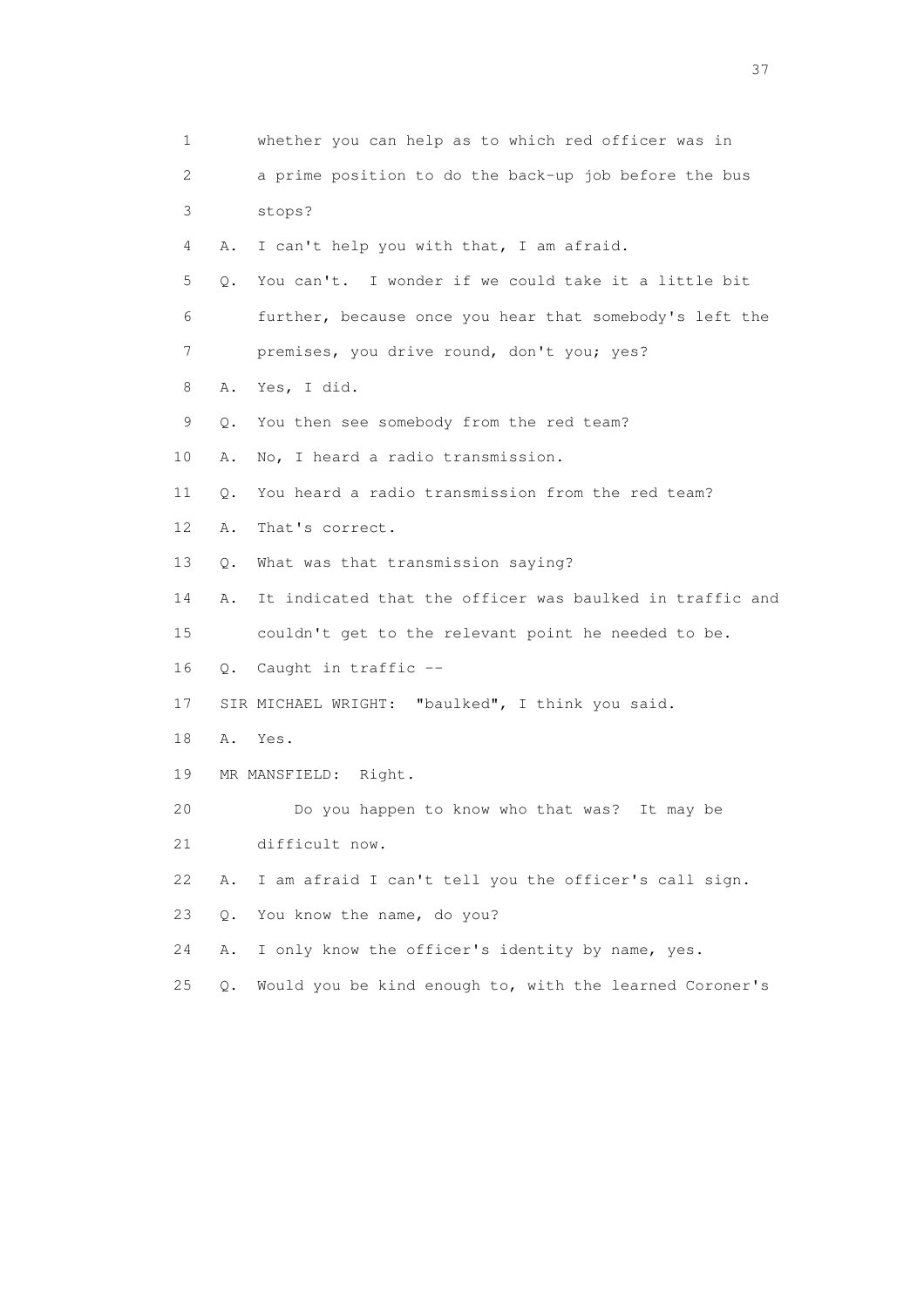1 permission, write it down, not for me but for others and 2 then we can find out who that person in code was. Do 3 you understand? 4 A. Yes, I would need to look at the team list, I am afraid. 5 MR MANSFIELD: Do you have it there? 6 SIR MICHAEL WRIGHT: It may be redacted. The original log 7 is coming up. 8 MR MANSFIELD: If you need a piece of paper to write it 9 down ... is it a red team officer? 10 A. Yes, it is. 11 Q. Then you need the other log. I'll carry on while it's 12 being obtained. So if you can just bear that in mind 13 I'll have to come back to that. 14 So it's a red team officer commentary that you hear, 15 and then you have described how you drive along and so 16 on. Now, just going back to your statement that we just 17 looked at, which is page 198, sorry to have to go back 18 to that, if you keep it available, so it's clear this is 19 a statement that the -- the third statement you made, 20 it's November. It's the same paragraph on page 198. 21 I think there it's perfectly clear by reading that 22 paragraph -- I'm not reading it out entirely -- that 23 what you had were two, effectively two very short 24 occasions, you actually use the word "seeing him 25 fleetingly" and "at an angle behind him". I think you

and the state of the state of the state of the state of the state of the state of the state of the state of the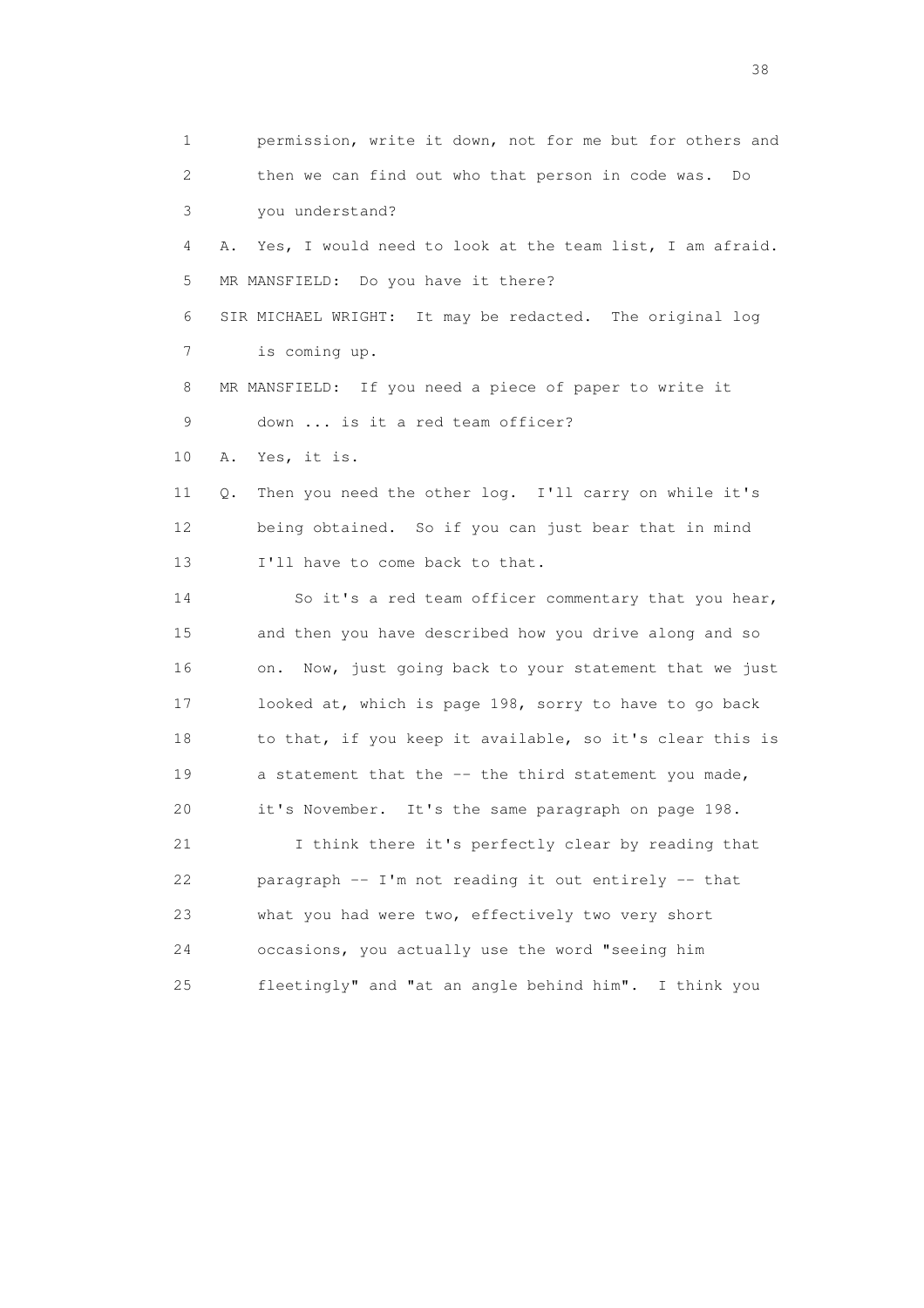1 said he turned round a couple of times; is that right? 2 A. That's correct. 3 Q. But you did have the poor quality image with you, and 4 what you have put in that is that: 5 "I could not tell if he was Osman based on that 6 sighting. I was in a vehicle at the time." 7 Of course you were driving along; is that right? 8 A. That's correct, sir. 9 Q. Now, as you have described it, did you see James' 10 vehicle? 11 A. Not his vehicle, no, sir. 12 Q. Or him? 13 A. No, I saw one of his colleagues -- 14 Q. Ken? 15 A. Ken, yes. 16 Q. Where did you see Ken? 17 A. Ken was ahead of me. 18 Q. Yes? 19 A. On the south side of the road, and he was deployed on 20 foot. 21 Q. So by the time you had got there, he was on the south 22 pavement walking in which direction? 23 A. He was static from memory. 24 Q. Static? Right. Just to pick up on the paragraph:

25 "I was unable to positively identify Mr de Menezes."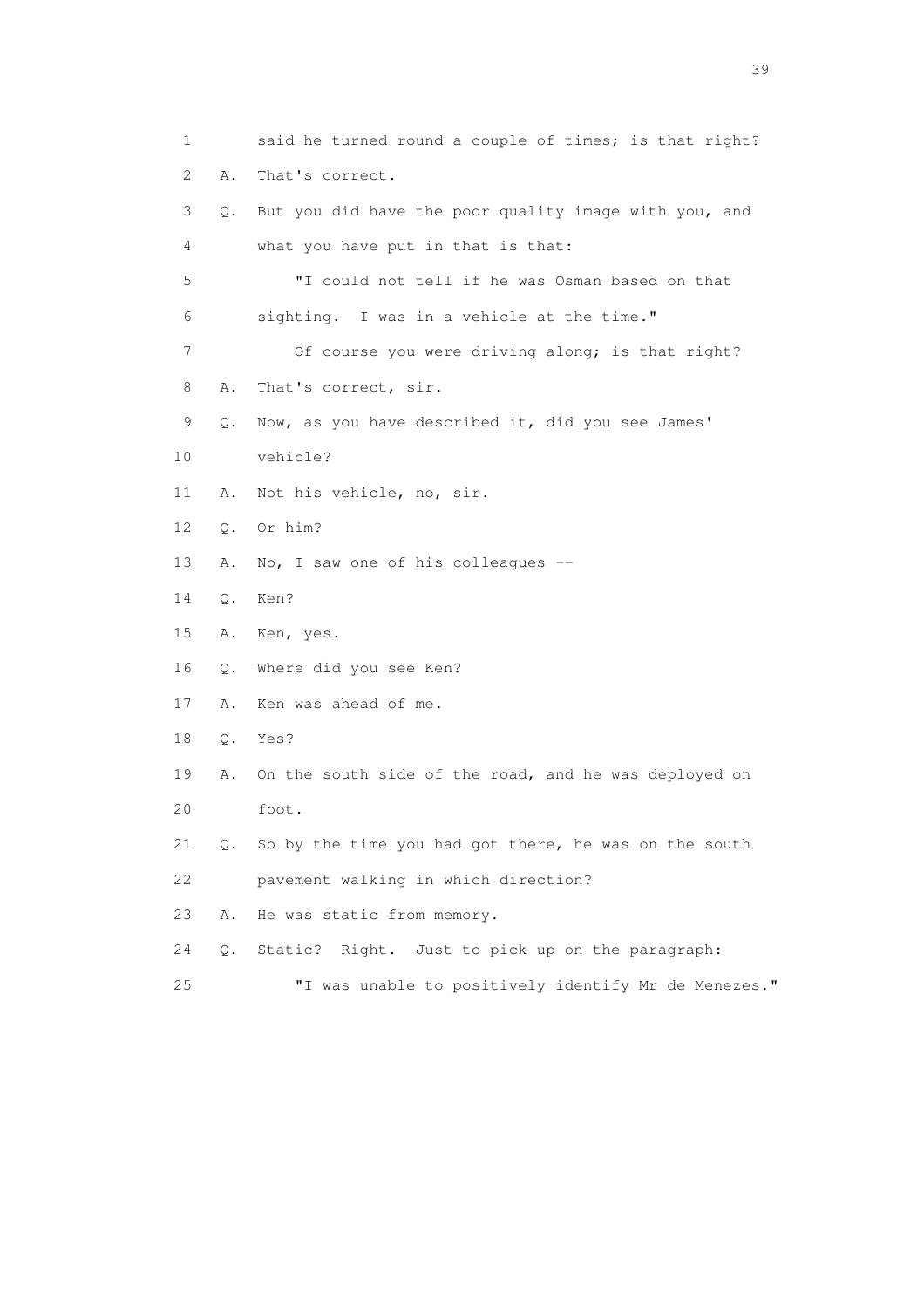1 And I appreciate you have -- 2 SIR MICHAEL WRIGHT: Sorry, that was in Upper Tulse Hill, 3 was it? 4 A. In Upper Tulse Hill, sir. 5 MR MANSFIELD: So you were unable to identify, positively 6 identify Mr de Menezes. I can take you through your 7 statements, but the statements that you make never 8 suggest even from your point of view that he was 9 possibly identical to or with, do you? 10 A. You are correct, I don't say he's possibly in my 11 statement, but I couldn't discount him based on that 12 fleeting glance. 13 Q. No, I do appreciate that, you can't discount him, but 14 that's quite different, do you follow? May I just 15 explain why I am asking you this: you may see somebody, 16 and because you are really not in a position to make up 17 your mind one way or the other, you just can't discount 18 them, do you follow? That's very different from 19 "possibly is", do you follow? 20 SIR MICHAEL WRIGHT: A bit semantic, Mr Mansfield. 21 MR MANSFIELD: I am not sure, I do not want to be semantic, 22 I want to try to deal with a real situation. You see 23 somebody, you have an image, it's not a very good one, 24 you really can't tell. So from that you just need to 25 have another look. It could be anybody, of course, so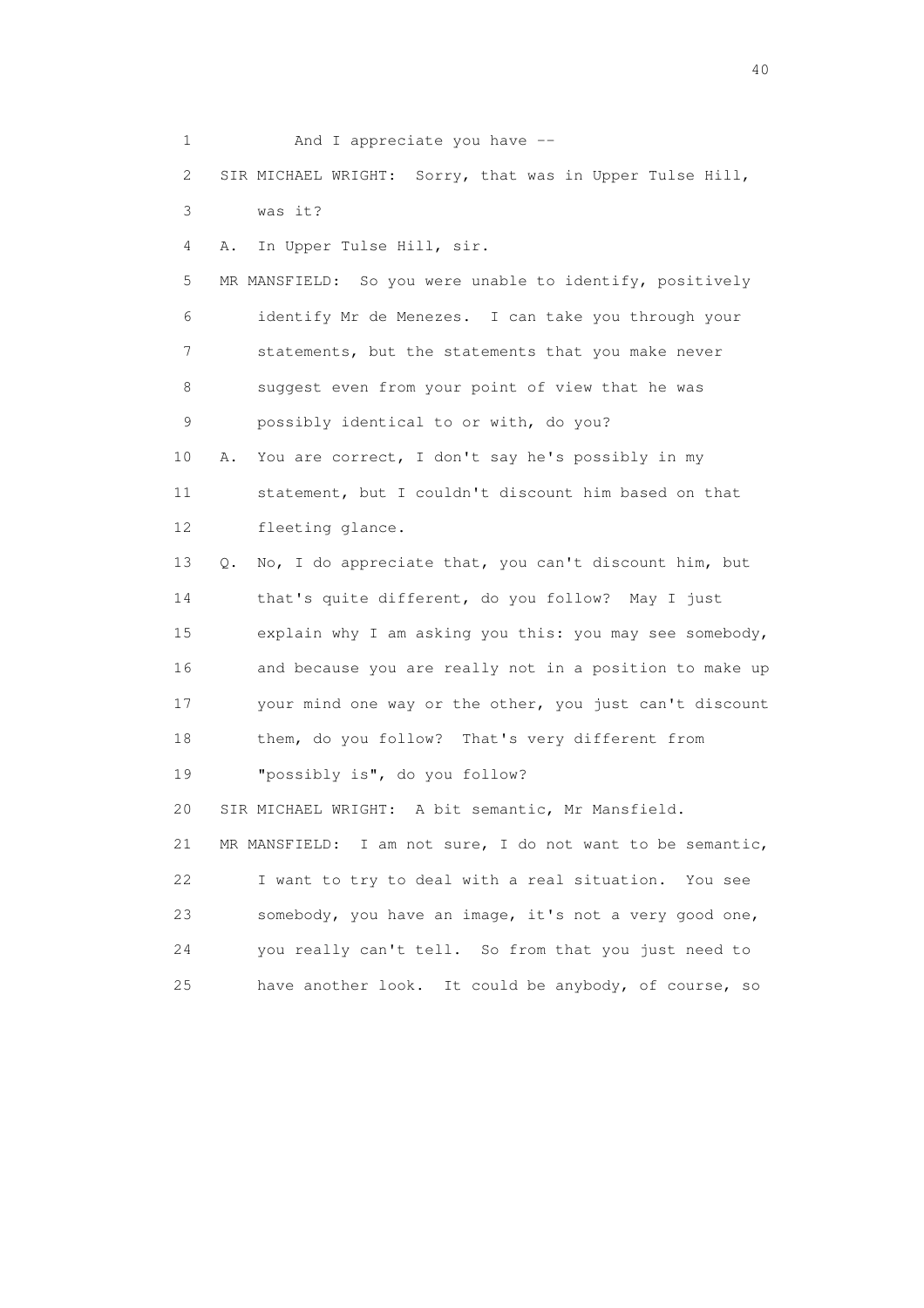1 in that sense it's possibly anybody but that doesn't 2 mean anything, does it? 3 A. Without getting into the realms of degrees of 4 possibility, the assessment I made was based on the 5 colour of his hair, his height and build, the limited 6 view I had of his flesh tone. 7 Q. The build wasn't going to be compared with anything, was 8 it? 9 A. Well, in terms of his sort of height and build and his 10 skin tone, I had to make an assessment as to, in 11 a fleeting glance, was that the subject Nettle Tip. 12 I considered that possibly he was. I couldn't discount 13 him. 14 Q. All right, you couldn't discount him, that's perfectly 15 fair. The reason I'm asking you is that one of the 16 problems that may have arisen in this case is exactly 17 the process of identification and how surveillance 18 officers, as it were, describe, categorise and pass on 19 information, do you follow, that's why I am asking you. 20 You didn't have any information about Nettle Tip's 21 build, did you? 22 A. No, I didn't. 23 Q. So the fact of his build is irrelevant, isn't it? 24 A. Yes, I should qualify that. The image I had seen had

25 a -- there is a head shape, there is a hairline to look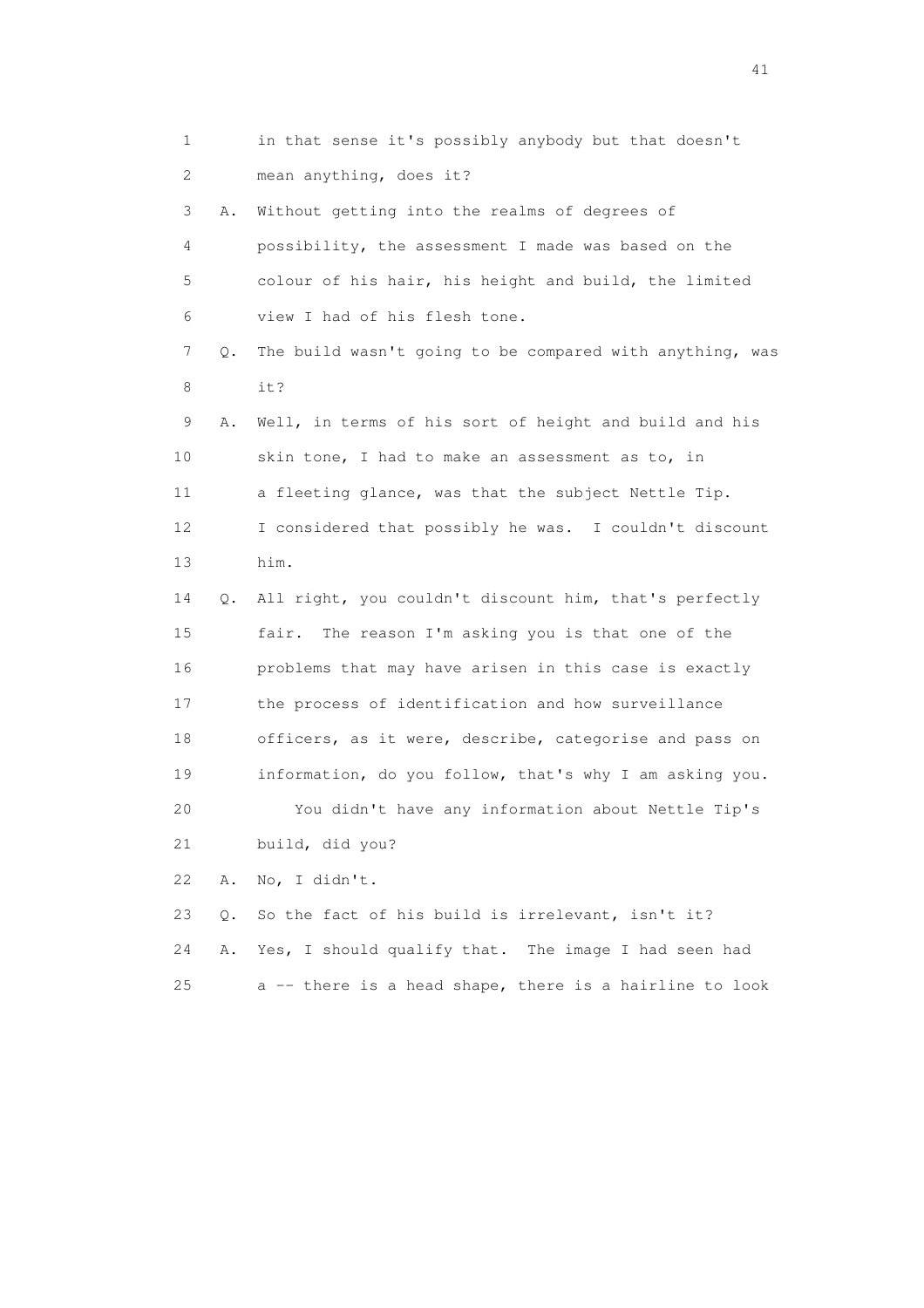1 at --

|    | 2       | Q. Yes, it's just because you talked about his build, do    |
|----|---------|-------------------------------------------------------------|
|    | 3       | you follow? If you mean build in relation to face,          |
|    | 4       | that's one thing. If you mean build in relation to his      |
|    | 5       | body, that's quite another?                                 |
|    | 6<br>Α. | I could only go on the picture I had.                       |
|    | 7<br>Q. | The only picture you had, and the jury know, so I am not    |
|    | 8       | going to ask again, was head and shoulders and just the     |
|    | 9       | top of the shoulders and head?                              |
| 10 | Α.      | That's correct.                                             |
| 11 | Q.      | You mentioned a moment ago his height. You didn't have      |
| 12 |         | any details about his height, did you?                      |
| 13 | Α.      | No, I didn't.                                               |
| 14 |         | SIR MICHAEL WRIGHT: You knew his age, that's about all you  |
| 15 |         | did know?                                                   |
| 16 | Α.      | That's correct, sir.                                        |
| 17 |         | MR MANSFIELD: Can I just deal with the question of what you |
| 18 |         | saw him do: you saw him look over his shoulder a couple     |
| 19 |         | of times, and of course I appreciate you are interested     |
| 20 |         | because at this stage he's somebody of interest to you,     |
| 21 |         | you realise, because somebody else in the team had said     |
| 22 |         | something which made you want to look at him.<br>Your       |
| 23 |         | concern was for other surveillance officers out on foot     |
|    |         |                                                             |
| 24 |         | because you had seen one on the other side of the road.     |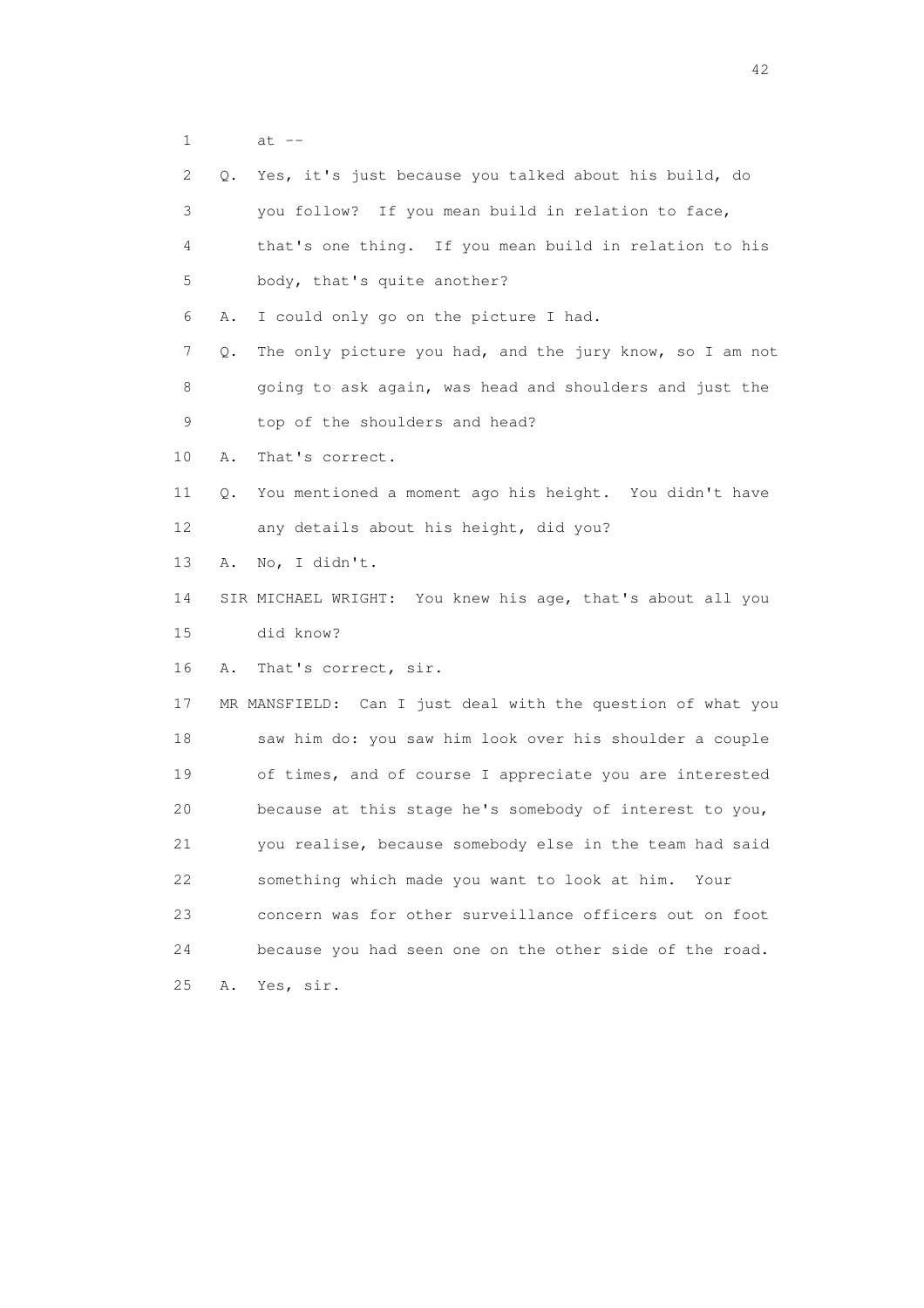1 Q. Right. Ken. One appreciates your concern, but of 2 course somebody may be looking over their shoulder 3 because they are looking to see if a bus is coming? 4 A. That's correct, yes. 5 Q. So interpreting what you see -- 6 SIR MICHAEL WRIGHT: In Upper Tulse Hill? 7 MR MANSFIELD: There are buses in Upper Tulse Hill. 8 SIR MICHAEL WRIGHT: I know but he didn't want one of those. 9 MR MANSFIELD: No, he didn't, but we don't know what he 10 wanted or how he wanted to go. He might be looking for 11 a bus, he might be looking for something else. There is 12 a whole range of interpretations, is there not? 13 A. That's correct. 14 Q. I appreciate from your point of view what you were 15 doing, but I want to check what you actually 16 transmitted. Would it be fair to say that what you 17 actually transmitted was that he looked over his 18 shoulder twice, and that's all you said on the 19 transmission, isn't it? 20 A. No, sir. 21 SIR MICHAEL WRIGHT: That's in the supplement in the log, 22 was it ever transmitted at all? 23 A. Would you like me to -- 24 SIR MICHAEL WRIGHT: Yes, please. 25 MR MANSFIELD: I would like you to answer and be very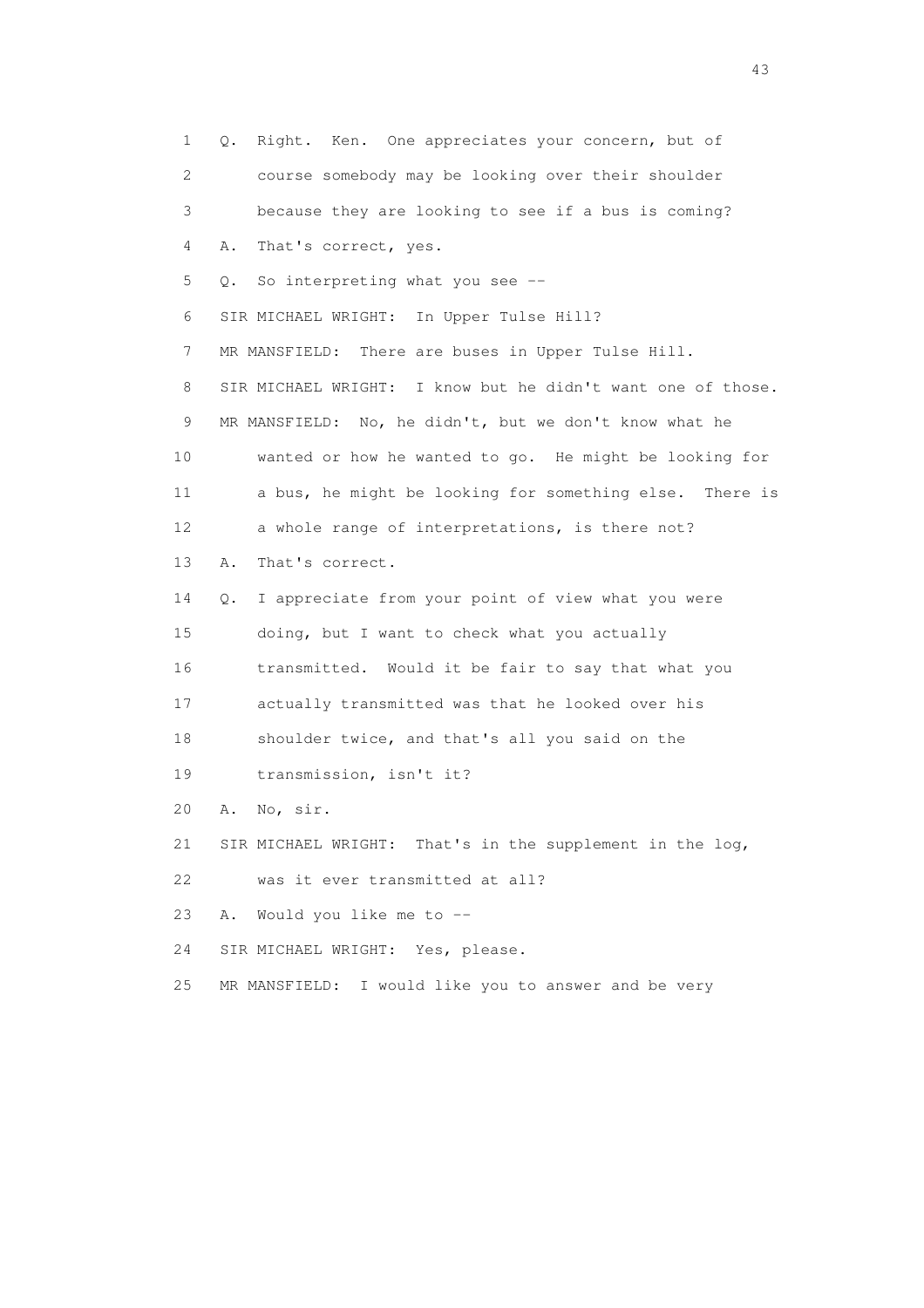1 careful about what you say; please be careful about it 2 because it's a long time ago and I do not want you to 3 feel you are saying things because of what you have 4 heard since. 5 What do you think you put out over the airwaves at 6 that time for the team? 7 A. As I saw him look over his shoulder on two occasions, 8 I transmitted, "He's looking about himself" or, "He's 9 looking about". 10 Q. And that's all? 11 A. Yes, and my comment about his demeanour. 12 Q. Well, what comment? 13 A. That he was acting warily. 14 Q. Are you sure you said that? 15 A. Well, you are asking me to comment on a snapshot of 16 a conversation three years ago. The best I can recall 17 is saying that, "He looked about himself". My view 18 certainly was that he was wary. I believe I said 19 something to the effect that he was wary, he was looking 20 about himself. 21 Q. Yes, I am sorry to be particular. There is a reason. 22 It's because you had a different view at an earlier time 23 about what you actually -- I realise what's in the log, 24 but I'm more concerned with not what your thoughts were, 25 which weren't transmitted but what you transmitted.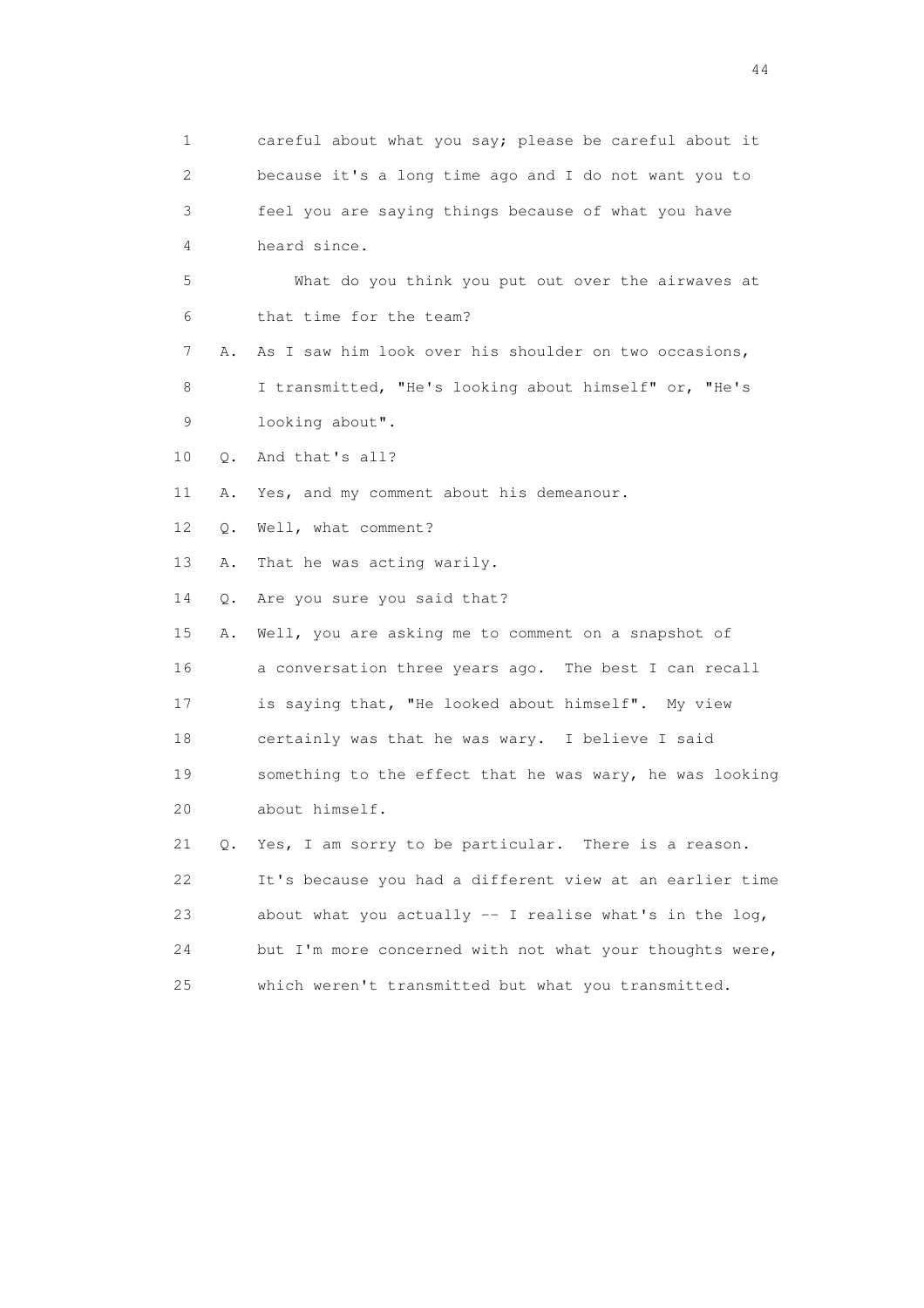1 Could we look at the second statement again that you 2 have there, where you deal at the bottom of 198 with 3 what you put in the log, which has just been referred 4 to. Then on 199 where you ask for the log to be 5 returned because you hadn't actually endorsed those 6 observations in the log?

7 A. That's right.

 8 Q. I don't know whether this is a question that you were 9 asked by the IPCC or whether you just volunteered it. 10 Just follow this next section, if you wouldn't mind: 11 "In terms of the transmission of this information at 12 the time, I relayed the events that I saw, namely that 13 Mr de Menezes had looked behind him, for the benefit of 14 foot surveillance officers. I did not expand on my 15 thoughts about the interpretation of this information, 16 just the need for officers to be aware of his actions." 17 A. That's correct. 18 Q. Is that a fair summary? 19 A. That is correct. 20 Q. Of actually what you said? 21 A. Yes, it's exactly what I said. 22 Q. Right. 23 A. When a subject of surveillance turns around, it's 24 pertinent to obviously broadcast that to your

25 colleagues, particularly foot surveillance officers, but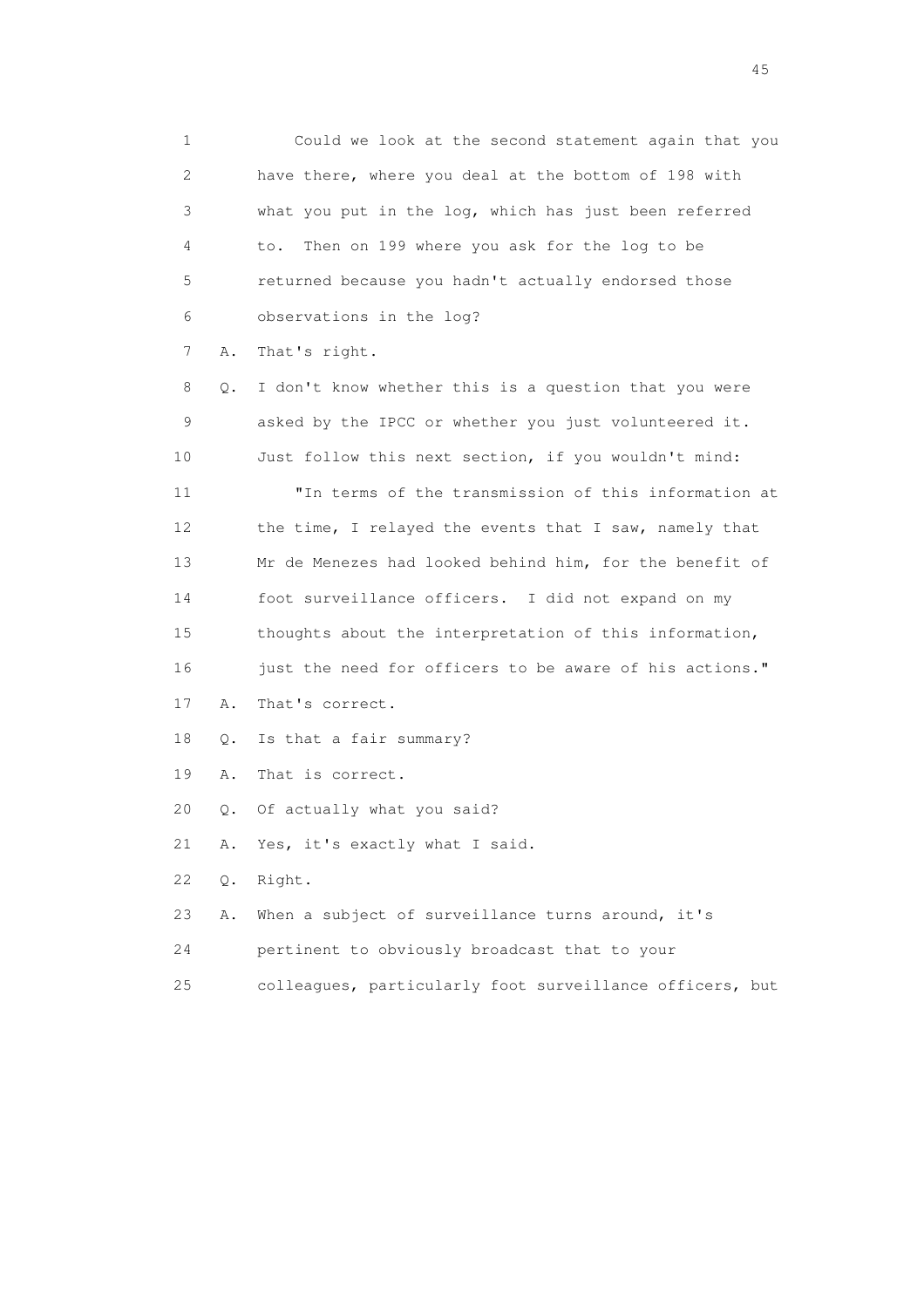1 you have to be succinct over the communications channel, 2 so I can't go into a lot of detail about every nuance of 3 his character, but my perception that he was wary and 4 looking over his shoulder -- 5 Q. That's an interpretation, that he's wary? 6 A. It is, but I can't go into lots of detail about every 7 single action. He is looking over his shoulder. 8 Q. No, all you have to say is that he is looking behind 9 him. Is that all you said, he's looking behind him 10 a couple of times, be careful, to the other officers, 11 you need to know he is looking over his shoulder? 12 A. That's correct. 13 MR MANSFIELD: Thank you. 14 Questions from THE CORONER 15 SIR MICHAEL WRIGHT: Help me about this: would it ever be 16 an acceptable surveillance technique actually to speak 17 to the subject, for example pretending you were looking 18 for directions or something of that kind? 19 A. In a situation like this, that would be most unusual, 20 sir. There are certain circumstances where that may be 21 done. In a lift, for example, contained area where -- 22 SIR MICHAEL WRIGHT: Here the purpose of the surveillance 23 was, if possible, to establish an identity. 24 A. That's right, sir. 25 SIR MICHAEL WRIGHT: And the question really is what about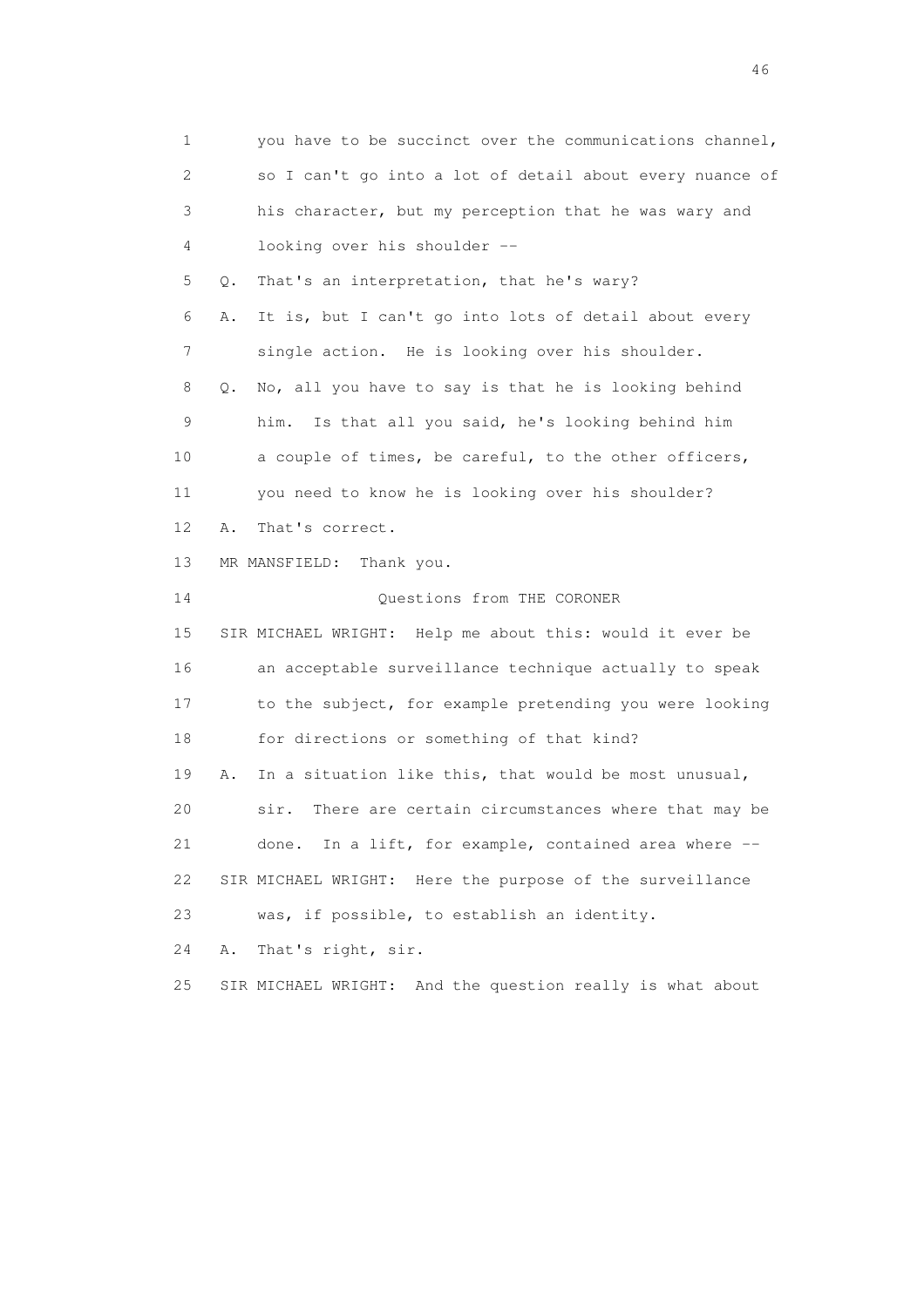1 if you -- I can understand that if you did it you might 2 have to give up your share of the surveillance after 3 that, because you had actually spoken to him, but would 4 it ever be permissible in these circumstances? 5 A. In these circumstances I would suggest that tactically 6 that would not be an option, sir. 7 SIR MICHAEL WRIGHT: Thank you very much. 8 MR HOUGH: I'm standing up out of turn because we now have 9 the red surveillance log. You were asked, officer, to 10 indicate a particular person by either call sign or 11 letter and number. 12 A. Yes. 13 Q. I'm going to hand you up the red log and also a copy of 14 the page with the names on as redacted but with the 15 pseudonyms and call signs by it, so you can identify the 16 person you were talking about without using his real 17 name. (Handed) 18 A. Thank you. (Pause) 19 Q. Are you able to say? 20 A. Yes, I am. From memory the officer I am referring to 21 you have down as Tango 2. 22 MR HOUGH: Thank you very much. 23 A. And apologies, I haven't worked on that team for three 24 years, so that's my memory. 25 SIR MICHAEL WRIGHT: Don't worry about that. Tango 2.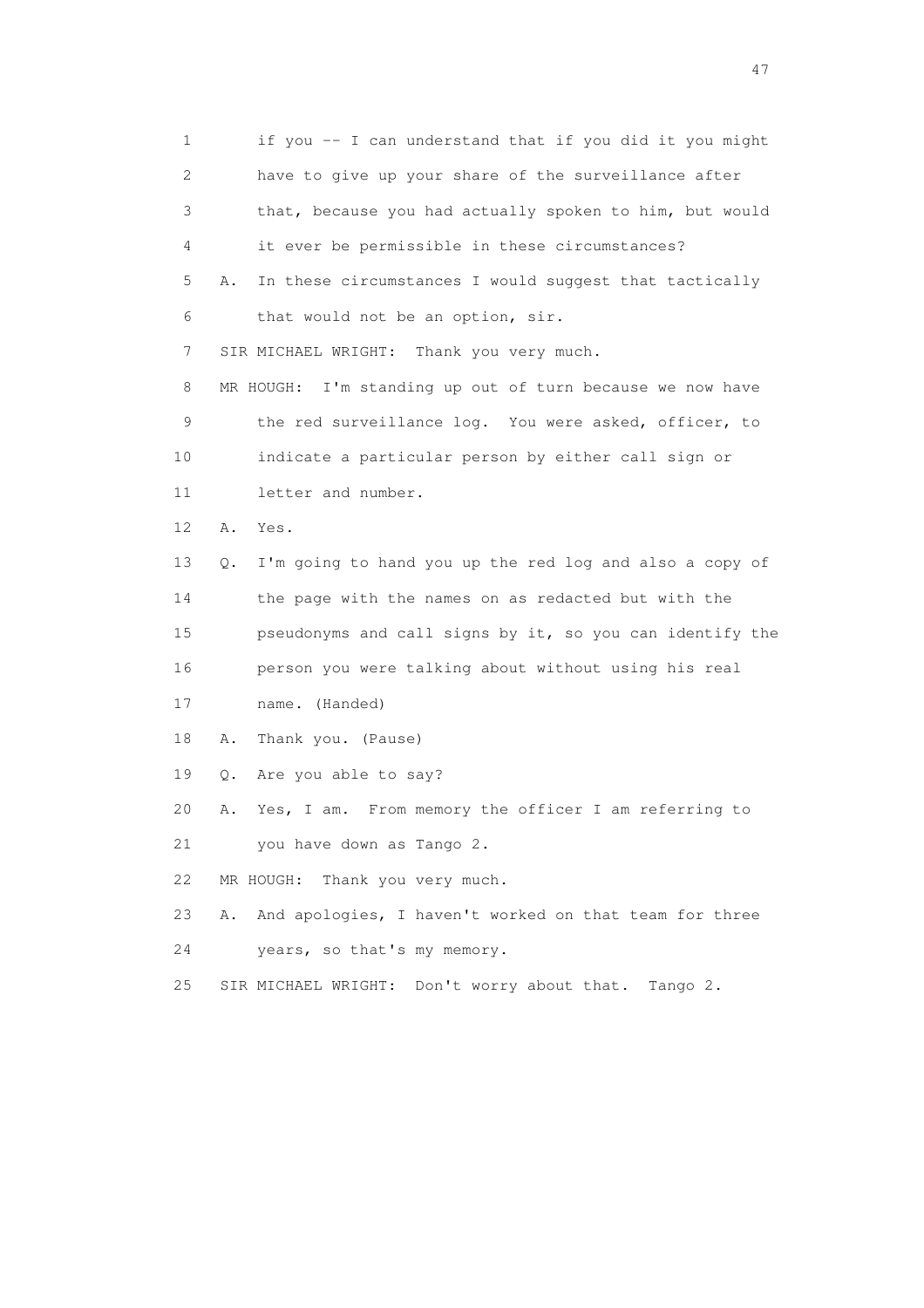1 MR HOUGH: We all understand, thank you.

2 SIR MICHAEL WRIGHT: Mr Stern.

| 3               |           |           | Questions from MR STERN                                  |
|-----------------|-----------|-----------|----------------------------------------------------------|
| 4               |           |           | MR STERN: Harry, we heard from James yesterday that when |
| 5               |           |           | there is a loss of sight by surveillance, that the next  |
| 6               |           |           | surveillance officer who regains sight must confirm that |
| 7               |           |           | it is the same person that was being followed before; do |
| 8               |           |           | you agree with that?                                     |
| 9               | Α.        |           | Yes, that's the standard practice, sir.                  |
| 10              | Q.        |           | Before I am interrupted again, I'm not suggesting that   |
| 11              |           |           | in this particular instance it was not the same person.  |
| 12 <sup>°</sup> |           |           | It's essential, just to make it clear, because           |
| 13              |           |           | otherwise if you don't confirm it's the same person, it  |
| 14              |           |           | may be that the suspect will go off and detonate a bomb  |
| 15              |           |           | or commit some other crime elsewhere, so it's essential  |
| 16              |           |           | that you let everybody know that that is the position?   |
| 17              | Α.        | Yes, sir. |                                                          |
| 18              | О.        |           | We know in this case that Mr de Menezes got off the bus  |
| 19              |           |           | at Brixton and then there was about two minutes before   |
| 20              |           |           | he got back on?                                          |
| 21              | Α.        |           | That's correct, sir.                                     |
| 22              | $\circ$ . |           | We know that there was a loss of sight of him at that    |
| 23              |           | stage?    |                                                          |
| 24              | Α.        |           | Yes, I understand there was a limited (inaudible).       |
| 25              | Q.        |           | It was very crowded, as I think you have already told    |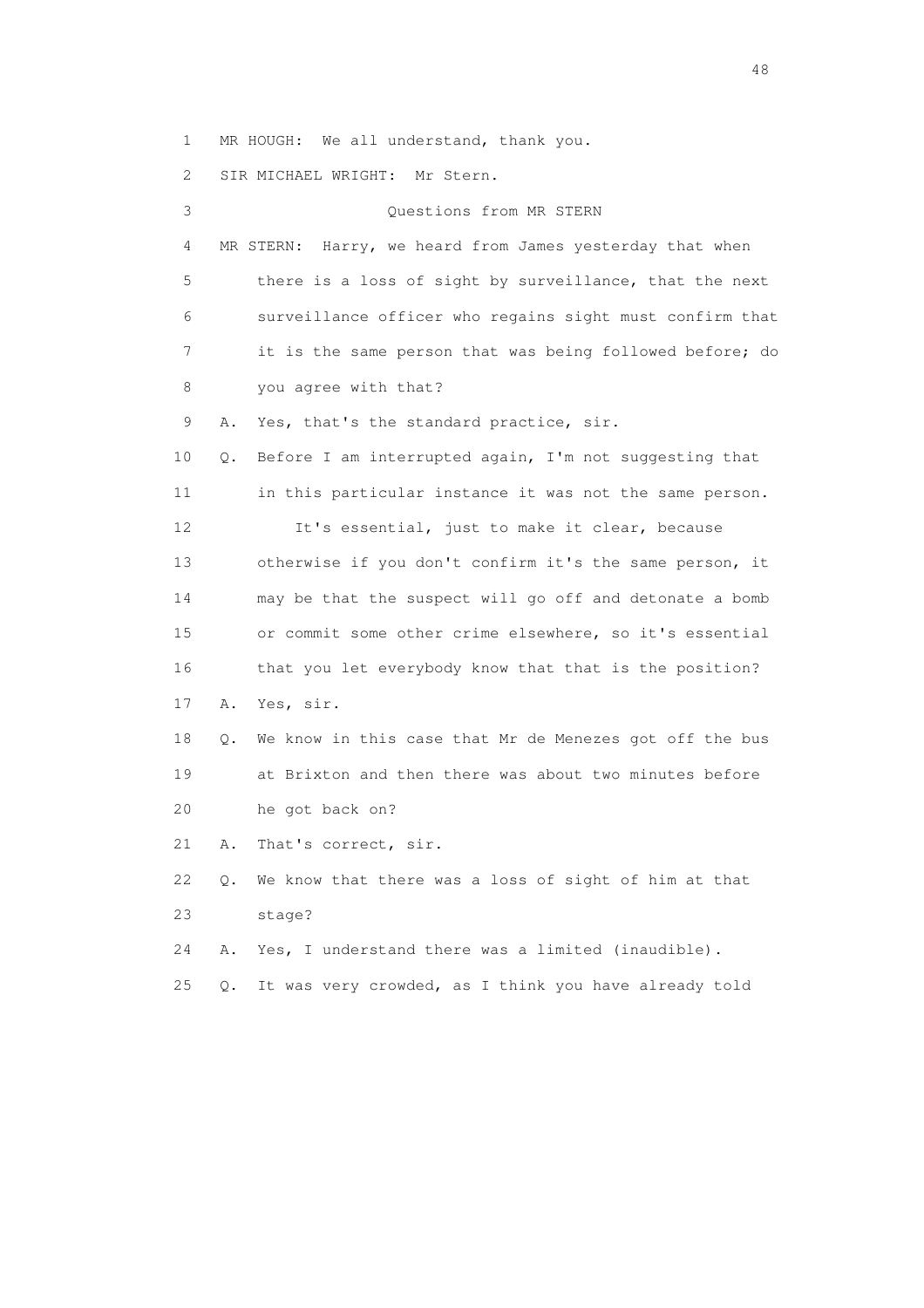1 the learned Coroner just this morning?

2 A. Yes, it was.

 3 Q. We have seen the CCTV, but I won't trouble with that. 4 He then got back on the number 2 bus or at least it was 5 hoped that he had got back on the number 2 bus because 6 I don't think anybody actually physically saw him get 7 back on, did they? 8 A. I am afraid I can't help you with that. 9 Q. He got back on the bus, and then Lawrence got on that 10 same bus, I think about three stops further on? 11 A. Yes, I'm not sure how many stops, but I know he got back 12 on. 13 Q. Don't worry, but a few stops later. It may not matter 14 exactly. You then had a telephone call with Lawrence as 15 you have told us at 9.59 and during the course of that

16 conversation, you told us that he informed you that the

17 subject of surveillance was still on the bus?

18 A. Yes, he did.

 19 Q. Can you remember, I know it's almost impossible because 20 it's a long time ago, the words that he used? 21 A. Well, I asked him the question, "Where is he?", and he 22 was on the top level of the bus, and as -- within 23 a matter of seconds, he told me he's on the stairwell. 24 Q. Did he first of all confirm that it was the same man? 25 A. When I said, "Where is he?", I interpreted that to be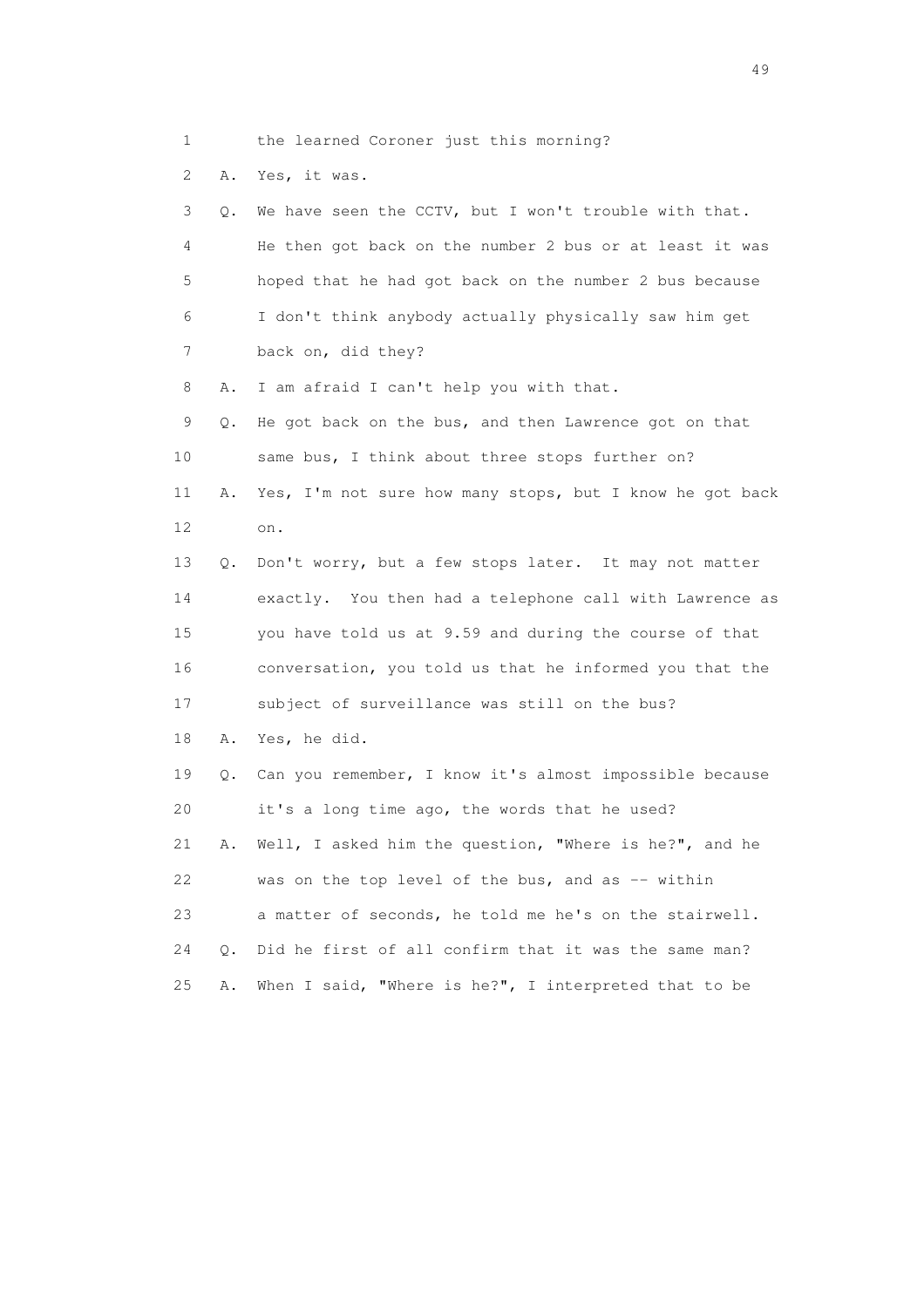| 1  |    | the subject of surveillance, not someone else.           |
|----|----|----------------------------------------------------------|
| 2  | О. | You then broadcast over the Cougar the effect of that    |
| 3  |    | conversation you had with Lawrence?                      |
| 4  | Α. | Yes, I did. It was quite vital, obviously, that the      |
| 5  |    | movement of the subject on the stairwell indicated --    |
| 6  | Q. | Sorry, you are dropping your voice.                      |
| 7  | Α. | It was quite vital to indicate to the team the movement  |
| 8  |    | of the subject of surveillance on the stairwell, because |
| 9  |    | the anticipation was that he would get off the bus.      |
| 10 | Q. | Did you let everybody know that it was the same man that |
| 11 |    | was being followed, that it was definitely the same      |
| 12 |    | person?                                                  |
| 13 | Α. | I broadcast that the subject is on the stairwell.        |
| 14 | Q. | Are those the words you used, do you think?              |
| 15 | Α. | Yes, or words to that effect.                            |
| 16 | Q. | I am sorry?                                              |
| 17 | Α. | Yes, or words to that effect.                            |
| 18 | Q. | That would have been interpreted by others as being that |
| 19 |    | it was the same person, and second of all, that he was   |
| 20 |    | being followed by Lawrence?                              |
| 21 |    | A. Yes, sir.                                             |
| 22 |    | MR STERN: Thank you.                                     |
| 23 |    | No questions, thank you, sir.<br>MS LEEK:                |
| 24 |    | SIR MICHAEL WRIGHT: Mr Perry.                            |
| 25 |    | Questions from MR PERRY                                  |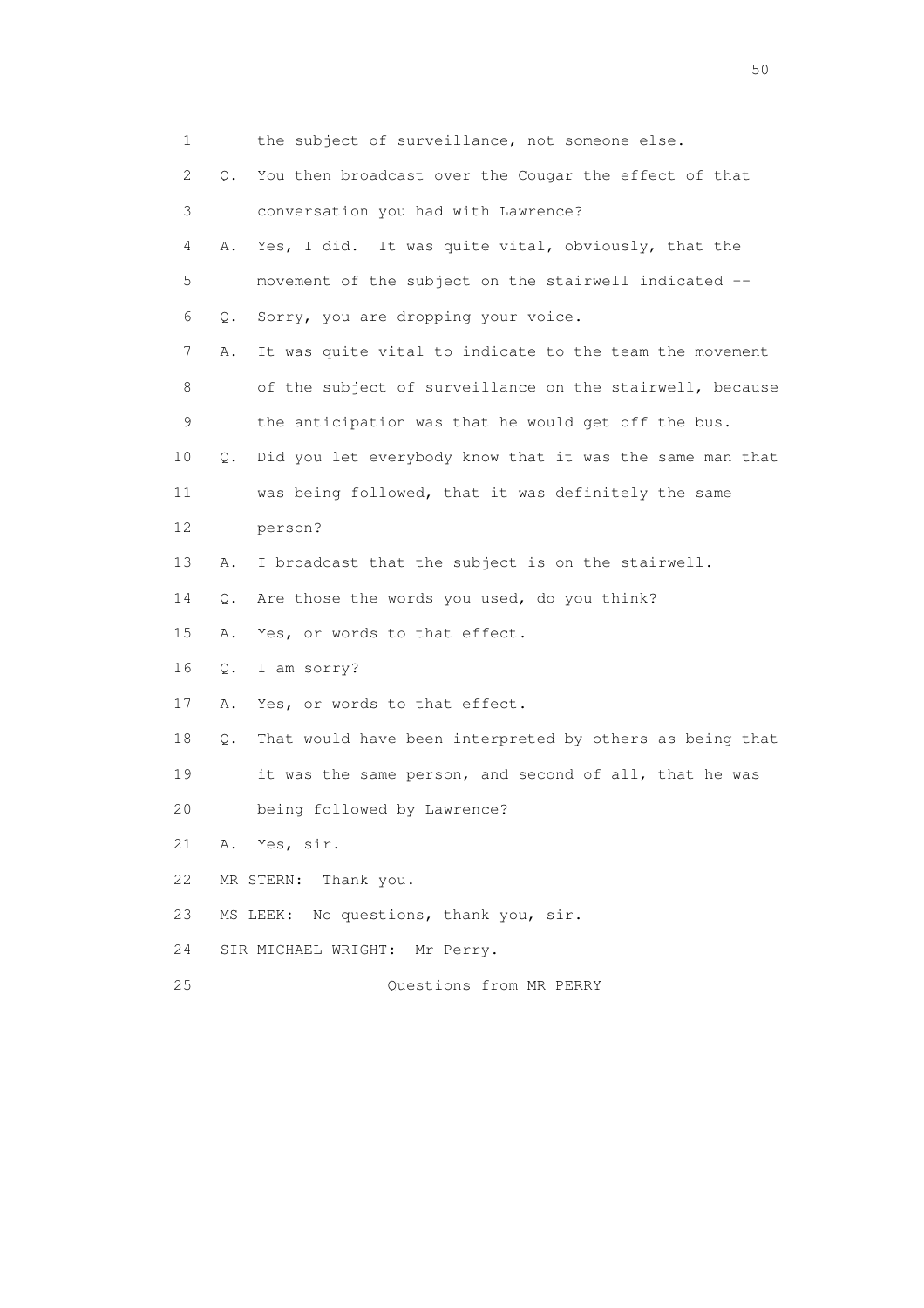1 MR PERRY: Thank you, sir.

|    | 2       | Harry, may I just ask you one question about the         |
|----|---------|----------------------------------------------------------|
|    | 3       | briefing, first of all, with Mr Whiddett. Can you        |
|    | 4       | recall Mr Whiddett, we have heard evidence from him,     |
|    | 5       | providing a priority telephone number which went         |
|    | 6       | straight through to the 24-hour information centre at    |
|    | 7       | New Scotland Yard?                                       |
|    | 8<br>Α. | I don't recall it but I can't discount it either.        |
|    | 9<br>Q. | Thank you. That's all I ask about that.<br>The           |
| 10 |         | conversation that you heard about the strategy at        |
| 11 |         | Scotia Road, may I just draw your attention to page 966  |
| 12 |         | of the statements, just to see what you had to say about |
| 13 |         | this. We can see in the middle of the page:              |
| 14 |         | "Shortly after arriving in the vicinity of               |
| 15 |         | Scotia Road, I recall a conversation between the red and |
| 16 |         | grey team controllers concerning the roles of the        |
| 17 |         | respective surveillance teams. This concerned the        |
| 18 |         | intervention of S012 officers effecting a stop on        |
| 19 |         | an identified [person] from the address, if seen         |
| 20 |         | carrying a rucksack when no CO19 officers were available |
| 21 |         | and therefore an emergency situation. This would have    |
| 22 |         | to be under the direction of the operations room at New  |
| 23 |         | Scotland Yard."                                          |
| 24 |         | So that's what you were saying, that was the             |
| 25 |         | statement you made on 26 June 2007, so some time later   |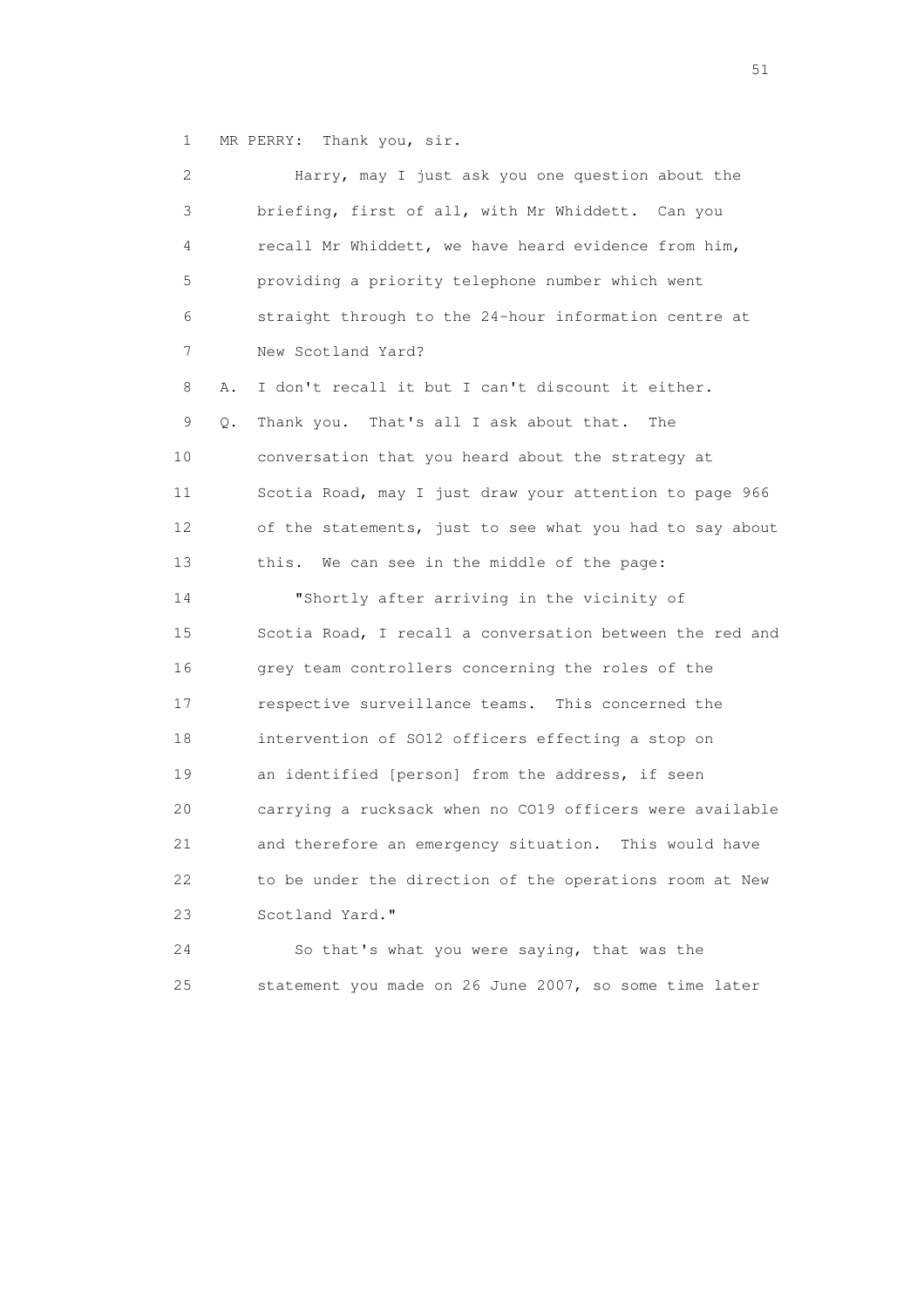- 1 to be fair?
- 2 A. Yes, sir.

|                                   | 3 Q. Your understanding was that anything was going to be |
|-----------------------------------|-----------------------------------------------------------|
| $\overline{4}$ and $\overline{4}$ | done under the direction of the operations room at New    |
| $\mathcal{L}$                     | Scotland Yard?                                            |

 6 A. Yes, that's the whole purpose of the operations room, to 7 control events.

 8 Q. Yes, thank you. Finally I just want to ask you, please, 9 some questions about your communications with Ivor. 10 Just to put this into context, the subject has left the 11 address, you have moved from your position and we know 12 at 9.39 the person under surveillance, around about 13 9.39, gets on to a number 2; Ivor, at a stop further on, 14 gets on to the same bus and they are sitting on the 15 downstairs deck of the number 2; and you call Ivor to 16 communicate with him at 9.43. I just want to ask you 17 about that communication: was it actually

- 18 a conversation?
- 19 A. Yes, it was.
- 20 Q. So you were able to speak to Ivor and he was able to
- 21 speak to you?

22 A. That's correct.

- 23 Q. So it wasn't him using a code or anything like that to 24 communicate with you?
- 25 A. No. He spoke obviously in hushed tones and discreetly,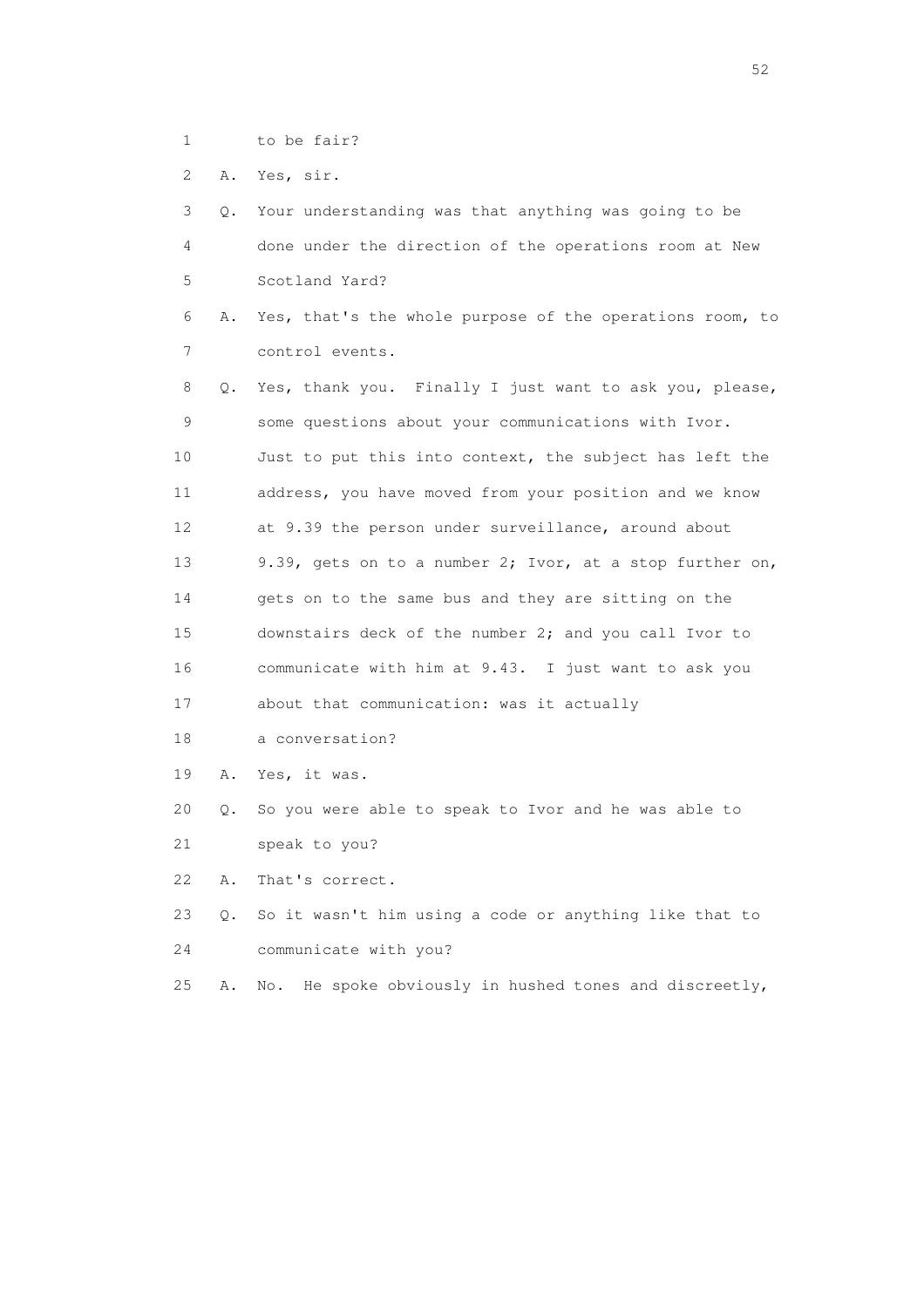1 but I was able to speak relatively freely with him. 2 Q. We don't need to look at it, but we have that telephone 3 on a schedule that we have prepared, but he of course 4 was speaking on his mobile telephone to you, and then 5 you pass on the effect of what he said to you over the 6 Cougar channel? 7 A. Yes, yes, I relayed the information. 8 Q. The relay of the information is over the Cougar channel 9 because you didn't call into the communications room? 10 A. No, no -- 11 Q. Sorry, the operations room. 12 A. No, that's the role of the team leader. You can only 13 have one point of contact with the surveillance team. 14 SIR MICHAEL WRIGHT: Did you understand that the operations 15 room could hear you? 16 A. On the Cougar channel, sir? 17 SIR MICHAEL WRIGHT: Yes. 18 A. Yes. 19 MR PERRY: That would be Pat the surveillance monitor and 20 anyone else who is listening in, both in the operations 21 room or anyone on the ground who could pick up the 22 Cougar channel at that point? 23 A. That's correct, sir. 24 MR PERRY: Thank you very much. 25 SIR MICHAEL WRIGHT: Thank you.

 $\sim$  53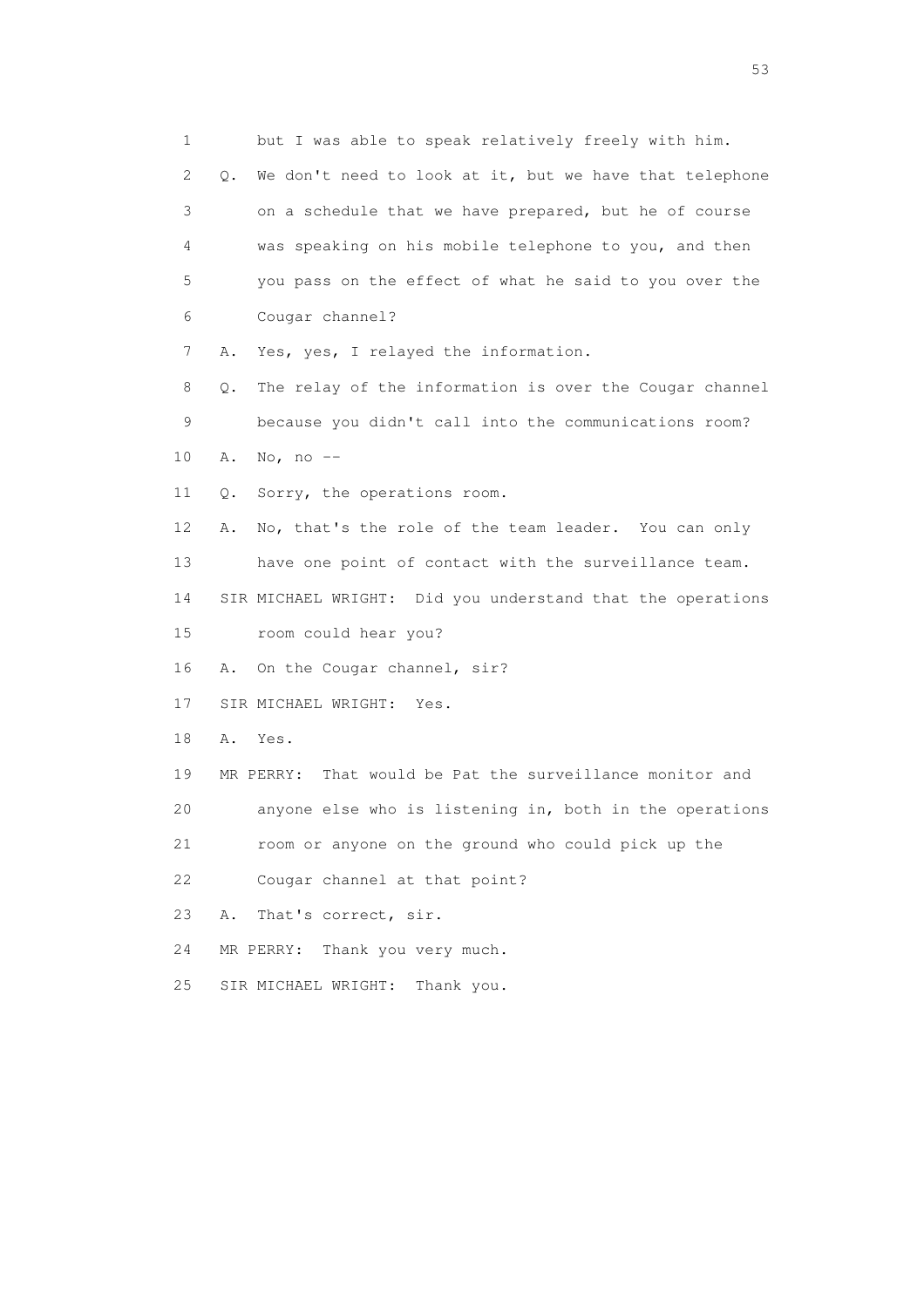1 MR KING: Nothing from me, sir.

2 SIR MICHAEL WRIGHT: Mr Horwell.

 3 Questions from MR HORWELL 4 MR HORWELL: Richard Horwell on behalf of the Commissioner. 5 A. Sir. 6 Q. Harry, I only have a few questions to ask you, and they 7 relate to the ability to make identifications. 8 Mr Mansfield asked you about this two-minute window of 9 opportunity, as it's described, in which you had to make 10 an identification before the first bus stop. In real 11 life, does it work like that, two minutes being enough 12 to make an identification in these circumstances? 13 A. Rarely, sir. 14 Q. The location is obviously important. Scotia Road is 15 a relatively quiet cul-de-sac, not an ideal place for 16 surveillance officers; would you agree? 17 A. There are very few places that I would describe as 18 ideal, but a cul-de-sac can present challenges, yes. 19 Q. If a surveillance officer was standing in Scotia Road, 20 he really would stand out, wouldn't he? 21 A. That's correct, sir, yes. 22 Q. If you have time, which of course you didn't on this 23 day, if you had time you would find fixed observation 24 posts within buildings? 25 A. Yes, you would, sir, yes.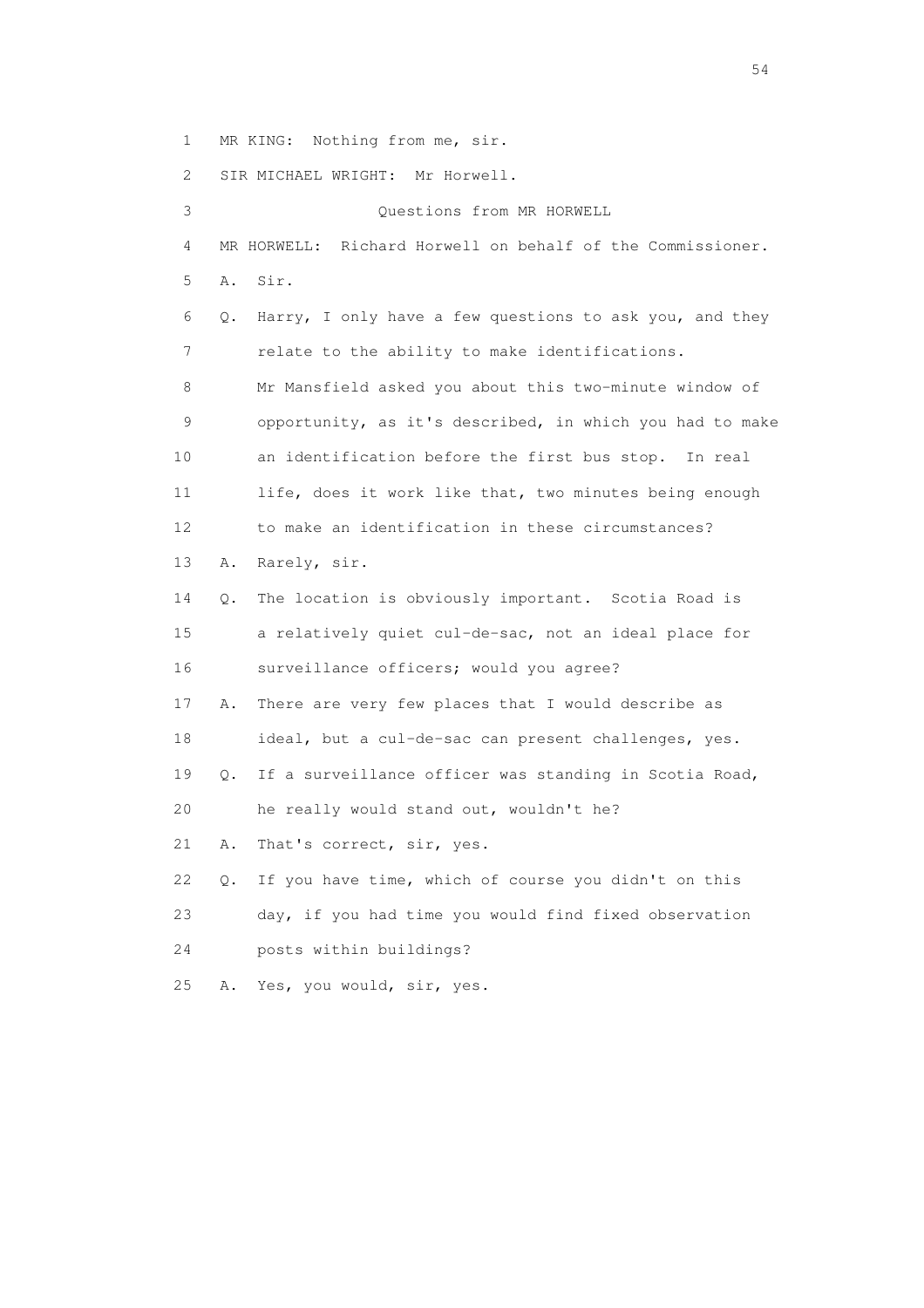1 Q. Which would provide you with an excellent opportunity to 2 observe anyone coming out of those premises? 3 A. That's correct, sir, and photographic opportunities. 4 Q. Of course. But all that we had here, because this was 5 all that the time permitted, was a van near to the 6 premises and surveillance officers either on foot or in 7 vehicles? 8 A. Yes, sir. 9 SIR MICHAEL WRIGHT: Do you normally try to stay in 10 a vehicle so that you are not so noticeable, and also it 11 makes you mobile as well? 12 A. In terms of myself, sir? 13 SIR MICHAEL WRIGHT: Yes. 14 A. My role was interchangeable with James, so generally 15 that would be vehicle-borne, yes. 16 SIR MICHAEL WRIGHT: Is that the idea, that you don't stand 17 out so much if you are in a vehicle? 18 A. Yes, sir, and obviously you can move to locations -- 19 SIR MICHAEL WRIGHT: And you have mobility. 20 A. -- with some speed, yes. 21 MR HORWELL: This is what you had to say about the issue in 22 your statement of 14 November 2005, it's page 198 at the 23 top of it, please, four or five lines down: 24 "I was aware ..." 25 A. Yes.

the state of the state of the state of the state of the state of the state of the state of the state of the state of the state of the state of the state of the state of the state of the state of the state of the state of t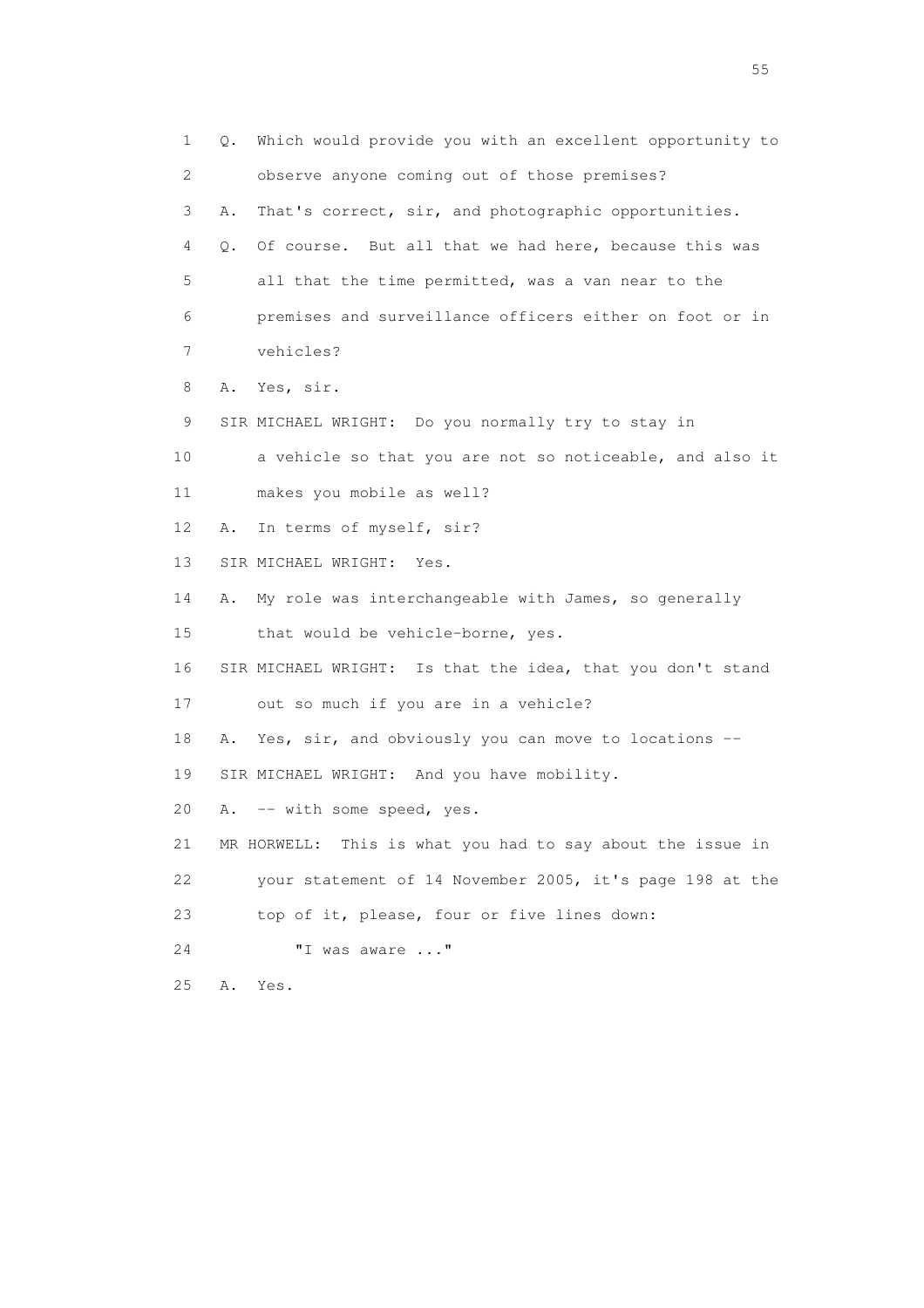1 Q. You have described the fact that the subject gave you 2 the impression that he was not relaxed and at ease? 3 A. That's correct, sir.

4 Q. Then:

 5 "I was aware that foot surveillance officers had 6 been deployed in the near vicinity and my thoughts at 7 that time, based on the information that had been 8 provided, was that the surveillance of Mr de Menezes 9 needed to continue to ascertain his identity as soon as 10 possible."

 11 So your professional view at that time was that the 12 surveillance had to continue to see if an identification 13 of whatever nature could be made, or that this man could 14 be positively ruled out as being one of the bombers? 15 A. That's correct, sir.

16 Q. But the important principle, Harry, is this: the

17 surveillance had to continue, and continue it did?

 18 A. It did continue, sir. Obviously the decision as to it 19 continuing was not one for me at that time.

20 Q. It's for the operations room, of course, but it was your

 $21$  view, and  $-$ 

22 A. It was my view, yes, sir.

 23 Q. -- you are the man who is there, you are the man who has 24 seen this individual, it was your view that the

25 surveillance had to continue?

 $56<sup>o</sup>$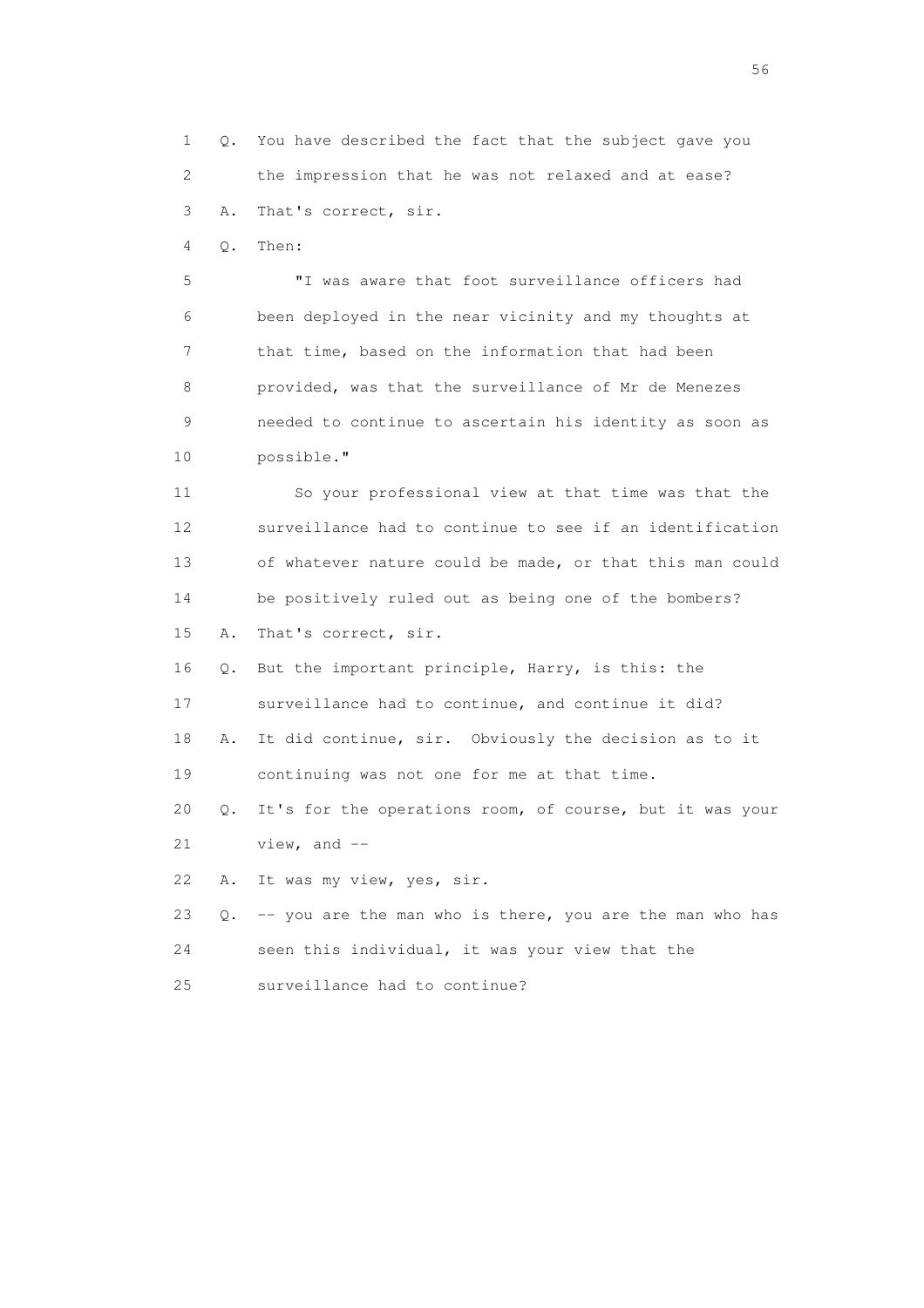- 1 A. Yes, it was, sir, yes.
- 2 MR HORWELL: Thank you.

3 SIR MICHAEL WRIGHT: Mr Gibbs?

- 4 MR HOUGH: Just one point.
- 5 SIR MICHAEL WRIGHT: Hang on. Mr Gibbs?
- 6 MR GIBBS: In fact, I have nothing arising out of any of 7 this.

 8 SIR MICHAEL WRIGHT: You were quite right, Mr Hough. 9 Further questions from MR HOUGH 10 MR HOUGH: Harry, just one point to clear up before you go. 11 You were asked a couple of questions by Mr Mansfield 12 about after you had first seen Mr de Menezes and seen 13 him look over his shoulder a couple of times, whether 14 you transmitted just the fact of him looking over the 15 shoulder or your interpretation of that fact, wary, 16 nervous, words like that.

17 A. Yes.

 18 Q. Just to be absolutely clear on this, we all understand 19 that you can't remember the precise words that you 20 spoke, but did you say anything like -- over the radio, 21 this is, at the time -- did you say anything like that 22 you thought that he was wary or nervous, things like 23 that, or did you just physically describe his movements? 24 What do you think you said?

25 A. I did say he was looking about himself. I don't recall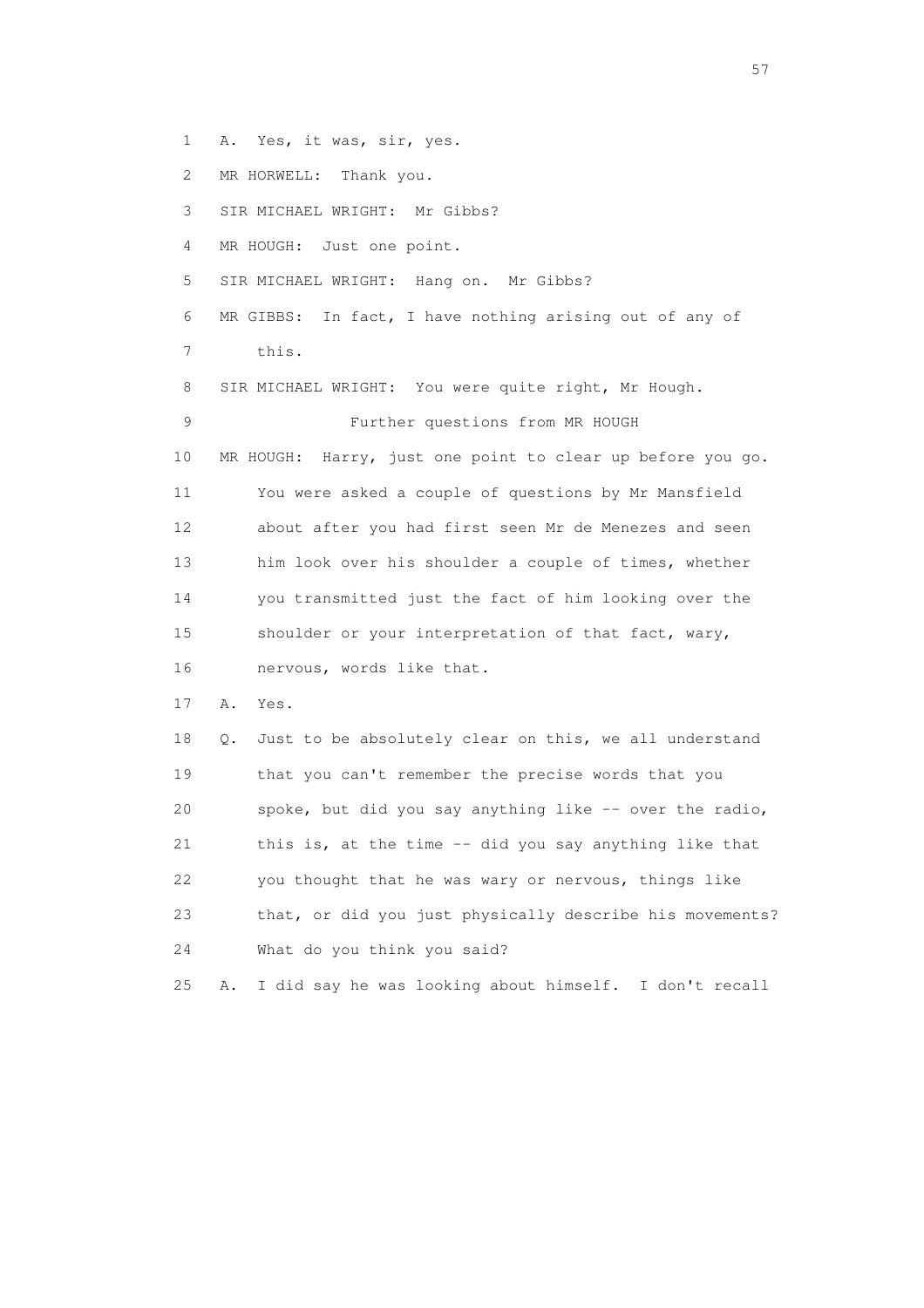1 using the word "nervous". I may have used the word 2 "wary". Certainly nervous and wary was my perception at 3 the time. I am trying to -- 4 Q. You will see why it's important to us to identify what 5 you said. 6 A. Yes. With confidence I can say I transmitted that he 7 was looking about himself. "wary" I may have said, 8 I don't recall saying he was nervous, but I did see 9 that. 10 MR HOUGH: Thank you very much. 11 SIR MICHAEL WRIGHT: Thank you very much. Thank you, Harry. 12 That's your evidence. You are free to go. 13 A. Thank you, sir. 14 (The witness withdrew) 15 SIR MICHAEL WRIGHT: We will break in a moment. Can I ask 16 whether everybody has had an opportunity to look at the 17 statement that has been taken from Tango 2? At the 18 moment my intention is to give a direction under rule 19 37, that that is an uncontroversial statement and can 20 and should be read. 21 MR HOUGH: Sir, I see heads being shaken behind me, so 22 obviously some of my learned friends cannot express 23 a view on that. It is not a long statement. I should 24 also say when they are considering it that it has been 25 suggested that his previous statements should also be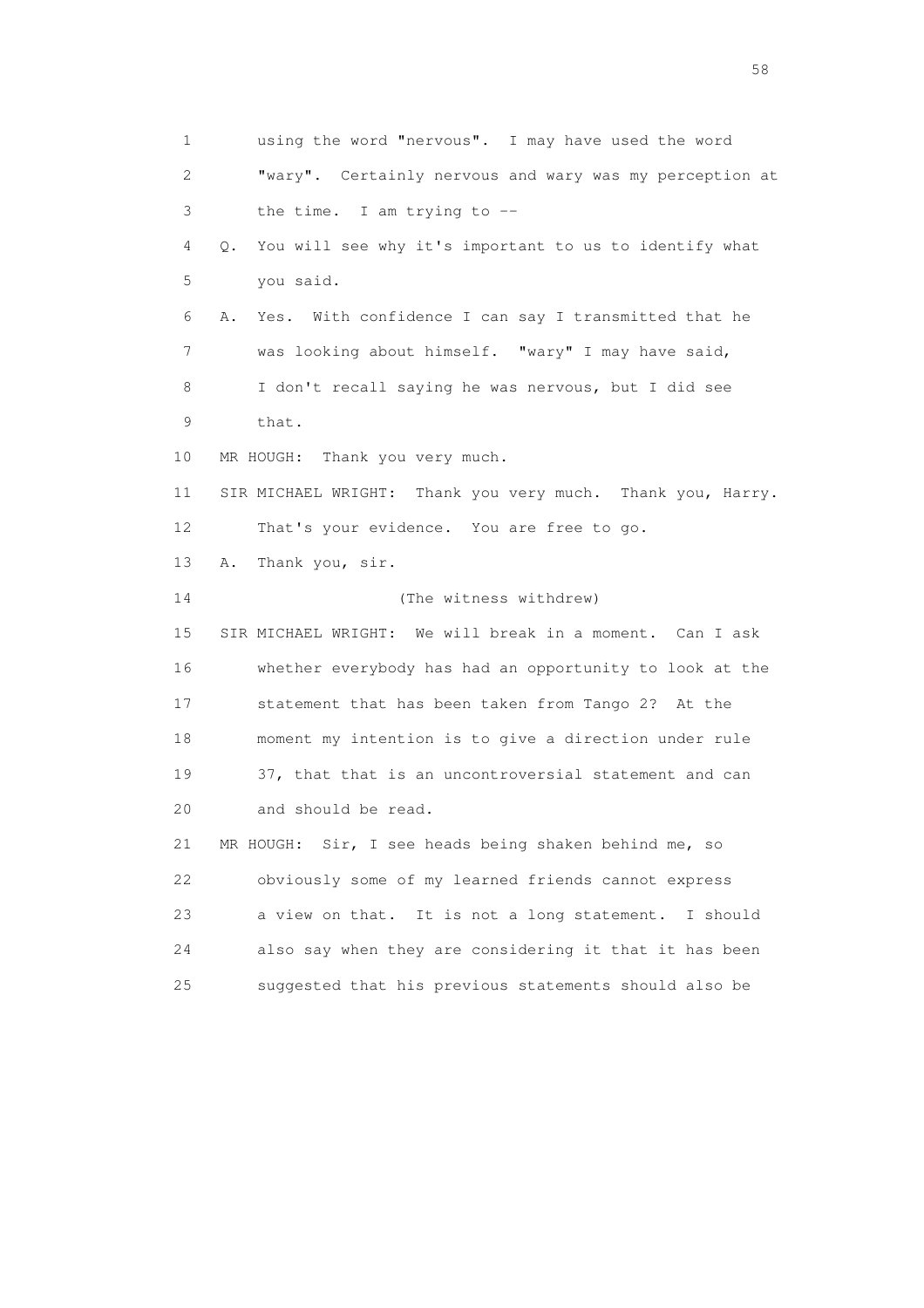1 read, or parts of them, if that one is also to be read. 2 SIR MICHAEL WRIGHT: I didn't know he had made any but 3 I suppose he had. 4 MR HOUGH: Yes, sir. 5 SIR MICHAEL WRIGHT: All right, quarter to, ladies and 6 gentlemen. 7 (11.38 am) 8 (A short break) 9 (11.48 am) 10 (In the presence of the jury) 11 MR HOUGH: The next witness is Malcolm. 12 CODENAME "MALCOLM" (sworn) 13 SIR MICHAEL WRIGHT: Thank you, please sit down. 14 Questions from MR HOUGH 15 MR HOUGH: I think for these proceedings you are being known 16 as Malcolm; is that right? 17 A. Yes, sir. 18 Q. If you can try to speak up, because you have to be 19 transcribed, and therefore heard by a number of people. 20 In 2005, were you a surveillance officer attached to 21 SO12? 22 A. I was, sir, yes. 23 Q. I think you were a member of the grey surveillance team 24 on 22 July 2005 covering Scotia Road? 25 A. I was.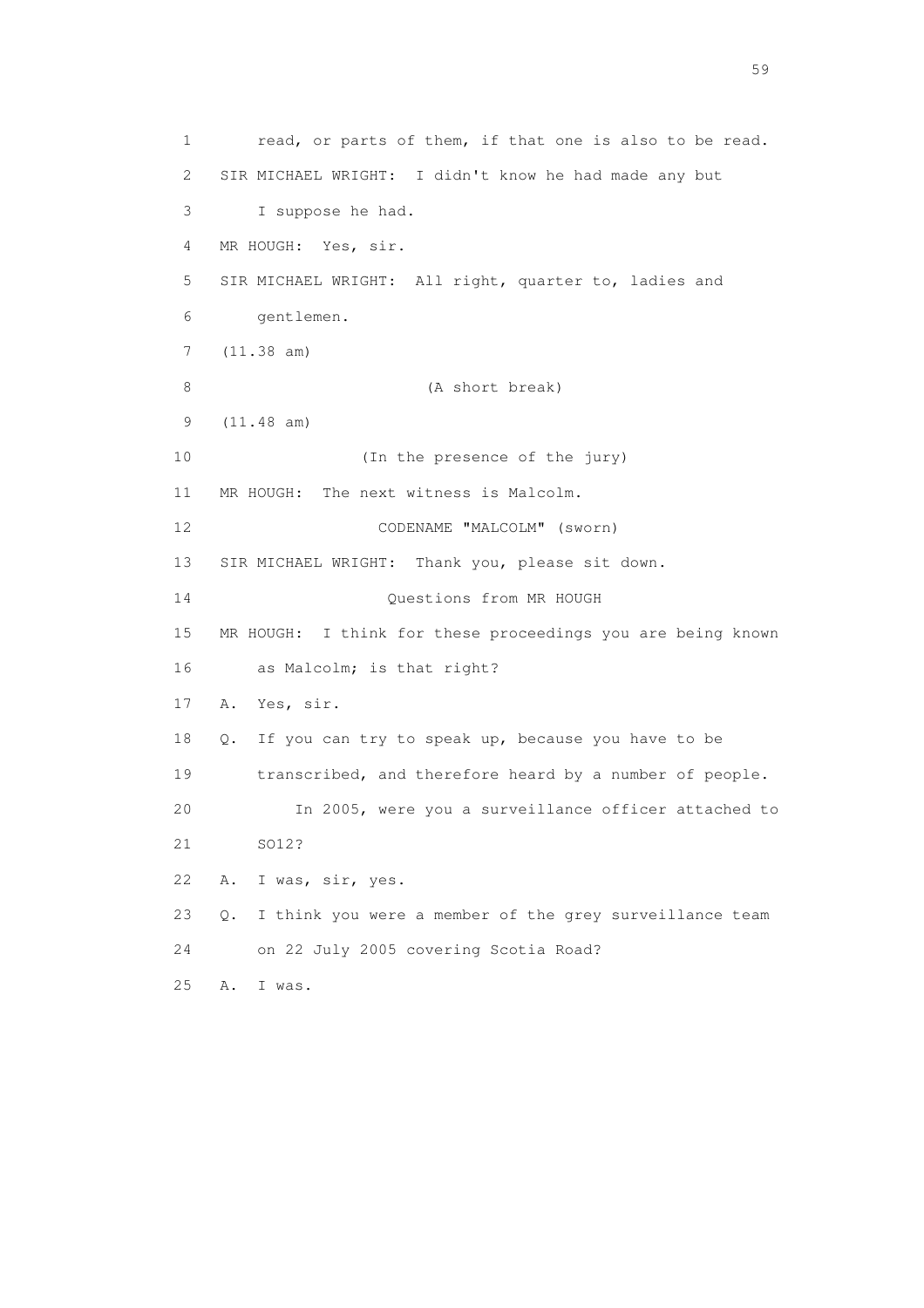| 1  |    | Q. You made, I think, a number of witness statements about |
|----|----|------------------------------------------------------------|
| 2  |    | the events on that day: the first made in fact on the      |
| 3  |    | day afterwards, another substantial one in November of     |
| 4  |    | 2005?                                                      |
| 5  | Α. | That's right, sir.                                         |
| 6  | Q. | Do you have those statements with you?                     |
| 7  | Α. | I do.                                                      |
| 8  | Q. | If you have them out and by you, there is no difficulty    |
| 9  |    | about you referring to them.                               |
| 10 | Α. | Thank you.                                                 |
| 11 | Q. | I think you gave evidence at the Health and Safety trial   |
| 12 |    | at the Old Bailey on 10 October last year?                 |
| 13 | Α. | I did, sir.                                                |
| 14 | Q. | For when we are looking at documents, your call sign on    |
| 15 |    | that day ended in 34?                                      |
| 16 | Α. | That's right, sir.                                         |
| 17 | Q. | You were also known as Hotel 9?                            |
| 18 | Α. | That's correct.                                            |
| 19 | Q. | Turning first to you coming on duty that day, you were     |
| 20 |    | first, I think, called to Tintagel House, your S012        |
| 21 |    | base, through a pager system at about 6.30 that morning?   |
| 22 | Α. | Yes, sir.                                                  |
| 23 | Q. | You arrived there, and were directed to New Scotland       |
| 24 |    | Yard for a briefing?                                       |
| 25 | Α. | That's right, sir.                                         |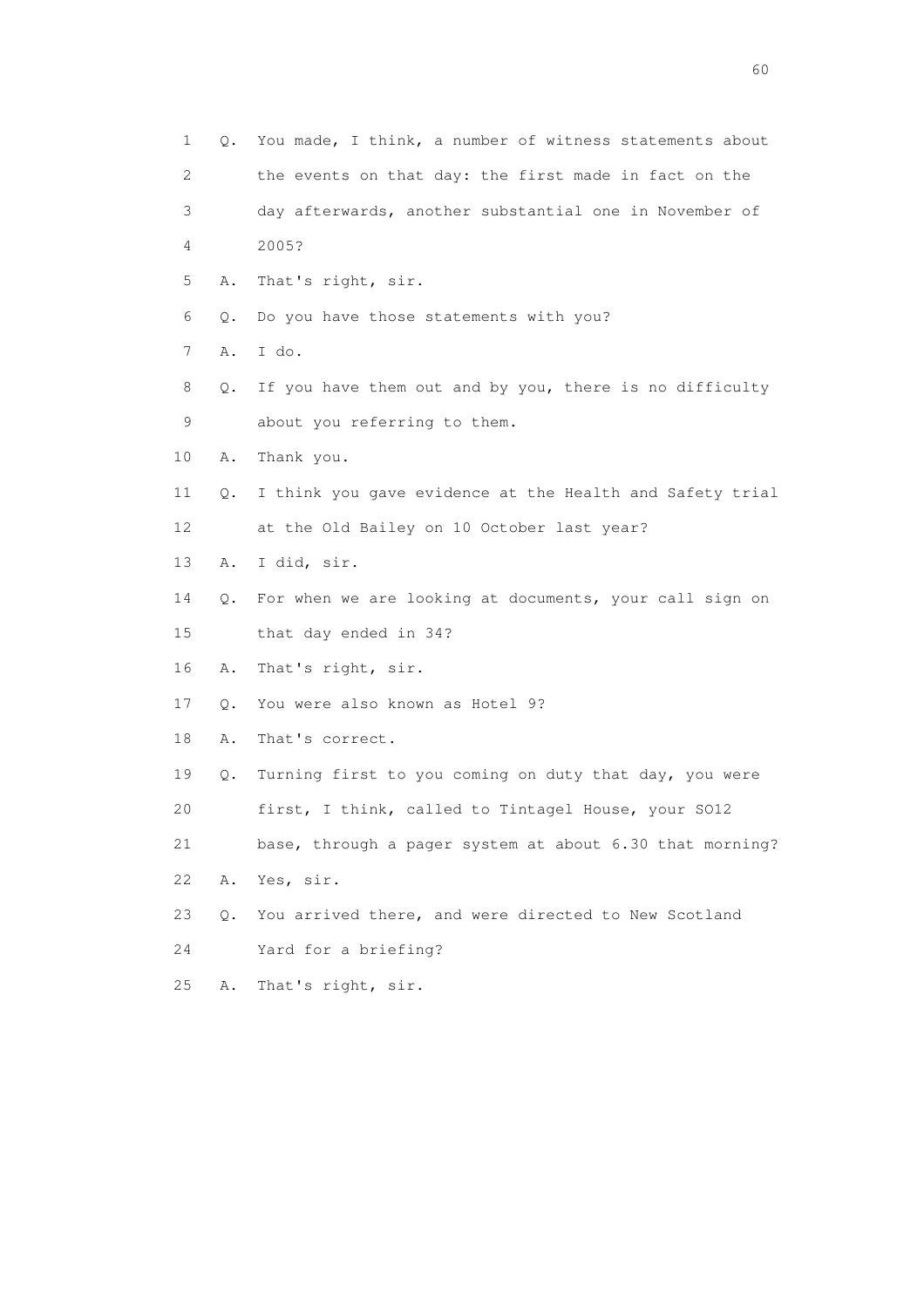1 Q. We have heard that that briefing was delivered by 2 DI Whiddett and an officer we are calling Colin? 3 A. Yes, sir. 4 Q. Did you arrive in fact just a few minutes late for the 5 start of that briefing? 6 A. I did, sir. I was delayed getting into Scotland Yard. 7 Q. In the course of that briefing were you shown a number 8 of photographs of the suspects? 9 A. I was, sir, yes. 10 Q. Perhaps we can have tab 37 of the jury bundle. We are 11 very familiar with this. Is this one of the sheets that 12 you were shown on that occasion? 13 A. Yes, sir. 14 Q. Because others have been asked, I will ask you: what 15 kind of quality did you regard that image as being in 16 general terms? 17 A. It speaks for itself, sir. It's not ... it's not 18 a particularly life-like -- pardon the expression, not 19 a particularly life-like photograph. It's not the best. 20 Q. Thank you. We can have that off screen now. I think 21 you were provided with some names, the names of the 22 suspects, some information about them, and about a car? 23 A. I was. 24 Q. Now, the photo sheet that we have shown, we know that it 25 was shown and that some officers took it and some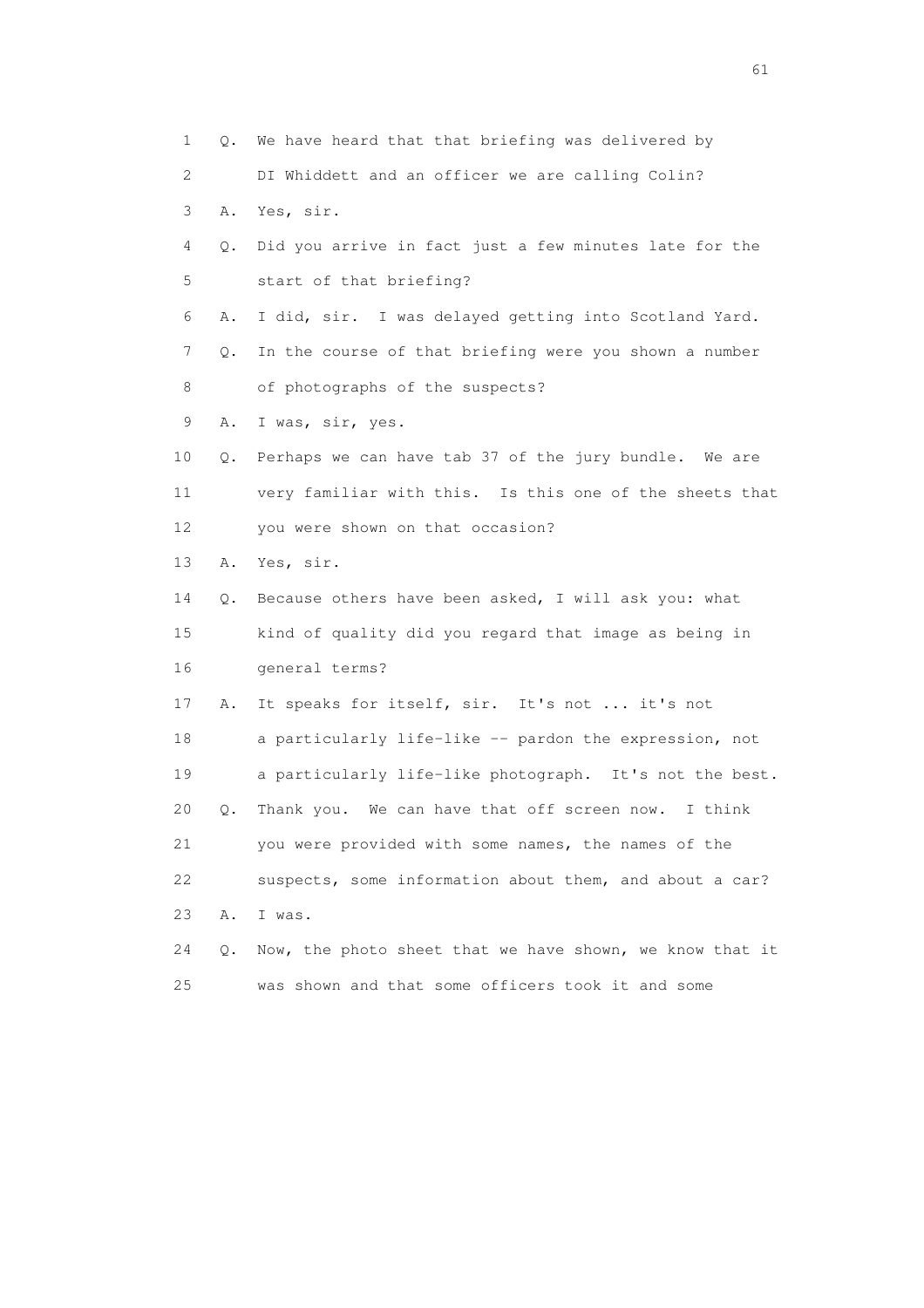| 1  |    | didn't, actually on the deployment with them. Did you    |
|----|----|----------------------------------------------------------|
| 2  |    | take it with you?                                        |
| 3  | Α. | I did, sir, yes.                                         |
| 4  | Q. | After the briefing, firearms were distributed to some    |
| 5  |    | members of the team. I think you were one of the         |
| 6  |    | officers provided with a sidearm?                        |
| 7  | Α. | I was, sir.                                              |
| 8  | Q. | Did you load that and put it into your bag?              |
| 9  | Α. | I did.                                                   |
| 10 | Q. | Did you thereafter deploy to Scotia Road after waiting   |
| 11 |    | for instructions for a short time in a holding area?     |
| 12 | Α. | I did.                                                   |
| 13 | Q. | We have heard that your team as a whole arrived at       |
| 14 |    | Scotia Road just before 9 o'clock that morning. Was      |
| 15 |    | that around the time you arrived?                        |
| 16 | Α. | That's right, sir, yes.                                  |
| 17 | Q. | Just to locate where you positioned yourself on arrival, |
| 18 |    | can we have tab 14 of the jury bundle. This will come    |
| 19 |    | up on screen as a map. Now, can you see on the top       |
| 20 |    | left-hand corner of this plan the word "Somers"?         |
| 21 | Α. | Yes, sir.                                                |
| 22 | Q. | Does that help you to locate where you were when you     |
| 23 |    | arrived that day?                                        |
| 24 | Α. | Yes, sir, that's the general area where I held for the   |
| 25 |    | bulk of the time that I was there.                       |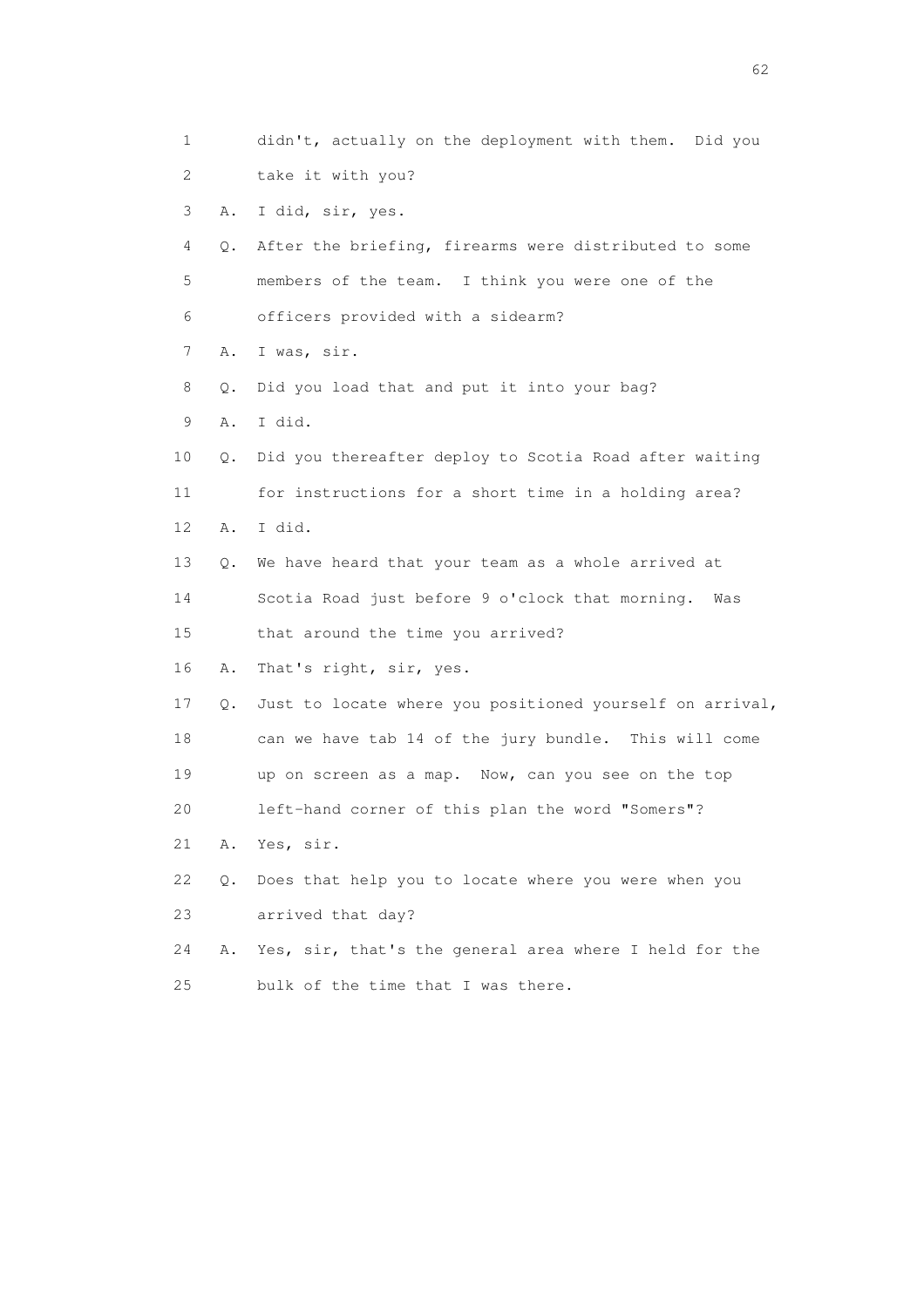1 Q. Did you stay in one place or did you move around? 2 A. No, I did move around. 3 Q. I think you remained in that kind of area until about 4 9.45? 5 A. Yes, sir. 6 SIR MICHAEL WRIGHT: I haven't found it yet, actually, 7 Mr Hough. Oh, it's up there. Right. 8 MR HOUGH: Over that time, did you hear anything over the 9 radio, the Cougar radio system, about what tactics your 10 team and the red team which formed the inner ring would 11 adopt for dealing with people coming out of the 12 Scotia Road block? 13 A. I believe there was some discussion, sir, but I'm afraid 14 I just can't assist as to, really in any detail. 15 Q. You can't remember or you didn't hear it? 16 A. No -- erm ... I think I am now aware that there was some 17 discussion but I certainly can't recall that. 18 Q. Did you hear over the Cougar radio system anything about 19 bus routes in the area, suspension of those or leaving 20 them running? 21 A. Yes, sir, I do recall that. I am aware that there were 22 attempts being made to stop the bus routes. It was my 23 impression that they had been stopped for a while but 24 they were once again running. 25 Q. Did you hear anything over the Cougar system about the

experience of the contract of the contract of the contract of the contract of the contract of the contract of the contract of the contract of the contract of the contract of the contract of the contract of the contract of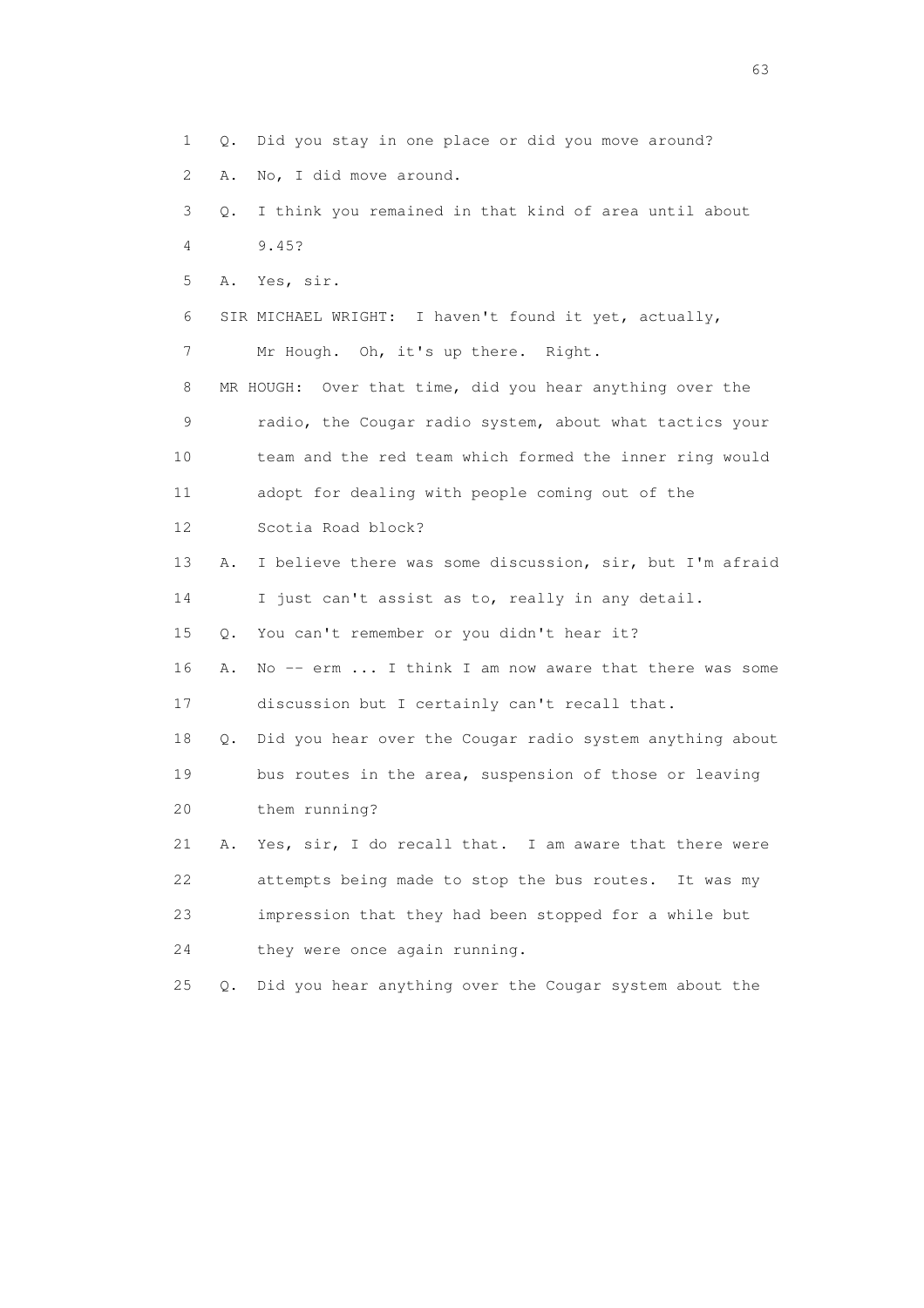1 provision of CO19 support, firearms officers in the 2 area? 3 A. Yes, sir, I -- I was aware that they would be coming to 4 join us, and that they would be holding at the nearby TA 5 barracks. 6 Q. Roughly when did you hear that? Was it soon after you 7 arrived, before or after the man came out at 8 Scotia Road? 9 A. I believe before there was any movement from 10 Scotia Road, but further than that, I can't assist. 11 Q. Moving to that time, we know at around 9.33, 9.34, 12 Mr de Menezes came out of the block and was followed 13 with gaps from that point. Did you hear transmissions 14 over the radio saying that a man was under surveillance? 15 A. I did, sir. 16 Q. Did you hear anything over that initial period about 17 description or identification of the man under 18 surveillance? 19 A. Yes, sir, I was aware of the general description of 20 a blue denim top and blue jeans. 21 Q. Hear anything about his movements, demeanour, anything 22 like that? 23 A. Yes, sir, but I was obviously listening to that 24 commentary but I can't give it -- tell you exactly what 25 I can recall now from that.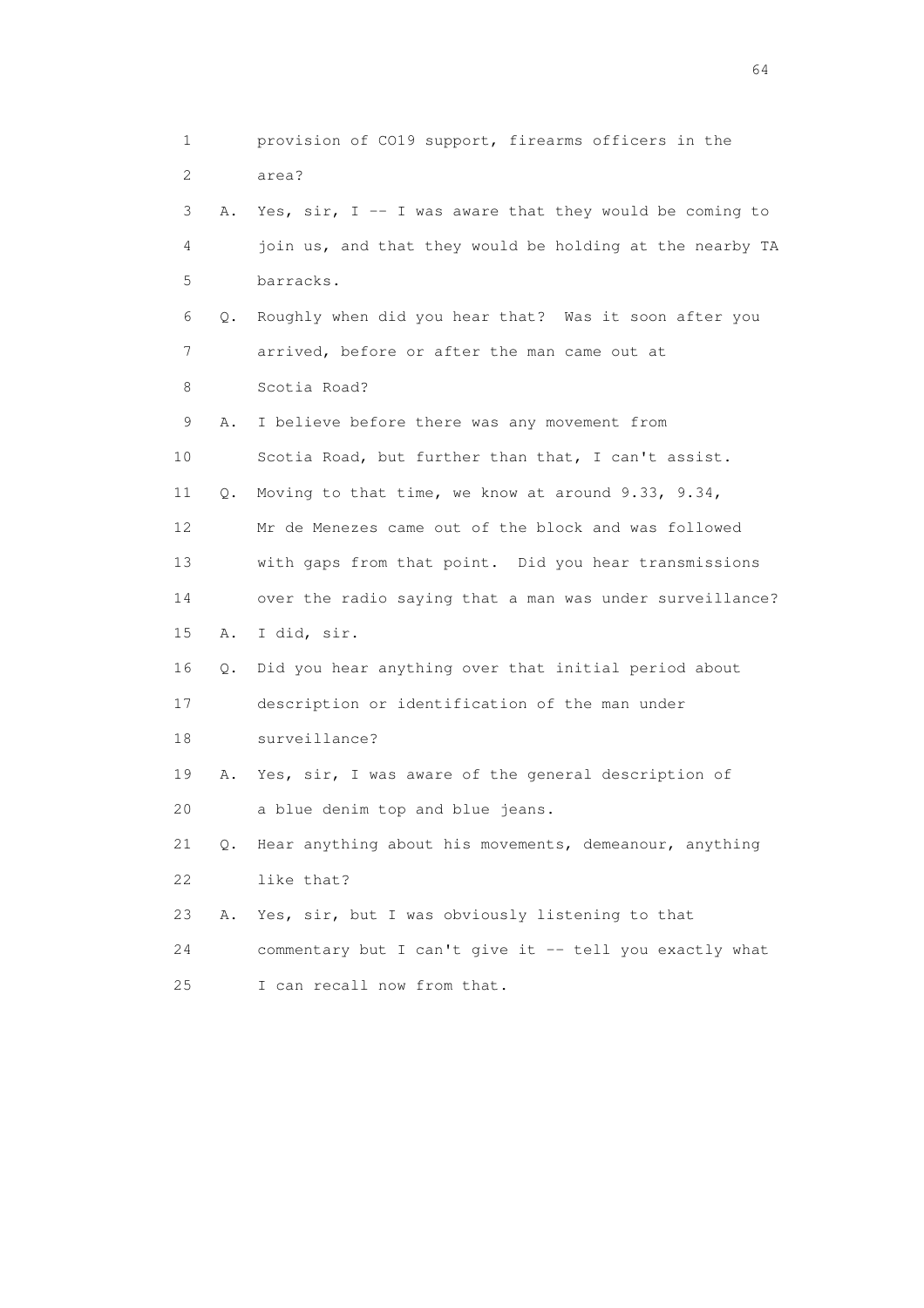- 1 Q. Any gist at all?
- 2 A. No, sir.

```
 3 Q. Did you later join the surveillance follow by car
```
4 yourself?

5 A. I did.

 6 Q. Perhaps we can have page 456 of the documents bundle. 7 This is a page of the grey team surveillance log. If we 8 see there just by the lower holepunch, an entry we have 9 had confirmed as 9.47, although the top of the 7 is 10 missing off, and do we see to the right your call sign,

- 11 34, and your initials?
- 12 A. Yes, sir.
- 13 Q. Then these words:

 14 "Off of number 2 bus, held at stop, texting on 15 mobile phone".

16 A. That's right, sir.

17 Q. Dealing with that entry, did you, from your position,

18 drive to Tulse Hill and follow the route of the bus up

- 19 towards Brixton?
- 20 A. I did.

21 Q. Did you arrive in Brixton at around the time that

22 Mr de Menezes was coming off the number 2 bus?

23 A. Yes, sir, well, just after, yes.

24 Q. Did you drive past as he was actually off the number 2

25 bus and on the left-hand pavement as you were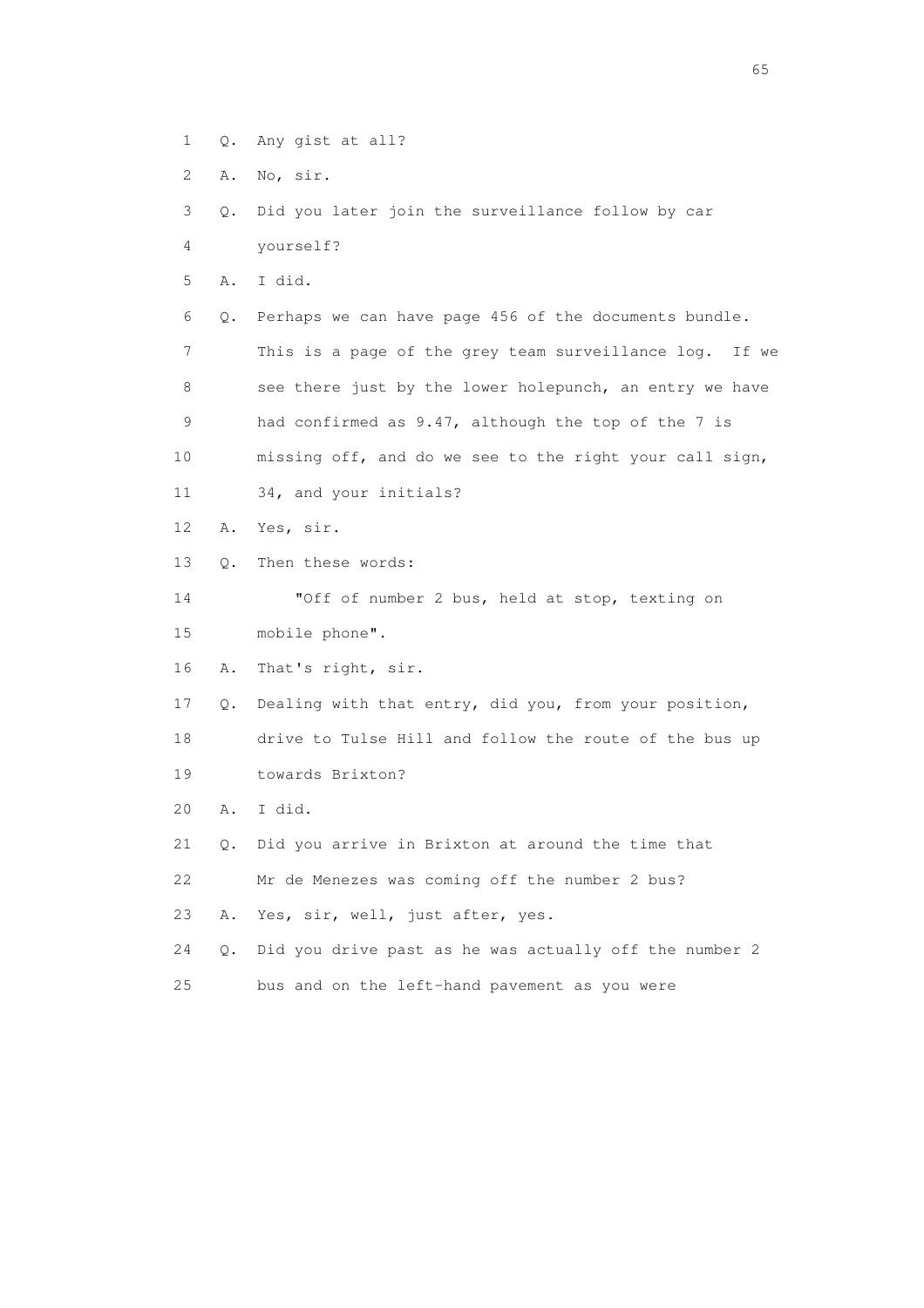1 approaching?

| 2  | Α. | That's right, sir, yes.                                  |
|----|----|----------------------------------------------------------|
| 3  | Q. | Was he near the bus stops at that point?                 |
| 4  | Α. | I can't recall exactly where the bus stops were, but he  |
| 5  |    | was on the footway looking out into the roadway, and as  |
| 6  |    | the text describes it, he was, appeared to be texting on |
| 7  |    | a mobile phone.                                          |
| 8  | Q. | Were there a lot of other people around him?             |
| 9  | Α. | There were lots of other people on the footway, sir,     |
| 10 |    | yes.                                                     |
| 11 | Q. | What kind of speed did you drive past?                   |
| 12 | Α. | I believe I was going by in -- I mean, it was relatively |
| 13 |    | heavy traffic, but I just drove by him at a fairly slow  |
| 14 |    | pace.                                                    |
| 15 | Q. | Were you able to turn fully towards him in order to look |
| 16 |    | at him as you were driving past?                         |
| 17 | Α. | Yes, sir, yes, I did look.                               |
| 18 | Q. | Were you able to form any view of description or         |
| 19 |    | identification at that stage?                            |
| 20 | Α. | Certainly not identification, no, sir, I couldn't decide |
| 21 |    | one way or the other.                                    |
| 22 | Q. | What were you able to tell about his skin tone, facial   |
| 23 |    | features, that kind of thing?                            |
| 24 | Α. | Just that he had light olive skin, short dark hair, and  |
| 25 |    | that was as much as I could tell from the driveby that   |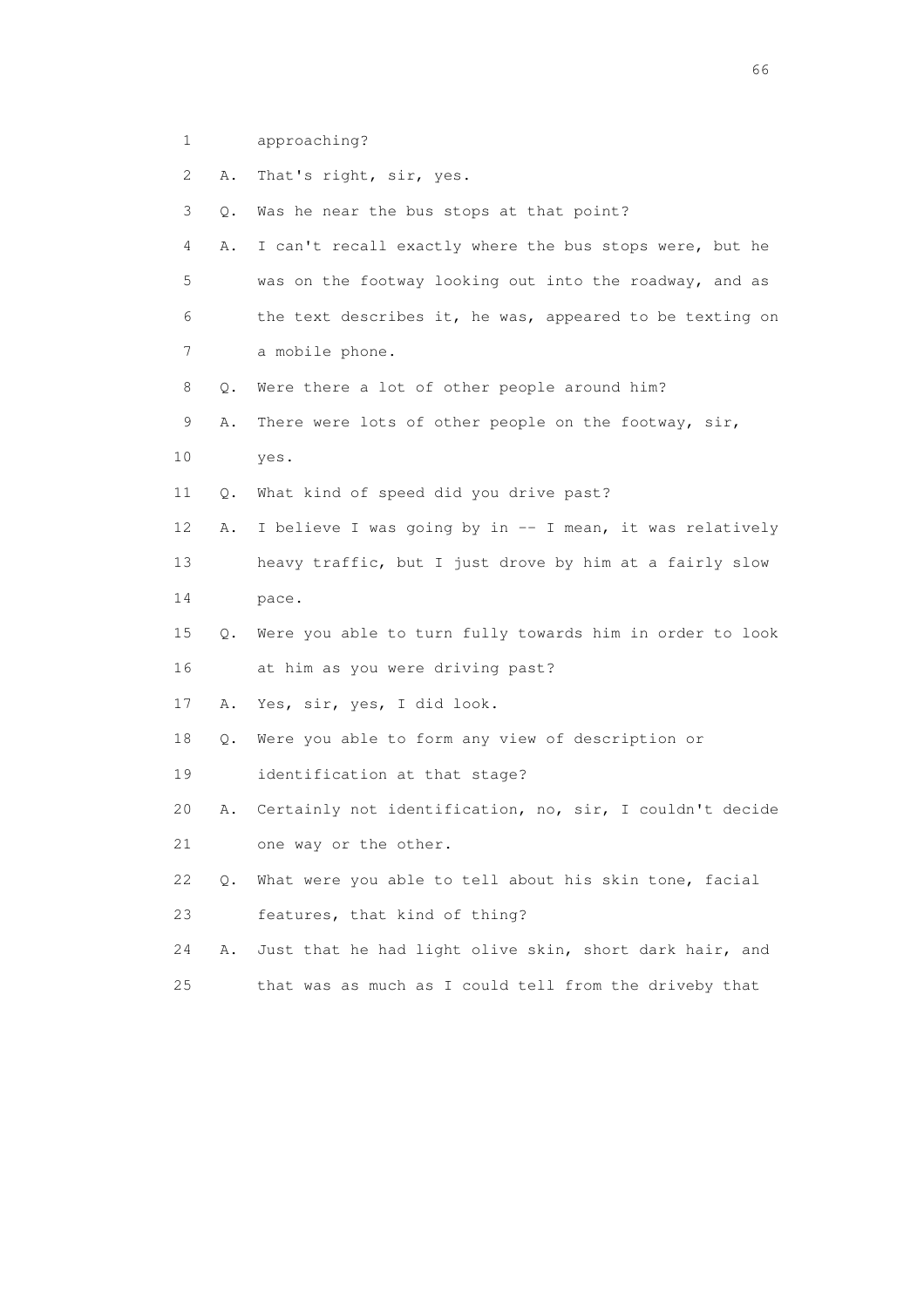|  | 1 I had.                                                     |
|--|--------------------------------------------------------------|
|  | 2 Q. So is this fair to say, you weren't able to add anythin |
|  | to the commentary that had already been coming out over      |

- 4 the airwaves?
- 5 A. That's right, sir, I could take it no further forward.

- 6 Q. Did you drive on, going north, and then park?
- 7 A. I did, sir.
- 8 Q. Why did you do that?
- 9 A. I was then going to try to get down on foot and assist
- 10 in the follow.
- 11 Q. To get on to the bus?
- 12 A. Possibly, yes.
- 13 Q. Or to follow him if he continued on foot?
- 14 A. Yes.
- 15 Q. Did you get out and walk back towards where you had seen 16 him?
- 17 A. I did, sir.
- 18 Q. By this stage, had he in fact got on to the bus?
- 19 A. Yes, I then heard further radio communication that he 20 had gone back on to the bus, and so I returned to my
- 21 vehicle.
- 22 Q. Did you then, after returning to your vehicle, drive
- 23 north continuing up Brixton Road and then up
- 24 Stockwell Road?
- 25 A. I did.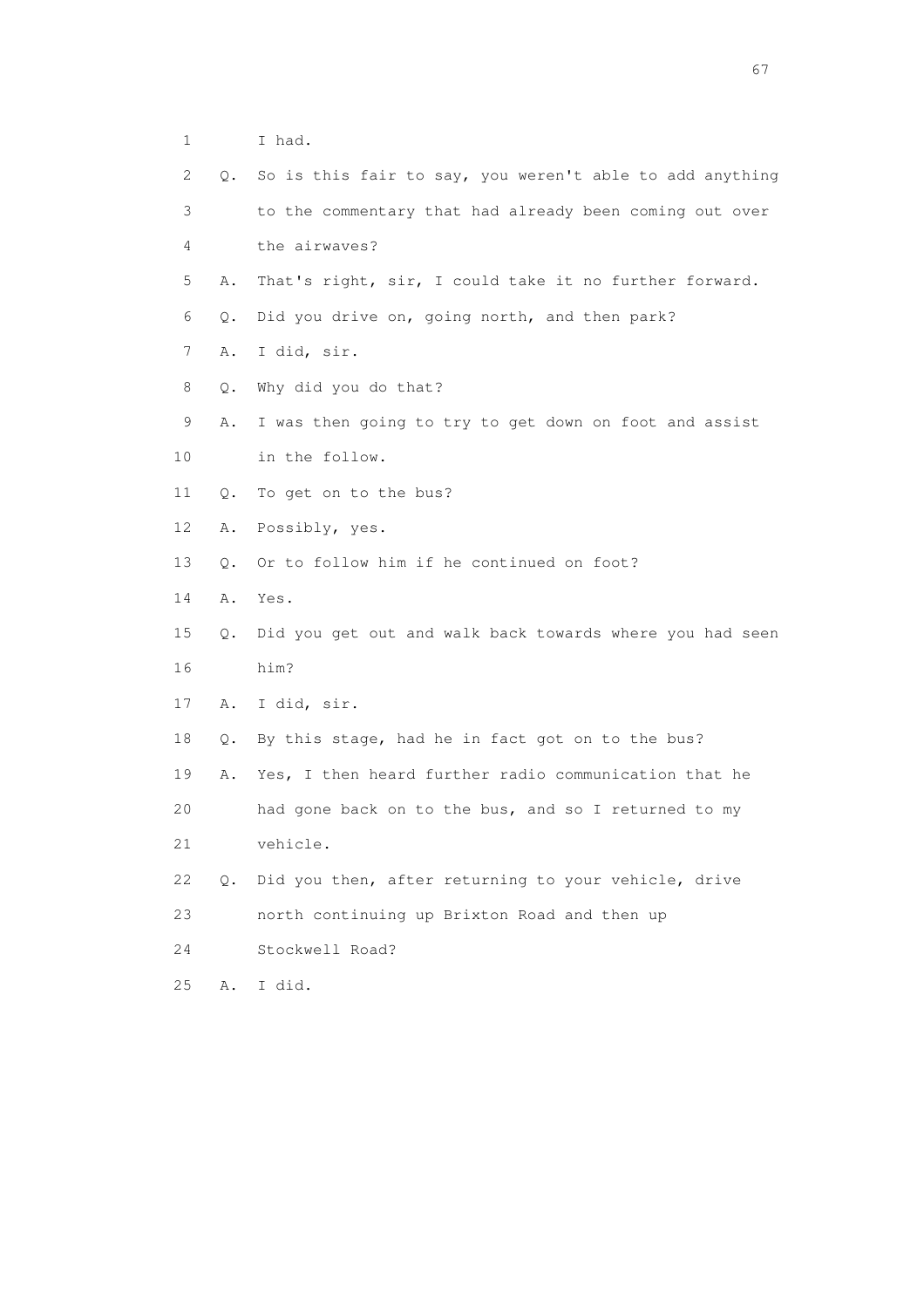- 1 Q. Were you in fact behind the bus over this period?
- 2 A. I was, sir, yes.
- 3 Q. Were you able to see the bus over this period?
- 4 A. I did on occasions.
- 5 Q. On occasions?
- 6 A. Yes.
- 7 Q. But you were in traffic and separated by some traffic 8 from it?
- 9 A. I was, sir, yes.
- 10 Q. While you were driving north up this road system, were 11 you listening to the Cougar radio?
- 12 A. I was, sir.
- 13 Q. What did you hear over that period about identification
- 14 of the man?
- 15 A. It was still the same position, really, there was no -- 16 there was no change as to whether it definitely was or 17 was not one of the subjects of the operation.
- 18 Q. Are you saying that you never heard either that he 19 definitely was or that he definitely wasn't the man you
- 20 were looking for?
- 21 A. Yes, sir.
- 22 Q. Coming towards the point where the bus is nearing
- 23 Stockwell tube station, were you still in traffic behind
- 24 the bus as it was approaching that junction?
- 25 A. I was, sir.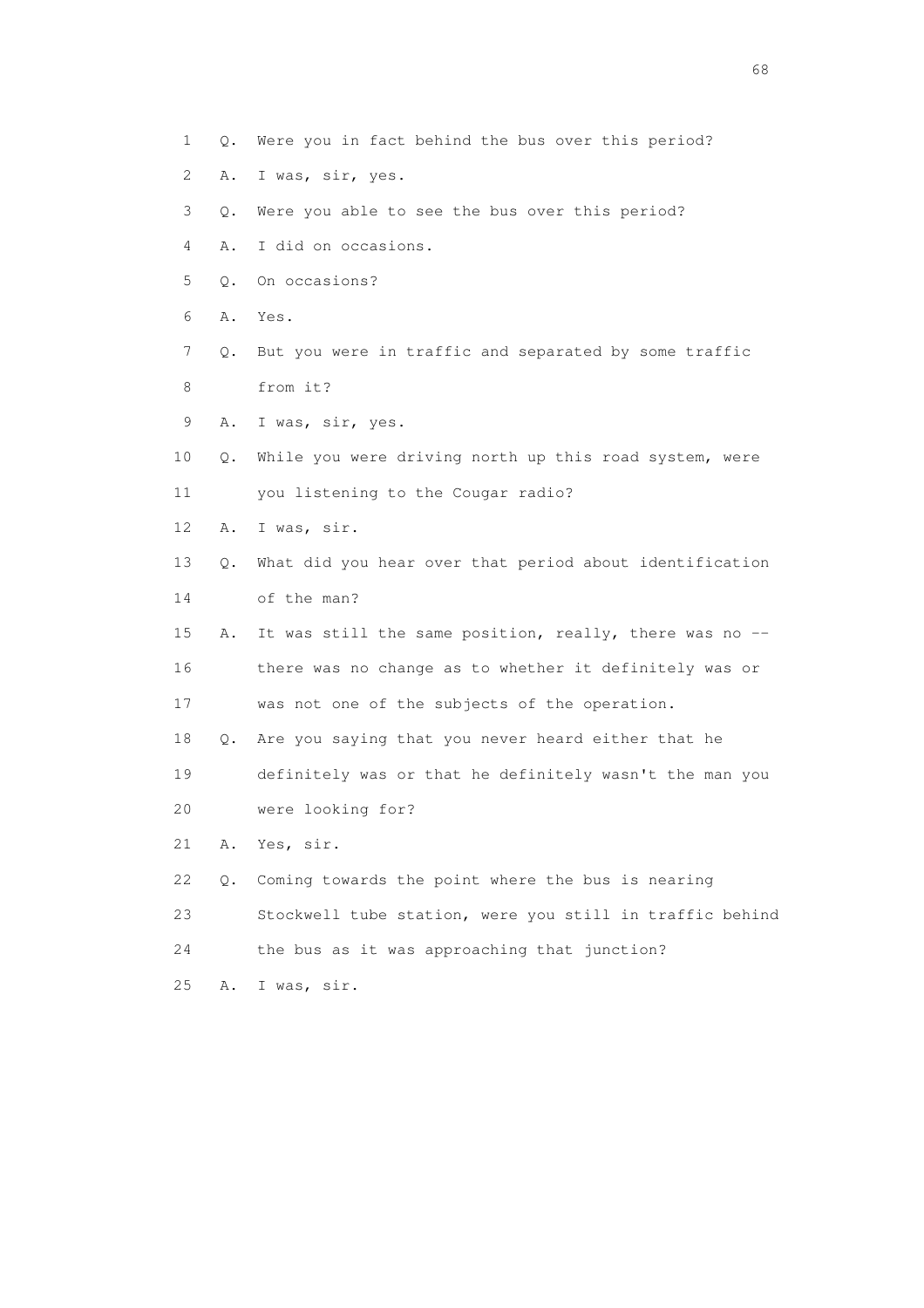| 1  | Q.        | We have heard, just now from your colleague, Harry, that |
|----|-----------|----------------------------------------------------------|
| 2  |           | he relayed over the Cougar that the man was getting off  |
| 3  |           | the bus; did you hear that?                              |
| 4  | Α.        | Yes, sir.                                                |
| 5  | Q.        | Over the few minutes that followed that, did you hear    |
| 6  |           | any communication from your team leader, James, about    |
| 7  |           | your team possibly stopping the man?                     |
| 8  | Α.        | I can't be sure on conversation in respect to that.      |
| 9  |           | $I$ $-$                                                  |
| 10 | Q.        | You just don't know?                                     |
| 11 | Α.        | I can't assist, sir, I am sorry.                         |
| 12 | Q.        | After this point, so the bus has gone across the         |
| 13 |           | junction, stopped, the man has got off the bus and is    |
| 14 |           | going towards the tube station, did you park up your     |
| 15 |           | vehicle?                                                 |
| 16 | Α.        | I did, sir.                                              |
| 17 | Q.        | Where did you park roughly around Stockwell tube         |
| 18 |           | station?                                                 |
| 19 | Α.        | On the opposite side of the triangle, directly opposite  |
| 20 |           | the tube station.                                        |
| 21 | Q.        | Did you then walk across the road towards the station?   |
| 22 | Α.        | I did, sir.                                              |
| 23 | $\circ$ . | Did you enter the tube station?                          |
| 24 | Α.        | I did.                                                   |
| 25 | Q.        | Once you had got there, were you able to see any         |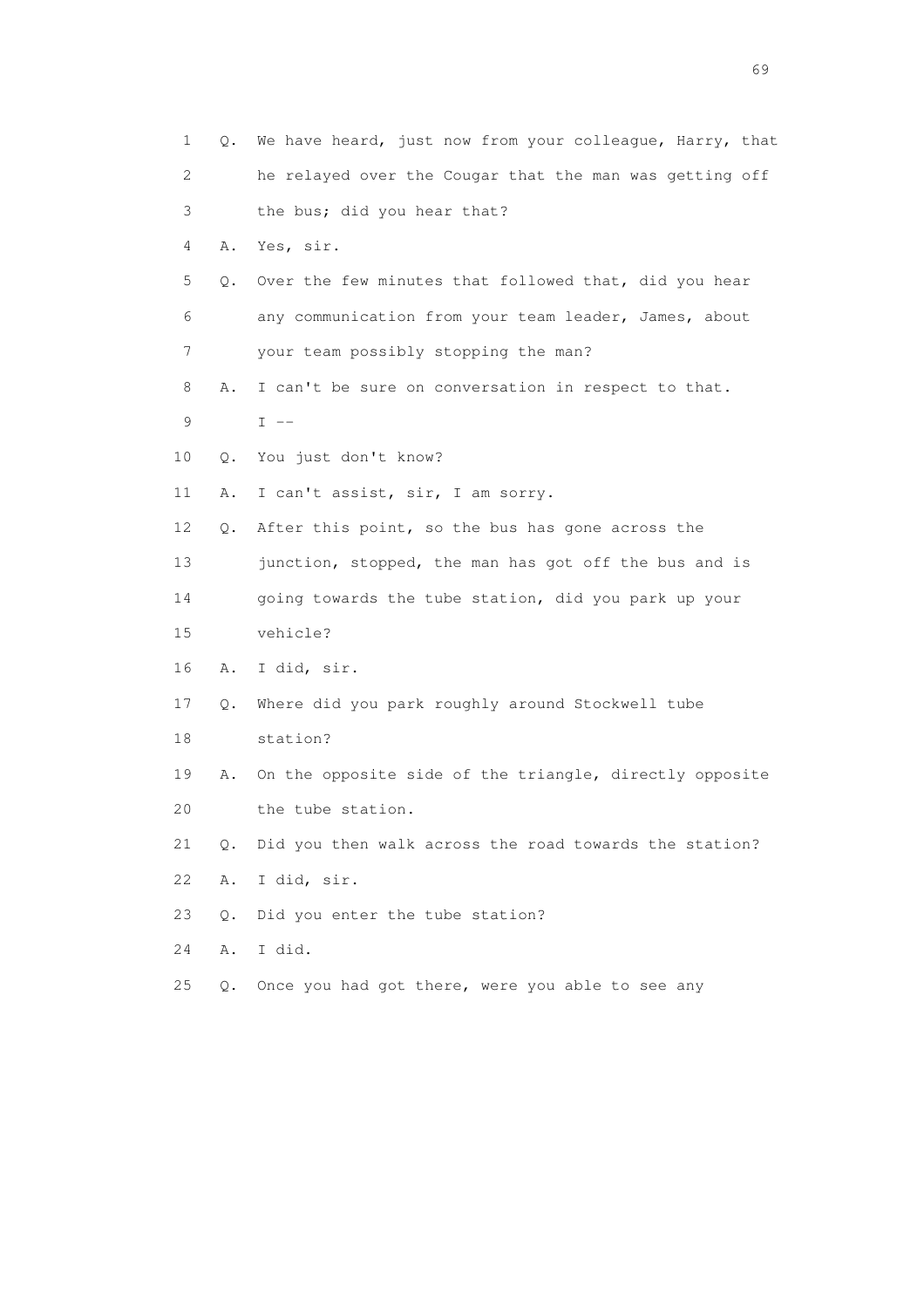| $\mathbf 1$ |    | colleagues from the grey surveillance team around you?  |
|-------------|----|---------------------------------------------------------|
| 2           | Α. | I was aware that others were deploying with me, but     |
| 3           |    | I can't recall who was with me.                         |
| 4           | Q. | When you entered the tube station, were you able to see |
| 5           |    | the subject, Mr de Menezes, and identify him as the     |
| 6           |    | subject under surveillance?                             |
| 7           | Α. | No, sir.                                                |
| 8           | О. | Is this fair, you knew from what you were hearing over  |
| 9           |    | the Cougar that he would have been ahead of you?        |
| 10          | Α. | Yes, sir, I knew that, from the commentary, that he had |
| 11          |    | descended the escalator.                                |
| 12          | Q. | By the stage that you are walking in, you have heard    |
| 13          |    | that he has gone down the escalator?                    |
| 14          | Α. | Yes, sir, so I know I'm some minute or so behind.       |
| 15          | Q. | Could we show the CCTV film, it's CC3, camera 6.        |
| 16          |    | Can we view this from the start.                        |
| 17          |    | Video footage shown                                     |
| 18          |    | This is footage taken from the CCTV camera in the       |
| 19          |    | entrance hall of the tube station, and we see there     |
| 20          |    | Mr de Menezes walking in, going to get his Metro        |
| 21          |    | newspaper, Ivor around the edge of the shot, Ivor again |
| 22          |    | in view, Ken now in view. So Ivor and Ken closest to    |
| 23          |    | him, behind him. (Pause)                                |
| 24          |    | Then a little gap. (Pause)                              |
| 25          |    | Then Lawrence, shortly followed by yourself.<br>Just    |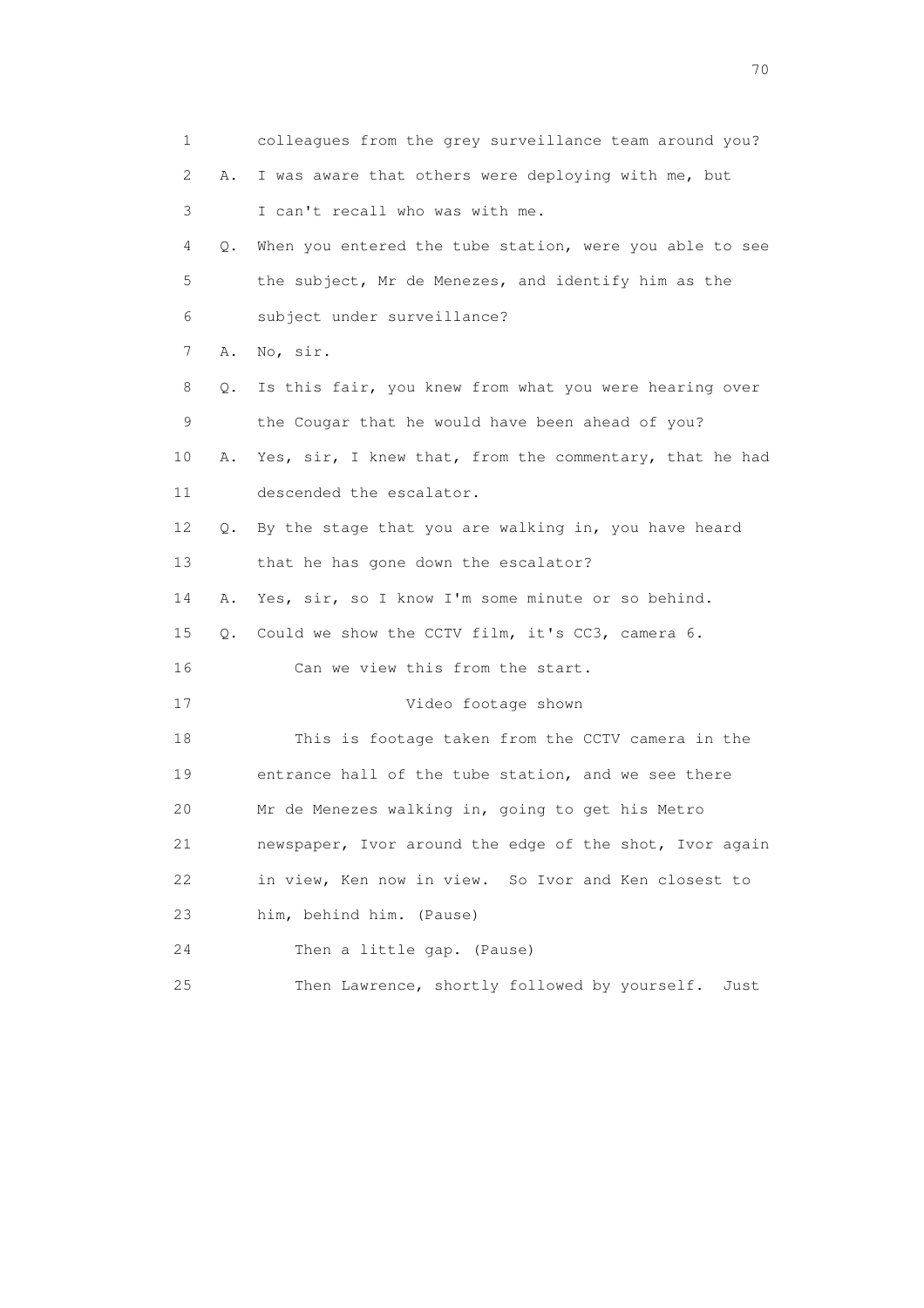1 pause there, please.

 2 You have been identified by those dealing with this 3 footage, blue rucksack I think on your back? 4 A. Blue jacket, sir. 5 Q. I see, maybe I am identifying the wrong source of the 6 colour, but that's you walking towards the barriers, is 7 it? 8 A. I'll accept that, sir, yes. 9 Q. Can we play on, please. So you go through the barriers. 10 Then there is Geoff. If we can have that off screen 11 now. 12 We have seen there on film that you were quite close 13 to Lawrence. Were you able to see him as you were quite 14 near? 15 A. I can't recall actually seeing him. 16 SIR MICHAEL WRIGHT: That's a slightly different answer. 17 You can't now remember whether you saw him or not. 18 A. No, sir. 19 SIR MICHAEL WRIGHT: Or do you think you didn't see him? 20 A. I can't recall whether I saw him. 21 MR HOUGH: Is this right, you went down the escalator 22 towards the Northern Line platforms? 23 A. Yes, sir. 24 Q. Were you able to tell from anything, from traffic you 25 had heard over the radio before or from anything you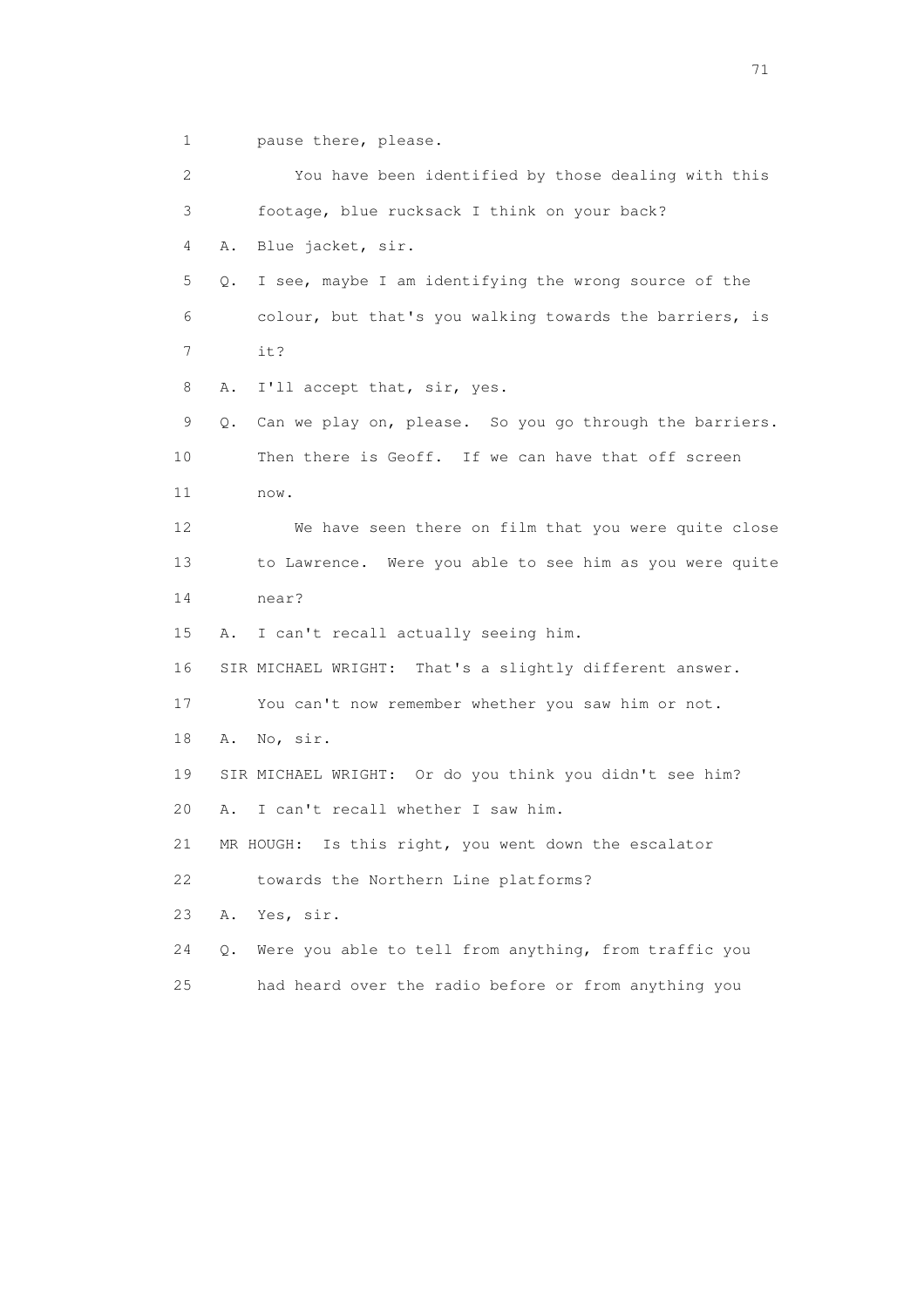| $\mathbf 1$     |           | saw, where your colleagues were going at this point?     |
|-----------------|-----------|----------------------------------------------------------|
| 2               | Α.        | I believe platform, towards platforms 1 and 2 was        |
| 3               |           | mentioned. I went that way.                              |
| 4               | Q.        | So those are the Northern Line platforms?                |
| 5               | Α.        | Yes.                                                     |
| 6               | Q.        | Once you had got down to the area at the bottom of the   |
| 7               |           | escalator, perhaps we can have tab 31 of the jury bundle |
| 8               |           | on screen, once you get down to the passageway, there    |
| 9               |           | are two corridors towards the platform on the left?      |
| 10              | Α.        | Yes, sir.                                                |
| 11              | Q.        | Do you recall this view?                                 |
| 12 <sup>°</sup> | Α.        | Yes, sir.                                                |
| 13              | Q.        | Which way did you turn when you got into this corridor   |
| 14              |           | area?                                                    |
| 15              | Α.        | I turned left because there was a train held there.      |
| 16              | Q.        | Did you go into the first of these entranceways or the   |
| 17              |           | second?                                                  |
| 18              | Α.        | The first, I believe.                                    |
| 19              | О.        | Once you got there, you say a train was held, did you    |
| 20              |           | enter the train?                                         |
| 21              | Α.        | I think I went up to the door, I think.                  |
| 22              | $Q$ .     | The first set of doors you could see?                    |
| 23              | Α.        | I am not sure if there was a set just to the left of     |
| 24              |           | I think possibly to the left of those.<br>those.         |
| 25              | $\circ$ . | So you think you went to the left of the ones we can see |
|                 |           |                                                          |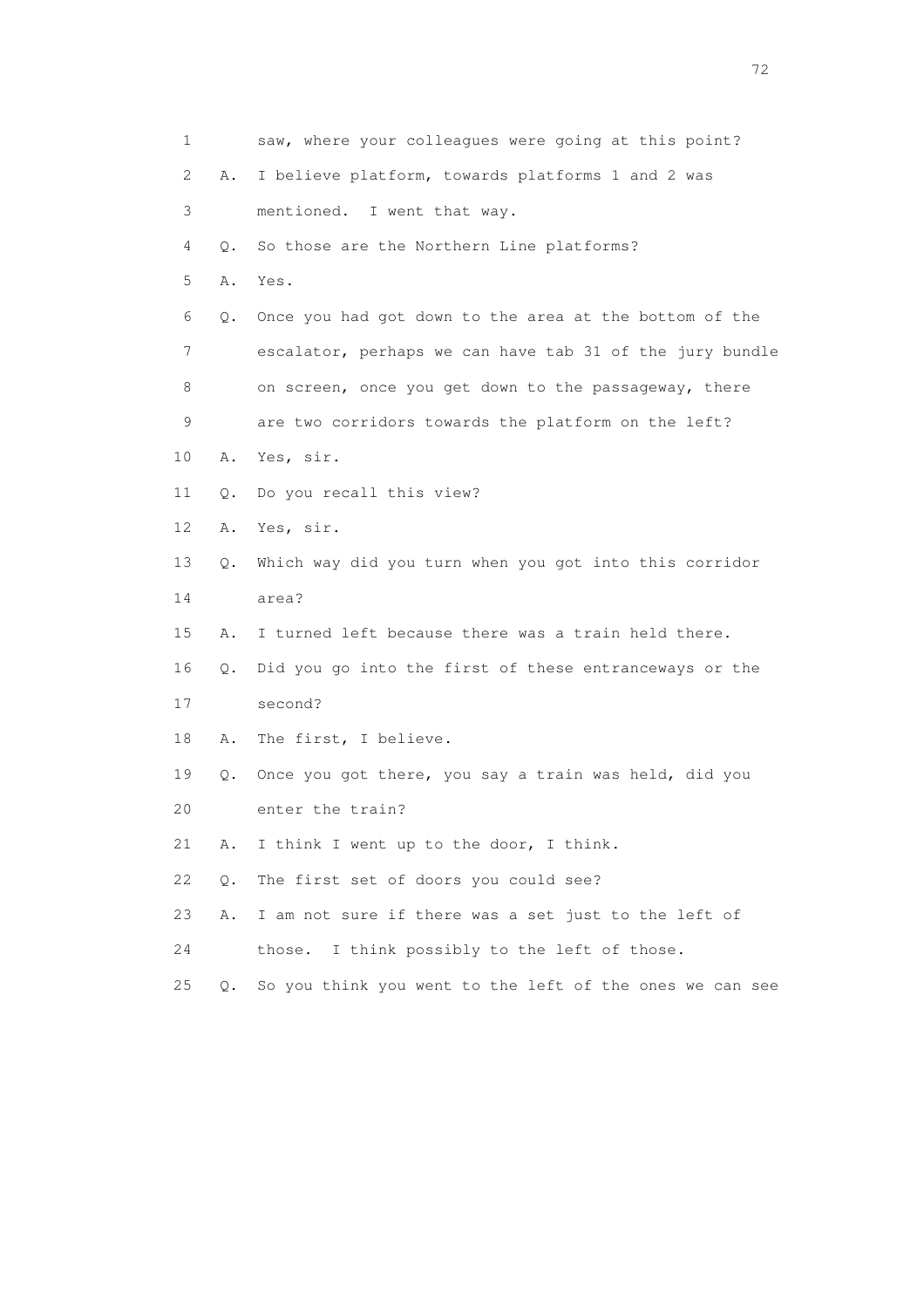- 1 open on this shot?
- 2 A. There were, I think the doors immediately, the most
- 3 obvious doors to me, I believe.

 4 SIR MICHAEL WRIGHT: You mean directly opposite the passage 5 way through?

6 A. Yes.

7 MR HOUGH: Once you looked in, could you recognise either

 8 the subject of surveillance or any of your colleagues as 9 being in the carriage?

10 A. No, I saw no-one, sir.

- 11 Q. What did you do then?
- 12 A. I then returned towards the escalator to try to get some 13 communications.

 14 Q. Because, is this right, you had a better chance of 15 getting a radio signal if you are slightly further

16 away -- slightly closer to the entrance to the station?

17 A. Yes, sir. Sometimes they carry from that sort of

18 location.

19 Q. While you were doing this, did you see a further group

20 of men coming down the escalator towards you?

21 A. I did, sir.

22 Q. What did they look like?

23 A. Straightaway I realised that they were CO19 firearms

24 officers.

25 Q. Just from the fact that they were carrying guns or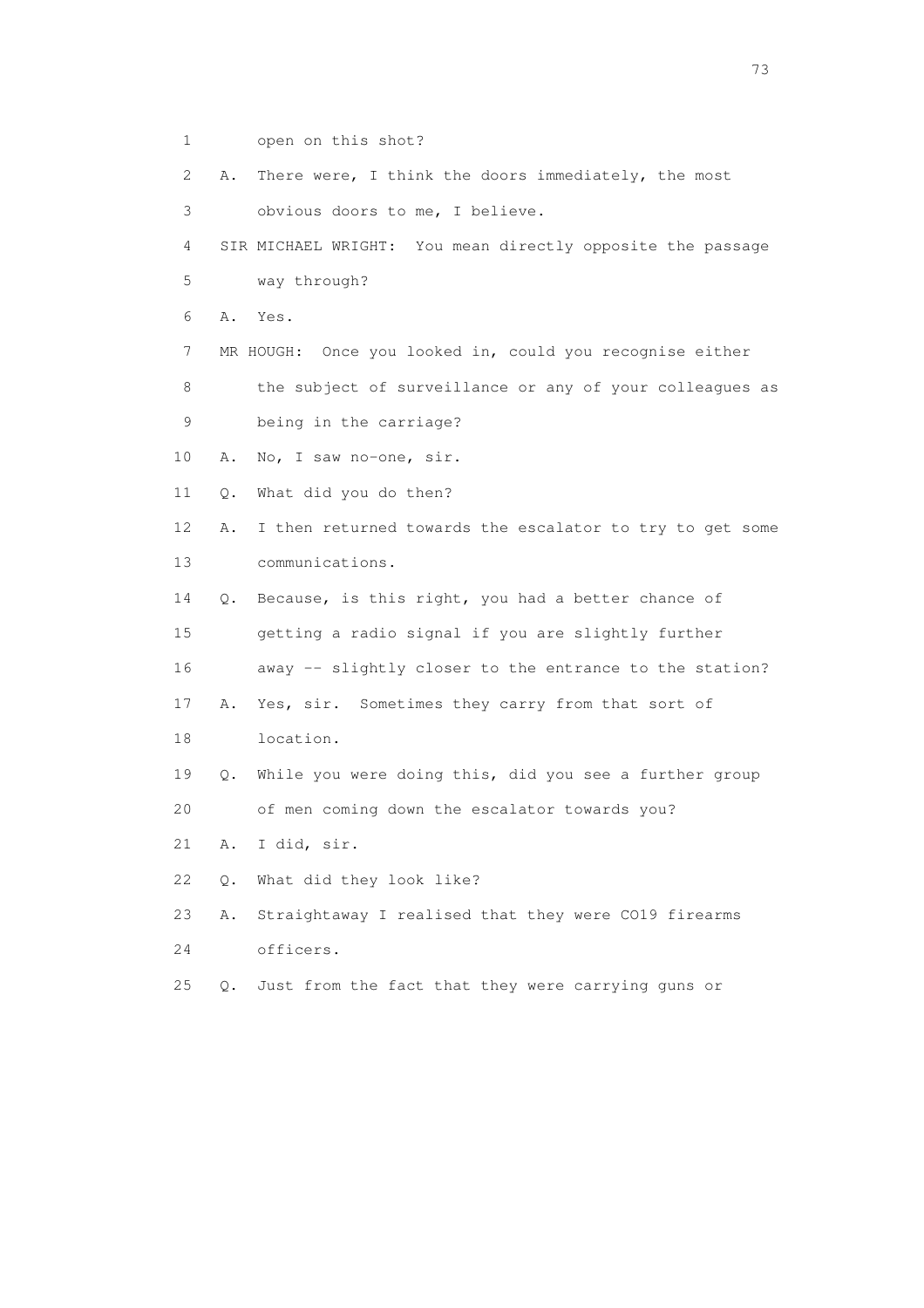1 anything else?

| $\mathbf{2}^{\mathsf{I}}$ | Α. | I'm assuming now that it was the fact that they were      |
|---------------------------|----|-----------------------------------------------------------|
| 3                         |    | carrying guns, but straightaway as soon as I saw them,    |
| 4                         |    | I realised who they were. There was no doubt.             |
| 5                         | О. | We have seen on video footage that some of them had       |
| 6                         |    | baseball caps on, identifying them as armed police; do    |
| 7                         |    | you recall seeing those?                                  |
| 8                         | Α. | Not specifically, sir, but it was so obvious who they     |
| 9                         |    | were, that's probably the case.                           |
| 10                        |    | SIR MICHAEL WRIGHT: Well, obvious to you, because you are |
| 11                        |    | a police officer.                                         |
| 12                        | Α. | Indeed, sir, with my prior knowledge it was perfectly     |
| 13                        |    | obvious who they were.                                    |
| 14                        |    | MR HOUGH: But is this right, and I think we will hear it  |
| 15                        |    | from them, they wouldn't have been wearing anything else  |
| 16                        |    | distinctive to mark them out as police officers?          |
| 17                        | Α. | No, sir, but apart from obviously the equipment that      |
| 18                        |    | they would be carrying, yes.                              |
| 19                        | Q. | When they were coming down the escalators and you were    |
| 20                        |    | waiting at the bottom of the escalators, were they        |
| 21                        |    | saying or shouting anything to the people around them?    |
| 22                        | Α. | Not that I am aware of, sir, no.                          |
| 23                        | Q. | Again, can you not remember or do you think that they     |
| 24                        |    | weren't?                                                  |
| 25                        | Α. | I am just not aware of if they were shouting or not, no.  |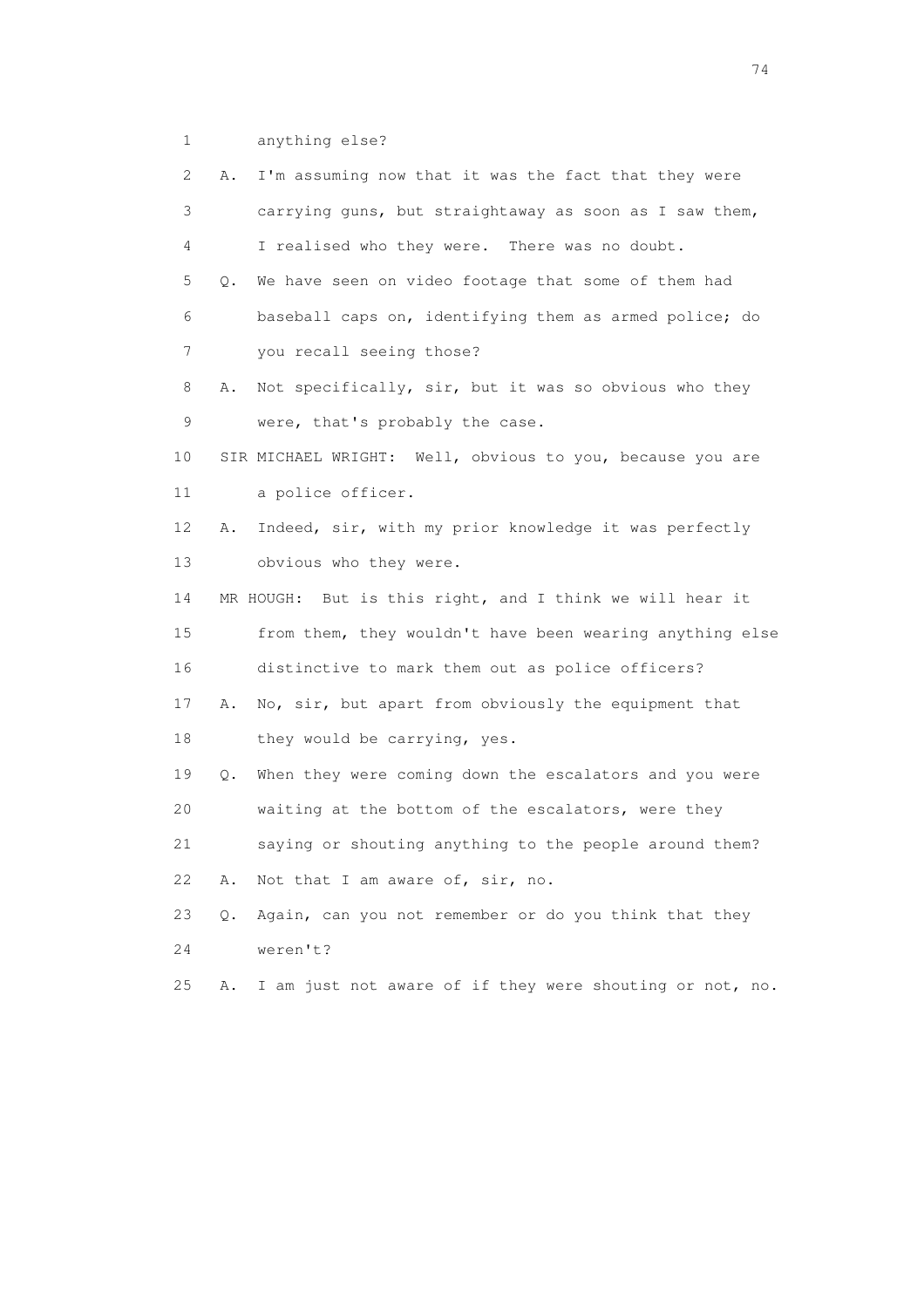- 1 Q. When they got to the bottom of the escalators, did you 2 speak to them?
- 3 A. I did.
- 4 Q. What did you say to them?

 5 A. I think their question to me was, "Where is he?" or 6 words to that effect, and obviously at that stage 7 I didn't know, so I said -- as I got down here, the 8 train on the platform to my right was just leaving and 9 then I indicated the train which was held at the 10 platform and I said, "This train has been here since 11 I got down here", and as I was in the process of saying 12 that to them, I then saw my colleague, Ken, on board the 13 train.

14 Q. So you had a view into the train itself?

 15 A. Yes, sir, I was looking, as I was speaking I saw him on 16 the train.

17 Q. Where was he standing on the train?

18 A. I -- on or about that doorway, I think, I'm not sure if 19 he was actually in the doorway, but he was on the train 20 and I quite clearly saw that he was indicating that the 21 subject of surveillance was to his left.

- 22 Q. Pointing?
- 23 A. Yes, sir.
- 24 Q. Was he saying anything?
- 25 A. No, sir.

na matsay na katalog as na kasang na mga 175 may 2008. Ang isang isang nagsang nagsang nagsang nagsang nagsang<br>Tagapang nagsang nagsang nagsang nagsang nagsang nagsang nagsang nagsang nagsang nagsang nagsang nagsang nagsa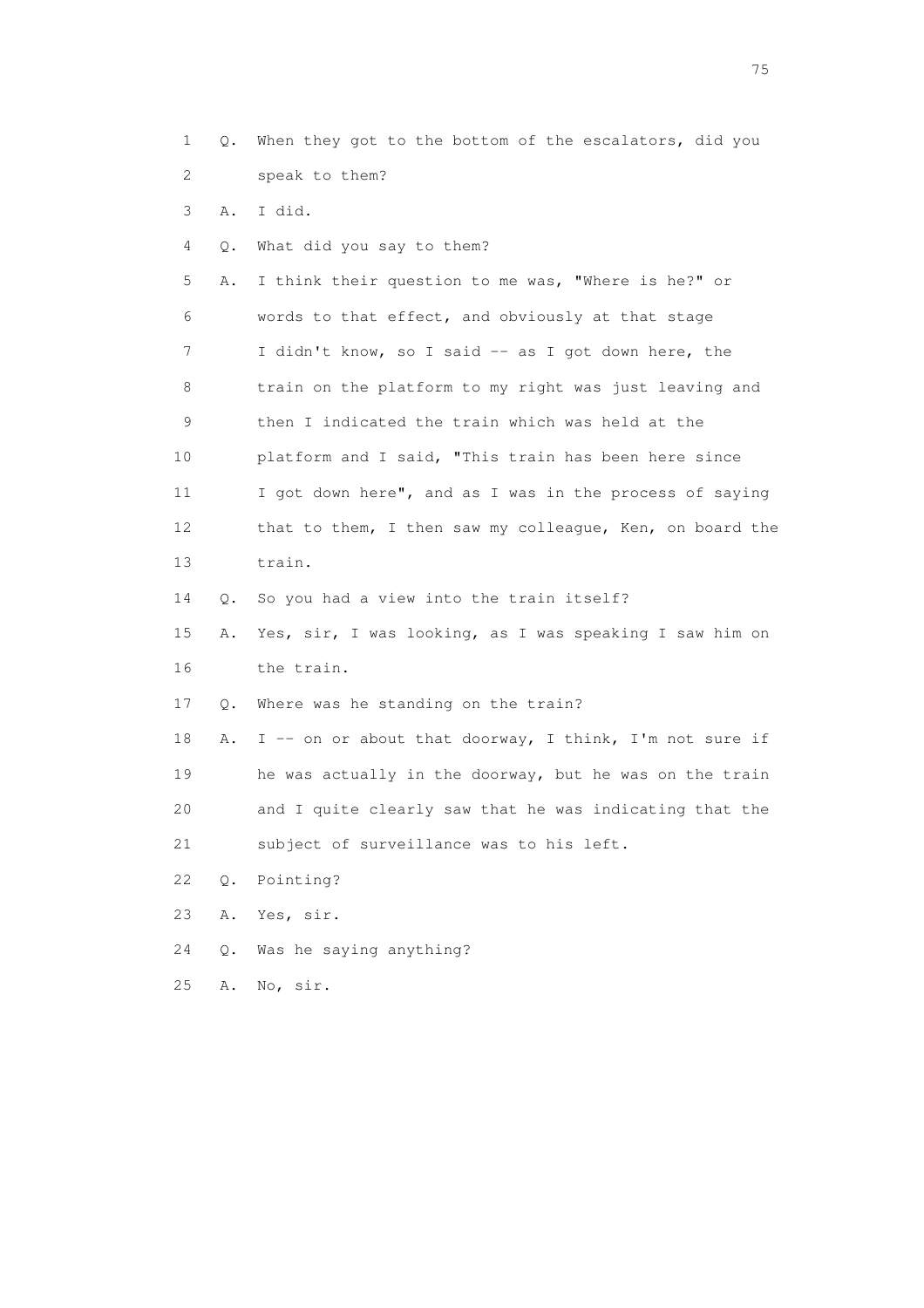1 Q. What did the firearms officers do then? 2 A. I don't know if they realised straightaway that that was 3 a surveillance officer and what he was indicating, so 4 I then said to them, "He's indicating the subject's to 5 the right". That was our right as we looked at the tube 6 train, and the firearms officers then went in that 7 direction. 8 Q. How many of them? 9 A. I think about four or five. 10 Q. What did you see next? 11 A. I allowed them to go forward and then I went round 12 behind them. I saw them board the train at the, 13 I believe the next doorway along. 14 Q. So further to your right, if you are looking into the 15 train? 16 A. As we looked at that picture, sir, yes. 17 Q. Go on. 18 A. As from there, it was basically a scrum, sir, a sea of 19 people, they had their backs to me, I can't be specific 20 as to what was going on, and then I heard a series of 21 shots, about five shots ring out. 22 Q. We will hear that one of your colleagues, Ivor, in fact 23 I'll use a neutral word, at some point held the man who 24 was under surveillance. Were you able to see that 25 taking place?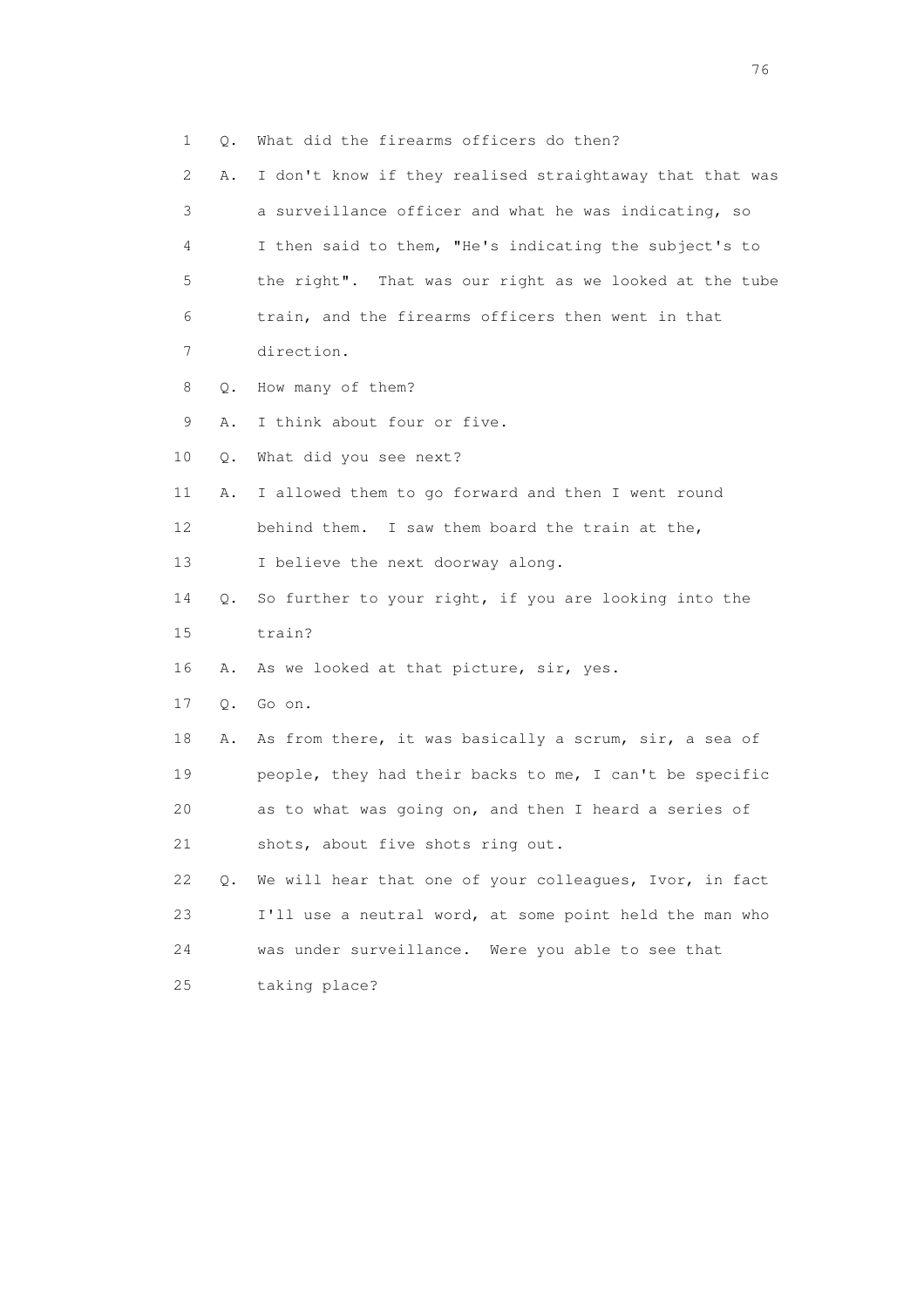- 1 A. No, I did not, sir.
- 2 Q. Were you able to see how close the firearms officers
- 3 came to the man?
- 4 A. No, sir.
- 5 Q. Were you able to see anything that the man did when the 6 firearms officers came up to him?
- 7 A. No, sir.
- 8 Q. In this period, between when they entered the platform 9 and when you heard the shots, did you hear them shouting 10 anything or saying anything?
- 11 A. No, sir, I'm not aware of if anything was shouted or if 12 it wasn't, I can't say either way.
- 13 Q. After you had heard the shots, did you see anything
- 14 happen to any of your colleagues?
- 15 A. Yes, sir. My -- I didn't realise initially but my 16 colleague, Ivor, was almost ejected from beneath the
- 17 scrum, as it were, and on to the platform near me.
- 18 Q. By anyone in particular?
- 19 A. I couldn't say, sir. He just almost appeared there.
- 20 Q. What else happened to him?
- 21 A. At that stage I was, just for a split second, thought 22 this could possibly be the subject --
- 23 Q. Pausing there, I think Ivor was in fact also dressed in 24 denims, is that right?
- 25 A. He was, all in blue denim the same and also with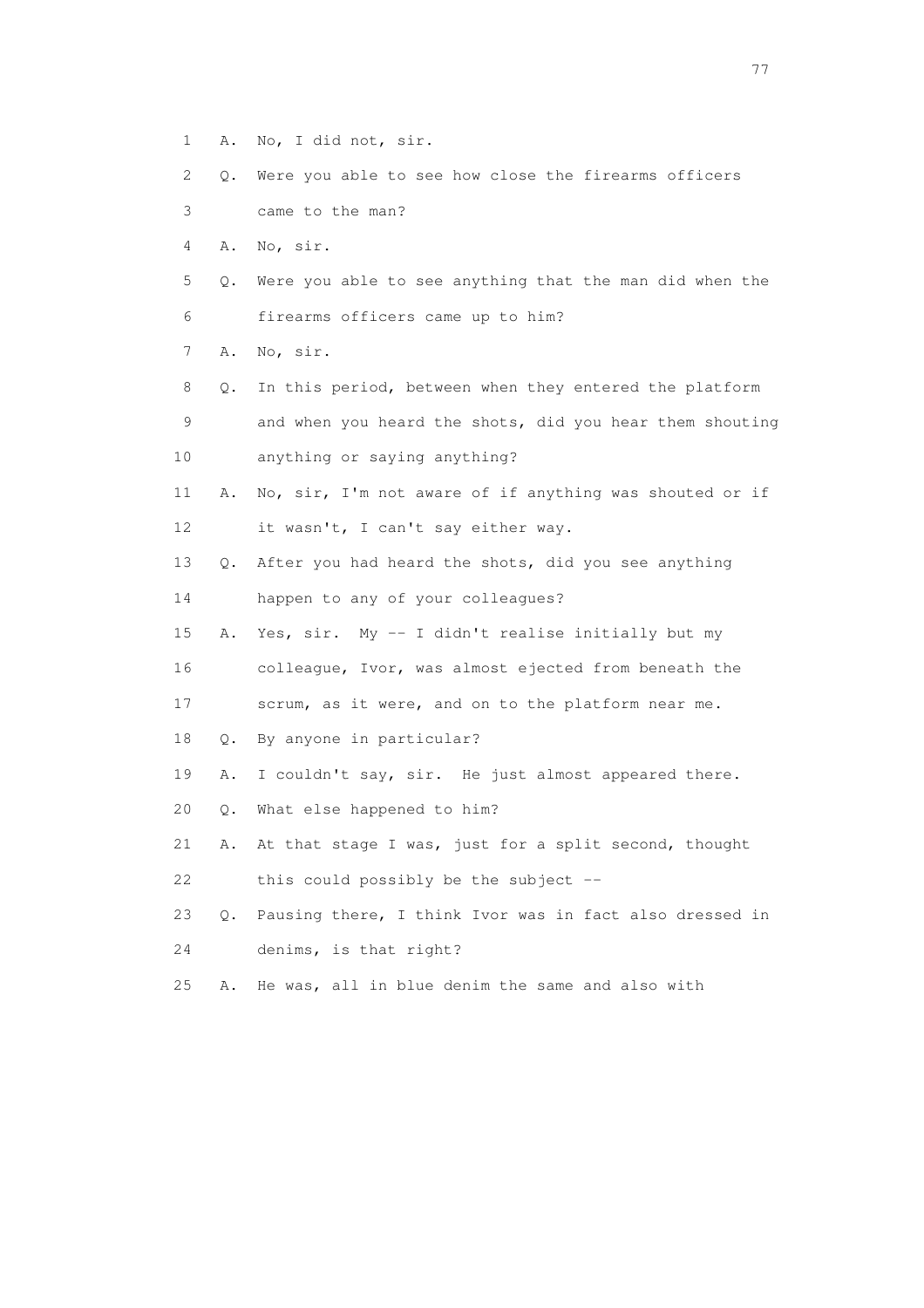- 1 an olive skin tone as well.
- 2 Q. But carrying a rucksack, I think?

3 A. I wasn't aware of that then.

- 4 Q. Go on.
- 5 A. In that split second I called on him to show me his 6 hands, because I, you know, I thought that may be the 7 subject. Very quickly I realised it was Ivor.
- 8 Q. Were you holding a weapon at this point, when you told 9 him to show you his hands?
- 10 A. No, sir.
- 11 Q. After that, did you come forward and see the scene in 12 the carriage?
- 13 A. Yes, sir, just briefly.

 14 Q. Without going into unnecessary detail, were you able to 15 see Mr de Menezes slumped in the seats on the far side 16 of the carriage?

- 17 A. Yes, sir.
- 18 Q. Did you then see another confrontation in the -- on that 19 platform?

 20 A. Yes, sir, I saw a CO19 officer at the far left-hand end 21 of the platform, as we were looking at that photograph, 22 to the left-hand end, and he appeared to be challenging 23 someone in the tunnel, so I went to assist that officer. 24 Q. So he appeared to be pointing his weapon?

25 A. He had his weapon pointed into the tunnel and appeared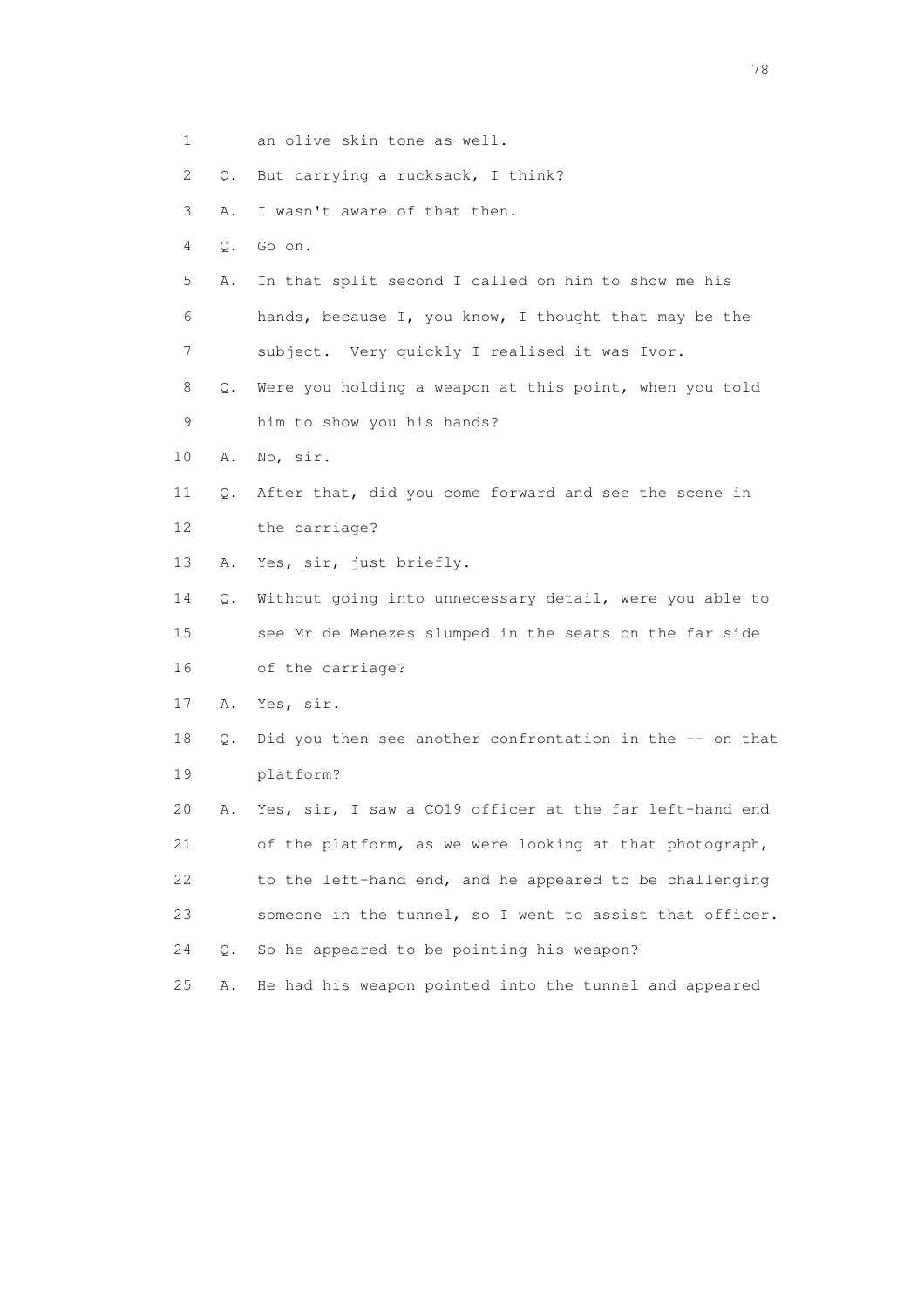1 to be trying to get someone to comply with his 2 instructions. 3 Q. In the area in fact immediately in front of the head of 4 the train? 5 A. Erm -- 6 SIR MICHAEL WRIGHT: Well, you can lead it, Mr Hough. 7 MR HOUGH: Yes. 8 As we shall hear, this was in fact the train driver 9 who had got out of his compartment and was sheltering in 10 the tunnel in front of the train? 11 A. He was. 12 Q. That was established, and he got out and everything was 13 sorted out on that front? 14 A. That's correct, sir. 15 Q. In the aftermath, while you were in the area of the 16 platform, was anything said to you by the firearms 17 officers about what had happened? 18 A. No, sir. 19 Q. The final question: over the course of that day, you 20 were listening to the Cougar radio? 21 A. Yes, sir. 22 Q. I have asked you this already about a specific time, but 23 in general over that day, did you ever hear the subject 24 positively identified as one of your suspects? 25 A. No, sir.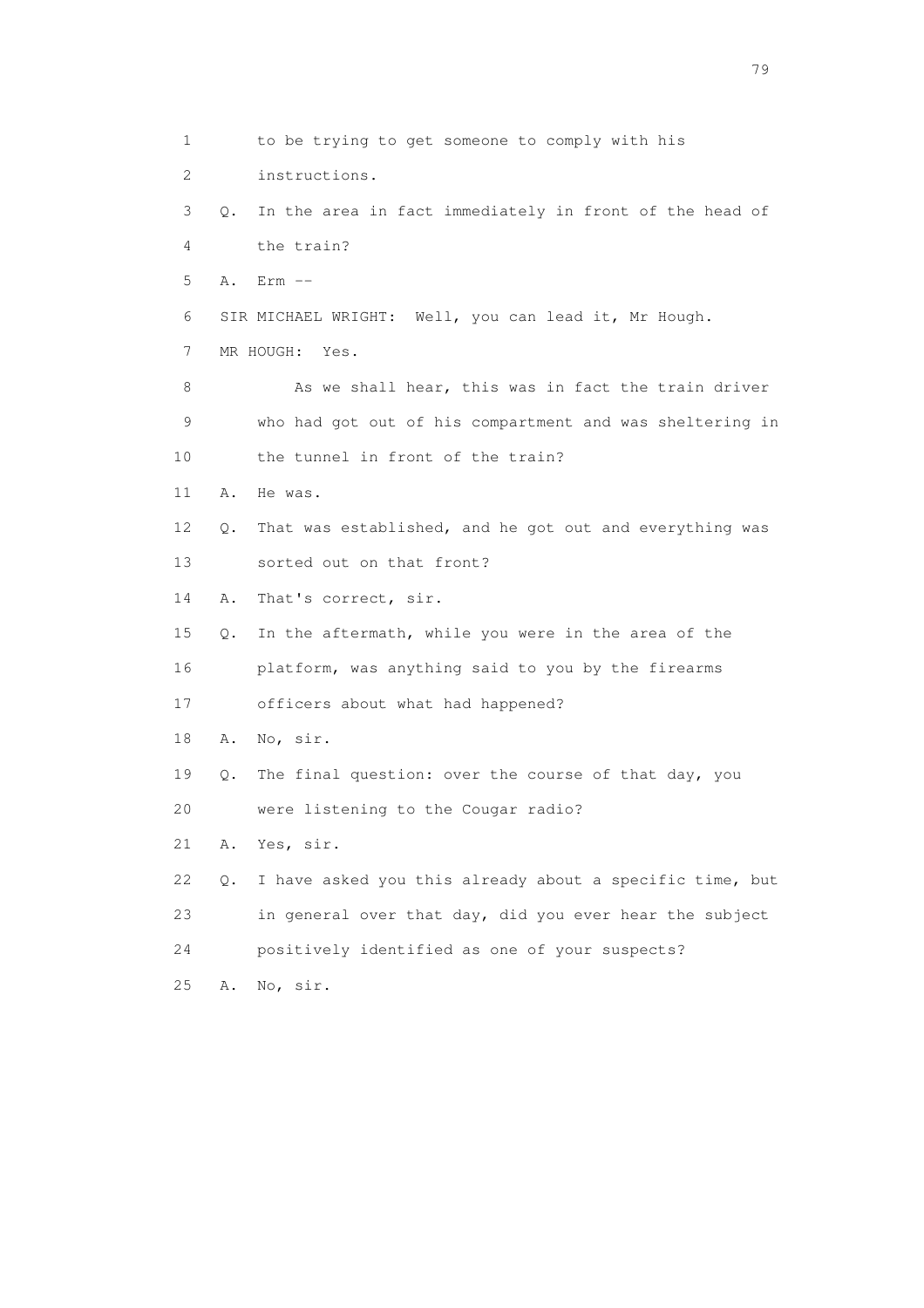1 Q. Or, indeed, ruled out?

2 A. No, sir.

3 MR HOUGH: Thank you very much.

4 SIR MICHAEL WRIGHT: Thank you. Mr Mansfield.

5 Questions from MR MANSFIELD

6 MR MANSFIELD: Good morning, my name is Michael Mansfield.

7 I represent the de Menezes family.

 8 It's a particularly distressing time for a large 9 number of people and I'm sorry to have to ask you a few 10 questions. I'm really going to concentrate on the last 11 part, where you go down, all right, it's that one? 12 A. Yes, sir. 13 Q. But one question before we get to that: you were shown 14 an image of, or images, at the briefing of various 15 people. Did you take any copies with you? 16 A. I did, sir, yes, I took a copy of the briefing pack with

17 me.

 18 Q. So you had an image of the person said to be Osman? 19 A. I did, sir.

 20 Q. So that when you were -- I appreciate you got very brief 21 glimpses of this person. You used that at that time to 22 see if you could or couldn't make a possible 23 identification or an identification, did you, or not?

 24 A. I can't recall specifically looking at it, now, sir, 25 although it seems a logical thing to do, but it was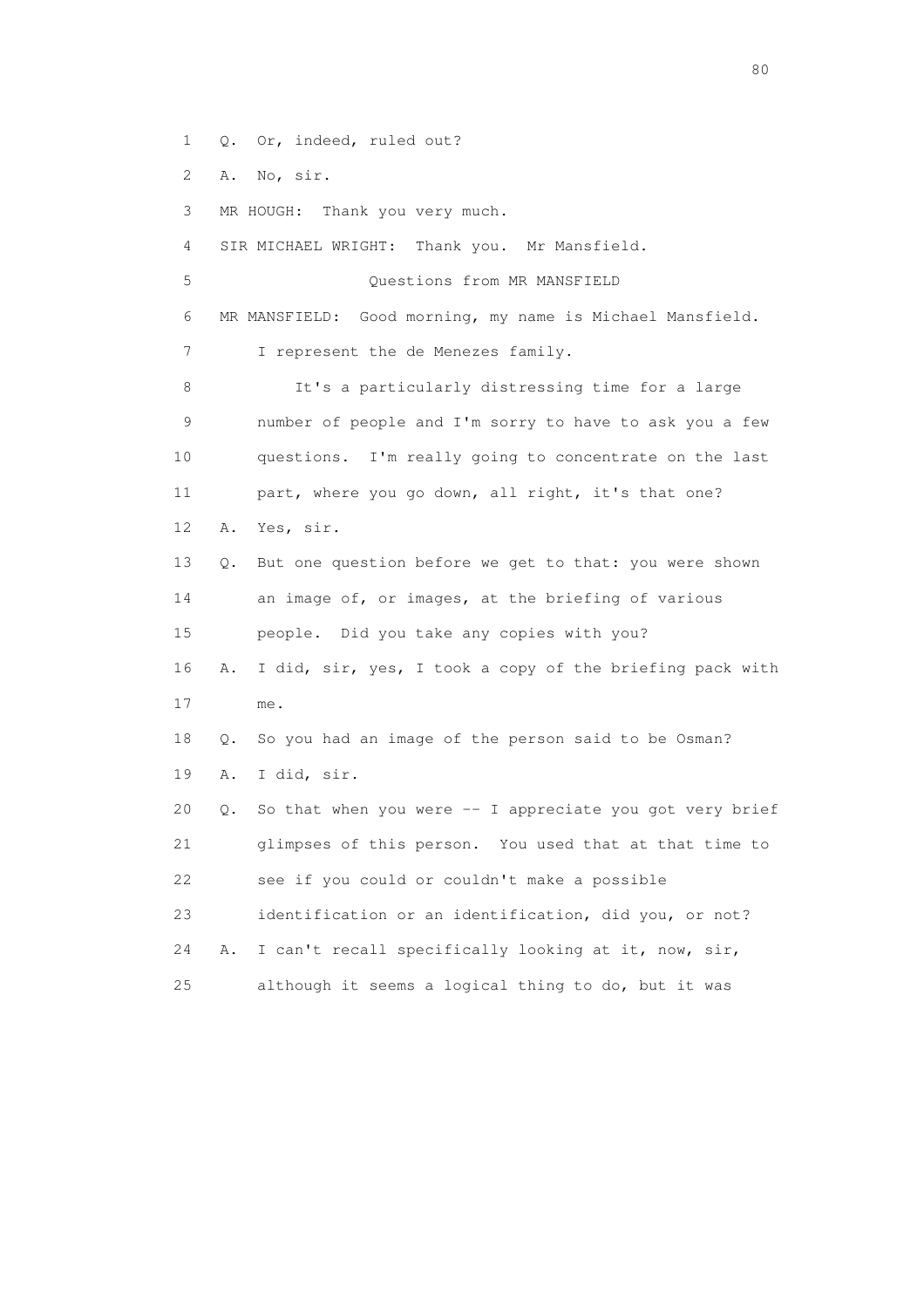1 such, such as my view, I don't think it would have 2 helped --

| 3  | Q. | It wouldn't have helped, all right. I want to come, if   |
|----|----|----------------------------------------------------------|
| 4  |    | I may, we have seen the compilation so I don't ask you   |
| 5  |    | to see that again, and I want to take it slowly, and     |
| 6  |    | with as much help as you can give. Really you appear to  |
| 7  |    | be one of the first down, but not the first down,        |
| 8  |    | because we have seen from the compilation that fellow    |
| 9  |    | officers are going down ahead of you. You obviously      |
| 10 |    | realised they had gone ahead at the time or not?         |
| 11 | Α. | I can't be sure now, sir, no.                            |
| 12 | Q. | That's understandable. Anyway, you go down, and you      |
| 13 |    | have the exhibits bundle there or you can watch it on    |
| 14 |    | the screen, whichever you find the easiest, but could we |
| 15 |    | have tab 31, which is where my learned friend Mr Hough   |
| 16 |    | began. If you find it easier on the hard copy, tab 31.   |
| 17 |    | So you have gone down the escalator.                     |
| 18 | Α. | Sorry, sir, am I with the wrong bundle? Do I need        |
| 19 |    | file 1?                                                  |
| 20 | Q. | Doesn't matter, watch it on the screen, it's a bit       |
| 21 |    | easier, it's exactly the same.                           |
| 22 |    | I think you said you go through the first entrance       |
| 23 |    | and through the most obvious door that's there?          |
| 24 | Α. | Yes, sir.                                                |
| 25 | О. | We can see there is a door open.<br>If you turn to the   |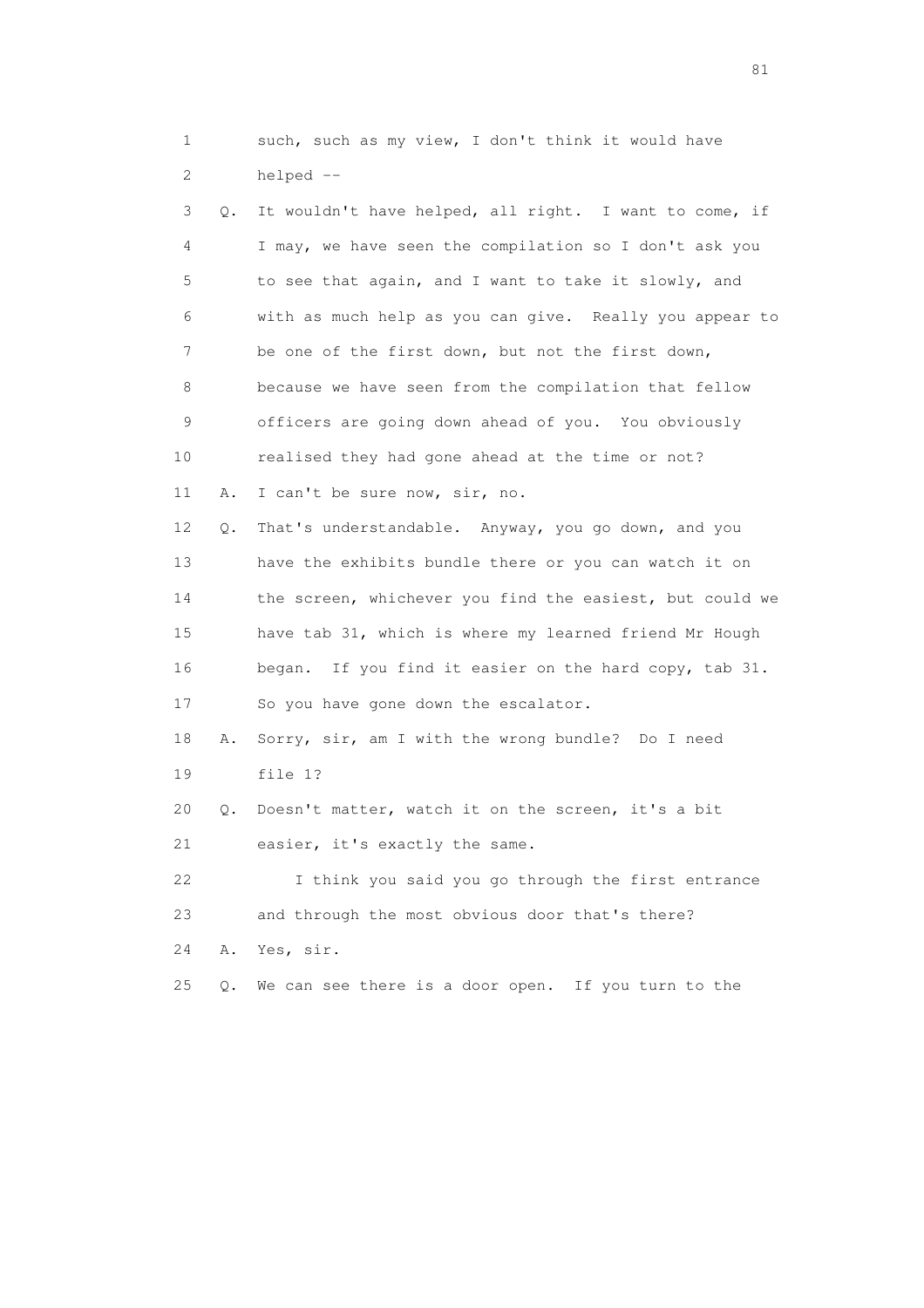1 next one, 32, this is just obviously the camera's going 2 round the corner towards the tube train. Is your 3 recollection that the door you may have gone into is the 4 one we see in this photograph, the door of the train, 5 I mean? Or is it that you just don't know now? 6 A. I can't be absolutely sure. No, I am afraid I can't be 7 sure, sir. 8 Q. All right. I appreciate this is all happening quite 9 quickly. Can we turn to the next one, 33. There is 10 a view along the platform. Does that help? We can see 11 the same door open there nearer the camera. Does that 12 help or not? 13 A. No, sir. I suspect it was the first door, but I can't 14 be absolutely sure. 15 Q. All right. You go in and in fact, is the position that 16 once you are in there -- do you go right into the 17 carriage or do you just peer in? 18 A. No, sir, I went up to it and peered in. 19 Q. You weren't able to identify either the man that the 20 team had been following with the denim jacket and so on, 21 and you weren't able to see your fellow officers either? 22 A. I didn't, sir, no. 23 Q. You don't see anybody you can recognise, so you go back 24 to the bottom of the escalators, and then you return -- 25 I am taking it in sequence -- with the firearms

experience of the state of the state of the state of the state of the state of the state of the state of the s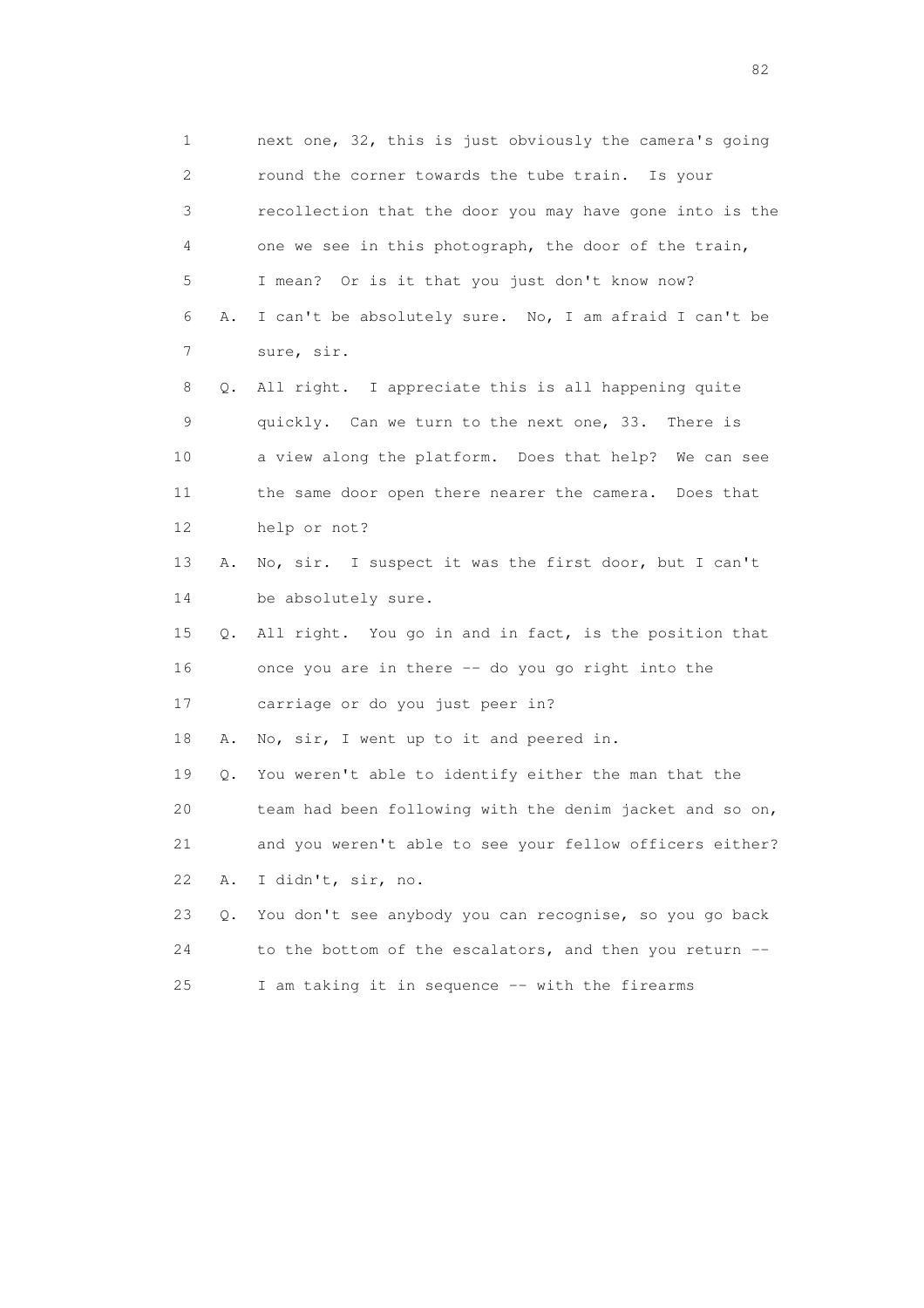1 officers. Did you identify yourself to them? Because 2 of, you know, your role in all of this, you assumed 3 quite rightly and realised they were CO19, but they may 4 not have known who you were. So did you say, "Look, 5 I am a police officer", or something? 6 A. Again, sir, I don't know if I had to introduce myself as 7 such or whether it was immediately apparent to them. 8 Q. No, all right. I suppose now -- 9 SIR MICHAEL WRIGHT: I suppose it was pretty obvious that 10 you weren't the person who had been followed. 11 MR MANSFIELD: Certainly that. I am not going to go through 12 the exercise of getting you to identify yourself on the 13 screen. 14 But the position is there is some conversation, 15 anyway, between -- I suppose now it's quite impossible 16 for you to say or even remember the description of the 17 firearms officers that you are talking to? You can't 18 say? 19 A. I can't help, sir, no. 20 Q. But you must have been, turning back to tab 31, this 21 must have been going on somewhere in the vicinity of 22 this photograph, with the other platform to your right, 23 and the stationary tube to your left, would that be 24 fair? 25 A. That's correct, sir, yes.

experience and the contract of the contract of the contract of the contract of the contract of the contract of the contract of the contract of the contract of the contract of the contract of the contract of the contract of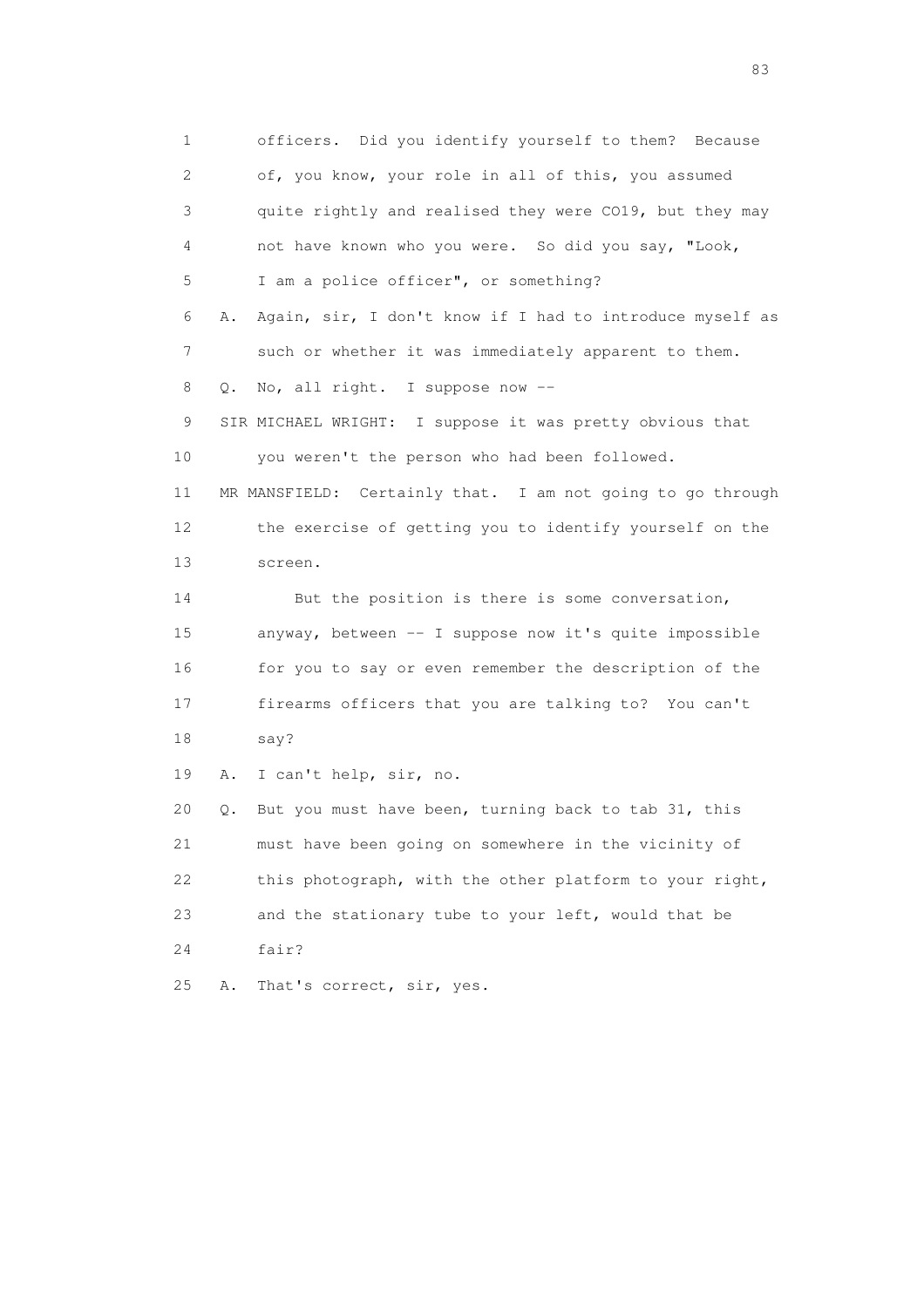1 Q. Because you looked along the entrance and it's because 2 you see Ken, what, near this open door we see? 3 A. Yes, sir. 4 Q. And he's facing out? 5 A. Yes, sir. 6  $Q$ . That's why you say -- how is he indicating to his left, 7 is he pointing with his hand? 8 A. That's right, sir. 9 Q. So he's facing out and pointing with his hand, I am 10 using my right hand but is this a fair assumption, he is 11 using his right hand to point that the man is to his 12 left, something like that? 13 A. That's right, sir, yes. 14 Q. So you say to the officers, "The man you are looking for 15 is to the right of Ken", who is standing at the door -- 16 A. To our right as we are looking at it. 17 Q. To your right, Ken's left. Now, the distance here is 18 very short indeed. Do the officers go through this 19 first entranceway or tunnel into the platform? 20 A. I believe they do, sir, yes. 21 Q. And do you follow them through? 22 A. I let them go a little bit ahead of me. 23 Q. Then you follow? 24 A. Yes, sir. 25 Q. So you are a matter of a few feet behind?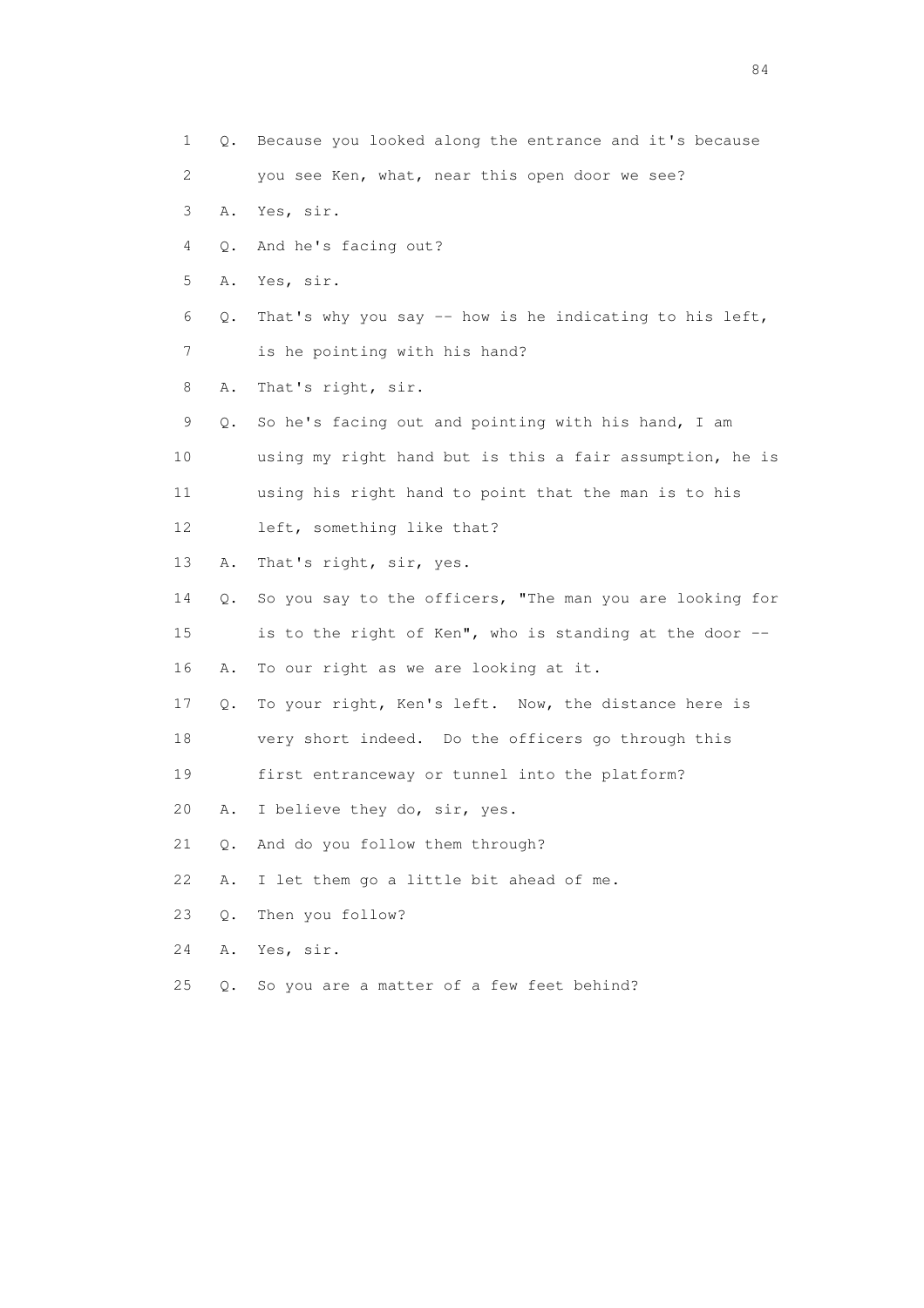1 A. Probably a bit more than that, sir, yes.

 2 Q. I'm not tying you to 6, 7 or 8 feet, or something like 3 that. You are some feet behind allowing a distance 4 between them and yourself.

 5 At that stage, first of all, had you been told at 6 any time that there was to be an armed intervention? 7 A. No, sir, I mean, I knew that CO19 officers would be 8 coming to join the operation and that would possibly be 9 their function, but I had no knowledge that that course 10 had then been adopted.

 11 Q. Right. So what did you think at the point in time that 12 you were directing them towards Ken was about to happen? 13 A. I thought they were going to detain the subject. 14 Q. Right. Can I just follow your footsteps round, if you 15 can remember. Please stop at any stage if you find it 16 too difficult. We go through the entranceway, you are 17 some feet behind, allowing a distance, and in fact we 18 can see the next tab, 32, is going towards the door, and 19 then 33 we are on to the platform. By the time you 20 emerged on to the platform, could you see where the 21 armed officers were or is that too difficult a question 22 now?

 23 SIR MICHAEL WRIGHT: You have to get through the passage, 24 I have just been looking at the photographs, before you 25 can see the escalators, the cross-passage.

experience of the contract of the contract of the contract of the contract of the contract of the contract of the contract of the contract of the contract of the contract of the contract of the contract of the contract of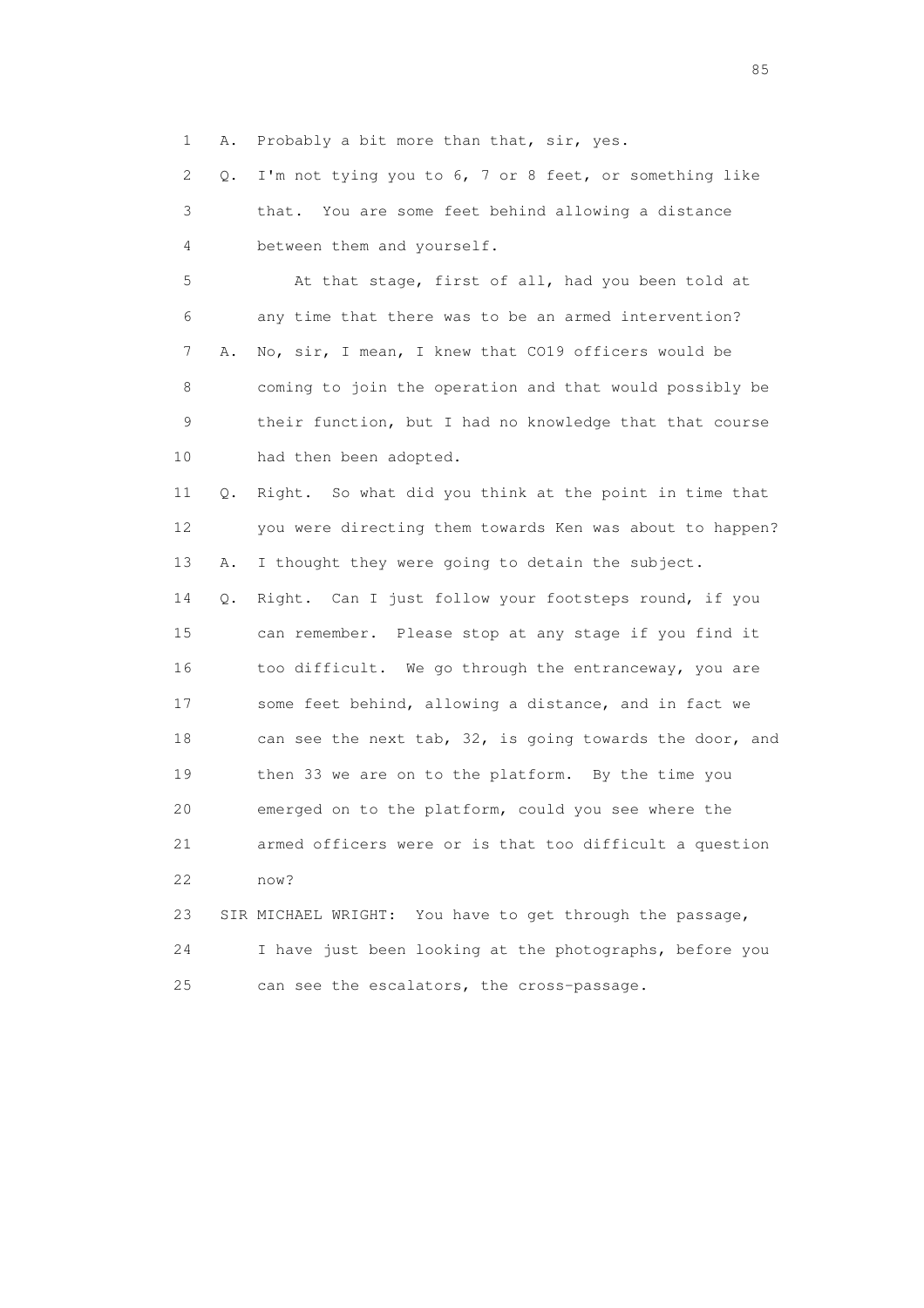| 1  | MR MANSFIELD: Yes, I am at a slightly later stage. He has    |
|----|--------------------------------------------------------------|
| 2  | met the officers, they have had the conversation, the        |
| 3  | officers have gone on ahead, he thinks through the           |
| 4  | passageway in tab 33 to the right.                           |
| 5  | SIR MICHAEL WRIGHT:<br>Yes.                                  |
| 6  | MR MANSFIELD: We are now on to the platform.                 |
| 7  | SIR MICHAEL WRIGHT: Sorry, yes.                              |
| 8  | MR MANSFIELD: I am merely wanting to know at this stage:     |
| 9  | once you emerge from this passageway, having spoken to       |
| 10 | them, on to the platform, whether you could then see         |
| 11 | where the armed officers were?                               |
| 12 | I think by the time I come round on to the platform<br>Α.    |
| 13 | itself, the officers were on board the train or were in      |
| 14 | the process of boarding the train.                           |
| 15 | Were they boarding it where Ken was standing?<br>Q.          |
| 16 | No, sir, my assumption is that Ken was $-$<br>Α.             |
| 17 | Please don't make assumptions.<br>Q.                         |
| 18 | Well, just from the angle of those photographs,<br>Α.        |
| 19 | I believe this is the doorway, I am indicating, that         |
| 20 | that first doorway in  (indicated)                           |
| 21 | So the first doorway in on tab 33 and I appreciate you<br>Q. |
| 22 | are prefacing it by the word "assumption", that that's       |
| 23 | the doorway where Ken had been standing because that's       |
| 24 | where you had seen him in fact along the passageway, and     |
| 25 | that's the doorway you think the officers were either        |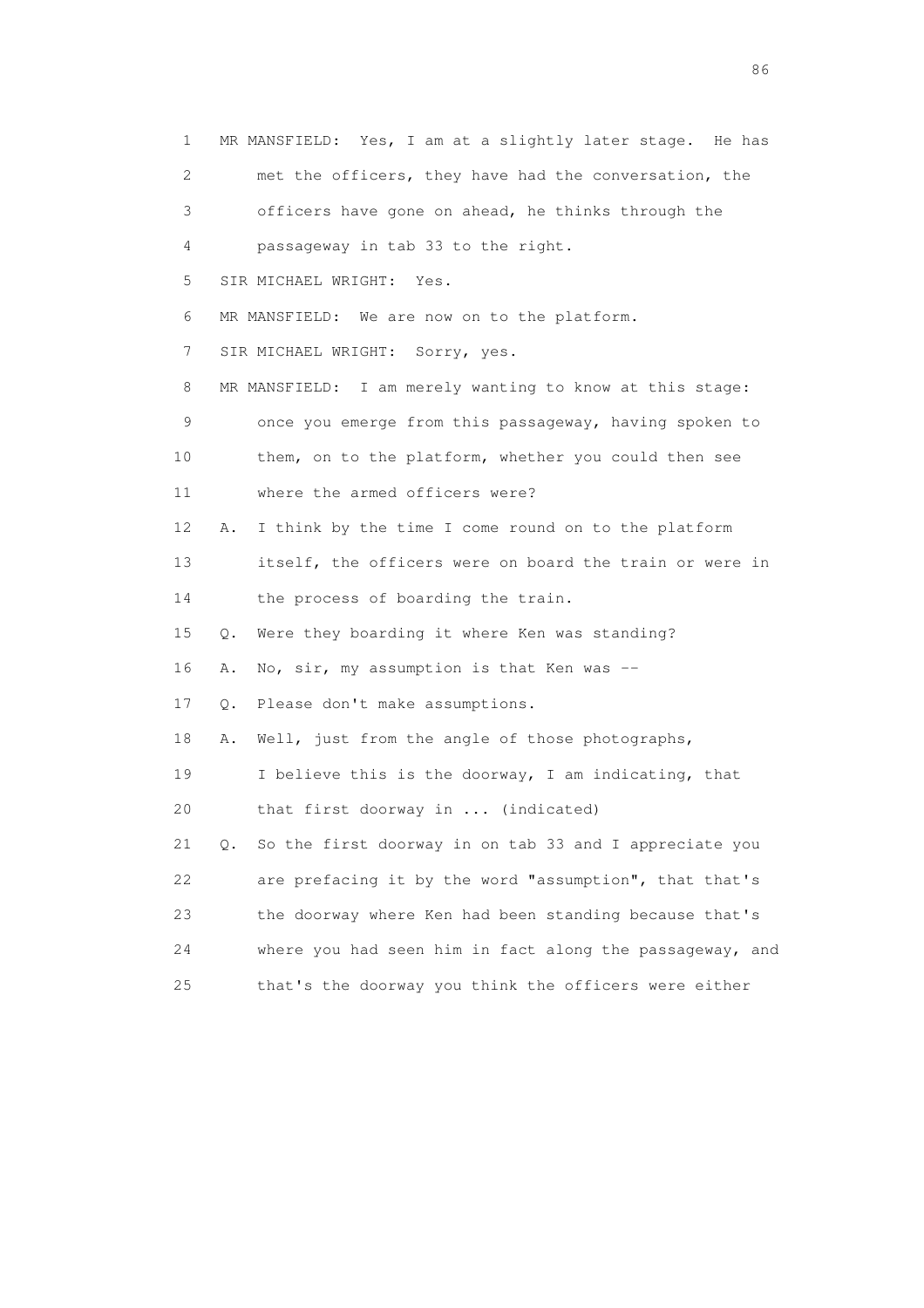1 going through or had gone through? 2 A. No, sir, no, they went to the further door. 3 Q. The further door, the next one down? 4 A. Yes, sir, the one we can see illuminated. 5 Q. They are going through there. Is it right to say that 6 at no time during this period did you hear a very loud 7 shout, "Armed police", did you? 8 A. I can recall hearing nothing one way or the other, sir. 9 I have just no recollection on that. I just believe 10 I didn't take it in. 11 Q. You see, this is quite important, as you obviously do 12 appreciate. If there is going to be an armed challenge, 13 it is particularly necessary that this is heard, and it 14 is suggested by some officers that this was shouted. If 15 it was, you didn't take it in and you didn't hear it? 16 A. No, sir, it is suggested earlier about shouting coming 17 down the escalators. I have no recollection of shouting 18 at any stage, at any stage of what occurred there, 19 I cannot recall any shouting. 20 Q. I'm not suggesting it was. I am just wanting to get 21 clear what your recollection is. 22 So it follows, therefore, just one other thing on 23 this, that you never heard any officer say anything, 24 an actual challenge like, "Stand still, put your hands 25 up", or anything like that?

experience of the state of the state of the state of the state of the state of the state of the state of the state of the state of the state of the state of the state of the state of the state of the state of the state of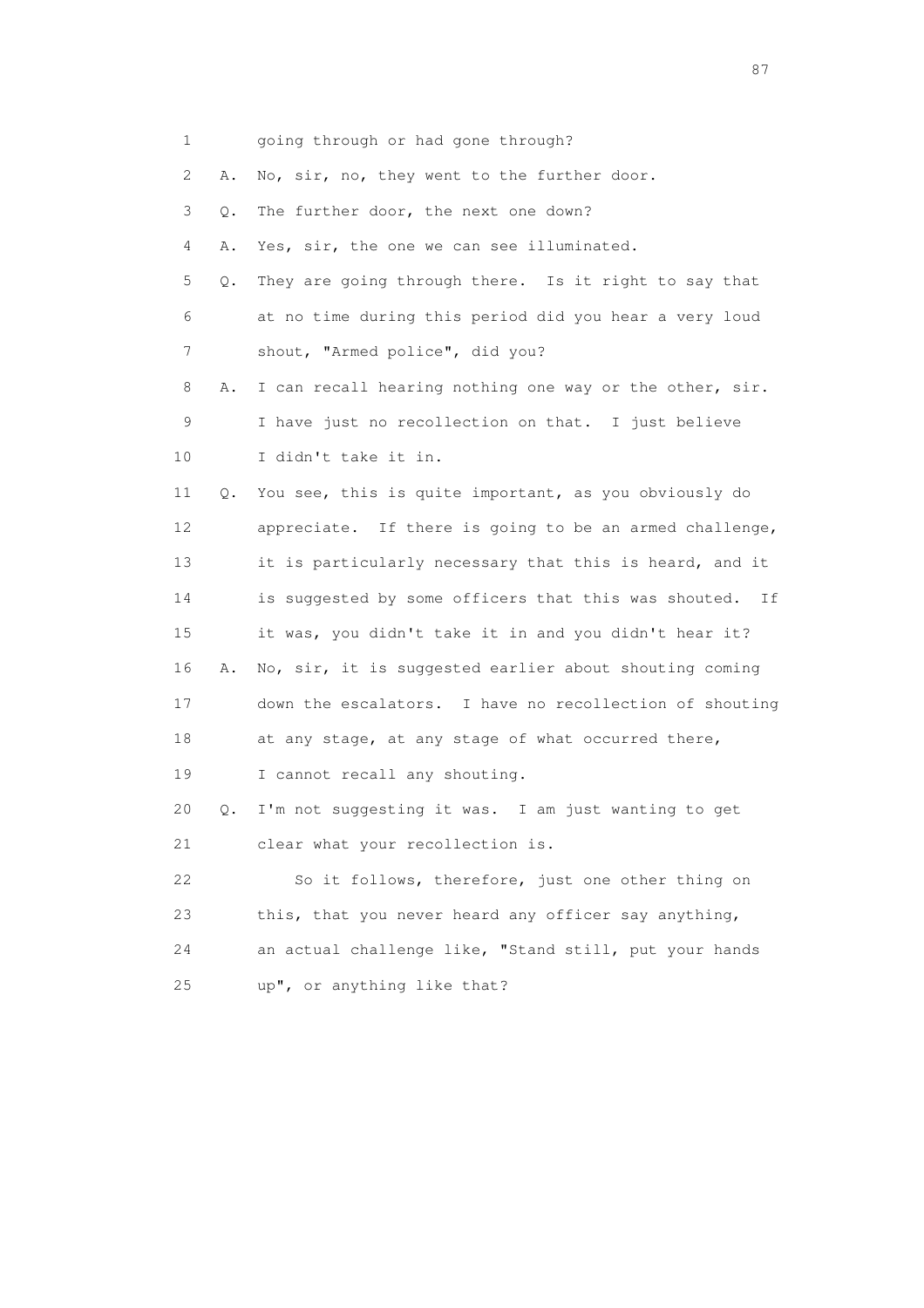1 A. No, sir, I don't think you understand me, I am saying 2 I have just no recollection one way or the other, I just 3 can't remember, apart from the conversation I have told 4 you about, I can't recall one way or the other whether 5 anything was shouted or was not shouted, I just can't 6 say, sir. 7 Q. Certainly at the time, I appreciate now, at the time 8 when you came to write statements and so on, can we just 9 shoot forward a bit, you went for a debrief that day, 10 did you not? 11 A. We did, sir, yes. 12 Q. I think you went to Leman Street? 13 A. Yes, sir. 14 Q. Was there a particular reason for going to the place 15 where the firearms officers were? 16 A. It's where we were directed. Originally we went to our 17 base and then it was directed that we go to 18 Leman Street. 19 Q. Who directed you to go to Leman Street rather than 20 Tintagel House? 21 A. We did go to Tintagel House initially and then it was 22 decided that we should go as a group to Leman Street. 23 Q. Yes, who decided that? 24 A. It was above my level, sir. I think at management level 25 it was decided.

en de la construction de la construction de la construction de la construction de la construction de la constr<br>1880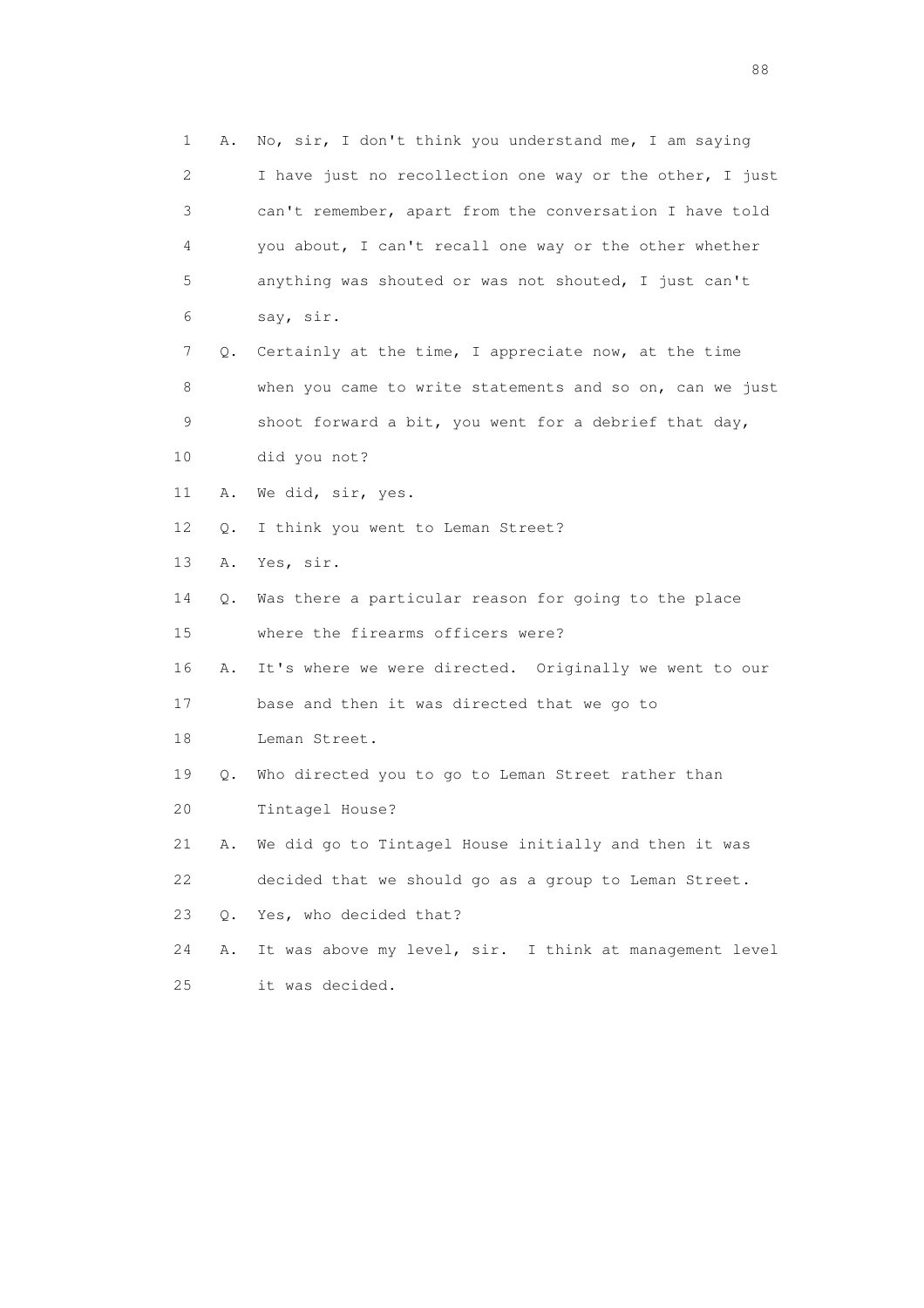1 Q. Were you given a reason as to why you were going to do 2 it there at Leman Street rather than Tintagel House? 3 A. The only, again, assumption on my part is that it's 4 because they, firearms unit is used to dealing with this 5 post-incident procedure and that the necessary support 6 would be available there. 7 Q. Were there firearms officers there when you got there? 8 A. The place is full of them, sir. 9 Q. I assume that it would be full of them. But were there 10 any that you recognised as having been involved in the 11 incident? 12 A. No, sir, not to my knowledge. 13 Q. All right. When you came to do the debrief on that day, 14 and when you came to do your statement, which is only 15 the day after, even then you had no recollection, and 16 certainly it's not in your statement, of any shouts of, 17 "Armed police", did you? That's then? 18 A. No, sir, but I can't emphasise enough, I possibly think 19 it is this case of perceptual distortion or whatever, 20 I have just no recollection of anything, any shouts or 21 conversations of anything from that incident, and 22 I think it's probably because, I say the effects of this 23 perceptual distortion, being focused on certain 24 individual parts of it, and yeah, so I am not saying 25 shouts weren't given but I just can't recall one way or

en andere en de la seule de la constantin de la constantin de la constantin de la constantin de la constantin<br>189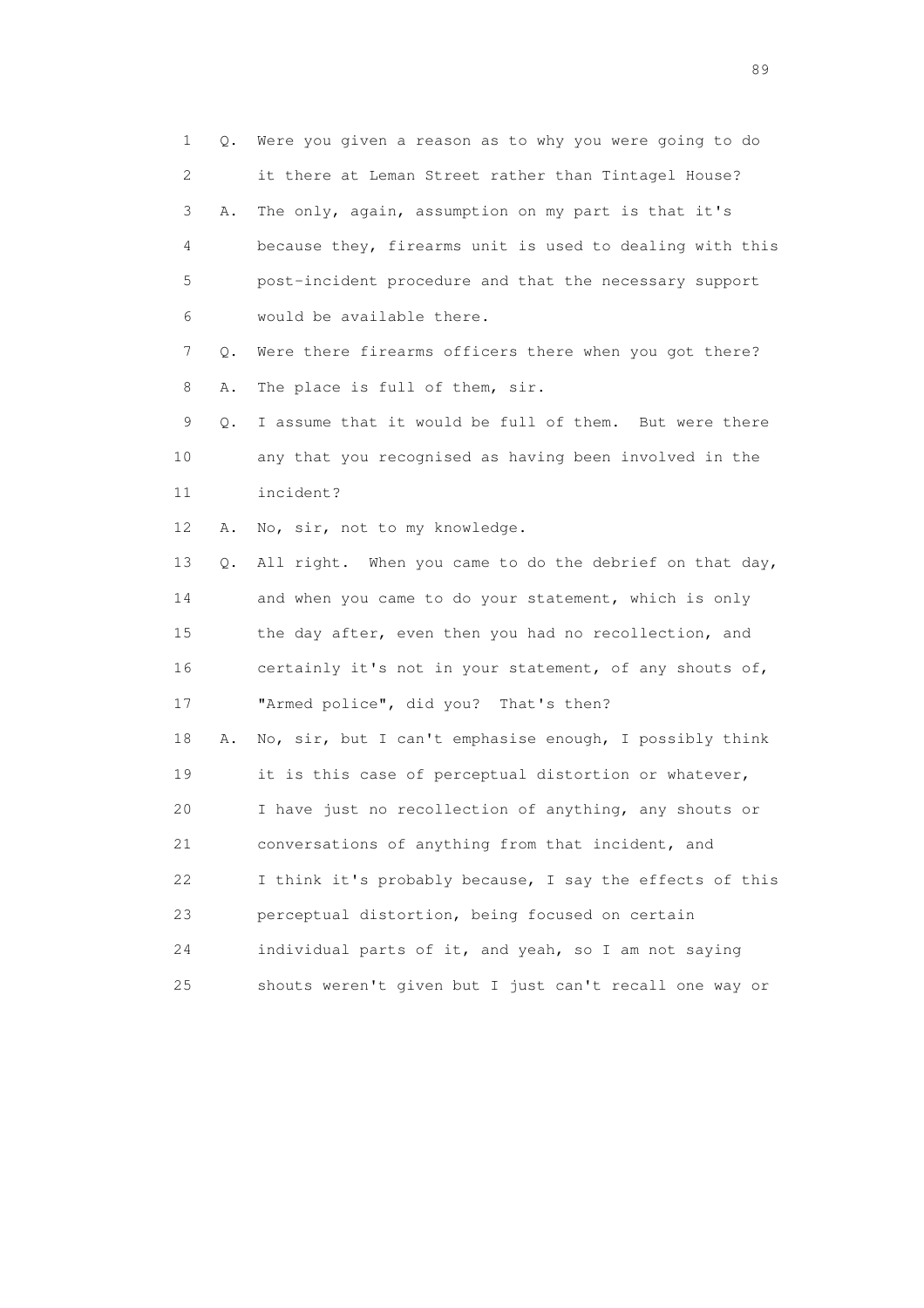1 the other.

| 2  | Q.    | This word "perceptual distortion", which ends up in      |
|----|-------|----------------------------------------------------------|
| 3  |       | quite a number of statements which we will hear about    |
| 4  |       | later, what did that mean as far as you are concerned?   |
| 5  | Α.    | My understanding is that in that sort of situation, the  |
| 6  |       | mind tends to focus on what you consider to be the most  |
| 7  |       | immediate threat to you as an individual, and that's     |
| 8  |       | what you focus on. And things around you, you are not    |
| 9  |       | aware of, that you get this tunnel vision effect.        |
| 10 | Q.    | Tunnel vision? Was this being spoken about at the        |
| 11 |       | debrief?                                                 |
| 12 | Α.    | It's  it was mentioned, I believe, at that stage,        |
| 13 |       | that you know, it's something that we should mention,    |
| 14 |       | but it's been a part of our training throughout firearms |
| 15 |       | training.                                                |
| 16 | Q.    | Who mentioned it at the debrief?                         |
| 17 | Α.    | I can't say, sir.                                        |
| 18 | Q.    | Was anybody suggesting it should be included in          |
| 19 |       | statements?                                              |
| 20 | Α.    | I believe it was, sir, yes.                              |
| 21 | О.    | Who was suggesting that?                                 |
| 22 | Α.    | I don't know.                                            |
| 23 | $Q$ . | Just continuing, then, for a moment, back on to the      |
| 24 |       | platform, if we may, 33. It would follow, presumably,    |
| 25 |       | that you were certainly not expecting that someone was   |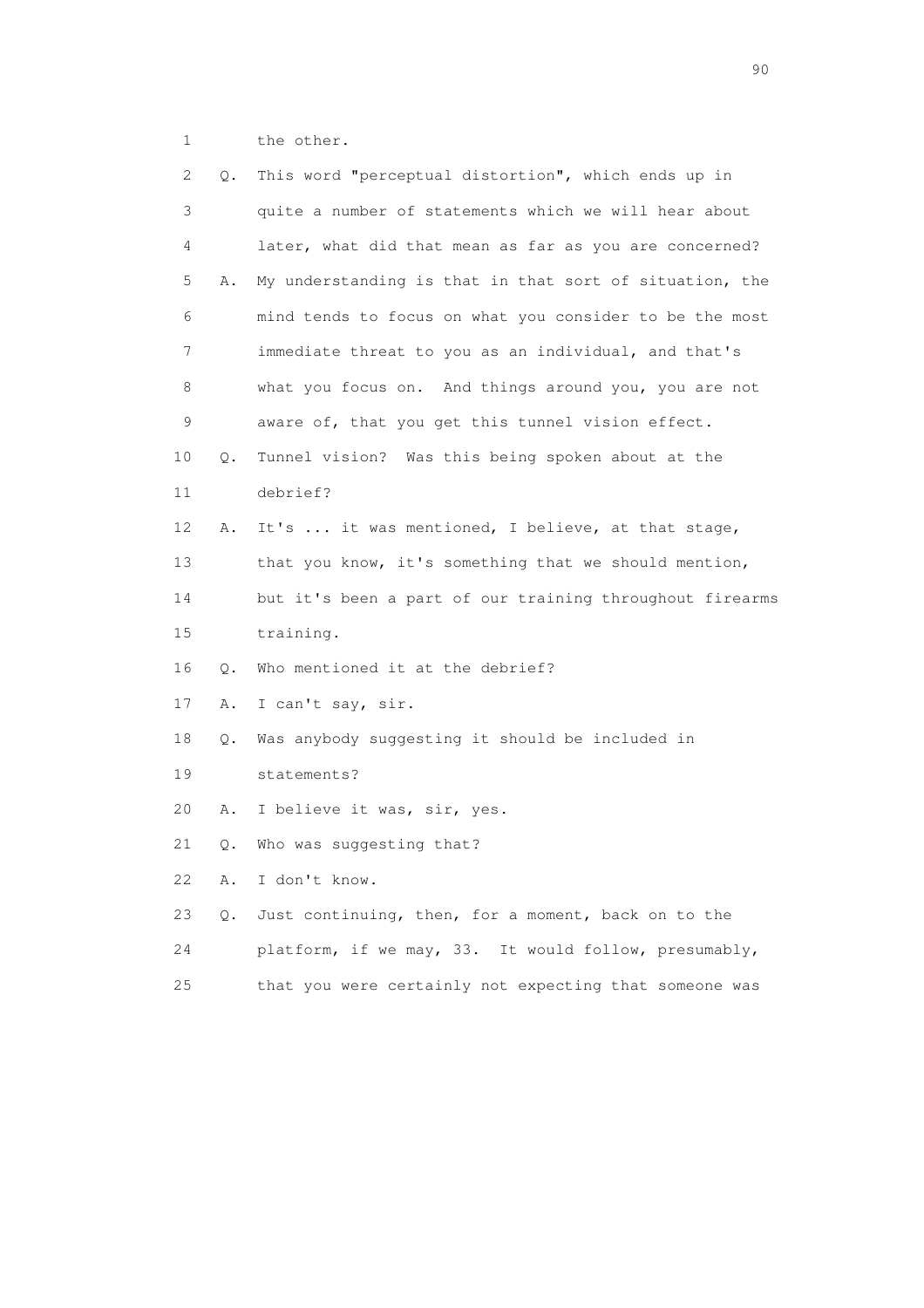- 1 going to get shot, were you?
- 2 A. No, sir.

 3 Q. I fully understand the situation, and there is another 4 reason for asking you this, but you quite understandably 5 thought that your fellow officer Ivor was the target? 6 A. I did, sir. 7 Q. Now, how well do you know Ivor? Did you know Ivor, 8 sorry, up to that point? 9 A. We had been working together for several months, sir. 10 Q. Several months? He's a very experienced surveillance 11 officer, isn't he? 12 A. Yes, sir. 13 Q. And because he had the same dress, denim top, denim 14 jeans, and he was olive skinned or skin of that nature, 15 you thought he was the target? 16 A. Yes, sir, just for that split second. 17 SIR MICHAEL WRIGHT: Momentarily, I think he said. 18 MR MANSFIELD: I just want to deal with the momentarily, as 19 it were. What happened here was that Ivor -- I'm not 20 saying it was you, but somebody dragged him off the 21 train, didn't they? 22 A. It appeared to me it was more almost expelled, he seemed 23 to -- 24 Q. All right, he sort of gets thrown off the train -- 25 SIR MICHAEL WRIGHT: "ejected" was the word you used.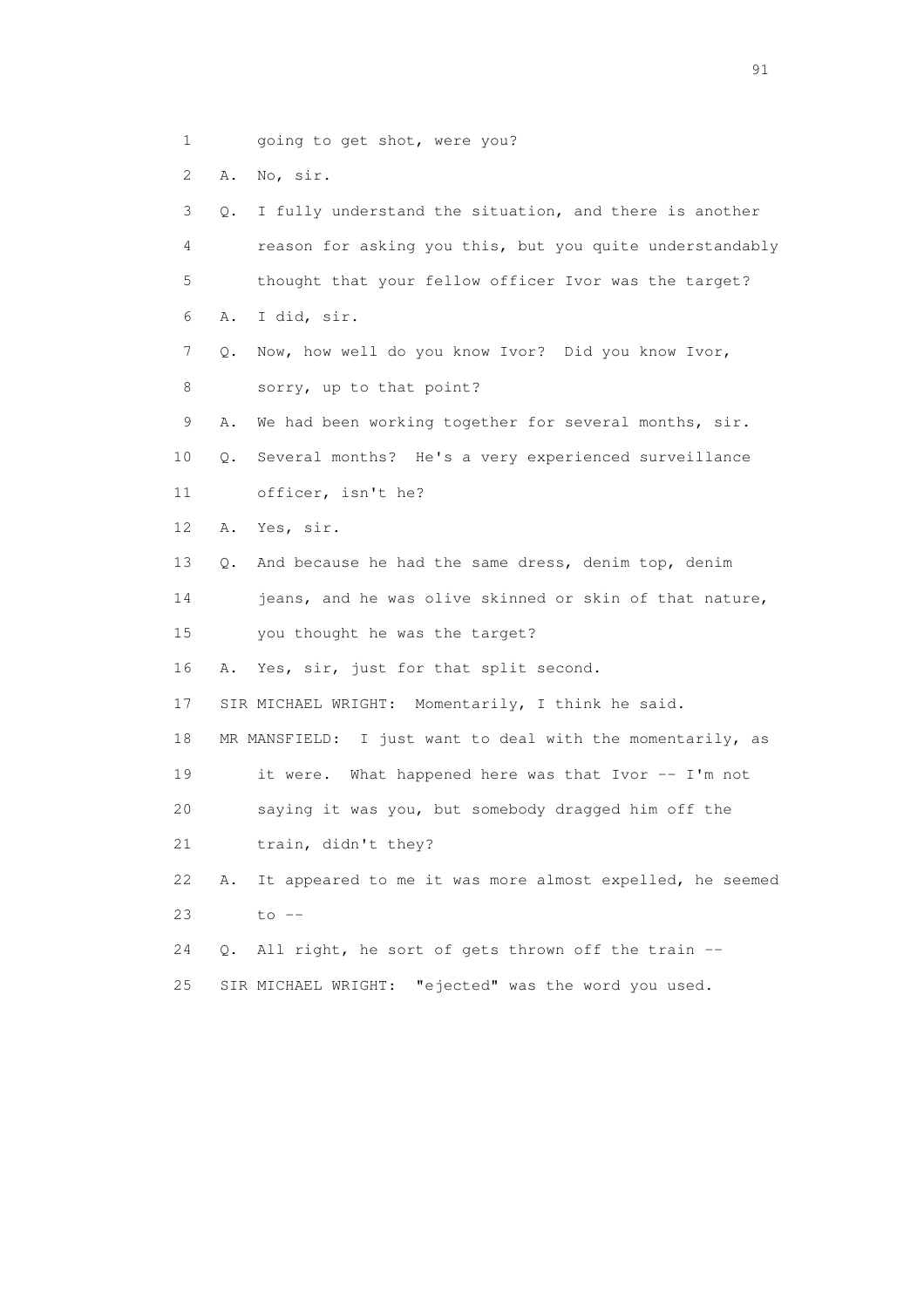1 A. Yes, sir.

| 2           | MR MANSFIELD: Ejected off the train. We are going to hear      |
|-------------|----------------------------------------------------------------|
| 3           | from him later, but I want to ask you, he found himself        |
| 4           | up against a wall with a gun against his head. Was that        |
| 5           | you?                                                           |
| 6           | No, sir, it wasn't me.<br>Α.                                   |
| 7           | Do you remember that?<br>Q.                                    |
| 8           | I can remember seeing him pinned up against the wall for<br>Α. |
| $\mathsf 9$ | a split second, yes.                                           |
| 10          | But not by you?<br>Q.                                          |
| 11          | Not by me, sir, no, by a couple of CO19 officers, yeah,<br>Α.  |
| 12          | he was up against the wall for a split second, yes.            |
| 13          | If he had moved in a way that they perceived to be<br>Q.       |
| 14          | threatening, he might be dead, mightn't he?                    |
| 15          | Yes, sir.<br>Α.                                                |
| 16          | SIR MICHAEL WRIGHT: I think that's a comment, Mr Mansfield.    |
| 17          | MR MANSFIELD: Well, it's to do with perceptual distortion,     |
| 18          | if I may put it that way.                                      |
| 19          | SIR MICHAEL WRIGHT:<br>Yes.                                    |
| 20          | MR MANSFIELD: Thank you very much.                             |
| 21          | SIR MICHAEL WRIGHT: Help me about this, it's a question I'm    |
| 22          | asked to ask you, in the course of your training as            |
| 23          | a surveillance officer, you have been telling us about         |
| 24          | what I think is more easily understood as tunnel vision        |
| 25          | because you are focusing on something with great               |
|             |                                                                |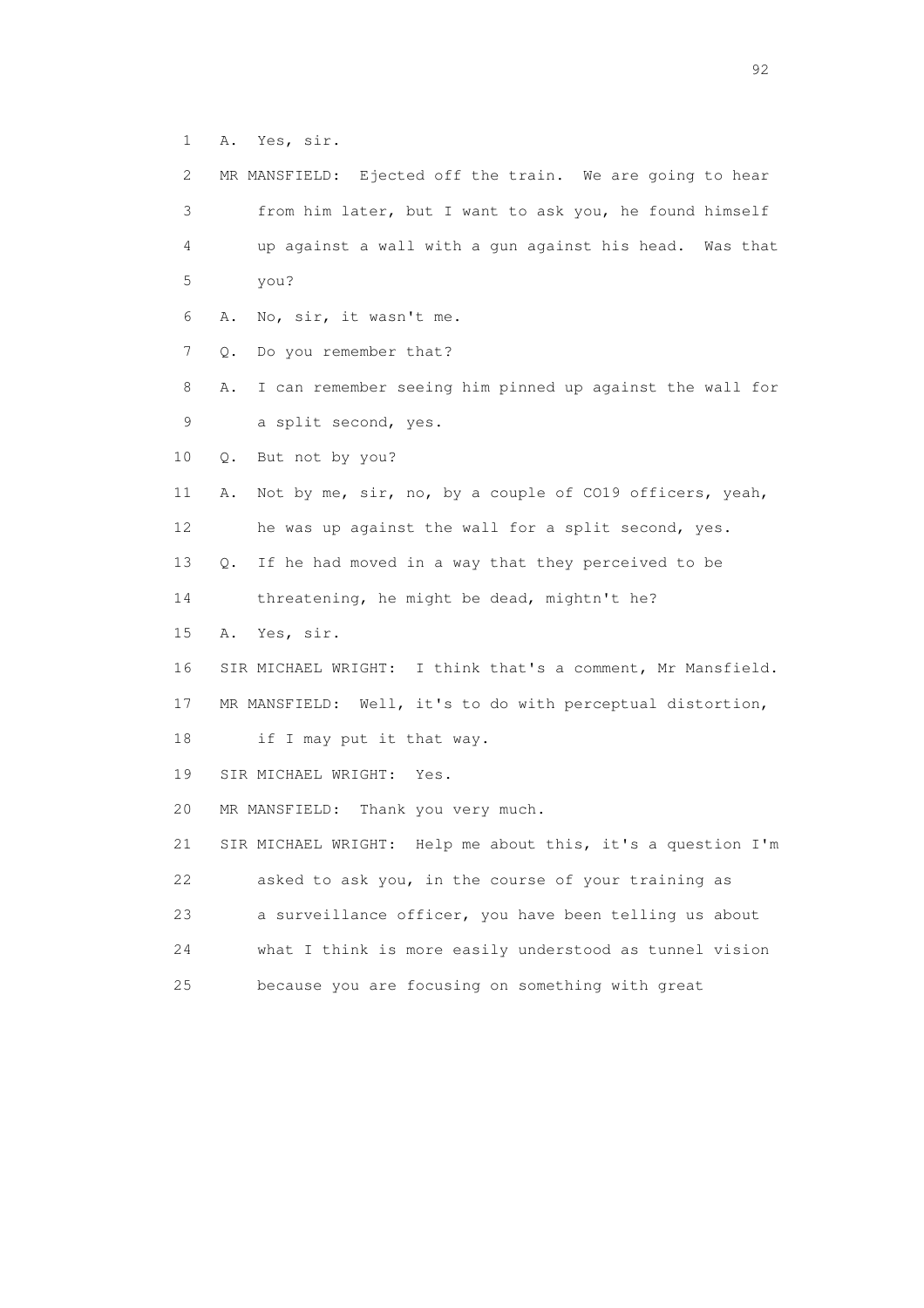1 concentration.

2 A. Yes, sir.

 3 SIR MICHAEL WRIGHT: Are you trained or given any advice or 4 training about, as it were, being able to pick up what's 5 going on in the surrounding circumstances so as to get 6 over this problem? 7 A. In the normal course of events, sir, I think we would do 8 that, but yeah, in these quite exceptional circumstances 9 I think just instinct takes over. 10 SIR MICHAEL WRIGHT: You don't have any special training to 11 try to defeat that problem? 12 A. No, sir. 13 SIR MICHAEL WRIGHT: Thank you. Mr Stern. 14 Questions from MR STERN 15 MR STERN: I ask questions on behalf of C2 and C12. 16 I think from the time at which the firearms officers 17 left you by the escalator on to the tube, the events 18 happened extremely quickly? 19 A. They did, sir, yes. 20 Q. Just so we have some idea of the time, we are talking 21 seconds? 22 A. Absolutely, yes. 23 Q. Now, the thing about perceptual distortion is, as you 24 have rightly told us, people focus on the particular

25 aspect that they deem at that time to be the most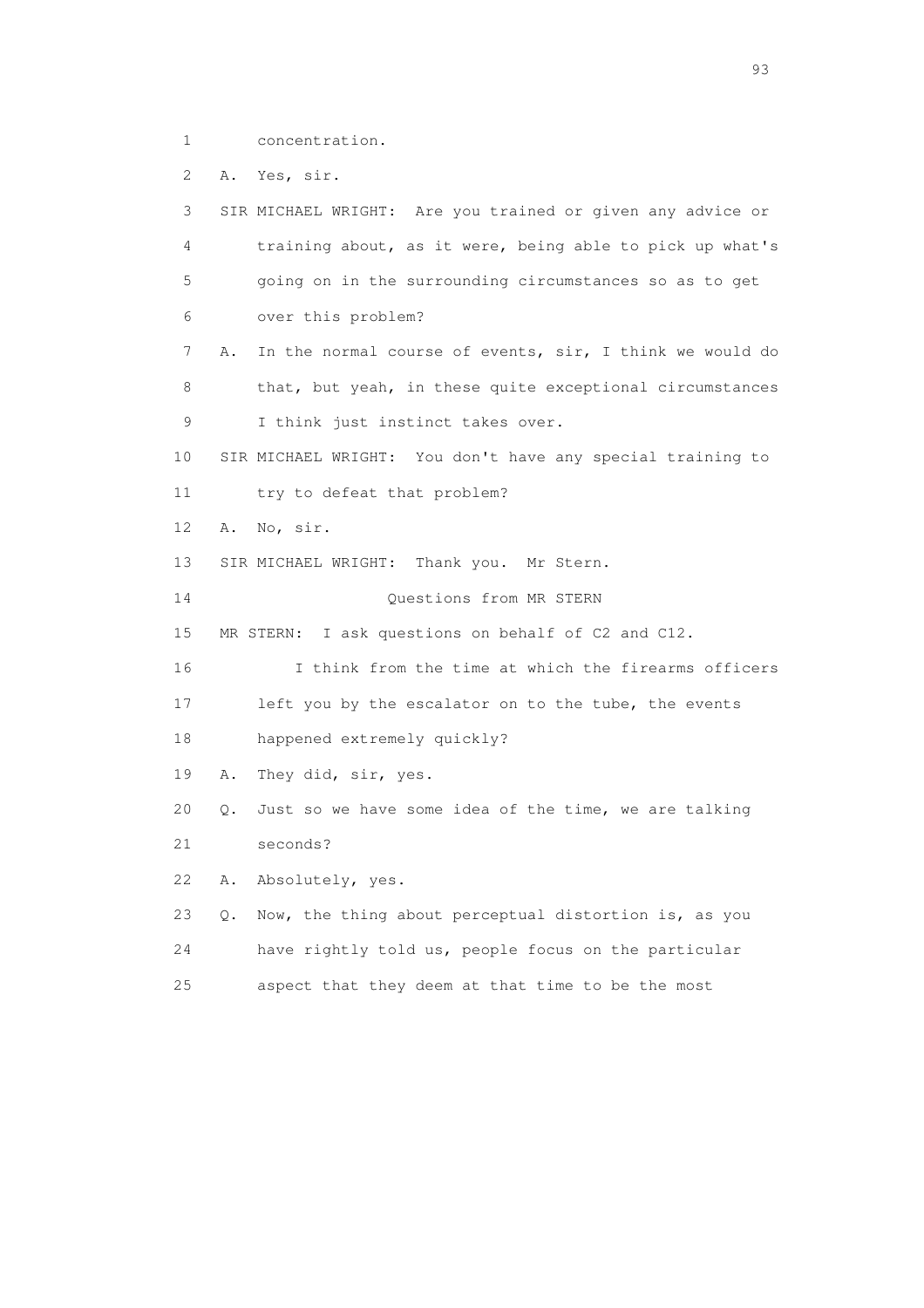1 important to them?

2 A. That's my understanding, sir.

 3 Q. So it may distort the view you have of the length of 4 time that an incident takes place? 5 A. Quite possibly, sir, yes. 6 Q. Who it was who was present? 7 A. Possibly, sir. 8 Q. And of course whether things were said? 9 A. Yes, sir. All sorts of factors may be different. 10 Q. Now, when you went to the tube, with the firearms or 11 behind the firearms officers, you did not see Ivor at 12 that time? 13 A. No, sir. 14 Q. Although it's clear that you must have been there 15 because you saw him removed from the same spot a little 16 while later, expelled or ejected, whichever it was? 17 SIR MICHAEL WRIGHT: Sorry, can we just clear that up. The 18 door out of which Ivor was ejected or expelled, was that 19 the same door that the firearms officers had gone in? 20 A. Yes, sir, but not the same one as I had seen Ken.

21 SIR MICHAEL WRIGHT: Not the one that you had gone in

22 originally?

23 A. No, sir.

 24 MR STERN: When you looked in the carriage, I think what you 25 saw and the way that you described it in your statement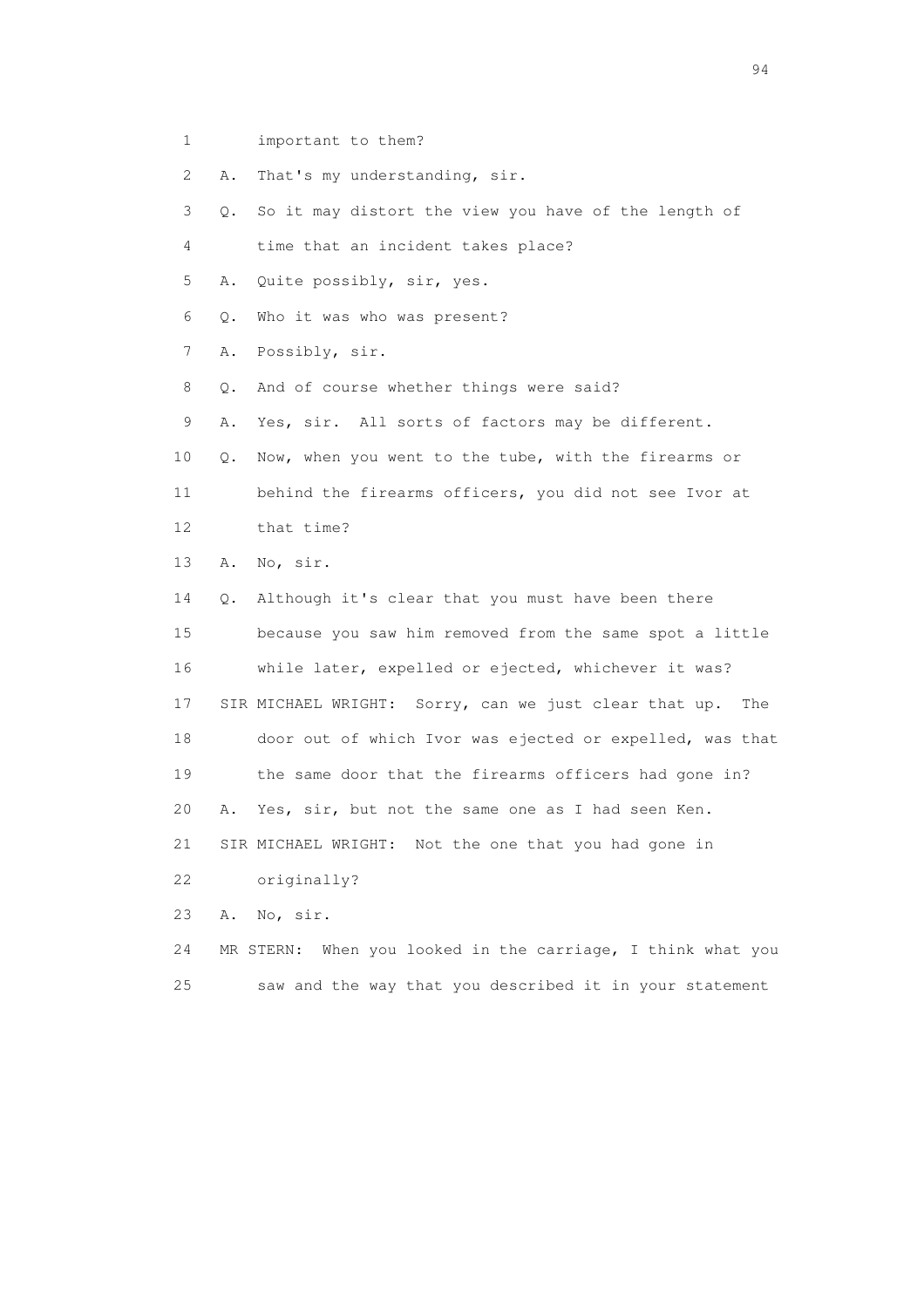1 was that it appeared -- there appeared to be a struggle 2 going on? 3 A. Yes, sir. 4 Q. Was that people standing around in the area between the 5 seats, or can you not say? 6 A. It's -- it was just in that doorway and to the point 7 where I eventually saw Mr de Menezes' body, sir. 8 Q. At some point between the doorway and where you later 9 saw Mr de Menezes on the seat, there was a struggle 10 going on? 11 A. Yes, sir. 12 Q. After that struggle, you then heard some shots, is that 13 right? 14 A. I wouldn't say after, but during the course of it 15 probably, yes. 16 Q. And again, that period between the struggle and the 17 shots, extremely quick? 18 A. Yes, sir. 19 Q. You have to answer rather than just nod. 20 A. Yes, sir. 21 Q. Thank you. I think you heard about five shots? 22 A. Yes. 23 Q. That was your recollection the next day? 24 A. Yes. 25 MR STERN: Thank you.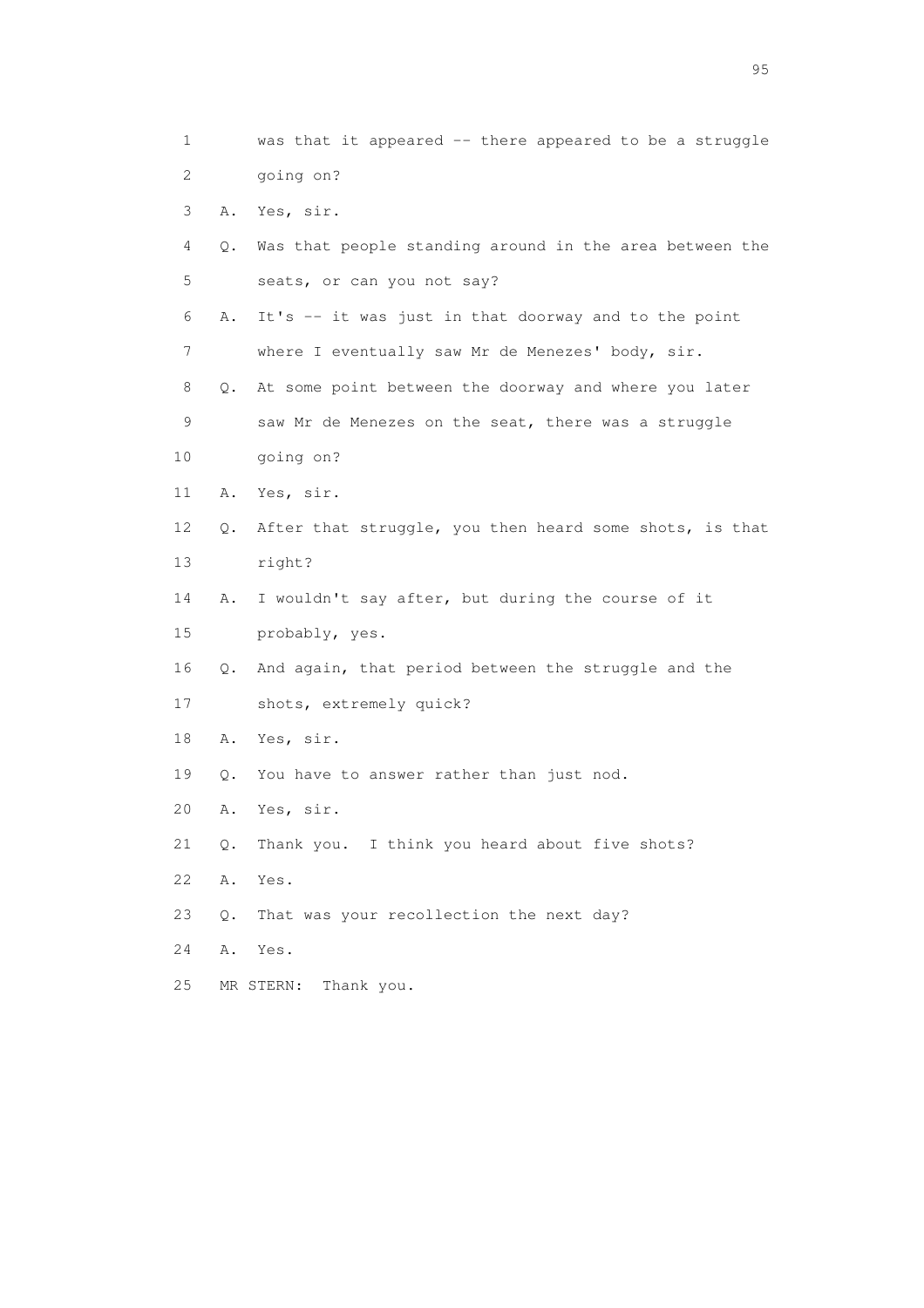1 SIR MICHAEL WRIGHT: Ms Leek?

 2 Questions from MS LEEK 3 MS LEEK: I just have a few questions. I appear on behalf 4 of the rest of CO19. 5 You said that you can't remember either way whether 6 anything was shouted before the incident in which 7 Mr de Menezes was shot. Do you remember immediately 8 after that officers shouting, "Get off the train, 9 everybody, there may be an explosive device"? 10 A. I don't remember that, now. 11 SIR MICHAEL WRIGHT: In so many words? 12 MS LEEK: Not in so many words, along those lines, words 13 such as. 14 A. I can't recall that, no. 15 Q. Do you remember anything being shouted in the immediate 16 aftermath? 17 A. No, ma'am. It's as though I can't remember anything 18 that I may have heard. 19 Q. You have completely focused in on what you have seen? 20 A. I believe that is what happened. 21 Q. So you can't say one way or the other if you heard 22 officers running down the stairs shouting, "Armed 23 police, get out of the way"? 24 A. No, ma'am, I mean, that may well be a fact of why 25 I immediately realised they were CO19 officers, but

<u>96 and the state of the state of the state of the state of the state of the state of the state of the state of the state of the state of the state of the state of the state of the state of the state of the state of the st</u>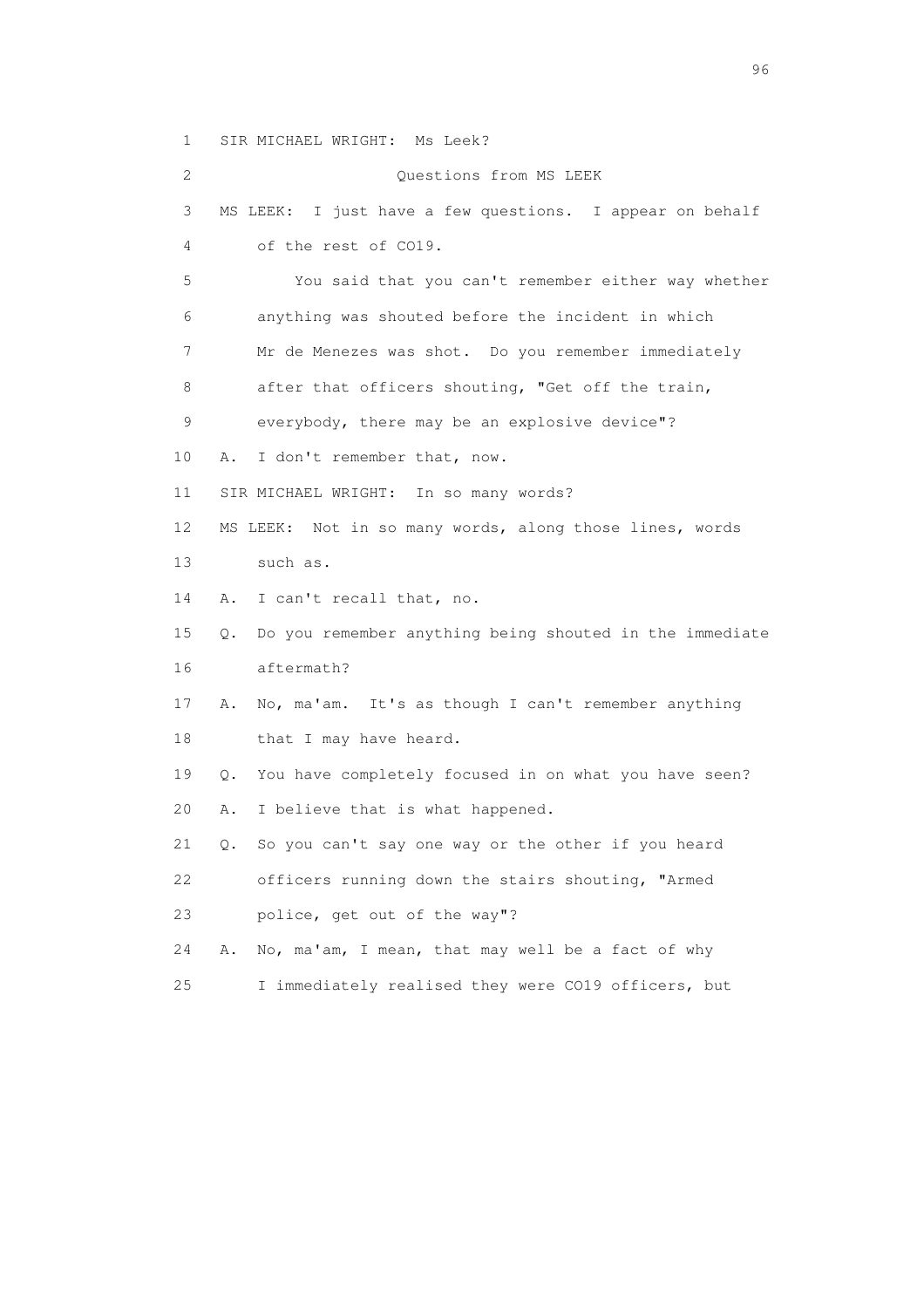1 I just can't recall it being shouted.

2 MS LEEK: Thank you.

3 SIR MICHAEL WRIGHT: Thank you.

4 MR PERRY: No questions.

5 SIR MICHAEL WRIGHT: Thank you, Mr Perry. Mr King.

6 Questions from MR KING

 7 MR KING: I'll just ask this, officer, you were asked some 8 questions about how it came about that you recognised

9 the men coming down the stairs as firearms officers.

10 A. Yes, sir.

 11 Q. Could we have up on the screen, please, page 283 of the 12 statements. Do you see towards the bottom of the page 13 there, this is a statement that you made on

14 14 November 2005:

 15 "I was straightaway joined by a group of men running 16 towards me whom I immediately realised were SO19

17 firearms officers."

18 You said that in that statement:

19 "This identification was assisted as I knew the

20 sergeant of the team."

21 A. Yes, sir.

22 Q. Do you recall that now?

23 A. Yes, sir.

 24 Q. The sergeant, it wasn't just a case of identifying them 25 from the fact that they were carrying firearms, you also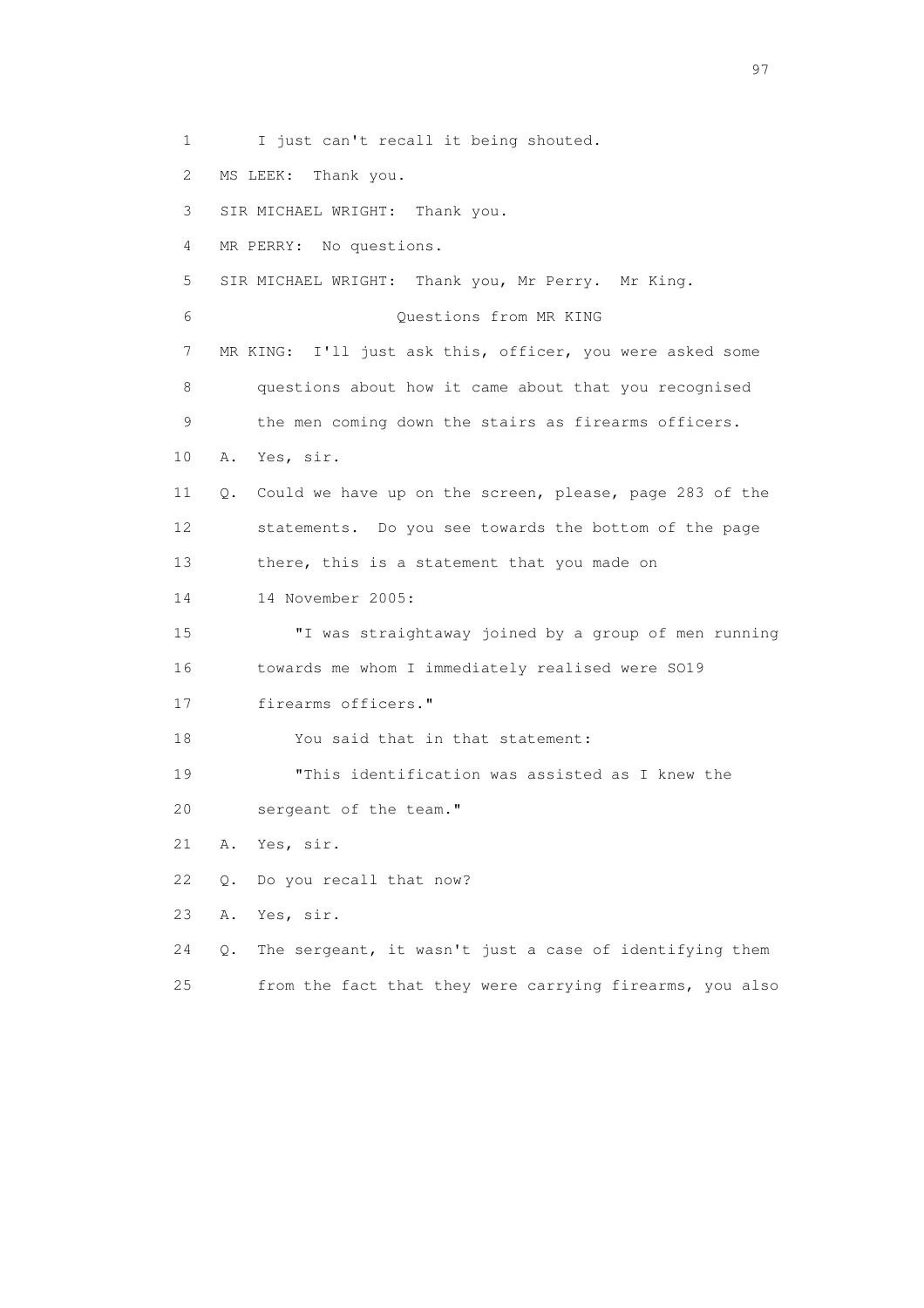- 1 knew one of them?
- 2 A. Yes, sir, one that I recognised, yes.

3 Q. This was presumably someone that you had come across or

- 4 worked with on previous occasions?
- 5 A. Yes, sir.
- 6 MR KING: Thank you very much.
- 7 SIR MICHAEL WRIGHT: Thank you. Mr Horwell?
- 8 MR HORWELL: No questions.
- 9 SIR MICHAEL WRIGHT: Thank you.
- 10 Questions from THE CORONER
- 11 SIR MICHAEL WRIGHT: You had gone into the nearest door and
- 12 peered in, as you said.
- 13 A. Yes, sir.
- 14 SIR MICHAEL WRIGHT: Saw nobody and went back to the
- 15 platform.
- 16 A. Towards the escalator, sir.
- 17 SIR MICHAEL WRIGHT: I beg -- went back through the
- 18 cross-passage.
- 19 A. Yes, sir.
- 20 SIR MICHAEL WRIGHT: You have to go back through the

21 cross-passage into the sort of alleyway or whatever you

- 22 call it, before you can see the escalators.
- 23 A. Yes, sir.
- 24 SIR MICHAEL WRIGHT: Look at that photograph, it will help
- 25 you to remember. When you saw the CO19 officers, where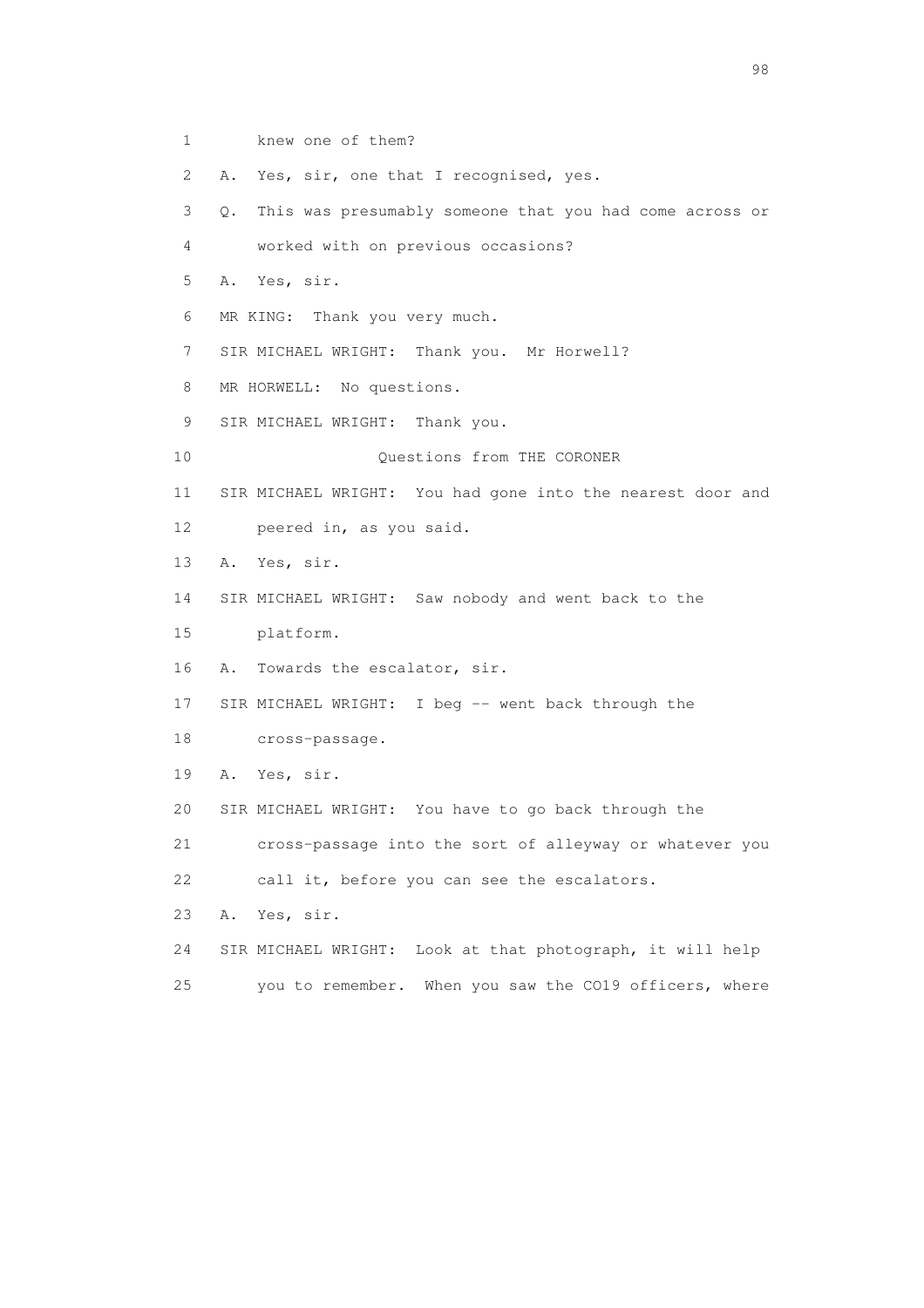1 do you reckon they had got to?

 2 A. I am not sure, sir, whether it was as close as that to 3 the escalators. It may have been in the passageway. 4 SIR MICHAEL WRIGHT: I don't suggest you were as close to 5 the escalators. You, as I have understood you, were 6 back, having just come through the cross passage from 7 the platform. 8 A. Yes, sir. 9 SIR MICHAEL WRIGHT: If you can help us, bearing in mind you 10 can only see the bottom half of the escalators there, 11 where do you think the CO19 officers had got to when you 12 went back through to see them? Had they got off the 13 escalators or were they still on it? 14 A. I can't recall, sir. 15 SIR MICHAEL WRIGHT: That's all right, fair enough. Sorry, 16 Mr Gibbs, I had forgotten you. 17 Questions from MR GIBBS 18 MR GIBBS: Not at all. Could I just clarify a couple of 19 things, sir. There is a photograph at tab 32, have 20 I understood this right, that when you saw Ken, he was 21 in that open doorway onto the tube train? 22 A. I believe, I am not 100 per cent whether it was 23 a doorway or whether I saw him through the window, 24 but -- 25 SIR MICHAEL WRIGHT: Could you only see him, as it were, by

en de la construction de la construction de la construction de la construction de la construction de la constr<br>1990 : le construction de la construction de la construction de la construction de la construction de la const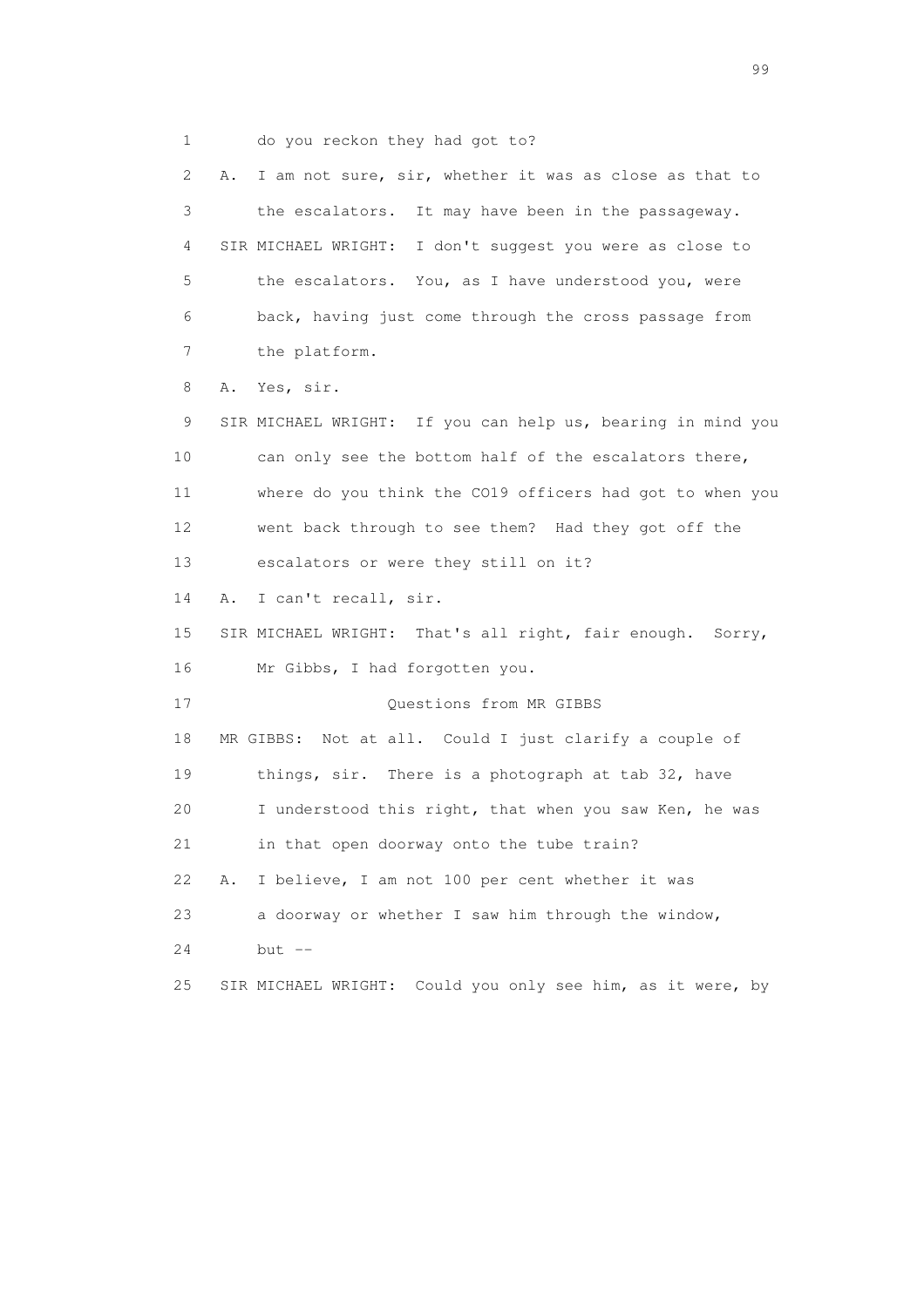1 looking through the passageway? 2 A. I believe I was more or less taking that view that we 3 see in this photograph, sir. 4 SIR MICHAEL WRIGHT: From the photographer's position. 5 A. Yes, sir. 6 SIR MICHAEL WRIGHT: So you could only see that one door and 7 one window? 8 A. Yes, sir. 9 SIR MICHAEL WRIGHT: Right. 10 MR GIBBS: You say that he was pointing to his left. Can 11 you say how he was, in an obvious way or in 12 a surreptitious way? 13 A. Yes, clearly not anything that would attract attention 14 from members of the public but to me it was a clear hand 15 signal pointing to his left. 16 Q. Right. Thank you. The other question is: you have 17 mentioned that you were firearms trained yourself? 18 A. Yes, sir. 19 Q. You were carrying a weapon? 20 A. I was. 21 Q. This phrase "perceptual distortion" has come up; it 22 sounds like a doctor's or a neurologist's phrase. Do 23 you know where the phrase comes from? 24 A. No, sir. The effects of it have been -- formed part of 25 our training, firearms training for some years and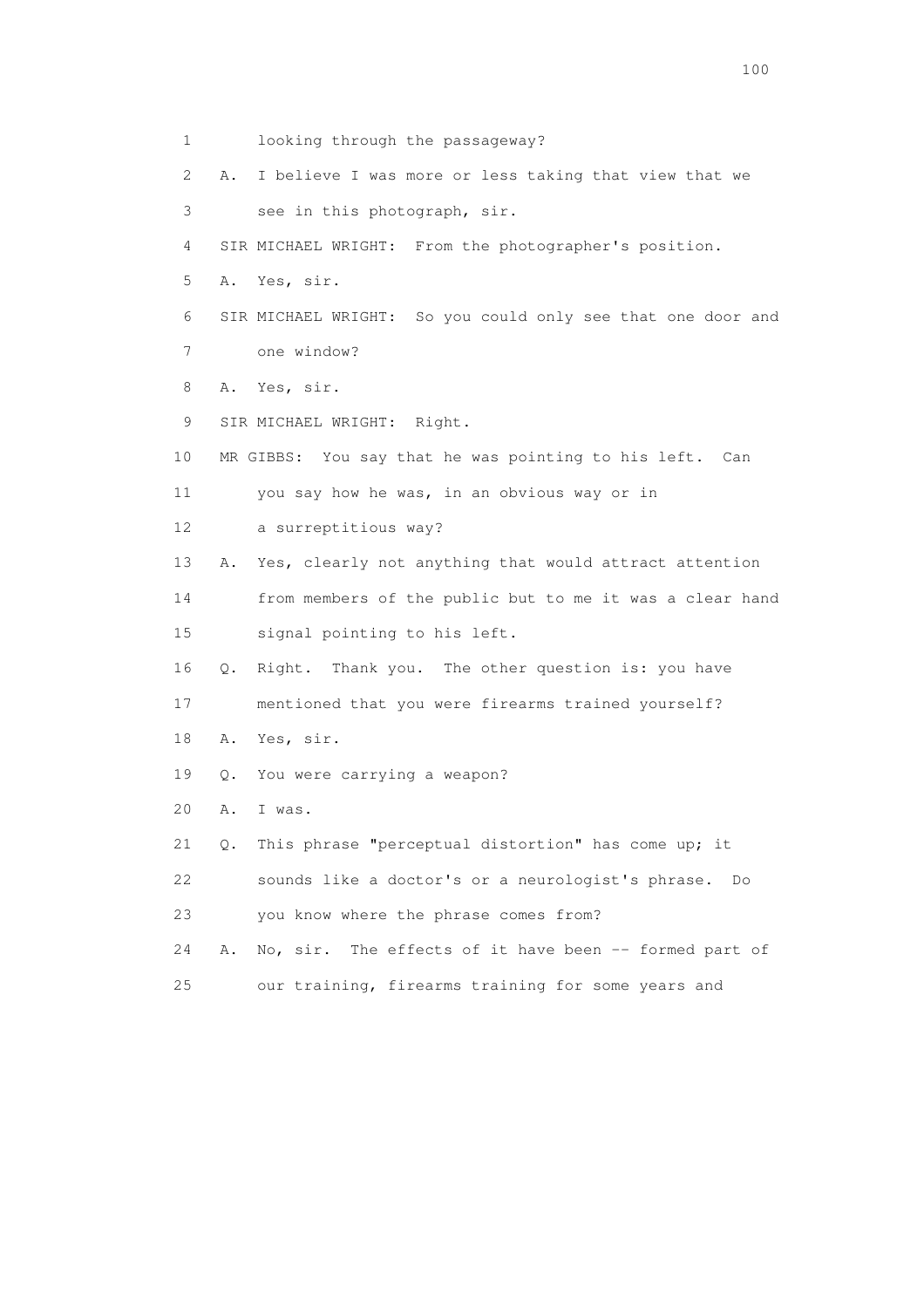- 1 I have heard it from there.
- 2 Q. You have been trained as a firearms officer for how long 3 now?
- 4 A. Over ten years, sir.
- 5 Q. Is this the possibility of perceptual distortion --
- 6 SIR MICHAEL WRIGHT: Forgive me, he is not a firearms
- 7 officer. You may be an authorised officer to carry
- 8 firearms; you are not a trained firearms officer?
- 9 A. I am not especially trained, no, sir.
- 10 SIR MICHAEL WRIGHT: Not SFO.
- 11 A. No, sir.
- 12 MR GIBBS: I think it's probably just a matter of getting
- 13 the right word. Are you an authorised firearms officer?
- 14 A. That's correct, sir, yes.
- 15 Q. What is the danger of perceptual distortion as it's
- 16 explained to you by the doctors or whoever it is that
- 17 explains these things?
- 18 A. Well, it's very much a case of tunnel vision and
- 19 obviously the danger is that your perception is
- 20 distorted, that you don't have a full picture of what's
- 21 going on around you.
- 22 Q. What is it, as you understand it, that distorts your 23 perception?
- 24 A. The fact that you have an immediate threat presented to 25 you.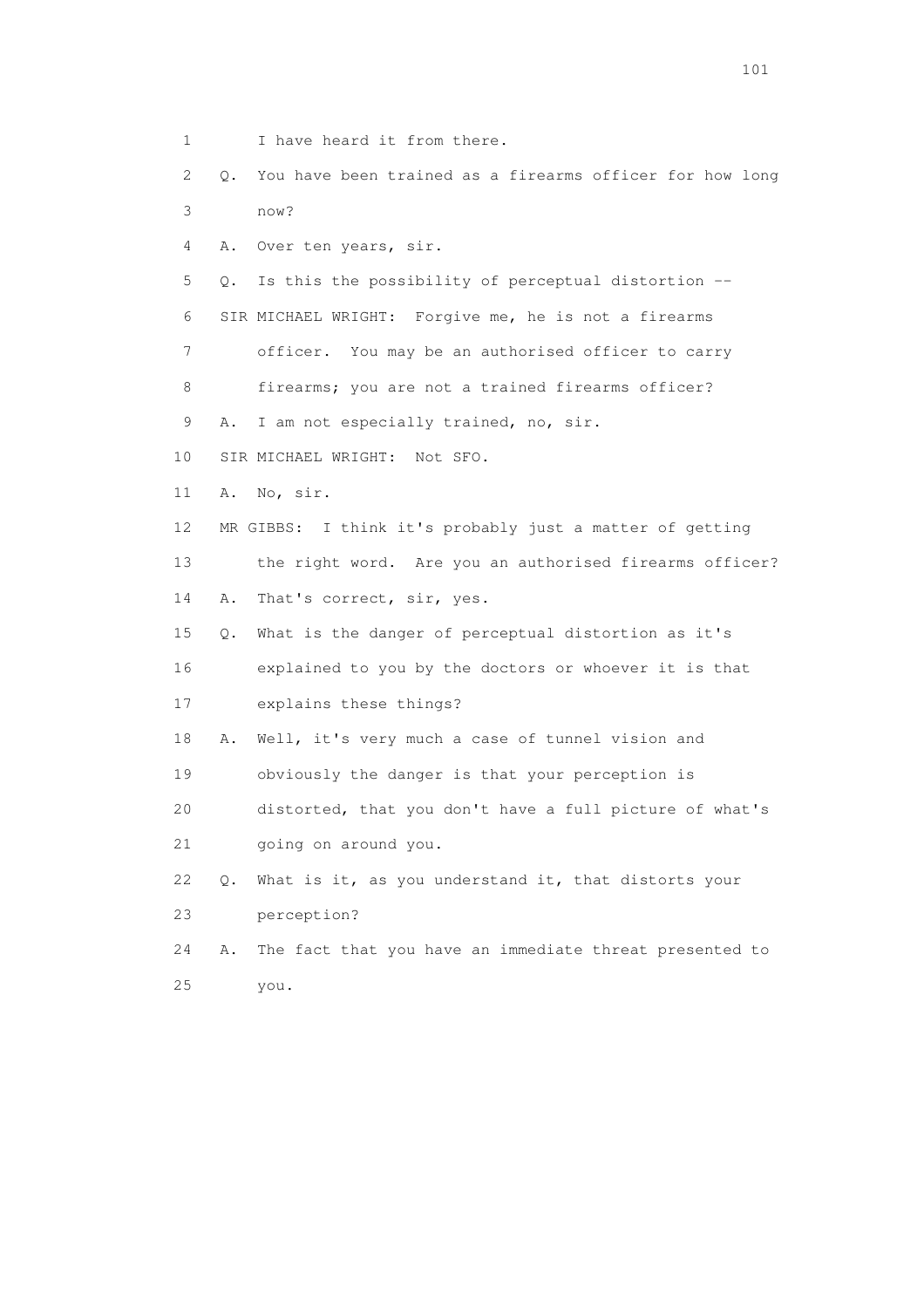| 1  | Q. | So if I have understood your evidence right, you have            |
|----|----|------------------------------------------------------------------|
| 2  |    | been asked a lot about shouting, both when firearms              |
| 3  |    | officers are coming towards you and you have been asked          |
| 4  |    | about shouting when they are in the carriage, and you            |
| 5  |    | have been asked about shouting later when we know lots           |
| 6  |    | of members of the public are running away; yes? Can you          |
| 7  |    | remember any shouting at any of those times?                     |
| 8  | Α. | No, sir, I just can't remember anything like that, which         |
| 9  |    | is what makes me believe that it is an effect of what we         |
| 10 |    | are talking about.                                               |
| 11 | Q. | If we just focus upon another oddity, as it may appear,          |
| 12 |    | Ivor is a man who you knew very well?                            |
| 13 | Α. | Yes.                                                             |
| 14 | Q. | Yet when he appears at your feet on the platform, you            |
| 15 |    | didn't at first recognise him?                                   |
| 16 | Α. | I didn't, sir, no.                                               |
| 17 | Q. | Indeed, you mistook him potentially for the man who had          |
| 18 |    | been followed?                                                   |
| 19 | Α. | Yes, as a potential threat to me, yes.                           |
| 20 | Q. | Can you say for how many fractions of a second that              |
| 21 |    | distortion persisted?                                            |
| 22 | Α. | No, sir, it's just -- it was just momentarily, but it            |
| 23 |    | was there for a split second.                                    |
| 24 |    | Sir, those are the only questions I have.<br>MR GIBBS:           |
| 25 |    | Thank you very much, indeed.<br>SIR MICHAEL WRIGHT:<br>Mr Hough? |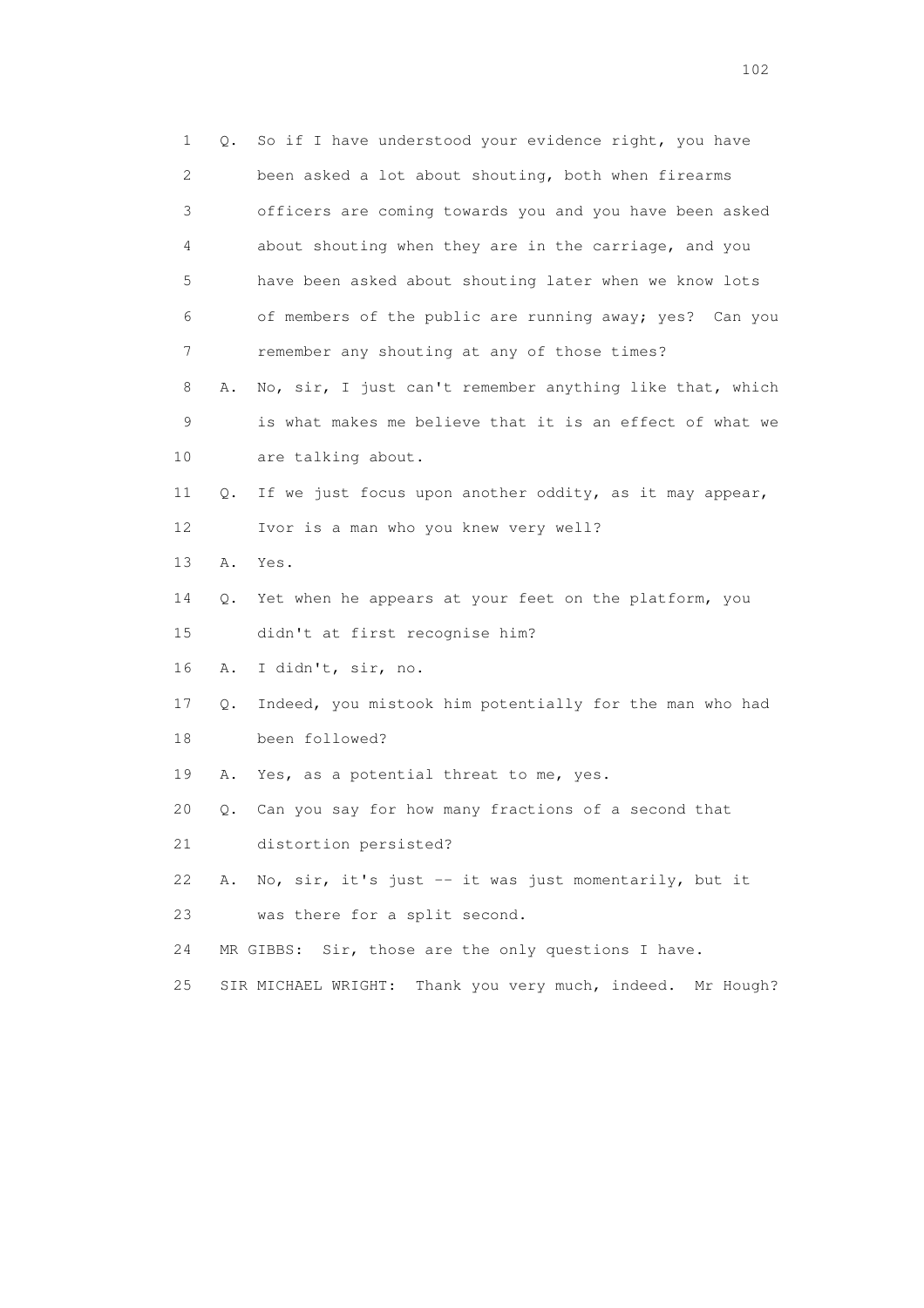1 MR HOUGH: No, sir, thank you.

 2 SIR MICHAEL WRIGHT: Thank you, Malcolm, you may stand down, 3 that's it. 4 T2, Tango 2? 5 MR HOUGH: The statements of Tango 2 can be read if there is 6 no objection from behind me. What I was proposing to 7 do -- 8 SIR MICHAEL WRIGHT: Malcolm, you can go, thank you very 9 much. 10 (The witness withdrew) 11 MR HOUGH: Sir, what I was proposing to do was to read 12 Tango 2's original substantive statement to the IPCC 13 made the day after the events, which is page 298 of the 14 first statements bundle; and then to read the statement 15 which is dated 22 October 2008, so just received, which 16 is page 1542 of the statements bundles. 17 Statements of TANGO 2 (read) 18 MR HOUGH: The first of those, as I say, dated 23 July 2005, 19 a statement made by officer Tango 2 of the red team, and 20 he says this: 21 "I am the member of a dedicated surveillance team 22 attached to specialist operations at New Scotland Yard." 23 Then he gives his call sign as ending in 80. 24 "On 22 July 2005 at around 5.40 to 5.45 am, I was 25 present at police premises and received a briefing given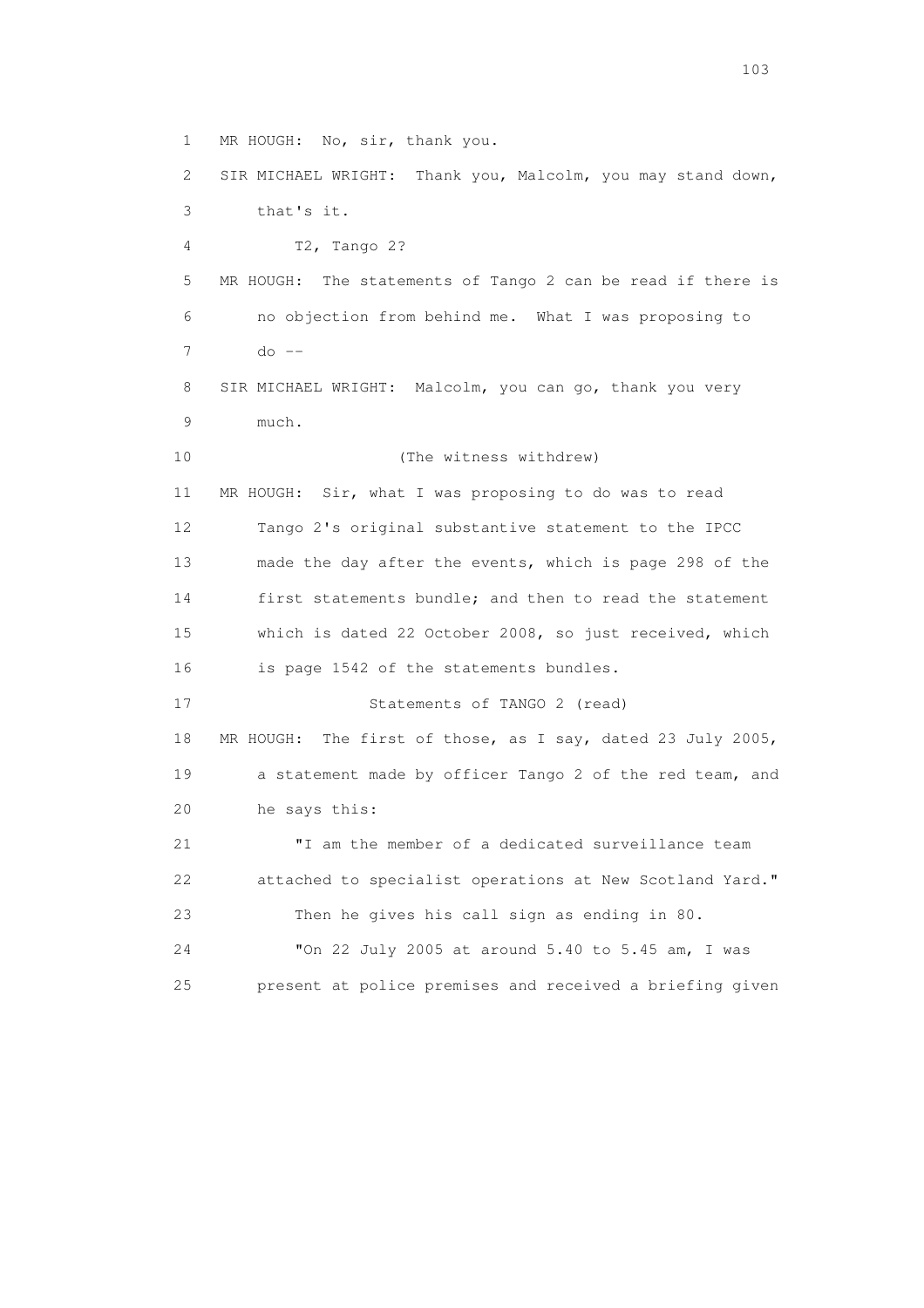1 by Tango 1 relating to Operation Theseus. Following the 2 briefing, I deployed to the Streatham Hill area where 3 the team's deployment commenced at 6.04 am. At 7.58 am 4 I saw a black male aged about 20 years wearing white 5 trainers with black markings and a silver watch on his 6 left wrist. This male also had a rucksack with a white 7 logo. This male was walking along Upper Tulse Hill 8 towards Brixton. At 11.02 am our deployment concluded. 9 Between 12.27 pm and 1.02 pm, I was present at the 10 debrief of the day's activities and surveillance log 11 book. I had the opportunity to read the log and to 12 adopt, alter or amend any entries relating to me." 13 SIR MICHAEL WRIGHT: As far as I can remember, or you can 14 remember for that matter, the gentleman there referred 15 to at 7.58, he was a person who had come out of the 16 Scotia Road block? 17 MR HOUGH: Yes, and we have seen him on Frank's video and 18 heard him described. 19 SIR MICHAEL WRIGHT: Yes, thank you. 20 MR HOUGH: So no reference there to Mr de Menezes. 21 Then the statement made on 22 October 2008 says 22 this: 23 "I have been asked to make a statement about the 24 view I had of Mr de Menezes in Upper Tulse Hill. 25 I cannot remember the exact time, but I do remember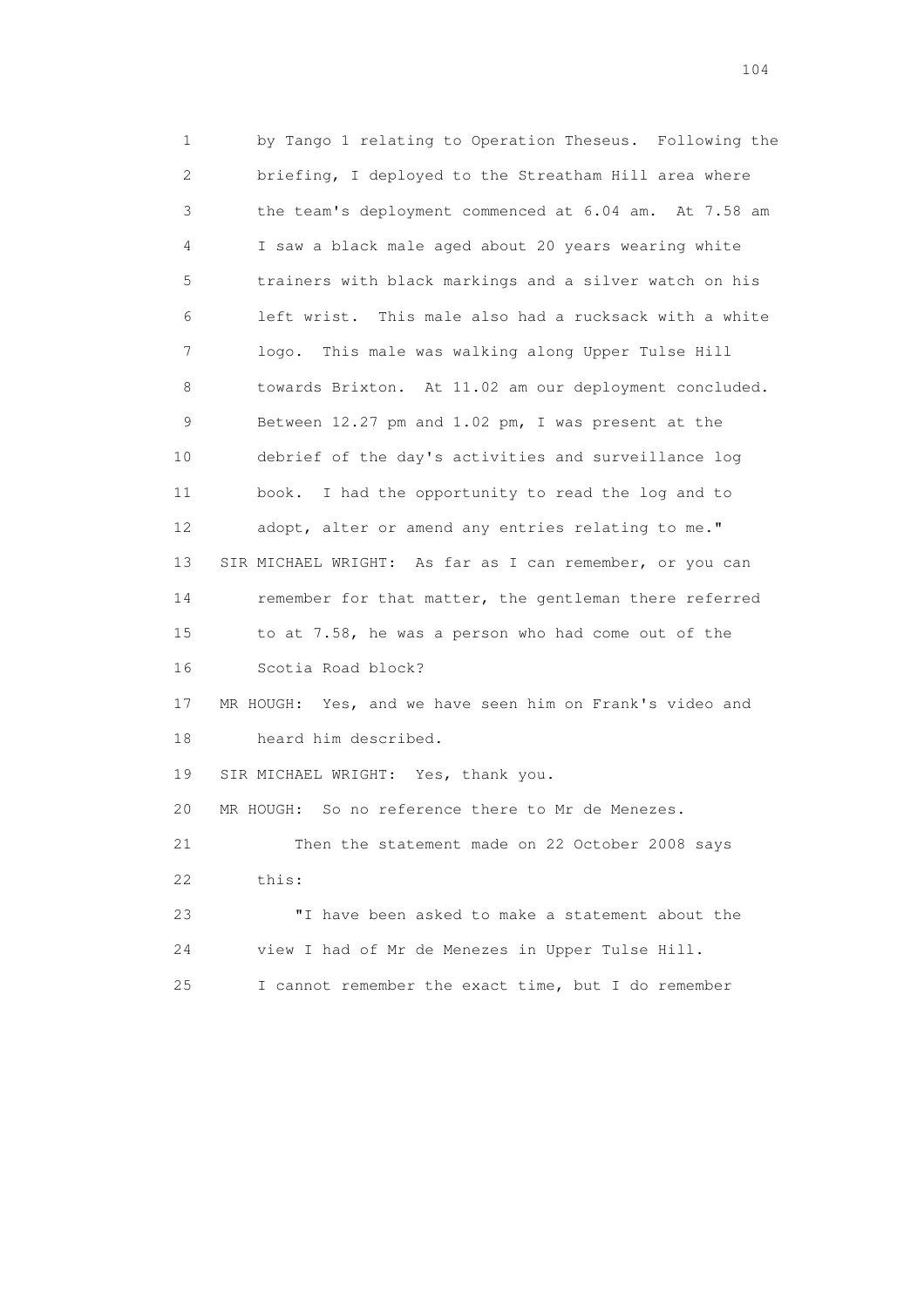1 Tango 10 [that's Frank] put out an IC1 male leaving 2 Scotia Road. My immediate thought was that this was not 3 a suspect but within seconds he then put out that the 4 individual was worth a second look, or something 5 similar. I got out of my car which was parked in 6 a housing estate west of Roupell Road and south of 7 Upper Tulse Hill."

8 We have seen both of those roads on the map. 9 "Tango 3 gave the subject out as turning left out of 10 Marnfield Crescent into Upper Tulse Hill."

11 Tango 3 is Edward.

 12 "I walked out on to Upper Tulse Hill and saw a man 13 in denims near Marnfield Crescent on Upper Tulse Hill on 14 the north footway. I was on the south footway. He was 15 about 100 metres ahead of me. I put out over the radio 16 that I had control over him but that he was too far away 17 for me to identify. I asked for another unit to assist. 18 There was some radio dialogue about the man's location, 19 and the grey team took over the follow."

20 That's signed by T2.

 21 SIR MICHAEL WRIGHT: Thank you very much. As I told you, 22 ladies and gentlemen, where I have directed that such 23 a statement can be read, it's not controversial. You 24 remember I did it for the two members of the family much 25 earlier on. You may treat that as evidence in exactly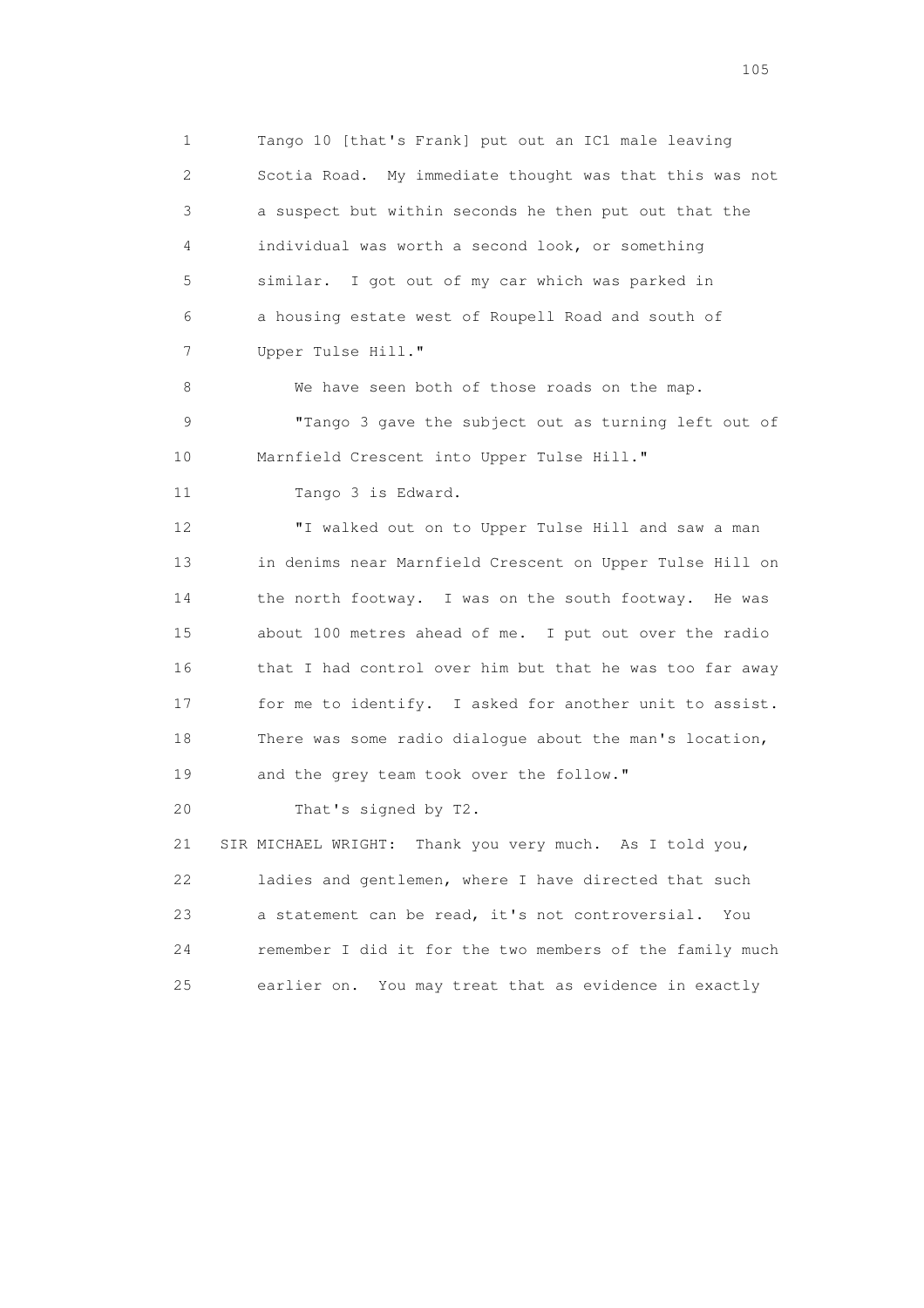1 the same way as a witness coming to the witness box and 2 dealt with in that way. Save a lot of time and a good 3 deal of money as well. 4 If we start five minutes early, Mr Hough, I dare say 5 that would please you. 6 MR HOUGH: Five to two. 7 SIR MICHAEL WRIGHT: Five to two. 8 (12.57 pm) 9 (The short adjournment) 10 (1.55 pm) 11 (In the presence of the jury) 12 SIR MICHAEL WRIGHT: Yes, Mr Hough. 13 MR HOUGH: The next witness is Graham. 14 CODENAME "GRAHAM" (sworn) 15 SIR MICHAEL WRIGHT: Thank you, please sit down, Graham. 16 A. Thank you very much. 17 Ouestions from MR HOUGH 18 MR HOUGH: I think that you have been given the name Graham 19 for these proceedings? 20 A. That's correct, sir, yes. 21 Q. In 2005, were you a surveillance officer in SO12 22 Special Branch? 23 A. I was, sir, that's correct. 24 Q. Like the other witnesses we have been hearing from 25 today, were you a member of the grey surveillance team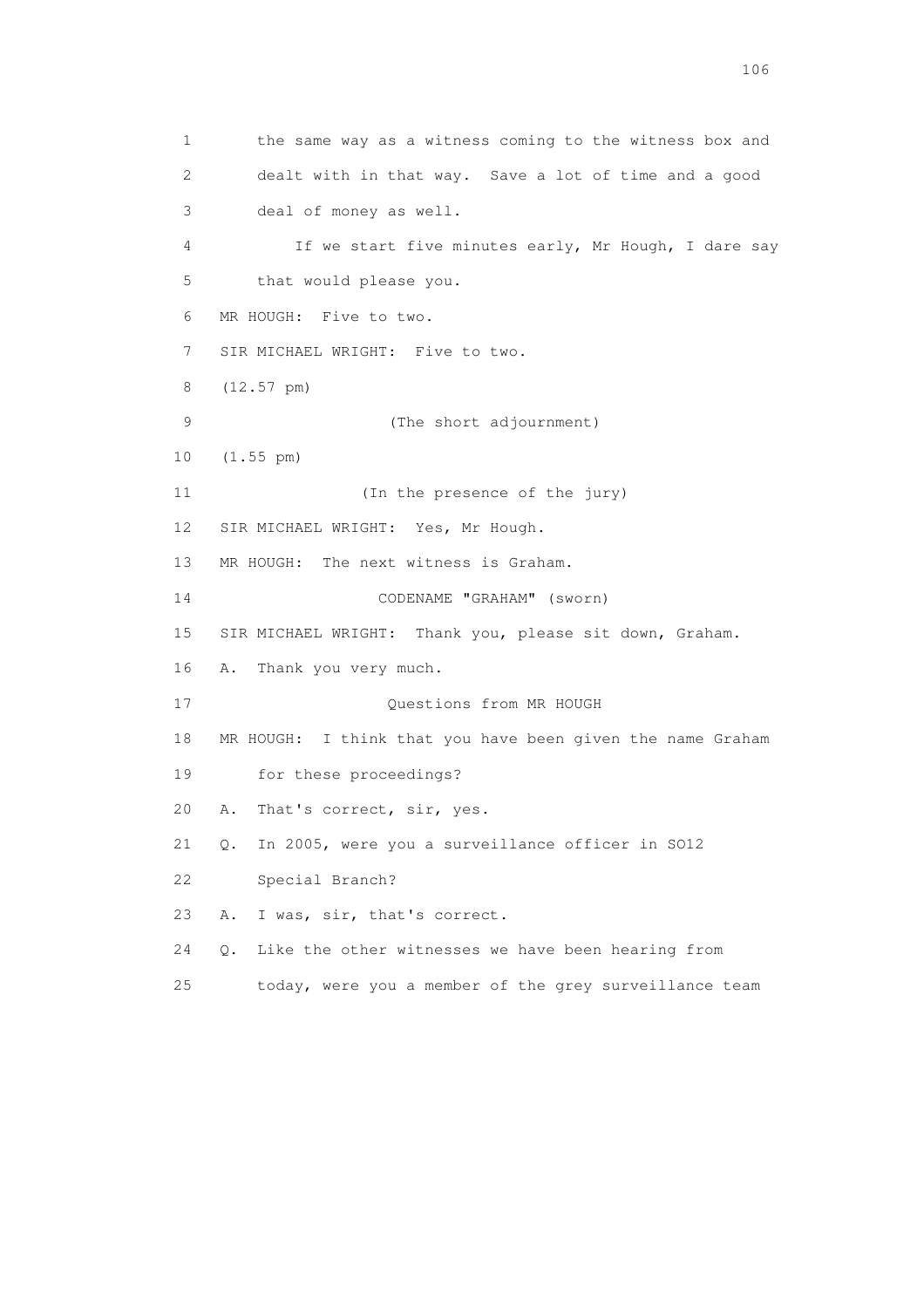- 1 around Scotia Road on 22 July?
- 2 A. That's correct, sir, yes.
- 3 Q. I think that your call sign ended with the numbers 36 to
- 4 help us when looking at documents?
- 5 A. That's correct, sir, yes.
- 6 Q. You have also sometimes been referred to as Hotel 10?
- 7 A. That's correct, yes.
- 8 Q. You made a number of witness statements, I think seven
- 9 by my count, but the first one you made on the day after
- 10 these events?
- 11 A. That's correct.
- 12 Q. Do you have those statements with you?
- 13 A. I do, yes, sir.
- 14 Q. There is no difficulty about you referring to them, so 15 it might help you to have them to hand. You also gave 16 evidence at the Health and Safety trial on 10 October
- 17 last year?
- 18 A. I did, sir, that's correct.
- 19 Q. Can we go back to the events of 22 July. We have heard 20 how others were summoned by a pager system, first of all
- 21 to the SO12 surveillance base at Tintagel House; were
- 22 you also summoned in that way?
- 23 A. I was, sir, that's correct.
- 24 Q. We have heard again how others were diverted from there
- 25 to New Scotland Yard to attend a briefing; was that true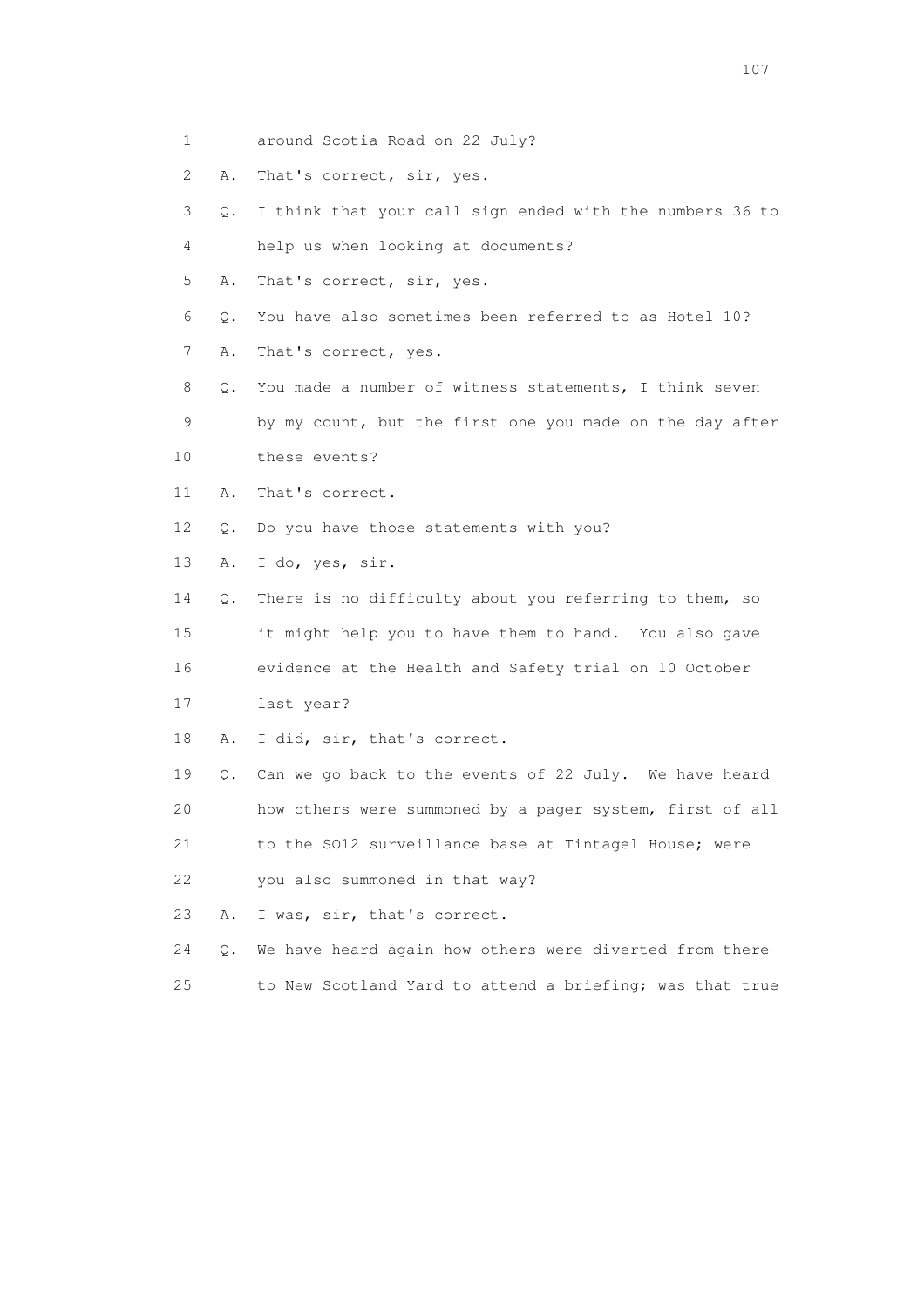- 1 of you as well?
- 2 A. That's correct, sir, yes, I was.

 3 Q. That briefing we have heard about from a number of 4 people was by Inspector Whiddett and an officer we are 5 calling Colin? 6 A. Again, sir, that's correct, yes. 7 Q. In the course of that briefing, you were told about 8 a number of suspects, including Hussain Osman and 9 Abdi Omar? 10 A. That's correct, sir, yes. 11 Q. You were told about some addresses but not which address 12 you would be covering at that stage? 13 A. Yes, sir. 14 Q. I think you were shown a pack of photographs containing 15 an image. If we can have that image on screen, the 16 operator might be ahead of me, it's tab 37 of the jury 17 bundle. You recognise that? 18 A. That's the pack I was shown at the briefing. 19 SIR MICHAEL WRIGHT: I wonder if you could just raise your 20 voice a bit. The jury are having difficulty hearing 21 you. 22 A. I do apologise, sir. 23 MR HOUGH: It may help you to learn forward slightly. You 24 have at least one amplifying microphone in front of you.

- 
- 25 A. Yes, that's correct. That's the pack that I was shown.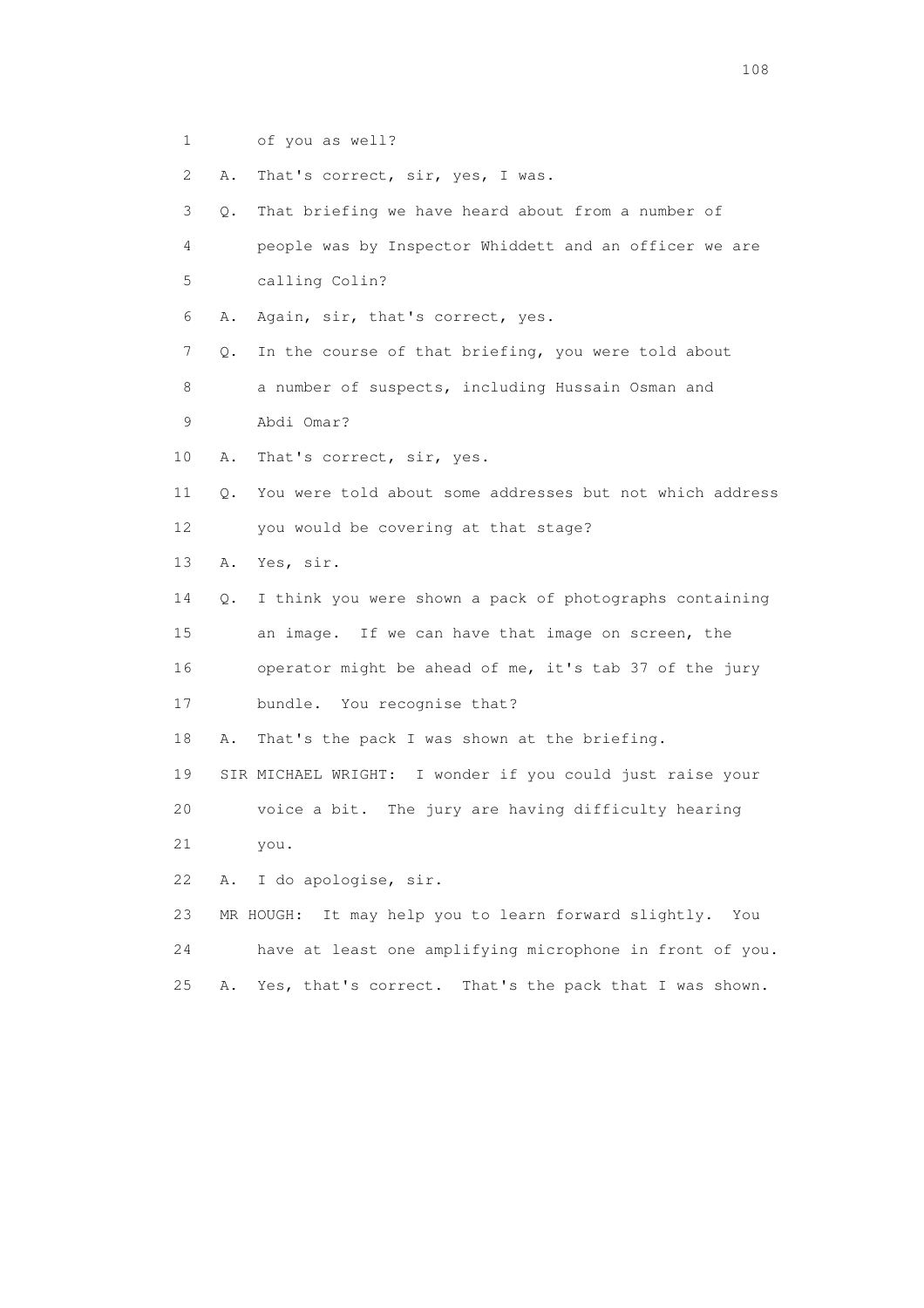1 Q. Did you take that sheet yourself with you when you 2 deployed? 3 A. I didn't, sir, no. 4 Q. But you had the opportunity to do so? 5 A. Yes, that's correct. 6 Q. Others have been asked this also: did you consider the 7 image which you are now looking at to be a good quality 8 image or a poor quality image? 9 A. I would say the quality is fairly poor, sir. 10 Q. Thank you very much. That can now be taken off screen. 11 We have heard that firearms were distributed to some 12 team members after the briefing, but I think you weren't 13 one of the officers to collect a sidearm? 14 A. That is correct, sir, yes. 15 Q. Your team deployed to Scotia Road, having been held near 16 to New Scotland Yard, and we have heard that others 17 arrived just before 9 o'clock in the morning. Is that 18 around the time that you arrived on the plot? 19 A. I believe so, yes. 20 Q. I think you were in a van? 21 A. That's correct. My role in the day's operation was to 22 man the grey team covert surveillance van. 23 Q. We have heard about a red team van. You had the grey 24 team van. Were there any other vans operated by the 25 grey team?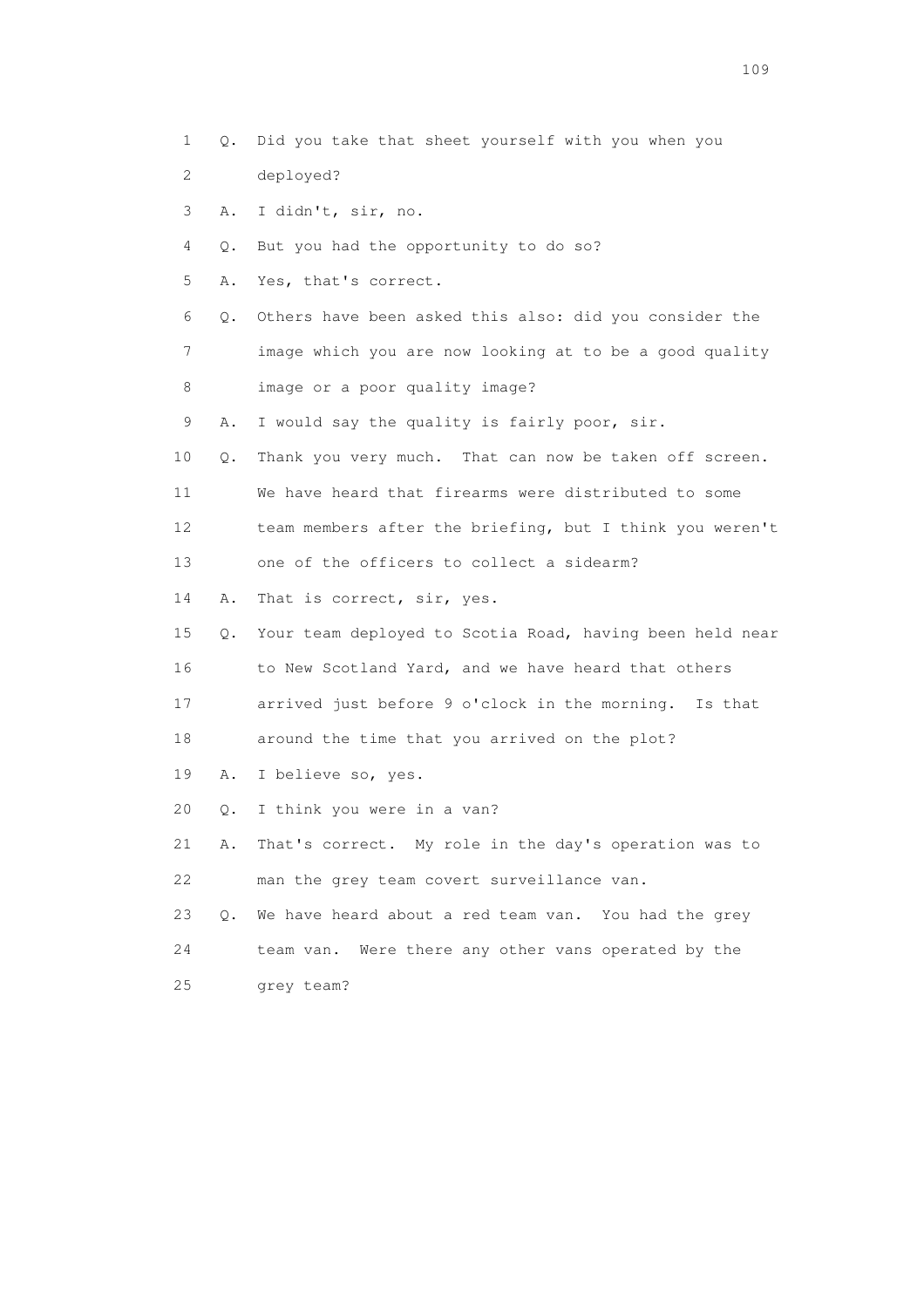1 A. No, sir, there wasn't, no.

2 SIR MICHAEL WRIGHT: Single crewing?

 3 A. Single crewing, that's correct, sir, yes. 4 MR HOUGH: To help us locate where you were, can we have 5 a map up. It's tab 11 of the jury bundle, the first of 6 those. I think tab 11/23A. We will need a slightly 7 bigger scale. 8 I think you have previously said that you located 9 your van in the Brixton Hill area? 10 A. That's correct, sir, yes. In anticipation of being used 11 later on in the day, I took it upon myself to get some 12 refreshment. Potentially I could have been in the back 13 of the van for a sustained period of time. It's fairly 14 sort of standard practice, sir. 15 Q. Just to help us with that, did you have a camera in the 16 back of your van? 17 A. Yes, I carry a hand-held video camera as a matter of 18 course, sir, yes. 19 Q. We can see Brixton Hill, I think, the road A23 on the 20 left of the map; is that right? 21 A. That's correct, sir, yes. 22 Q. Can you help us with roughly where you were when you 23 were collecting your refreshments? 24 A. Yeah. Somewhere up Brixton Hill on the right-hand side 25 as you are travelling up the A23 there is a parade of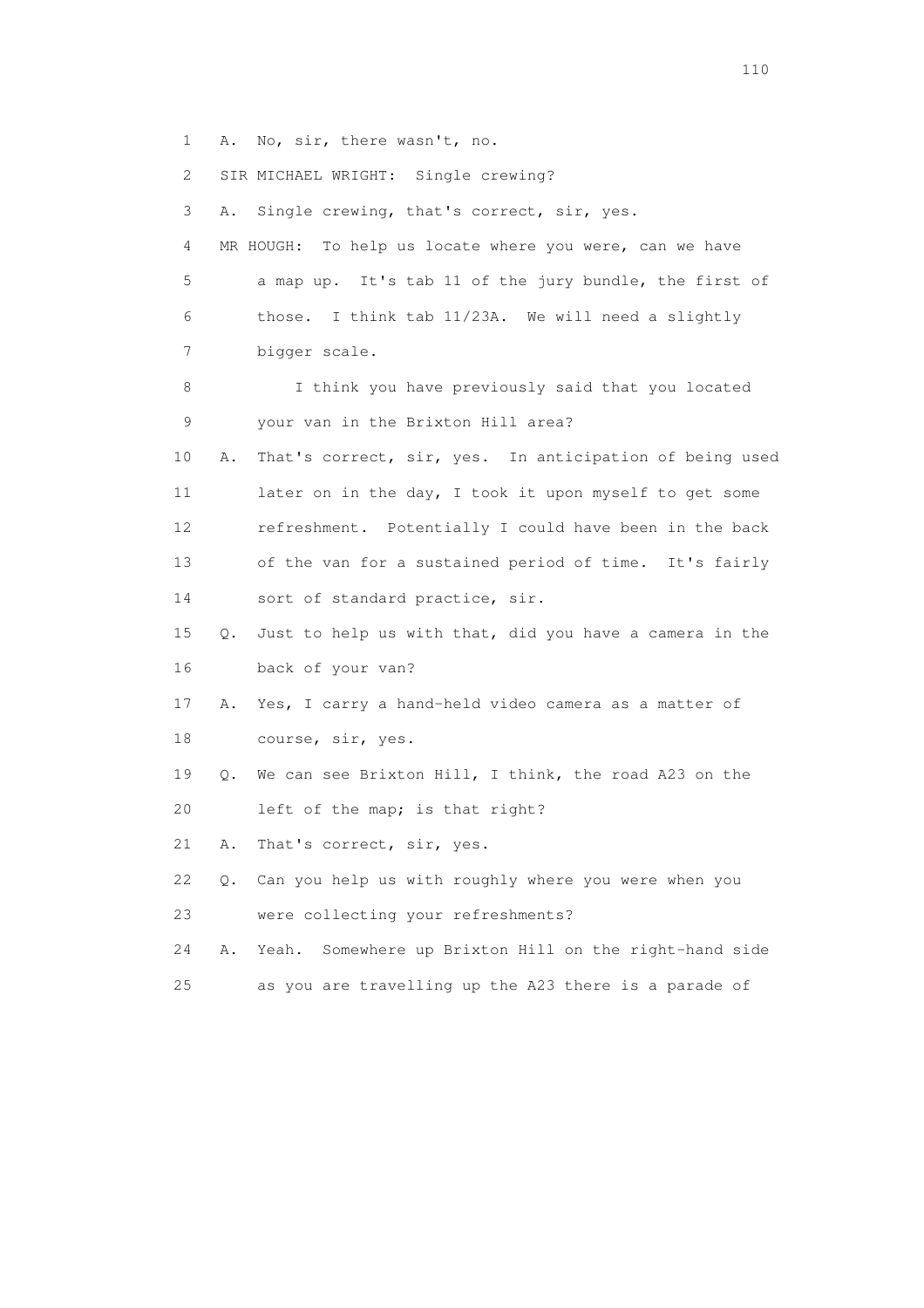1 shops up there, sir. It was in that vicinity, north of 2 Upper Tulse -- 3 Q. North of Upper Tulse Hill? 4 A. That's correct, sir, yes. 5 Q. Were you doing that as soon as you arrived or closer to 6 9.30? 7 A. My recollection is almost as soon as I arrived on the 8 scene, on the plot, I took it upon myself to do that, 9 sir, yes. 10 Q. So were you back with your van when, as we shall hear, 11 Mr de Menezes comes out of the block? 12 A. I believe so. I believe I was, yes, sir. 13 Q. Again with your van parked in or around Brixton Hill to 14 the north of Upper Tulse Hill? 15 A. That's correct, sir, yes. 16 Q. During this period, between when you arrive around 17 9 o'clock and when Mr de Menezes comes out just after 18 9.30, did you hear anything over the radio about the 19 tactics that your team and the red team should use if 20 somebody came out of Scotia Road who was identified as 21 a suspect? 22 A. I didn't, sir, no. 23 Q. Did you hear anything over the radio about firearms 24 support? 25 A. My recollection is that there was brief mention of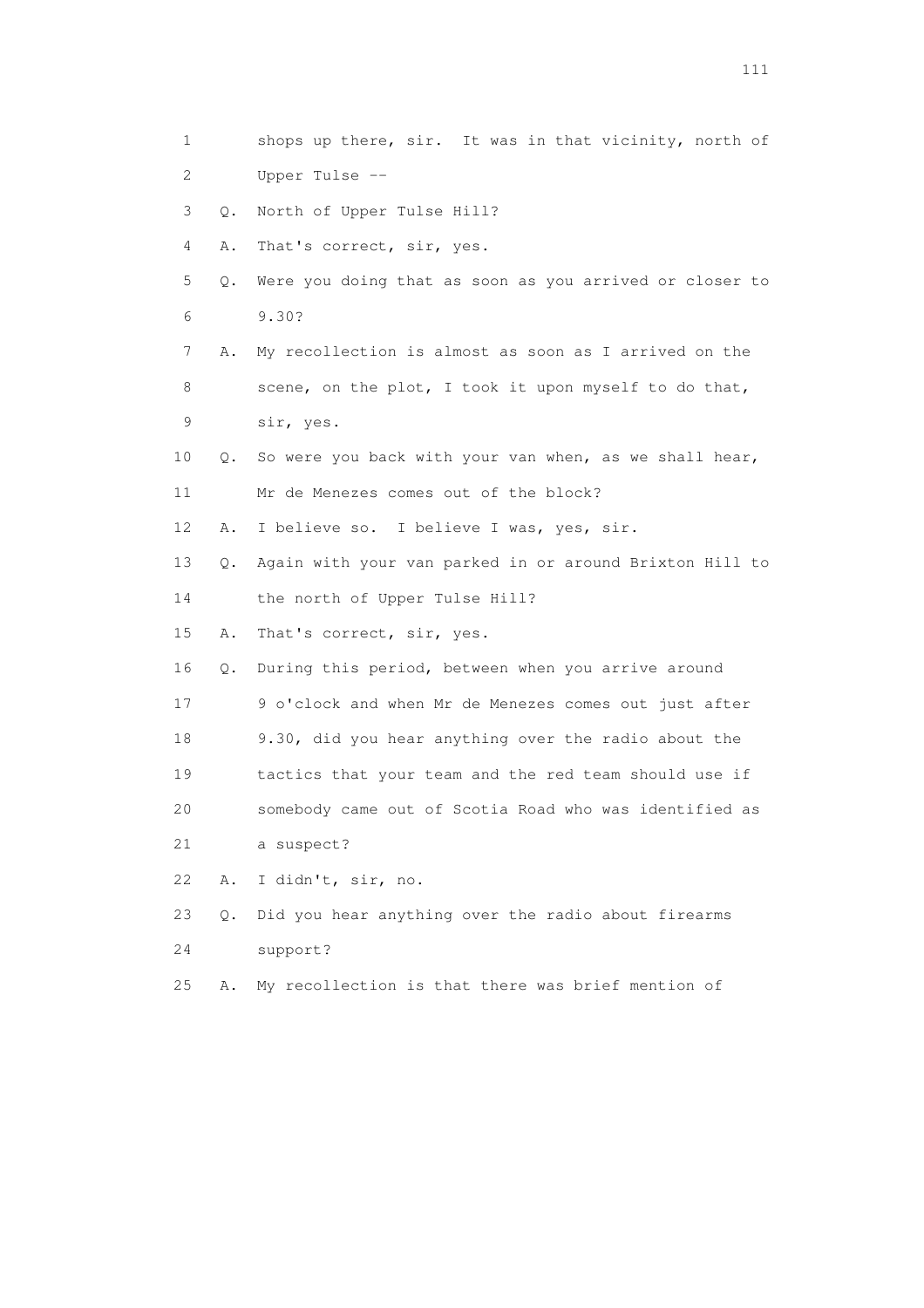1 anticipated SO19 support but there was nothing 2 specifically said, sir. 3 Q. In the Health and Safety trial you mentioned that you 4 heard that firearms team members were being deployed to 5 the TA Centre. Do you now recall having heard that? 6 A. I believe, from my recollection, I remember hearing 7 passing over the airwaves that that was likely to 8 happen, but there was no specific time given as far as 9 I'm aware, sir. 10 Q. You knew they were coming to the TA Centre? 11 A. There was talk of them being deployed in that area, 12 that's correct, sir, yes. 13 Q. Did you hear anything over the radio about bus routes, 14 suspension of those or keeping them going? 15 A. Again, my recollection, is, sir, there was talk over the 16 airwaves about dealing with the bus request and how to 17 deal with that, but I don't believe that was resolved, 18 sir. 19 Q. As I mentioned, Mr de Menezes came out a little after 20 9.30 and did you hear over the Cougar radio descriptions 21 of him and him coming out? 22 A. I was aware of radio traffic. I can't be specific as to 23 what I actually heard. 24 Q. Did you yourself join in the follow at a point? 25 A. I did, sir. Because of the role I was playing in the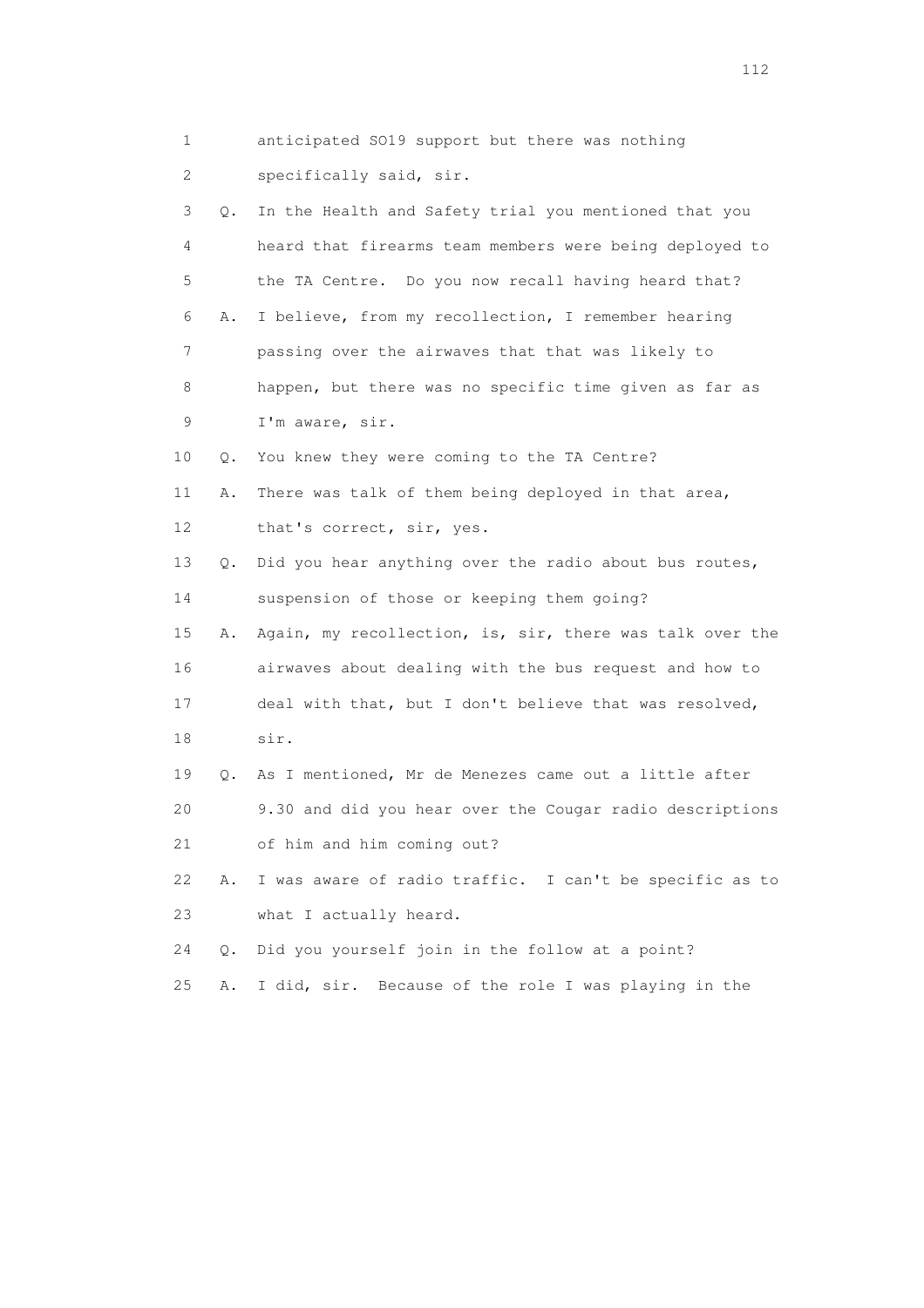| $\mathbf{1}$ |           | operation that day, it's fairly standard practice for   |
|--------------|-----------|---------------------------------------------------------|
| 2            |           | the observation van to be kept towards the rear of the  |
| 3            |           | team, for obvious reasons, sir.                         |
| 4            | Q.        | Just help us. It may be obvious to you, but ?           |
| 5            | Α.        | The role of the observation van is potentially to do    |
| 6            |           | long periods of static observations so it's deemed as   |
| 7            |           | best practice not to really put the van on offer, you   |
| 8            |           | know, to be kept well out of the way of the rest of the |
| 9            |           | surveillance team.                                      |
| 10           | Q.        | That's because unlike in a car, you can sit in the back |
| 11           |           | of the van and not be obvious?                          |
| 12           | Α.        | That's right. It's not unusual for it to be used for    |
| 13           |           | prolonged periods of time, sir.                         |
| 14           | Q.        | Can we get that map up again. How long after            |
| 15           |           | Mr de Menezes came out did you join the follow?         |
| 16           | Α.        | It was a question of time, just travelling from the     |
| 17           |           | vicinity of Brixton Hill along Upper Tulse Hill, and    |
| 18           |           | then I just pulled in on the north footway of           |
| 19           |           | Upper Tulse Hill and held my position there, sir.       |
| 20           | Q.        | What did you do after that? Where did you go after      |
| 21           |           | that?                                                   |
| 22           | Α.        | We went, I just continued along, just generally         |
| 23           |           | following the route of the follow, sir.                 |
| 24           | $\circ$ . | You were hearing about the route over the Cougar?       |
| 25           | Α.        | I was, sir, that's correct, yes.                        |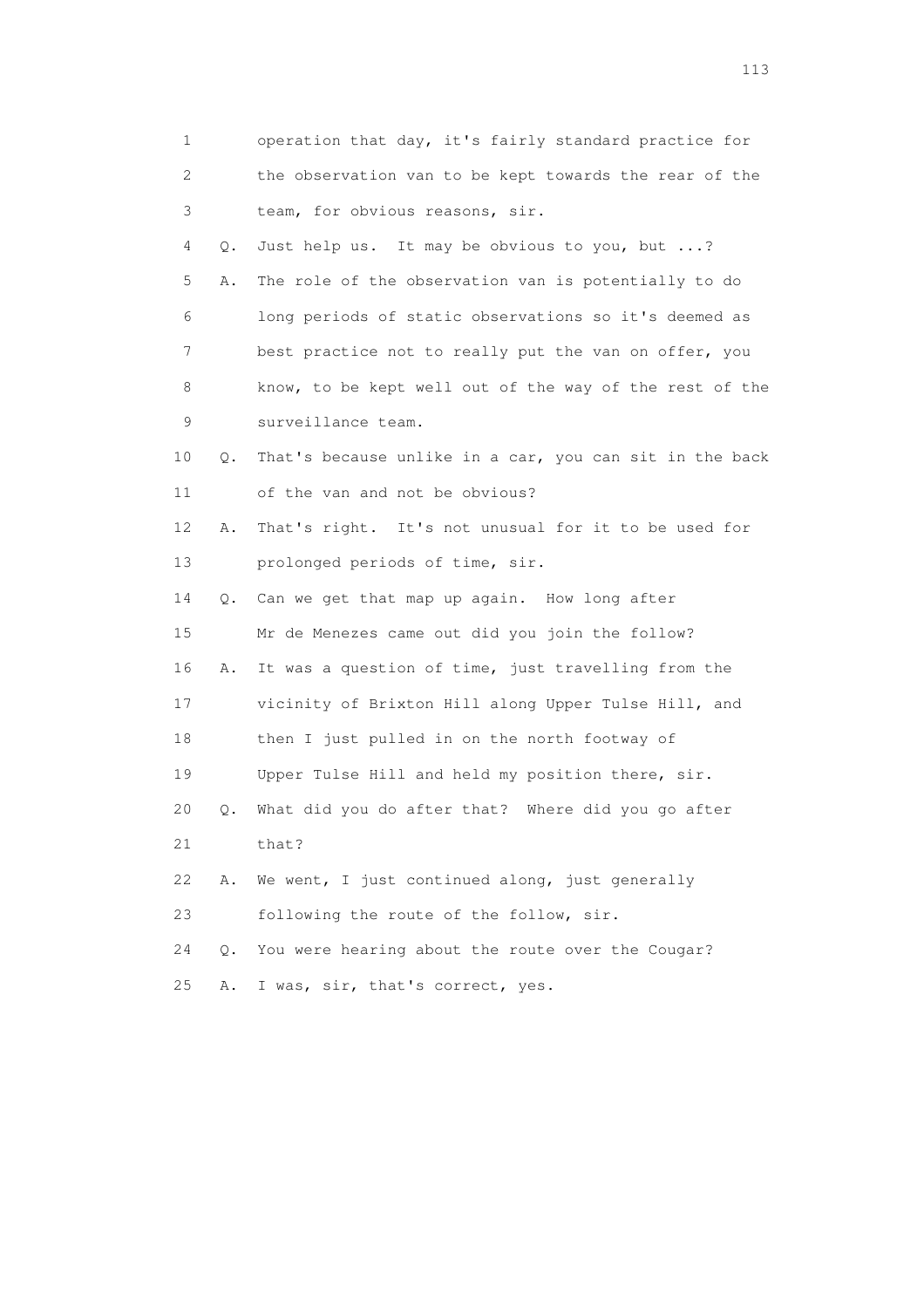- 1 Q. So you were following it, so down Upper Tulse Hill,
- 2 turning into Tulse Hill?
- 3 A. That's correct, sir, yes.
- 4 Q. Going north down Tulse Hill after that?
- 5 A. That's correct, sir, yes.
- 6 Q. You were towards the back of the follow. Did you pick
- 7 up, that is to say see Mr de Menezes after he had got
- 8 off the bus on Brixton Road?
- 9 A. I did, sir, that's correct, yes.
- 10 SIR MICHAEL WRIGHT: That was the first you saw of him, was
- 11 it?
- 12 A. That's correct, sir, yes.
- 13 MR HOUGH: If we take this to the next page we see there the 14 road going up as Tulse Hill becomes Effra Road, goes 15 round the dogleg and then up Brixton Road and it was 16 there, I think, just to the south of the train lines and 17 the tube station, that you would have seen him? 18 A. That's correct, sir, yes. 19 Q. Is this right, that in the position where you saw him,
- 20 there was a bus lane on the left?
- 21 A. That's correct, sir, yes, I was positioned in my vehicle
- 22 and to my nearside was a dedicated bus lane which
- 23 I looked across on to the footway.
- 24 Q. So by this stage had you heard that he had got off the 25 bus?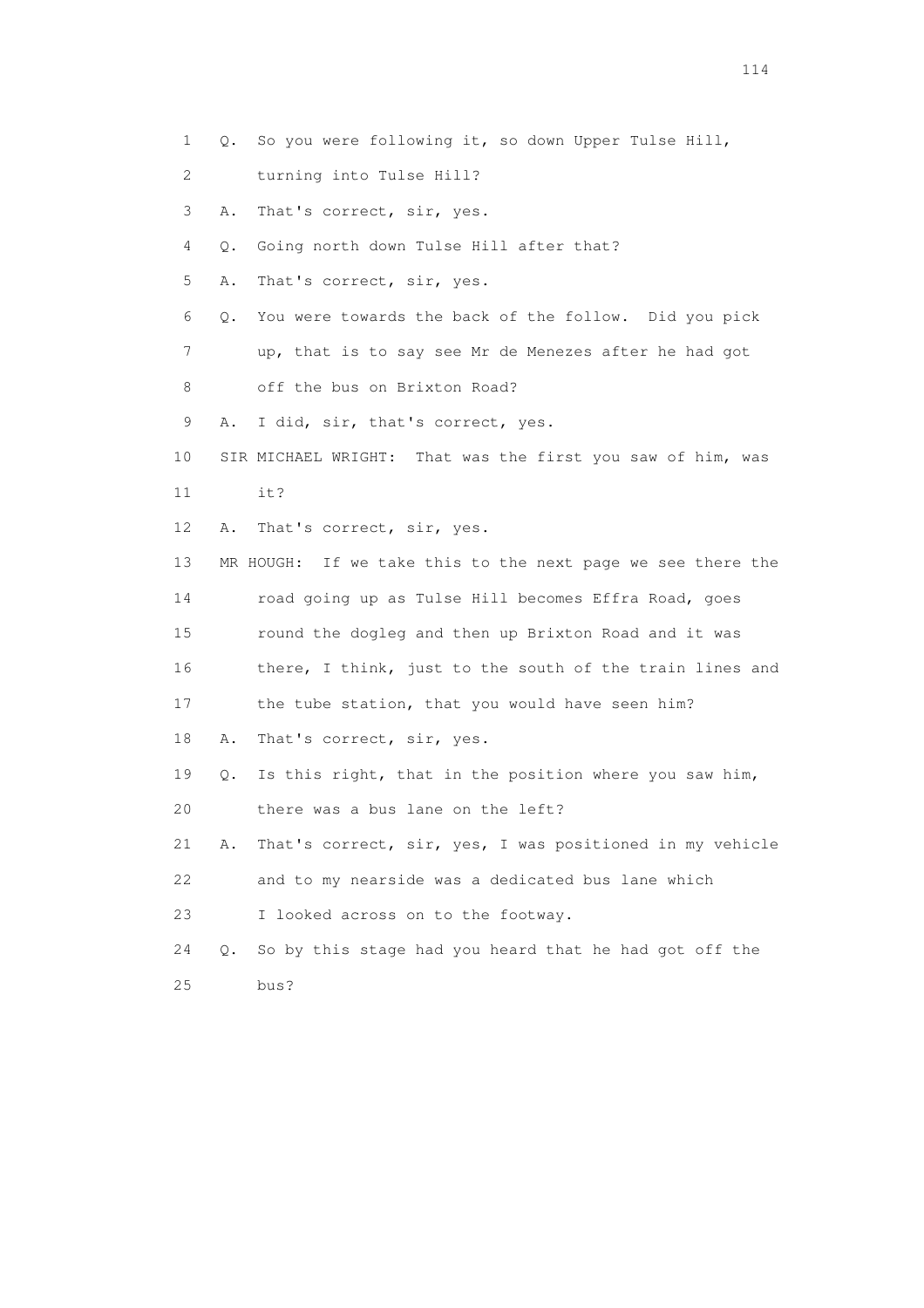- 1 A. I had, sir, that's correct, yes.
- 2 Q. So you knew you were looking for somebody on the
- 3 footway?
- 4 A. That's correct, yes, sir.
- 5 Q. You drove past him in the second lane, because there is 6 a bus lane on your left, and was there any obstacle 7 between you and him when you were looking at him?
- 8 A. Not to my recollection, sir, no.
- 9 Q. Was he looking towards you? Did you get a face frontal 10 view?
- 11 A. My recollection was he was possibly texting on his 12 mobile phone, sir.
- 13 Q. Can we have documents page 456 on the screen? This is 14 part of the log. An entry we have looked at with 15 another officer, earlier today, 9.47, we see there: 16 "Off of number 2 London bus, held at stop, texting
- 17 on mobile phone."
- 18 And your call sign and initials, 36 in the
- 19 right-hand column?
- 20 A. That's correct, sir, yes.

 21 Q. So you subscribed to that entry because you had seen the 22 man after he had got off the number 2 bus texting on

- 23 a mobile phone?
- 24 A. That's correct, sir, yes.
- 25 Q. At that time were you able to give any other information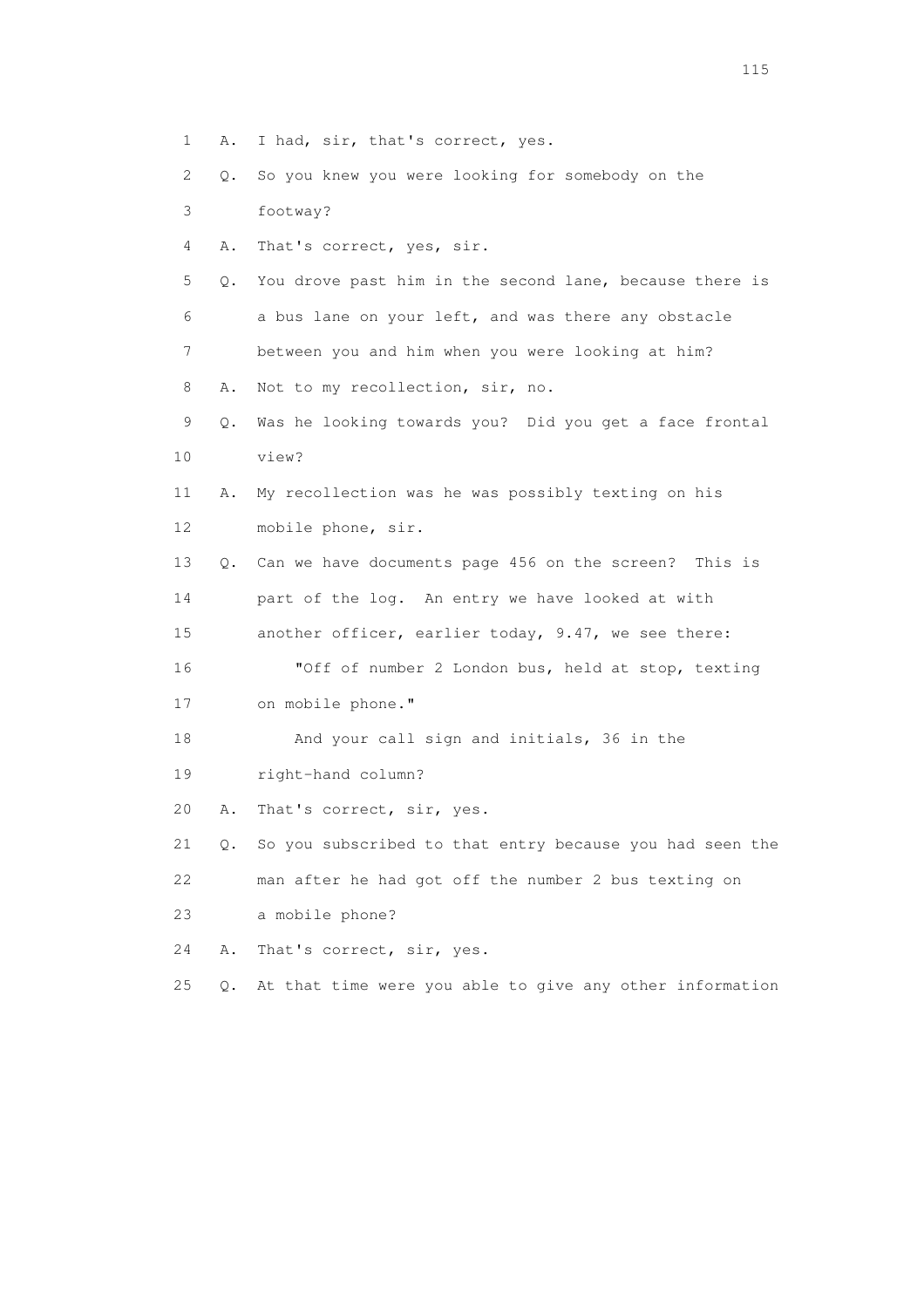1 about the man's description or identification over the 2 Cougar? 3 A. I wasn't, sir, no. 4 Q. In your statement, and at the trial, you have described 5 him as wearing a denim jacket and jeans and having short 6 hair? 7 A. That's correct, sir, yes. 8 Q. So you observed those details -- 9 A. Yes, apart from his clothing, I do apologise, correct, 10 sir. 11 Q. Did you transmit those over the radio? 12 A. I believe I did, sir, yes. 13 Q. Any further details about facial features, skin tone, 14 anything like that? 15 A. That's correct, sir, yes. It was as I have described 16 that is what I saw and what I gave out over the air. 17 SIR MICHAEL WRIGHT: I am sorry, you are dropping your 18 voice. 19 A. I do apologise. 20 MR HOUGH: You said his clothing, denim jacket, jeans and 21 short hair you observed and you put that out over the 22 radio. 23 A. That's correct, yes, sir. 24 Q. Did you also observe or transmit anything about his skin 25 tone or other facial features?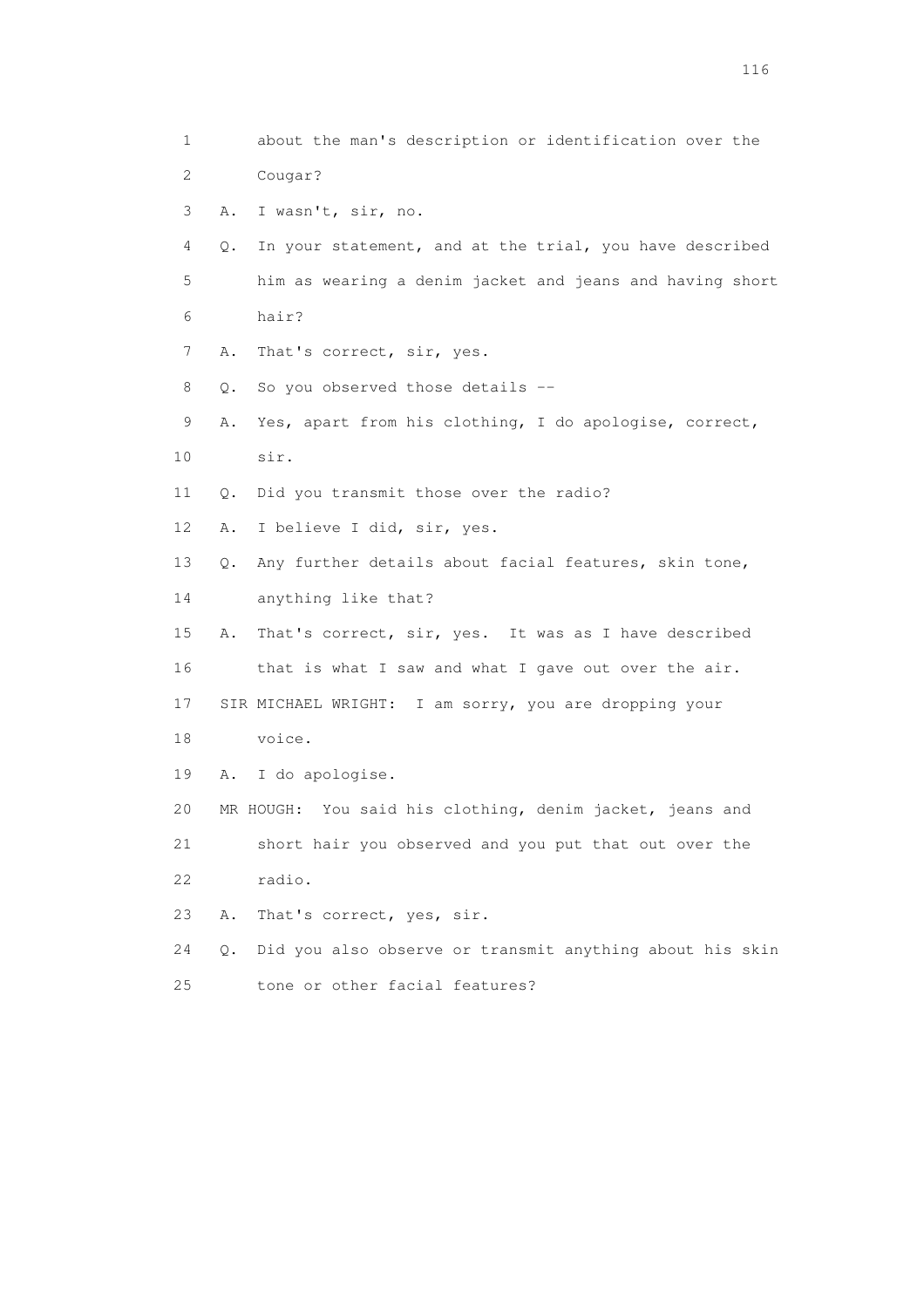- 1 A. I don't believe I did, sir, no.
- 2 Q. Did you yourself form any view on whether it was the 3 same man or whether it could be the same man as the man 4 in the photograph you have just seen? 5 A. I wasn't in a position to make that judgment, sir, no. 6 Q. So did you express any view on the radio about his 7 identification at all? 8 A. I did not, sir, no. 9 Q. Over the course of that day, throughout the whole day, 10 did you ever hear over the radio that he had been 11 positively identified? 12 A. I did not, sir, no. 13 Q. Did you ever hear that he had been actively ruled out? 14 A. I did not, sir, no. 15 Q. At the trial you said that you did hear something at 16 some stage to the effect that the subject was possibly 17 identical with Nettle Tip; did you hear that? 18 A. I was aware of that comment being made over the 19 airwaves, sir, yes, that's correct. 20 Q. You have had your sighting of him and you have -- 21 SIR MICHAEL WRIGHT: Have you any idea who that was, who 22 said that? 23 A. I have no recollection which person actually made that 24 comment, but -- 25 SIR MICHAEL WRIGHT: Right.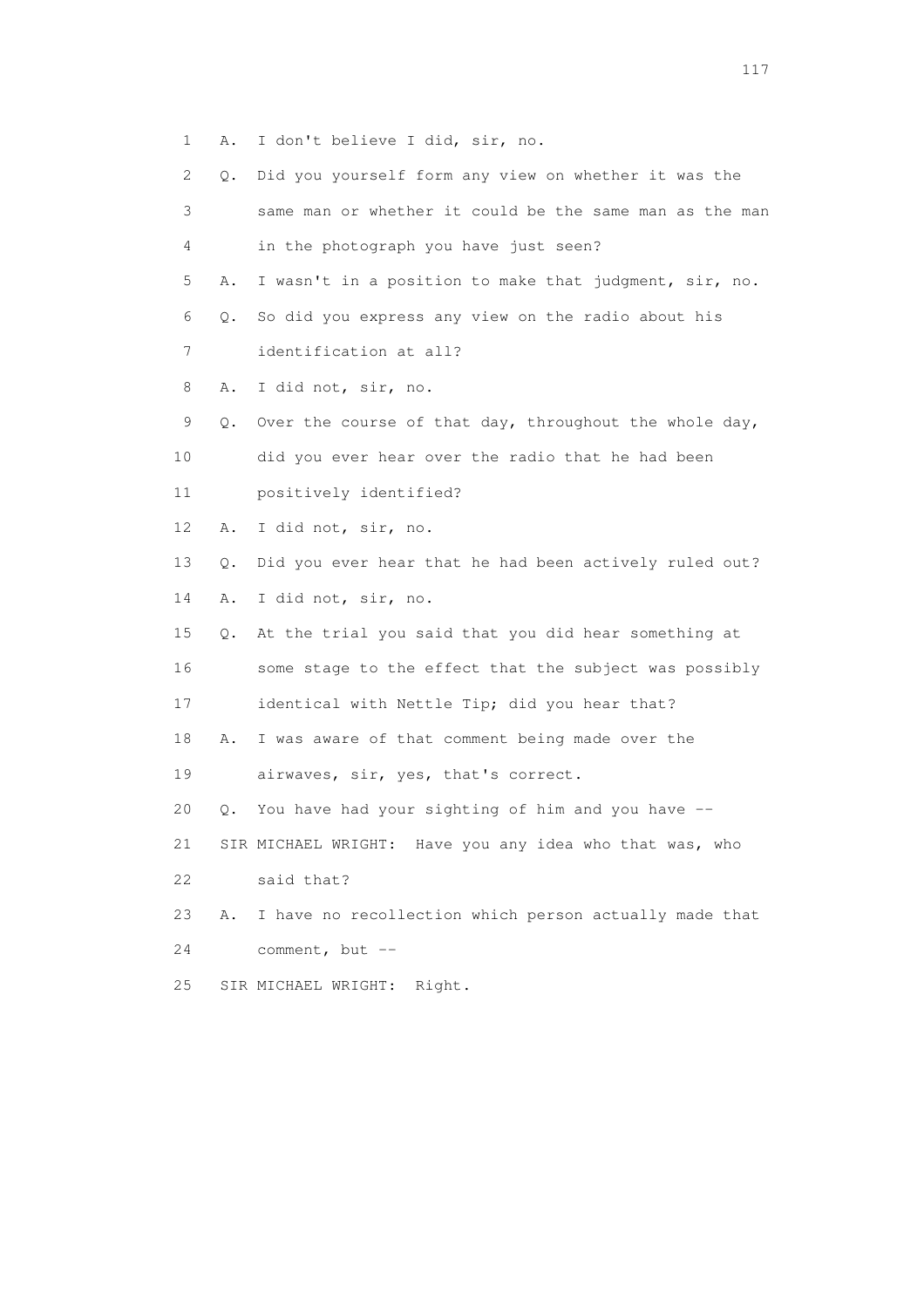| 1  |    | We have heard from others how that can be traced.<br>MR HOUGH: |
|----|----|----------------------------------------------------------------|
| 2  |    | You have had your sighting of him on Brixton Road,             |
| 3  |    | and presumably you have then driven north, continuing in       |
| 4  |    | the traffic?                                                   |
| 5  | Α. | That is correct, sir, I have continued on my journey.          |
| 6  | Q. | Did the bus get ahead of you?                                  |
| 7  | Α. | I think it varies, different stages through, it's the          |
| 8  |    | continuation of the route, it was both ahead of me and         |
| 9  |    | I was ahead of it, sir, if you understand me.                  |
| 10 | Q. | Yes, it was having to stop at bus stops?                       |
| 11 | Α. | That's correct, and basically trying to follow it as           |
| 12 |    | best we can, sir.                                              |
| 13 | Q. | You were trying to hang back?                                  |
| 14 | Α. | That's correct, sir, yes.                                      |
| 15 | Q. | A few minutes after you have seen him on Brixton Road,         |
| 16 |    | a call was made from Harry, another of our witnesses           |
| 17 |    | today, to you at 9.56?                                         |
| 18 | Α. | I believe that's correct, sir, yes.                            |
| 19 | Q. | He has told us that was just about establishing your           |
| 20 |    | relative positions; is that right?                             |
| 21 | Α. | I do not have any recollection of the content of that          |
| 22 |    | telephone call, sir, no.                                       |
| 23 | О. | As you came further up the road, were you caught in            |
| 24 |    | traffic leading to Stockwell tube station?                     |
| 25 | Α. | That is correct, sir, yes.                                     |
|    |    |                                                                |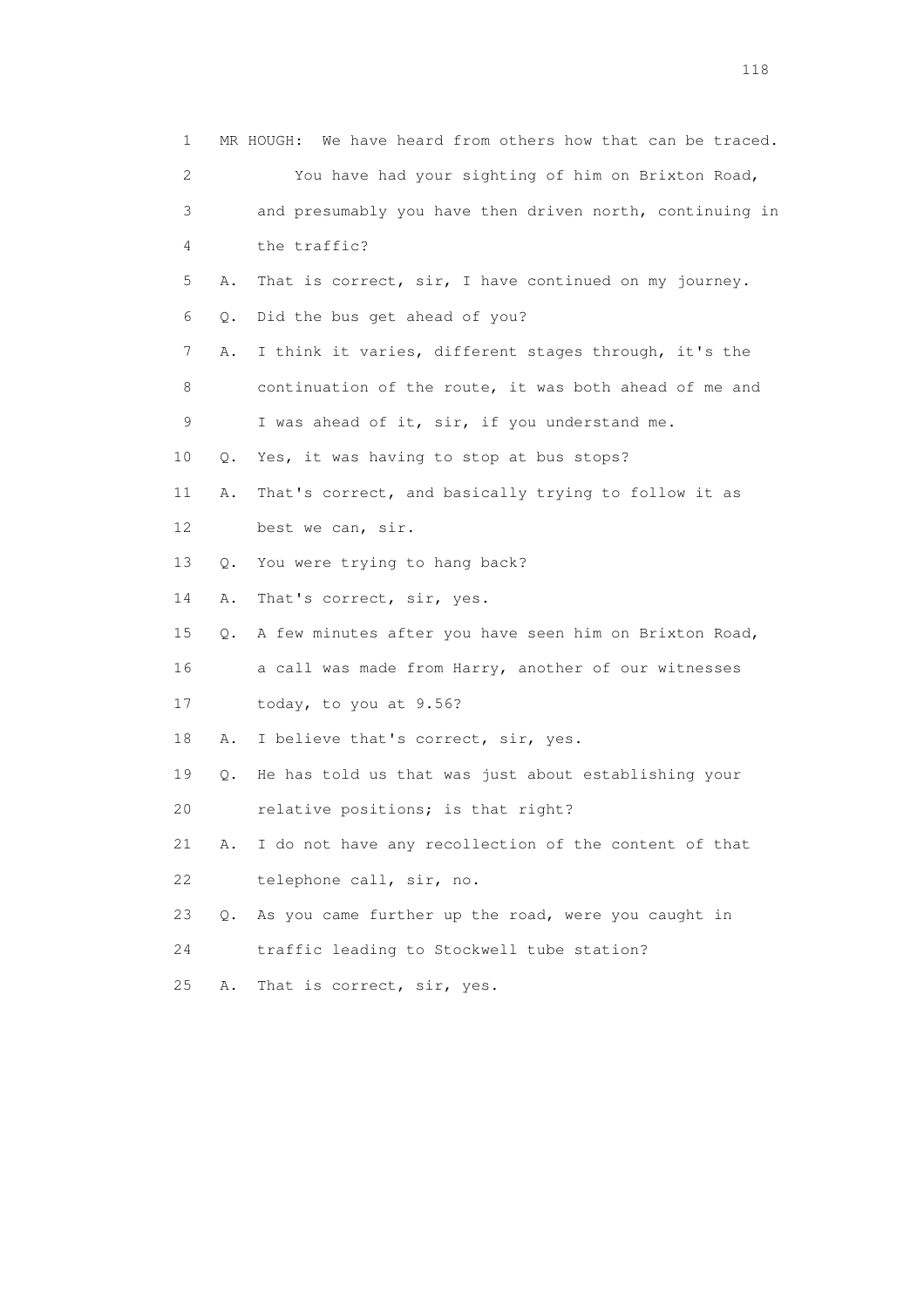- 1 Q. At that point in the follow, was the bus ahead of you?
- 2 A. I believe it was, sir, yes.
- 3 Q. At that point did you know that the man had got back on 4 the bus and was still on it?
- 5 A. I did, sir, yes, that's correct.
- 6 Q. Did you shortly after that hear over the radio that the 7 man was getting off the bus?
- 8 A. I did, sir, yes, that's correct.
- 9 Q. By that stage the bus had gone through the junction and
- 10 stopped on the main road?
- 11 A. That's correct, sir, yes.
- 12 Q. What did you do after hearing that?
- 13 A. I was travelling down Stockwell Road, obviously bearing
- 14 in mind the time of day there was quite a lot of traffic
- 15 on the road. I'm come to the main roundabout at the
- 16 junction with Clapham -- I have done a left turn and
- 17 I have pulled in on the nearside of Clapham Road facing 18 up generally towards Clapham.
- 19 Q. Again if you can keep your voice up, we are trying to 20 transcribe you, I know it's difficult.
- 21 So you parked up. Did you then get out of the car? 22 A. I did, sir, that's correct.
- 23 Q. Did you walk to the tube station?
- 24 A. I did, sir, that's correct, yes.
- 25 Q. When you arrived at the entrance hall of the station,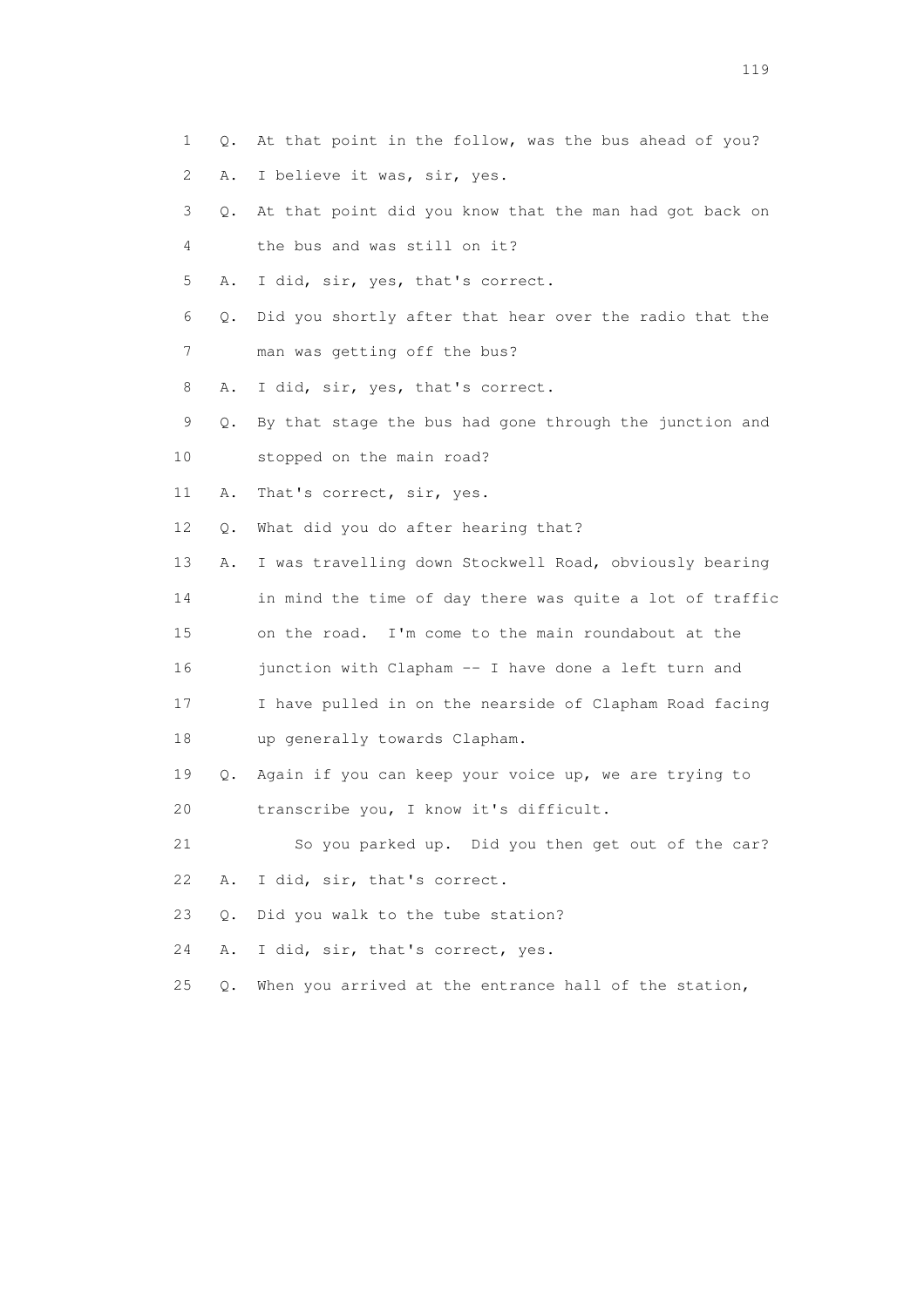1 did you see any other police officers arriving? 2 A. I made my way into the concourse of Stockwell tube 3 station and I generally made my way towards the barrier 4 area. I then became aware of a number of armed SO19 5 officers entering Stockwell tube station, sir. 6 Q. Walking, running? 7 A. Running, sir. 8 Q. Were they at that stage saying or shouting anything? 9 A. My recollection is that they identified themselves as 10 being armed police, sir, that's correct, yes. 11 Q. So saying the words "Armed police" and at some volume? 12 A. That's my recollection, sir, yes, that's correct. 13 Q. We have seen them on film and we have heard about them. 14 They are wearing plain clothes and some of them, 15 I think, had baseball caps identifying them as 16 policemen? 17 A. That's correct, sir. I do have recollection of some of 18 the officers wearing police baseball caps. 19 Q. Their weapons were drawn? 20 A. My recollection is that they were carrying or some of 21 the officers were carrying long barrelled sort of MP5 22 rifle types across their bodies, sir, that's correct, 23 yes. 24 SIR MICHAEL WRIGHT: I daresay the jury know, but what is on 25 the baseball caps that makes them particularly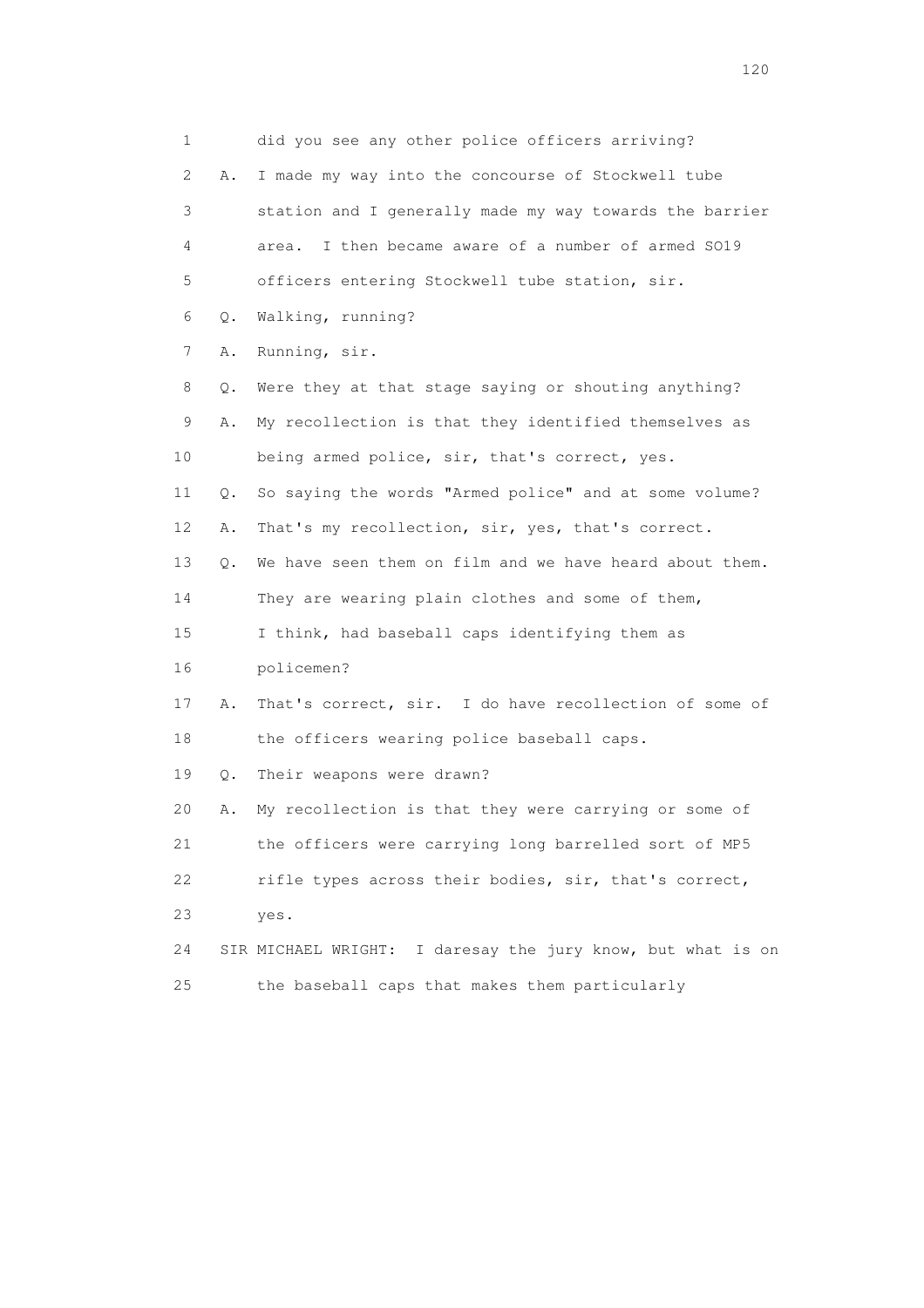1 significant?

| 2  | Α. | The standard police firearms baseball caps are normally  |
|----|----|----------------------------------------------------------|
| 3  |    | blue in colour with a checked band around the head, with |
| 4  |    | a Metropolitan Police patch stuck on the front, sewed on |
| 5  |    | the front and they are normally blue in colour, sir.     |
| 6  |    | MR HOUGH: Did you see them go through the barriers?      |
| 7  | Α. | I saw them go through the barriers, sir, that's correct, |
| 8  |    | yes.                                                     |
| 9  | Q. | I think that you or at least many of the officers have   |
| 10 |    | a card for getting through the barriers if you need to?  |
| 11 | Α. | At that time we were issued with LRT, as they were then, |
| 12 |    | underground passes to allow us to obviously make         |
| 13 |    | progress through the barriers if necessary.              |
| 14 | Q. | I think some of the firearms officers actually went      |
| 15 |    | through the barriers even more directly than that?       |
| 16 | Α. | My recollection, sir, is that certainly a number of the  |
| 17 |    | officers hurdled, if that's the right word, the          |
| 18 |    | barriers, sir.                                           |
| 19 | Q. | Again it may be an obvious or even silly question but    |
| 20 |    | what was the reaction of the bystanders in the station   |
| 21 |    | as this was happening?                                   |
| 22 | Α. | I would say obviously general sort of surprise and --    |
| 23 |    | would be a good way of summarising it, sir.              |
| 24 | Q. | Did you follow a number of those officers through the    |
| 25 |    | barrier and go down the escalators towards the           |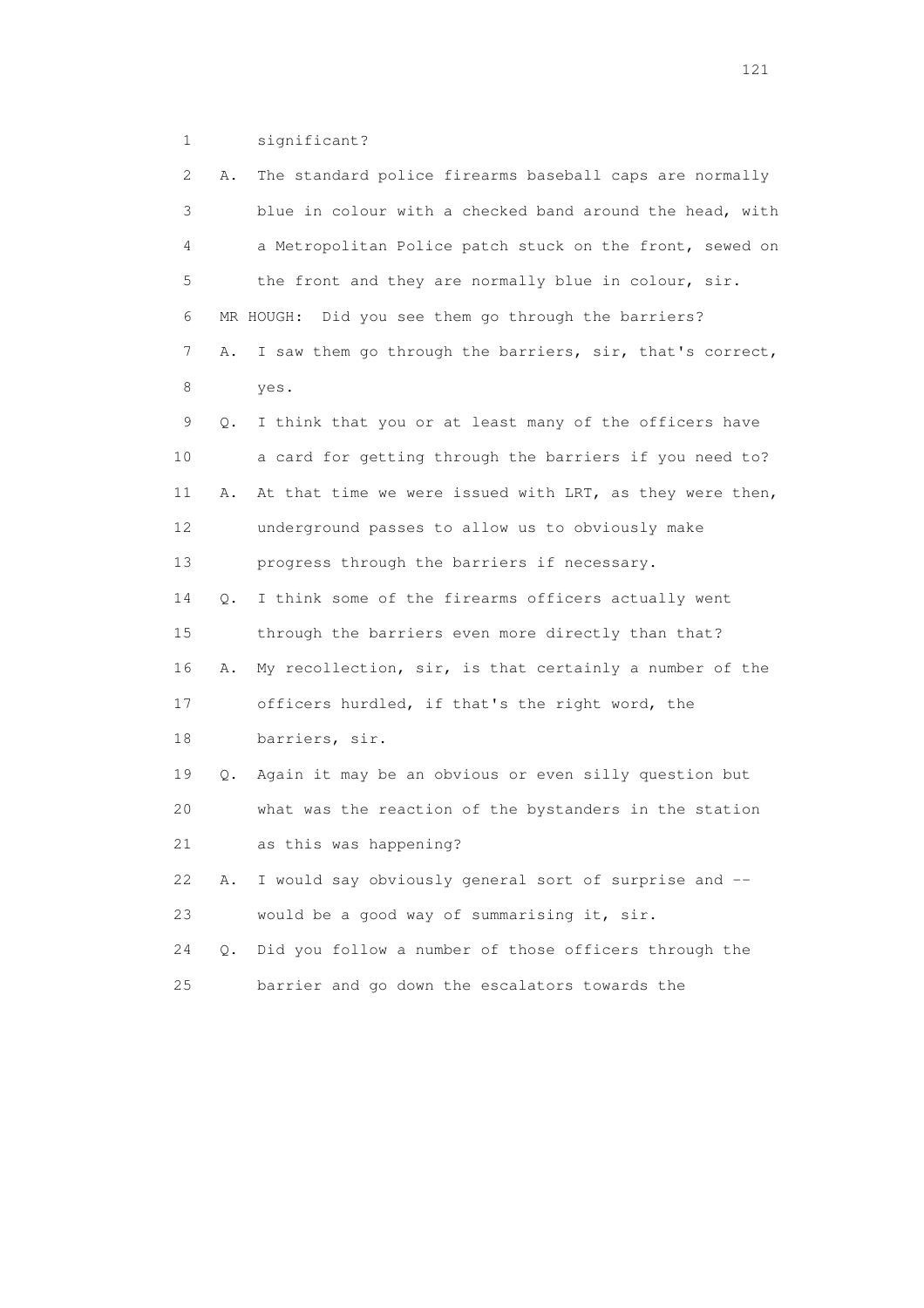1 platforms?

 2 A. I did, sir, that is correct. 3 Q. By that stage, were you able to see members of the 4 public running back towards you? 5 A. That's correct, as I made my way down the stairways, 6 yes, sir. 7 Q. Perhaps we can show a short piece of film. It's camera 8 8. I don't need to start at the start. CC3, camera 8. 9 I would like to start at 10.03.00. 10 Video footage shown 11 If you can just watch this. This is the view 12 towards the barriers, C2 and C12, C2 vaulting the 13 barrier as you have seen, C11 going through, C7, Terry, 14 D9, C5, C6, Sam, all those are firearms officers, D4, 15 also a firearms officer, H11, another of your 16 colleagues, William and Graham. There, just pause 17 there. 18 So I think that's the point at which you go through 19 the barriers; is that right? 20 A. That's correct, sir, yes. 21 Q. So quite a lot of the firearms officers have run through 22 ahead of you and we have seen how they have been going 23 through? 24 A. That's right, sir, yes. 25 Q. You saw that happening immediately in front of you?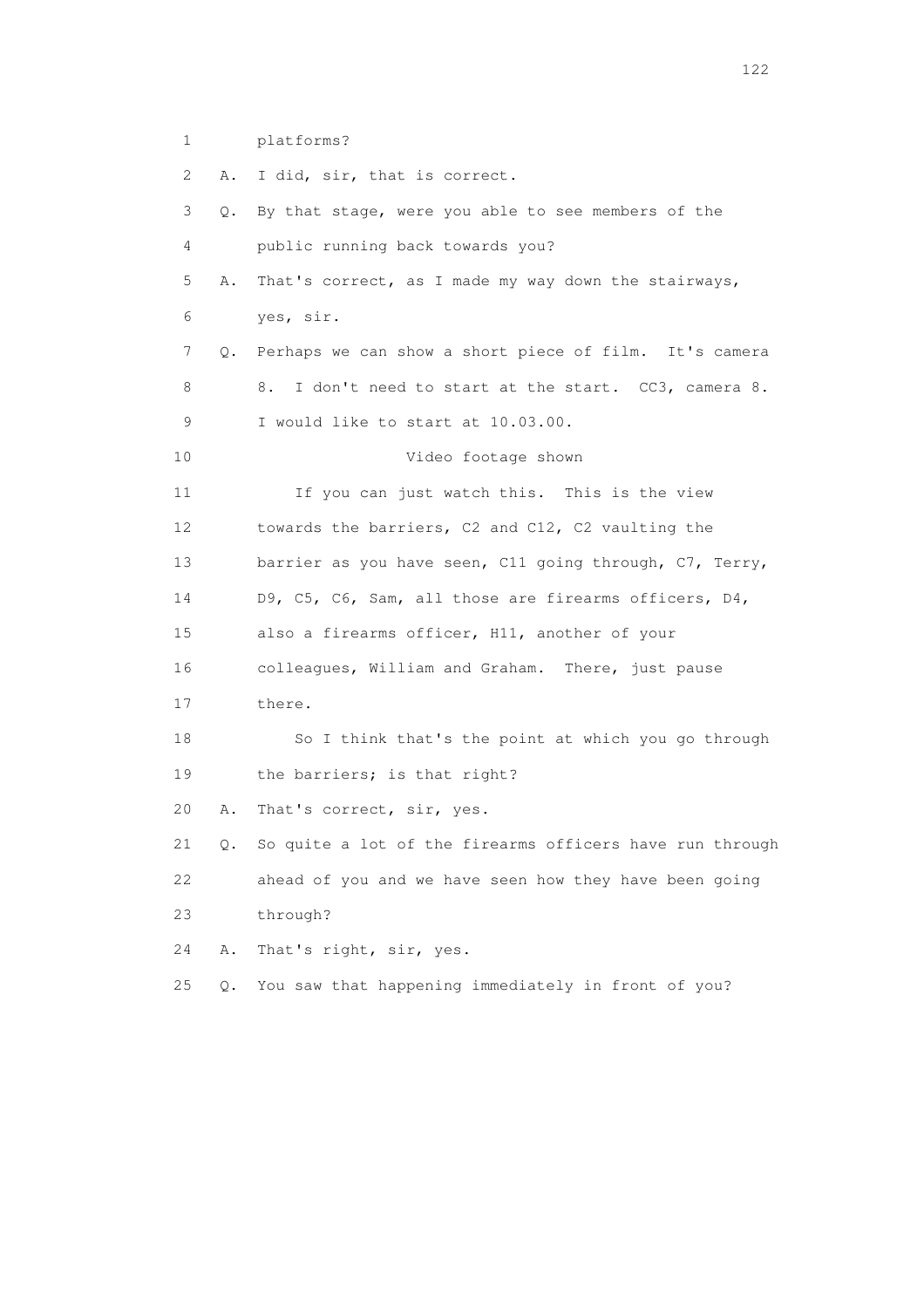1 A. I did, sir, yes.

2 Q. Thank you, that can come off screen now.

| 3  | We have had you getting down the escalators with                      |
|----|-----------------------------------------------------------------------|
| 4  | members of the public running back up and we have seen                |
| 5  | some footage of that taking place. At what point were                 |
| 6  | you when you heard shots?                                             |
| 7  | First of all my recollection is it was a staircase<br>Α.              |
| 8  | rather than an escalator, but I believe it was about                  |
| 9  | halfway down the staircase when I heard what I believed               |
| 10 | to be rounds fired.                                                   |
| 11 | What did you do then?<br>Q.                                           |
| 12 | I just remained sort of within my position on the<br>Α.               |
| 13 | stairway. By then there was a lot of members of the                   |
| 14 | public making their way away from the tube platform.<br>I.            |
| 15 | attempted, probably unsuccessfully, to try to facilitate              |
| 16 | them doing that, and I just held my position within the               |
| 17 | general area of the staircase, sir.                                   |
| 18 | Did you in the period immediately after these events, so<br>$\circ$ . |
| 19 | while you are still at the station, have any                          |
| 20 | conversations with any of the firearms officers?                      |
| 21 | I didn't, sir, no.<br>Α.                                              |
| 22 | MR HOUGH:<br>Thank you very much.                                     |
| 23 | Questions from MR MANSFIELD                                           |
| 24 | Good afternoon, my name is Michael Mansfield.<br>MR MANSFIELD:        |
| 25 | I represent the de Menezes family. Very little indeed.                |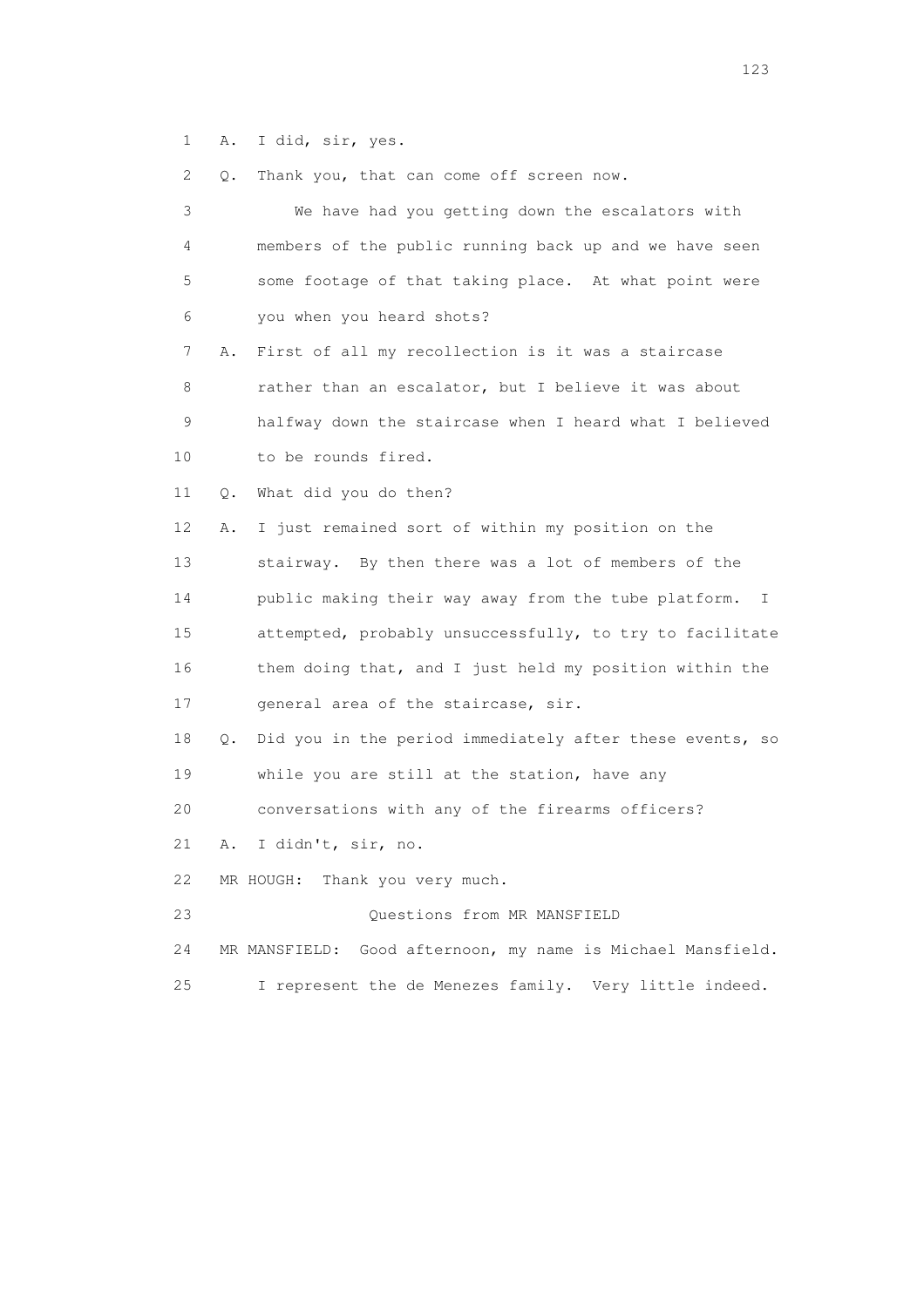| 1  |    | I just want to ask you as you were in the van towards    |
|----|----|----------------------------------------------------------|
| 2  |    | the back of the follow, during that time, in other words |
| 3  |    | the time that you were in the follow, were you listening |
| 4  |    | carefully to the Cougar radio?                           |
| 5  | Α. | I was, sir, that's correct, yes.                         |
| 6  | Q. | Because you would need to know, since you weren't in the |
| 7  |    | vanquard as it were, the front of this, exactly what was |
| 8  |    | happening and going to happen?                           |
| 9  | Α. | That is correct, sir, yes.                               |
| 10 | Q. | Did you at any stage hear over the Cougar radio that the |
| 11 |    | individual being followed had been discounted as not     |
| 12 |    | being Nettle Tip? Do you follow the question?            |
| 13 | Α. | Discounted $--$ could you ?                              |
| 14 | Q. | Yes, I'll put it more simply. Did you ever hear words    |
| 15 |    | to the effect, "It's not Nettle Tip"?                    |
| 16 | Α. | I heard no either positive or negative identification    |
| 17 |    | made throughout the follow, sir.                         |
| 18 | Q. | Right. So I hadn't got to the positive but you have      |
| 19 |    | included it. So it's clear you never heard anyone say    |
| 20 |    | it's not. Did you at any stage ever receive or overhear  |
| 21 |    | any instruction to you to stop the follow?               |
| 22 | Α. | No, I didn't, sir, no.                                   |
| 23 |    | SIR MICHAEL WRIGHT: And so you went on?                  |
| 24 | Α. | That's correct, sir, yes.                                |
| 25 |    | MR MANSFIELD: Did you at any stage hear "state red" over |
|    |    |                                                          |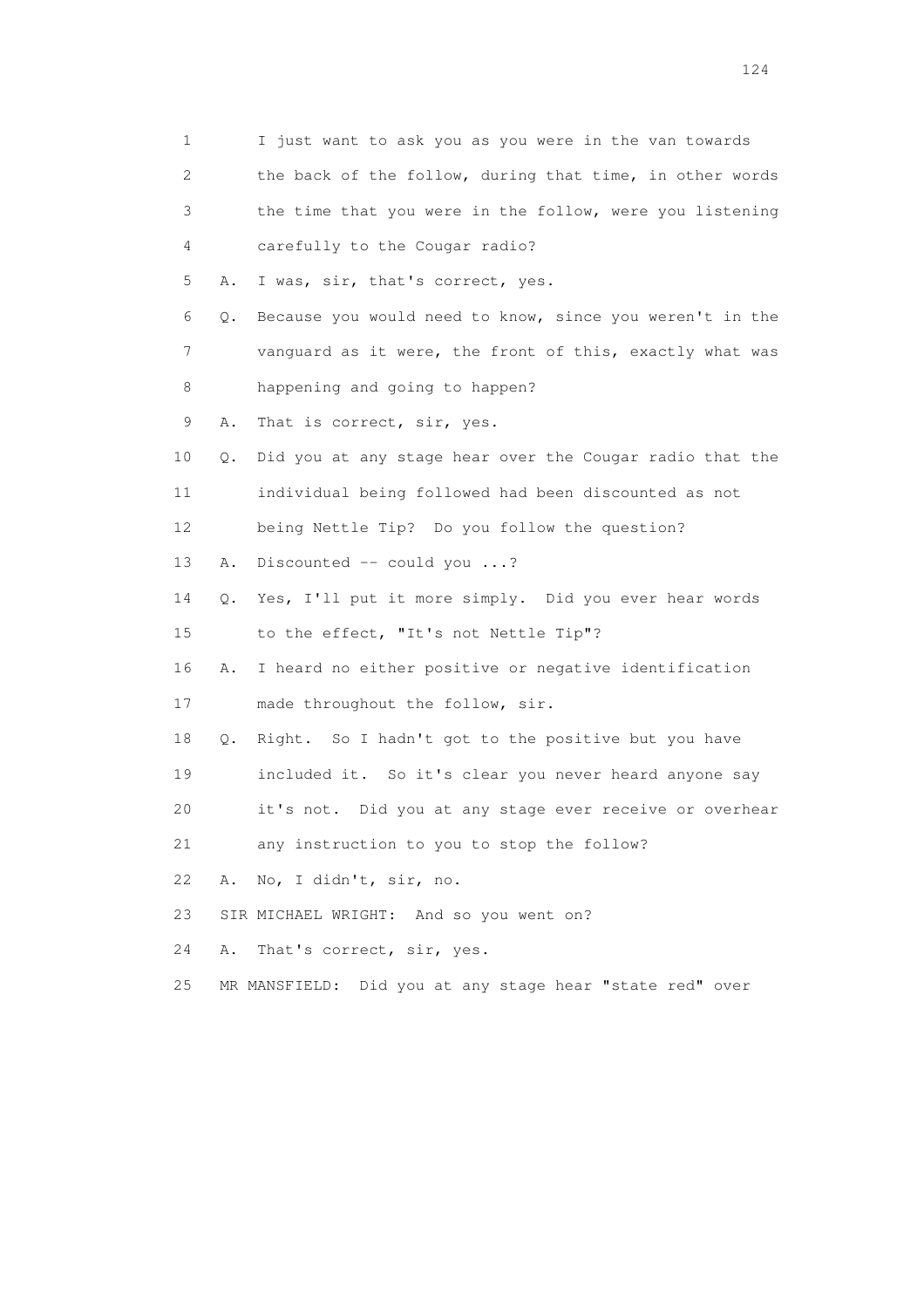- 1 the Cougar?
- 2 A. I didn't, sir, no.

 3 Q. Now, it's clear, I'm not asking for the CCTV of the 4 earlier bit to be shown, that you go in after some 5 firearms officers, you go into the tube station. In the 6 concourse you are there? 7 A. My recollection is I was actually in the forecourt prior 8 to the arrival of the SO19 officers, sir. 9 Q. Right, but you have -- they go down the escalators 10 before you go down the stairs? 11 A. That's correct, sir, yes. 12 Q. Before that point in time, were you aware that they in 13 fact were going to be coming? You hadn't heard state 14 red, so had you heard that they were going to be coming 15 at all? 16 A. No I hadn't expected them to arrive, sir, no. 17 MR MANSFIELD: Thank you. 18 SIR MICHAEL WRIGHT: Yes, Mr Stern. 19 Questions from MR STERN 20 MR STERN: I represent C2 and C12. I have just two matters 21 for you, if I may. First of all, it was your 22 understanding, according to your statement, that 23 Mr de Menezes had been observed leaving 21 Scotia Road? 24 A. That is correct, sir, yes. 25 Q. That was your understanding, that he had come directly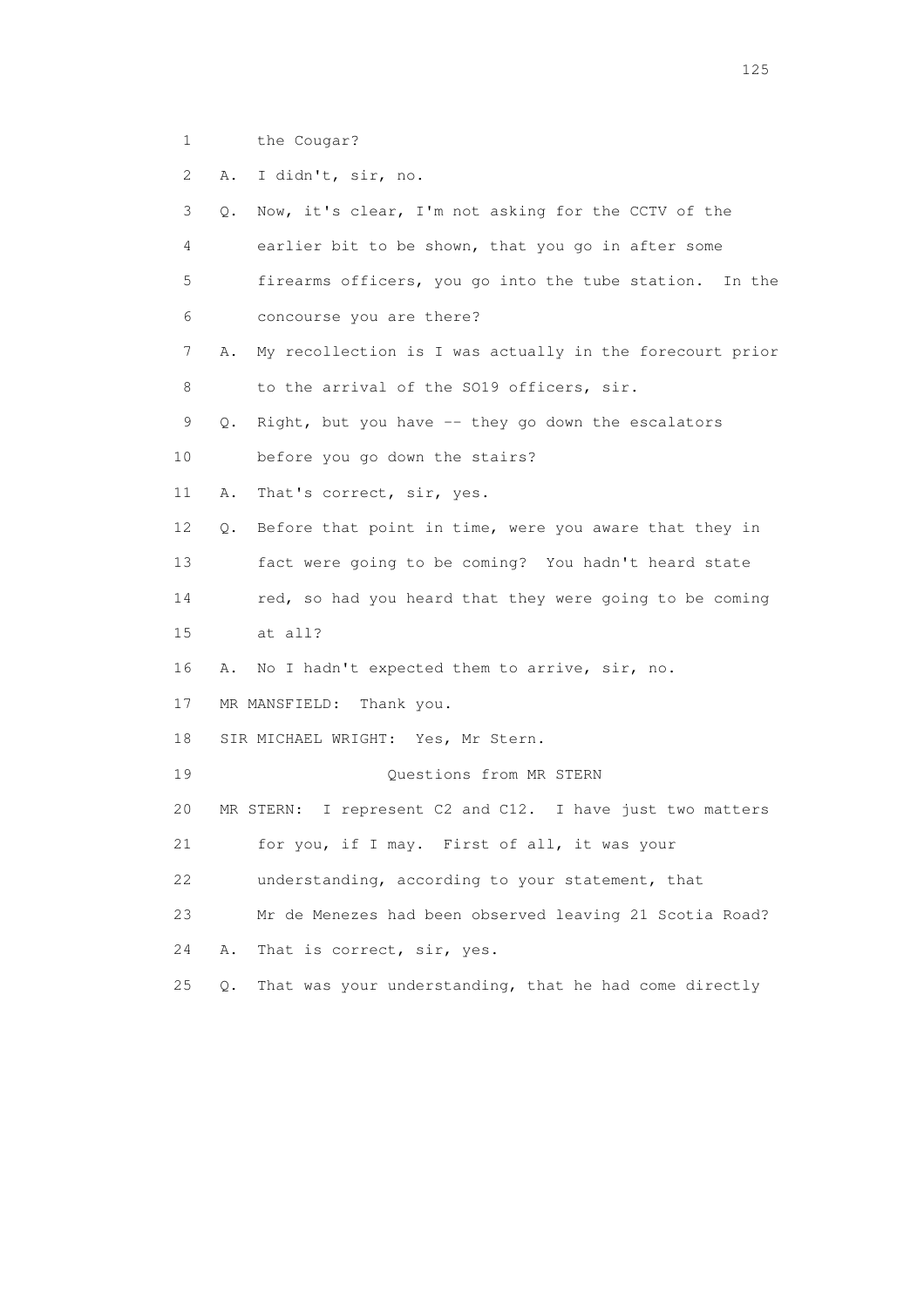1 from that 21?

2 A. That's -- that's correct, sir, yes.

 3 Q. The second aspect is this: having seen that particular 4 part of the CCTV and indeed you were present when the 5 firearms officers came into the station as you have just 6 told my learned friend Mr Mansfield, it's clear that 7 they were doing everything they could to get into the 8 station and down onto the platform as speedily as they 9 could? 10 A. I would agree with that, sir, yes, correct. 11 MR STERN: Thank you. 12 SIR MICHAEL WRIGHT: Thank you. Ms Leek? 13 MS LEEK: No, thank you, sir. 14 SIR MICHAEL WRIGHT: Thank you. Mr Perry? 15 Questions from MR PERRY 16 MR PERRY: Yes, very briefly, if I may, sir. 17 Graham, I ask questions on behalf of Commander Dick 18 amongst others. I just want to ask you about these 19 matters if I may. 20 First of all, the briefing that you attended when 21 you first attended for duty, I think it's right to say, 22 this is not a criticism at all, but you arrived a little 23 bit late? 24 A. That is correct, sir, yes. 25 Q. So you missed part of the briefing and again not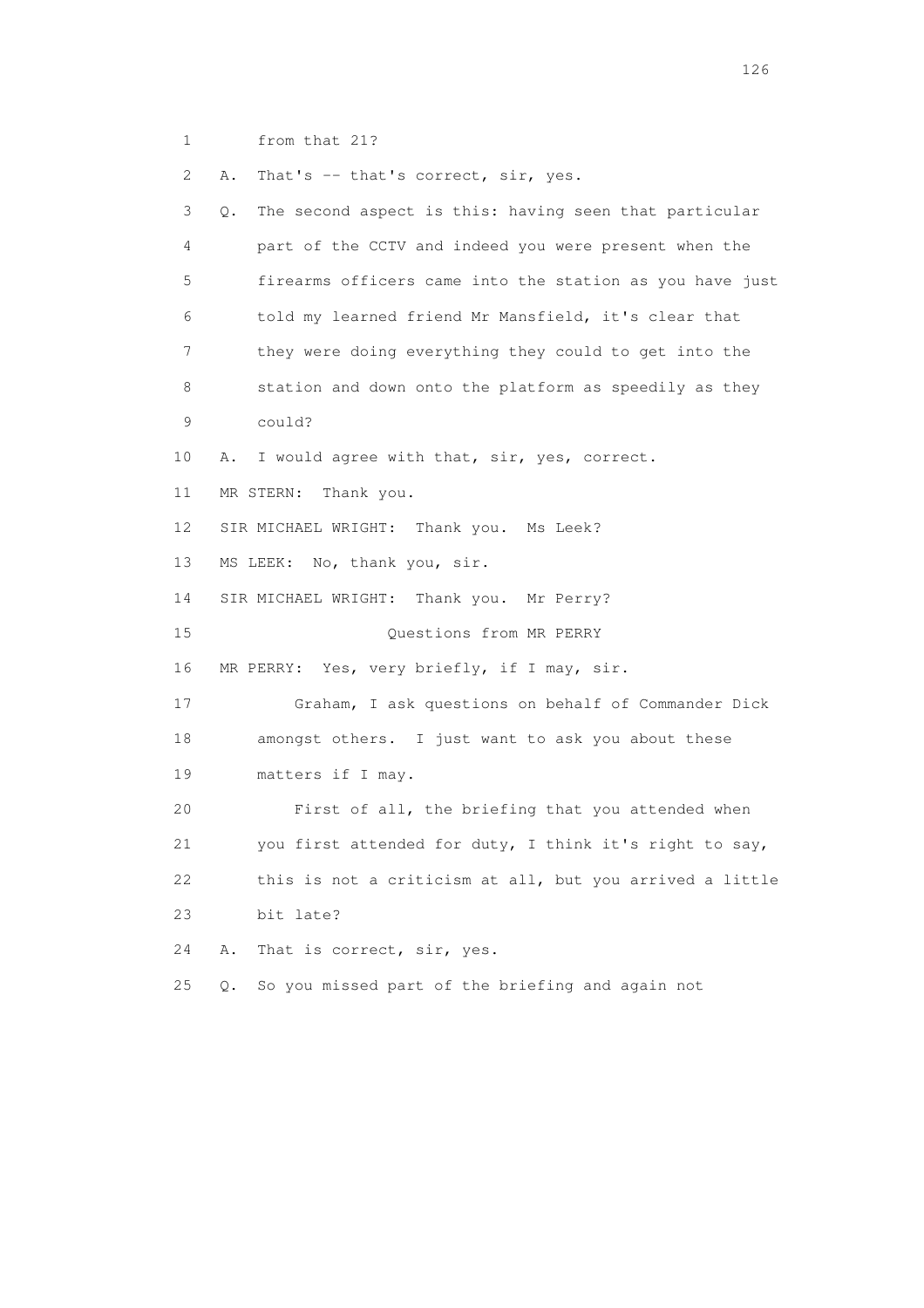1 a criticism, I don't think you asked anyone to tell you 2 what had been said over the period when you were not 3 there? 4 A. That is correct, sir, yes. 5 Q. So if something had been said that others had heard, you 6 wouldn't necessarily have heard it? 7 A. That is quite possible, sir, that's correct. 8 Q. That's the first topic, that's the briefing point. 9 SIR MICHAEL WRIGHT: Do you have any particular piece in 10 mind, Mr Perry? 11 MR PERRY: Well, sir, I'm going to come on to deal with some 12 other matters which may have a bearing on this. 13 SIR MICHAEL WRIGHT: All right. 14 MR PERRY: You tell us, of course, that you were in effect 15 in the grey team, the equivalent of what we might think 16 of as Frank, the man in the van. 17 A. That's correct, sir, yes. 18 Q. I don't mean that in any disparaging way at all. You 19 are the man in the van and you go to Brixton Hill area 20 to get your provisions in the parade of shops, and for 21 a particular period of time you are out of the van? 22 A. That is correct, sir, yes. 23 Q. Now, the communication system is going to be in the van? 24 A. I was also wearing my -- 25 Q. I am going to come on to that.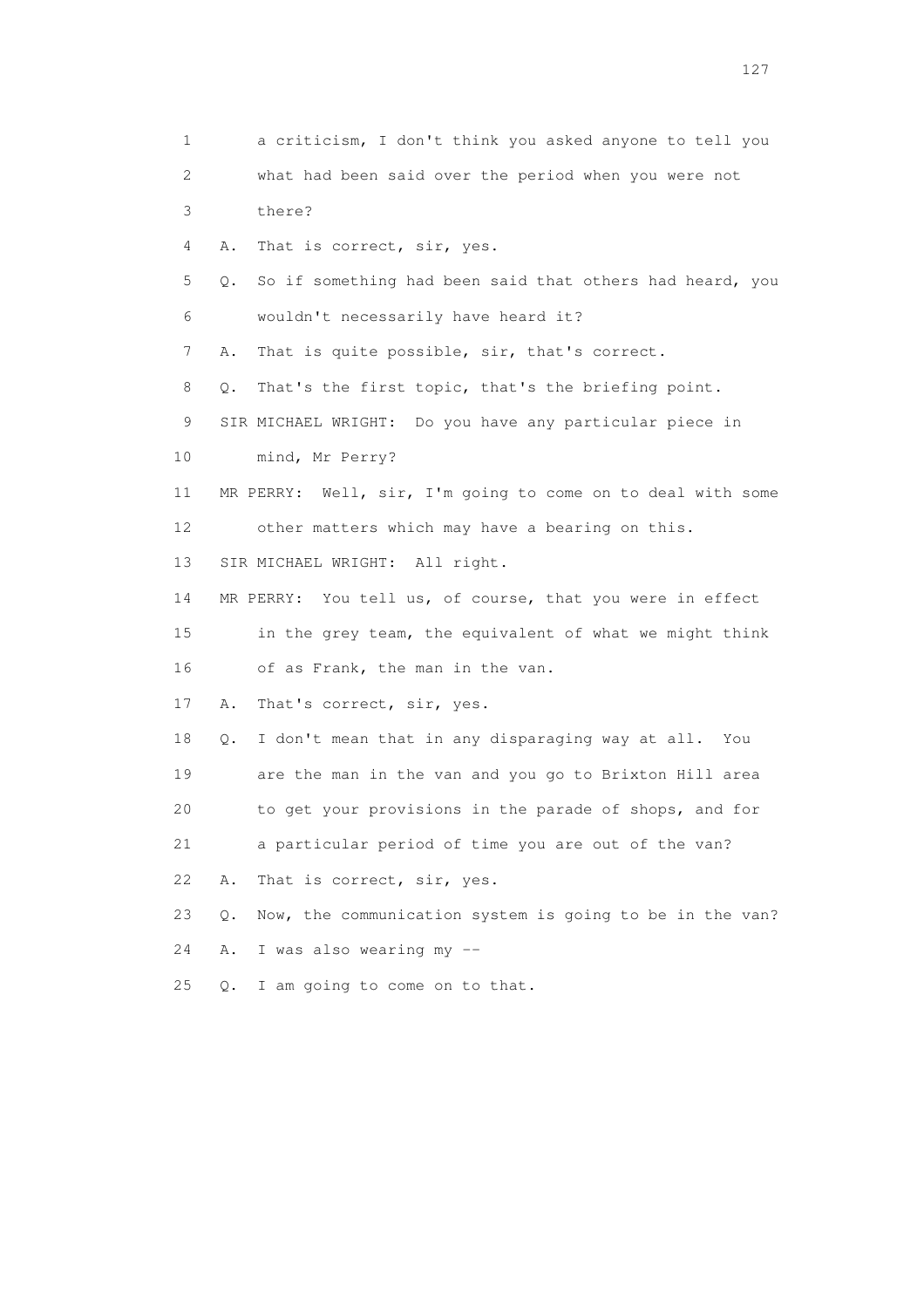- 1 A. Yes.
- 2 Q. The main communications system is in the van?
- 3 A. That's correct, sir, yes.
- 4 Q. But you are also wearing a covert harness. I am not 5 going to give any sensitive information away but there 6 is a covert harness. You have got a radio which can 7 pick up the Cougar transmissions?
- 8 A. On my person, that's correct, sir, yes.
- 9 Q. But because you are some distance away, it's more
- 10 difficult to pick up on your Cougar personal than it
- 11 would be on the Cougar van system?
- 12 A. I would agree with that, sir, yes.
- 13 Q. There is no guarantee as a result of your position that
- 14 you heard all the transmissions over the radio at all,
- 15 is there?
- 16 A. That's correct, sir, yes.
- 17 Q. For example, did you hear that SO19 were making their
- 18 way through transmitted by James?
- 19 A. At Brixton Hill? I didn't hear that, sir, no.
- 20 Q. No, not at Brixton Hill, at any time. Don't worry about
- 21 the time. Did you ever hear James --
- 22 A. I didn't hear any reference to the SO19 team at any time 23 during the follow, sir.
- 24 Q. Did you hear any question put out by James about the
- 25 percentage of identification for the subject?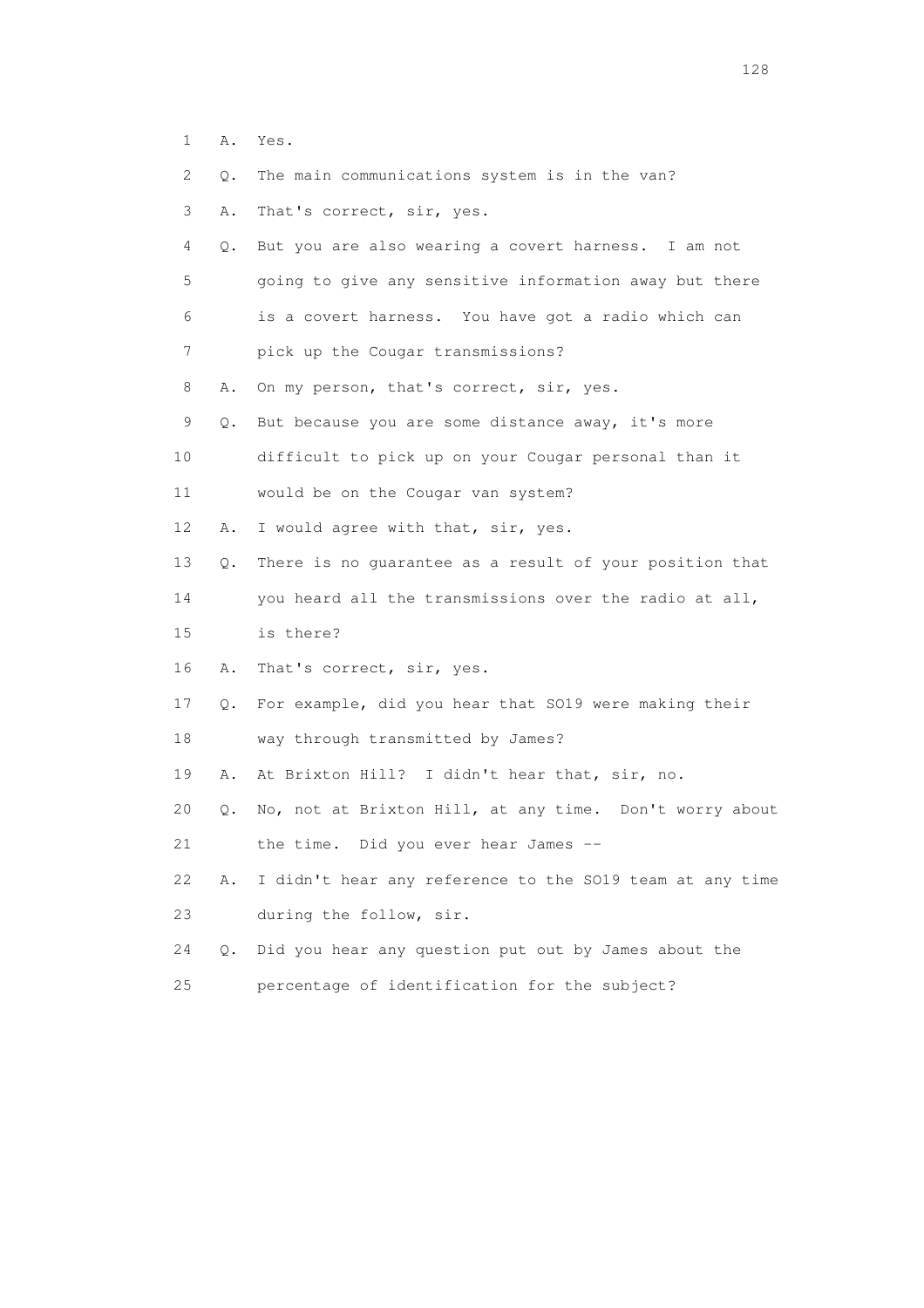1 A. I do have a recollection of that being said over the 2 air, sir, yes. 3 Q. A percentage question being asked? 4 A. Yeah, around the identification, that's correct, sir, 5 yes. 6 Q. You can remember that. Whereabouts would you have been 7 when that took place? 8 A. I really don't have any recollection, sir. 9 Q. That's fair enough, it's a long time ago. Let me try 10 you with this one: can you remember James putting out 11 requests for information as to where the subject was, 12 anything like -- any communications like that? 13 A. Not specifically, sir, no. 14 Q. I just want to ask you this final matter: "possibly 15 identical with", is that a phrase you yourself use at 16 all? 17 A. It's a phrase I am aware of. It's not a phrase, sir, 18 that I tend to use. 19 SIR MICHAEL WRIGHT: Well, were you ever in any position to 20 use it on this occasion? 21 A. No, I wasn't, sir, but as a matter of rule, it's not 22 terminology -- 23 SIR MICHAEL WRIGHT: It's not something you use. 24 A. It's not terminology that I personally -- just 25 a personal -- personally use.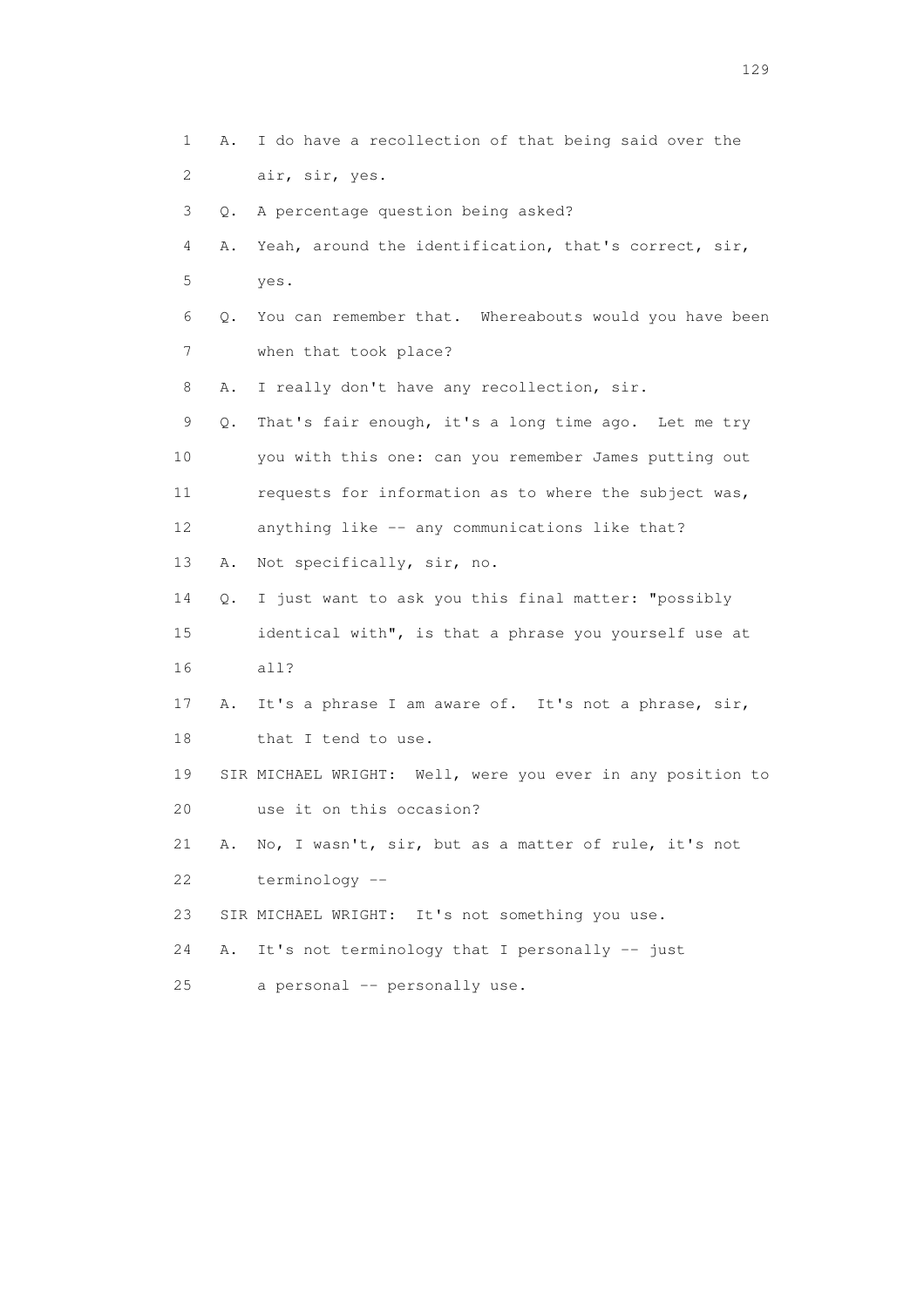1 MR PERRY: That's a personal matter of yours.

2 A. Yes, sir, that's correct.

3 MR PERRY: Thank you very much.

 4 Questions from THE CORONER 5 SIR MICHAEL WRIGHT: Did you gain from the briefing the 6 knowledge that CO19 were intended to be used to back up 7 the surveillance teams? 8 A. I have no recollection of that being mentioned at the 9 briefing, sir, no. 10 SIR MICHAEL WRIGHT: I was wondering about that. You didn't 11 hear anything during the follow, any reference to SO or 12 CO19? 13 A. That is correct, sir, yes. 14 SIR MICHAEL WRIGHT: So in fact until you saw them coming 15 into the station, you didn't know they were going to be 16 involved at all. 17 A. That's correct, sir, yes. 18 SIR MICHAEL WRIGHT: That must have been a surprise. Yes, 19 thank you. Mr Horwell? 20 MR HORWELL: No, thank you. 21 SIR MICHAEL WRIGHT: Mr Gibbs. 22 Ouestions from MR GIBBS 23 MR GIBBS: May I just follow up a couple of very short

- 24 matters.
- 25 SIR MICHAEL WRIGHT: Your client, Mr Gibbs.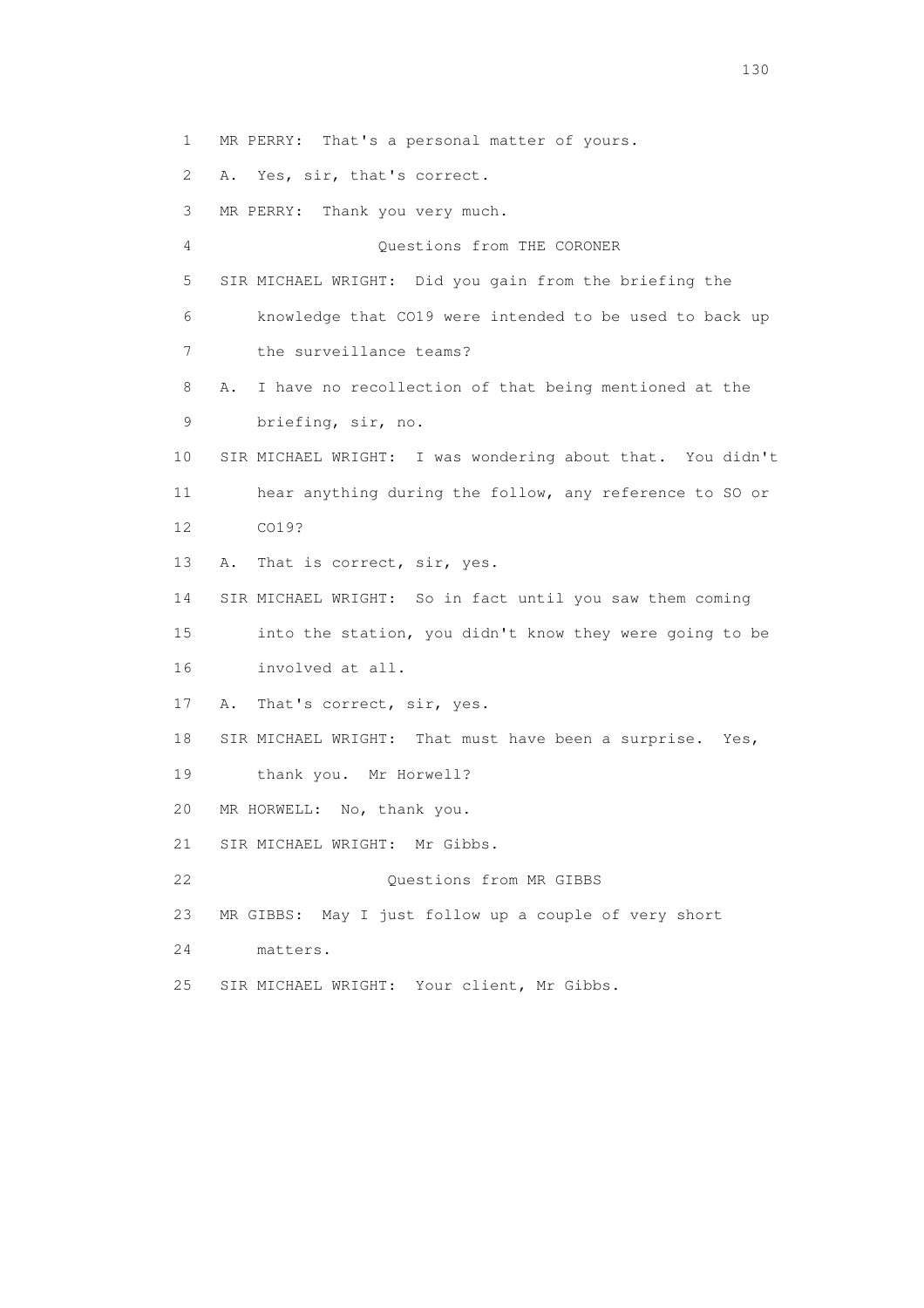1 MR GIBBS: In our tab 60, we have a multicoloured document. 2 I am not sure if you have it in the jury bundle there. 3 Probably in volume 2 behind tab numbered 60. Can you 4 find that volume? 5 A. Sorry, number 60? Yes. It may be that Tom can put it 6 on the screen. 7 SIR MICHAEL WRIGHT: It's coming up. 8 MR GIBBS: Yes, thank you very much. 9 SIR MICHAEL WRIGHT: You will do better if you use the 10 document, I think. 11 MR GIBBS: Sir, it's getting better every minute. The 12 members of the jury all have copies, of course, of this. 13 I just want to put some telephone calls, there are 14 two I think for you, into context. See if you can help 15 with them. There is a green entry on the right-hand 16 side of the page at 9.38? 17 A. I see that, sir, yes. 18 Q. For 15 seconds. You seem to have called Lawrence. Do 19 you remember what that was about? 20 A. I have no recollection of the content of that phone 21 call, sir, no. 22 Q. Where would you have been at that time, do you think? 23 A. From memory, sir, I believe I would have been in the 24 Brixton Hill area around about that sort of time. 25 Q. Can we then go down the page on the left-hand side to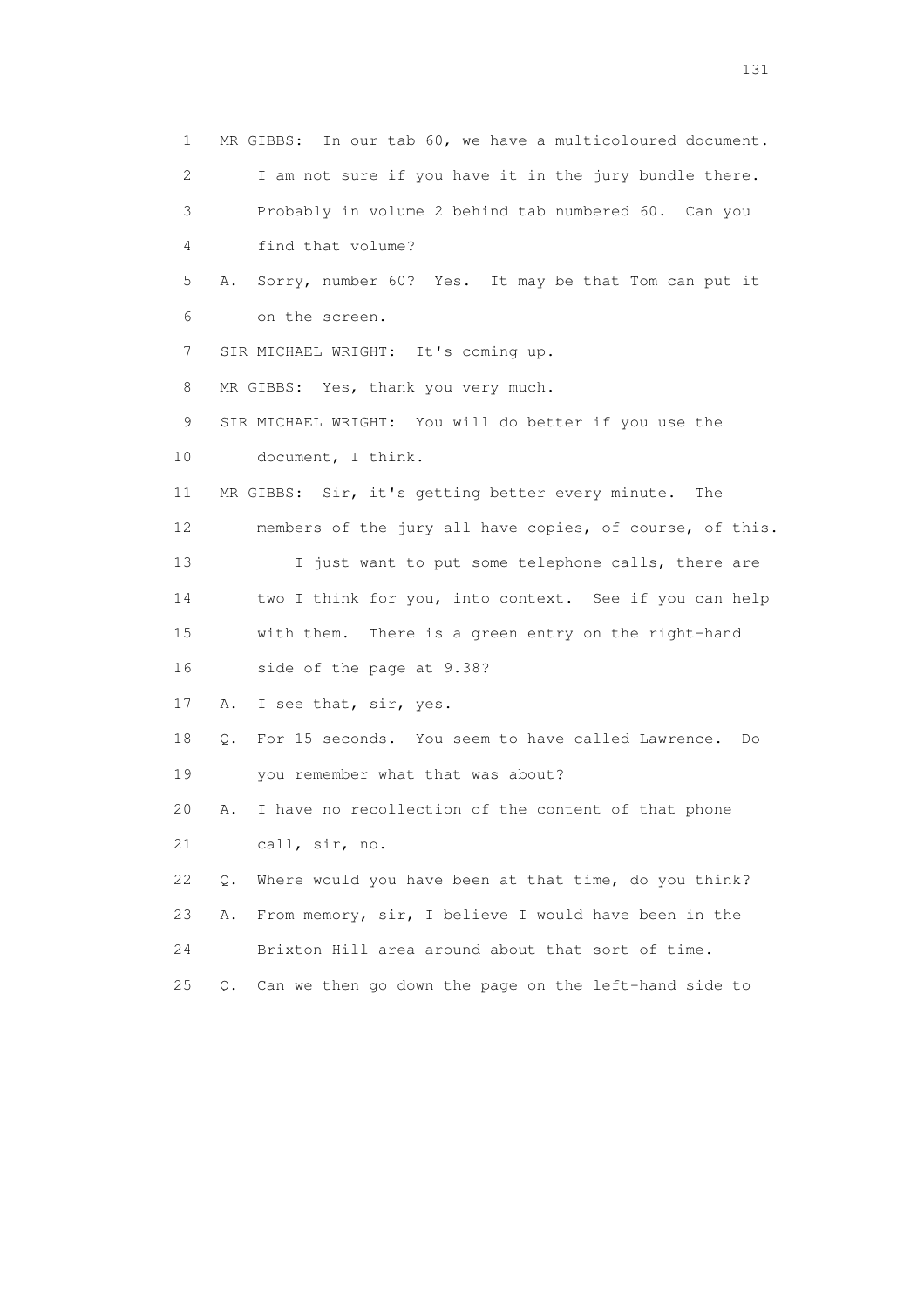| $\mathbf 1$ |       | 9.47, and there is something like a brown entry, do you   |
|-------------|-------|-----------------------------------------------------------|
| 2           |       | see, on the left-hand side, "off of number 2 bus"?        |
| 3           | Α.    | I do, sir.                                                |
| 4           | Q.    | That's the entry in the grey log which you have endorsed  |
| 5           |       | and that's why it's got your name beside it. At that      |
| 6           |       | point, are you near Brixton Underground station?          |
| 7           | Α.    | Yes, I am just south of Brixton Underground station.      |
| 8           | Q.    | Then if we can go on, and this involves going over the    |
| 9           |       | page, I have another telephone call at 9.56 on the        |
| 10          |       | right-hand side in green for 22 seconds, and it's from    |
| 11          |       | Harry to you; do you see that?                            |
| 12          | Α.    | I do, sir, yes.                                           |
| 13          | Q.    | Do you remember what that was about?                      |
| 14          | Α.    | Again, sir, I have got no recollection of the content of  |
| 15          |       | that call.                                                |
| 16          | Q.    | Where were you at that time, do you think?                |
| 17          | Α.    | I can't be specific as to exactly where I was, sir.<br>It |
| 18          |       | would just be guesswork if I said.                        |
| 19          | Q.    | We don't want that. Thank you. Just one other thing,      |
| 20          |       | when you get to the Underground station at Stockwell,     |
| 21          |       | you were in the concourse when a large number of SO19     |
| 22          |       | officers appeared?                                        |
| 23          | Α.    | That is correct, sir, yes.                                |
| 24          | $Q$ . | And they went through the barriers and down into the      |
| 25          |       | Underground system?                                       |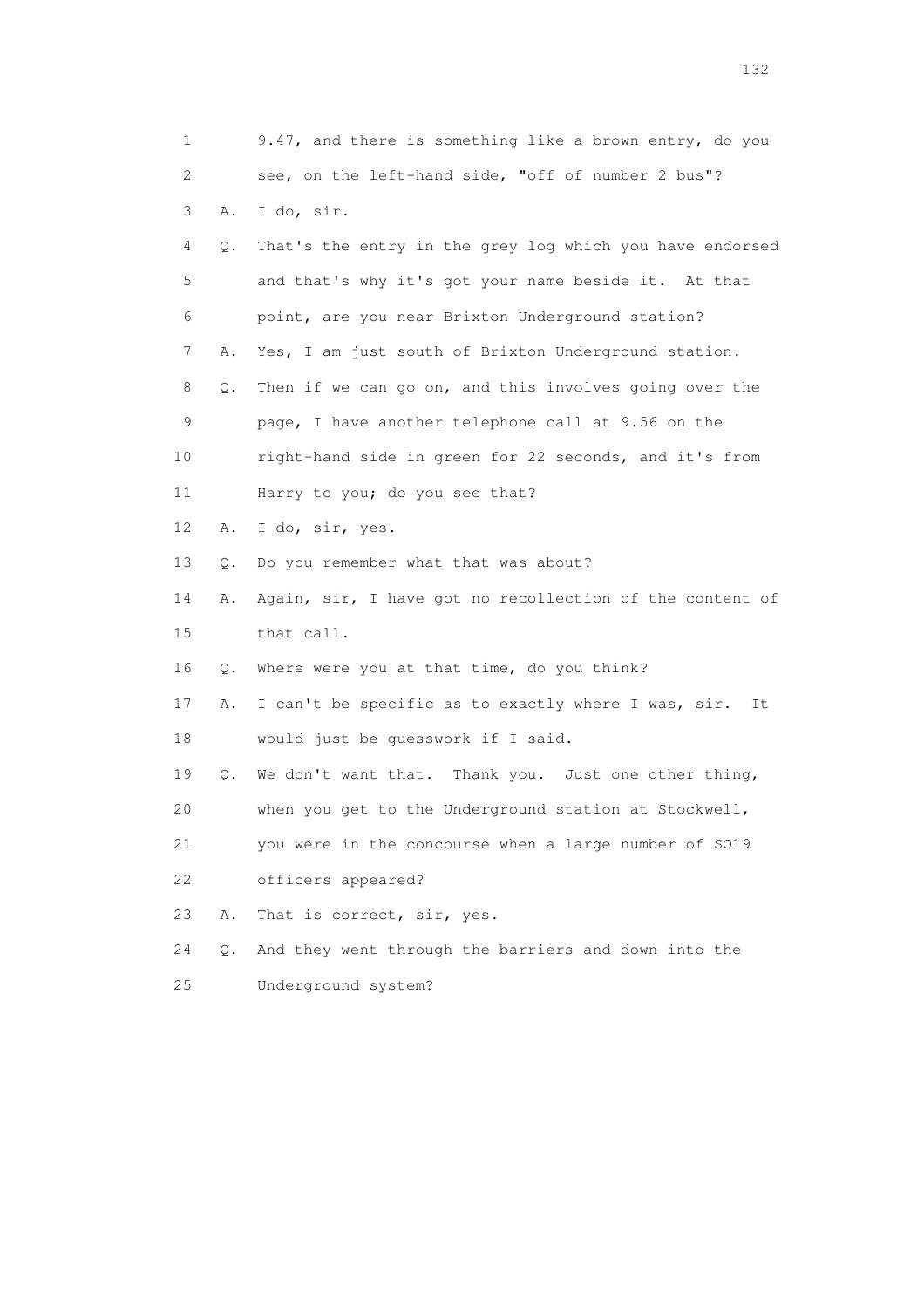- 1 A. That is correct, sir, yes.
- 2 Q. You also went down into the Underground system?
- 3 A. That's correct, sir, yes.
- 4 Q. Were you armed?
- 5 A. No I wasn't, sir, no.
- 6 Q. You were part of the way down the stairs or the
- 7 escalators when you heard shots?
- 8 A. That's correct, sir, yes.
- 9 Q. But you maintained your position unarmed to assist the
- 10 public to leave?
- 11 A. That's correct, sir, yes.
- 12 MR GIBBS: Thank you.
- 13 SIR MICHAEL WRIGHT: Thank you, Mr Gibbs. Mr Hough?
- 14 MR HOUGH: No, there is nothing from me.
- 15 SIR MICHAEL WRIGHT: Graham, thank you very much indeed,
- 16 that's all, you are free to go.
- 17 A. Thank you very much.
- 18 (The witness withdrew)
- 19 SIR MICHAEL WRIGHT: Do you have anybody to back up?
- 20 MR HOUGH: Of course. The next witness is Ivor and my
- 21 learned friend Mr Hilliard is taking him.
- 22 SIR MICHAEL WRIGHT: Thank you.
- 23 CODENAME "IVOR" (sworn)
- 24 SIR MICHAEL WRIGHT: Thank you, now please sit down.
- 25 A. Thank you.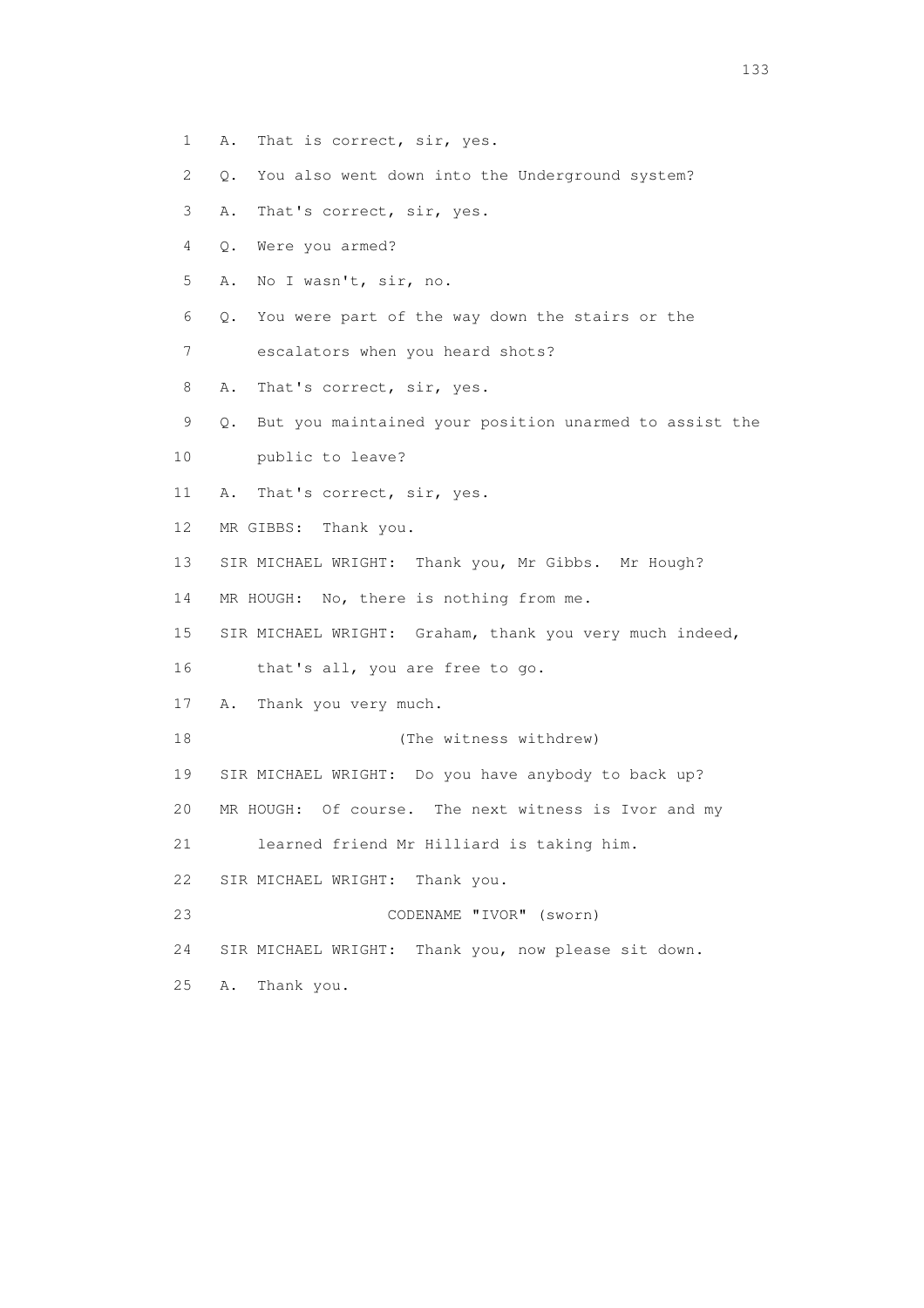| 1  |               | Questions from MR HILLIARD                               |
|----|---------------|----------------------------------------------------------|
| 2  |               | MR HILLIARD: You are going to be known as Ivor for the   |
| 3  |               | purpose of these proceedings; yes?                       |
| 4  | Α.            | Thank you, sir.                                          |
| 5  | $Q_{\bullet}$ | I am going to ask you some questions first of all on     |
| 6  |               | behalf of the Coroner and then you will be asked         |
| 7  |               | questions by others.                                     |
| 8  | Α.            | Thank you.                                               |
| 9  | Q.            | In July of 2005, were you a police officer attached to   |
| 10 |               | SO12 Special Branch at New Scotland Yard?                |
| 11 | Α.            | I was, sir, yes.                                         |
| 12 | Q.            | Were you a member of a surveillance team?                |
| 13 | Α.            | I was, sir, yes. I was attached to a dedicated           |
| 14 |               | Special Branch surveillance team entitled the grey team. |
| 15 | Q.            | Right. What rank were you in 2005?                       |
| 16 | Α.            | A DC, sir, a detective constable.                        |
| 17 | Q.            | Can you help us, as at July 2005, for roughly how long   |
| 18 |               | had you been involved in surveillance work, so we have   |
| 19 |               | some idea of your experience?                            |
| 20 | Α.            | Cumulatively over ten years, sir.                        |
| 21 | Q.            | I am going to ask you about 22 July 2005. We will be     |
| 22 |               | looking at some entries that you completed in            |
| 23 |               | a surveillance log, all right?                           |
| 24 | Α.            | Yes.                                                     |
| 25 | Q.            | Those will come up on the screen. I think you had        |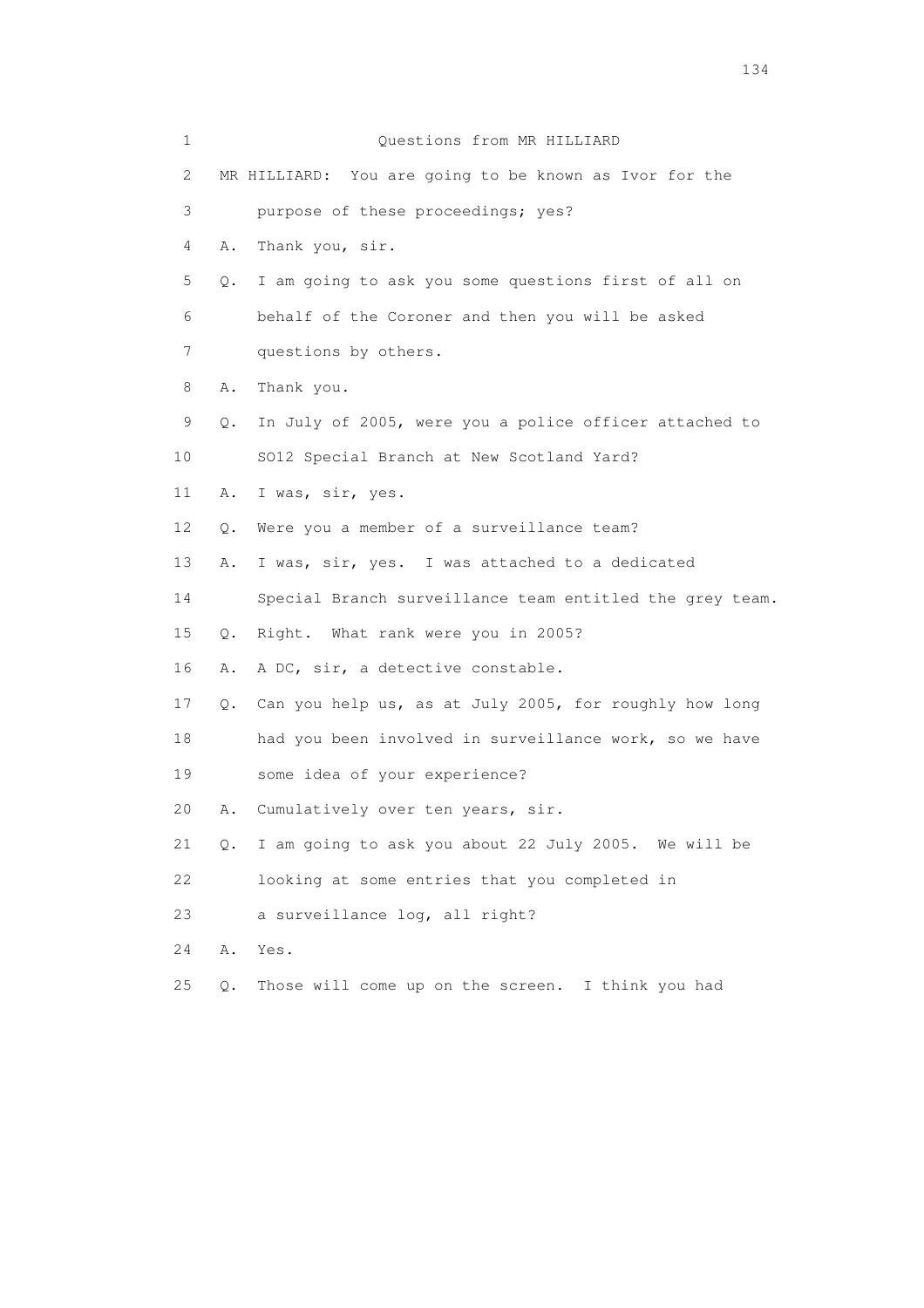1 a call sign that ended in 33; is that right? 2 A. That's correct, sir, yes. 3 SIR MICHAEL WRIGHT: You have been credited in fact by 4 another witness as being probably the most experienced 5 surveillance officer in the grey team at that time. Is 6 that about right? 7 A. I have not considered that, sir. I'm really unaware of 8 the experience of my colleagues. As I said, I have been 9 involved in this sort of work for about ten years or so, 10 sir, yes. 11 MR HILLIARD: You've certainly got plenty of experience 12 yourself. I think you made a number of witness 13 statements, is this right, including one on 23 14 July 2005? 15 A. Yes, sir. 16 Q. Do you have a copy of that one in particular? 17 A. I do have a copy of my original statement. 18 Q. So you understand, there is no difficulty about you 19 looking at any of those statements or the log, we will 20 look at them ourselves, but if at any other time you 21 want to look at anything, you carry on and do it. 22 A. Thank you very much, sir, yes. 23 Q. 22 July, then, you have told us that you were a member 24 of the grey team; correct? 25 A. Yes, that's correct.

n 135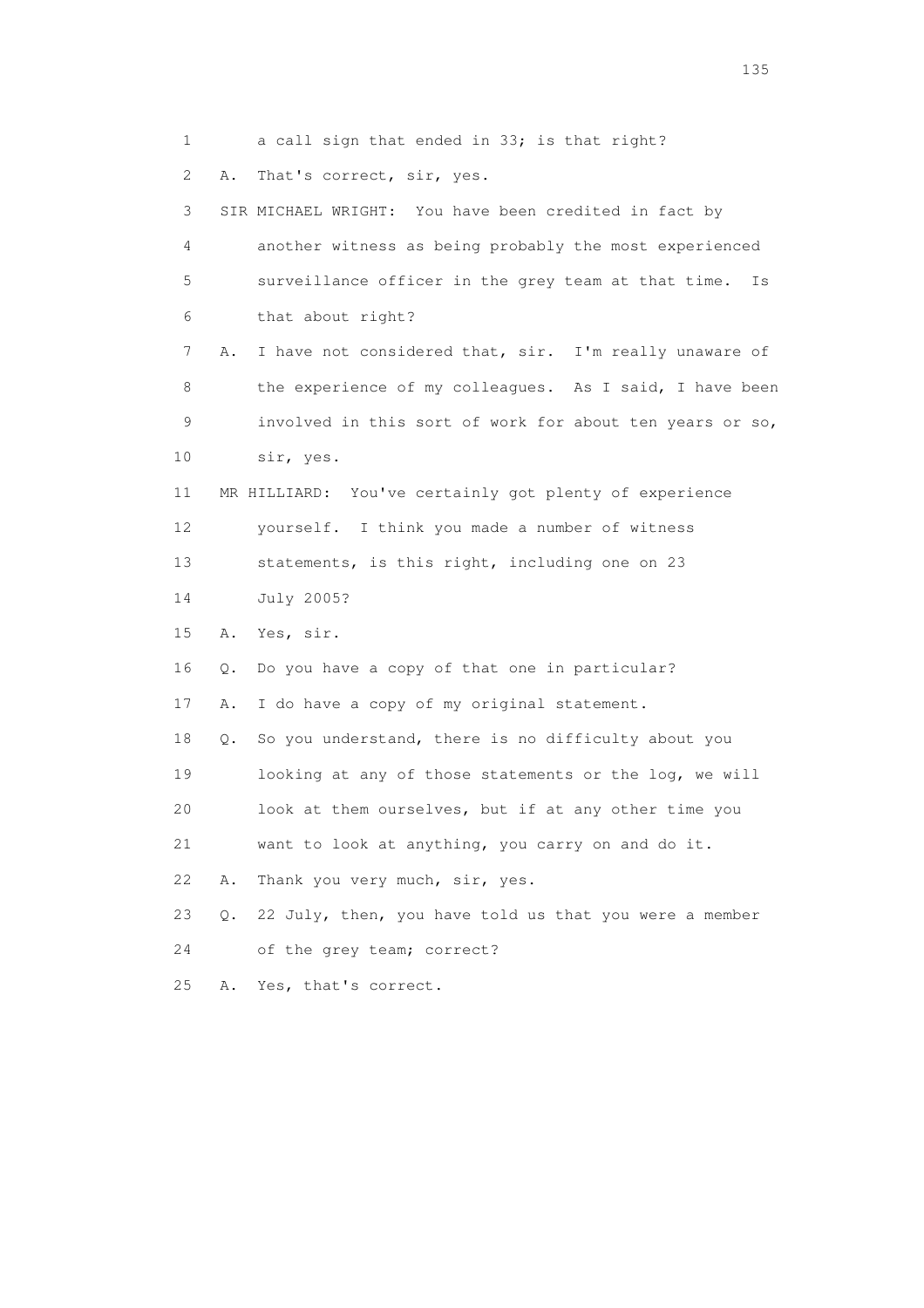|    | $\mathbf 1$<br>Q. | We have heard about a briefing at about 7.45 that        |
|----|-------------------|----------------------------------------------------------|
|    | 2                 | morning on the 22nd at New Scotland Yard. Did you go to  |
|    | 3                 | that?                                                    |
|    | 4<br>Α.           | That is correct. At about 7.45 am I attended a briefing  |
|    | 5                 | at New Scotland Yard regarding Operation Theseus 2, and  |
| 6  |                   | that briefing was given by DI Whiddett and I have his    |
|    | 7                 | name written here, I understand it's Colin.              |
|    | 8<br>Q.           | Right. Did this relate to the attempted bombings on the  |
| 9  |                   | transport system the day before, 21 July?                |
| 10 | Α.                | Yes, that was the substance of the briefing, sir, yes.   |
| 11 | Q.                | I think you were given the name of three suspects, or    |
| 12 |                   | the names of three suspects, Hussain Osman, a Mr Omar,   |
| 13 |                   | and a Mr Obonwa alias Girma; is that right?              |
| 14 | Α.                | Yes, to be specific, we were given details of            |
| 15 |                   | Hussain Osman, born 23 July 1978; Abdi Samad Omar and    |
| 16 |                   | Jeffrey Obwana alias Girma.                              |
| 17 | Q.                | I think you were given an address for Mr Osman, is that  |
| 18 |                   | right, and indeed for Mr Omar: 21 Scotia Road, possible  |
| 19 |                   | address for them?                                        |
| 20 | Α.                | Yes, home address of 21 Scotia Road was given for Omar   |
| 21 |                   | and Osman. Do you want me to explain                     |
| 22 | $\circ$ .         | No, we know about the gym card and so on, so that's kind |
| 23 |                   | of you but we don't need more detail now.                |
| 24 | Α.                | Sir.                                                     |
| 25 | $Q$ .             | Thank you very much, though. Just so far as Mr Osman     |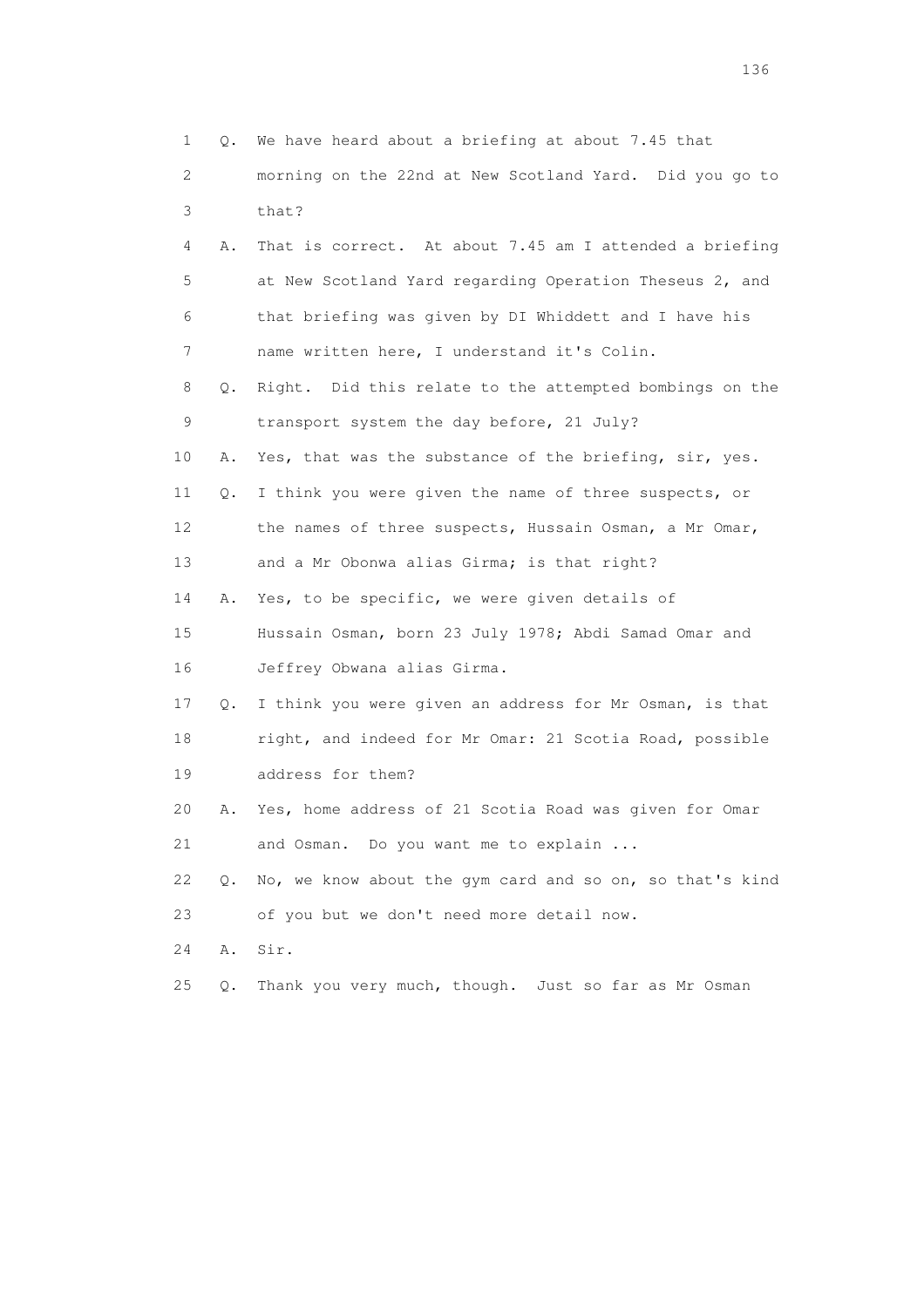| $\mathbf 1$ |    | was concerned, I am just going to ask that the picture   |
|-------------|----|----------------------------------------------------------|
| 2           |    | at our divider 37 goes on the screen. Do you remember    |
| 3           |    | seeing that picture?                                     |
| 4           | Α. | That appears to be the picture that we were shown at the |
| 5           |    | briefing of a man suspected of being Hussain Osman.      |
| 6           | Q. | Others have described that as being not a particularly   |
| 7           |    | good image, and do you agree with that?                  |
| 8           | Α. | I think I have said in the past that, and I have given   |
| 9           |    | my view, that it is a poor quality image.                |
| 10          | Q. | Did you take the image or a copy of it with you or not?  |
| 11          | Α. | I did not.                                               |
| 12          | Q. | Mr Osman, however, I think was given the name            |
| 13          |    | Nettle Tip; is that right?                               |
| 14          | Α. | That's correct, sir, Nettle Tip.                         |
| 15          | Q. | You, I think, were issued with a Glock pistol and        |
| 16          |    | ammunition; is that right?                               |
| 17          | Α. | Yes, I was issued with a Glock 17 pistol and 34 rounds   |
| 18          |    | of ammunition. I loaded the magazine and made it safe.   |
| 19          |    | Sorry, loaded the weapon and made it ready.              |
| 20          | Q. | Can you just help with this: I think you understood that |
| 21          |    | you were going to be deployed in the Scotia Road area in |
| 22          |    | support of the red team; is that right?                  |
| 23          | Α. | Not specifically at that time. At the time of the        |
| 24          |    | briefing we were given details of several addresses.     |
| 25          |    | Following the briefing we were sent to a holding area    |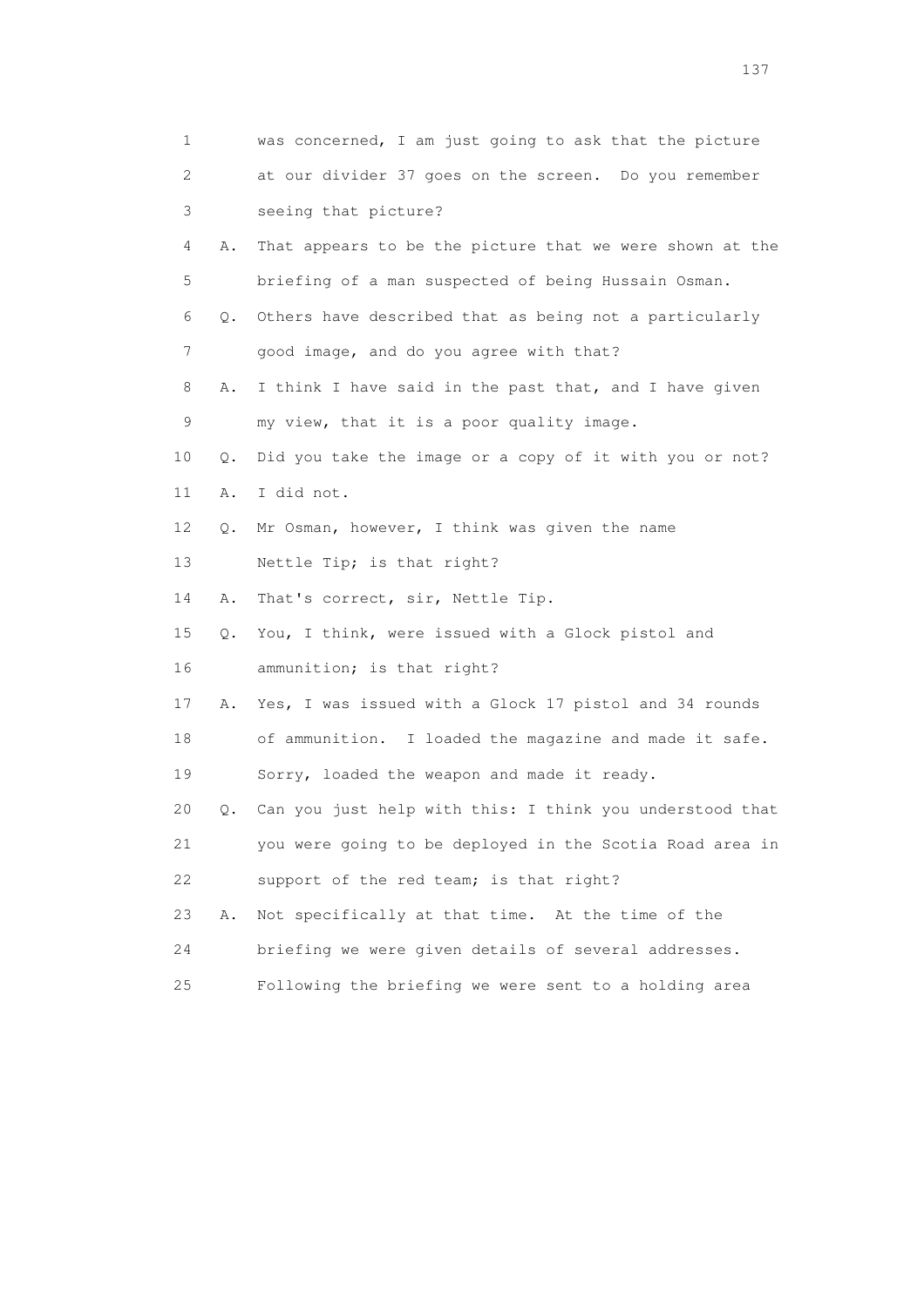| 1  |    | and from there we were told that we were being sent to   |
|----|----|----------------------------------------------------------|
| 2  |    | 21 Scotia Road or the vicinity in support of the red     |
| 3  |    | surveillance team, sir.                                  |
| 4  | Q. | What, as you understood it, by the time you made your    |
| 5  |    | way there, what did you understand you would be doing?   |
| 6  | Α. | Are you talking with reference to the briefing or        |
| 7  | Q. | No, by the time you set off, by the time you make your   |
| 8  |    | way to the area of Scotia Road, what's your              |
| 9  |    | understanding of what's going to be happening?           |
| 10 | Α. | With reference to the briefing, we were told that we     |
| 11 |    | would be containing any premises that we were sent to.   |
| 12 | Q. | By that you meant or you understood?                     |
| 13 | Α. | A surveillance deployment around the premises, that's my |
| 14 |    | understanding.                                           |
| 15 | Q. | Yes?                                                     |
| 16 | Α. | As we were sent to support the reds at Scotia Road, it   |
| 17 |    | was my understanding that the reds would hold, if you    |
| 18 |    | like, the inner circle, the immediate vicinity of the    |
| 19 |    | address, and we were to hold -- the grey team that is -- |
| 20 |    | the periphery of the address. That's my understanding,   |
| 21 |    | sir.                                                     |
| 22 | О. | So was the effect of that that if someone who was going  |
| 23 |    | to be followed had come out of the address that they     |
| 24 |    | might be followed first of all by the red team and then  |
| 25 |    | if they went further away from the address by members of |

138 and 138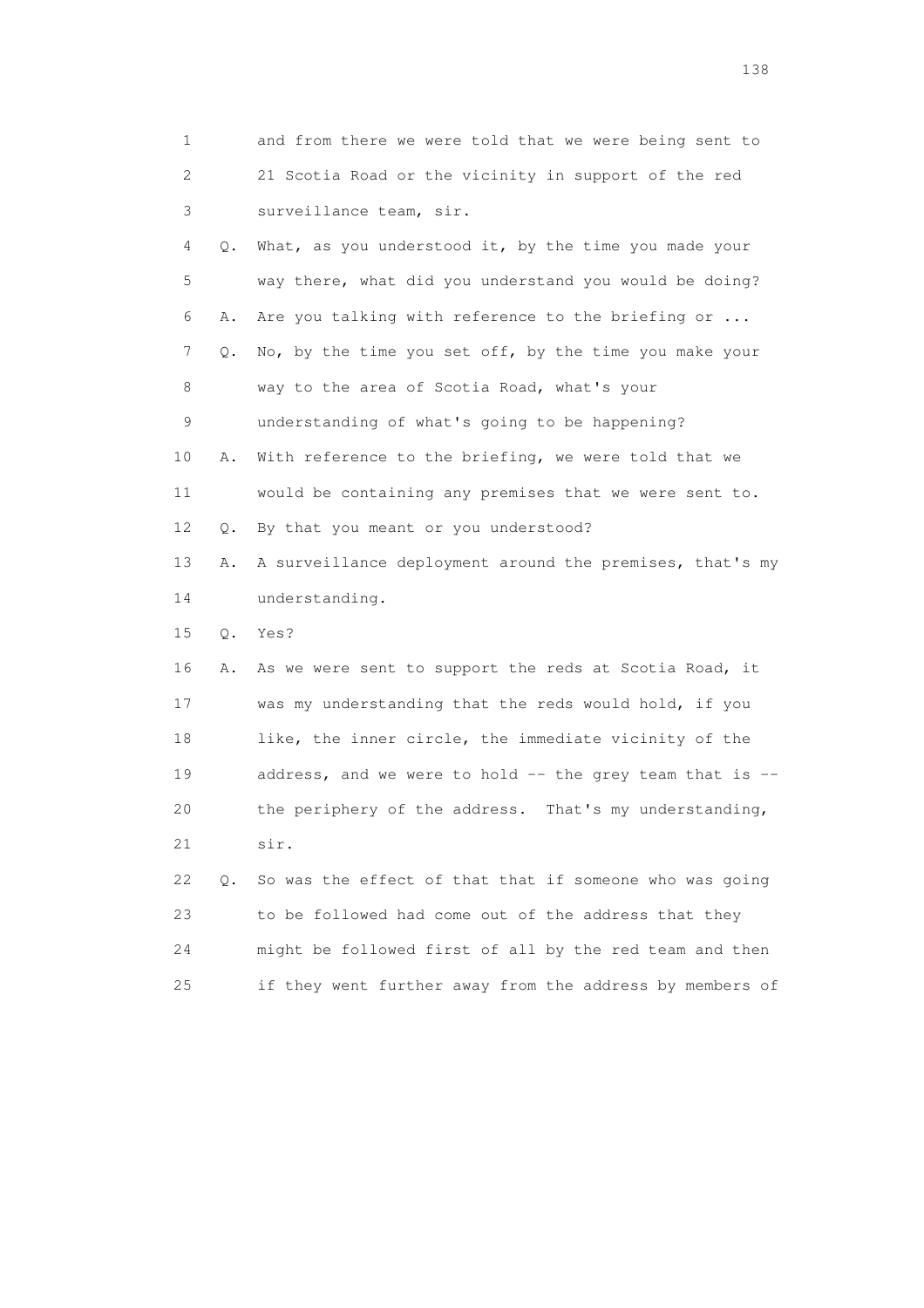1 the grey team?

2 A. I think it would be wrong to be that specific.

- 3 Q. Right.
- 4 A. Because indeed two members could come out together in 5 which case the reds would have to go with one and we 6 would have to go with another. So from my point of 7 view, as in many surveillance deployments, the 8 deployment had to be fluid. As it turned out, that is
- 9 exactly what happened.

10 Q. But it might not have been, right?

- 11 A. I would accept that, sir, yes.
- 12 Q. CO19 or SO19, did you understand that they had got any 13 involvement in this?
- 14 A. Yes. CO19 were mentioned at the briefing in that they

 15 were briefing at separate premises. I took that to mean 16 that they would be deploying later.

- 17 Q. Right, what did you understand their role would be?
- 18 A. It wasn't made clear. I could only assess what their
- 19 role would be in any counter-terrorism operation that
- 20 they may be required with reference to an armed
- 21 intervention.
- 22 Q. Right. But nobody said that for sure. Nobody actually 23 told you what their role was --
- 24 A. No specific role was mentioned, CO19 briefing, only that 25 they were briefing at separate premises.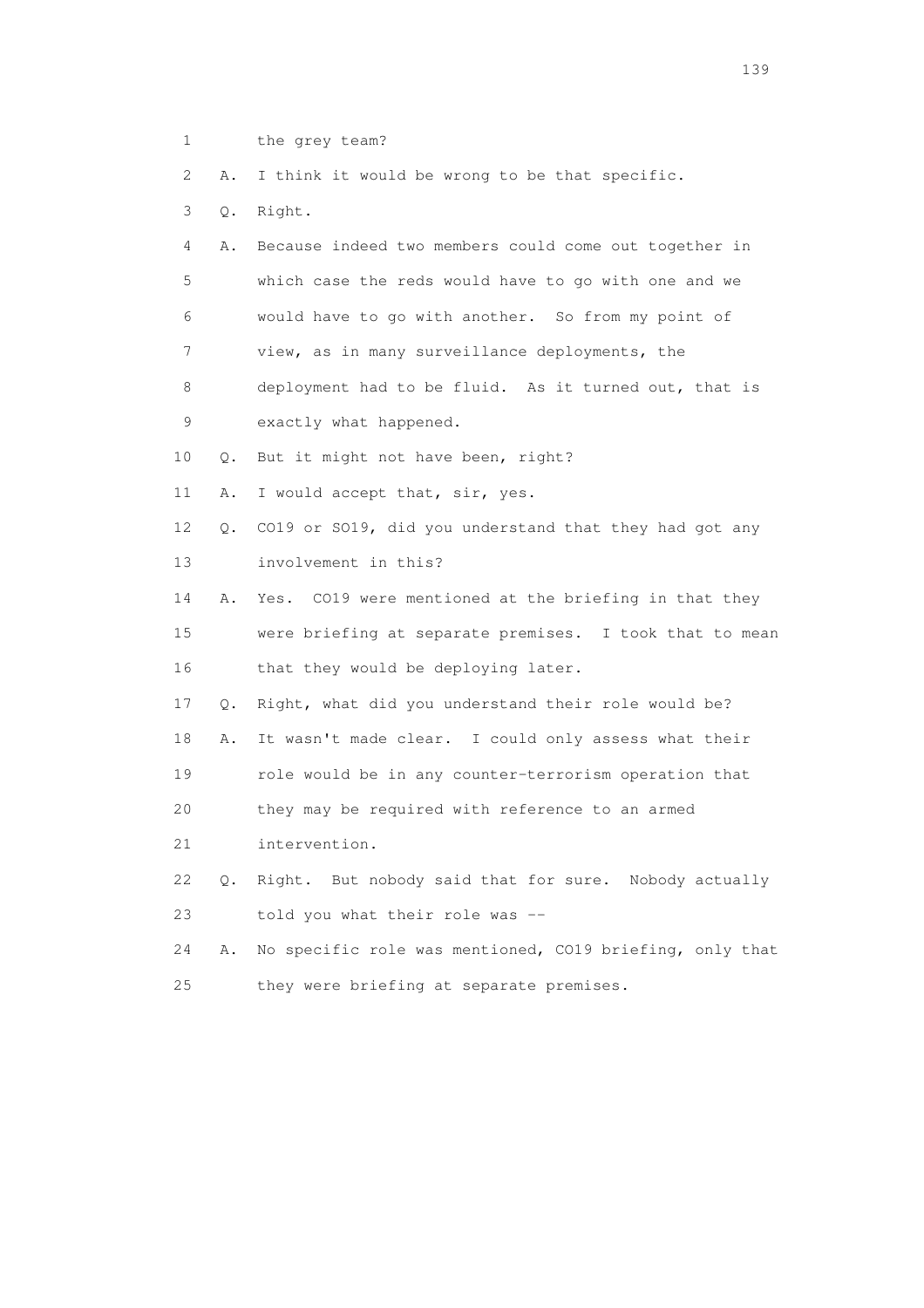| 1              | Q.    | Was anything said at any time that morning and before    |
|----------------|-------|----------------------------------------------------------|
| $\overline{2}$ |       | the shooting, all right, just put that as an outside     |
| 3              |       | limit on it, anything said that you heard about stopping |
| 4              |       | buses?                                                   |
| 5              | Α.    | I don't recall bus routes being mentioned at the         |
| 6              |       | briefing.                                                |
| 7              | Q.    | Right.                                                   |
| 8              | Α.    | And I have no recollection of bus routes being suspended |
| 9              |       | after we were deployed, sir.                             |
| 10             | Q.    | Right. Any mention of them after you were deployed       |
| 11             |       | about bus routes being suspended or not?                 |
| 12             | Α.    | I don't recall.                                          |
| 13             | Q.    | No, right. You began your surveillance duty, I think,    |
| 14             |       | in the Scotia Road area shortly before 9 o'clock in the  |
| 15             |       | morning; is that right?                                  |
| 16             | Α.    | If I may refer to my statement, sir.                     |
| 17             | $Q$ . | Yes.                                                     |
| 18             | Α.    | Yes. At about 8.55 am I deployed on mobile surveillance  |
| 19             |       | duties in the vicinity of 21 Scotia Road.                |
| 20             | Q.    | Right. I think you were at this stage on your own and    |
| 21             |       | in a vehicle; is that right?                             |
| 22             | Α.    | That's correct, sir, yes.                                |
| 23             | $Q$ . | Can you help us with what you were wearing?              |
| 24             | Α.    | Specifically what I was wearing that day?                |
| 25             | О.    | Yes, what you were wearing.                              |
|                |       |                                                          |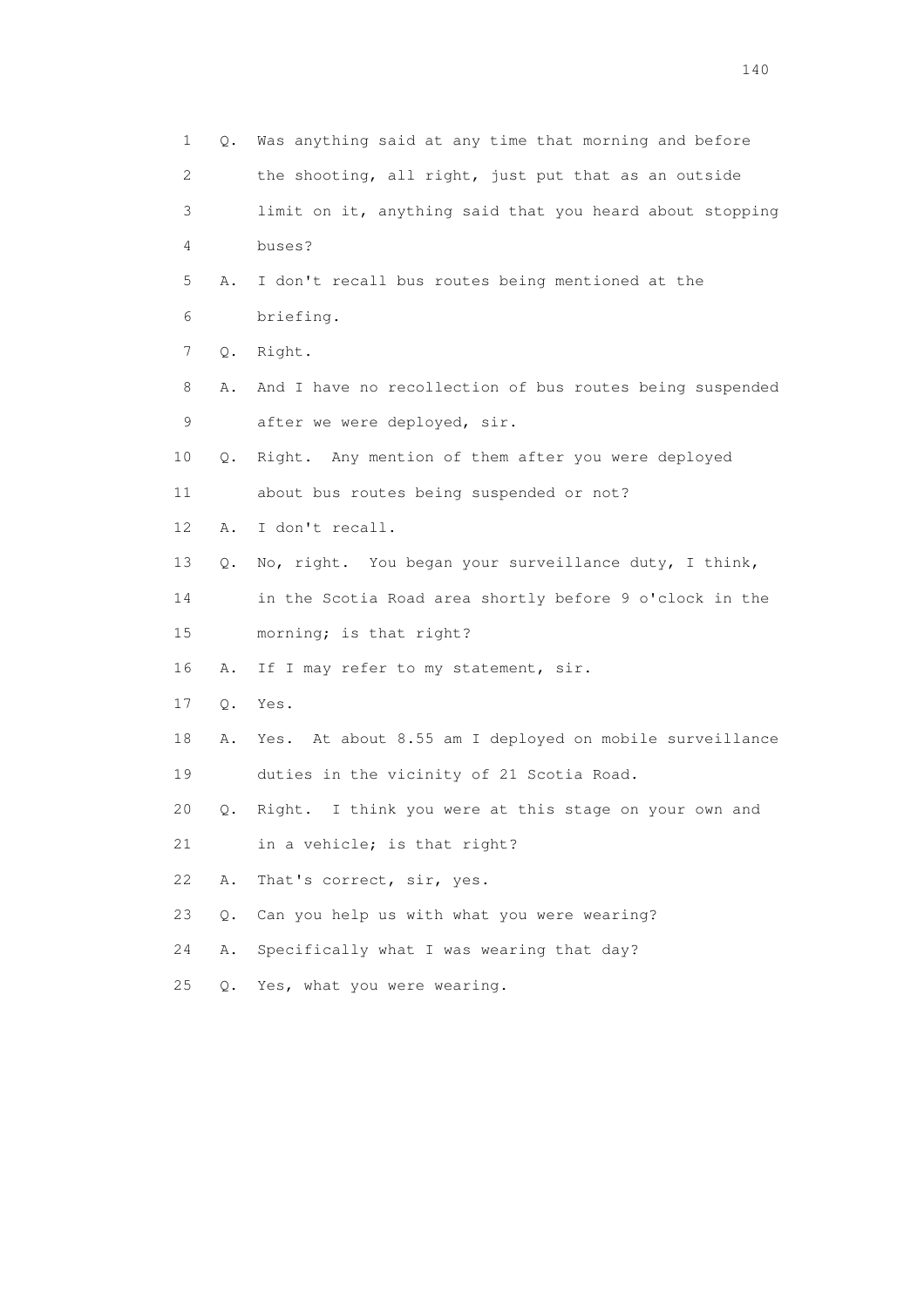1 A. Yes, I was wearing a dark grey T-shirt with a collar, 2 a blue denim jacket, denim jeans, and light blue 3 training shoes. I also had with me two baseball caps 4 and a black single strapped rucksack. 5 Q. Now, at some time after 9.30 in the morning, we all know 6 that Mr de Menezes left the communal door of the flats 7 in Scotia Road. All right? 8 A. Yes, sir. 9 Q. I am going to ask, please, that we get the log on the 10 screen, page 456. We will look at an entry of yours. 11 Did you see him after he had left the flats in 12 Scotia Road? 13 A. Yes, sir, I did. 14 Q. Can you help us with when that was, and the 15 circumstances of that? 16 A. Yes. It would have been at about 9.39. I saw the male 17 wearing denim jacket and denim jeans in the vicinity of 18 a bus stand in Tulse Hill. I now know that man to be 19 Mr de Menezes. 20 Q. We know where that bus stop was in Tulse Hill, we don't 21 need to see it again. Can you help us with this: when 22 you saw him, were you in or out of your vehicle? 23 A. I was in my vehicle, sir, travelling south in Tulse Hill 24 towards the junction with Upper Tulse Hill, sir. 25 Q. So you are coming south in Tulse Hill, moving and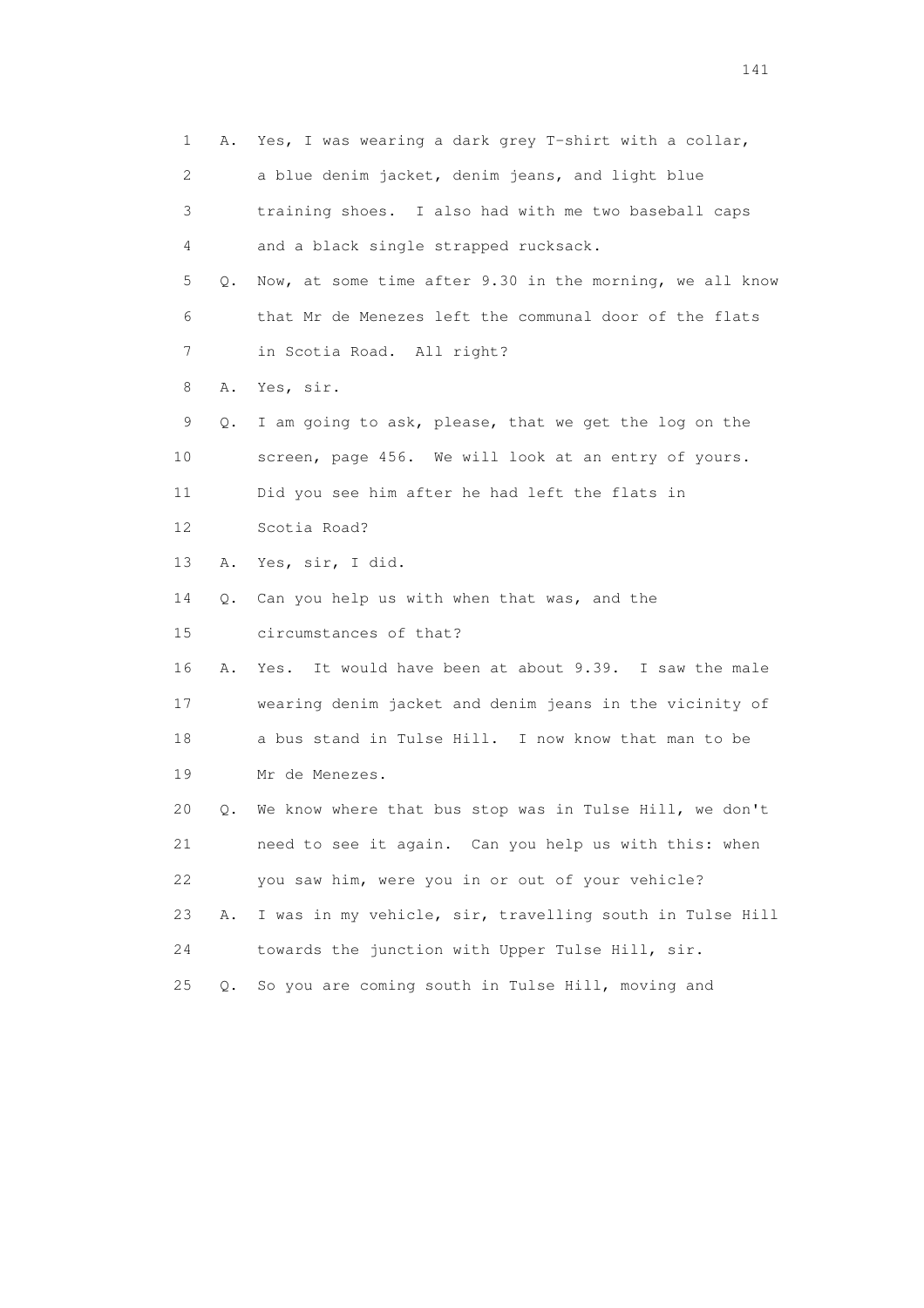- 1 towards that junction?
- 2 A. Yes, sir.

| 3  | Q. | What sort of a view did you have of him at that time?    |
|----|----|----------------------------------------------------------|
| 4  |    | Something may turn on the speed at which you were going. |
| 5  | Α. | Yes. As I said I was travelling south at a reasonable    |
| 6  |    | speed. I can't recall exactly but I wasn't driving that  |
| 7  |    | fast, probably in the region of 30 miles an hour.<br>So  |
| 8  |    | I was looking out of the offside of the vehicle, towards |
| 9  |    | Mr de Menezes, who was walking, which would effectively  |
| 10 |    | be north on the west footway, towards the bus stand, so  |
| 11 |    | it would have been a three-quarter profile from the      |
| 12 |    | carriageway which I was driving.                         |
| 13 | Q. | Right. Did you actually see him get on the bus?          |
| 14 | Α. | Yes, I saw him get on the bus, yes, sir.                 |
| 15 | Q. | The bus goes off north; is that right?                   |
| 16 | Α. | The bus moved away north, yes, in Tulse Hill towards     |
| 17 |    | Brixton.                                                 |
| 18 | Q. | You didn't get on at the bus, obviously, at that point;  |
| 19 |    | is that right?                                           |
| 20 | Α. | That's right, sir, yes.                                  |
| 21 | Q. | Did you turn round and travel obviously initially behind |
| 22 |    | the bus, but then due course manage to get ahead of it   |
| 23 |    | in your vehicle and then get rid of your vehicle and     |
| 24 |    | then manage to get on the bus?                           |
| 25 | Α. | That's correct, sir, yes.                                |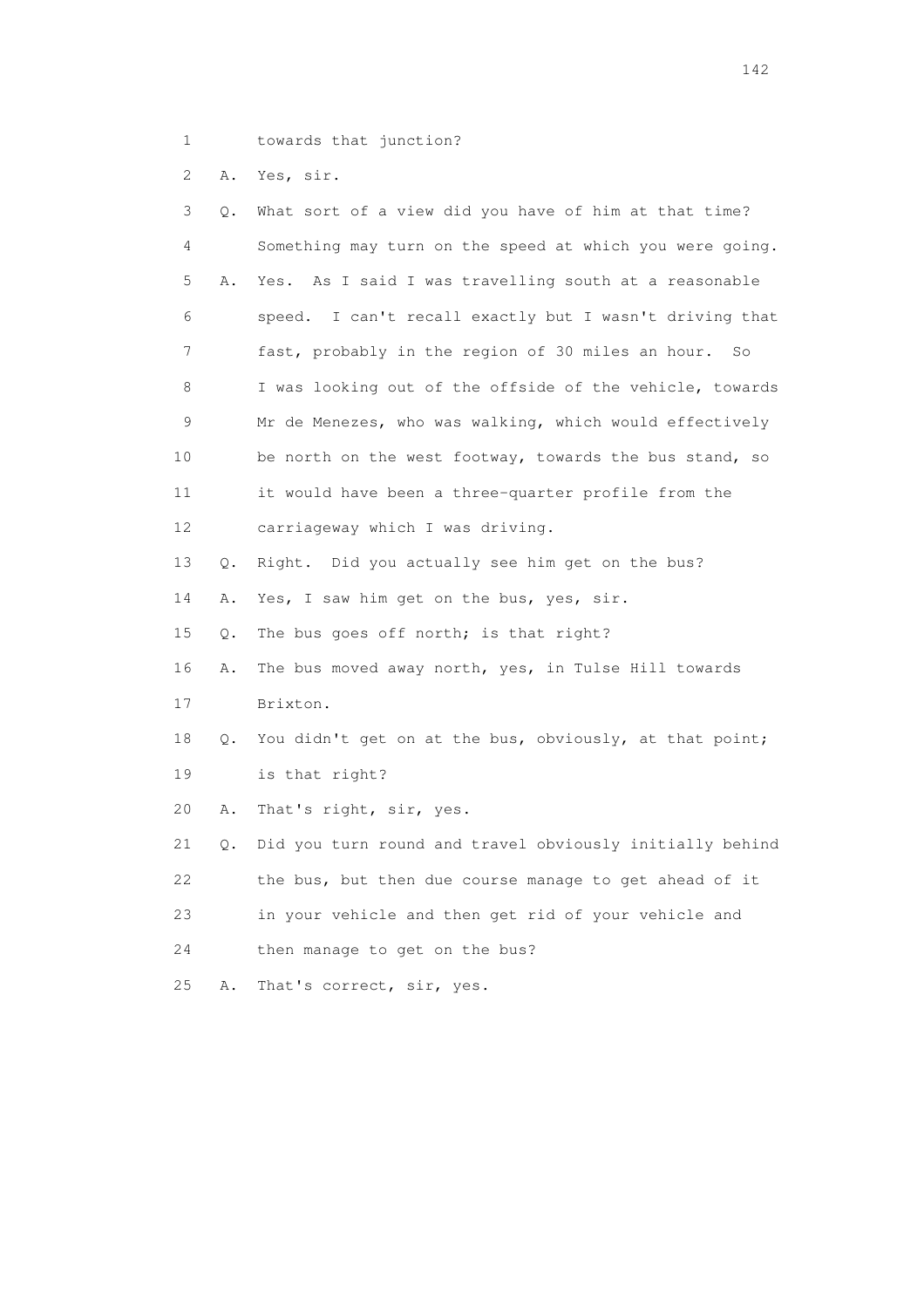1 Q. We know from film, I think, that you did get on the bus 2 at about 9.42, doing the best we can from film we have. 3 SIR MICHAEL WRIGHT: Could I pause you a moment, 4 Mr Hilliard. 5 MR HILLIARD: Yes, certainly. 6 SIR MICHAEL WRIGHT: When you were driving south -- 7 obviously you would be on the other side of the road? 8 A. Yes, sir. 9 SIR MICHAEL WRIGHT: What, looking at him out of your 10 offside window? 11 A. That is correct, sir. 12 SIR MICHAEL WRIGHT: Three-quarter profile, I take it you 13 mean three-quarter forwards? 14 A. Yes, sir. 15 SIR MICHAEL WRIGHT: So you would have a sort of two-thirds 16 view of his face? 17 A. That would be about right, sir, yes. 18 SIR MICHAEL WRIGHT: Distance of what, 20, 30 feet maybe? 19 A. Yes, the width of the carriageway, so in the region of 20 30 feet, maybe slightly more. 21 SIR MICHAEL WRIGHT: We know it was a fine, clear day. 22 A. Yes, sir. 23 SIR MICHAEL WRIGHT: Did you have a good view? 24 A. I wouldn't describe it as the best view I had that day. 25 SIR MICHAEL WRIGHT: Just because it was too short?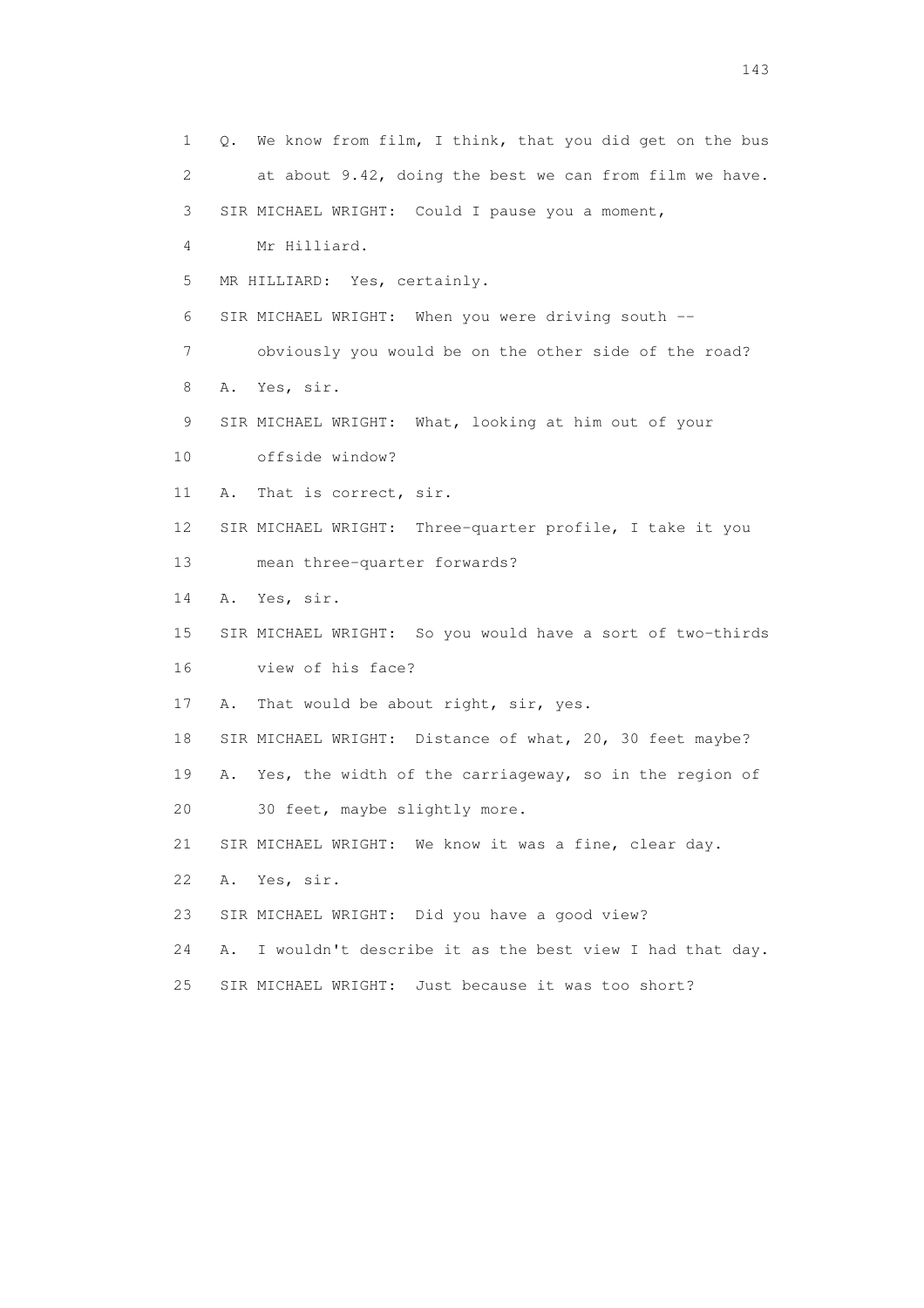1 A. It was relatively short, but the view was good enough 2 for me to confirm that this was the man that was being 3 described that had left 21 Scotia Road. 4 SIR MICHAEL WRIGHT: Very well. 5 MR HILLIARD: We will come on to a bit more about that in a 6 moment, if I can tie that up with one more occasion, if 7 we can. 8 If we have divider 11, page 23A on the screen, can 9 you see the route of the bus is marked along Tulse Hill 10 in red; do you see that? 11 A. Yes, sir. 12 Q. If you go up that, I know you are familiar with this, 13 but do you see running across towards the top is 14 Brixton Water Lane; do you see that? 15 A. Yes. 16 Q. If you go along to the right along Brixton Water Lane, 17 just to see where it is on the map and below it, is 18 there somewhere called Brailsford Road; do you see that 19 marked? 20 A. I see that, sir, yes. 21 Q. Is that the sort of area where you left your vehicle and 22 that sort of location on Tulse Hill where you got on the 23 bus? 24 A. That's my recollection. I drove ahead of the bus and 25 parked my vehicle in the vicinity of Brailsford Road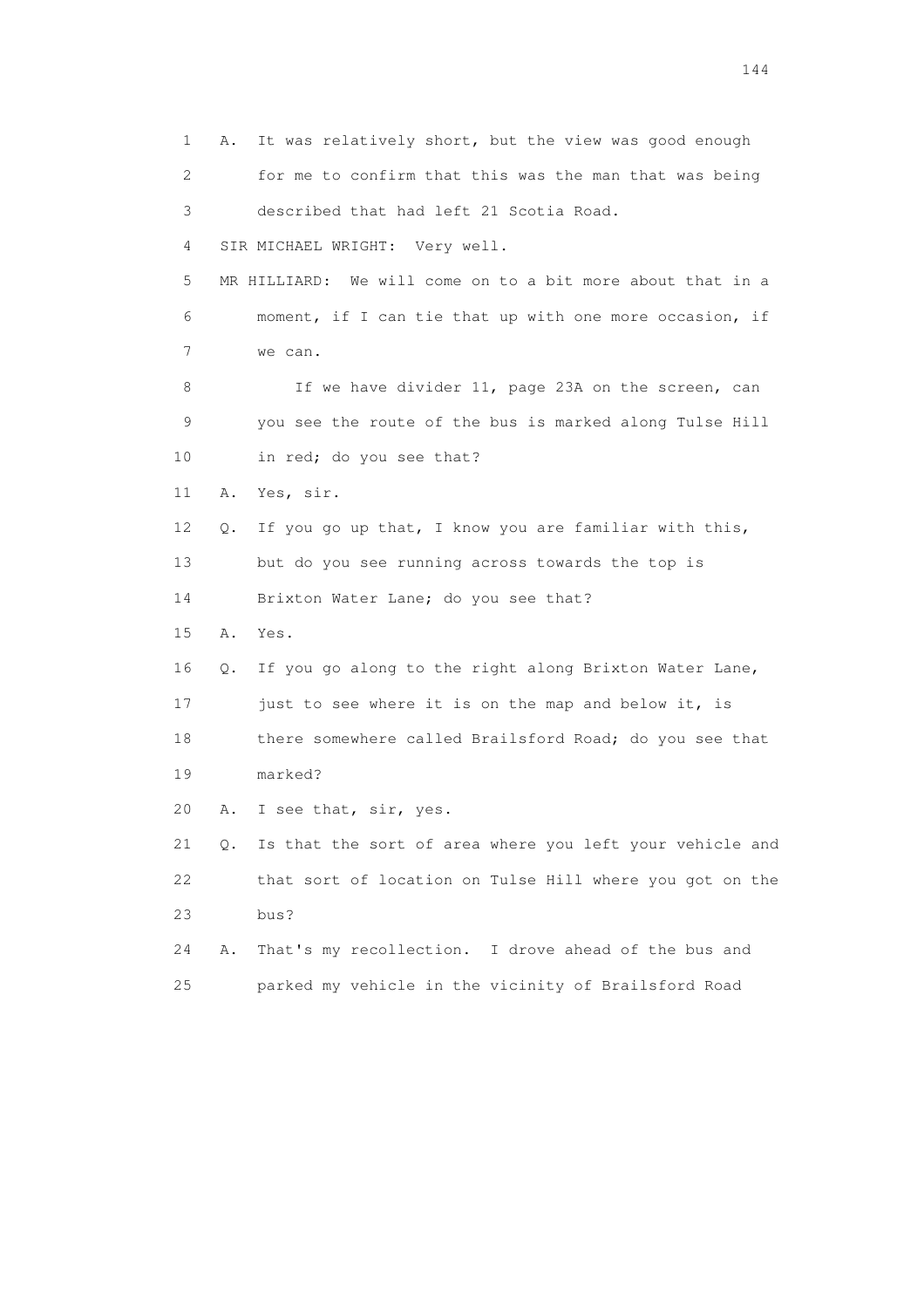1 because I could see a bus stand virtually opposite that 2 junction which is where I was looking to get on to the 3 bus. 4 Q. Right. Which you did; is that right? You did get on 5 the bus? 6 A. I did, sir, yes. 7 Q. The bus that Mr de Menezes was on? 8 A. Yes. 9 Q. If we can just have a look at some film, PJJ/1, camera 10 2, this isn't the film of you getting on the bus, but 11 it's film of you when you are on it. If we pause it 12 there, we can see that clothing you were telling us 13 about, your face has obviously been obscured there, but 14 that's you sitting downstairs in the bus; is that right? 15 A. Yes, sir. 16 Q. On the right-hand side? 17 A. Yes, I was sat about halfway down on the offside of the 18 bus as I recall, sir. 19 Q. We can take that off the screen now. Whereabouts was 20 Mr de Menezes sitting on the bus? 21 A. He was sat on a seat at the extreme rear nearside of the 22 bus, and he was facing forward, sir. 23 Q. Can you help us, about how far away was he from you? 24 A. We are talking about half the length of a bus, so maybe 25 15 feet. But about half the length of a bus,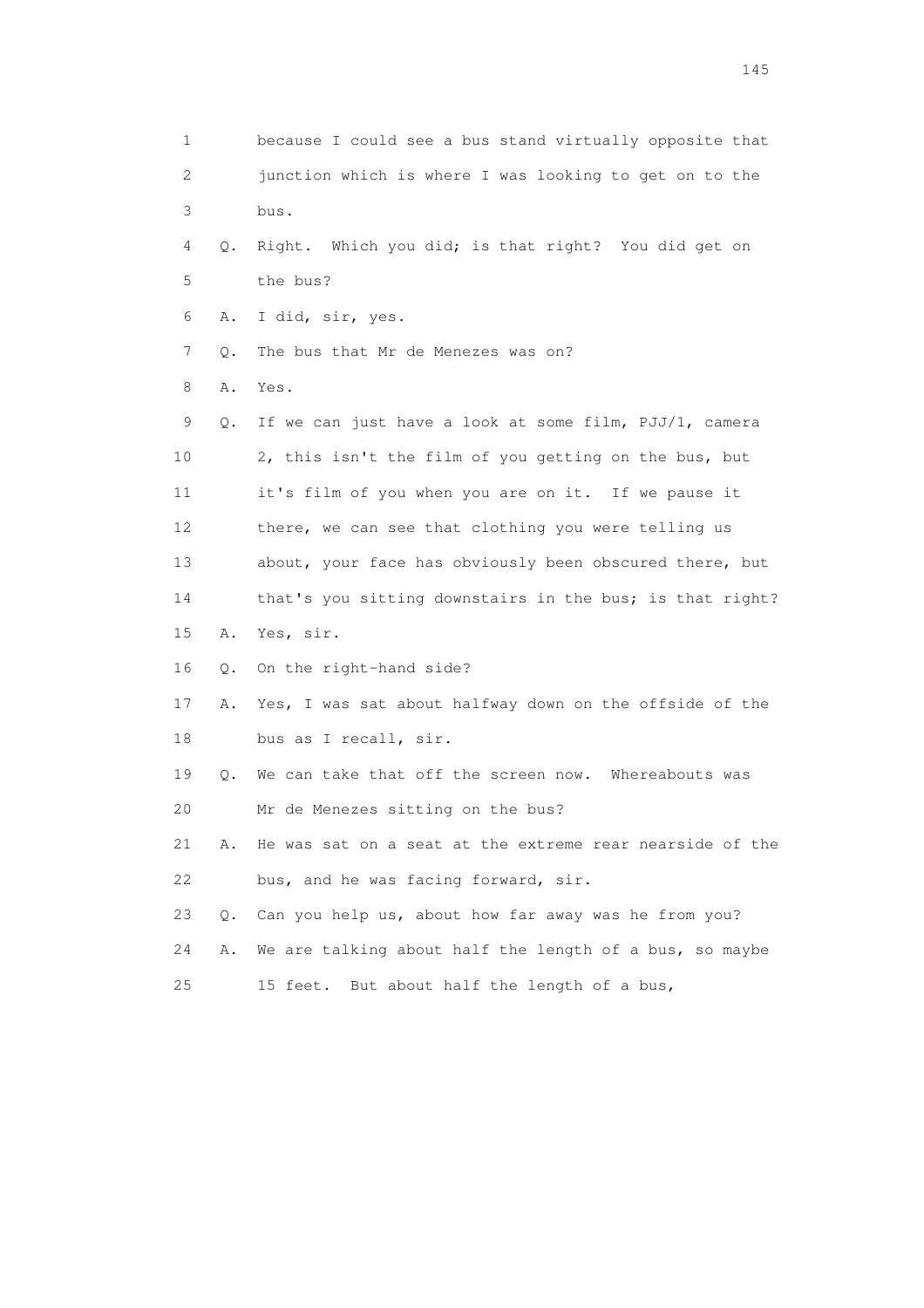1 effectively. 2 SIR MICHAEL WRIGHT: You were sitting, as we have seen from 3 that video, photograph looking across the bus. 4 A. Yes, sir, similar position. 5 SIR MICHAEL WRIGHT: If you looked over to your left, you 6 would be looking at him. 7 A. Similar position to what we were in, sir, yes. 8 SIR MICHAEL WRIGHT: I should think probably about the same 9 distance. 10 A. I would say so, yes, sir. 11 SIR MICHAEL WRIGHT: Yes. 12 MR HILLIARD: Everybody understands that you are there 13 engaged on covert surveillance, so nobody expects that 14 you could have stared at him for all the time, all 15 right, so that's understood. Had you wanted, just so we 16 understand, to look straight at him, would you have had 17 a clear view of him or were there things, people, in the 18 way, just so we understand? 19 A. Can you repeat the question, sir? 20 Q. Yes. If you had wanted to stare at him, would you have 21 had a clear view of him from where you were looking? Do 22 you understand? 23 A. Yes, I understand the question. I could only say that 24 the reason I took that seat is that, firstly, I wanted 25 to remain covert, but secondly I wanted to get in the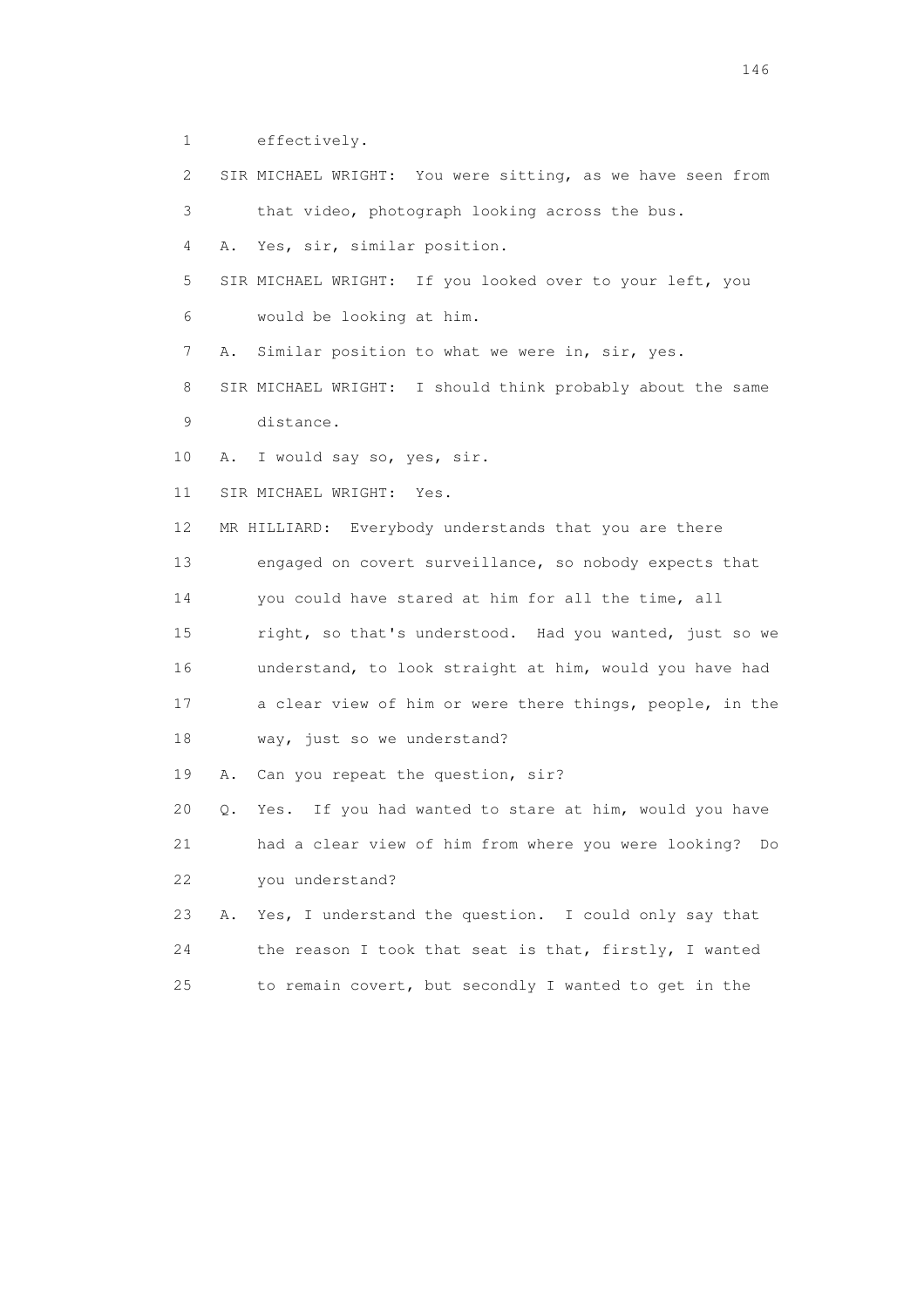1 best position to get a view of him. I could have stood, 2 but from my assessment, the seats around him were taken. 3 As to whether I could have got closer, I don't know. 4 I took the best seat that I could on that bus, firstly 5 in order to get a view of his face and secondly to 6 remain covert, really. 7 Q. All right. We know that at 9.43 you got a call on your 8 telephone that lasted for 17 seconds from Harry. Do you 9 remember that? 10 A. Yes, sir. 11 Q. Do you remember what that was about? 12 A. He inquired as to the identity of the subject in the 13 denim jacket we now know to be Mr de Menezes. 14 Q. Right. When you say asked about his identity, can you 15 help us, do you mean whether you could say if this 16 person was or wasn't Nettle Tip? 17 A. Yes, that's correct, sir, yes. 18 Q. Were you able to speak to him? I don't want to know 19 how, but were you able to? 20 A. I was able to speak to him in hushed tones, if you like. 21 On the mobile phone it was safe for me to speak, but 22 bearing in mind the nature of the deployment, I had to 23 be relatively guarded in how I spoke. I think that's 24 a fair assessment, sir. 25 Q. Right. What did you say to him?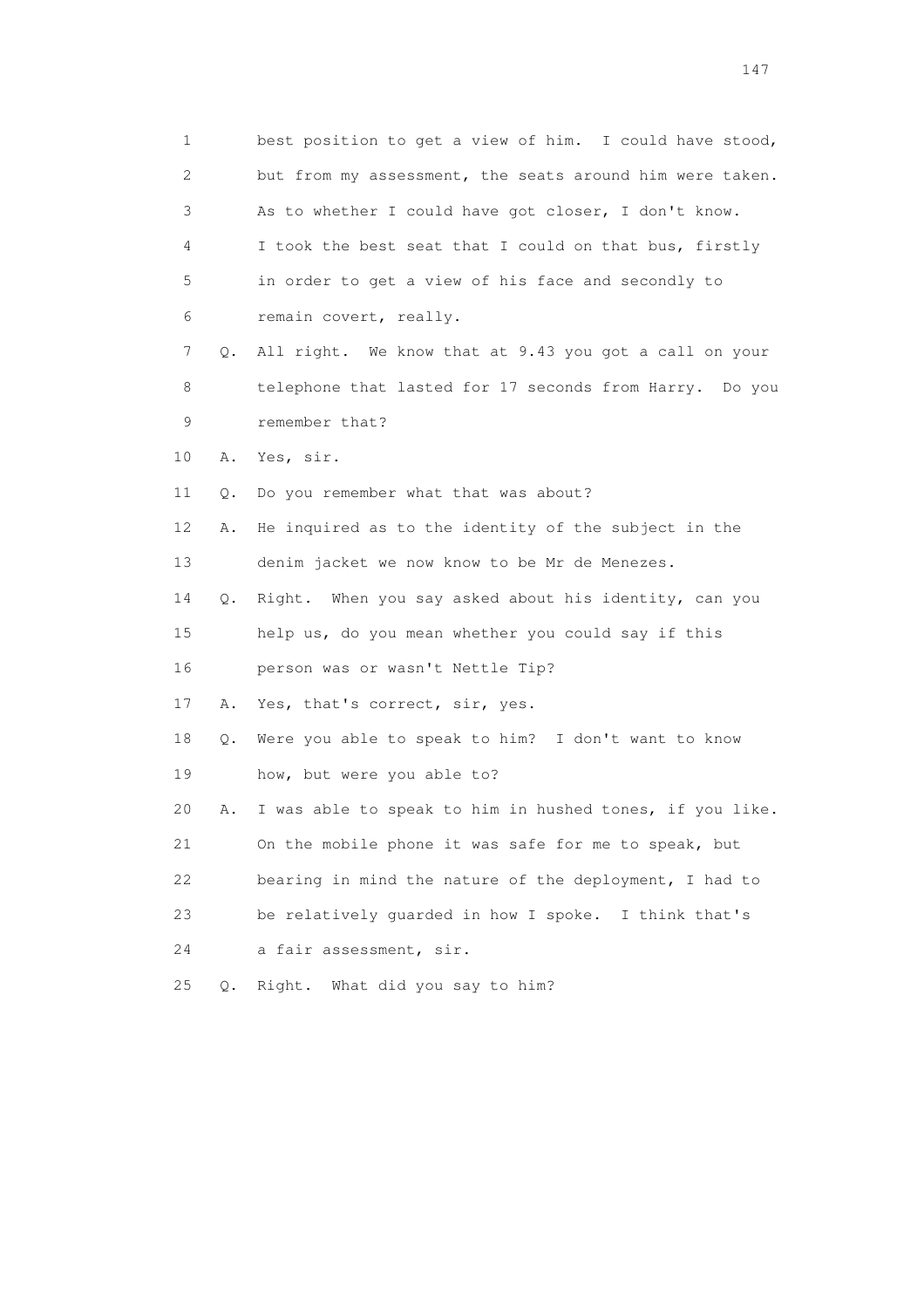1 A. I said to him in relation to Nettle Tip, and I confirmed 2 that I could not positively identify Mr de Menezes, the 3 subject at that time, as Hussain Osman and we were using 4 the codename Nettle Tip. I added further descriptive 5 detail --

6 Q. Pause a minute.

7 A. Sorry.

 8 Q. That's all right. You said you couldn't positively 9 identify him as Nettle Tip, and then you said you added 10 further descriptive detail, and what was that? 11 A. I confirmed the description that we had, which I have 12 included in the log, of him wearing a denim jacket, 13 denim jeans, et cetera, but I also noticed that his eyes 14 were particularly distinctive and I used the term that 15 his eyes were Mongolian looking. 16 Q. What did you mean by that? Can you put it into words? 17 A. Yes, sir, yes, his description was fairly bland. As

 18 I have said in the statement, he's about 5-foot 10, 19 proportionate athletic build with short dark hair and he 20 had some stubble. But what I noticed particularly 21 striking was his eyes. What I mean by that is that the 22 eyes appeared not quite but almost oriental in 23 appearance.

24 Q. By that you mean?

25 A. Almond-shaped, sir, I think is a fair assessment.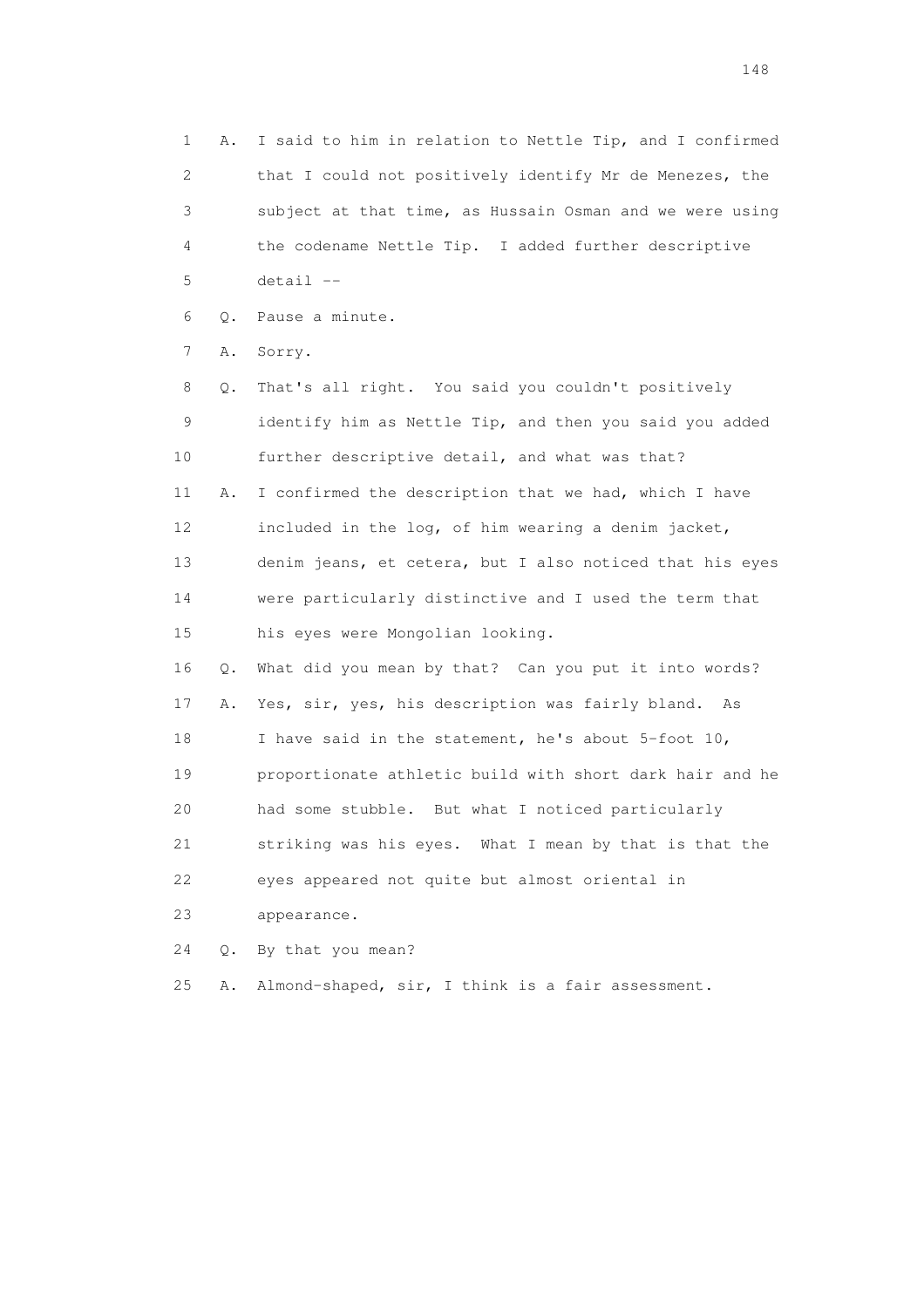1 Q. Had you said anything earlier on, do you remember I said 2 I was going to come back to it, when you saw him when he 3 was getting on the bus. You told us you had seen the 4 person who had been described previously and saw that 5 person getting on the bus? 6 A. Yes. 7 Q. Had you at that time been able to form any view yourself 8 as to whether the person was or wasn't or might be 9 Nettle Tip? Or were you only able to do no more than 10 say that appears to be the person who has been referred 11 to earlier? Do you follow the question? 12 A. Yes, I understand, sir, and my view at the time would be 13 that I can only confirm that that was the person that we 14 had been directed to maintain surveillance control on. 15 On the bus I clearly had a much better view of him. 16 Q. Yes. Does it follow at the early stage you expressed no 17 view as to whether he was, wasn't or might be 18 Nettle Tip? 19 A. That's correct, sir. 20 Q. Then 9.43 you are asked, and you say you can't 21 positively identify him? 22 A. Yes. 23 Q. As Nettle Tip. Now, if you have got on the bus at 9.42, 24 and the call we know for sure is at 9.43, for 17 25 seconds, you have not been long on the bus at that time.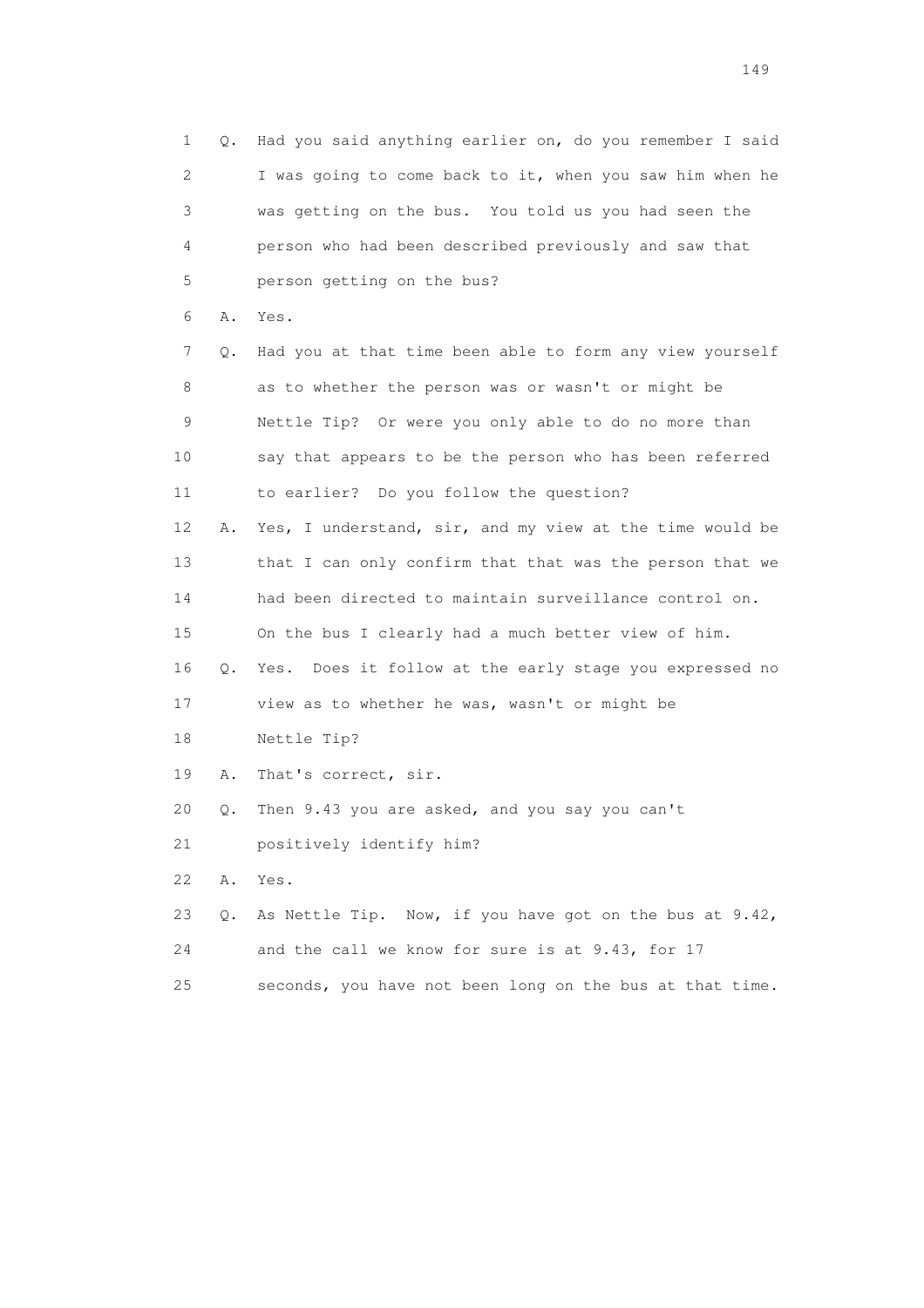1 What I want to know is this: at any time, if we take it 2 in this way, before you went into Stockwell, I'm going 3 to come on to that later, but at any time from now until 4 then were you ever in a position positively, as you 5 thought, to identify that person as being Nettle Tip? 6 A. I am afraid you will have to ask the question again, 7 sir. 8 Q. Yes. There you are, this is right at the beginning of 9 you being on the bus, isn't it, the 9.43 caller, you say 10 you can't positively identify him? 11 A. Yes. 12 Q. You obviously stay on the bus, don't you, for a time? 13 A. After he got off? 14 Q. No, no, so he is on the bus, you have just got on it, 15 you have a call. You don't get off straight away, you 16 stay on for a bit, don't you? 17 A. Yes, sir. 18 SIR MICHAEL WRIGHT: First of all you went down to Brixton 19 with him, to the station. 20 A. That's right. 21 MR HILLIARD: Absolutely. 22 At any time were you in a position to say that in 23 your view this person positively was Nettle Tip? Was 24 this ever your view? 25 A. No, no it wasn't, sir, no, not throughout the whole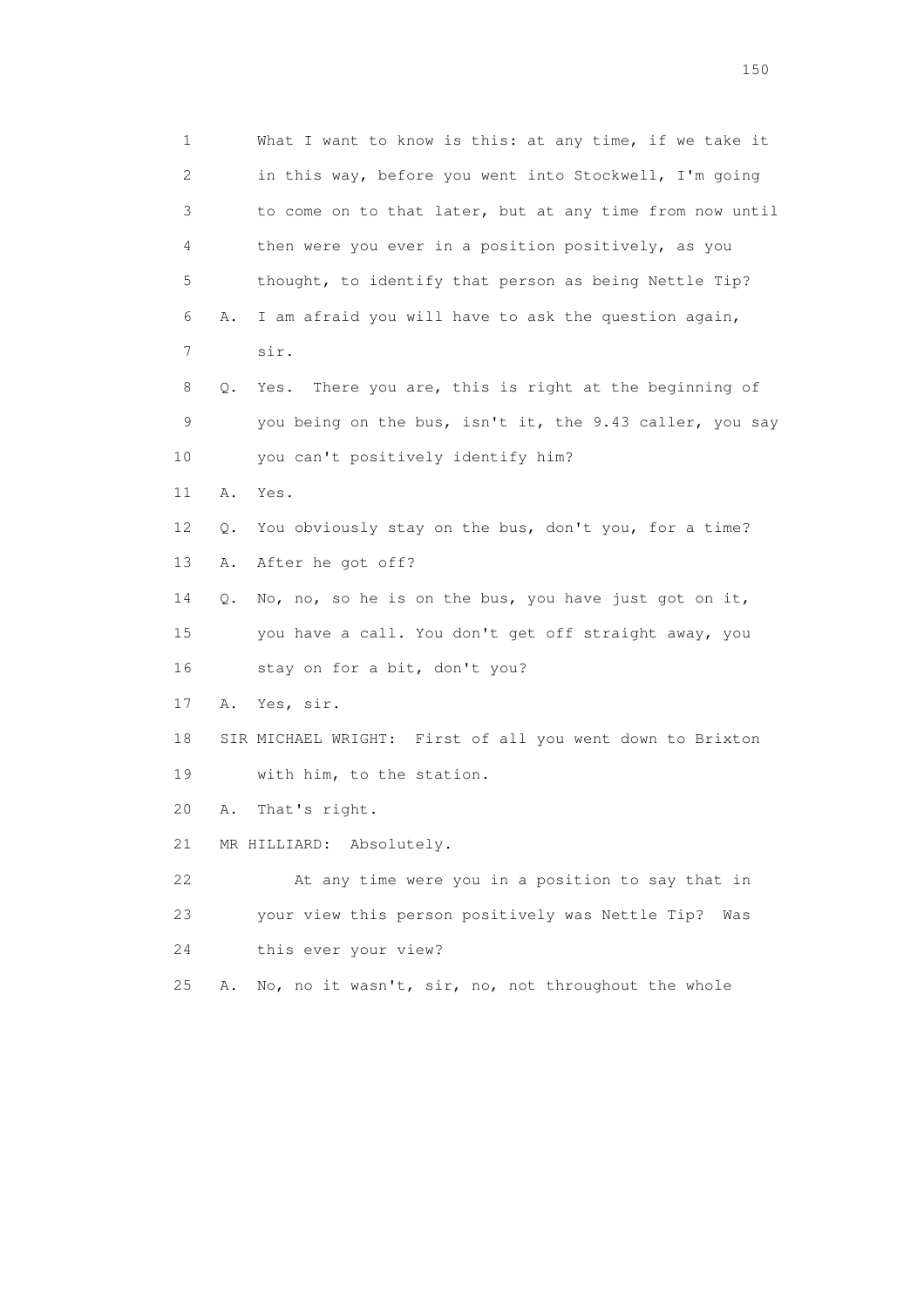1 deployment.

- 2 Q. Did you ever say that?
- 3 A. No, I did not, sir.
- 4 Q. Did you ever hear anybody else say that?
- 5 A. Did I hear anyone else say it was positively identical?
- 6 Q. Yes.
- 7 A. No, sir.
- 8 Q. If we have page 456 of the log on again.
- 9 SIR MICHAEL WRIGHT: I think it would appear that you
- 10 probably had the best opportunity to look at him of
- 11 anybody because you were on the bus with him for some
- 12 minutes.
- 13 MR HILLIARD: We will see just how long.
- 14 A. Yes, sir.
- 15 SIR MICHAEL WRIGHT: What do you understand by the meaning 16 "a positive identification"?
- 17 A. That without doubt, without any doubt that is the
- 18 subject Hussain Osman. That's my understanding.
- 19 SIR MICHAEL WRIGHT: That's your understanding?
- 20 A. Yes, and that can be based on previous experience,
- 21 obviously in this case that wouldn't apply, or
- 22 an honestly held belief on the basis of photographic
- 23 imagery.
- 24 MR HILLIARD: Right. Third one up from the bottom, it might 25 look at first there like 9.44 but we know if you look at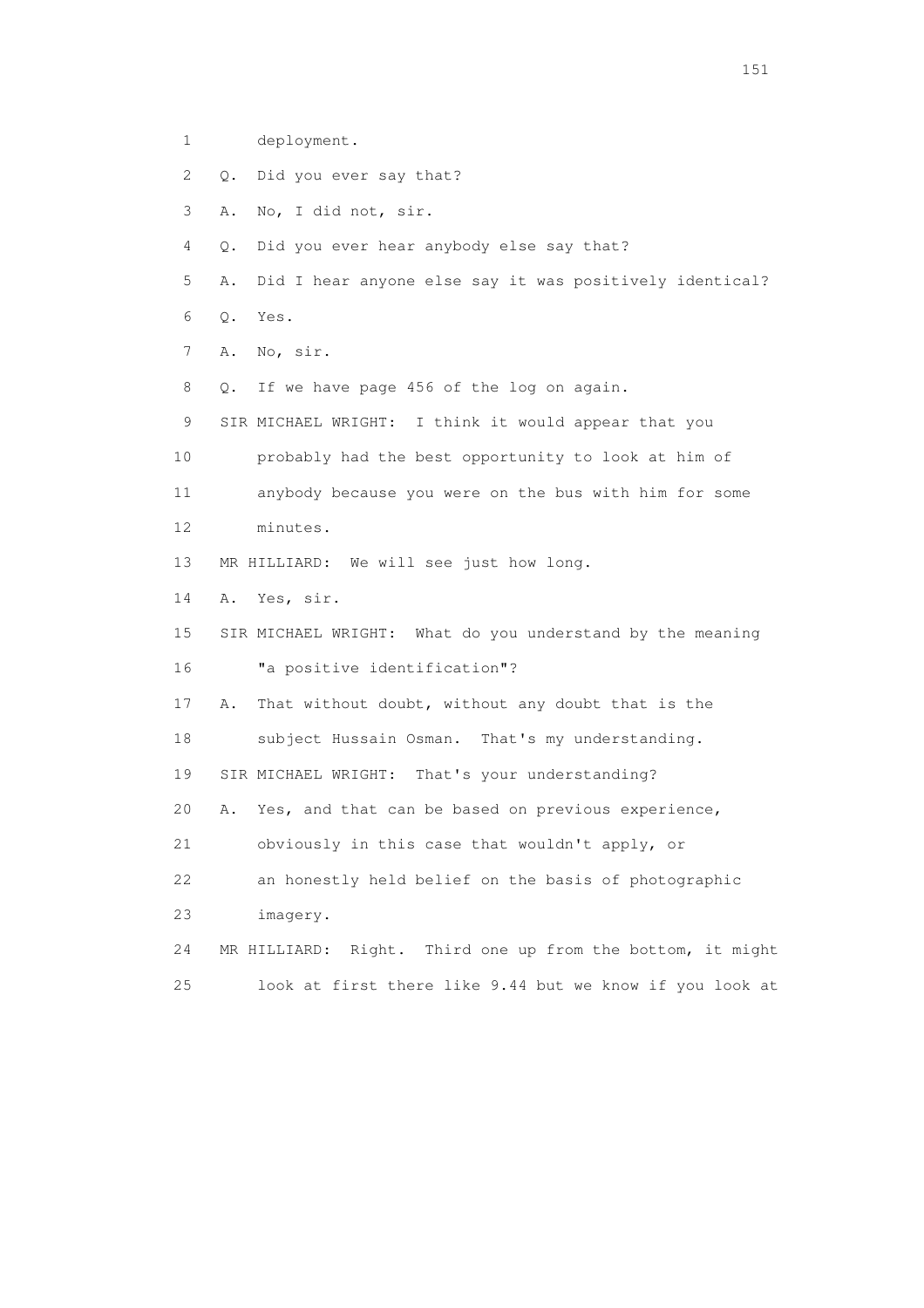1 the original it's 9.47. Third time up from the bottom 2 of the page. 3 A. Yes, sir. 4 Q. Do you see, so although it says 9.44, will you take it 5 from me it's 9.47? 6 A. Understood, sir. 7 Q. Is that your 33 again, and initials at the end of the 8 line on that 9.47 entry? 9 A. Yes, sir. 10 Q. Does it say: 11 "Off of number 2 London bus, held at stop, texting 12 on mobile phone". 13 Yes? 14 A. Yes, sir. 15 Q. Then there is a C in inverted commas, isn't there? 16 A. Yes. 17 Q. We will come on to that in just a moment. In the time, 18 we will see where this is at Brixton, in the time though 19 after you have got on the bus and before he gets off the 20 bus, apart from him moving to get off the bus, have the 21 two of you stayed in the same positions on the bus, so 22 you in the seat where we saw, him at the back over on 23 the nearside? 24 A. Prior to him getting off the bus obviously he stood up, 25 and --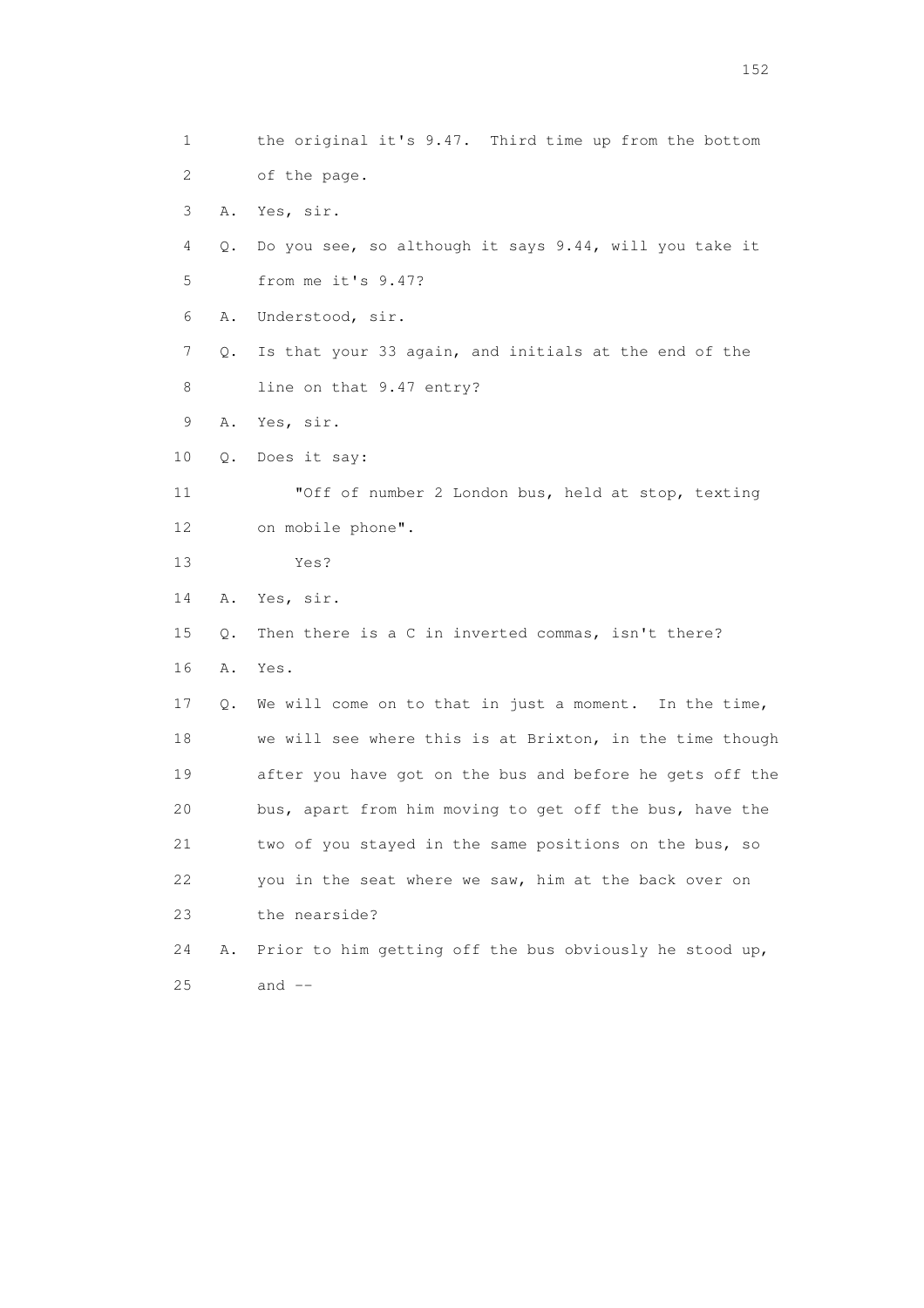- 1 Q. Just before he does that?
- 2 A. Yes, sir, yes.
- 3 Q. So the two of you have stayed in the same relative 4 positions?
- 5 A. Yes, he was at the rear nearside of the bus facing 6 forward, sir.
- 7 Q. In the course of the time that the two of you were on 8 the bus, did you attempt again on occasions to look at 9 him, obviously without attracting attention if you could 10 you, but was that part of what you were there for?
- 11 A. Yes, sir, yes.
- 12 Q. Did you manage to do that on occasions?
- 13 A. To have a peripheral view of him, yes, sir, without
- 14 actually meeting his eye, yes, sir.
- 15 SIR MICHAEL WRIGHT: Can you pause there a minute,
- 16 Mr Hilliard?
- 17 MR HILLIARD: Certainly.
- 18 SIR MICHAEL WRIGHT: You and your colleagues have all spoken
- 19 about remaining covert?
- 20 A. Yes, sir.
- 21 SIR MICHAEL WRIGHT: And not trying to break your covert
- 22 status, your cover. What exactly do you mean by the

23 expression "covert"?

- 24 A. Well, the definition of a surveillance officer is covert
- 25 operative who is tasked to monitor individuals --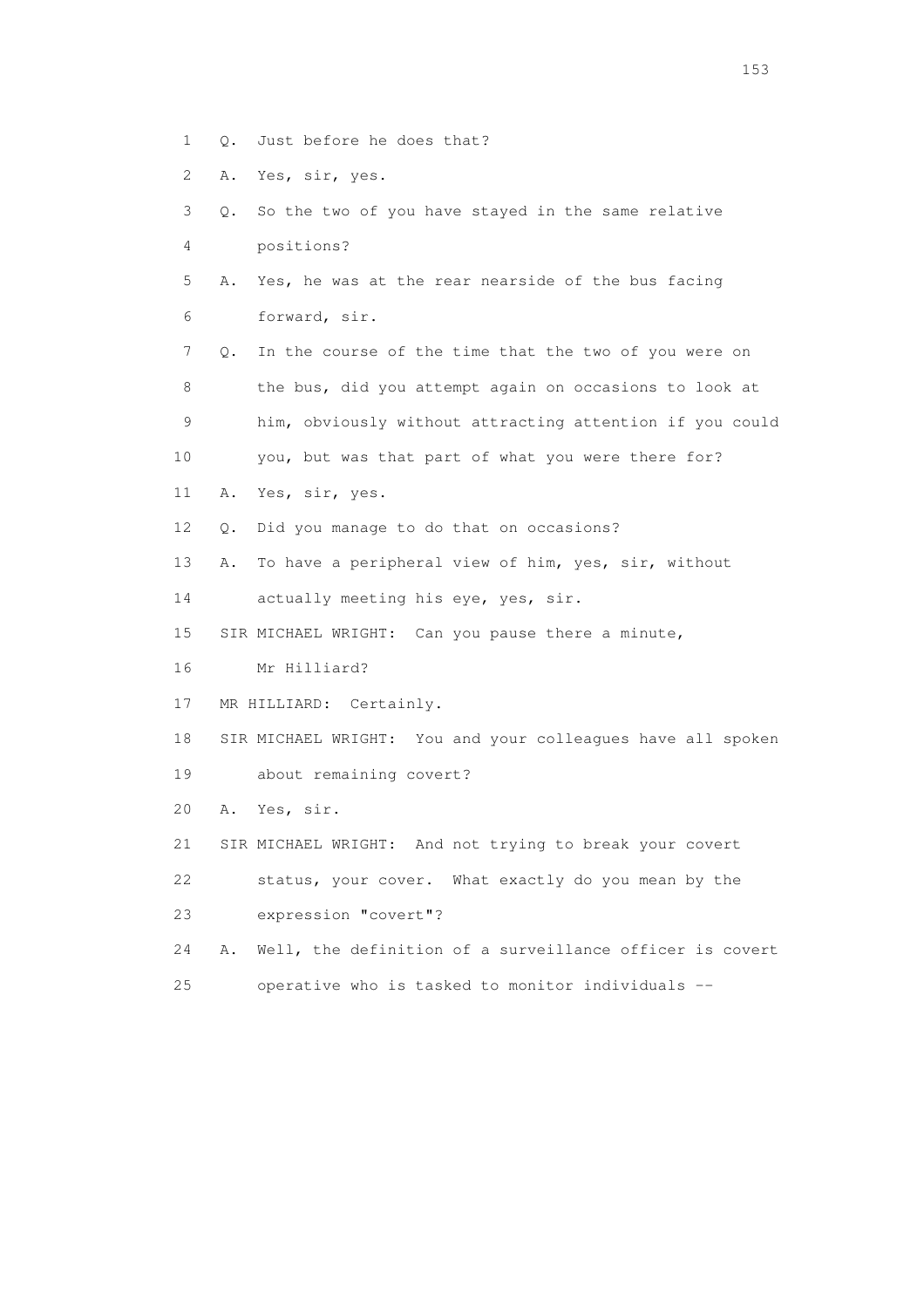1 SIR MICHAEL WRIGHT: The obvious reason is nobody knows who 2 you are? 3 A. Exactly, sir, yes. You would be tasked to monitor 4 individuals or premises with the task of obtaining 5 information or intelligence about those premises or 6 individuals. 7 SIR MICHAEL WRIGHT: If you behaved in such a way that the 8 subject of your surveillance became effectively aware of 9 you as taking an undue interest in him, would that be 10 breaking your cover? 11 A. I would accept that, yes, sir. 12 SIR MICHAEL WRIGHT: It would be breaking your cover? 13 A. I think against the backdrop, what has to be reinforced 14 is the nature of the deployment that we were involved in 15 this day, and we had been briefed that we may be 16 following failed suicide bombers. 17 SIR MICHAEL WRIGHT: I follow that. So that, the question 18 that's being asked is this: if you had got close up to 19 Mr de Menezes where he was sitting at the back of the 20 bus, always assuming there was a space to sit, or if you 21 had gone up to stand on the bus close to him, did you 22 fear; did you think to do that, particularly if there 23 was somewhere else in the bus to sit down, that that 24 would be likely to blow your cover? 25 A. That was the case, sir, yes.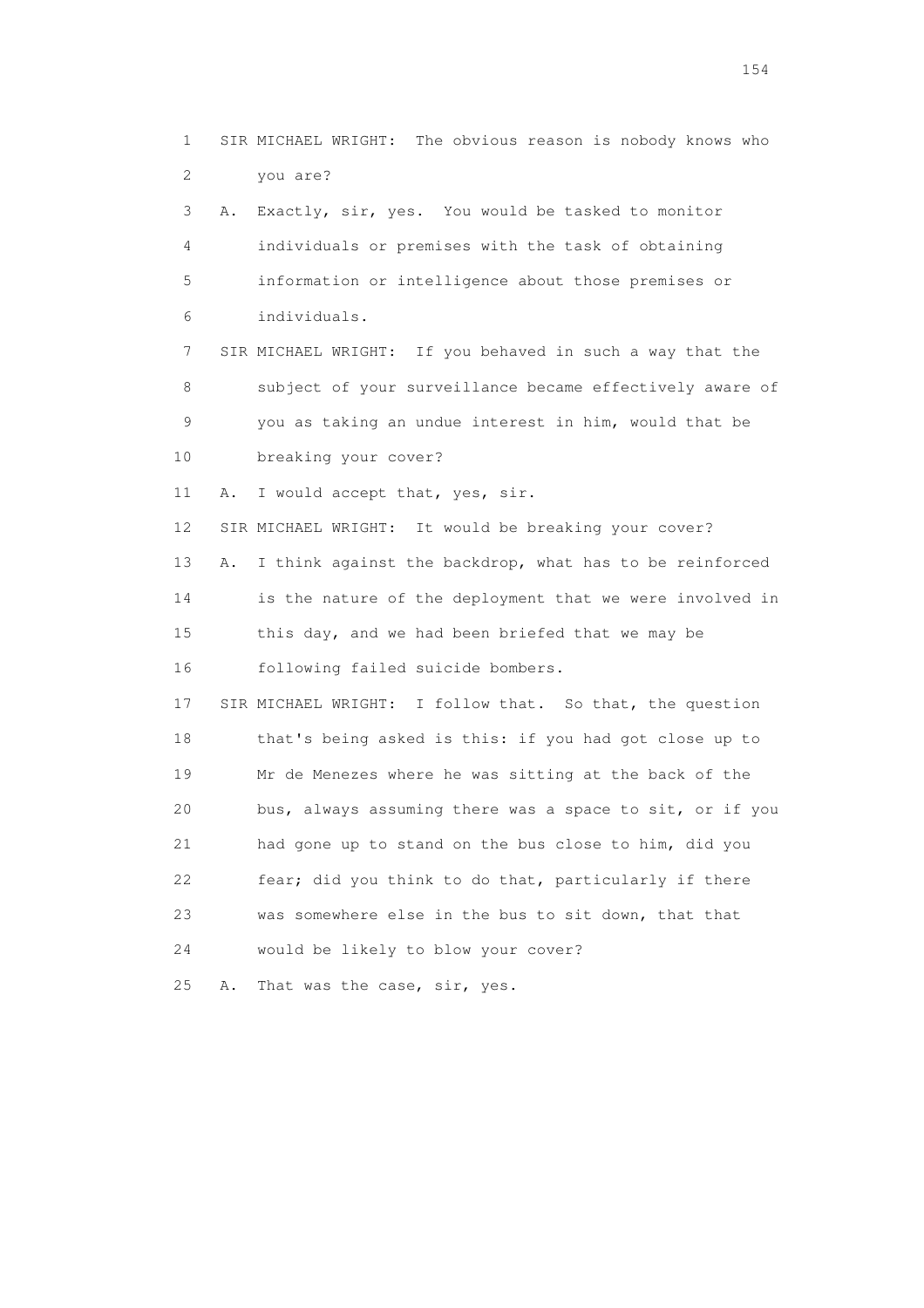1 SIR MICHAEL WRIGHT: That is what you -- 2 A. I had to maintain a balance between observing him and 3 remaining covert for the purposes of the deployment, 4 sir. 5 SIR MICHAEL WRIGHT: So effectively you don't want to 6 attract attention to yourself by behaving in a way which 7 may seem to be abnormal? 8 A. That's correct, sir. 9 SIR MICHAEL WRIGHT: You don't want to get too close to him. 10 A. There may be occasions where we may get close to people. 11 Would you like me to give you -- 12 SIR MICHAEL WRIGHT: By all means, just to explain. 13 A. For example, if we are covering someone in a bank, for 14 example, and we wanted to obtain details of 15 a transaction, then we would on occasion get close to 16 someone in order to do that. 17 SIR MICHAEL WRIGHT: Do you mean as though you were standing 18 in a queue? 19 A. Yes, sir. 20 SIR MICHAEL WRIGHT: Which would be normal? 21 A. Yes, sir. 22 SIR MICHAEL WRIGHT: As I understand it, the point here is 23 that you don't behave in any way that's abnormal so as 24 to attract attention to yourself. 25 A. That's correct, sir, yes.

n 155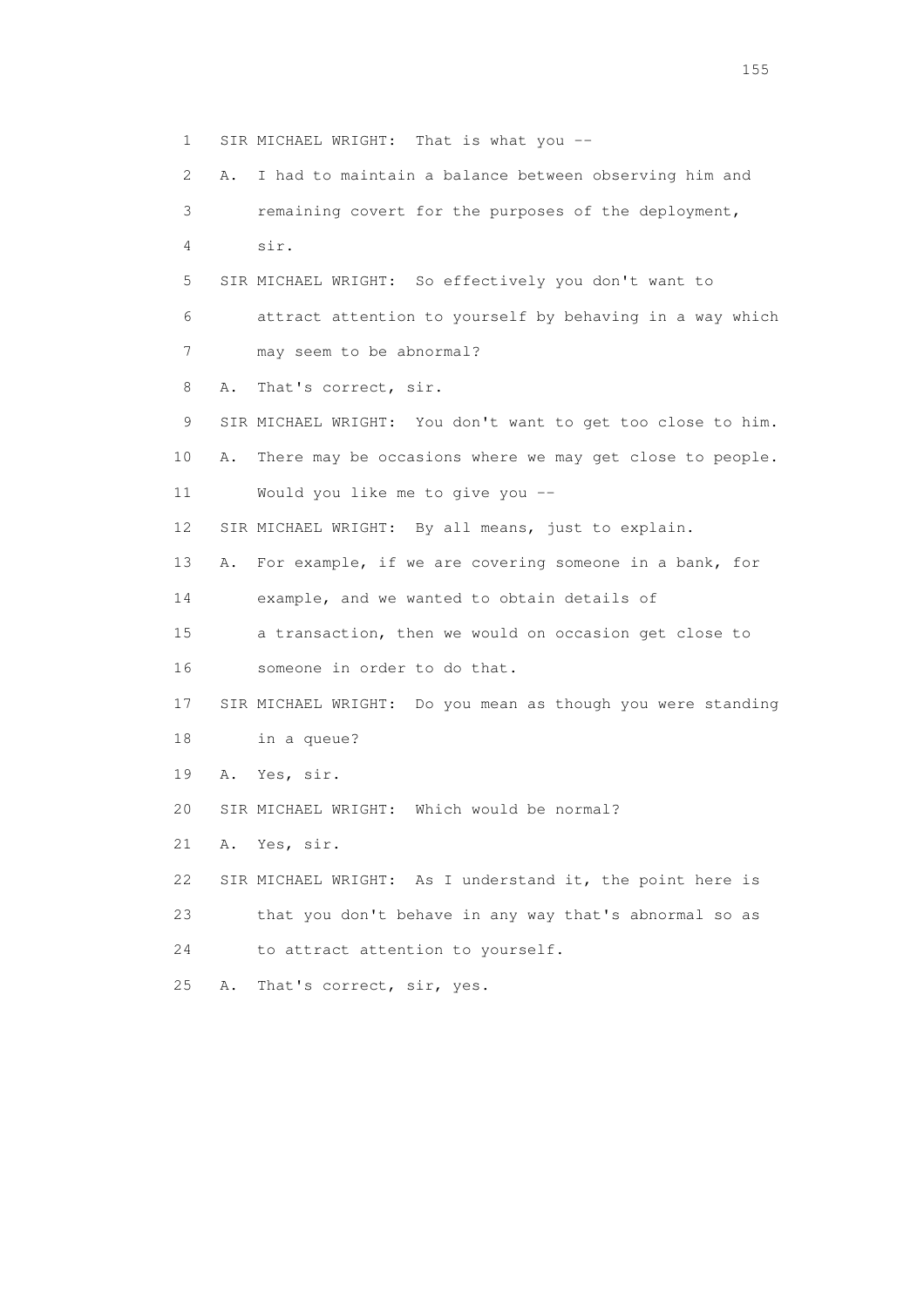1 MR HILLIARD: So that's during the journey. Then, as you 2 say, the bus stops in the Brixton Road just south of the 3 tube, correct, and he gets up to get off the bus? We 4 are going to look in detail, I just want to take it in 5 broad terms first. 6 A. Yes, sir, that's correct. 7 Q. He stands up and walks past you or have you got up first 8 as well? 9 A. He walks past me, sir, yes. 10 Q. Apart from later at Stockwell tube, which I am going to 11 come on to, would this be then the closest the two of 12 you had been to each other when he walks past you to get 13 off the bus? 14 A. Yes, sir. 15 Q. Did you manage to have a good look at him at that point? 16 A. I had a good look at him, yes, sir, yes, as good as 17 I could given the constraints of my deployment. 18 Q. If we just look at the entries in this page of the log 19 and then we will go to your supplementary entry where 20 there is a bit more detail: 21 "Off of number 2 London bus, held at stop, texting 22 on mobile phone". 23 Then 9.48: 24 "Running back towards number 2 bus on mobile phone". 25 Also an entry of yours; is that right?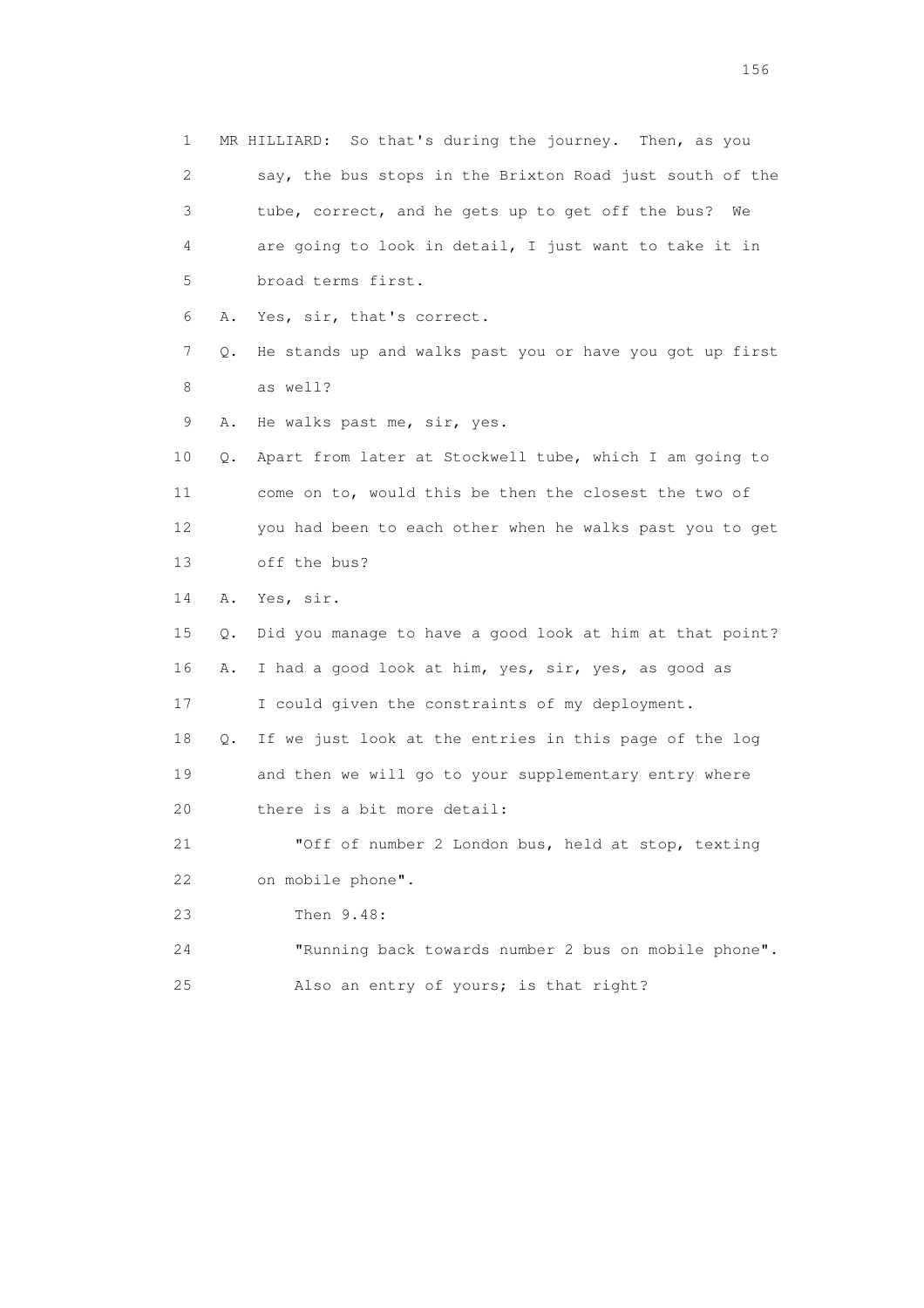1 A. Yes, sir.

 2 Q. Then we were just looking at that C in inverted commas, 3 and we have that at page 460. Can you see that on the 4 screen all right? 5 A. Yes, sir. 6 Q. Does it read as follows: 7 "Supplementary to the entry at 9.47. I saw the 8 aforementioned male subject, who was about 5-foot 9 10 inches tall, of proportionate/athletic build, wearing 10 faded blue denim jacket and faded blue denim jeans and 11 training shoes, with short dark hair and facial stubble 12 growth, about 25/30 years sitting on the bottom deck of 13 a red double decker bus, number 2..." 14 You give the registration; yes? 15 A. Yes. 16 Q. "He was sitting in the extreme rear nearside seat." 17 You have told us about that? 18 A. Yes, sir. 19 Q. "This male left the bus at a stand in Brixton Road, just 20 south of Brixton tube..." 21 You have told us about that? 22 A. Yes, sir. 23 Q. "... and turned right walking generally north. He 24 walked about 20 metres before turning around and running 25 back towards the original number 2 bus. Here he stood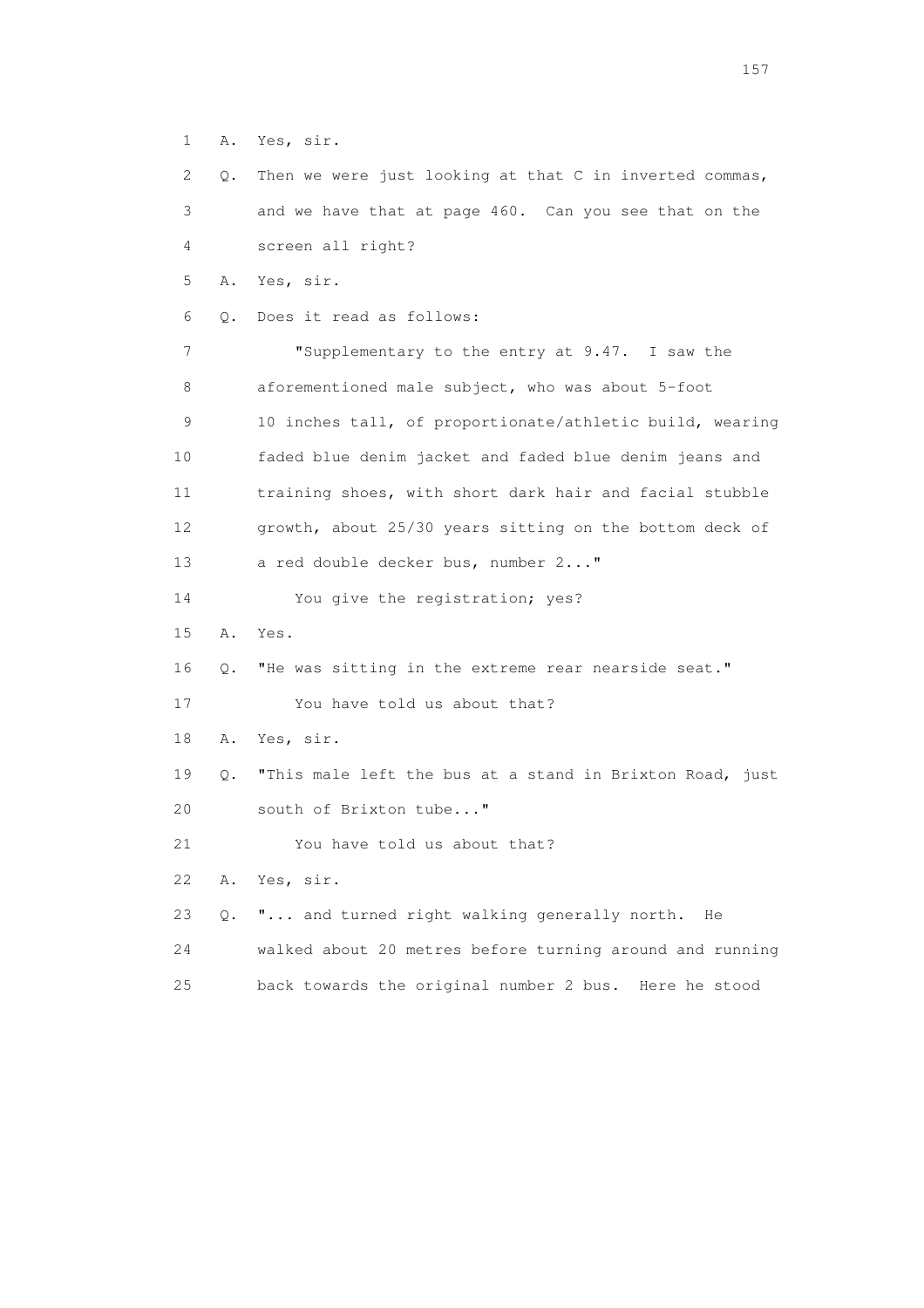1 near the queue and appeared to text or dial on a silver 2 flip-top phone. He then joined the queue whilst making 3 a call on his mobile." 4 So first of all appearing to text or dial, and then 5 actually got the phone up to his ear and appears to be 6 making a call; is that right? 7 A. Yes, sir. 8 Q. "Right hand to right ear. He then got on to the same 9 number 2 double decker bus..." 10 You give the registration number; yes? 11 A. Yes, sir. 12 Q. If we just complete the entry, if we go on to page 468, 13 just so far as supplementary -- you have told us about 14 this but so we can see it in the log, do you see: 15 **"Further to supplementary C..."**  16 This is you and a bit more? 17 A. Yes. 18 Q. "Further to supplementary C, whilst I was on the number 19 2 bus with the subject, I received a telephone call from 20 Harry enquiring as to the identity of NT." 21 Nettle Tip? 22 A. Yes, sir. 23 Q. "I confirmed that I could not positively identify the 24 subject as Nettle Tip but that he had distinctive 25 Mongolian eyes."

158 and 158 and 158 and 158 and 158 and 158 and 158 and 158 and 158 and 158 and 158 and 158 and 158 and 158 and 158 and 158 and 158 and 158 and 158 and 158 and 159 and 159 and 159 and 159 and 159 and 159 and 159 and 159 an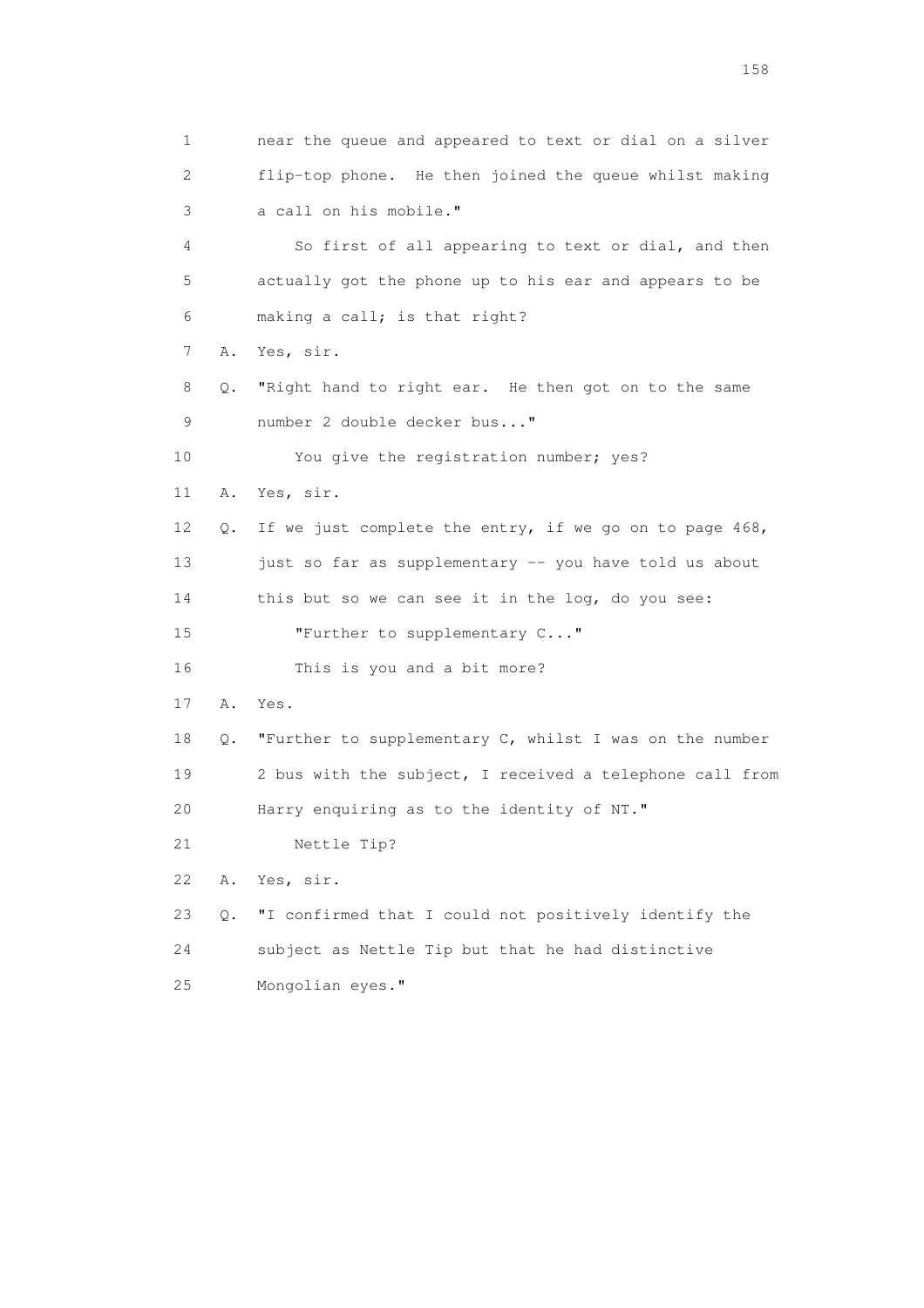1 So that's what you have told us about already? 2 A. Yes, sir. 3 Q. Can you help us about this: when he got off the bus, in 4 the position that you have described there, turns right, 5 off for 20 metres, turns and then running back, did you 6 get off the bus as well? 7 A. Yes, I did, sir, yes. 8 Q. Just to jump ahead, did you get back on it or not? 9 A. No, sir. 10 Q. Did you see, when you were off the bus, that Brixton 11 tube was in fact closed or did you not see that? 12 A. I did not see that, sir. 13 Q. But you did see that the same man who had got off the 14 bus had got back on it? 15 A. Yes, sir. 16 Q. You, like the others, had the Cougar radio system, did 17 you? 18 A. Yes, sir. 19 Q. Did you radio anything to that effect at any stage, that 20 the same man who had got off had got back on, can you 21 remember? 22 A. Yes, sir. 23 Q. Is that the kind of thing you would -- 24 A. To commentate on his movements. 25 Q. The same man?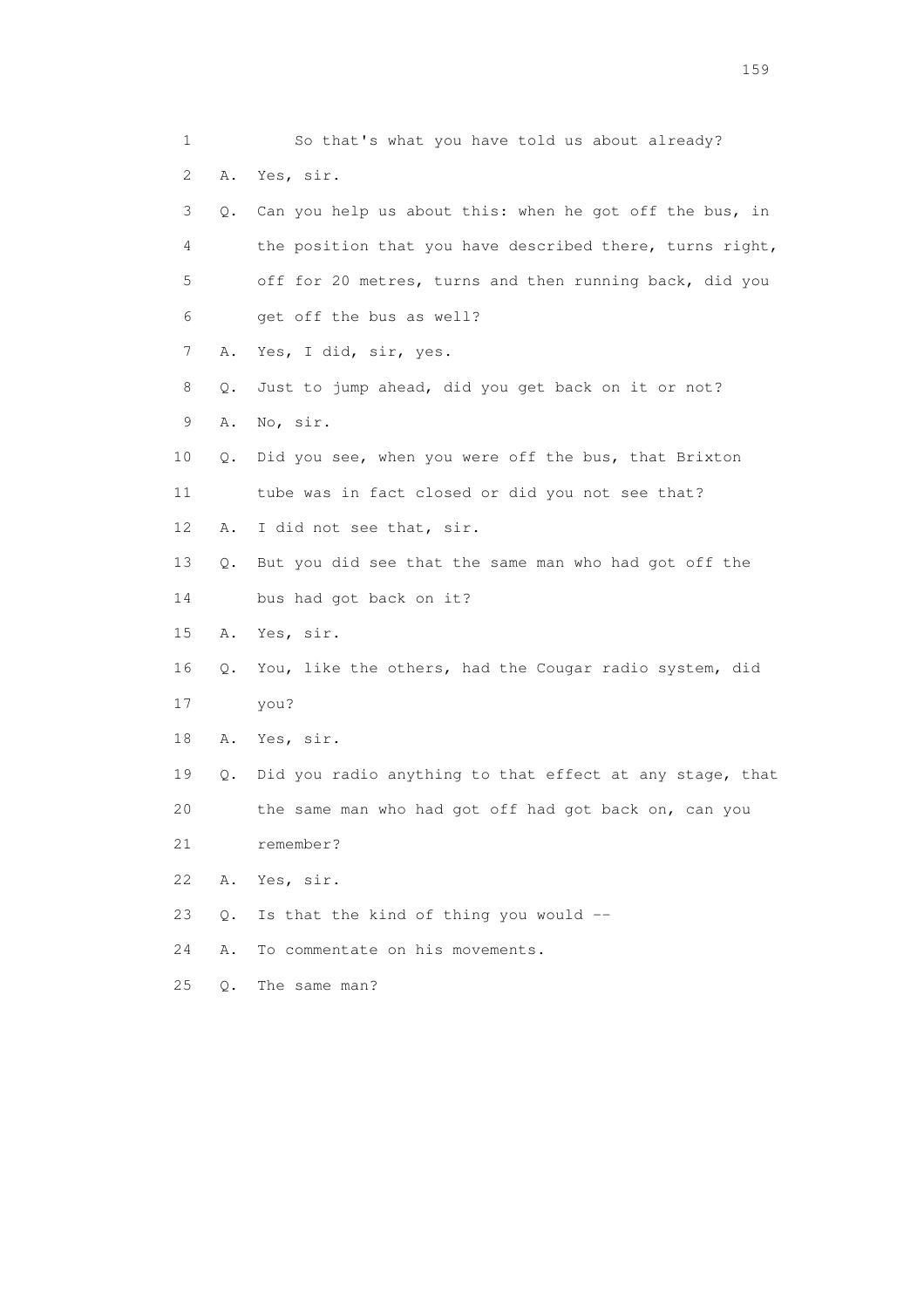1 A. Yes, sir.

| 2  | Q. | Right. Once you had got off the bus, and he had got      |
|----|----|----------------------------------------------------------|
| 3  |    | back on, you I think in fact managed to get a lift       |
| 4  |    | from -- you didn't have to go back to Brixton Water Lane |
| 5  |    | or manage some other way, you actually got a lift from   |
| 6  |    | Tim; is that right?                                      |
| 7  | Α. | That's right, sir.                                       |
| 8  | Q. | Tim, is this right, was also part of the surveillance    |
| 9  |    | team that day, with a particular role?                   |
| 10 | Α. | He was the surveillance photographer, sir.               |
| 11 | Q. | We are going to hear from him in due course.<br>He was   |
| 12 |    | part of this operation, he was in a vehicle, and I think |
| 13 |    | you managed to get in his vehicle; is that right?        |
| 14 | Α. | I did, I joined him as the front seat passenger, sir, on |
| 15 |    | the front nearside.                                      |
| 16 | Q. | Right.                                                   |
| 17 | Α. | That's in his van, just to confirm.                      |
| 18 | Q. | I think it follows from what you said to me earlier, but |
| 19 |    | still at this stage, although he's now back on the bus,  |
| 20 |    | you are in Tim's van, still at this stage you not in     |
| 21 |    | a position positively to identify the man on the bus as  |
| 22 |    | being Nettle Tip?                                        |
| 23 | Α. | Yes, sir.                                                |
| 24 | Q. | Nor does it follow, did you ever say that?               |
| 25 | Α. | No, sir.                                                 |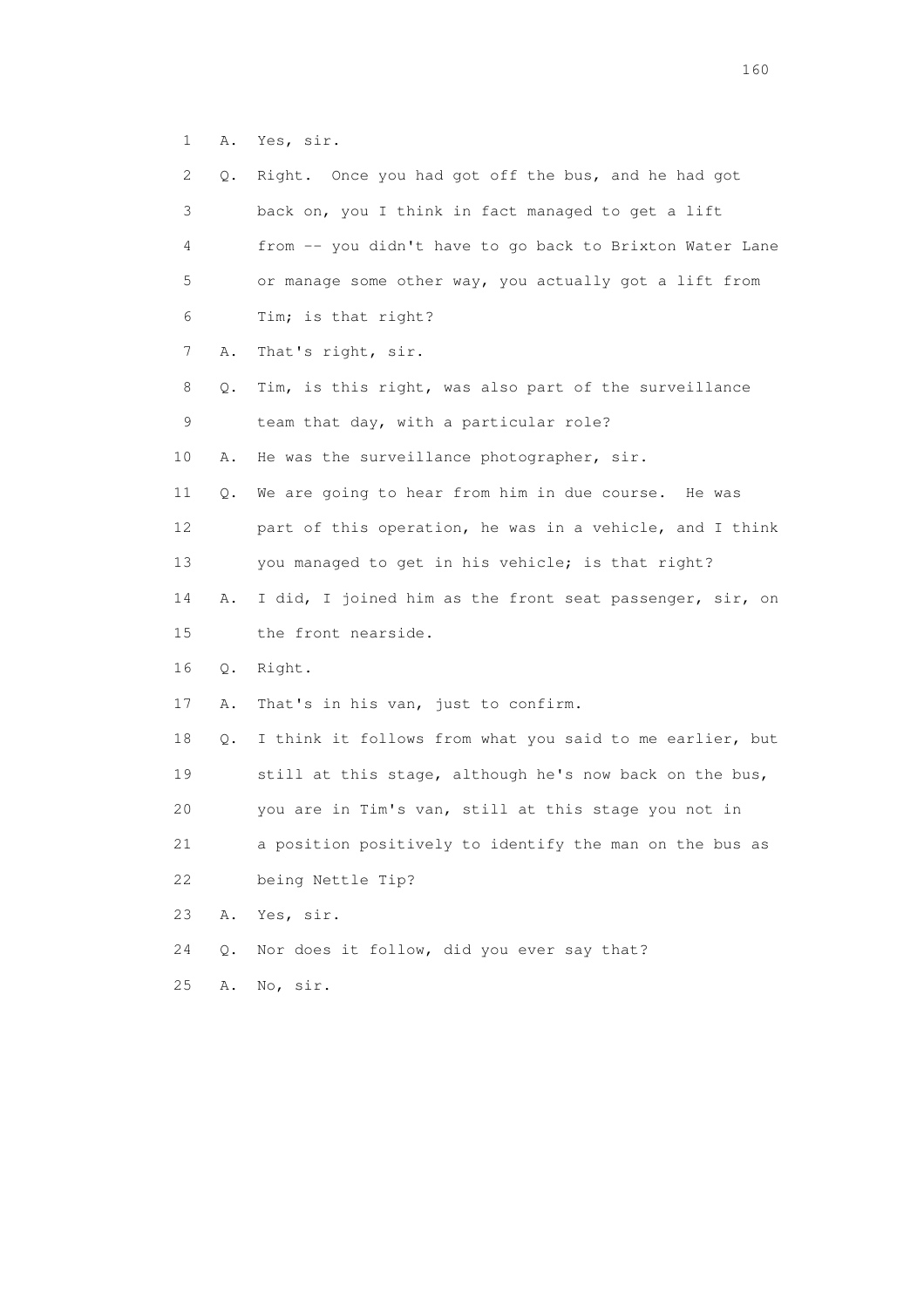1 Q. I was asking you earlier, do you remember, about SO19? 2 A. Yes, sir. 3 Q. You now, as it turns out, in Tim's vehicle, make your 4 way -- although you didn't know it at the start of this 5 bit of the journey -- to Stockwell tube station, don't 6 you? 7 A. Yes, sir. 8 Q. Do you remember in the course of that journey, there 9 being a reference to SO19? Do you remember James, the 10 grey team leader, saying something about SO19? 11 A. Yes, sir, if I can clarify, I drafted a further 12 statement dated -- 13 Q. Is it 20 June 2007? 14 A. Yes, sir. 15 Q. Yes, have you got that with you? 16 A. Yes, sir. 17 Q. Page 209, we can probably get it up on the screen. Can 18 you see the third paragraph down and fourth line down, 19 it begins: 20 "As the bus in which the subject was seated 21 approached Stockwell, I recall hearing James state on 22 the covert Cougar radio system that CO19 may be making 23 their way through the follow." 24 A. Yes, sir. 25 Q. We can take that off the screen. Do you remember that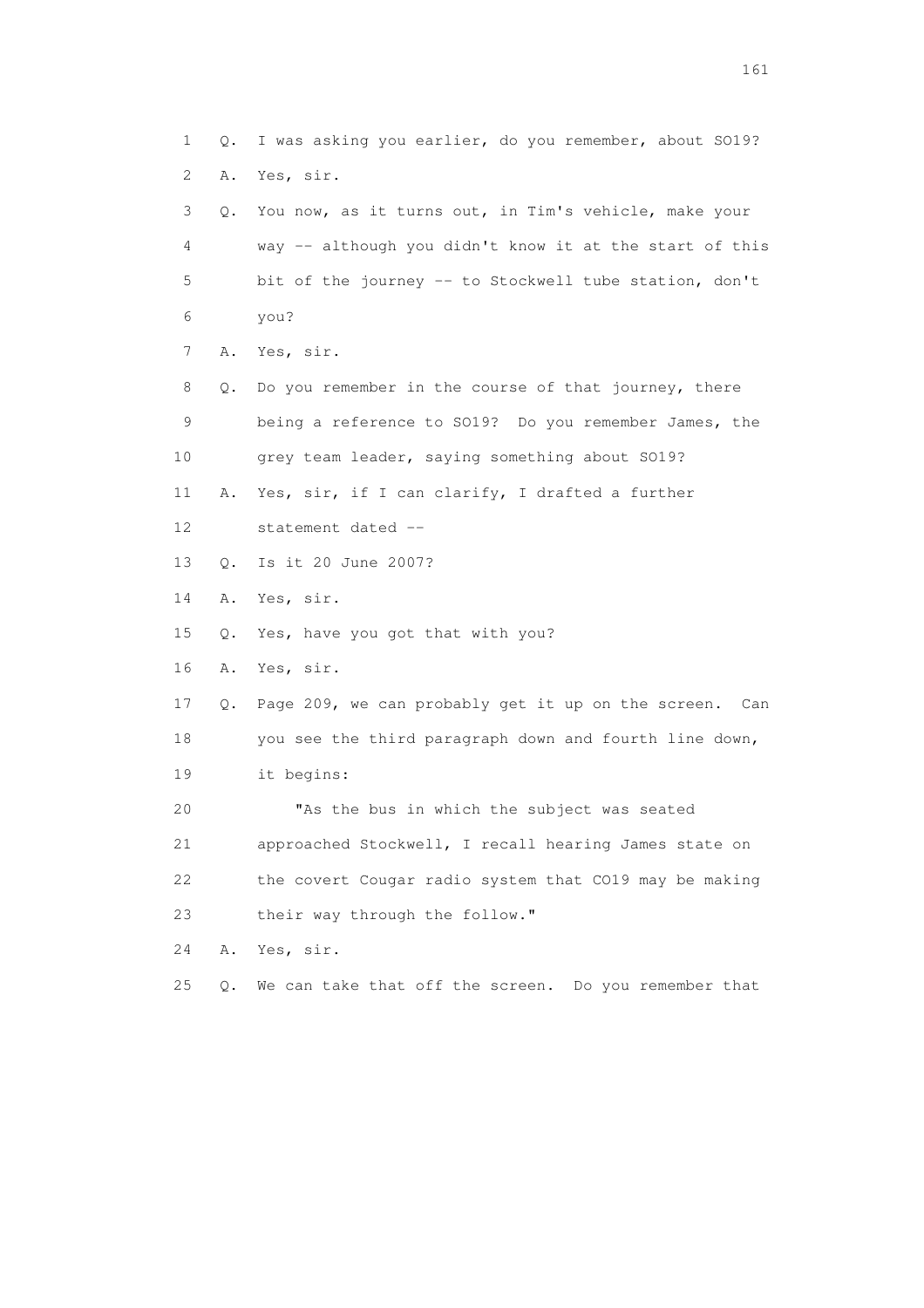1 being said as you were getting towards Stockwell tube? 2 A. Yes, sir. 3 Q. Did you and Tim then follow the bus, the number 2 bus, 4 with Mr de Menezes on it, to the tube or to the area of 5 the tube? 6 A. To the area of the tube, yes, sir. 7 Q. Were you behind the bus for the whole journey or not? 8 A. I don't believe we were behind the bus for the whole 9 journey, we may have got ahead of the bus on occasions. 10 However, as the bus approached the area of Stockwell 11 tube, my recollection is we were behind the bus, sir. 12 Q. If we just pick this up, go back to 456 in the log, 9.48 13 we looked at, 9.49, N, do you see that? 14 A. Yes. 15 Q. On mobile phone"? 16 A. Can I just clarify that's not my entry at 9.49. 17 Q. Sorry, I thought -- if we follow that, then: 18 "N on mobile phone, right hand, right ear." 19 Is that your 33 over there? 20 A. Yes, sir. 21 Q. So which bit of this -- then: 22 "On to number 2 bus double decker". 23 Which bit is yours? 24 A. "On to the number 2, still on mobile phone". 25 Q. Thank you very much. Then if we go on, on that page,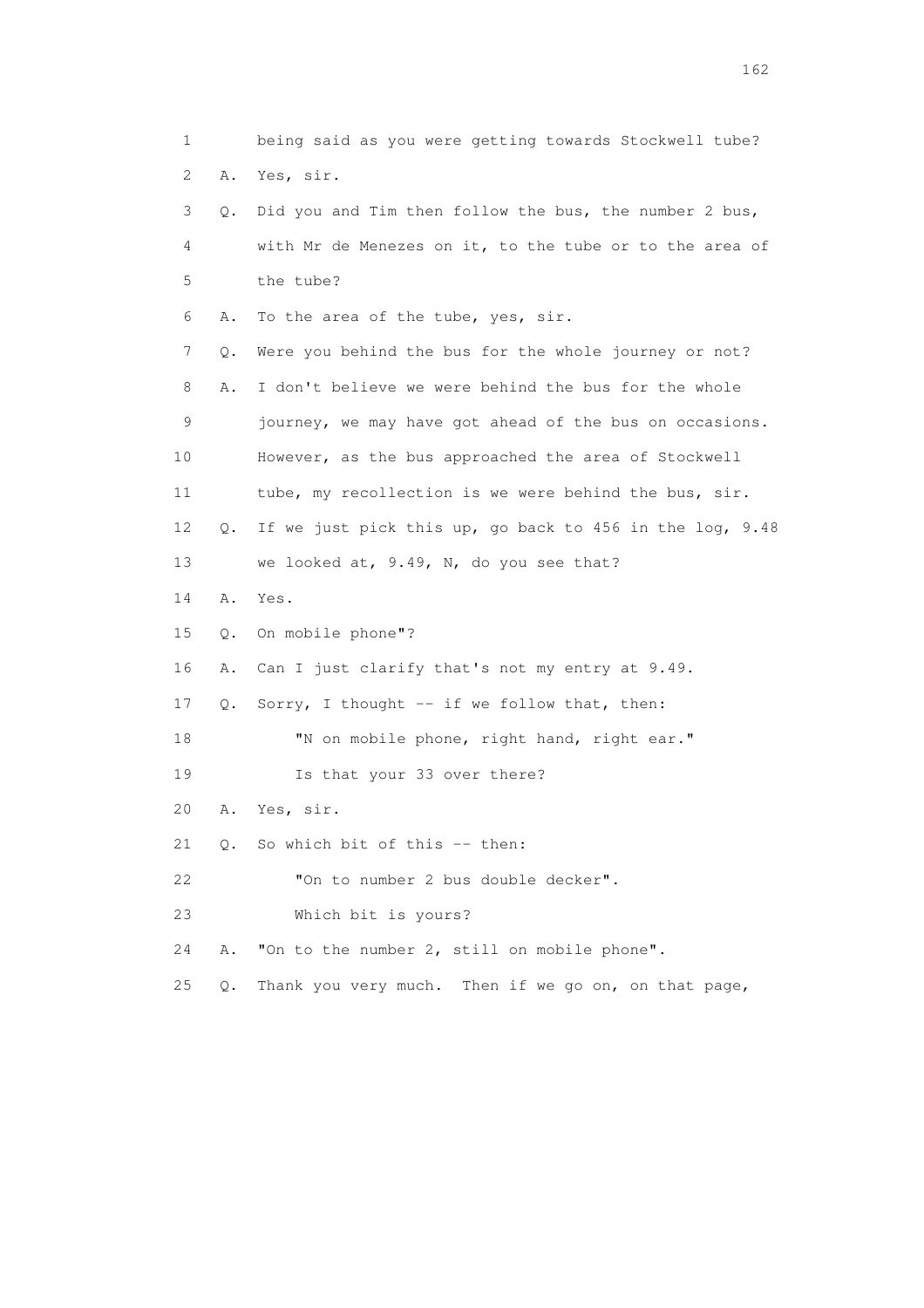1 just so now we have got to the start of it, can you see 2 there is now an entry 10.03, your 33 I think at the end 3 of that line? 4 A. Yes, sir. 5 Q. Is that: 6 "Enter tube and running down the escalator..." 7 Then an arrow, "plats 1 and 2"? 8 A. It reads: 9 "Into tube and running down the escalator", arrow -- 10 Q. Plats 1 and 2. 11 A. Yes, sir. 12 Q. Reference over on the left, just above the 10.03, to 13 an "E" in speech marks? 14 A. Yes, sir. 15 Q. If we go to page 466, three lines up from the bottom, 16 can you see "Supp E"? 17 A. Yes. 18 Q. Is this your entry? 19 A. It is, sir, yes. 20 Q. If I read it wrongly, please say. Does it read like 21 this: 22 "Supplementary to the entry at 10.03 am..." 23 That's the one we have just looked at? 24 A. Yes. 25 Q. "I saw the subject enter Stockwell tube station and take

<u>163</u>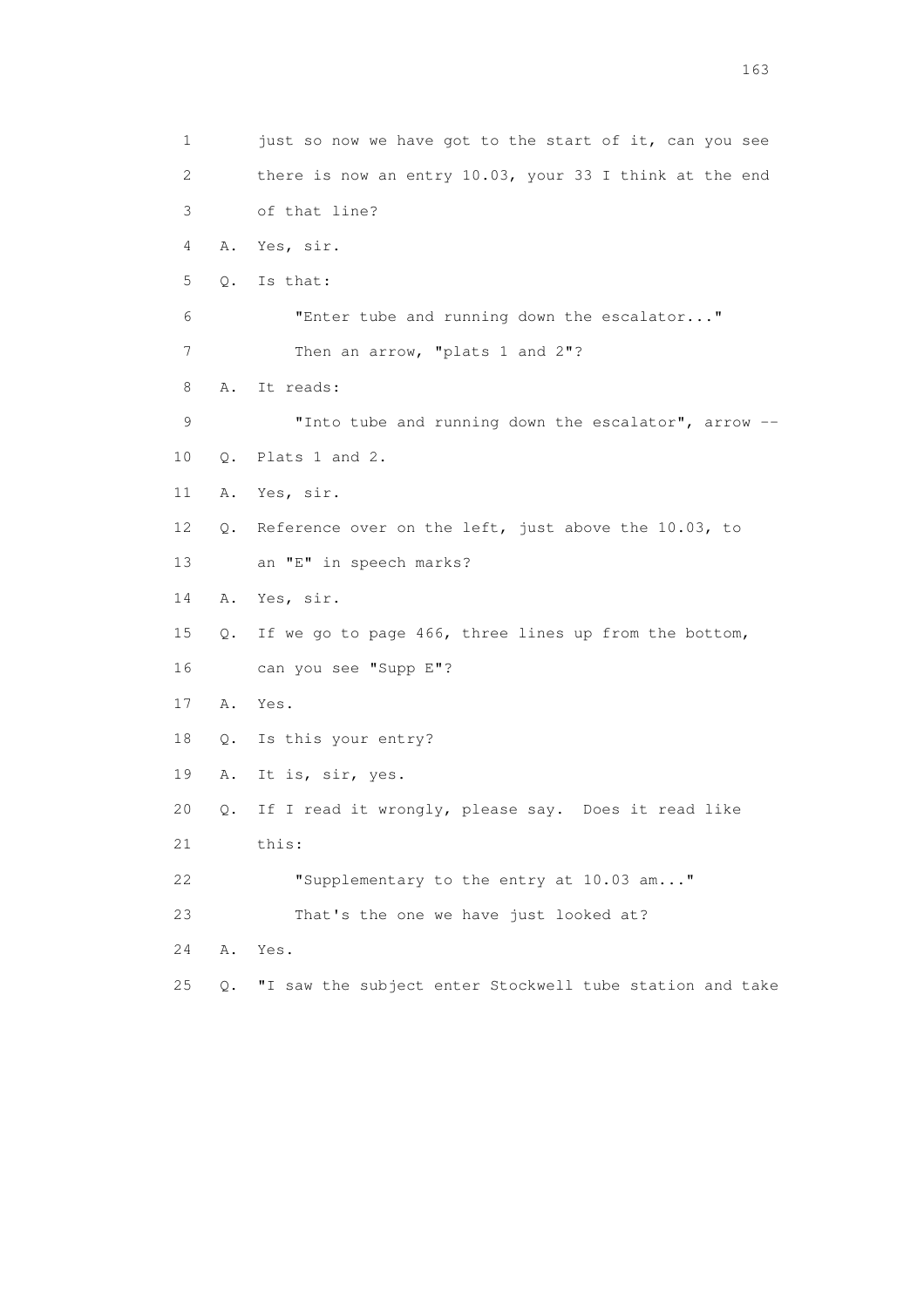1 a free copy of the Metro newspaper from a stand on the 2 right of the foyer. He then walked towards the 3 barriers, produced a ticket and passed through the 4 barrier. He then turned left and descended down 5 an escalator towards platform 1 and 2 northbound. About 6 halfway down he started to run and as he left the 7 escalator, he turned left at the first ordinary entrance 8 on to platform 2 Northern Line northbound." 9 A. Can I correct that, sir? 10 Q. Yes? 11 A. I believe it reads "the first archway/entrance". 12 Q. Thank you very much. It is an odd thing to say. That's 13 "archway". We will have a look at a picture of that in 14 a moment, sir. 15 A. Thank you, sir. 16 Q. Thank you. 17 "As he did so, he ran towards a train that was 18 waiting at the platform, entered the carriage directly 19 in front of him, before turning right and walking 20 through the carriage before taking a seat on the 21 nearside of the carriage facing the platform." 22 Has that got your "33" at the end of that line? 23 A. Yes, sir. 24 Q. Then there is the extra little entry about the phone 25 call with Harry that we have looked at; yes?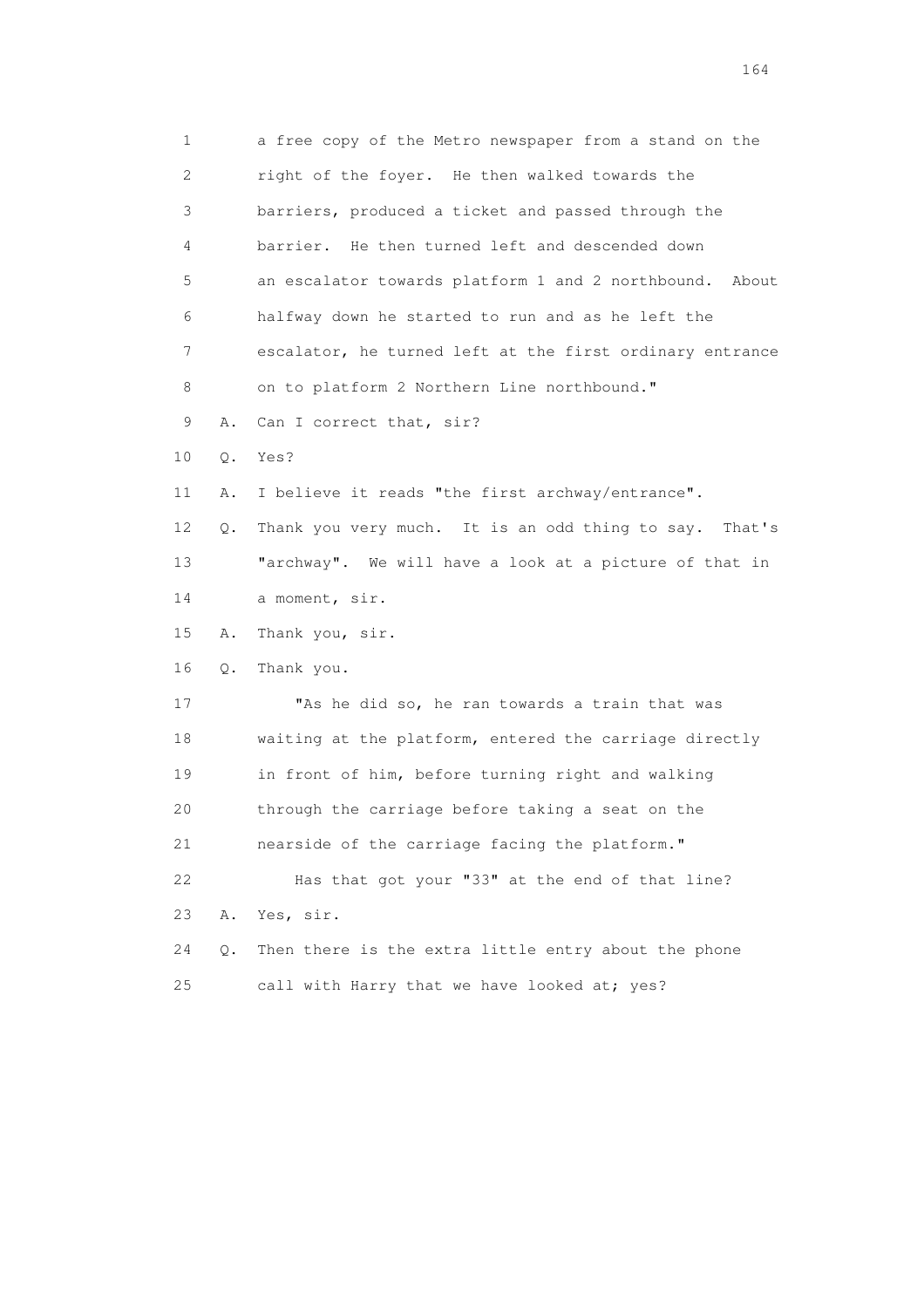1 A. Sir.

|    | 2<br>Q.     | Can you help us with this: were you inside Stockwell       |
|----|-------------|------------------------------------------------------------|
|    | 3           | tube station, the foyer of it, before Mr de Menezes was?   |
|    | 4<br>Α.     | Yes, sir.                                                  |
|    | 5<br>Q.     | Can you just explain, we have seen the entry but how       |
|    | 6           | does that come about? If we picture the two of you in      |
|    | 7           | the van, you are the passenger, Mr de Menezes on the       |
|    | 8           | bus, and we know pulls into the South Lambeth Road and     |
|    | $\mathsf 9$ | gets off it. Right?                                        |
| 10 | Α.          | Yes.                                                       |
| 11 | Q.          | Can you help us as to what's happening at that stage,      |
| 12 |             | what you can see and what you did?                         |
| 13 | Α.          | Yes, I could see the bus, as you described, held in the    |
| 14 |             | vicinity of a NatWest Bank which I believe was in the      |
| 15 |             | vicinity of the bus stand. I was aware that Stockwell      |
| 16 |             | tube was in the foreground, and I saw this as              |
| 17 |             | a potential point of danger. I therefore deployed from     |
| 18 |             | the van, walked across the road. I held temporarily        |
| 19 |             | outside the Underground, maintaining, listening to the     |
| 20 |             | commentary, being aware of where Mr de Menezes was, and    |
| 21 |             | as I have explained, fearing that the Underground was      |
| 22 |             | the point of danger. I entered into the foyer of the       |
| 23 |             | Underground station, and I held in the vicinity of         |
| 24 |             | a small chemist that was on the right-hand side.<br>That's |
| 25 |             | about a summary of it, sir.                                |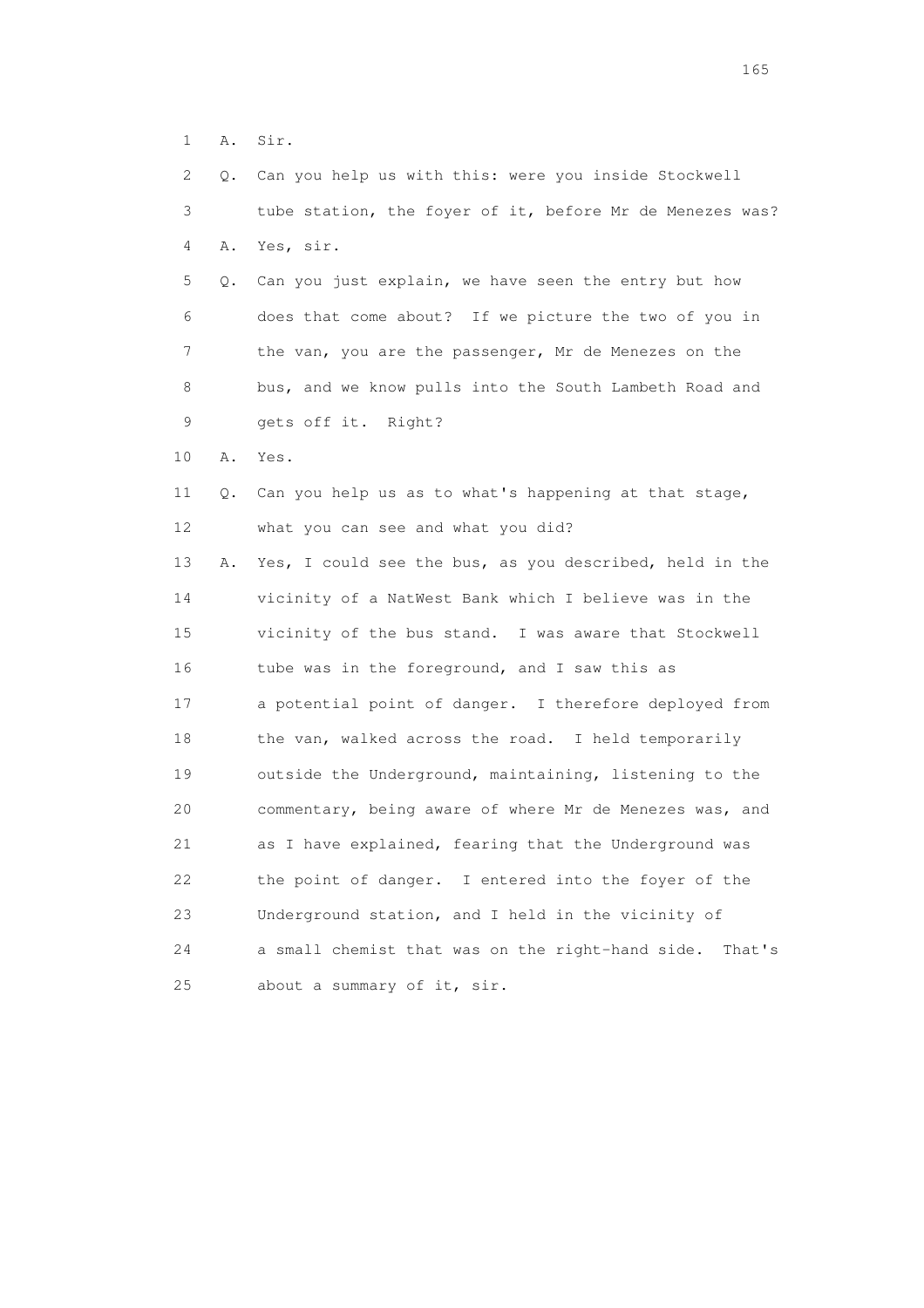1 Q. Right. Did you have any or did it cross your mind at 2 this time as to whether or not he should be detained? 3 A. As I have explained, I saw the Underground as a point of 4 danger. 5 Q. Yes? 6 A. Not only with reference to what had happened the day 7 before but also from a surveillance perspective. 8 Without giving too much tradecraft away, it's always 9 good to have operatives ahead of the subject, so even 10 from a surveillance perspective, I felt that it was 11 important that the tube was covered. 12 Q. Yes? 13 A. And I believe I deployed in that vicinity at around 14 about or even before the time that Mr de Menezes was 15 getting off the bus. 16 Q. Right. Do you understand that he's then coming towards 17 the tube? 18 A. Yes, sir. 19 Q. Right. Did you ask for any instructions, that's really 20 what I am getting at? 21 A. Yes, I understand. Yes, I did, sir. I asked for 22 confirmation from James as to whether or not the subject 23 who we now know to be Mr de Menezes should be detained 24 in the vicinity of the foyer. 25 Q. I used the word, but I think that's the word, I used it

<u>166</u> **166**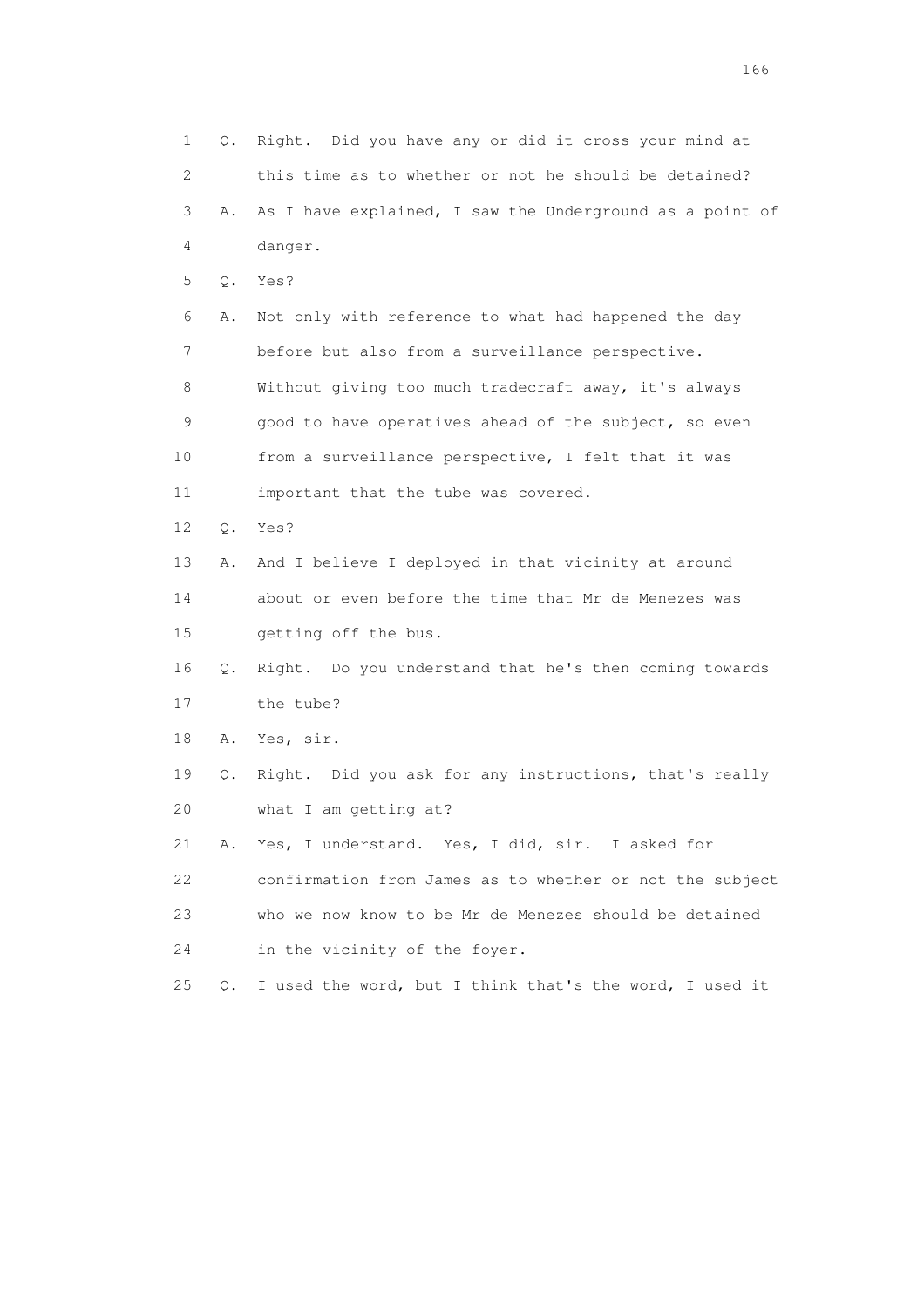1 because you used that word in your statement? 2 A. Yes. 3 Q. Should he be detained. As you recall it, is that the 4 question you asked James, should he be detained? 5 A. The word I actually used to clarify, and this is 6 an important point, I understand, the word I used is, 7 "Do you want this man lifted?" 8 Q. "Do you want this man lifted?" 9 A. Yes. 10 Q. All right. So we understand, what did you mean by that? 11 A. What I meant by that was to detain and arrest him. 12 Q. Right. 13 SIR MICHAEL WRIGHT: I take it the implication of that is 14 that you were offering to do it? 15 A. I was, sir, yes. 16 SIR MICHAEL WRIGHT: Were any of your colleagues that you 17 were aware of near you? 18 A. Yes, I was aware of officer Ken in my immediate 19 vicinity. The reason I know that is that he was 20 commentating on the movements of Mr de Menezes. I was 21 also aware that he was close to me in the foyer of the 22 tube, sir. 23 MR HILLIARD: You mentioned earlier hearing James say before 24 this that CO19 may be making their way through the 25 follow; do you remember telling us about that earlier?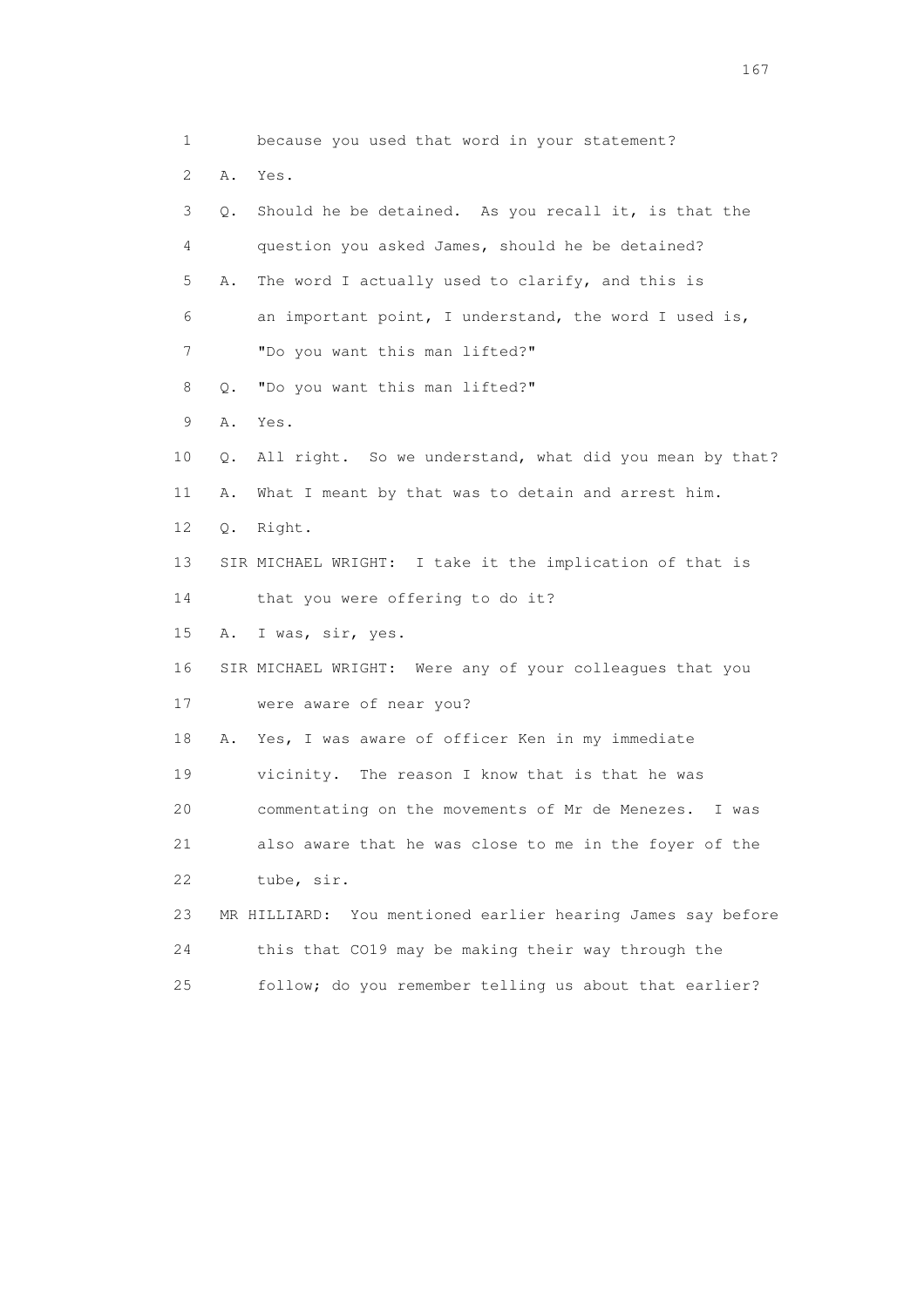- 1 A. Yes, I do, sir, yes.
- 2 Q. That's before this stage, isn't it?
- 3 A. Yes, sir.
- 4 Q. As far as you were concerned, when you asked that
- 5 question, "Do you want this man lifted?", did you have
- 6 any idea of the whereabouts of CO19?
- 7 A. No, sir.
- 8 Q. Did you get any response from James?
- 9 A. He told me to wait, sir.
- 10 Q. So does it follow you didn't, to use your word, lift the 11 man? What did you in fact do?
- 12 A. I wasn't told to detain him, and I recall that my
- 13 comment "lift the man" was relayed as, "Do you want this
- 14 man detained?" I was told to wait and I received no
- 15 instruction with regard to detaining him.
- 16 Q. So what did you do --
- 17 A. Continued with covert conventional surveillance, sir.
- 18 SIR MICHAEL WRIGHT: Which meant in this case following him 19 down the tube.
- 20 A. Yes, sir.
- 21 MR HILLIARD: I just want to understand what you said about
- 22 hearing your message relayed. Had you asked the
- 23 question on the Cougar system?
- 24 A. Yes, sir.
- 25 Q. Then was there, I don't know, one particular member of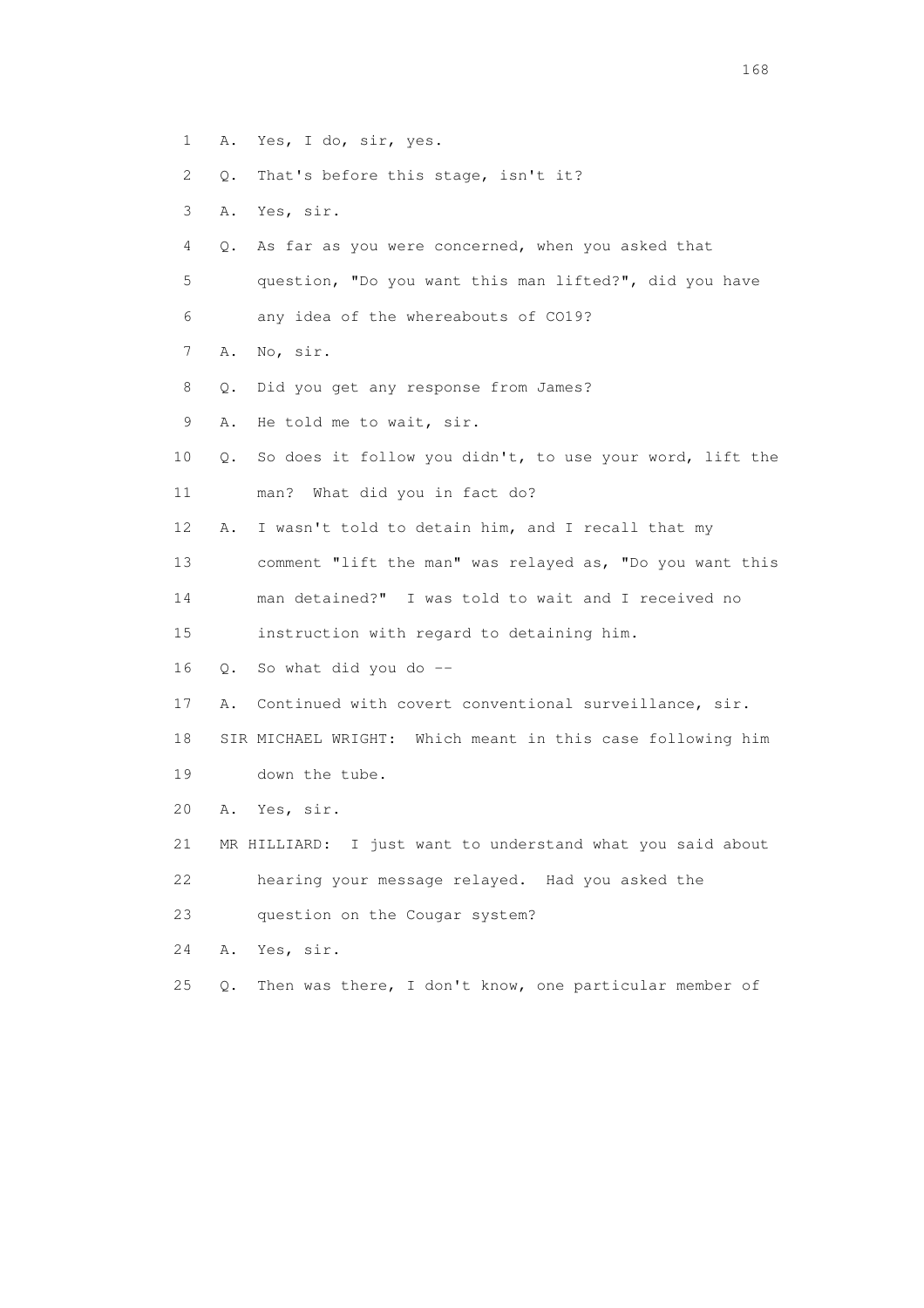1 the team who was responsible for repeating 2 transmissions? 3 A. Anyone that heard it could transmit it. 4 Q. As it were, say it again? 5 A. Yes. 6 Q. Is that just with a view to trying to ensure that people 7 have two opportunities to hear important communications? 8 A. Yes, the power of a vehicle radio set is much higher 9 than that of a body set, so it's a relay system, so it's 10 just firstly confirming what's said and then relaying it 11 to other units. 12 Q. So then, as you say, you continue a conventional 13 surveillance follow; correct? 14 A. Yes, sir. 15 Q. I just want to know this: there you are now inside 16 Stockwell tube; at this time, you have told us about you 17 yourself, but had you ever heard the person you were 18 following positively identified as Nettle Tip by 19 anybody? 20 A. Not in my presence or hearing, sir, no. 21 Q. Then equally, had you at any time heard him positively 22 discounted as Nettle Tip? 23 A. No, sir. 24 Q. Again, by this time, at any stage up until now, do you 25 remember hearing any question about whether anybody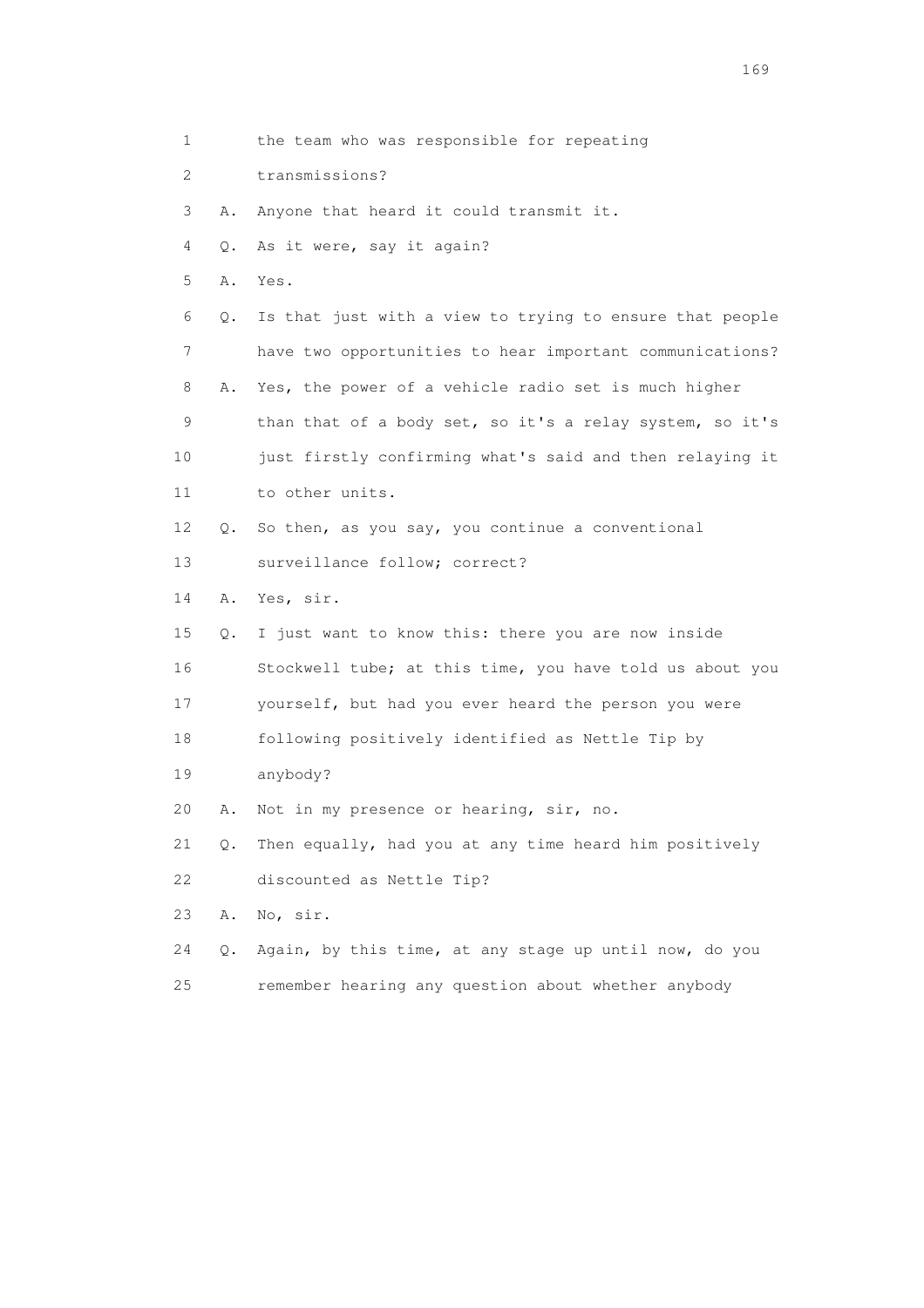|    | 1                         | could give a percentage likelihood or a number out of 10 |
|----|---------------------------|----------------------------------------------------------|
|    | $\mathbf{2}^{\mathsf{I}}$ | likelihood of the person being followed being            |
|    | 3                         | Nettle Tip? Did you ever hear that?                      |
|    | 4<br>Α.                   | No, sir.                                                 |
|    | 5<br>Q.                   | There you are in the foyer of the station, and if we can |
|    | 6                         | say, as it were, roadside, if you understand what I mean |
|    | 7                         | for the moment of the barriers, so before you have gone  |
|    | 8                         | through the ticket barriers?                             |
|    | 9<br>Α.                   | Understood, sir, yes.                                    |
| 10 | Q.                        | Mr de Menezes, you had referred in your supplementary    |
| 11 |                           | log, I think, to him picking up a newspaper?             |
| 12 | Α.                        | Yes, sir.                                                |
| 13 | Q.                        | Did you see him go through the barrier?                  |
| 14 | Α.                        | Yes. I saw the male in the denim jacket, Mr de Menezes,  |
| 15 |                           | enter the foyer of Stockwell tube station and he took    |
| 16 |                           | a free copy of the Metro newspaper from a stand on the   |
| 17 |                           | right-hand side of the foyer. He then walked towards     |
| 18 |                           | the barriers, produced a ticket and passed through the   |
| 19 |                           | barrier.                                                 |
| 20 | О.                        | Up until this point, had you heard anything over the     |
| 21 |                           | radio about SO12 to do a stop of Mr de Menezes?          |
| 22 | Α.                        | No, sir.                                                 |
| 23 | Q.                        | Did you at any time hear "state red" called by S019?     |
| 24 | Α.                        | No, sir.                                                 |
| 25 | Q.                        | Mr de Menezes goes through the ticket barrier; did you   |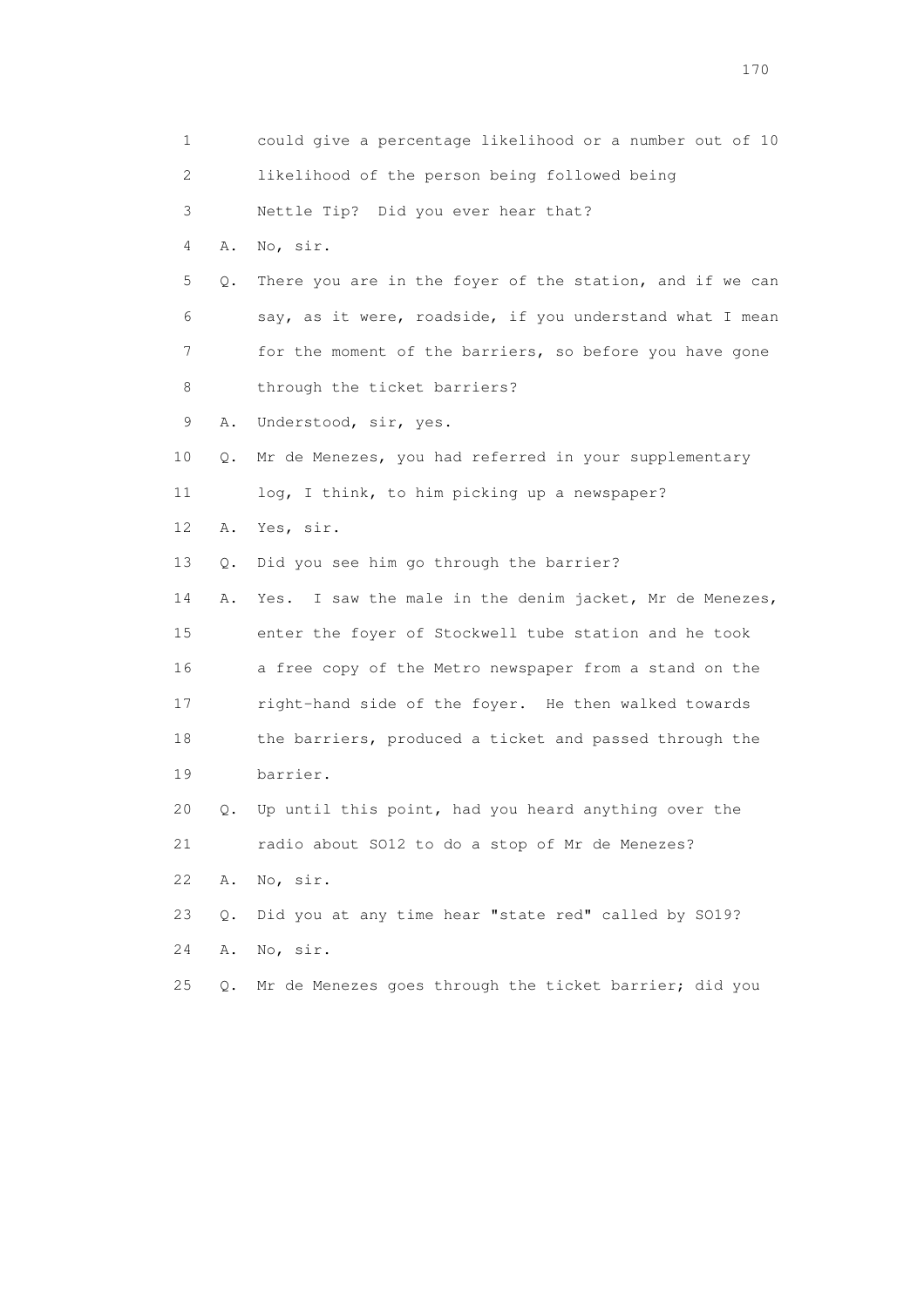1 follow?

2 A. Yes, I did, sir.

 3 Q. At this stage, were you aware of any of your 4 surveillance colleagues in the vicinity or not? 5 A. I was aware of officer Ken in my vicinity. 6 Q. Right. 7 A. Believed to my right-hand side. 8 Q. Right. I am not going to look at it, but the CCTV film 9 in which the two of you are pretty close together at 10 this stage, all right, we have looked at it this morning 11 so we will not look at it again. 12 You also then go through the barrier. Do you follow 13 Mr de Menezes down the escalator? 14 A. Yes, he turned left and descended down an escalator 15 towards platforms 1 and 2 northbound. 16 Q. Did there come a point at which he started to run? 17 A. Yes, sir, about halfway down the escalator he started to 18 run. 19 SIR MICHAEL WRIGHT: Pausing there a moment, we understand 20 you can get through the barriers without having to buy 21 a ticket or anything like that. 22 A. Yes, sir. 23 SIR MICHAEL WRIGHT: As you went through the barriers, how 24 far ahead of you do you think he was? Where had he got 25 to?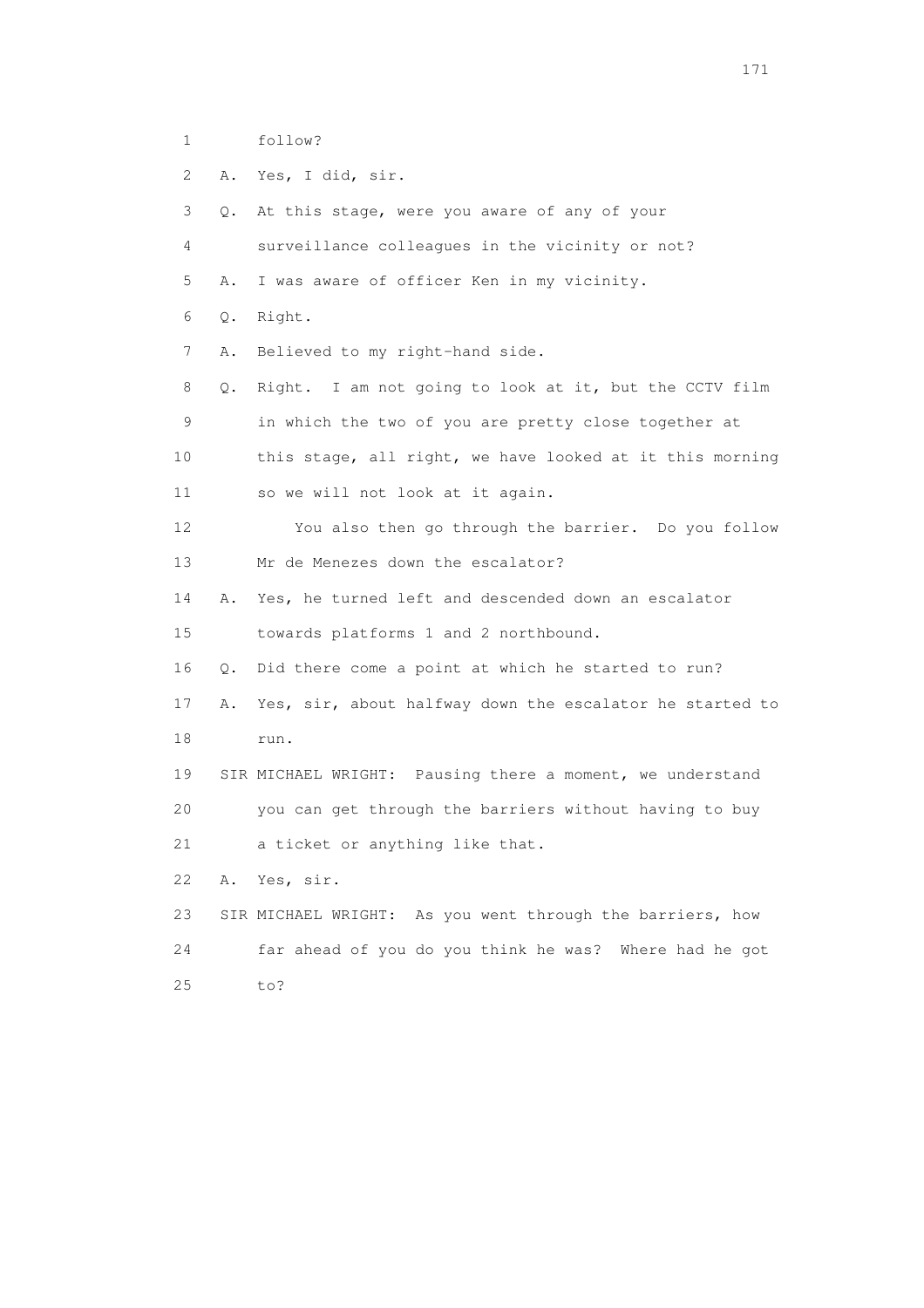1 A. As he went through the barriers -- 2 SIR MICHAEL WRIGHT: As you went through the barriers. 3 A. As I went through the barriers, the distance between us 4 was increasing, immediately as I went through the 5 barriers probably in the vicinity of 10 to 15 feet 6 I would say, sir. 7 SIR MICHAEL WRIGHT: Ahead of you? 8 A. Ahead of me, yes. 9 SIR MICHAEL WRIGHT: Had he started down the escalator at 10 that point? 11 A. He had done, yes, sir. 12 SIR MICHAEL WRIGHT: He had started down the escalator. 13 A. As we went through the barriers -- 14 SIR MICHAEL WRIGHT: As you go through the barriers? 15 A. As I go through the barriers, no, he was still at the 16 top. 17 SIR MICHAEL WRIGHT: He hadn't started down. 18 A. Yes. 19 SIR MICHAEL WRIGHT: By the time you got to the top of the 20 escalator, where had he got to? 21 A. He was descending the barriers and when he got -- 22 SIR MICHAEL WRIGHT: Descending the escalators. 23 A. Sorry, yes, descending the escalator, and about halfway 24 down he started to run. 25 SIR MICHAEL WRIGHT: Right, okay, thank you.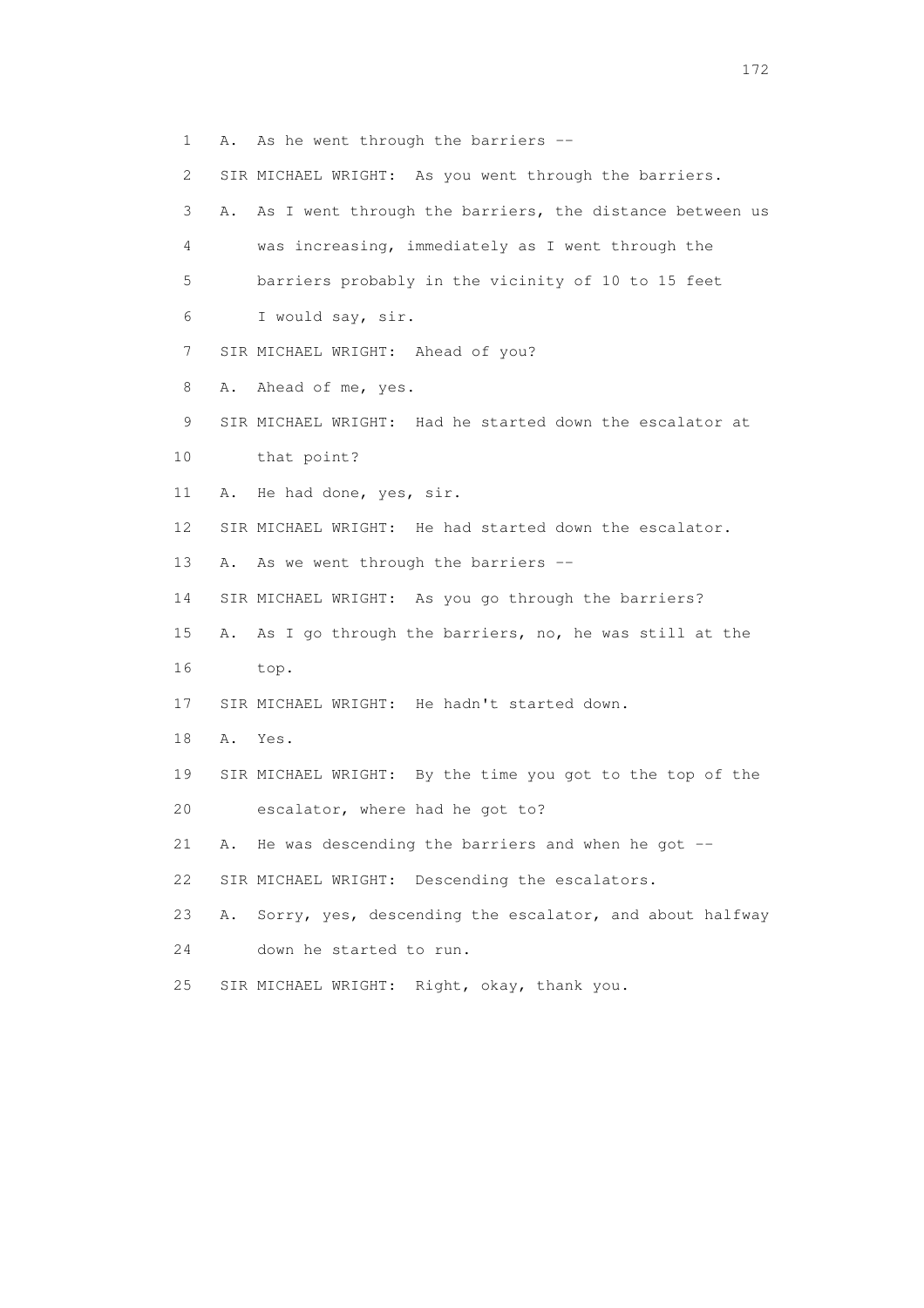1 MR HILLIARD: Did he run to the bottom of the escalator? 2 A. Yes, sir.

| 3  | Q. | If we just look at divider 31, then 32, when you get to  |
|----|----|----------------------------------------------------------|
| 4  |    | the bottom of the escalator, you go along the            |
| 5  |    | passageway, don't you, and if we have a look at 31 and   |
| 6  |    | 32, if you come along, there are those entrances, aren't |
| 7  |    | there, on the left; you come down the escalator, along   |
| 8  |    | the passageway and then there is this opening on your    |
| 9  |    | left and the platform, and as it happened a train there; |
| 10 |    | correct?                                                 |
| 11 | Α. | Yes, sir.                                                |
| 12 | Q. | If we just look at picture 32, that is just obviously    |
| 13 |    | a view, isn't it, you can see, view of the train from    |
| 14 |    | the platform entrance, do you see at the bottom?         |
| 15 | Α. | Yes, sir.                                                |
| 16 | О. | That's the first entrance?                               |
| 17 | Α. | Yes.                                                     |
| 18 | Q. | We can take those off the screen for the moment.         |
| 19 |    | Did he turn left?                                        |
| 20 | Α. | He did turn left at the first, as I described,           |
| 21 |    | archway/entrance on to platform 2, which is the          |
| 22 |    | Northern Line northbound, sir.                           |
| 23 | Q. | Was he still running at this time?                       |
| 24 | Α. | Yes, he ran towards the train that was waiting at the    |
| 25 |    | platform.                                                |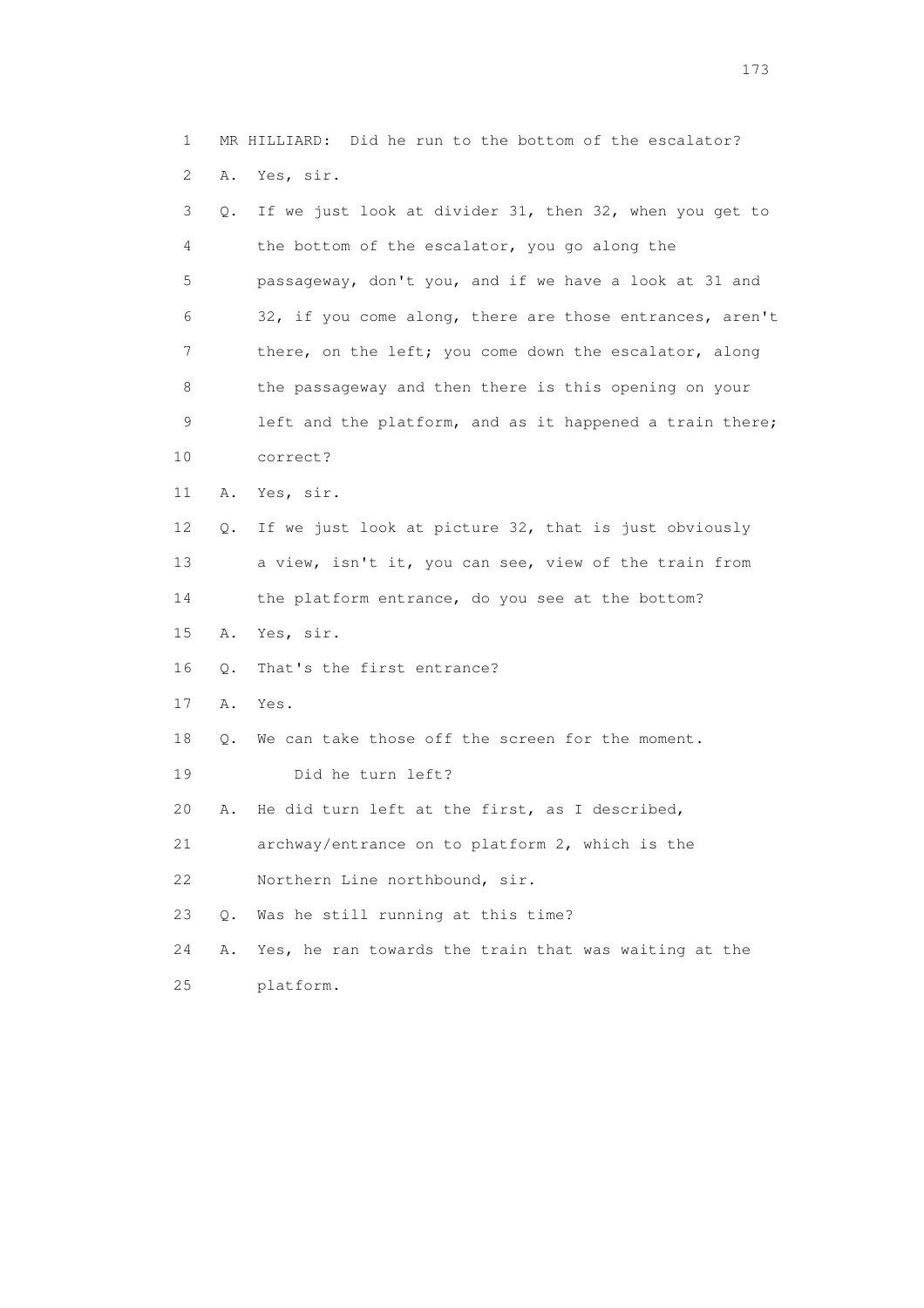1 Q. If we just get back to divider 31, please, on the 2 screen, then on to 32, please. There is a set of double 3 doors, aren't there, if you come through this 4 passageway, just over to the right there, do you see 5 those? 6 A. Yes, sir. 7 Q. Can you help us with whereabouts on the train he got on? 8 A. Yes. He ran towards the train that was waiting at the 9 platform and he entered the carriage directly in front 10 of him. 11 Q. Would that be through these doors that we are looking 12 at? 13 A. Yes, sir. 14 Q. Had you had to run, as it were, also down the escalators 15 and along the alleyway yourself? 16 A. Yes, sir. 17 Q. When he got on the train, can you help us, about how far 18 behind him were you? 19 A. I was making ground. Obviously my concern was that the 20 doors were going to close. 21 Q. Yes? 22 A. I would say at that stage, and this is only an estimate, 23 he was probably in the region of 30 feet ahead of me. 24 Q. Right. You had, as it were, had you, come along the 25 alleyway and turned -- had you got at least this sort of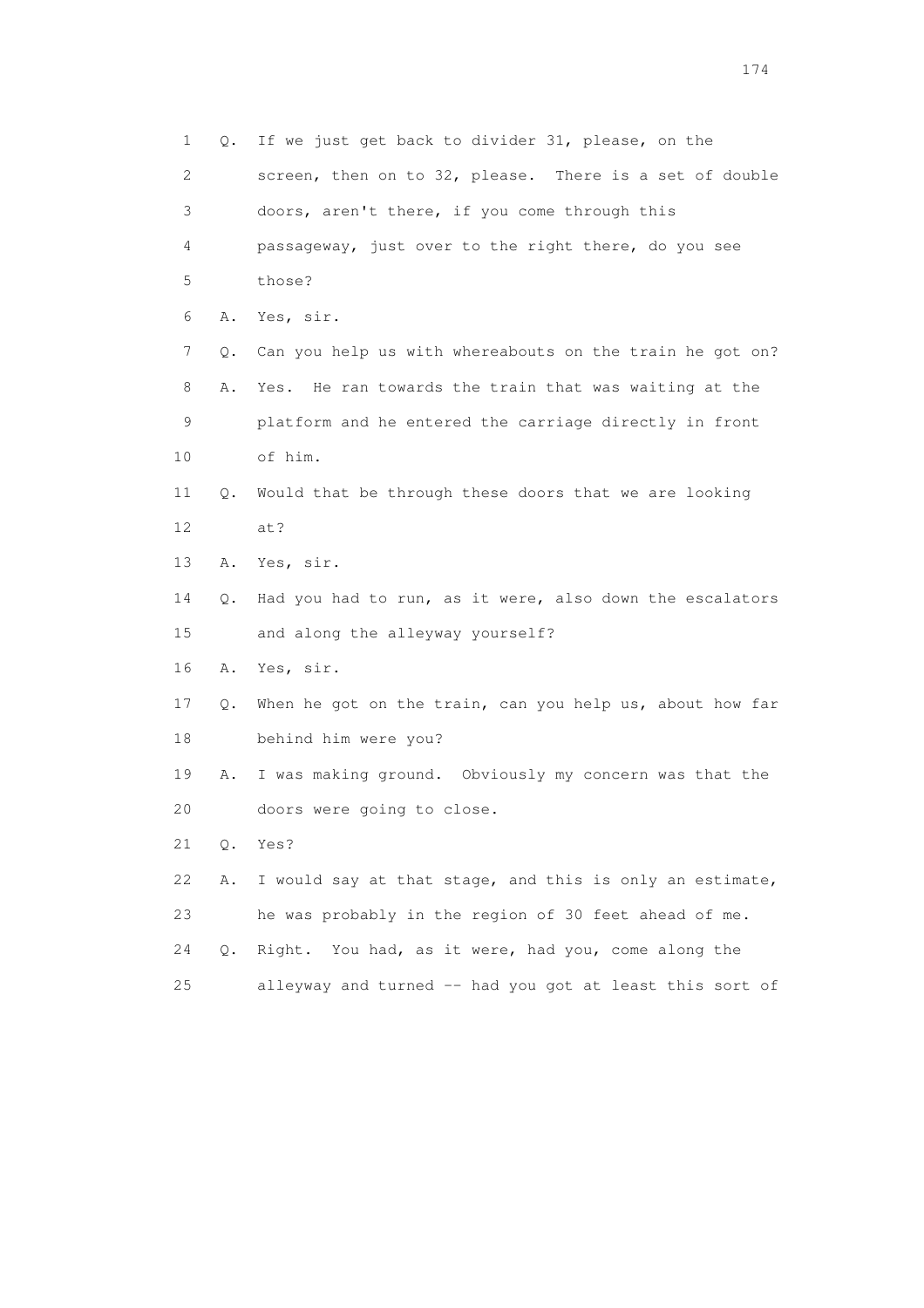1 view at the point he was getting on the train? 2 A. Yes. 3 Q. You had got him in sight? 4 A. Yes. 5 Q. All right. Once he had got on the train, in which 6 direction did he go? 7 A. He entered the carriage directly in front of him and he 8 turned right and walked through the carriage before 9 taking a seat on the near side of the carriage facing 10 the platform opposite the next set of double doors on 11 the train, sir. 12 Q. Thank you, we will just get up on the screen if we can 13 a picture of where people are sitting, just to help. So 14 it's divider 35. If we work it this way, can you see to 15 the right-hand end of this carriage as we look at it, 16 that Mr de Menezes is marked as being one seat in, do 17 you see? 18 A. Yes, sir. 19 Q. On that side and as you say facing towards the platform, 20 that's what you have told us about? 21 A. Yes. 22 Q. You explained that he was sort of almost opposite the 23 next, or opposite the next double doors. You can see 24 where those double doors are. 25 A. Yes.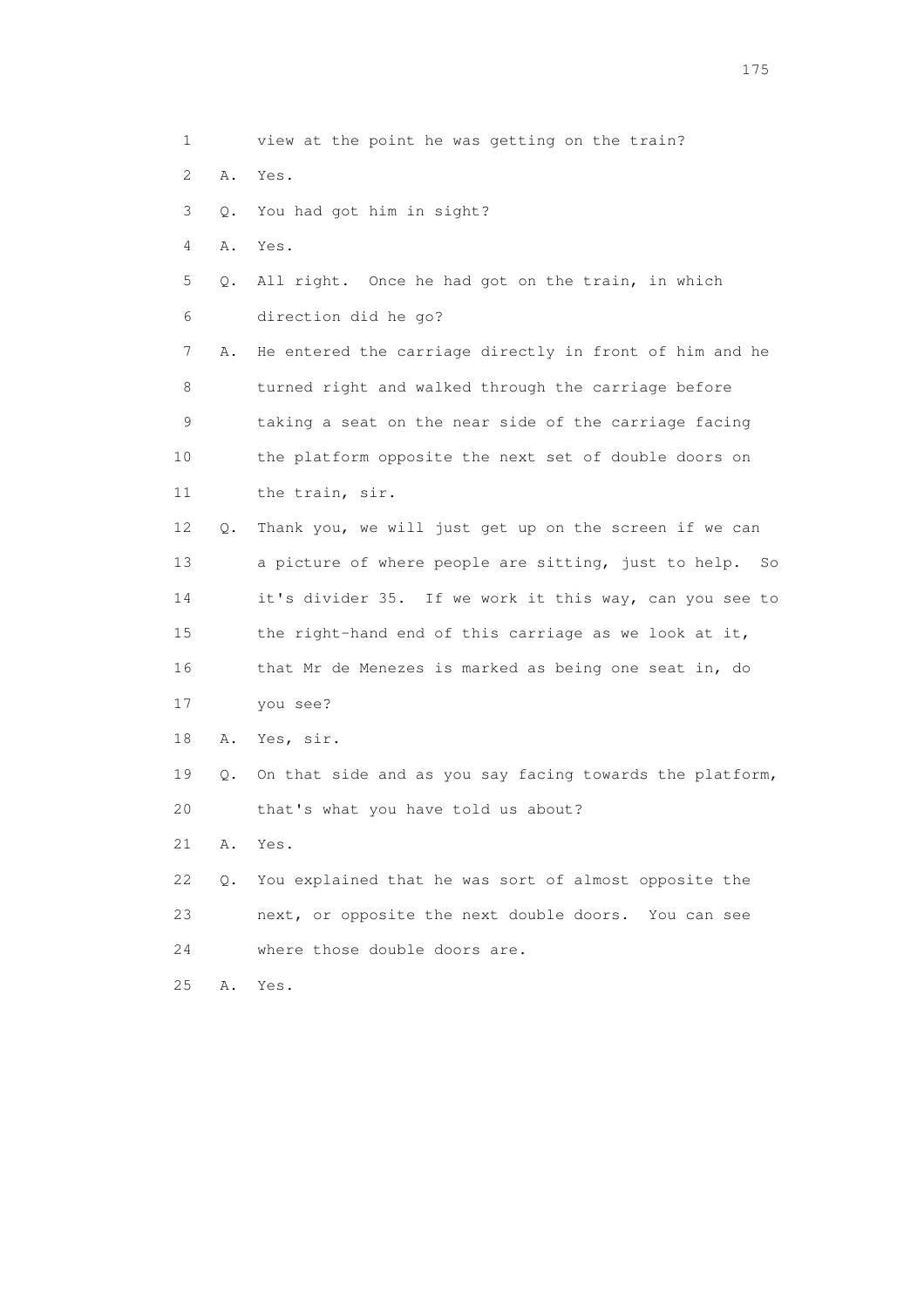1 Q. You explained before that that he had walked through the 2 carriageway, so if we walk back, do you follow, past 3 Mr Merrill and Mr Neary, you see, past all those people, 4 we come to another set of double doors which must be the 5 ones that he got on that you were telling us about; is 6 that right? 7 A. Working backwards? 8 Q. Yes? 9 A. Yes, sir. 10 SIR MICHAEL WRIGHT: It's also the same ones that you got 11 on. 12 MR HILLIARD: Absolutely. 13 A. No, sir. 14 SIR MICHAEL WRIGHT: You went to the next set, did you? 15 A. No. 16 SIR MICHAEL WRIGHT: Go ahead. How did you get in? 17 MR HILLIARD: Can we stick with him for the minute and then 18 we will worry about you, but if we look at this, this 19 door where he's got off, it's the one, isn't it, close 20 to where Mr Whitby is sitting, where he has got on, 21 forgive me. 22 A. Yes. 23 Q. That's the one, isn't it? That's the door that we can 24 see that we have looked at on the picture? 25 A. Yes, sir.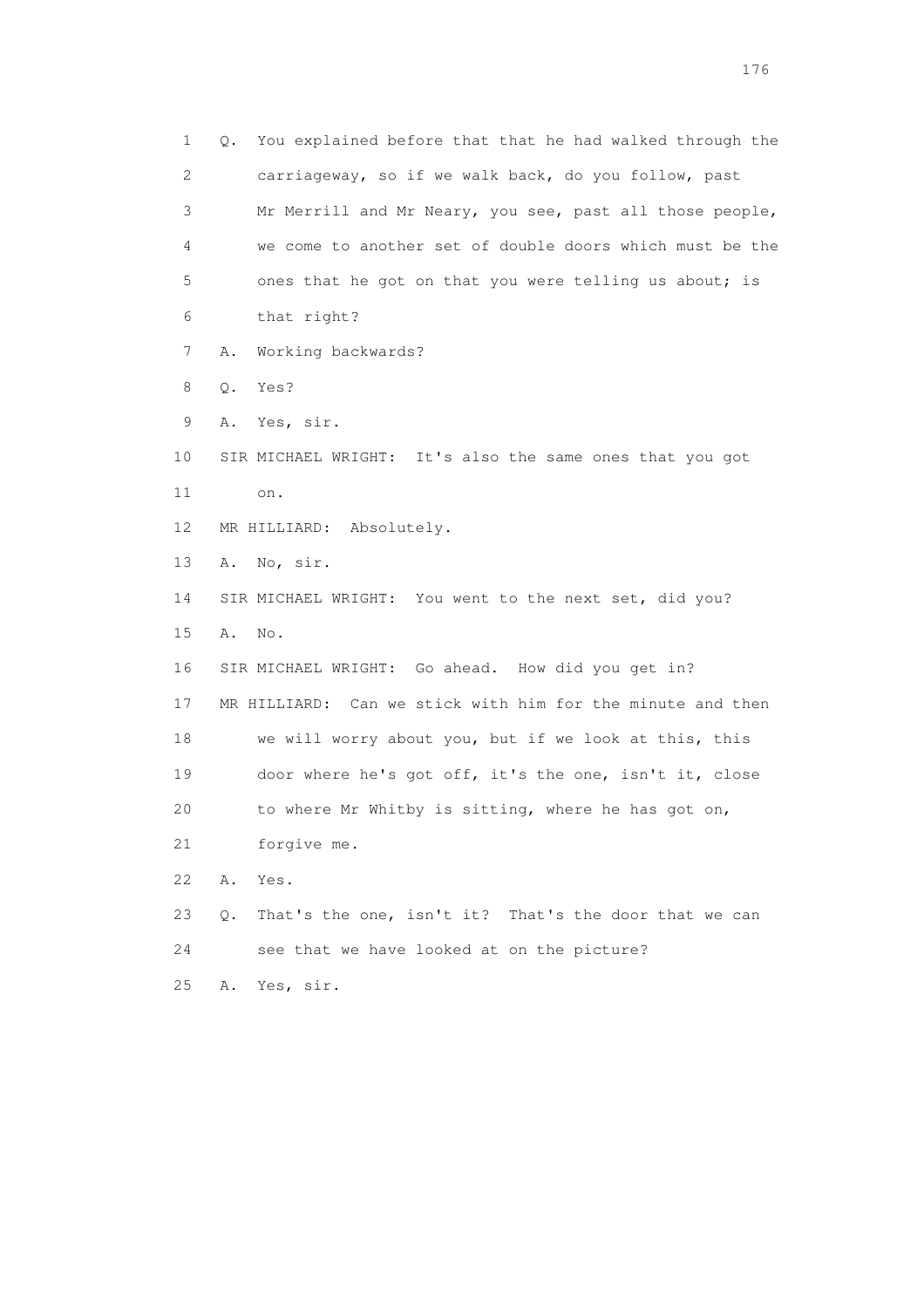1 Q. There he has gone, turned right and gone and sat where 2 we can see? 3 A. Yes, sir. 4 Q. Help us with where it is you get on? 5 A. I committed on to the platform and I turned right on the 6 platform, and I entered the train through the single 7 door to the left of Mr de Menezes, and that would be 8 opposite where Anna Dunwoodie -- 9 SIR MICHAEL WRIGHT: You went to the far end of the 10 carriage? 11 A. Yes, sir. 12 SIR MICHAEL WRIGHT: Right-hand end on this plan? 13 A. Yes, sir. 14 MR HILLIARD: So you get on there, and what did you do once 15 you had got on? 16 A. I took a seat to his left-hand side on the same carriage 17 as depicted. 18 Q. Would that be somewhere in between him and 19 Anna Dunwoodie? 20 A. My recollection is I was sitting in the vicinity of 21 Anna Dunwoodie. 22 SIR MICHAEL WRIGHT: Sitting, sorry, where? 23 MR HILLIARD: In the vicinity of Anna Dunwoodie. That sort 24 of area of seat. 25 A. Yes, sir.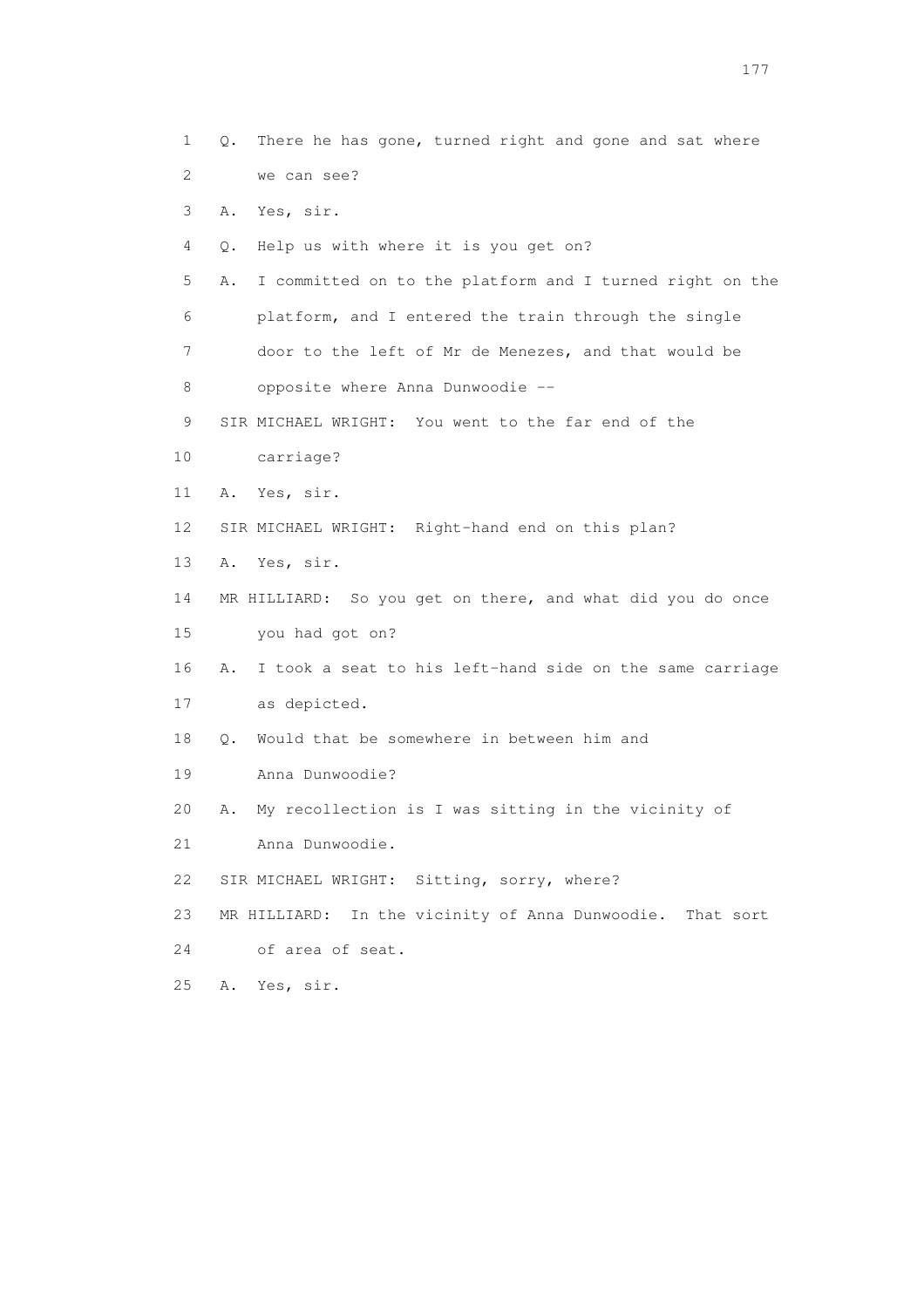1 SIR MICHAEL WRIGHT: Same side or the opposite side?

2 A. The same side, sir.

 3 MR HILLIARD: Were you aware at this stage of any other 4 members of your team?

 5 A. Around about this time, and I can't be specific about 6 timings, but I was aware of officer Geoff, I believe, 7 joining me on the carriage, and he stood to my left in 8 a recessed area to the left of Anna Dunwoodie.

 9 Q. To Anna Dunwoodie's left, as it were, if we were her? 10 A. Yes.

11 Q. Or to the right as we look, yes?

12 A. Facing the platform.

 13 Q. As far as you were concerned, at this time, it may be 14 obvious but just spell it out, what did you think you 15 were engaged in now and for the foreseeable future? 16 A. At that time in accordance with the instructions that 17 I had received, I was still maintaining covert 18 surveillance on Mr de Menezes. That was my 19 understanding. 20 Q. I asked you whether you were aware of any other member 21 or members of your, team and you said Geoff. We'll have

22 the circumstances from you later, but did you become

23 aware of any other police officers?

24 A. If I can clarify with regard to my team, sir.

25 Q. Yes?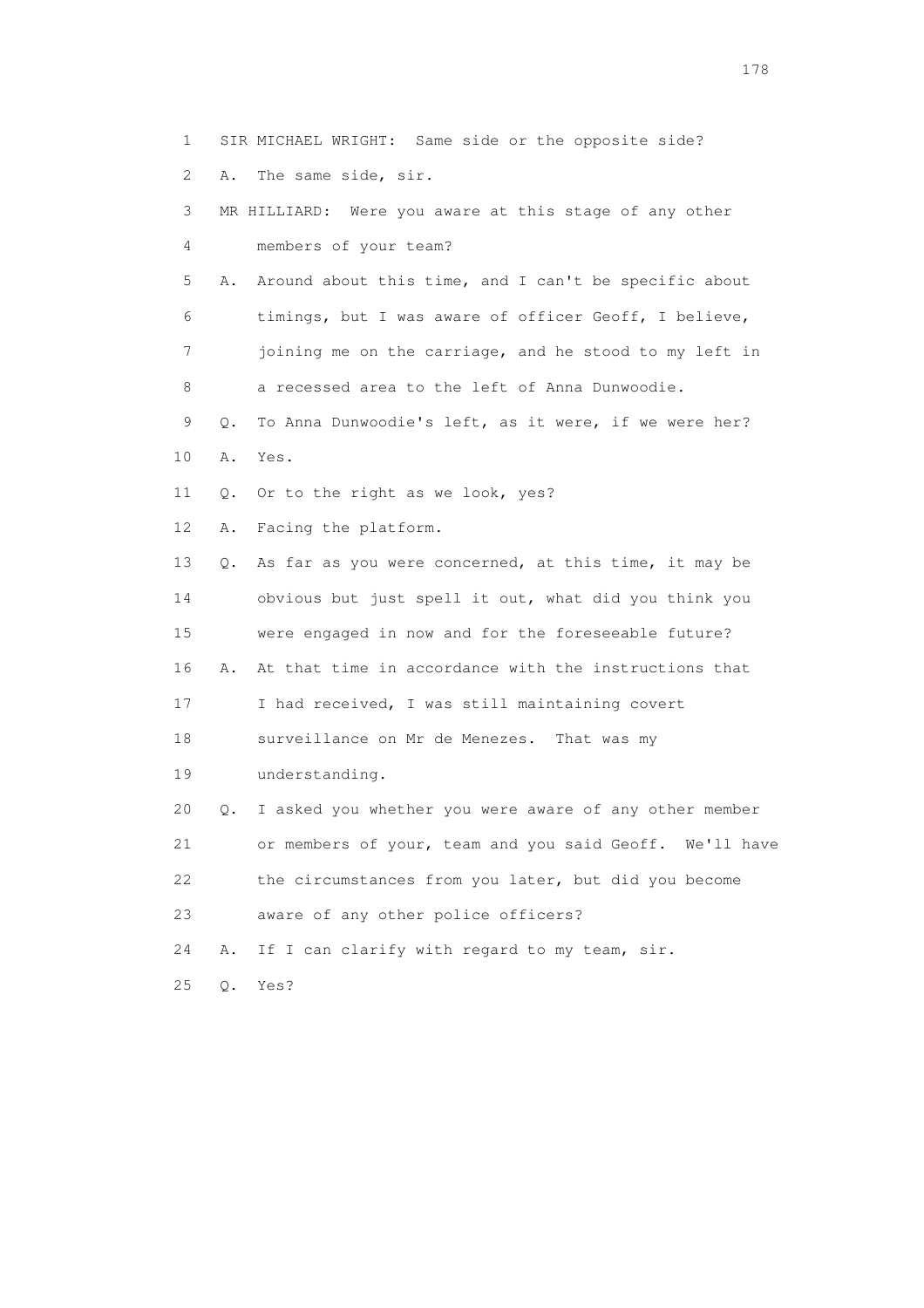3 A. And the reason for that is, as I was descending the 4 escalator and as we turned left onto the platform, and 5 as we entered the train, I was still commentating, and 6 officer Ken was relaying my transmissions through his 7 body set. 8 SIR MICHAEL WRIGHT: You could hear him, could you? 9 A. Yes, sir. 10 SIR MICHAEL WRIGHT: I see. 11 MR HILLIARD: So your communications, this is on the Cougar 12 system, is it. 13 A. On the Cougar system. 14 Q. Is still working at this stage? 15 A. Yes, sir. 16 Q. When you have come down the bottom of the escalator 17 along the alley? 18 A. Yes. 19 Q. And through that passageway, all that sort of area? 20 A. Yes, sir. Do you want me to clarify that point? 21 SIR MICHAEL WRIGHT: Yes, please. Do you know where he was? 22 A. No, I don't, sir. He was in close vicinity of me, 23 though. Do you want me to clarify about the signals? 24 MR HILLIARD: Yes.

1 A. I saw Geoff but I could hear that Ken was nearby.

2 Q. Right?

25 A. The Cougar system is a back-to-back system, and whilst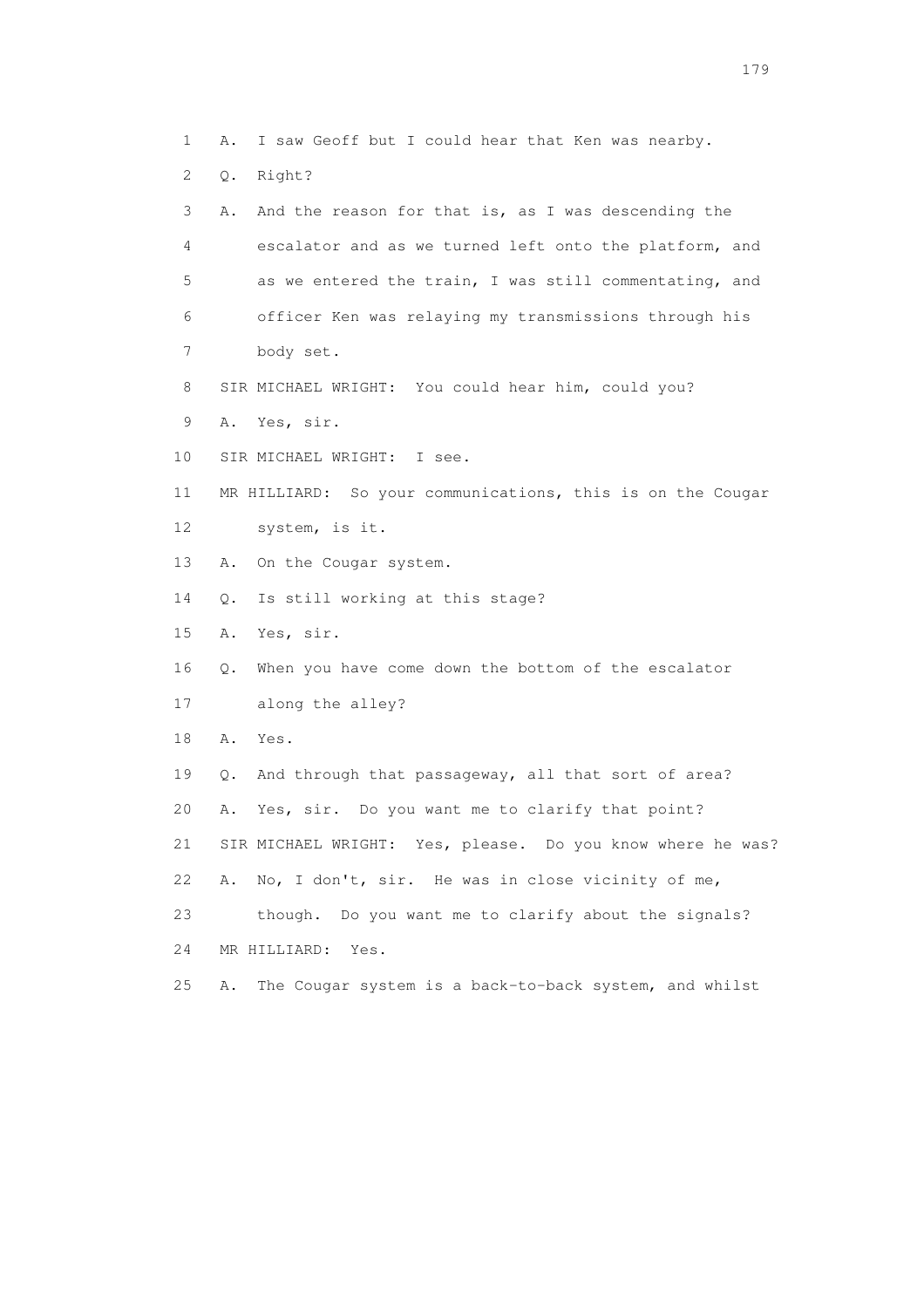1 we would lose communications from units above the 2 ground, we could still commentate or communicate 3 underground. 4 SIR MICHAEL WRIGHT: So long as you weren't too far apart? 5 A. Yes, sir. 6 SIR MICHAEL WRIGHT: You can't go round the corners of the 7 tunnel. 8 A. Given the constraints of the range of the radio, yes, 9 sir. 10 MR HILLIARD: So you can hear him relaying your commentary? 11 A. Yes, sir. 12 Q. Did you actually have Ken in sight at all or simply as 13 it were, the knowledge that he is still part of this? 14 A. Just the knowledge that he was still part of it because 15 I could hear him, sir. 16 Q. So that's Ken and Geoff, yes? 17 A. Yes. 18 Q. Then I was just asking you whether you became aware of 19 any other police officers? 20 A. Yes, I was, sir, yes. 21 Q. What were the circumstances of that, please? 22 A. After about, it appeared, 10 to 15 seconds I saw about 23 four men moving along the platform to my right towards 24 the open double doors opposite the male in the denim 25 jacket, that's Mr de Menezes.

180 and 180 and 180 and 180 and 180 and 180 and 180 and 180 and 180 and 180 and 180 and 180 and 180 and 180 and 180 and 180 and 180 and 180 and 180 and 180 and 180 and 180 and 180 and 180 and 180 and 180 and 180 and 180 an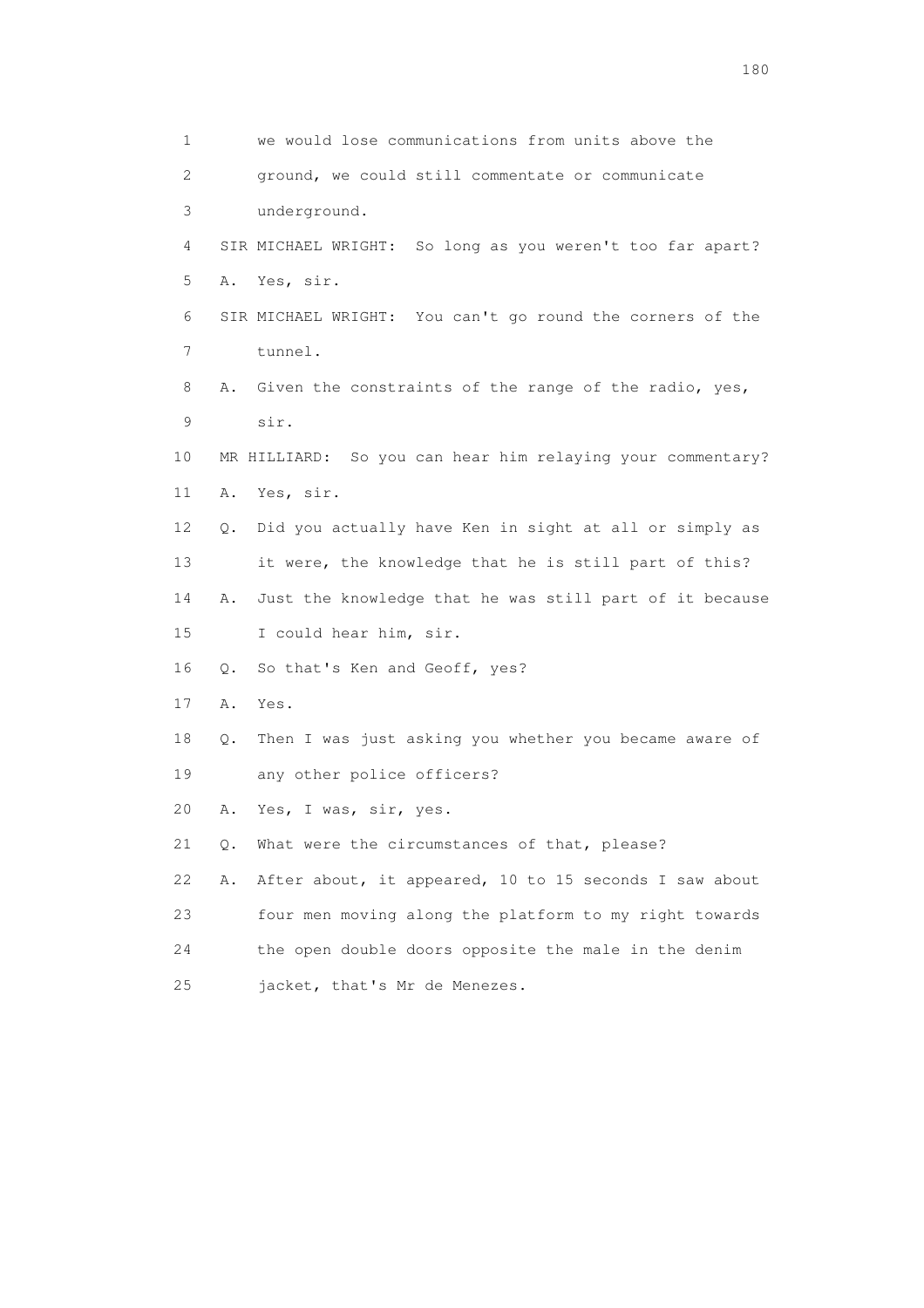1 Q. Right, so which, that wouldn't be the double doors that 2 Mr de Menezes had got on, it would be the ones nearest 3 to him? 4 A. Yes, sir. 5 Q. Yes so those four men, what did they do? 6 A. I noticed that these men were dressed in plain clothes 7 and the man in front was carrying -- 8 SIR MICHAEL WRIGHT: I hardly like to break in at this 9 point, but we have forgotten the break. 10 MR HILLIARD: By all means. 11 SIR MICHAEL WRIGHT: Sorry, Mr Ivor, but the stenographer 12 will fail if we don't give her a break from time to 13 time. 14 A. Understood, sir. 15 SIR MICHAEL WRIGHT: We will make it five to. 16 (3.45 pm) 17 (A short break) 18 (3.55 pm) 19 (In the presence of the jury) 20 MR HILLIARD: Ivor, we had your position and Mr de Menezes' 21 on the tube. You told us about Ken as well, do you 22 remember? 23 A. Yes, sir. 24 Q. Then about the four men that you had seen, is this 25 right, moving along the platform to your right?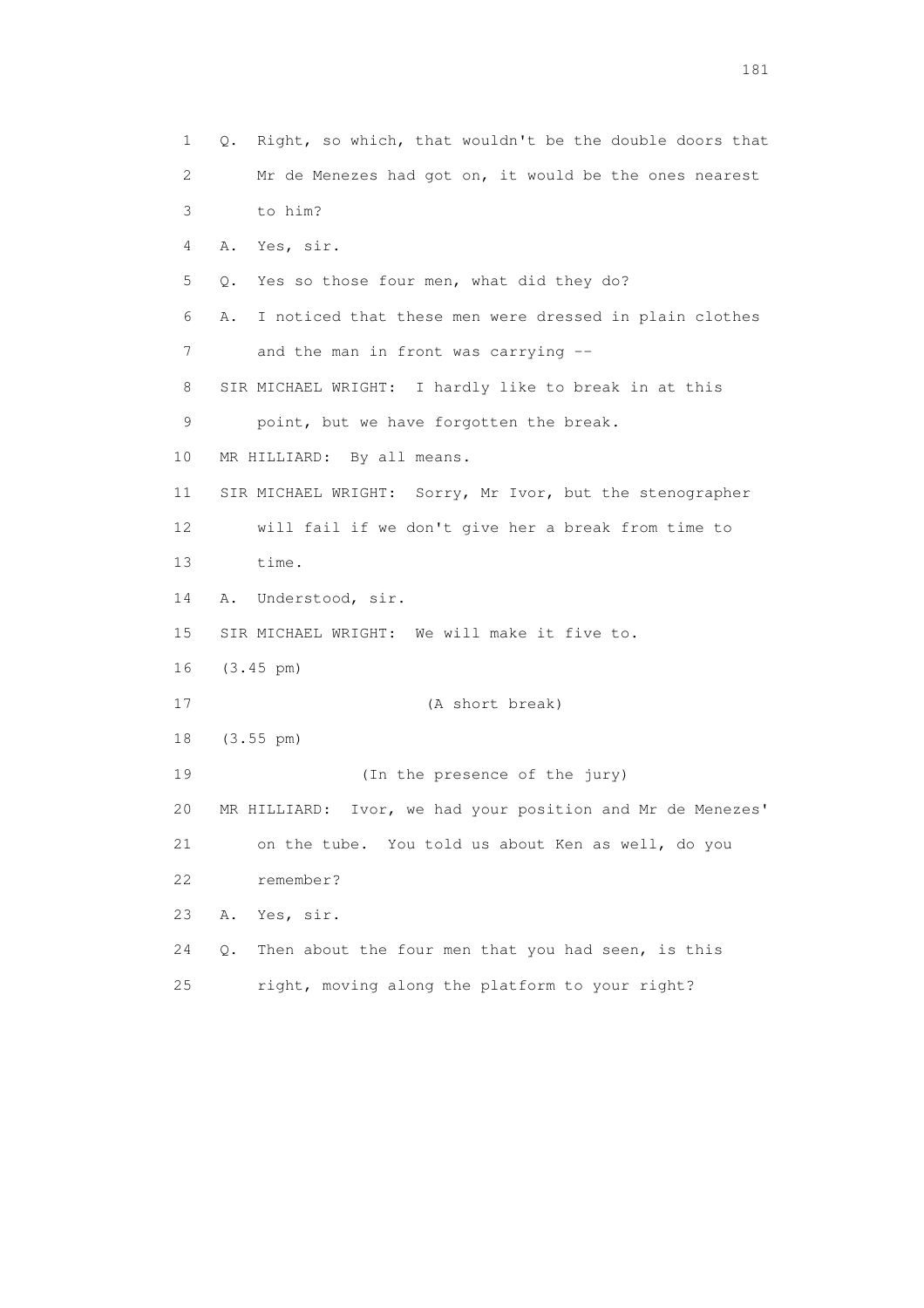- 1 A. That's right, sir, yes.
- 2 Q. Then coming through the double doors that are nearest to 3 Mr de Menezes, and as it happens to you? 4 A. Just to clarify that point, they were still on the 5 platform at that stage, sir. 6 Q. Right. When you saw them, when they were still on the 7 platform, did you notice anything about them at that 8 stage? 9 A. They were dressed in plain clothes. The man in front 10 was carrying a black pistol. I also noticed that one of 11 the men behind him was carrying a black long-barrelled 12 weapon across his chest. 13 Q. Did you in fact know any of them or recognise any of 14 them facially? 15 A. No, sir, I didn't. 16 Q. Did you immediately form a view as to who they were? 17 A. Yes, sir. I immediately identified these men as armed 18 police officers, probably from CO19. 19 Q. I don't know, can you remember now, the blue baseball 20 caps and the chequered banding we've heard about, do you 21 remember, were any of them wearing that? 22 A. I can recall a baseball cap during the incident. As to 23 whether any of them were wearing one at that time, 24 I cannot recall. I can't say either way, sir. 25 Q. So what did you do when you had seen them and formed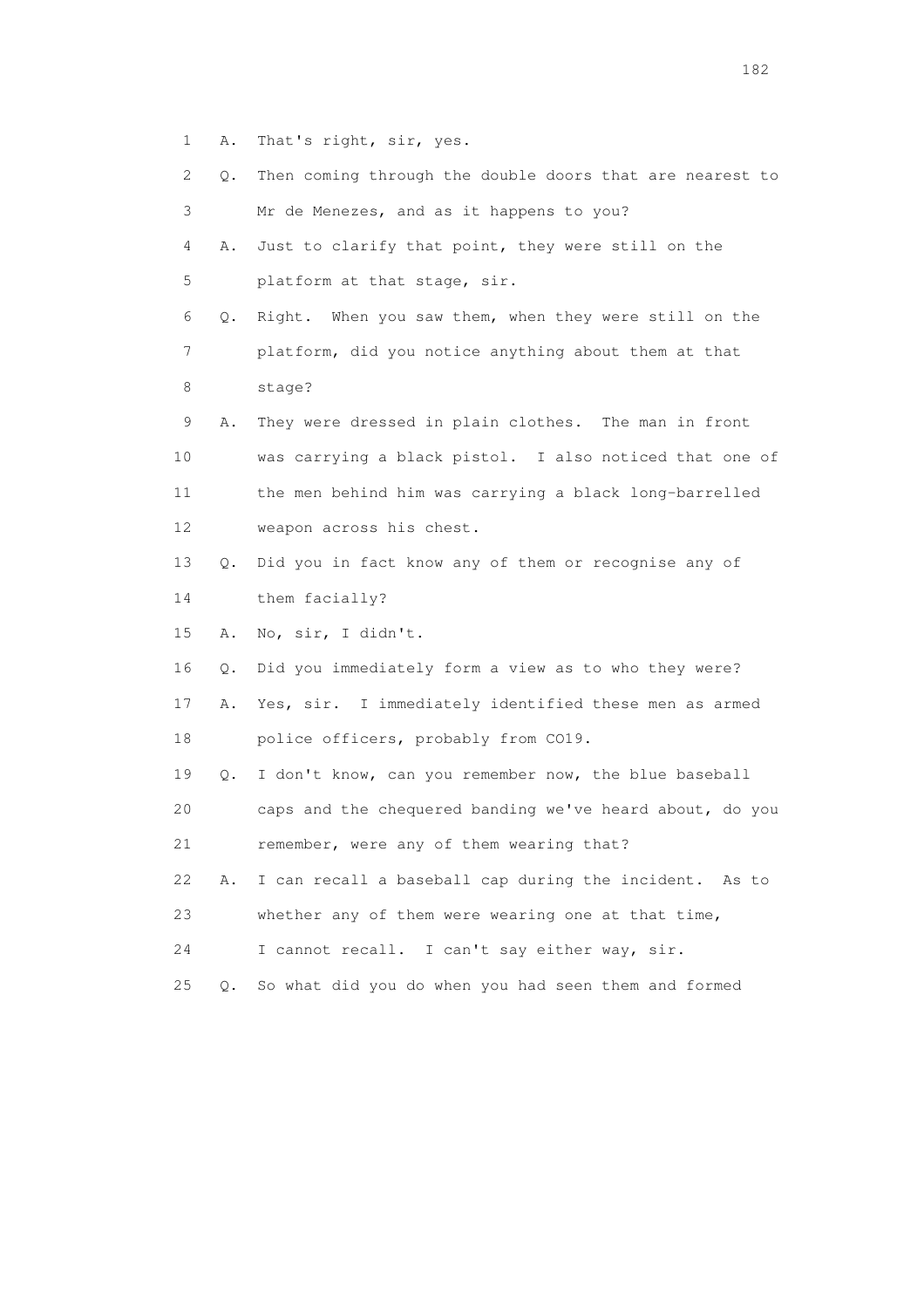1 a view as to who they were?

| 2  | Α.        | Decided to identify the male in denim, Mr de Menezes,   |
|----|-----------|---------------------------------------------------------|
| 3  |           | who I had followed on to the tube to the CO19 officers, |
| 4  |           | as they appeared to be looking into the carriage as if  |
| 5  |           | searching for someone.                                  |
| 6  | О.        | So they appeared to be looking for someone. You had     |
| 7  |           | formed a view, as you say, as to who they were so you   |
| 8  |           | decided to identify the man?                            |
| 9  | Α.        | I assessed that they were there with relation to the    |
| 10 |           | activities of Mr de Menezes and the ongoing operation,  |
| 11 |           | sir.                                                    |
| 12 | Q.        | So what did you do?                                     |
| 13 | Α.        | I stood up, and I walked over to the open carriage      |
| 14 |           | doors, directly opposite Mr de Menezes.                 |
| 15 | $\circ$ . | So that would be the double doors, would it?            |
| 16 | Α.        | Yes, sir.                                               |
| 17 | Q.        | What did you do when you got there?                     |
| 18 | Α.        | I placed my left foot against the open carriage door to |
| 19 |           | prevent it shutting, with my back against a glass panel |
| 20 |           | with the armed police officers on the platform to my    |
| 21 |           | left.                                                   |
| 22 | Q.        | So you have got your back to the glass panel that's by  |
| 23 |           | the door and your foot in the door, Mr de Menezes is    |
| 24 |           | behind you, and the four men are to your left?          |
| 25 | Α.        | Yes, I had my left foot in the door. I was partially    |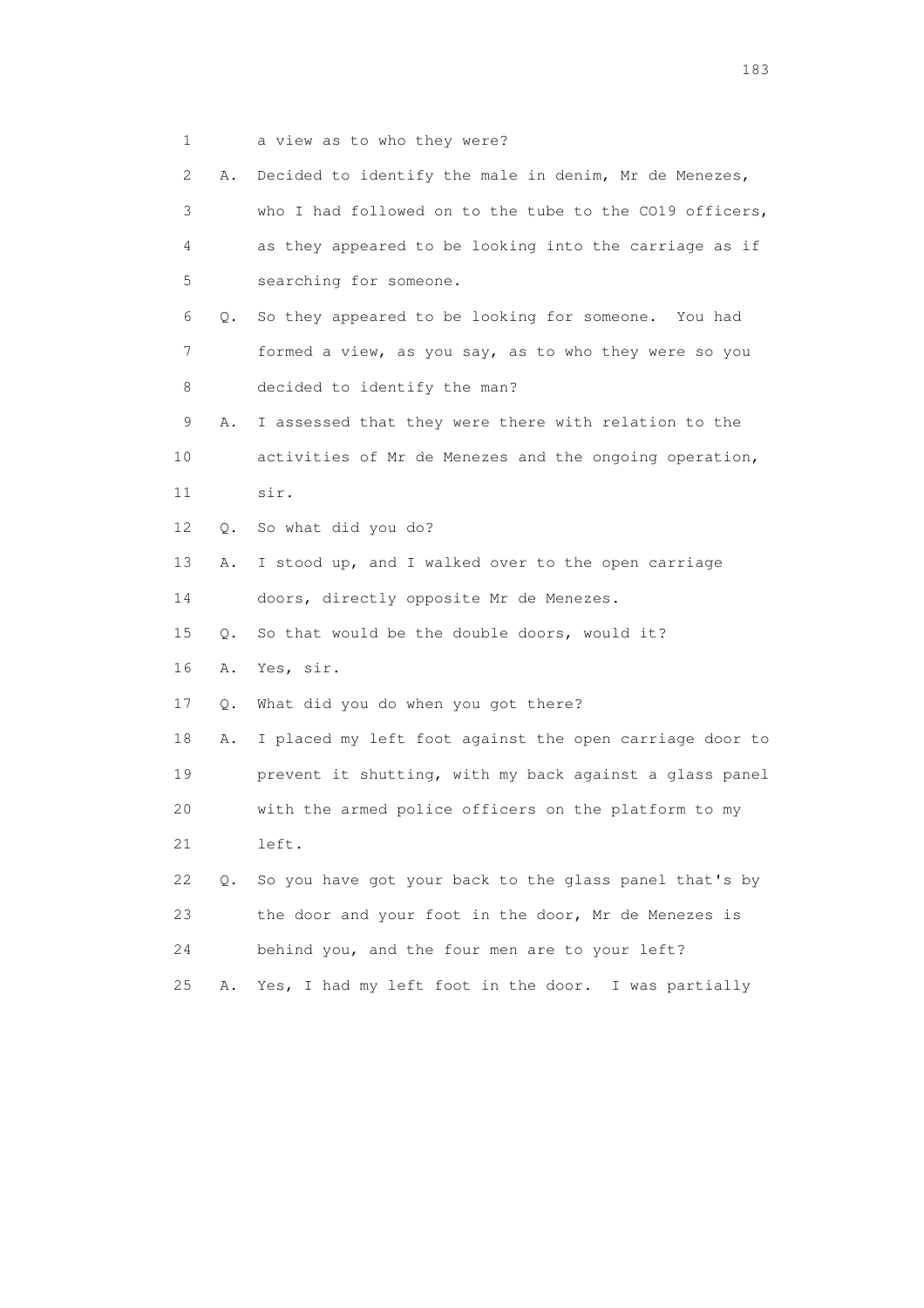1 out of the carriage.

| 2  | Q.        | Did you notice at that stage as you had now gone nearer  |
|----|-----------|----------------------------------------------------------|
| 3  |           | to the men, what any of them were wearing?               |
| 4  | Α.        | From recollection, the officer closest to me appeared to |
| 5  |           | be wearing a grey T-shirt, and next to him I saw         |
| 6  |           | an officer who appeared to be wearing a beige T-shirt.   |
| 7  | $\circ$ . | Yes, did you say anything?                               |
| 8  | Α.        | Yes, sir. At that stage I shouted, "He's here", and      |
| 9  |           | indicated to Mr de Menezes with my right hand.           |
| 10 | Q.        | Can you just show us, what did you do?                   |
| 11 | Α.        | Literally stood up, left foot in the door, and pointed   |
| 12 |           | like that (indicated).                                   |
| 13 | Q.        | So you are showing us, for the note, with your right arm |
| 14 |           | outstretched pointing?                                   |
| 15 | Α.        | Yes, sir.                                                |
| 16 | О.        | Now, you had said, "He's here" -- you say shouted, I am  |
| 17 |           | looking at your statement, you say you shouted that.     |
| 18 |           | How far away were the four men when you shouted, "He's   |
| 19 |           | here"?                                                   |
| 20 | Α.        | On the platform to my left, so fairly close.             |
| 21 | Q.        | That was you shouting; anybody else shout anything?      |
| 22 | Α.        | I could hear shouting generally from the vicinity of the |
| 23 |           | platform, which included the word "police", and at that  |
| 24 |           | stage I turned to face Mr de Menezes.                    |
| 25 | $Q$ .     | Shouting from the platform which includes the word       |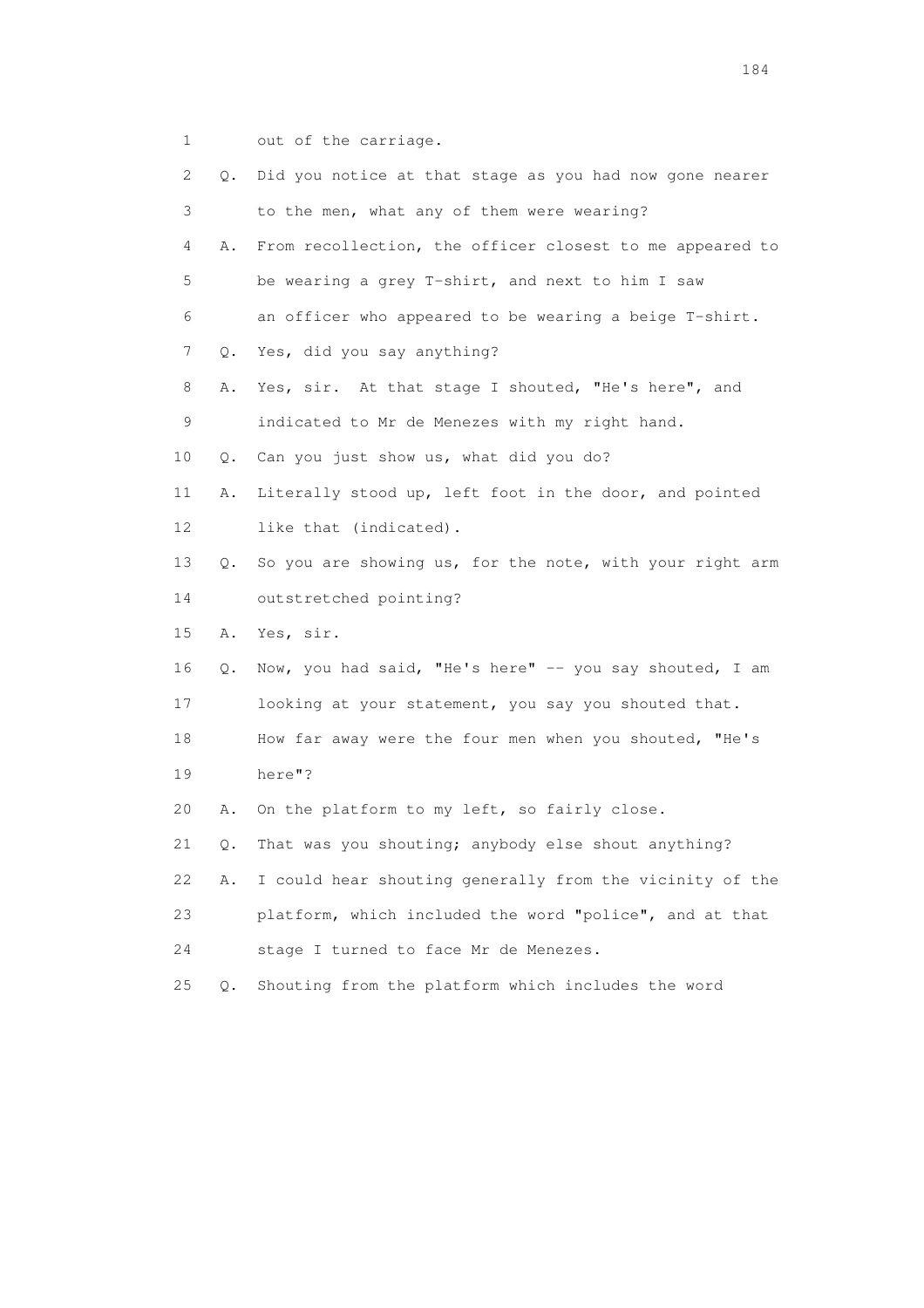| $\mathbf{1}$ | "police"; can you remember anything else that was             |
|--------------|---------------------------------------------------------------|
| 2            | shouted other than that word, "police"?                       |
| 3            | There was a lot of shouting but nothing more specific,<br>Α.  |
| 4            | sir, no.                                                      |
| 5            | Was it coming from the four men?<br>Q.                        |
| 6            | It was coming from the direction of the platform to my<br>Α.  |
| 7            | left. As to who was shouting, I could not say, sir.           |
| 8            | SIR MICHAEL WRIGHT: But along the platform to the left was    |
| 9            | the direction from which they were coming?                    |
| 10           | Yes, sir, yes.<br>Α.                                          |
| 11           | MR HILLIARD: What did you do, after you have heard that       |
| 12           | shouting?                                                     |
| 13           | I turned to face Mr de Menezes.<br>Α.                         |
| 14           | At that time, was he still sitting down?<br>Q.                |
| 15           | Yes, sir.<br>Α.                                               |
| 16           | Did he stay sitting down?<br>Q.                               |
| 17           | No, sir. He immediately stood up and he advanced<br>Α.        |
| 18           | towards me and the CO19 officers, sir.                        |
| 19           | So before this, you had pointed at him and then you had<br>Q. |
| 20           | turned to face him?                                           |
| 21           | Α.<br>Yes.                                                    |
| 22           | Initially he stays sitting down, and then you say he<br>О.    |
| 23           | stood up and comes towards you and the SO19 officers.         |
| 24           | Where were they at this point?                                |
| 25           | They were in the vicinity of my left-hand side.<br>Α.         |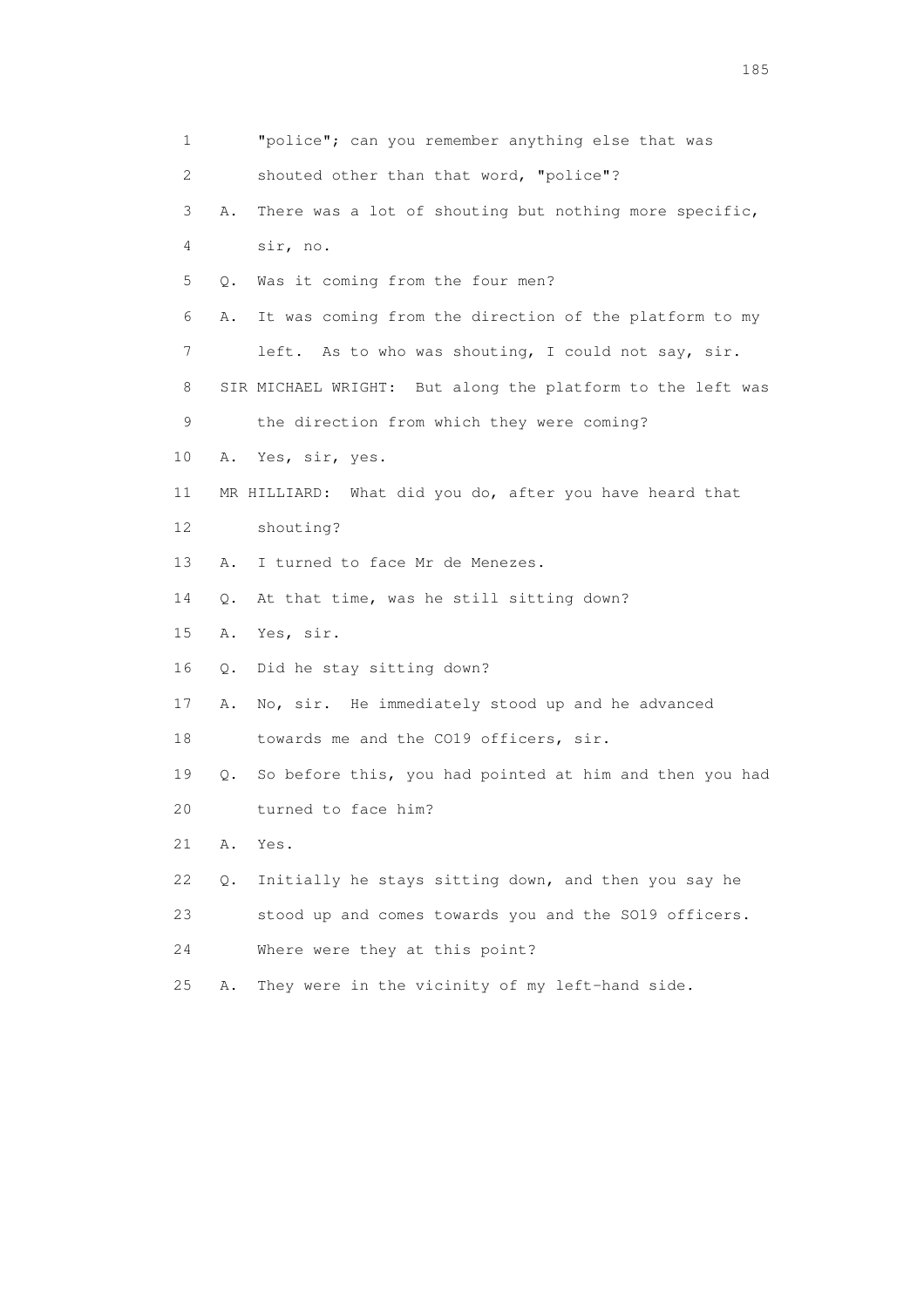2 A. I believe they were in the process of --

- 3 Q. Of getting on?
- 4 A. I couldn't say specifically but they were very close to 5 my left-hand side, sir.
- 6 Q. Right. So we have Mr de Menezes advancing towards you. 7 Do you notice anything about him?
- 8 A. Yes, as I looked at him, he appeared agitated and
- 9 I noticed that his hands were below his -- held below 10 his waist and slightly in front of him, sir.
- 11 Q. Can you just help us, when you say appeared agitated, 12 just, what, over on top of the fact that he was coming
- 13 towards you?
- 14 A. Yes, he appeared to look left and right, sir.
- 15 Q. So that's really what you mean by -- he is looking to 16 his left and then to his right and then coming towards
- 17 you?
- 18 A. Yes, sir.

 19 Q. How far apart were his hands, can you help us with that? 20 A. To put it in context, if you imagine holding a football 21 or a basketball below your waist in front of you,

- $22$  that  $-$
- 23 Q. So you have one hand either side of the ball, about that 24 far apart?
- 25 A. Yes, sir.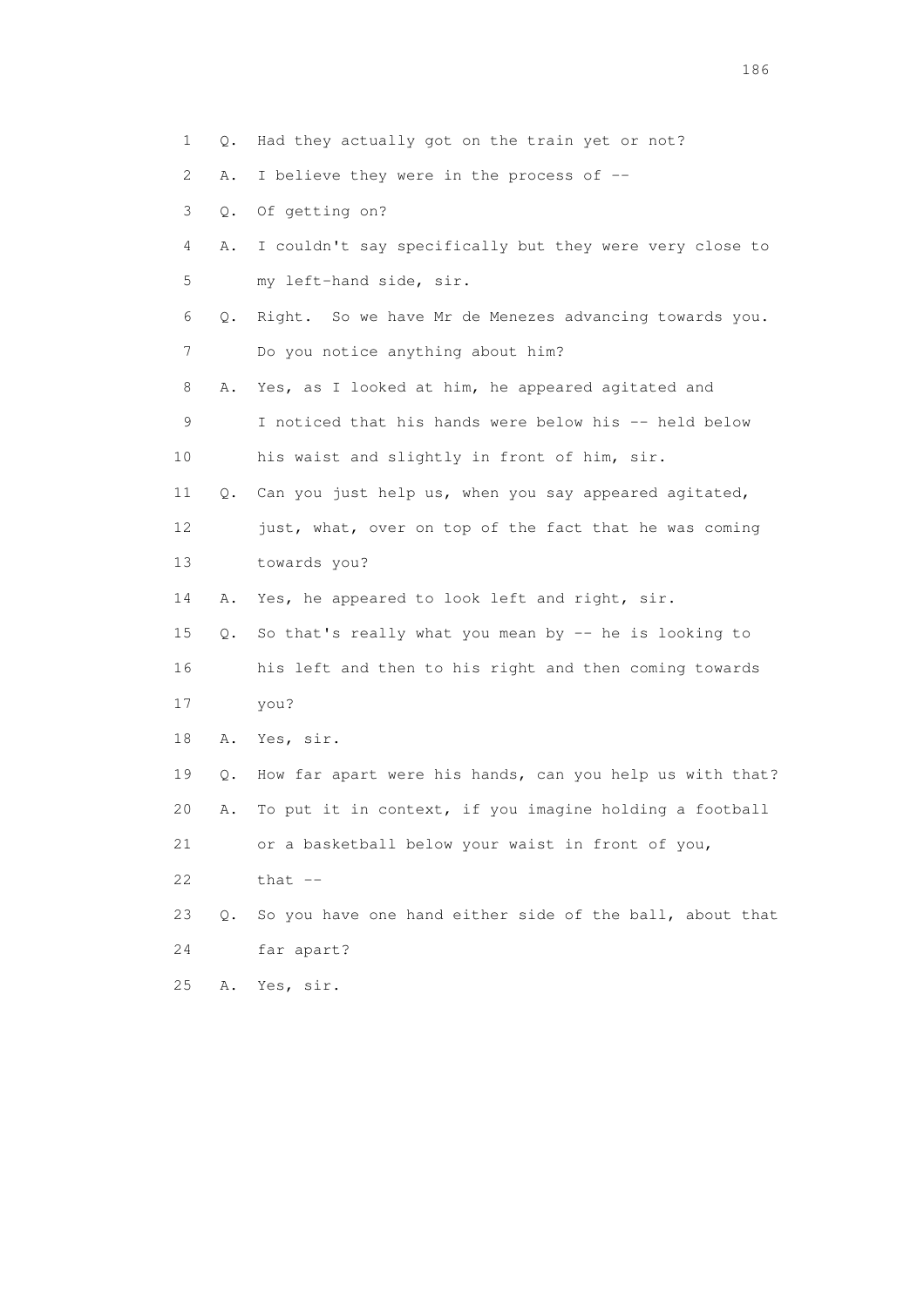- 1 Q. How close did he get to you?
- 2 A. He advanced to within about three to four feet of myself
- 3 and the CO19 officers.
- 4 Q. Was he still moving?
- 5 A. Yes, he was, sir, yes.
- 6 Q. What did you do?

 7 A. Assessing that I may be dealing with a terrorist 8 subject, and naturally fearing for the safety of the 9 public on the carriage, the armed officers and myself, 10 I grabbed Mr de Menezes by wrapping both my arms around 11 his torso, thereby pinning his arms to his side, sir. 12 Q. Yes, and then?

 13 A. I then pushed him back onto the seat where he had 14 previously been sitting. I had the right-hand side of 15 my head pressed against the right-hand side of his 16 torso.

17 Q. Did you manage to push him back into the seat?

 18 A. He was in the seat where he had previously been sitting 19 but he was not in a natural sitting position. His body 20 at that stage seemed straight.

 21 Q. I just want you to spell out for us a bit more, if you 22 would. You said assessing that you might be dealing 23 with a terrorist subject and fearing for the safety of 24 the public, the SO19 officers and yourself; can you just 25 spell it out for us, what did you have in mind?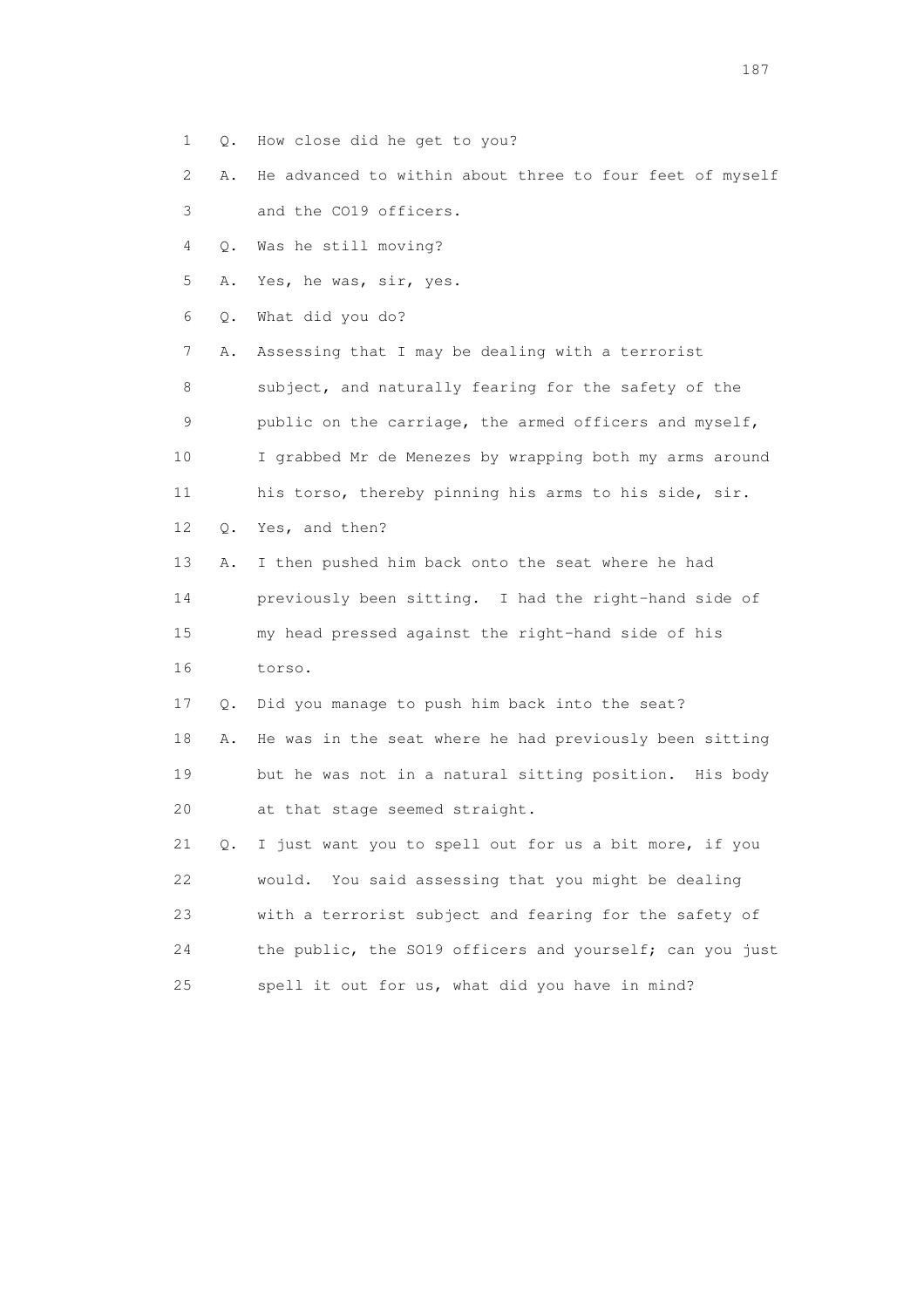1 A. Obviously I had to make an assessment within seconds as 2 to what I may be dealing with. I had asked at the foyer 3 should the man be detained, and I was instructed to 4 continue with the surveillance. I could only assess, 5 therefore, it would appear safe for the surveillance to 6 continue, and whilst I was uncomfortable and obviously 7 nervous, I was in a position, equipped and supported by 8 officers to continue, but it would be fair to say that 9 at that stage I was pretty nervous.

 10 When I saw the CO19 officers on the platform, 11 I could only assess that the intelligence picture had 12 changed, and prior to me coming into the station, we 13 were dealing with a man possibly identical with somebody 14 who had been involved in an attack the day before, and 15 I could not rule out that he may be carrying arms or 16 explosives, sir. That was the basis of my concern. 17 Q. So as you say, now that you see that SO19 are involved, 18 have I got it right, what you say is that you thought, 19 as it were, the intelligence picture had changed, in 20 other words, what, there was something you didn't know 21 about? 22 A. I could only make an assessment that this matter was so

 23 urgent that CO19 had to be deployed and therefore acted 24 to try to protect the public on the carriage, sir. 25 Q. Did it go through your mind that he might be about to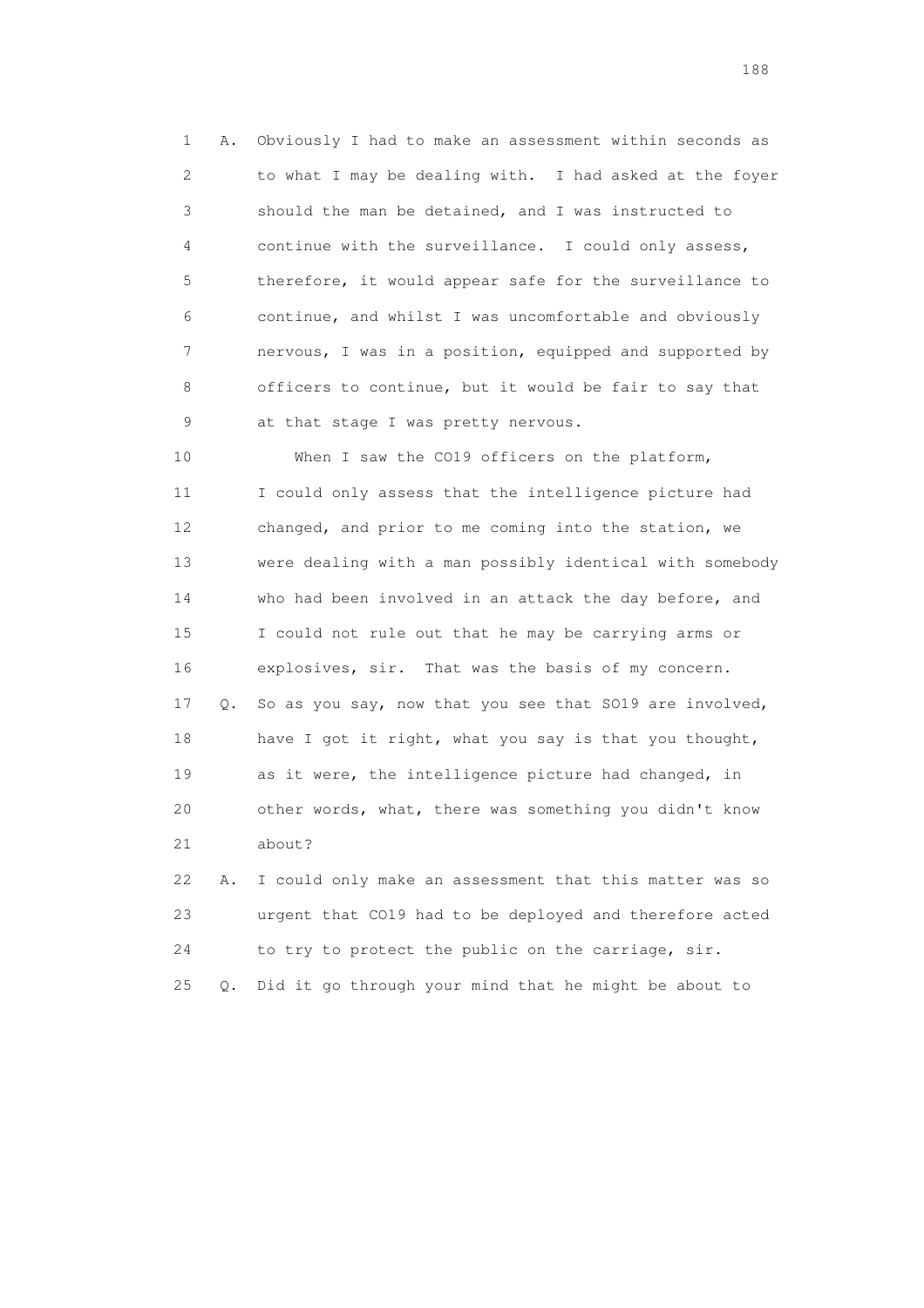| 1                         |    | detonate a bomb or anything of that sort?                |
|---------------------------|----|----------------------------------------------------------|
| $\mathbf{2}^{\mathsf{I}}$ | Α. | It went through my mind that he may be carrying          |
| 3                         |    | a device, yes, sir.                                      |
| 4                         | Q. | May be carrying one, but I want to go a stage further;   |
| 5                         |    | so that went through your mind, that he might be         |
| 6                         |    | carrying a device, a bomb of some kind?                  |
| 7                         | Α. | Of course.                                               |
| 8                         | Q. | What about detonation? Did it go through your mind that  |
| 9                         |    | he was about or might be about to detonate it at that    |
| 10                        |    | point? Can you just spell it out for us, so we know      |
| 11                        |    | what was going through your mind?                        |
| 12 <sup>°</sup>           | Α. | Yes, indeed. Indeed. My assessment was that he may be    |
| 13                        |    | a terrorist subject and therefore he may be carrying     |
| 14                        |    | arms or explosives. I am thinking firearms, knives, or   |
| 15                        |    | possibly an explosive device. My action was instinctive  |
| 16                        |    | and I was concerned that he may be looking to detonate   |
| 17                        |    | some sort of device. Equally, I was concerned he may be  |
| 18                        |    | trying to access some form of weaponry.                  |
| 19                        | Q. | What was it, again, forgive me for asking, but you spell |
| 20                        |    | it out, that made you think that he might be going to    |
| 21                        |    | detonate a device or access some weaponry?               |
| 22                        | Α. | The way his hands were held, they were, as I explained,  |
| 23                        |    | below his waist and slightly in front of him. He did     |
| 24                        |    | not raise his hands, and obviously to me the waistband   |
| 25                        |    | seemed an area of concern for me, sir.                   |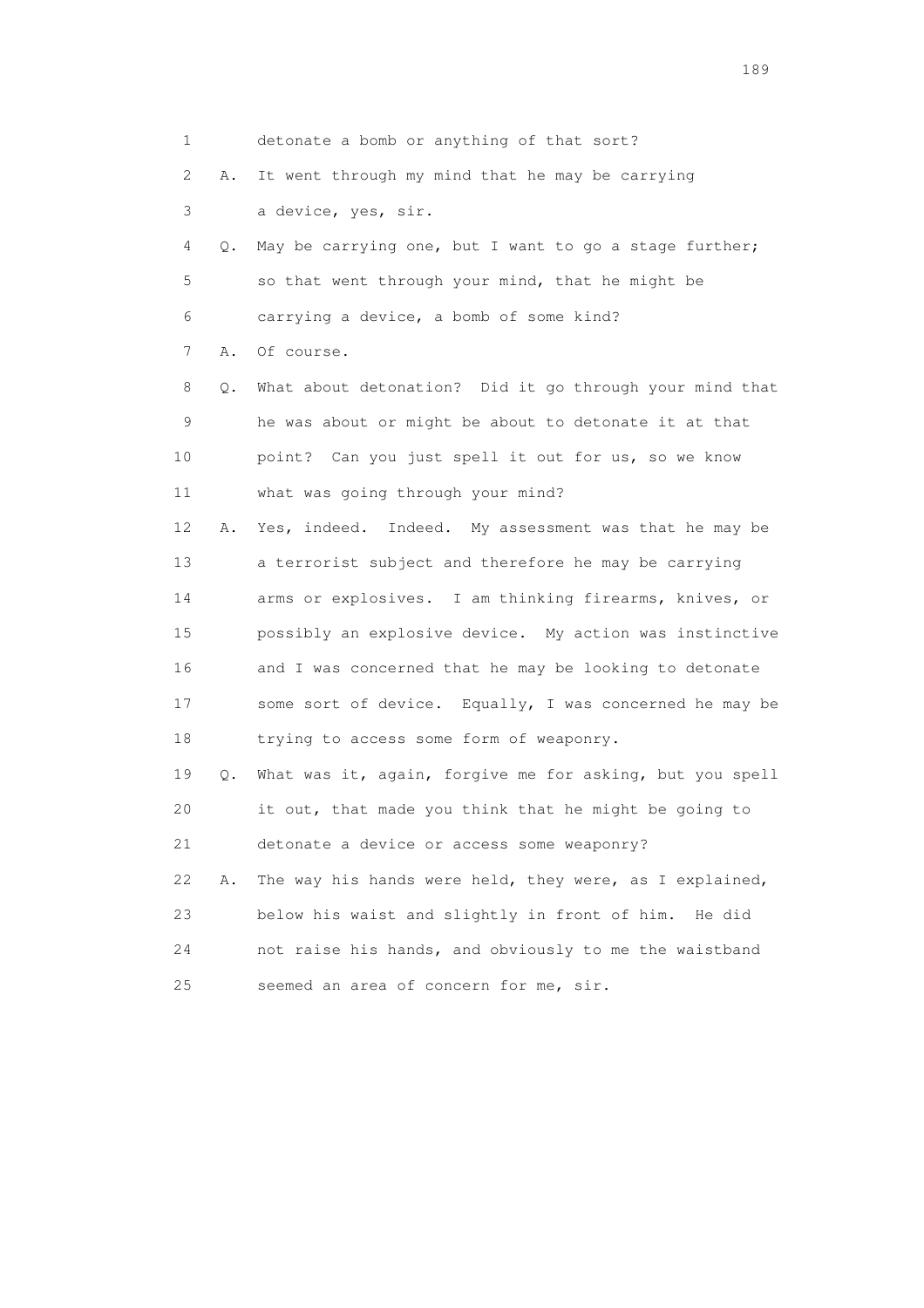1 Q. So you, as you have explained, you have pinned his arms 2 to his side with your head against his body, you have 3 pushed him back into the seat from which he had come, 4 although not, you have explained, in a sort of ordinary 5 relaxed seating position by the time he has got back 6 there; correct? 7 A. Yes, sir. 8 SIR MICHAEL WRIGHT: Forgive me, Mr Hilliard, if I could put 9 it to you in rather less formal language than you have 10 been using so far. 11 A. Sir. 12 SIR MICHAEL WRIGHT: When you saw this man move in the way 13 you have described, and when you flung yourself on this 14 him, grabbed him, were you in fear for your own life? 15 A. Primarily I was in fear of the safety of the public but 16 of course I was in fear of my own life, yes, sir. 17 SIR MICHAEL WRIGHT: Yes, Mr Hilliard. 18 MR HILLIARD: By this time you had told us that you had 19 heard in the shouting from the platform, the word 20 "police" was in there somewhere; do you remember? 21 A. Yes, sir. 22 Q. By this time, had you heard any of the officers, when 23 they came on to the train, issue a challenge of any kind 24 to Mr de Menezes as we know him to be? 25 A. My entire focus at that stage was concentrated on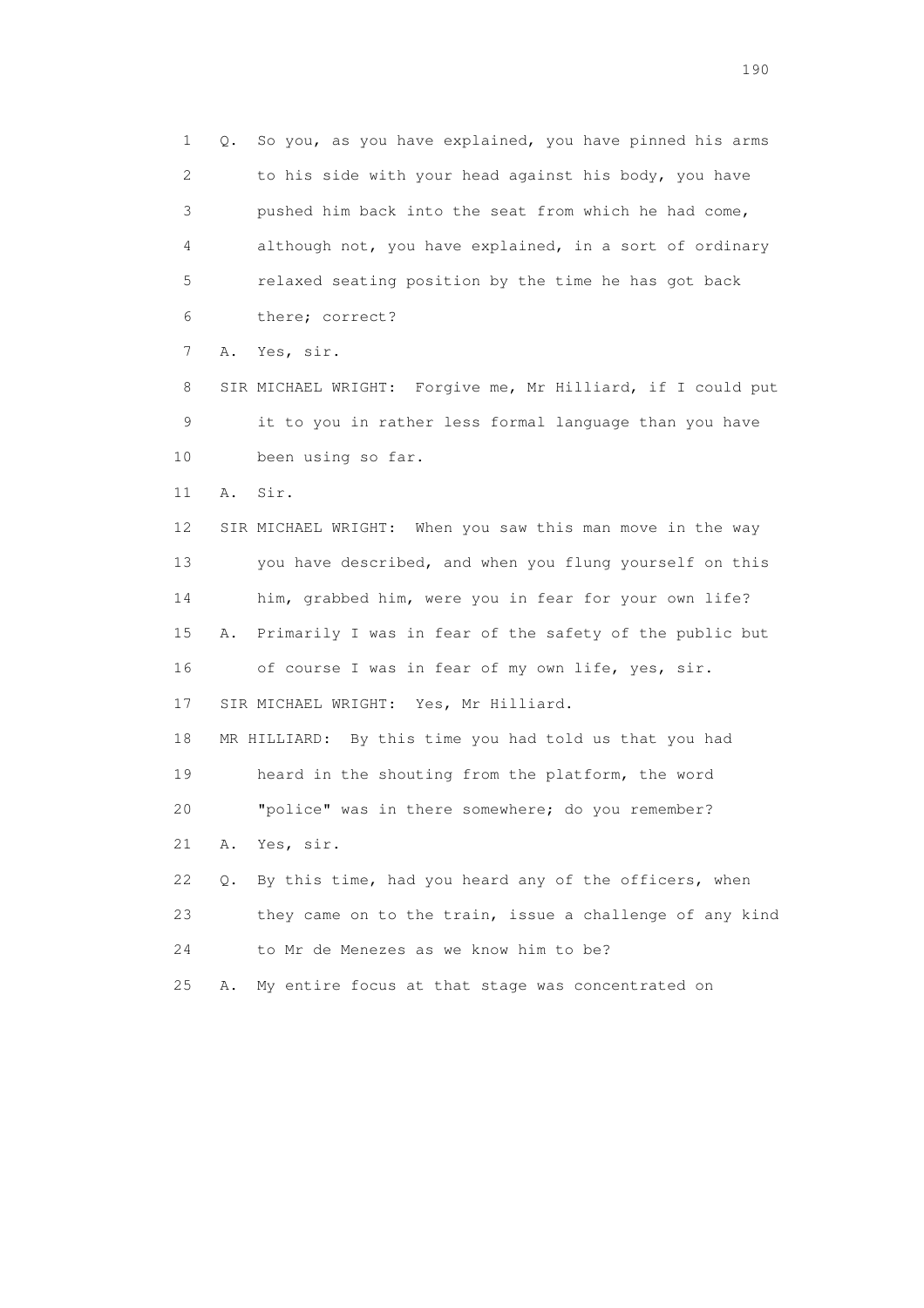1 Mr de Menezes. I don't recall that, no, sir. 2 Q. So once he's back in the seat, do you continue to hold 3 his arms by his side? 4 A. Yes, sir. 5 Q. What's the next thing you hear, then? 6 A. The next thing I heard was -- and at this stage if 7 I could simply acknowledge the family, sir, and I 8 understand how difficult this must be for them, if I 9 could just do that, please. 10 SIR MICHAEL WRIGHT: Thank you very much. 11 A. Thank you, sir. 12 At this stage, I heard a gunshot very close to my 13 left ear, and I was dragged away on to the floor of the 14 carriage. 15 Q. Yes? 16 A. I recall as the gunshot went off being hit by the shock 17 wave of the weapon. Prior to this I was aware of 18 Mr de Menezes turning his head slightly towards me. 19 I was then dragged on to the floor of the carriage, and 20 the position I was in would be I was on my knees with 21 both my hands on the floor in the vicinity of the 22 standing area near where the CO19 officers entered the 23 carriage. 24 Q. You say in your statement that you shouted "police", as 25 well?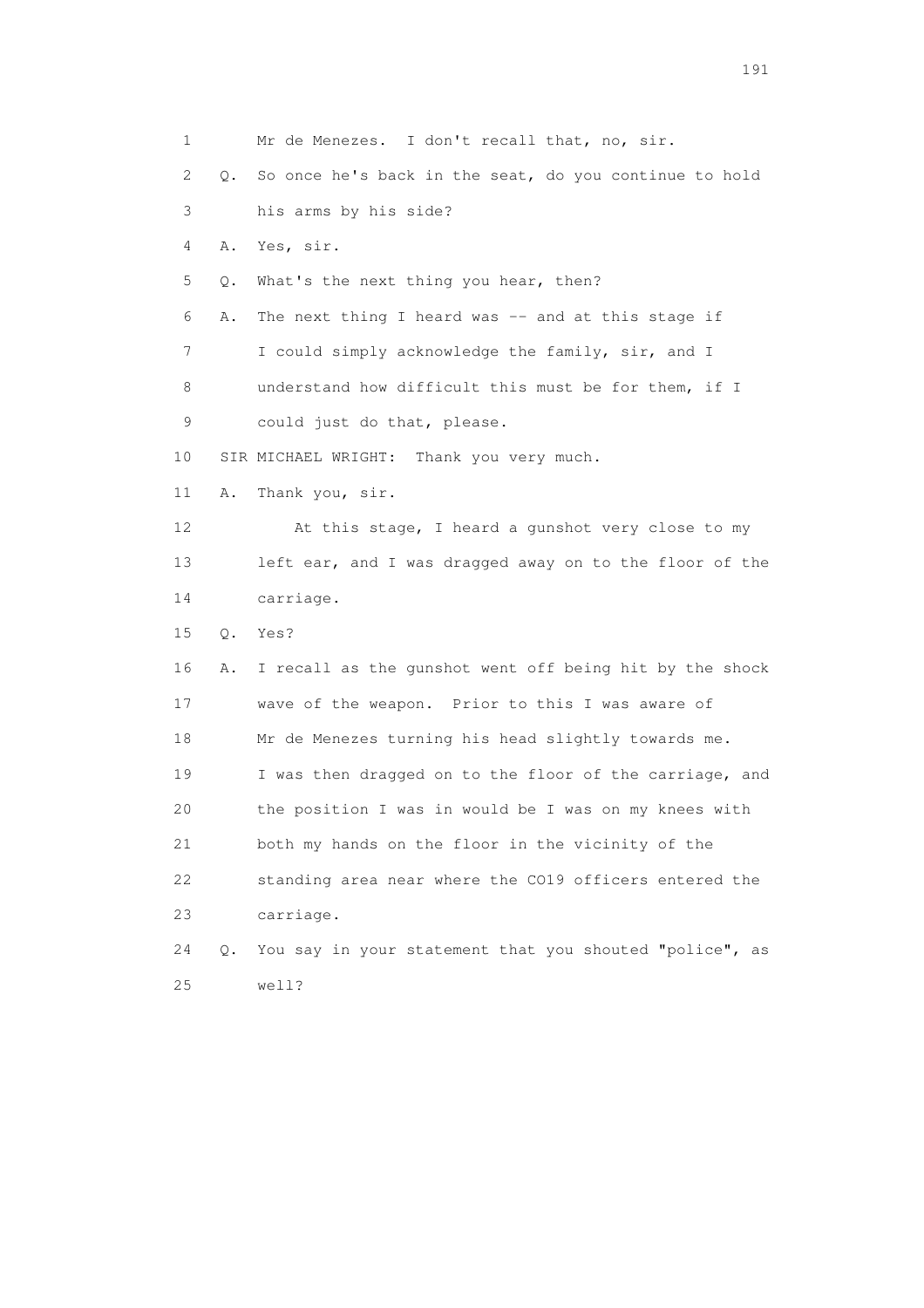| 1              | Α.    | Yes, at this stage I looked up and I could see an armed  |
|----------------|-------|----------------------------------------------------------|
| $\overline{c}$ |       | officer wearing a chequered cap. It was my assessment    |
| 3              |       | that he had assisted in dragging me away. I couldn't     |
| 4              |       | confirm. He had a long-barrelled weapon, and at that     |
| 5              |       | stage it appeared to be levelled at my chest. I was      |
| 6              |       | also aware of being held from behind, so at this stage   |
| 7              |       | I moved into a seated position on the floor, I held out  |
| 8              |       | my hands, and shouted "police" as loud as I could.       |
| 9              | Q.    | As you were being dragged on to the floor and out of the |
| 10             |       | carriage, did you hear several more gunshots?            |
| 11             | Α.    | Yes, I did, sir, yes.                                    |
| 12             | Q.    | So were you then dragged onto the platform?              |
| 13             | Α.    | Yes, at the stage I was holding out my hands and         |
| 14             |       | shouting "police", I was aware that -- what appeared to  |
| 15             |       | be the barrel of a weapon held against the side of my    |
| 16             |       | head, which is why I was shouting "police". I was then   |
| 17             |       | dragged out of the carriage and on to the platform.      |
| 18             | Q.    | Do you know now who was pointing a gun at you?           |
| 19             | Α.    | The long-barrelled weapon?                               |
| 20             | Q.    | Any weapon.                                              |
| 21             | Α.    | Not personally, but I could possibly identify him.       |
| 22             | $Q$ . | All right, but you have not seen the person since?       |
| 23             | Α.    | No, sir.                                                 |
| 24             | О.    | You don't know who it is?                                |
| 25             | Α.    | No.                                                      |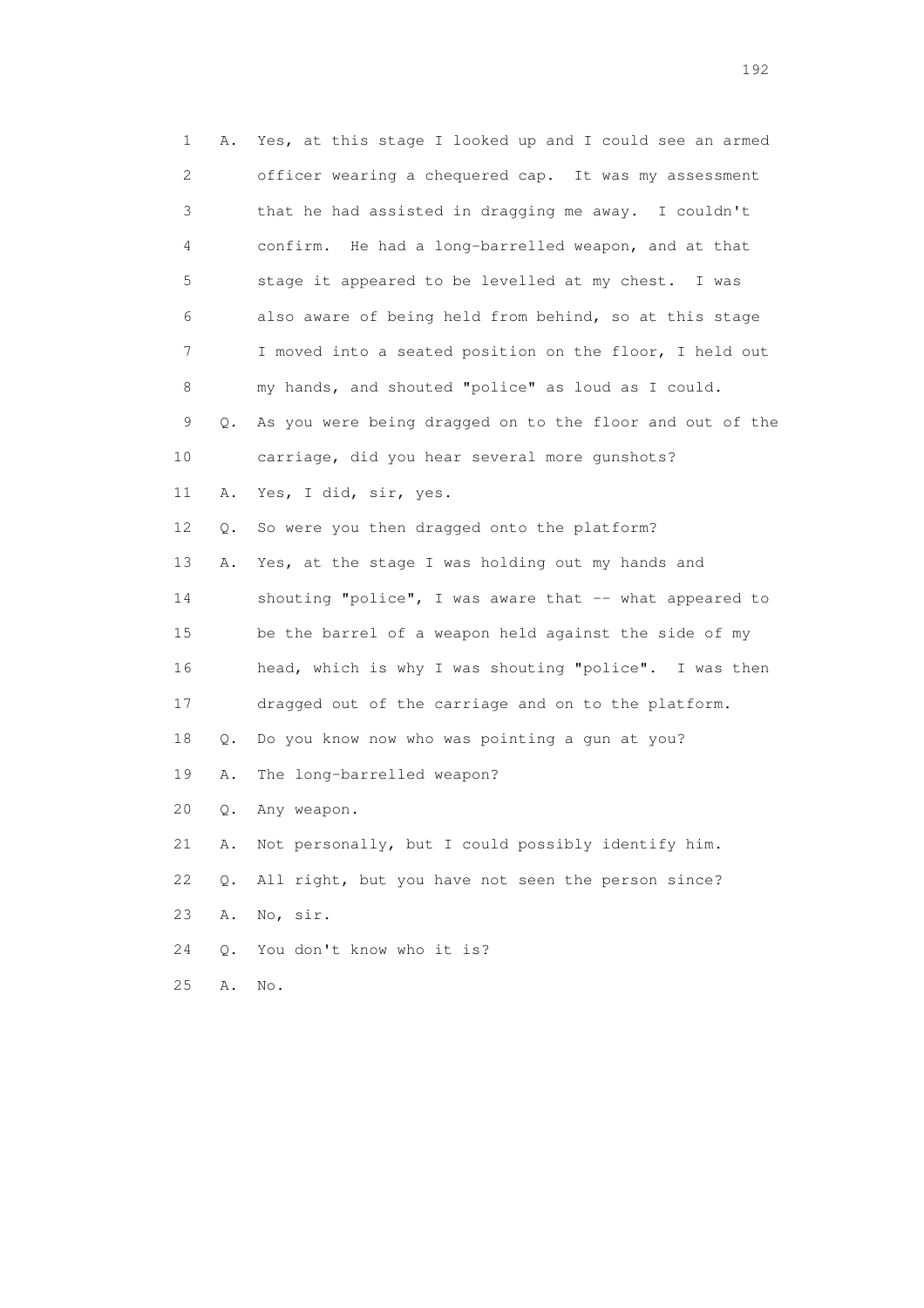1 Q. All right. Yes, so --

2 A. At this stage, as I am dragged out of the carriage,

 3 I got up with my hands still raised, and I backed up to 4 the rear wall of the platform. 5 SIR MICHAEL WRIGHT: Did you do that yourself or were you 6 pushed back? Or maybe a bit of both? 7 A. It's difficult to say. I recall being dragged out of 8 the carriage, sir. 9 SIR MICHAEL WRIGHT: I understand that. 10 A. Once I was on the platform I recall being able to get 11 up, back away to the platform wall, my hands still 12 raised. At this stage I was able to put on my police 13 chequered cap. That's my recollection, sir. 14 SIR MICHAEL WRIGHT: Of course that identified you. 15 A. Yes, sir. 16 MR HILLIARD: So you have now got your cap on, and was 17 whoever with you, as it were, obviously accepting that 18 you were a police officer? 19 A. Yes, sir, yes, at that stage, I stood there with the cap 20 on. I do recall seeing my colleague, Ken, with his cap 21 on. He had his pistol drawn, and he appeared to be 22 assisting in evacuating the carriage. I recall that he 23 checked on my welfare, which at that time he(?) 24 appreciated, but I basically held with my back against 25 the platform wall.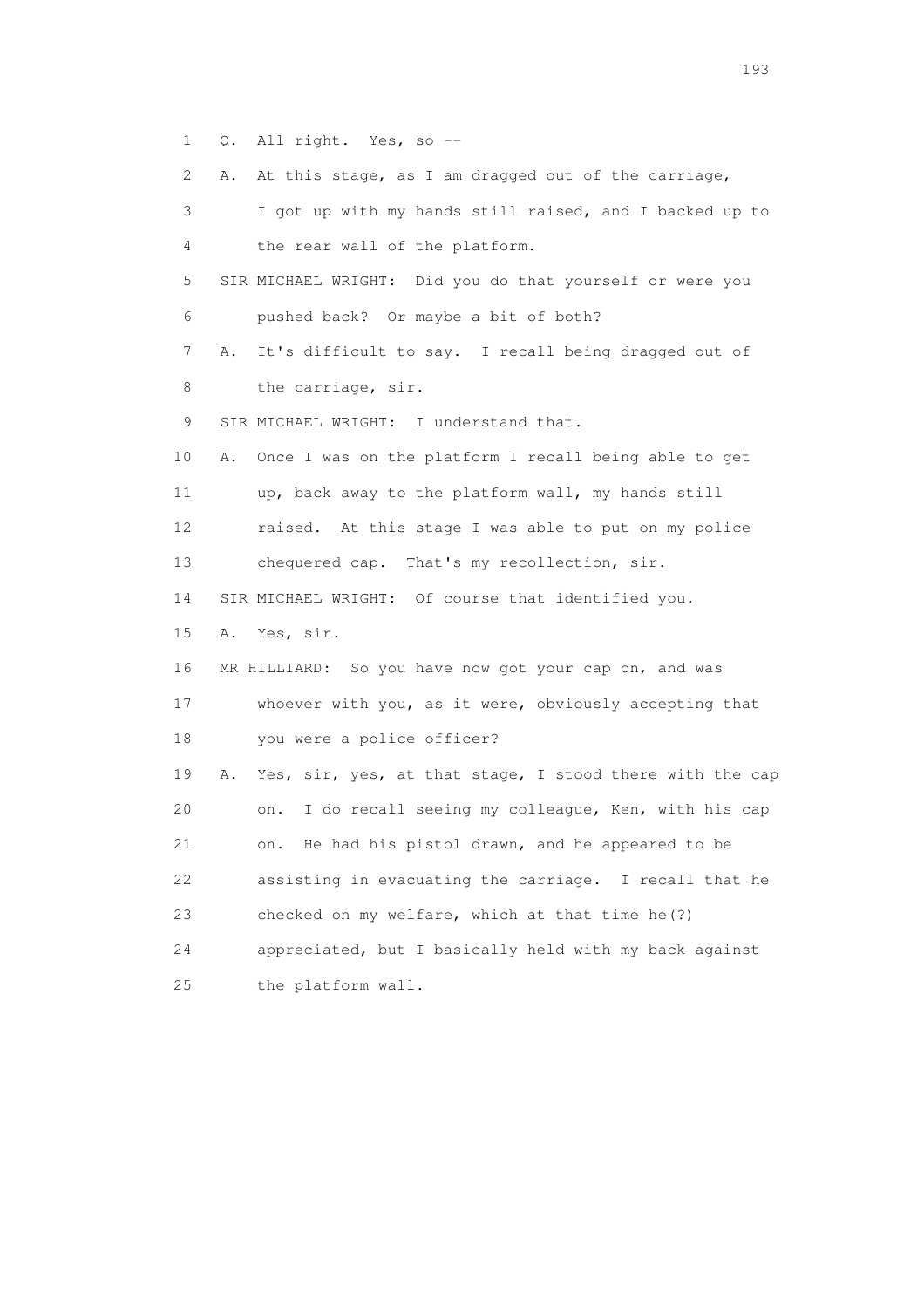1 Q. How long did you stay down there for? 2 A. Several minutes, I couldn't be more specific, sir. 3 Q. Then what, in due course made your way up and out of the 4 station back the way you had come? 5 A. Yes, sir, yes. 6 SIR MICHAEL WRIGHT: Once you had got your cap on, and 7 effectively identified yourself, were you -- so far as 8 you could tell, were the firearms officers accepting 9 that you were a police officer or were they still 10 detaining you? 11 A. No, they were accepting I was a police officer, sir, but 12 I wasn't contributing at that stage in any way. 13 SIR MICHAEL WRIGHT: I appreciate that, but you had been 14 fairly roughly handled up to then. 15 A. Accepted, sir, and I can understand why. 16 MR HILLIARD: You have told us that you were concentrating 17 on Mr de Menezes. You couldn't remember hearing 18 a challenge from the officers. You have told us what 19 you were concentrating on. Did you hear Mr de Menezes 20 say anything at any stage? 21 A. I could hear shouting, sir, just to confirm. I couldn't 22 be specific as to what was being said. 23 Q. When can you hear shouting? You have told us about 24 shouting from the platform? 25 A. Yes, sir, you said I couldn't hear a challenge, but I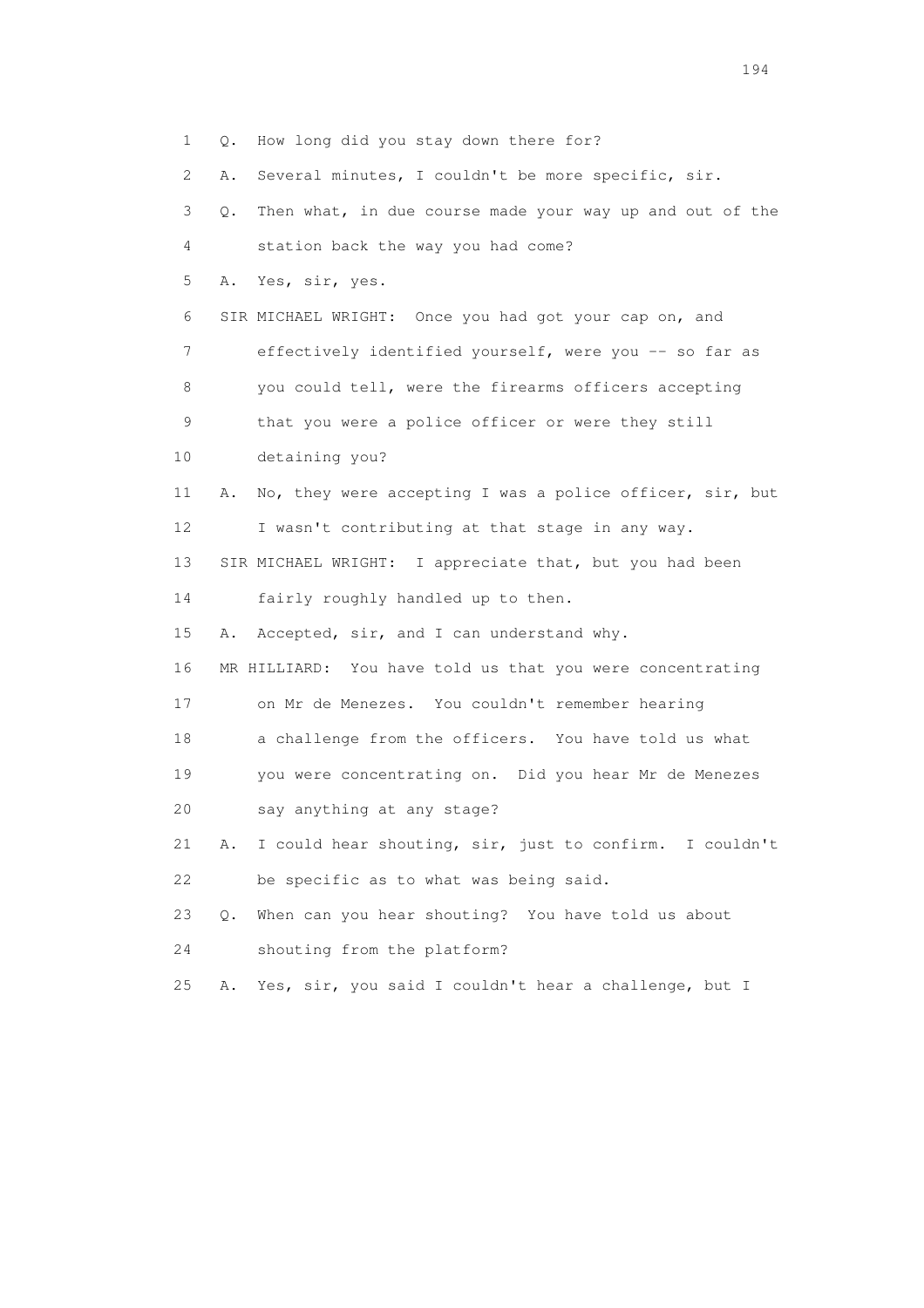1 could hear shouting.

 2 Q. I am talking about when the officers have got on to the 3 train, as I understand it; you are not saying you could 4 hear a challenge at that point? 5 A. Not specifically, no, sir. 6 SIR MICHAEL WRIGHT: The question I thought you were asking 7 is whether you ever heard Mr de Menezes say -- 8 MR HILLIARD: I was going to come back to that, but we have 9 now got on to a different subject. I will finish this 10 one and then I will come back to that. 11 You have heard as I understand it, shouting from the 12 direction of the officers when they are on the platform, 13 you told us about that? 14 A. Yes. 15 Q. Correct me if I'm wrong, as I understand it, you are not 16 saying you have heard shouting from the direction of the 17 officers when they are actually on the train? 18 A. All I can say is that throughout the incident I could 19 hear shouting. I couldn't be more specific. 20 Q. We have to be clear. So throughout it, so once you 21 first hear that shouting on the platform? 22 A. Yes. 23 Q. Are you saying the officers are shouting when they are 24 on the train? 25 A. I said I could hear shouting. As to who was shouting,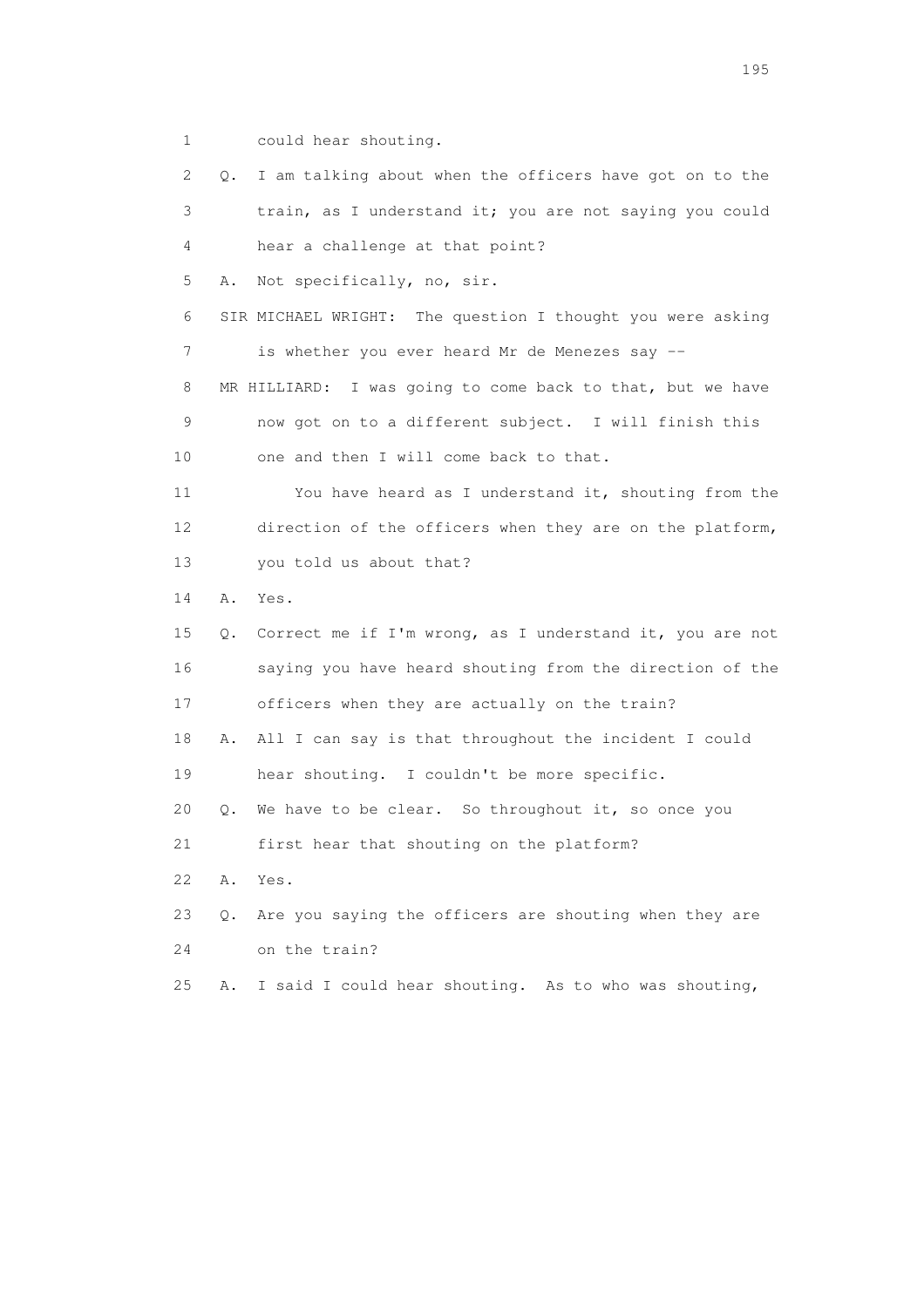1 I don't know. 2 Q. Where is the shouting coming from? 3 A. From the vicinity, the general vicinity, sir. 4 Q. Of who? 5 A. My vicinity. 6 Q. Who is in your vicinity? There is obviously passengers 7 on the train? 8 A. Yes, there are, and also police officers, sir. I could 9 hear shouting. 10 Q. Then I was asking you about Mr de Menezes, do you hear 11 him shouting at any time or saying anything? 12 A. No, sir. No. 13 Q. Did you hear any account or any explanation given by any 14 firearms officer after the shooting? 15 A. At the time, sir, or ...? 16 Q. If you heard one a bit later from one of them, we will 17 have that, but first of all at the time did you hear 18 them discussing it at all afterwards? 19 A. No, sir. 20 Q. So that's, as it were, immediately afterwards. What 21 about later on, in the next hour or so -- 22 A. No, sir. 23 Q. Did you hear anything, any explanation of what had 24 happened or not? 25 A. No, sir.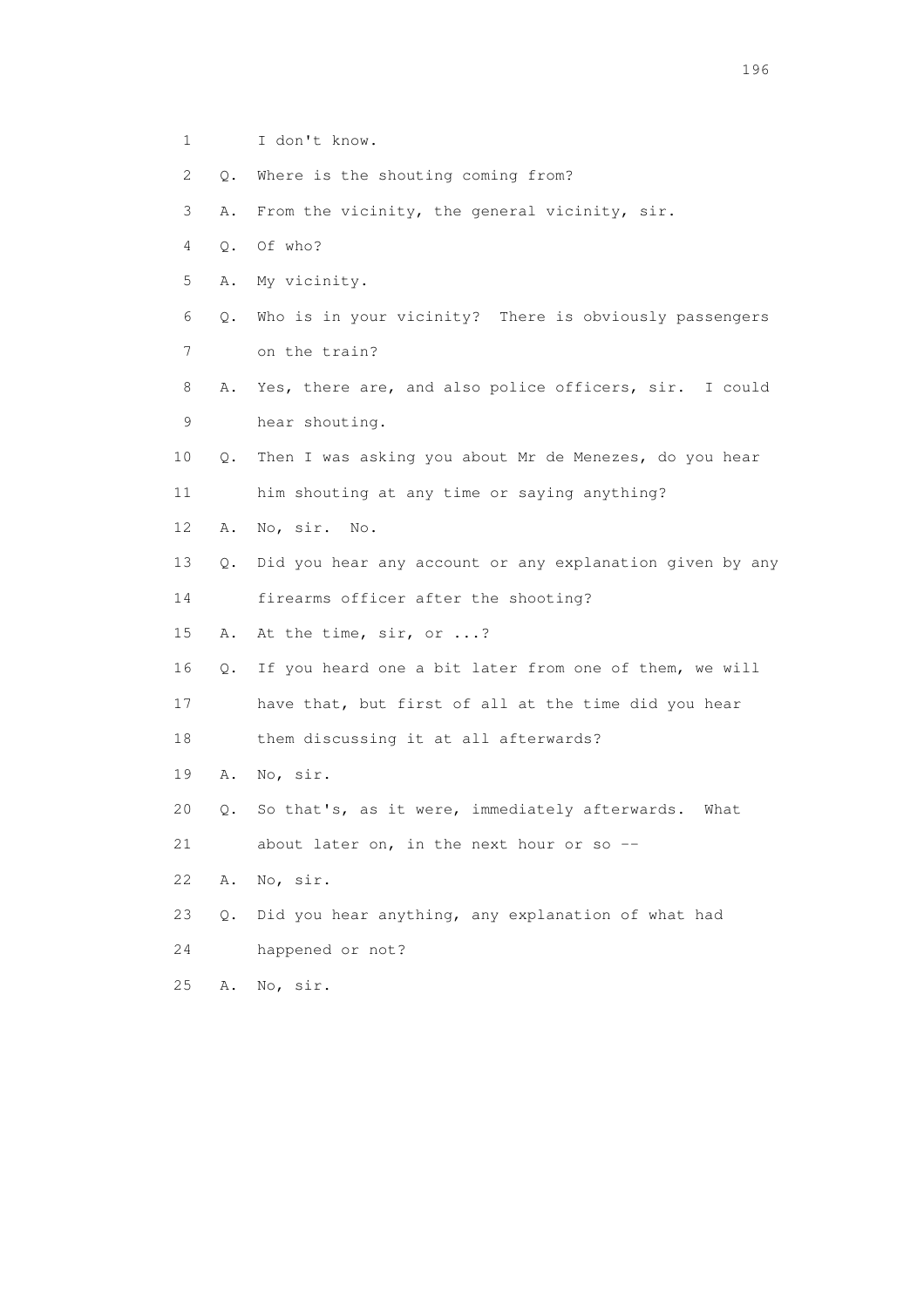1 Q. Then lastly, I just want to ask you about three calls, 2 and I am not suggesting these are all of them, there are 3 others on a schedule and others can ask you about them 4 if they want. We have a telephone schedule. At 9.29 in 5 the morning there is a call from your telephone for 6 1 minute and 14 seconds to James, to his telephone. Any 7 idea now what that would have been about or not? 8 A. I don't recall, sir. 9 Q. Then at 9.31 and 9.37, there are calls from your mobile 10 to Geoff's mobile, all right? 11 A. Yes. 12 Q. For 18 and 24 seconds respectively? 13 A. Yes, sir. 14 Q. Again presumably to do with this in some way, the 15 surveillance, would that be right? 16 A. That would be fair. I don't specifically recall, sir. 17 Q. Any recollection now of what or not? 18 A. Not specifically, sir, no. 19 MR HILLIARD: Thank you very much. 20 SIR MICHAEL WRIGHT: Just one question before you are 21 cross-examined. When you wrapped your arms around 22 Mr de Menezes and pushed him back into the seat, you 23 said he didn't sort of take up a sitting position. You 24 said his body seemed to be straight. 25 A. Yes, sir.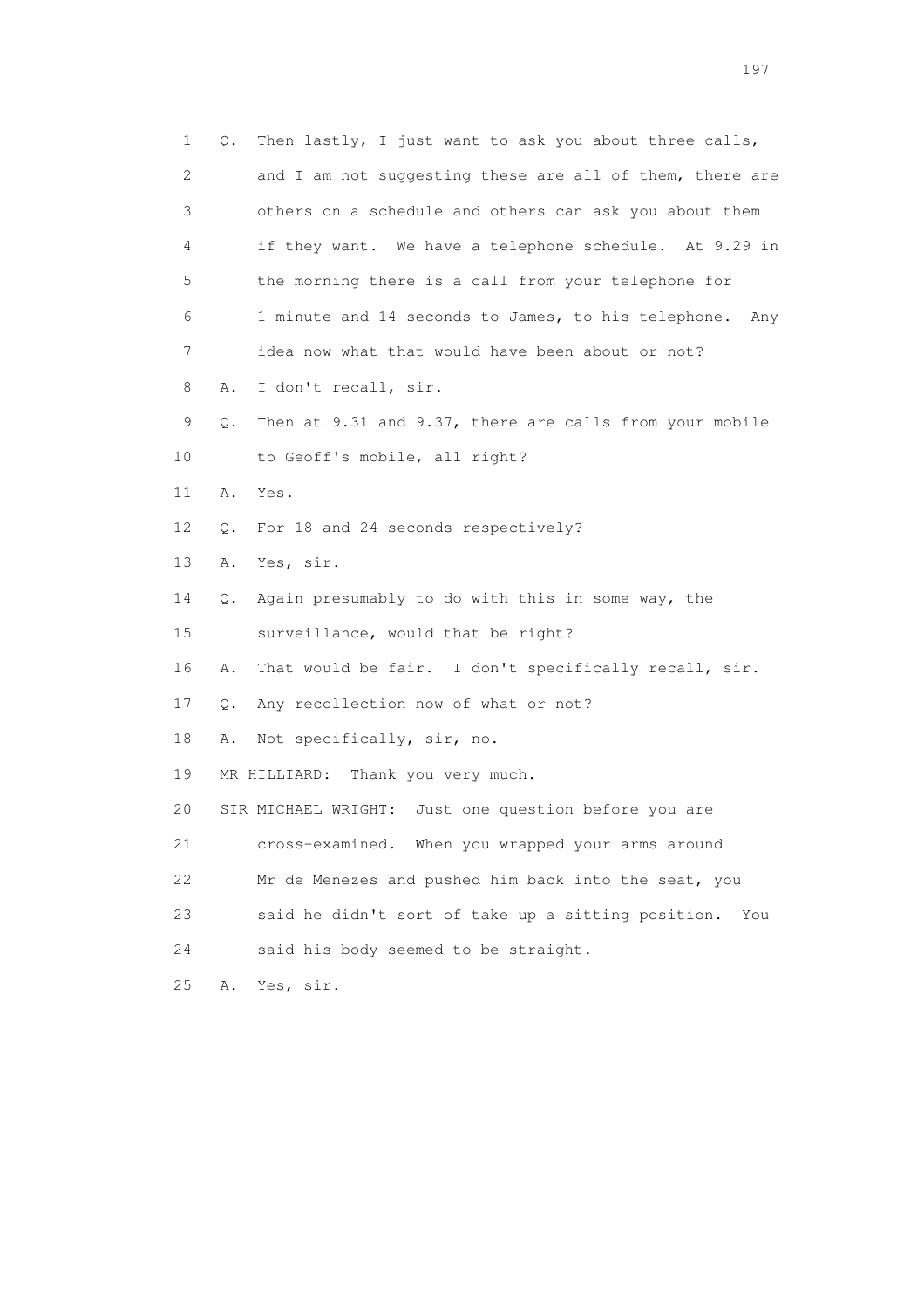1 SIR MICHAEL WRIGHT: Did you think he was resisting you? 2 A. The whole incident happened very quickly. To say that 3 he was resisting, I couldn't really comment. All 4 I could say is that he stiffened up. 5 SIR MICHAEL WRIGHT: That's all you can say? 6 A. Yes, sir. 7 SIR MICHAEL WRIGHT: Certainly. Yes, Mr Mansfield. 8 MR MANSFIELD: Sir, may I ask how long you wish to sit? 9 I may approach it in a slightly different way. 10 SIR MICHAEL WRIGHT: I think you are probably dropping 11 a hint that you would rather not start tonight. 12 MR MANSFIELD: I think I would, because I want to start with 13 a particular area which will take a little time to 14 develop. I have already warned Tom about what I would 15 like put on the screen. I would prefer to do it in the 16 morning if that's acceptable. 17 SIR MICHAEL WRIGHT: I don't disguise my reluctance, but 18 I understand that this is a very important witness from 19 your point of view. 20 MR MANSFIELD: Yes, it certainly is from the family's point 21 of view. 22 SIR MICHAEL WRIGHT: All right. There is one other question 23 I have been asked to put to you, which is going right 24 back in the story to a much earlier stage. 25 A. Sir.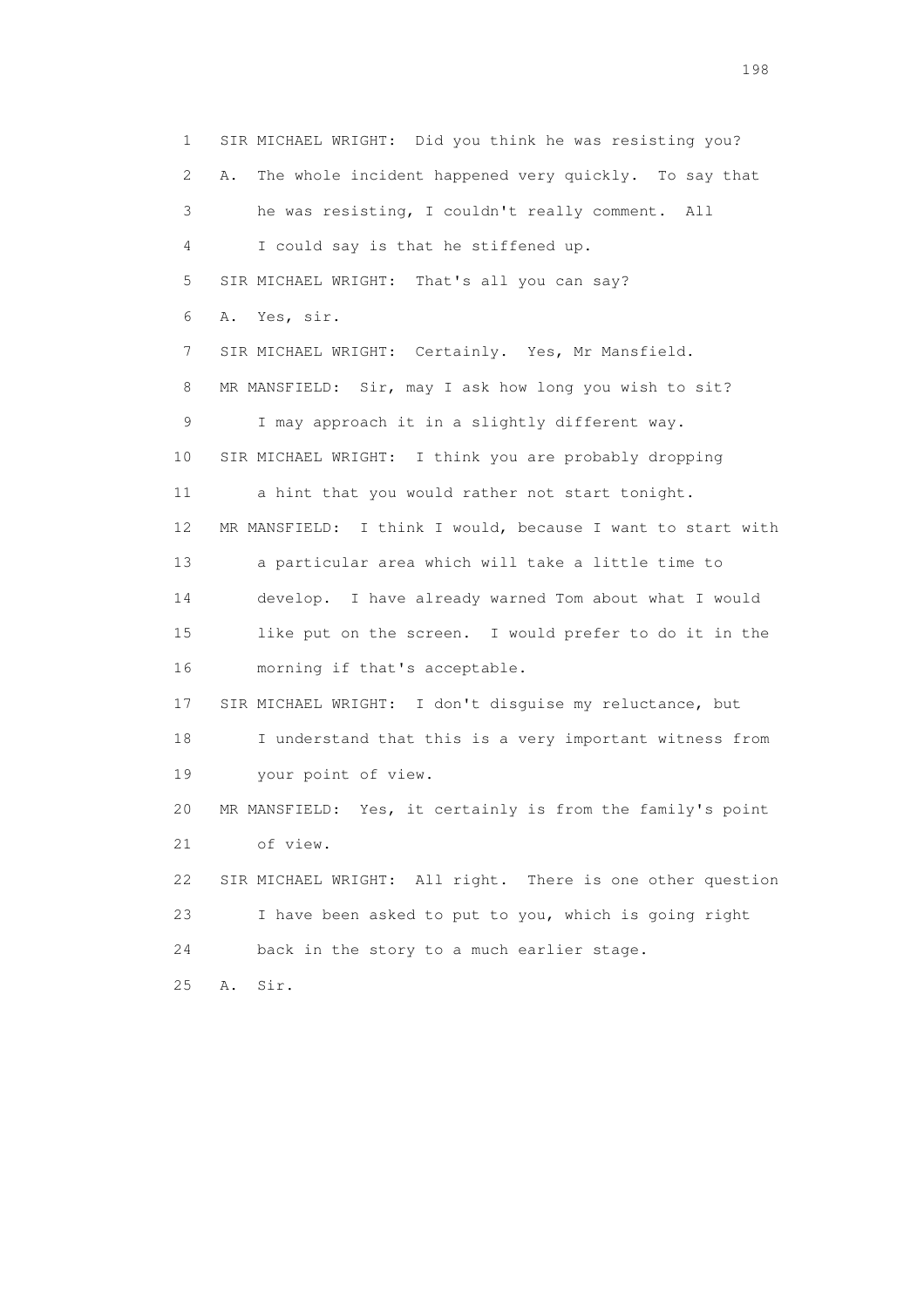1 SIR MICHAEL WRIGHT: You had had a number of opportunities 2 covertly to look at Mr de Menezes when you were on the 3 bus, when you saw him telephoning or texting, 4 telephoning at Brixton station, and then later on when 5 you saw him coming into the station? 6 A. Yes, sir. 7 SIR MICHAEL WRIGHT: To do an identification of course you 8 need two things: you need a view of the person you are 9 watching and you need some form of, in this case, 10 photographic imagery of the person with whom you are 11 supposed to be identifying? 12 A. Yes, sir. 13 SIR MICHAEL WRIGHT: You have already told us that you 14 thought that the photograph that you had been shown was 15 of fairly poor quality from the point of view of 16 an identification exercise? 17 A. That's my view, sir, yes. 18 SIR MICHAEL WRIGHT: Indeed. The real suggestion is that, 19 with the opportunities you had to see Mr de Menezes, you 20 might have been able to say, well, it certainly isn't 21 him. Were you ever in that position? If not, what was 22 it that was hampering you? 23 A. Basically the quality of the image and, sir, this 24 impacts on my reasoning behind asking if he should be 25 detained at Stockwell. It's quite possible that we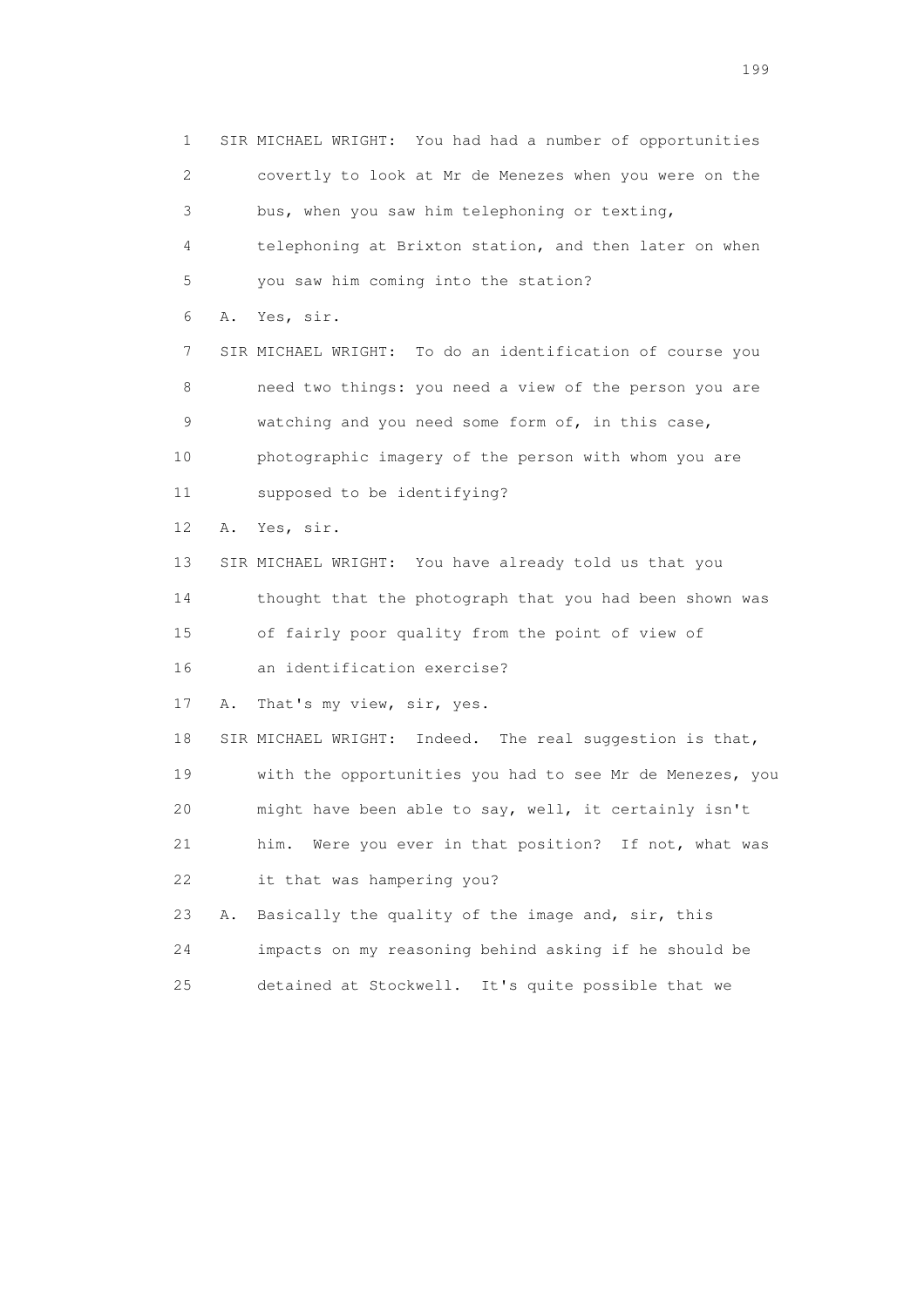1 could have continued following him for another hour or 2 even more, and in the absence of any further 3 intelligence, we may be no further forward or backwards 4 on the basis of that photograph, sir. 5 SIR MICHAEL WRIGHT: On the basis of the photograph? 6 A. Yes, sir. 7 SIR MICHAEL WRIGHT: Essentially are you really saying that 8 the photograph wasn't good enough to allow you to make 9 an identification? 10 A. Purely on the photograph alone, however in the course of 11 our surveillance -- 12 SIR MICHAEL WRIGHT: That's a yes, is it? 13 A. Yes, sir. But on the basis of our further deployment, 14 there may have been further opportunities to identify 15 him by other means, sir. 16 SIR MICHAEL WRIGHT: That of course is the purpose of 17 a surveillance and a following? 18 A. Yes, sir. 19 SIR MICHAEL WRIGHT: To try to gain more intelligence? 20 A. Yes, sir. 21 SIR MICHAEL WRIGHT: I understand the point. Thank you very 22 much. 23 A. Thank you. 24 SIR MICHAEL WRIGHT: Is half an hour any good to you? 25 MR MANSFIELD: I'll start.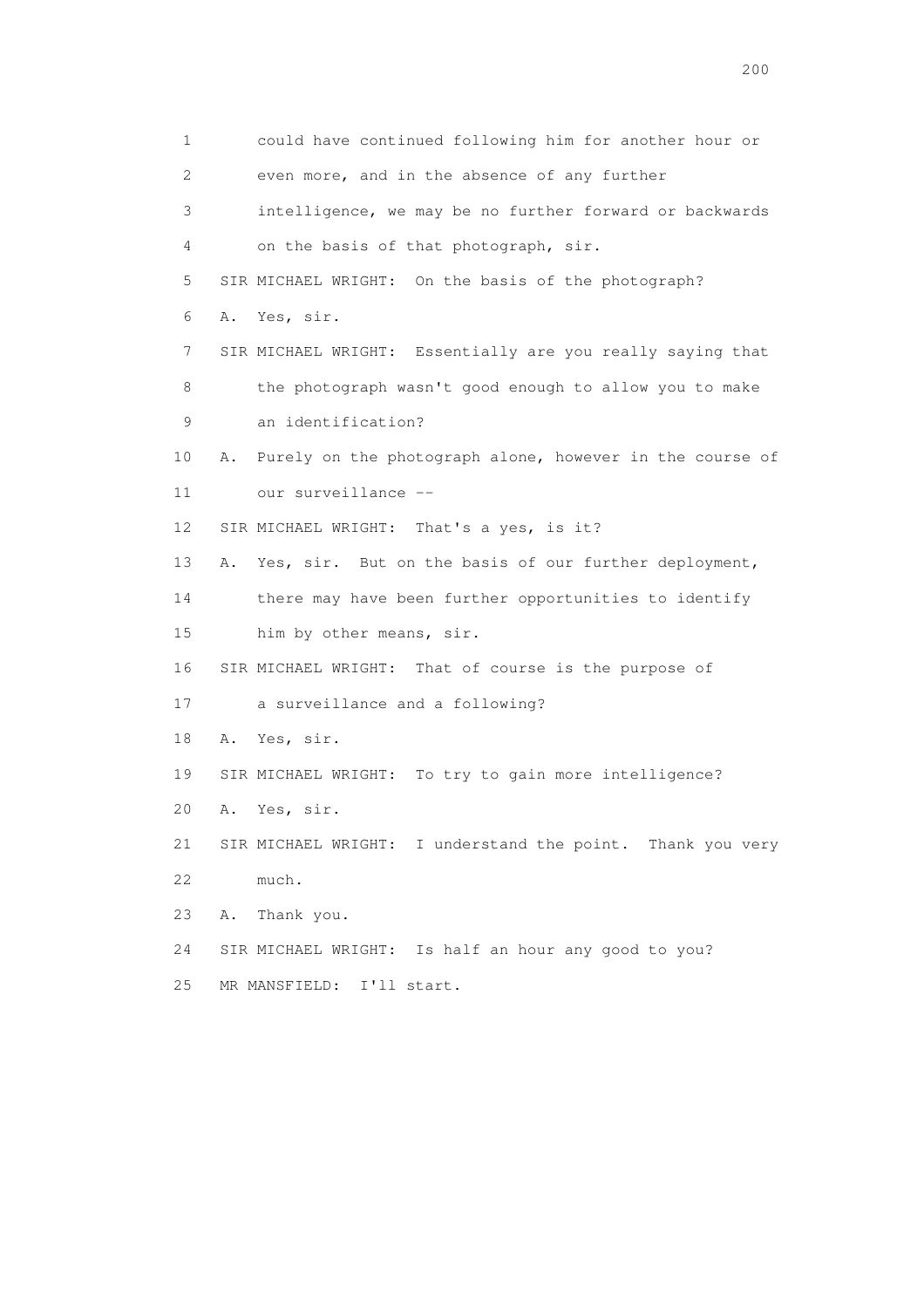1 SIR MICHAEL WRIGHT: I do not want to press you, 2 Mr Mansfield, I really don't. 3 Questions from MR MANSFIELD 4 MR MANSFIELD: Good afternoon. My name is 5 Michael Mansfield. I represent the de Menezes family 6 and they are here today, obviously. May I say at once 7 it is understood by, I suspect everybody in the room, 8 that this is a particularly distressing situation, both 9 for you as well as the family and I'm sorry to have to 10 go back over some of the detail with you. 11 A. Thank you, sir. 12 Q. In fact what I had intended to start with is not far 13 removed from the question that's just been asked, so 14 I want to develop that a little bit. The problem that 15 day was fairly clear to you from the briefing onwards, 16 that you just didn't have the materials, as 17 an experienced surveillance officer, namely the image, 18 and I am dealing with Osman, obviously, not the others, 19 you didn't have the materials with which to make 20 a satisfactory and reliable identification, did you? 21 A. Are you talking about a positive ID, sir? 22 Q. Yes, I am. 23 A. So are you saying that on the basis of the image that we 24 were shown, I would not have been in a position to make 25 a positive ID?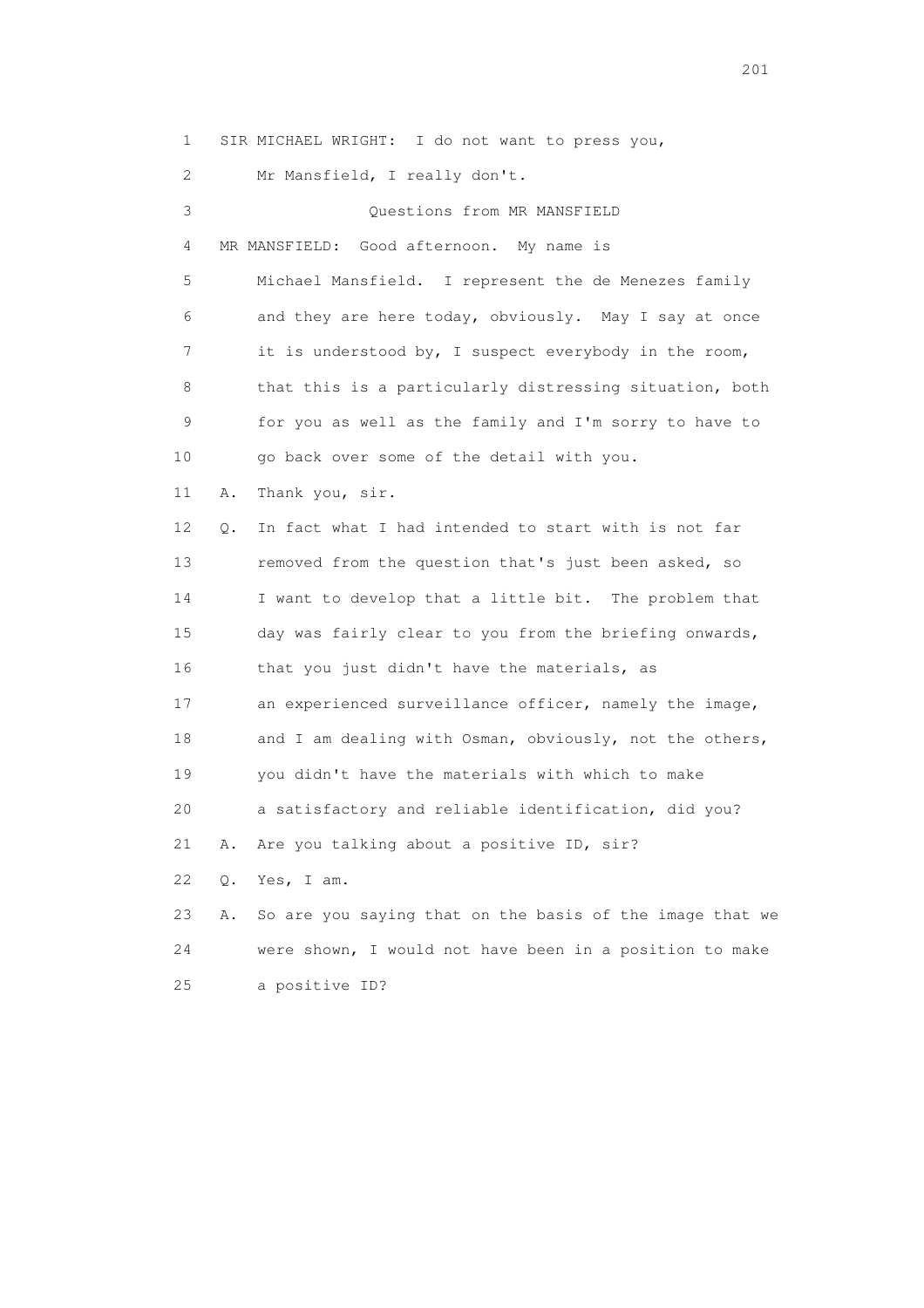1 Q. That's right.

2 A. Yes, sir.

| 3  | Q. | Thank you. Those people, and I appreciate you are not    |
|----|----|----------------------------------------------------------|
| 4  |    | in the control room, anyone who looks at that image      |
| 5  |    | would, I suggest to you, be likely to come to the same   |
| 6  |    | conclusion; do you agree?                                |
| 7  | Α. | I can't comment on anybody else's assessment, sir.       |
| 8  | О. | Given that context of the difficulty, and you just said  |
| 9  |    | a minute ago that this informed your reasoning when you  |
| 10 |    | got to Stockwell, do you remember you just said that?    |
| 11 | Α. | Yes, sir, yes.                                           |
| 12 | Q. | When you got to the station?                             |
| 13 | Α. | Yes.                                                     |
| 14 | Q. | What I wanted to do was in fact just, because once again |
| 15 |    | what you said at the trial encapsulates quite a lot of   |
| 16 |    | what I am going to suggest to you became the problem     |
| 17 |    | here.                                                    |
| 18 |    | Could we have in fact the re-examination that took       |
| 19 |    | place at the Old Bailey, in other words when prosecuting |
| 20 |    | counsel went back and asked you some questions.<br>This  |
| 21 |    | took place on 9 October, and it's page 10 where it       |
| 22 |    | starts. You have just finished being cross-examined,     |
| 23 |    | where you have made the very point in fact that you have |
| 24 |    | just made about a poor quality image, and then can we    |
| 25 |    | just run through what is said here with you tonight:     |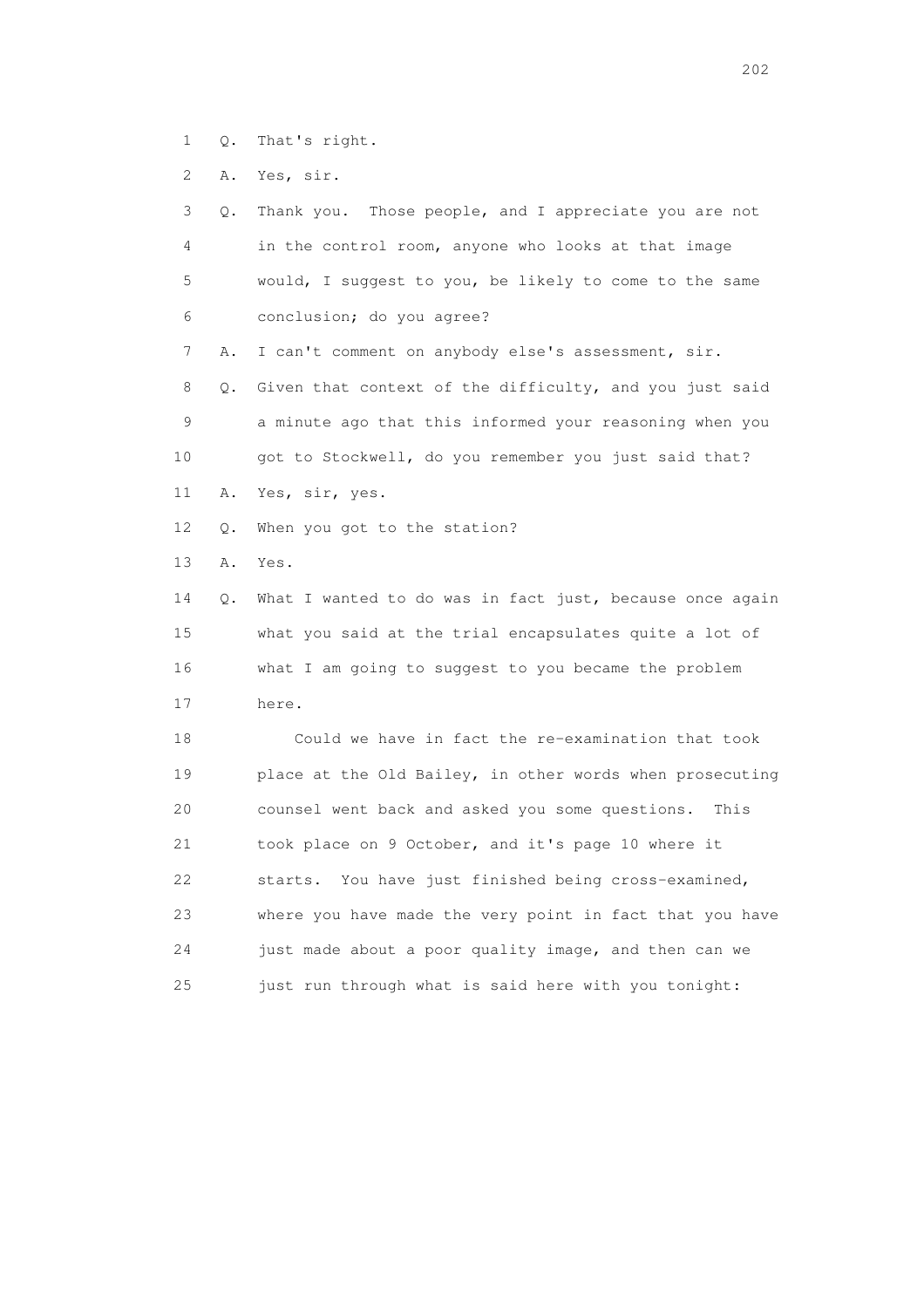1 "Question: You described that same incident -- 2 I will move so I can see ... [that is to do with the 3 layout in the court] yesterday, to us, when answering 4 questions from Mr Thwaites [who was defending the Office 5 of the Commissioner], as you feeling frustrated and 6 uncomfortable with the situation you were in." 7 I pause. This is dealing with the situation you 8 were in at Stockwell tube station, isn't it? 9 A. Yes, sir. 10 Q. I am going to go slowly because of what you have 11 contained in these answers? 12 A. Indeed. 13 Q. You say: 14 "Yes ... 15 "Question: Can you just explain to the jury why you 16 were frustrated?" 17 Then you give this answer: 18 "In view of the nature of the operation we were 19 deployed upon, and the nature of the attacks the 20 previous day, I felt that it was prudent to detain the 21 man prior to entering the tube station." 22 I'm going to pause there. When you said that, did 23 you mean what it says, "prior to entering", or did you 24 mean in the foyer? 25 A. In the vicinity of the tube station, I think is a fair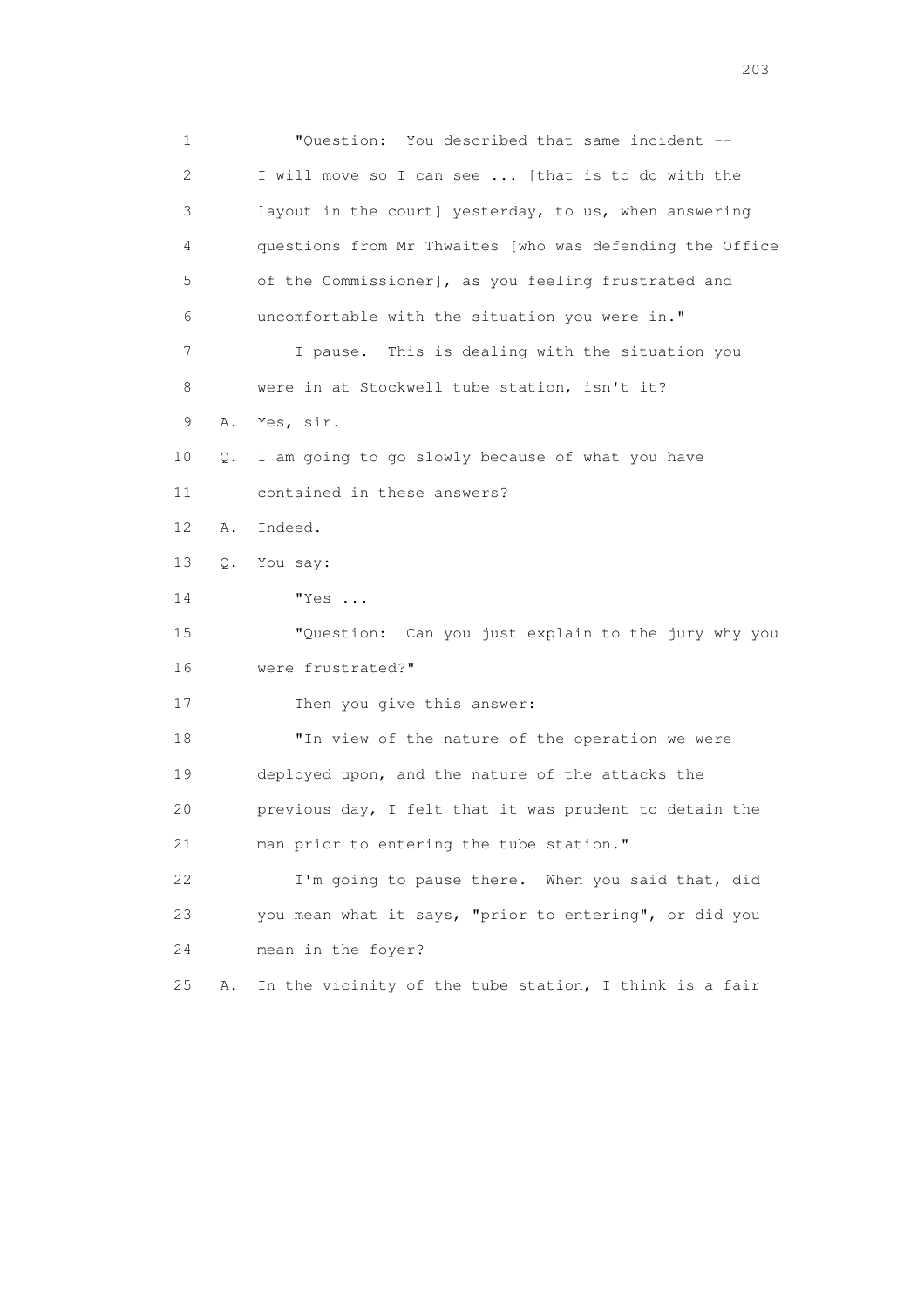1 assessment, sir.

 2 Q. So it might have been just outside or just inside? 3 A. Yes, sir.

 4 Q. Somewhere along those lines, I'm really not pinning you 5 to a precise point in time and place.

 6 "Effectively I saw the ticket barriers as a line in 7 the sand, if you like."

8 Again, what were you meaning to convey -- it may 9 well be contained in the rest of the answers that 10 follow, but what do you think you meant when you said 11 that, that was a line in the sand, the ticket barriers? 12 A. My concern was this, sir: once we had descended into the 13 tube and into the tube network, there were a number of 14 possibilities that could have happened. We could have 15 continued with the surveillance follow and the man could 16 have come out and we could have identified him by other 17 means; that's one possibility. However, if, for 18 example, when we were in the tube station we had had 19 a loss, for example, which to me would have been 20 unacceptable, I was not in a position underground to 21 inform the ops room of that situation.

 22 Further to that, if we had been compromised when we 23 were on the tube system, I would be unable to contact 24 the ops room and inform them that we had been 25 compromised.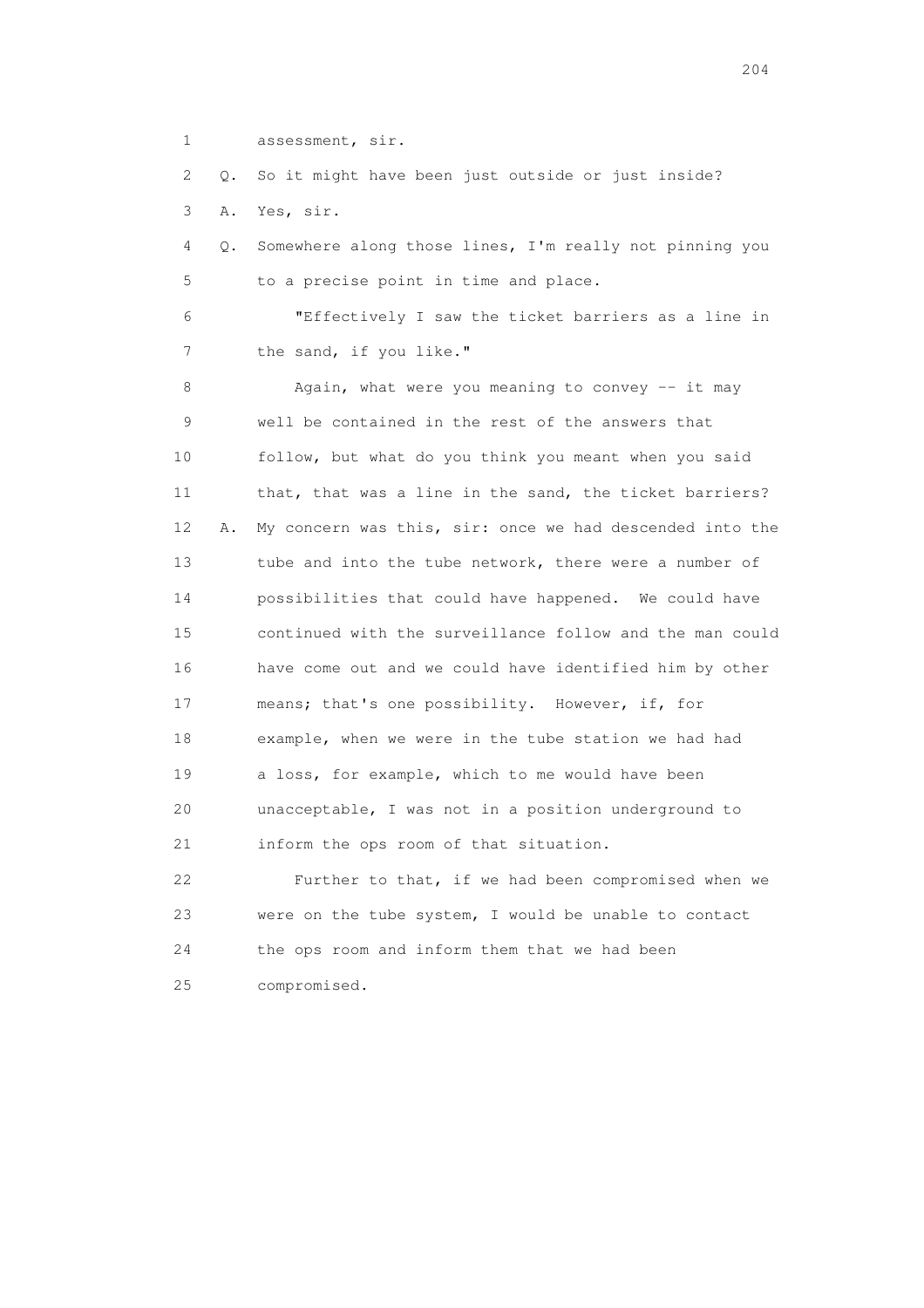1 These were genuine concerns of mine, sir. 2 Q. Yes. Understood. So two of the main reasons concerned 3 the fact you would not be able to communicate with the 4 ops room about what the situation actually was; either 5 you had lost sight of him, lost the eye on him, or you 6 had managed to compromise your own cover or risked that 7 happening, so two of them relate to communications. 8 Can I just ask you: identification by other means, 9 so the jury may understand; what did you have in mind 10 might be the other means of identifying him if not by 11 the photograph? 12 A. There are obviously other sensitive means by which we 13 may be able to identify somebody. 14 Q. All right. Is this area, I sense, something I can't 15 trespass upon? 16 A. If I could give you an example, sir. 17 Q. Yes, do. 18 A. Say for example he used an ATM, for example, to withdraw 19 money, that may be a means of confirming who it is if 20 the surveillance continued. For us to get that 21 information back would take some time. There are other 22 means, more technical and sensitive. However, that's 23 what I meant by -- 24 SIR MICHAEL WRIGHT: That's a good example; he might have 25 done something which would have given you a lead on his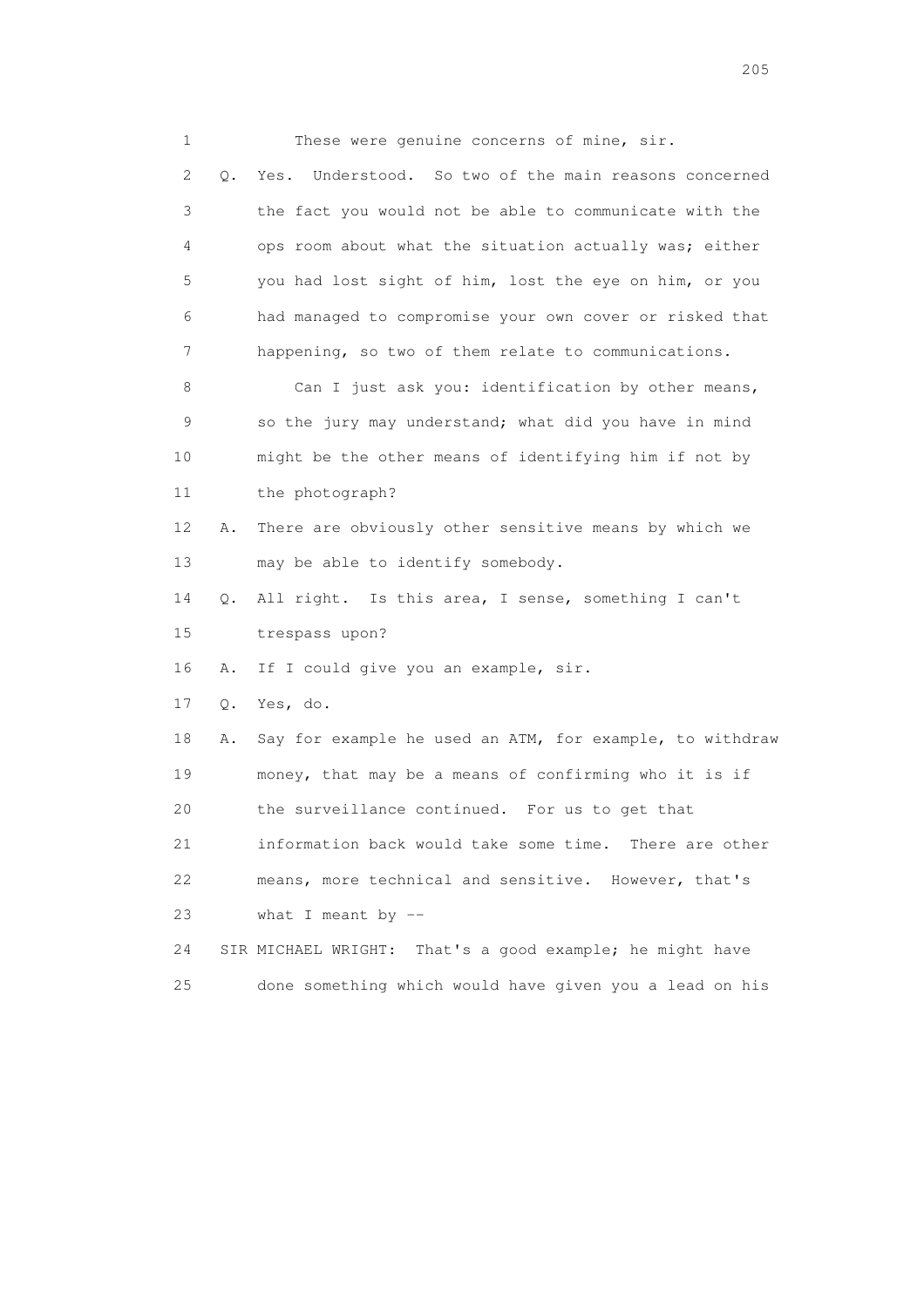1 identity.

2 A. Yes, sir, yes.

 3 SIR MICHAEL WRIGHT: It's not a particularly sensitive one 4 either, using an ATM.

5 A. There are other means, sir.

6 SIR MICHAEL WRIGHT: I understand that.

7 MR MANSFIELD: The phone being one of them?

8 A. Accepted, sir, yes.

 9 Q. That's what was going through your mind. If we go back 10 to the answer, because some of this is here, some of it 11 isn't:

 12 "When I was told to wait, I could only assess that 13 the ops room were in possession of information or 14 intelligence which suggested it was safe to continue 15 with the surveillance."

 16 So can we just stand back for a moment? What you 17 were saying then and I think what you are saying now is 18 you were having to make assumptions on the spot about 19 what other people may have known or not known and been, 20 as it were, unable to communicate directly to you? 21 A. I had to make an assessment, indeed, there was a lot 22 going through my mind at that time, sir. Effectively 23 I had been told to wait, which suggested to me I should 24 continue with the surveillance --

25 Q. Sorry, can I intervene, was it James who said continue?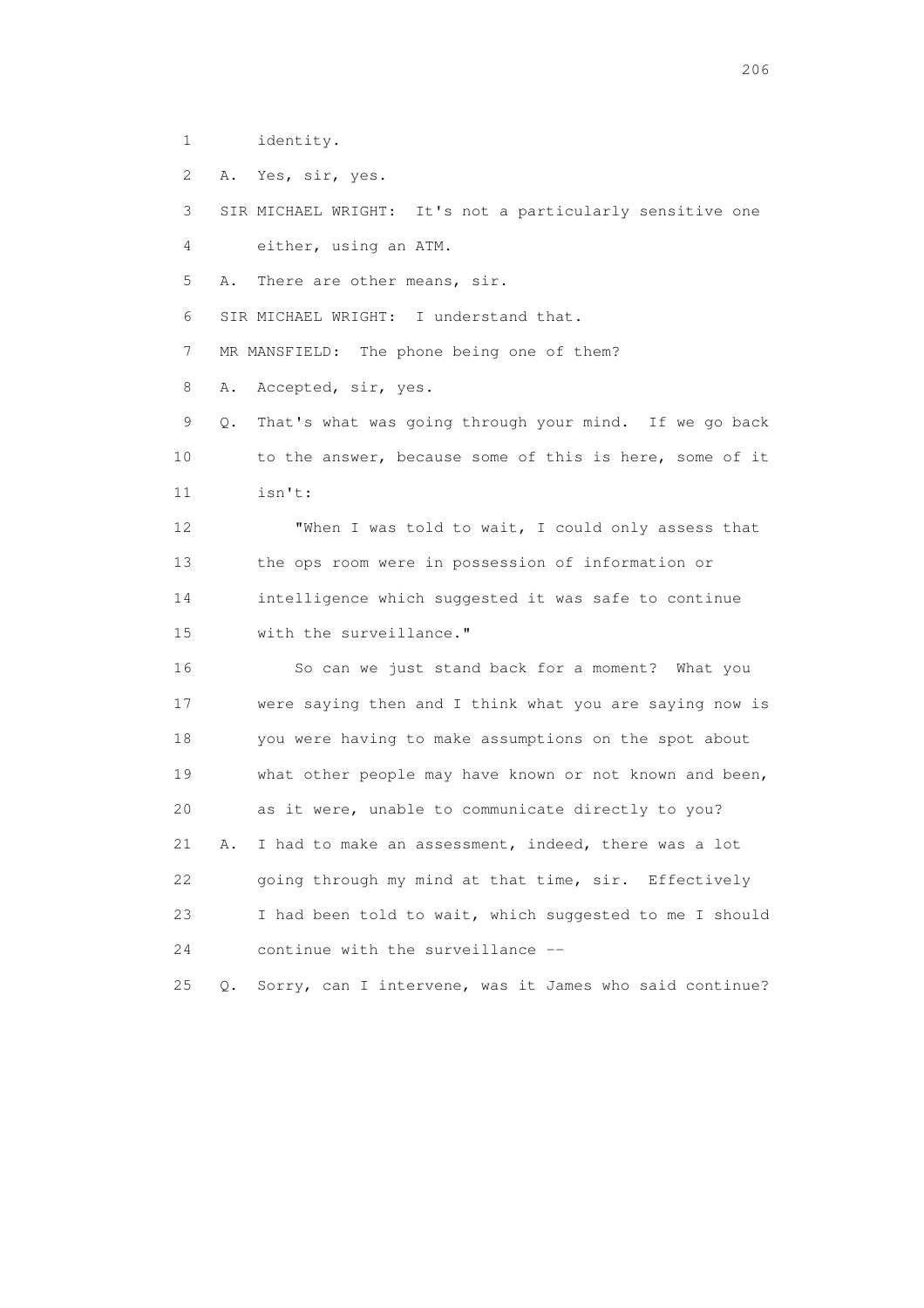- 1 A. Yes, sir, yes.
- 2 Q. I guess it was.

 3 A. Unfortunately it would be quite a long answer but do you 4 want me to qualify --

5 SIR MICHAEL WRIGHT: That's all right.

6 MR MANSFIELD: Yes, go on.

 7 A. With regard to maybe this was an associate who would 8 lead us to members of the bombing team or a premises 9 associated with it, this goes back to the briefing and 10 it goes back to my assessment that this man had left 11 21 Scotia Road. So my view was, if I can make it 12 clear --

13 Q. Certainly.

 14 A. -- that he was not identical with the subject Omar, 15 that's Regal Wave, he was possibly identical with 16 Nettle Tip, but he may have been an associate from the 17 same address, and therefore it would be a possible 18 option to continue on the surveillance with him with 19 a view to him leading us to other members of the team or 20 premises associated with it, sir. 21 Q. Right. Can I in the context of what you have just said, 22 I think there is a hint of it here in the answer you

23 gave at the Old Bailey, just going back to it:

 24 "... I could only assess that the ops room were in 25 possession of information or intelligence which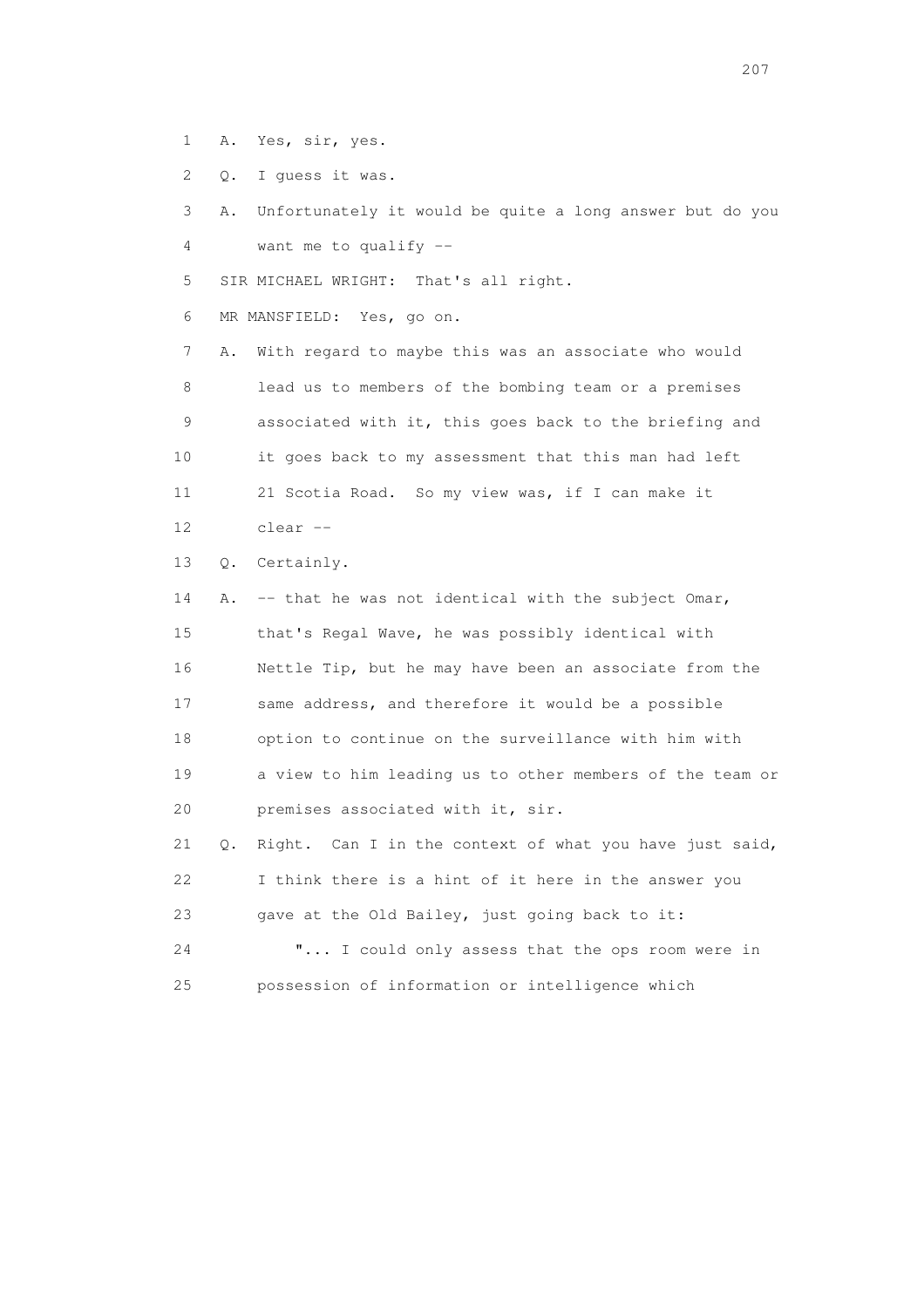1 suggested it was safe to continue with the surveillance. 2 Maybe this was [meaning the man] an associate who would 3 lead us to members of the bombing team, or a premises 4 associated with it. That was my mindset ..." 5 So that's a summary of what you have just said as 6 well? 7 A. Yes, sir, yes. 8 Q. Two questions: first of all, did you ever hear over 9 the -- because at this stage we are dealing with -- you 10 are still at the top of the -- either just in the street 11 or just in the foyer, did you ever hear any discussion 12 about letting him run? 13 A. No. 14 Q. You didn't? 15 A. I didn't, sir, no. 16 Q. Did you say anything about your mindset over your means 17 of communication? 18 A. I think that was probably apparent in my request as to 19 whether or not we should detain this man, sir. 20 Q. I see, so when you are -- the request goes through to 21 James? 22 A. Yes. 23 Q. When you make that request, which you say is apparent, 24 do you mean the words or the way you say it? 25 A. Well basically, I was offering to detain the man because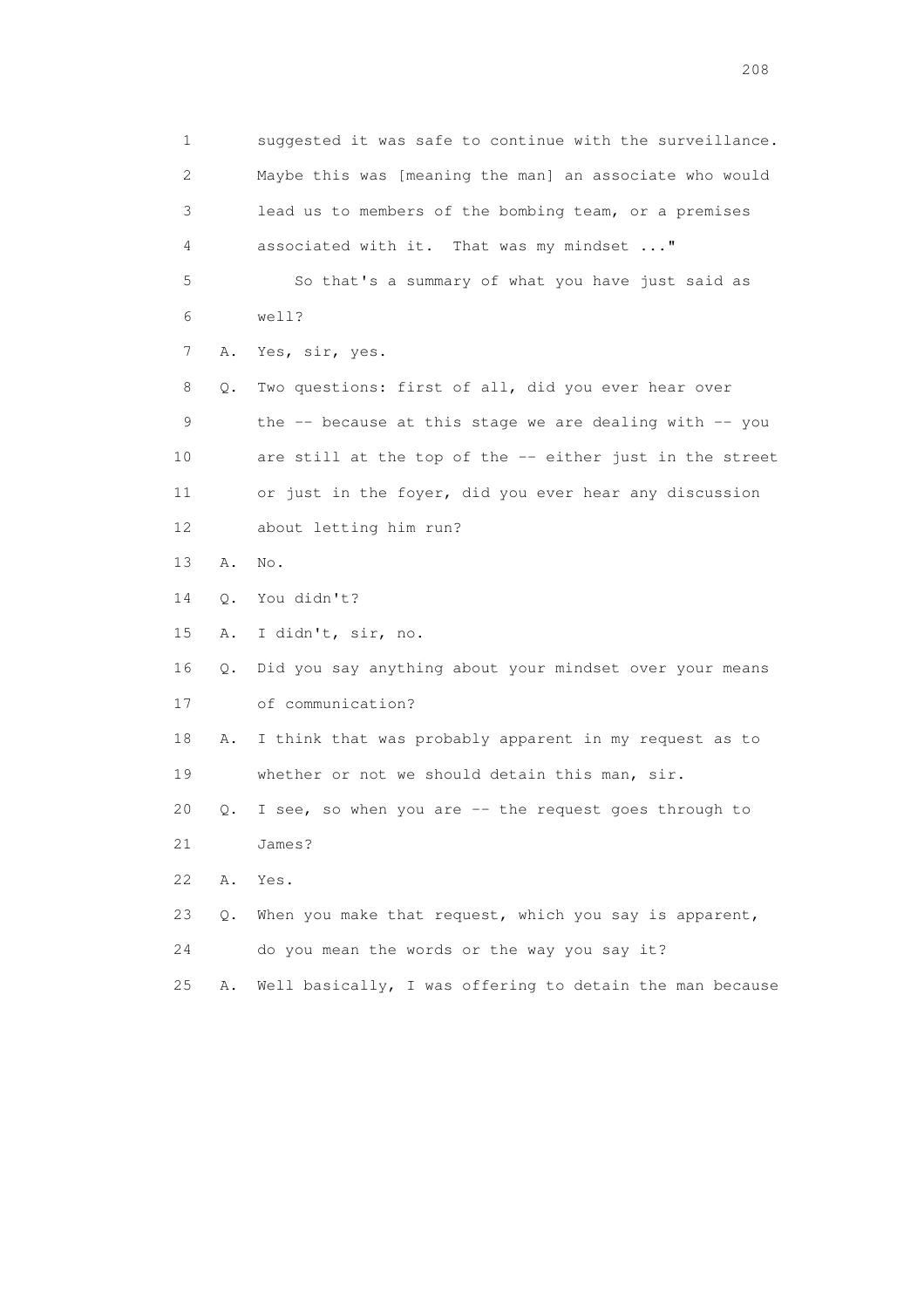| 1                         |    | I thought it would be prudent to do so, sir.            |
|---------------------------|----|---------------------------------------------------------|
| $\mathbf{2}^{\mathsf{I}}$ | Q. | That communication plainly could be heard, could be,    |
| 3                         |    | capable of being heard, in the control room back at New |
| 4                         |    | Scotland Yard?                                          |
| 5                         | Α. | I don't know.                                           |
| 6                         | Q. | I'm not saying whether you know; I am just saying it's  |
| 7                         |    | capable, do you follow, capable of being --             |
| 8                         | Α. | It's unlikely that my transmission from the body set    |
| 9                         |    | would be heard. However, if my -- as my communications  |
| 10                        |    | were being relayed from the vehicle, then that is       |
| 11                        |    | a possibility, sir, yes.                                |
| 12 <sup>°</sup>           | Q. | Following it through, when you ask or make the offer,   |
| 13                        |    | putting it in short form, that is relayed by others as  |
| 14                        |    | well as you?                                            |
| 15                        | Α. | Yes, sir.                                               |
| 16                        | Q. | Right. Just continuing with the answer, and then I want |
| 17                        |    | to return, probably tomorrow, to the foyer:             |
| 18                        |    | "You also described the dangers of allowing him to      |
| 19                        |    | run, again, in answer to questions [posed by]           |
| 20                        |    | Mr Thwaites to you. What did you assess the dangers as  |
| 21                        |    | being?"                                                 |
| 22                        |    | In other words, going beyond the line in the sand:      |
| 23                        |    | "I would those these dangers as a -- from               |
| 24                        |    | a surveillance perspective.                             |
| 25                        |    | "Firstly, members of the public would be closer to      |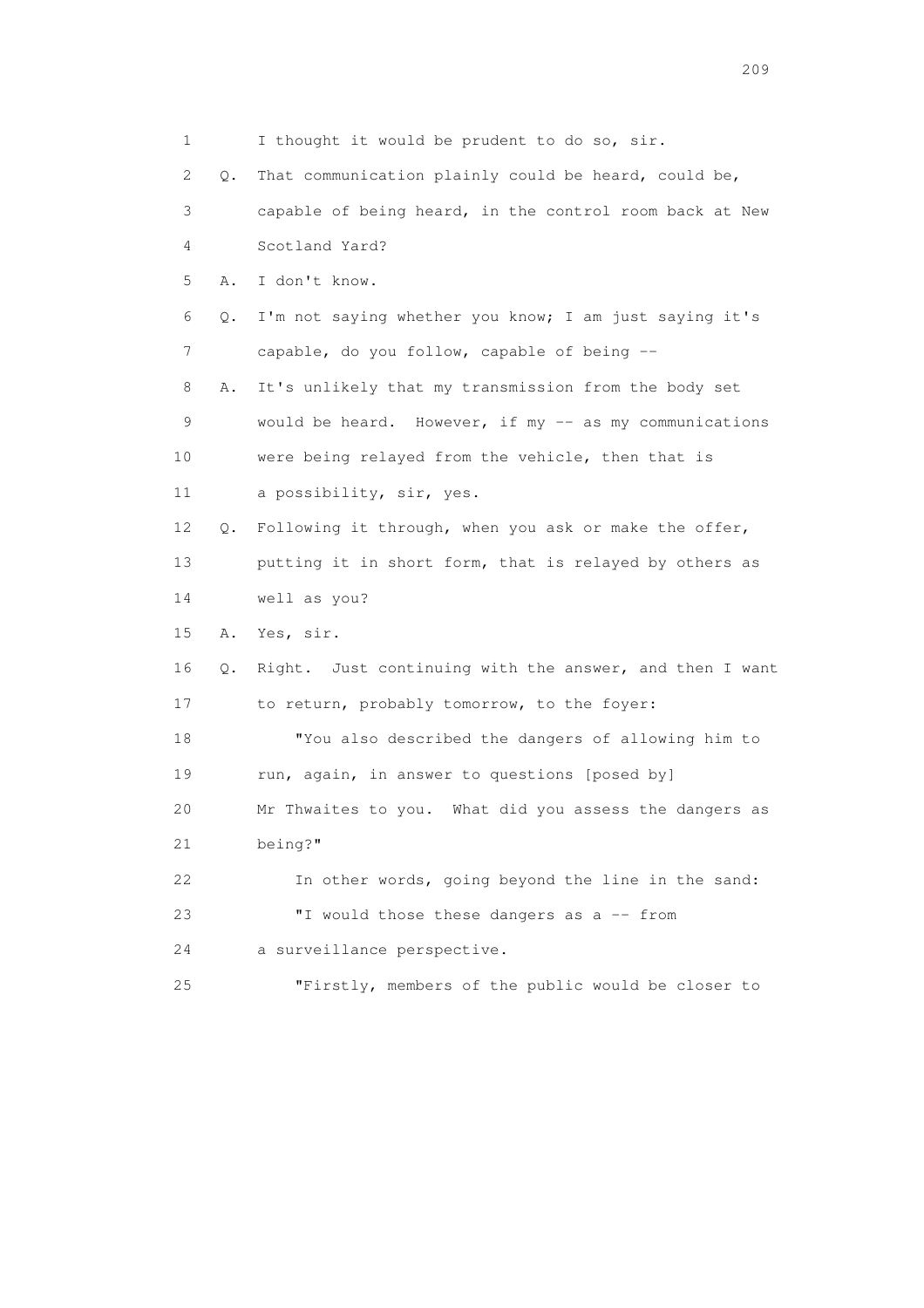1 the subject. He would be in closer proximity to members

2 of the  $--"$ 

3 Then you didn't quite finish?

4 A. I think I meant "public".

5 Q. That's the obvious sense?

6 A. Yes, sir.

7 Q. "... due, obviously, to the layout of the tube.

8 "Secondly, the exposure of the surveillance team 9 would heighten the risk of compromise of the covert 10 surveillance operation. It also gives the subject the 11 ability to effectively lose the surveillance team on the 12 tube. Effectively, surveillance on the tube becomes 13 more difficult. There is a higher risk of compromise 14 and there is a higher risk that the subject may be lost.

15 "Most importantly, however, I was aware that by 16 entering the tube system we would lose communications 17 from the ops room, and if the strategy changed whilst 18 I was underground, obviously the ops room would be 19 unable to inform us of that change in strategy. Further 20 to that, if we had been compromised, we would be unable 21 to inform the ops room that that was the case. That was 22 my mindset ..."

 23 So the additional factor you are putting in here is 24 it's a two-way process. You can't tell them once you 25 are past the line in the sand and they can't tell you?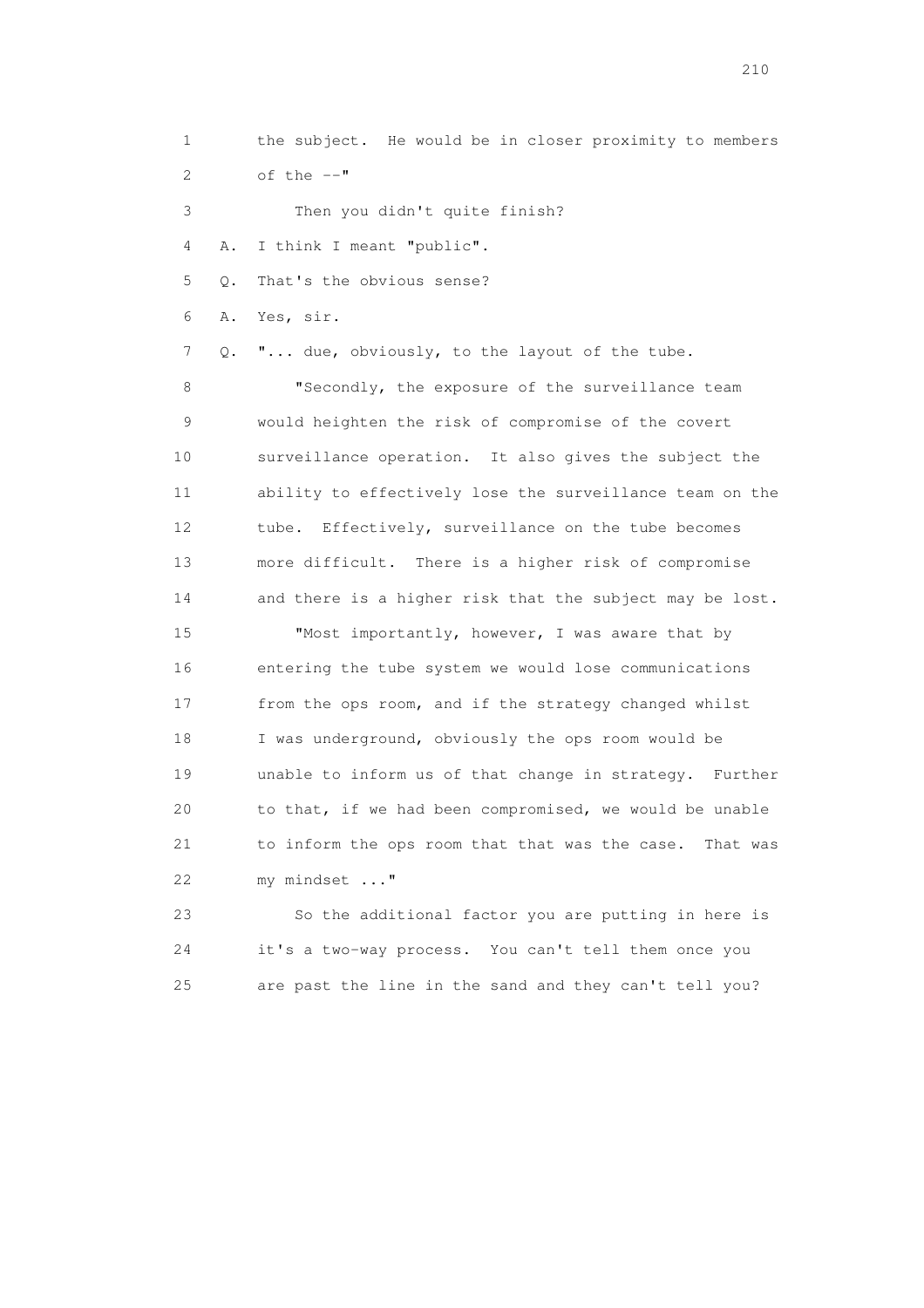1 A. Whilst we are underground, sir, yes, that's the case. 2 Q. Before dealing with permission tomorrow, so you know 3 what's coming, I do not want it to be a surprise, and 4 you are welcome to have a look tonight so you are 5 familiar with it, have you seen the compilations of the 6 cameras just outside the entrance where you are shown of 7 Stockwell tube, the foyer and the barriers and the 8 escalator? 9 A. Yes, I was shown at the trial, sir, yes. 10 Q. So you are familiar but you haven't seen them since? 11 A. Only what's been shown on TV but not in any great 12 detail, no, sir. 13 Q. I'm perfectly happy that you view them tonight if you 14 wish to. Before we get to that, this is the preface 15 question to viewing those: James has told us, and that 16 was the learned Coroner's observation to you, that in 17 his view you were the most experienced surveillance 18 officer on the team and he was quite confident that, 19 when you made the offer, you would be in a position to 20 safely detain this individual. Now, that's the context, 21 all right, that's what he said. 22 First of all, would it be fair to say that you 23 really wouldn't make the offer in the first place if you 24 didn't think that you could stop this individual? 25 A. Yes, sir.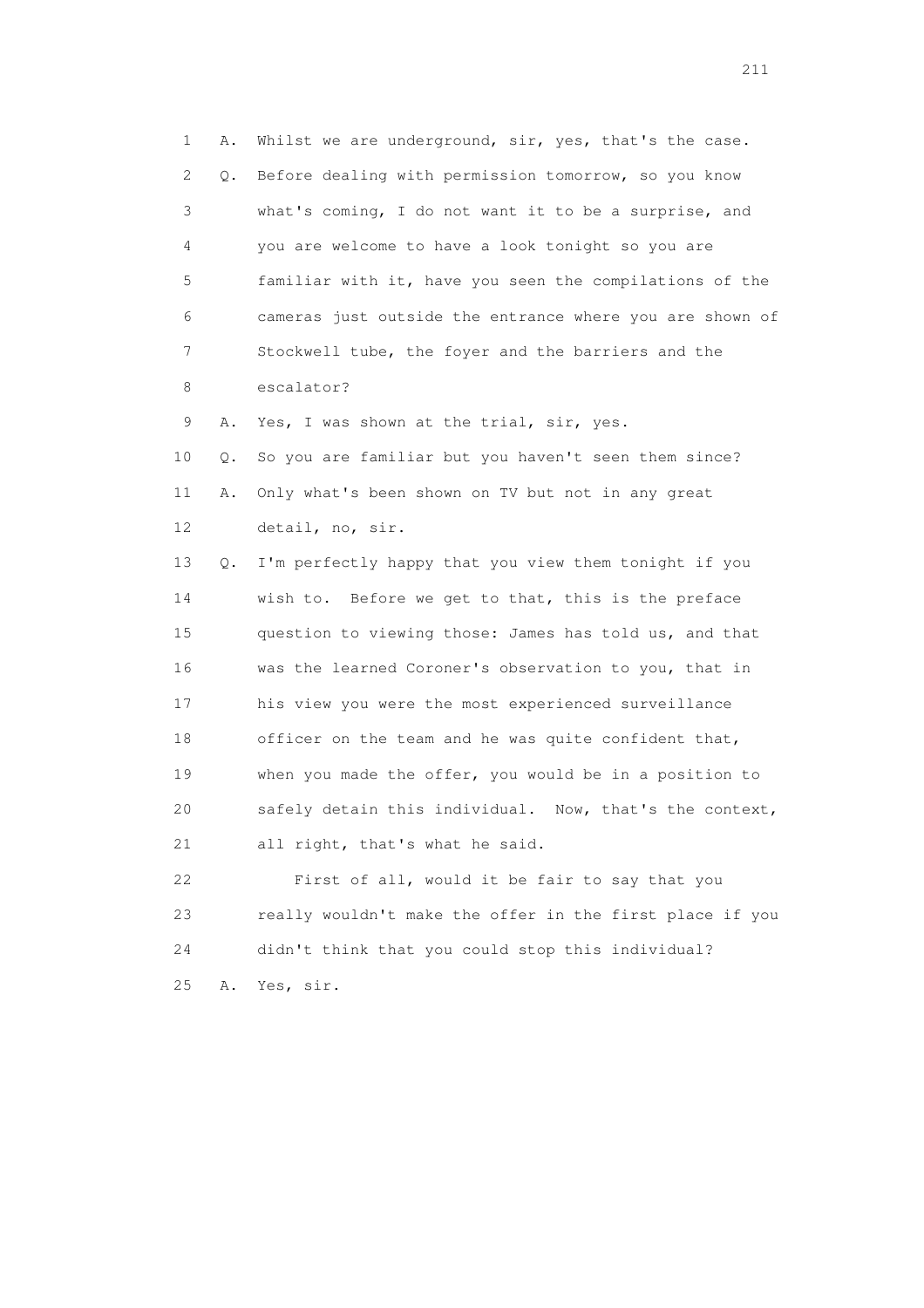1 Q. Right. The question I want to ask you, and then we can 2 see how it pans out on screen, is if James had said -- 3 or somebody had said and it had come from the ops room 4 for example -- "All right, you carry on and do it", 5 I know you had not had much time but had you worked out 6 in your mind where and how you would actually do it? 7 A. It's a very difficult question, sir. What I need to say 8 is that the instrument of choice, if you like, in order 9 to carry out this sort of intervention/detention/arrest 10 would be CO19. 11 Q. One appreciates that.

12 A. If I could clarify, sir. They are trained, equipped and 13 experienced in this situation. The reason I asked the 14 question is I wasn't aware that they were there and 15 I was therefore offering to detain the man. As to how 16 I would do it, and I apologise, it's a long answer, it 17 would depend on when I got the order and where the 18 subject was.

 19 Q. Yes, that's why, so you can see where we are going? 20 A. Yes.

 21 Q. We are going to see where you are and the other armed 22 surveillance officers?

23 A. Yes.

 24 Q. I think you have mentioned some of them today who you 25 realised were in the vicinity. The ones who were in the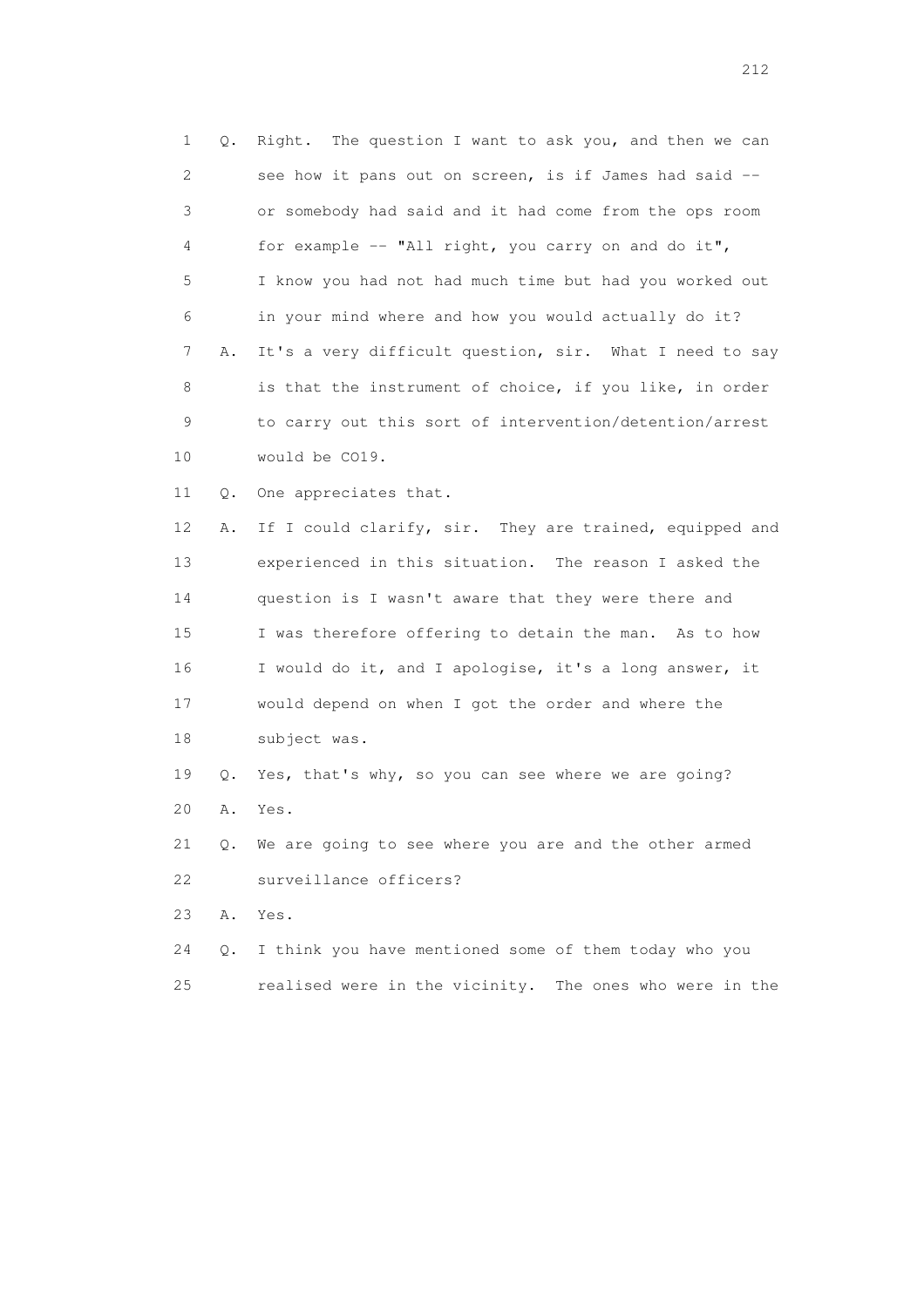| 1                         |           | vicinity that you were conscious of, Ken for example,        |
|---------------------------|-----------|--------------------------------------------------------------|
| $\mathbf{2}^{\mathsf{I}}$ |           | being one of them?                                           |
| 3                         | Α.        | Yes.                                                         |
| 4                         | Q.        | Were you aware that they were themselves armed?              |
| 5                         | Α.        | Yes, sir, particularly with reference to Ken, I was          |
| 6                         |           | aware that he was an armed officer and would have acted      |
| 7                         |           | in support of myself.                                        |
| 8                         | Q.        | Sorry, is this because you had worked as a team before?      |
| 9                         | Α.        | Clearly, sir.                                                |
| 10                        | Q.        | I am sorry, it may seem an obvious question to you.<br>Had   |
| 11                        |           | you worked with Ken before on an armed surveillance?         |
| 12 <sup>°</sup>           | Α.        | Yes, yes, not an intervention, but on an armed               |
| 13                        |           | deployment, yes.                                             |
| 14                        | $\circ$ . | And the other officers as well for that matter?              |
| 15                        | Α.        | Indeed, sir, yes.                                            |
| 16                        | О.        | But you made particular reference to Ken, is that            |
| 17                        |           | because you know him better than the others, or ?            |
| 18                        | Α.        | Well, it's more in relation to his proximity to me.          |
| 19                        |           | He was the nearest one to you at that<br>SIR MICHAEL WRIGHT: |
| 20                        |           | time.                                                        |
| 21                        | Α.        | Yes.                                                         |
| 22                        |           | MR MANSFIELD: So that would give two of you?                 |
| 23                        | Α.        | Yes, sir.                                                    |
| 24                        | Q.        | If these questions, without reference to the                 |
| 25                        |           | compilation, are too difficult, I understand, but if you     |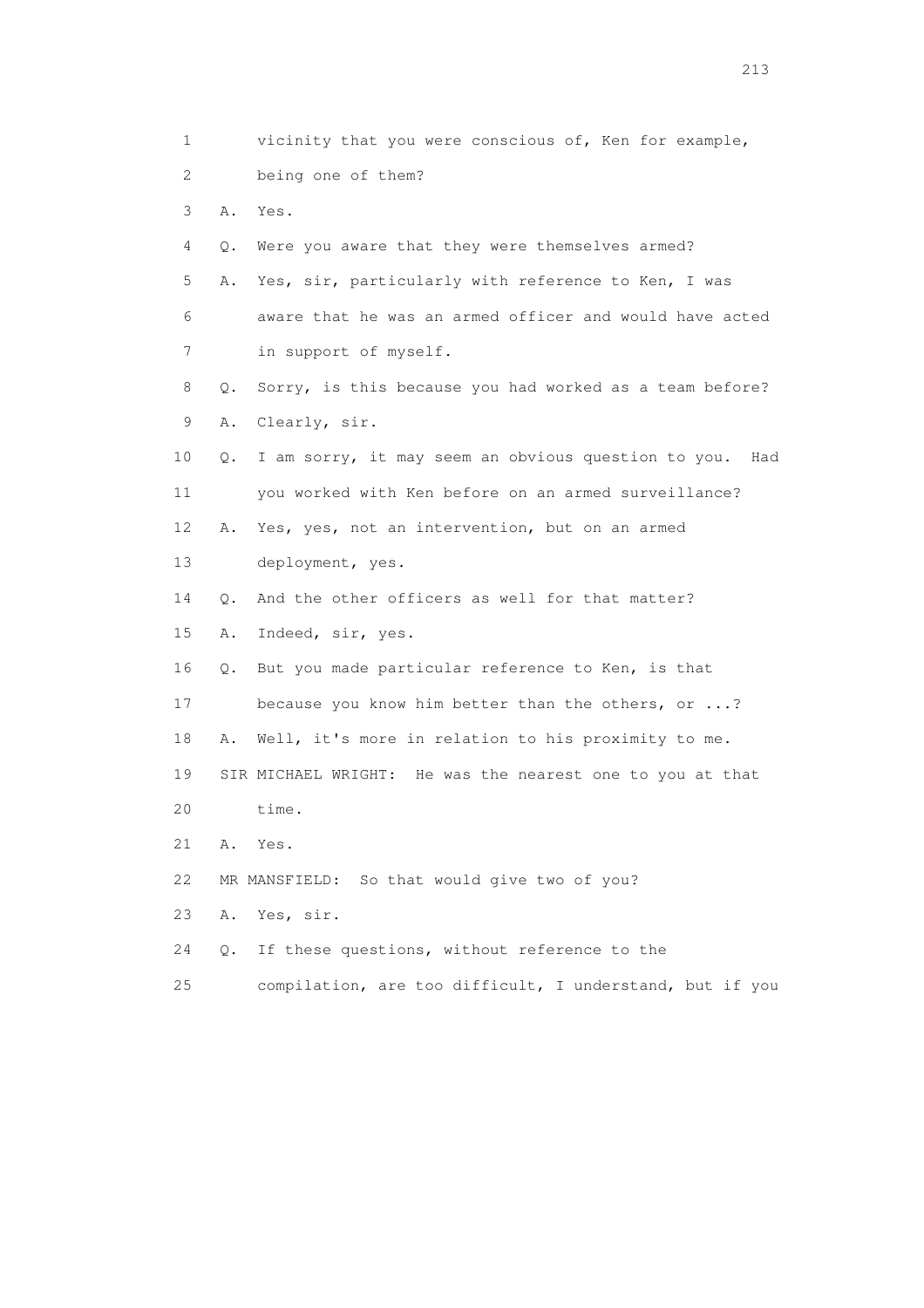1 had got the order back quickly, which obviously 2 I suggest this is what should have happened, you should 3 have had an order quickly, but if you had it back 4 quickly and he had not gone through the barriers, in 5 other words he is still in the foyer, and Ken is just 6 there nearby and at least another officer as well we 7 know, can you assist as to how you would have done it? 8 A. Can I ask where is the subject at this stage, sir? 9 Q. Then I think -- can I just pause. Yes, he's still -- he 10 has not gone through the barriers. We know he goes over 11 to the right-hand side. In fact you are on the 12 right-hand side in a chemist shop? 13 A. Initially, yes. 14 Q. Then you move, in a doorway or something, and then you 15 move? 16 A. Yes. 17 SIR MICHAEL WRIGHT: Tom is offering to put them up for you 18 now if you want them. 19 MR MANSFIELD: Fair enough. I think we have enough time to 20 start it. 21 Could we have the film, the compilation of the 22 camera outside Stockwell first. This is just so you get 23 the feeling again of it. 24 Video footage shown 25 There is de Menezes coming in there.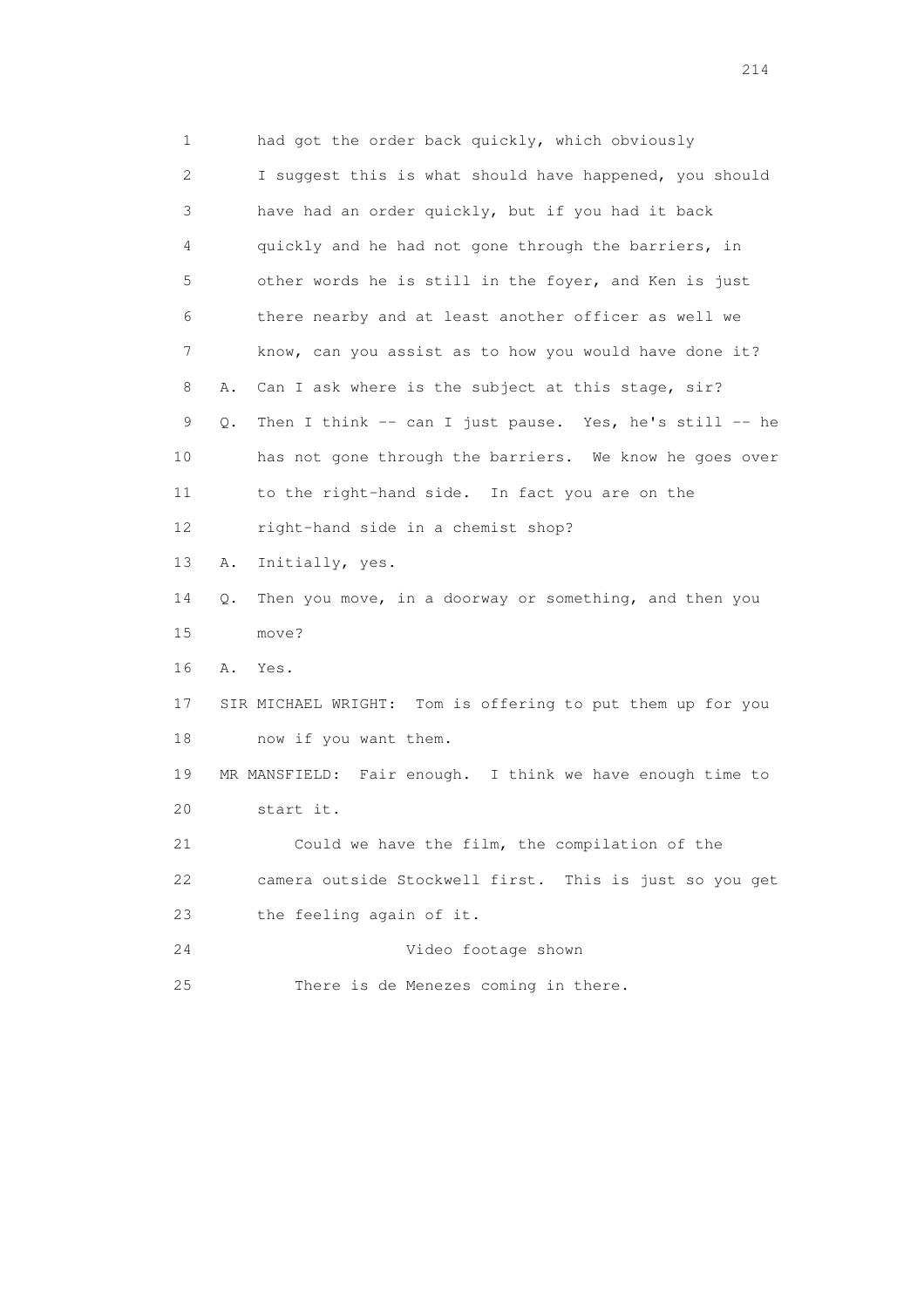1 SIR MICHAEL WRIGHT: You by that time are inside the foyer 2 of the station? 3 A. Yes, sir, yes. 4 MR MANSFIELD: There is a shot of approaching traffic, 5 amongst which there were armed officers, as we now know. 6 I mean SFOs. (Pause) 7 It will come round to the tube station any minute 8 now. 9 A. Sir. (Pause) 10 MR MANSFIELD: Back to the tube station. (Pause) 11 If we just pause it there, for a second, we have 12 seen two more officers, Lawrence and Malcolm. Can you 13 help us, where inside the foyer were you at this time? 14 A. I don't know. 15 Q. I'm not expecting you will necessarily remember. 16 SIR MICHAEL WRIGHT: Somewhere between the entrance and the 17 barriers? 18 A. Yes, sir. Well, unless I see the footage from inside at 19 that time -- 20 MR MANSFIELD: It's coming up. 21 A. Right, sir, thank you. 22 Q. Were you ever aware of Lawrence and Malcolm? 23 A. No, sir. 24 Q. All right. Just go on, if you wouldn't mind. (Pause) 25 There is Geoff. You have mentioned Geoff on other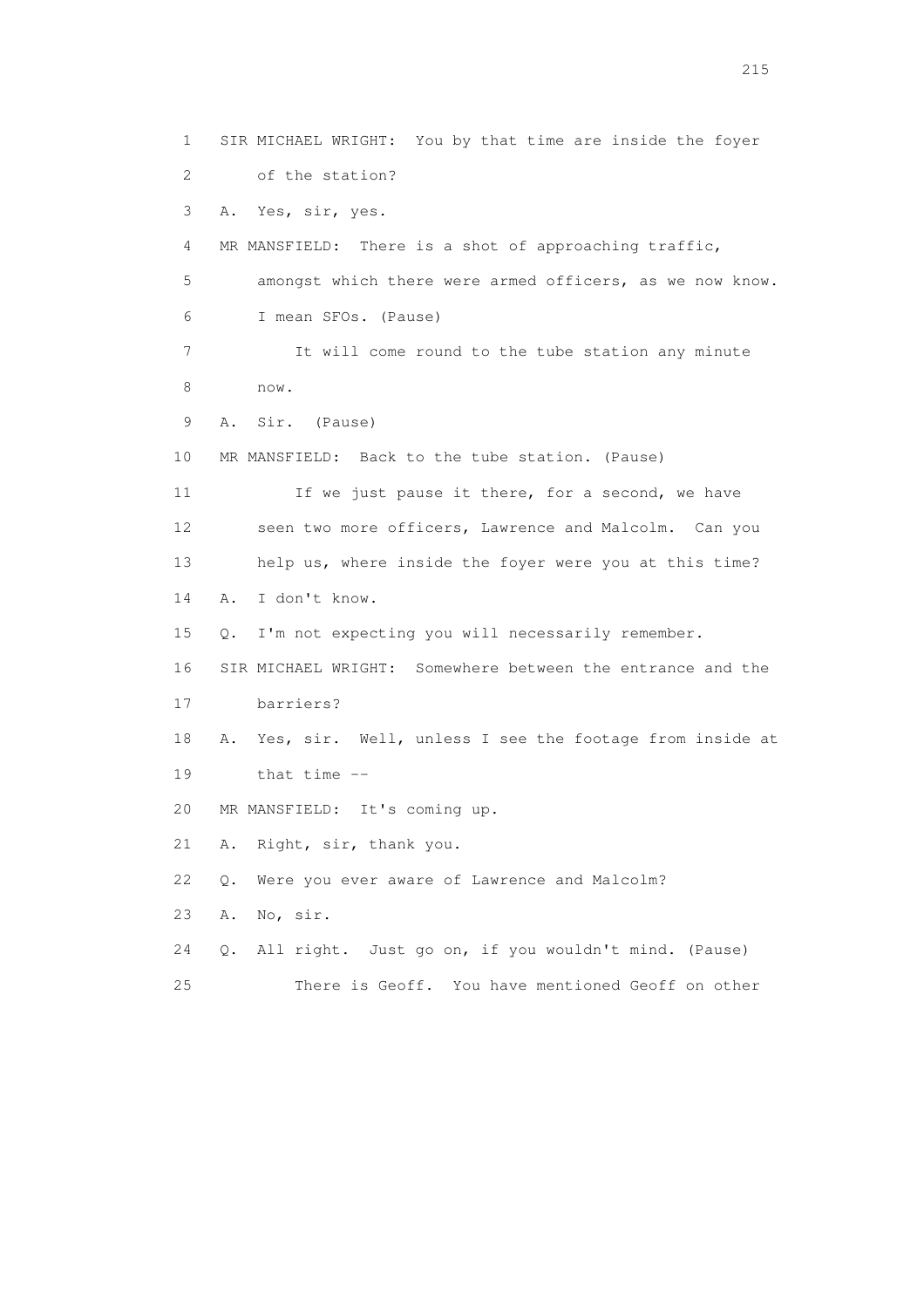1 occasions. Were you aware of his position, fairly close 2 by? 3 A. No, sir. 4 Q. All right. Just going on. (Pause) 5 Graham is coming a bit later, so I am going to 6 assume, if this is fair, that you probably didn't know 7 about his position, or did you? 8 A. No, sir. 9 Q. You didn't know that. (Pause) 10 There come the firearms officers, and clearly since 11 you didn't see them until they were downstairs, you 12 don't see these. You follow, this is all from one 13 camera, continuous, a bit later? 14 A. Understood, sir, yes. 15 SIR MICHAEL WRIGHT: Do you want to push on to the interior? 16 MR MANSFIELD: Yes, I think if you wouldn't mind. 17 This is the entrance hall camera, as it says, and 18 you have probably seen this before, but if you would 19 look at this fairly carefully and I want to stop it. 20 Can we pause it there, please. 21 Can you help the jury as to where you were 22 positioned as he's coming through the foyer in this way? 23 SIR MICHAEL WRIGHT: He's just going over to get his paper. 24 MR MANSFIELD: Yes. 25 A. I believe at that stage I was over to his right in the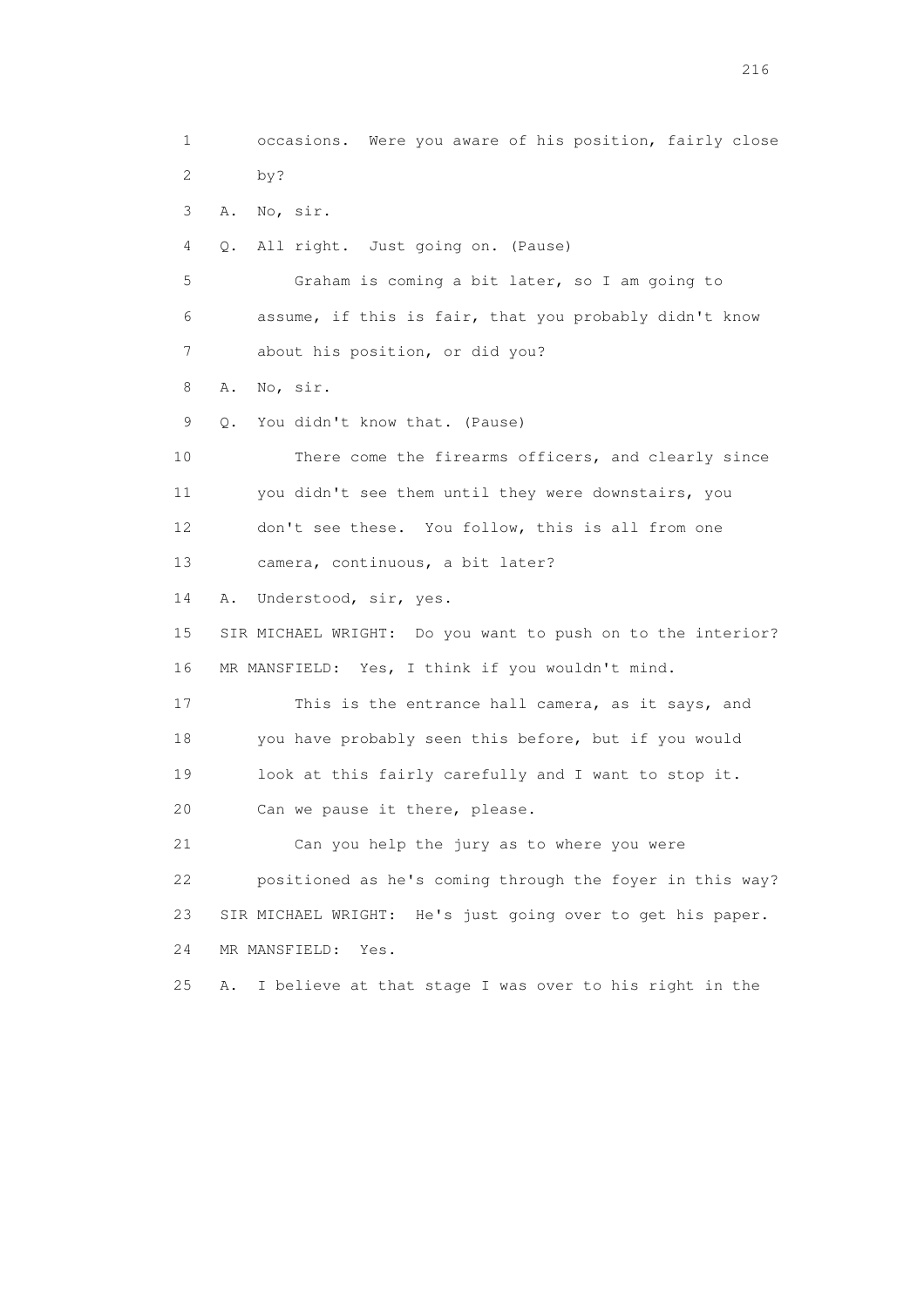1 vicinity of the chemist shop.

 2 Q. Could we just move forward, thank you. (Pause) 3 There you are. Just pausing there, again, so we see 4 you moving about, he has gone over to the right, we can 5 see the barriers in advance, and Ken. I think, as 6 a matter of interest, there is another police officer 7 there but I don't think he has anything to do with this. 8 SIR MICHAEL WRIGHT: Do you mean the uniformed officer? 9 MR MANSFIELD: Yes. 10 A. There is a police officer in the foyer, sir. 11 Q. We have heard that there are extra police on duty that 12 day and he just happens to be there. 13 Where you see Ken now, I think you have already said 14 you were aware that he was close by. Were you aware 15 that he is in fact not very far behind you? 16 A. I was aware he was pretty close, sir. 17 Q. If it can just go on. (Pause) 18 Going towards the barriers, both you first and Ken 19 following. I'm going to pause it there because 20 obviously what happens on this one camera is we see 21 other people coming in and then we have to switch to 22 another camera. 23 Perhaps I had better ask you this: at what point had 24 you asked or made the offer about detaining him; was it 25 once you were in this foyer area or outside?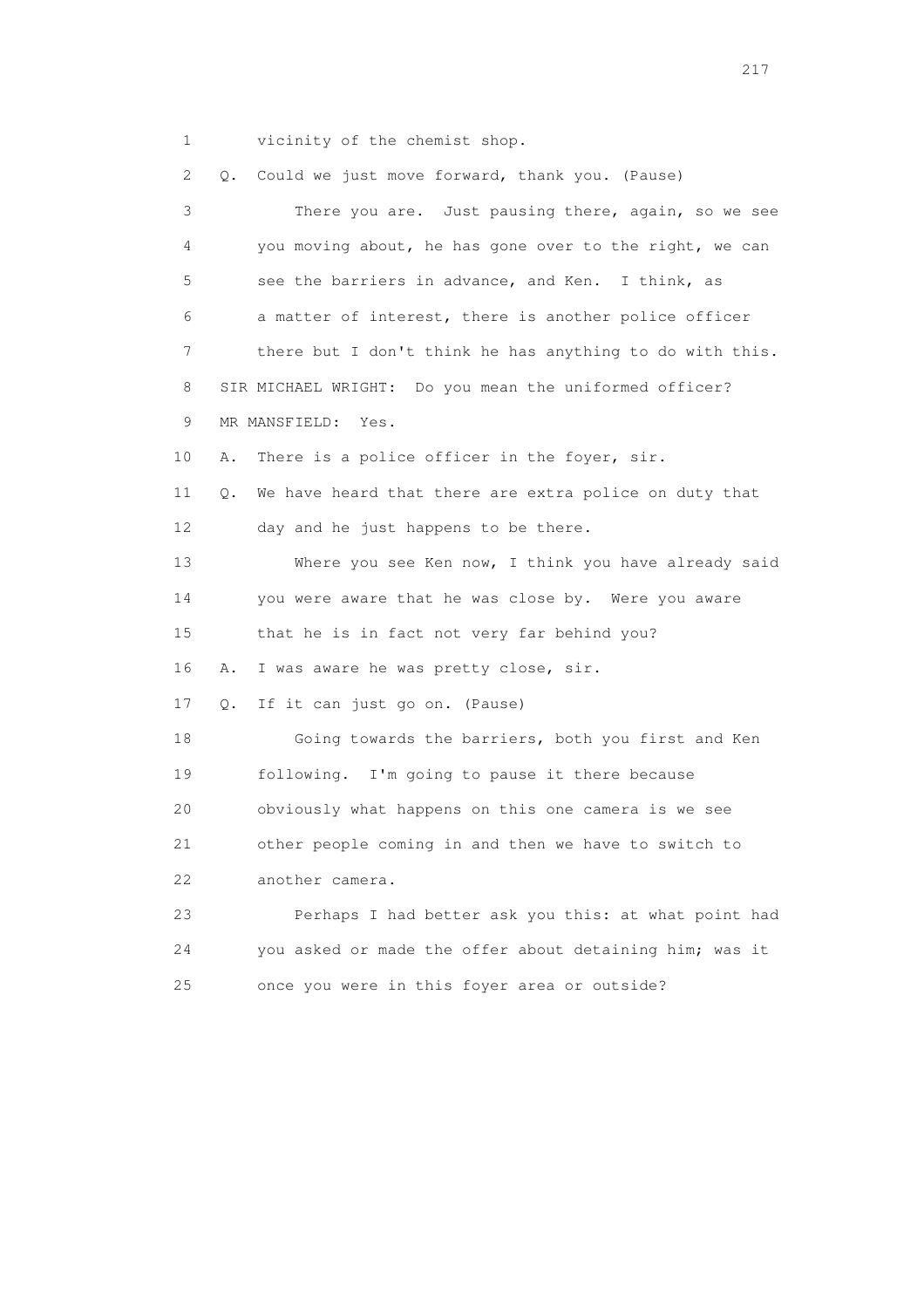1 A. No, it was when I was inside, sir.

- 2 Q. When you were inside?
- 3 A. Yes.
- 4 Q. Standing in the chemist doorway?
- 5 A. In that vicinity.
- 6 SIR MICHAEL WRIGHT: That's over to the right of this
- 7 picture, is it?

8 A. Yes, sir.

 9 MR MANSFIELD: So had you been given, and again if it's too 10 hypothetical because you weren't given the order, please 11 say, but had you been given the order whilst you were 12 standing in the chemist shop doorway, and we know 13 Jean Charles de Menezes has gone across to get his 14 newspaper and so forth, and Ken is nearby, would you 15 have contemplated, since there is a line in the sand 16 with the barriers, of having to do the detention right 17 there in the foyer? 18 A. Yes, sir. 19 Q. Right. Again if you can't say -- how would you have

20 actually done it? Because the jury are not armed

21 officers any more than I am. What would you have

23 How would you have done it?

25 Q. All right.

22 contemplated doing at that point with this individual?

24 A. I need to accept that it's a hypothetical question, sir.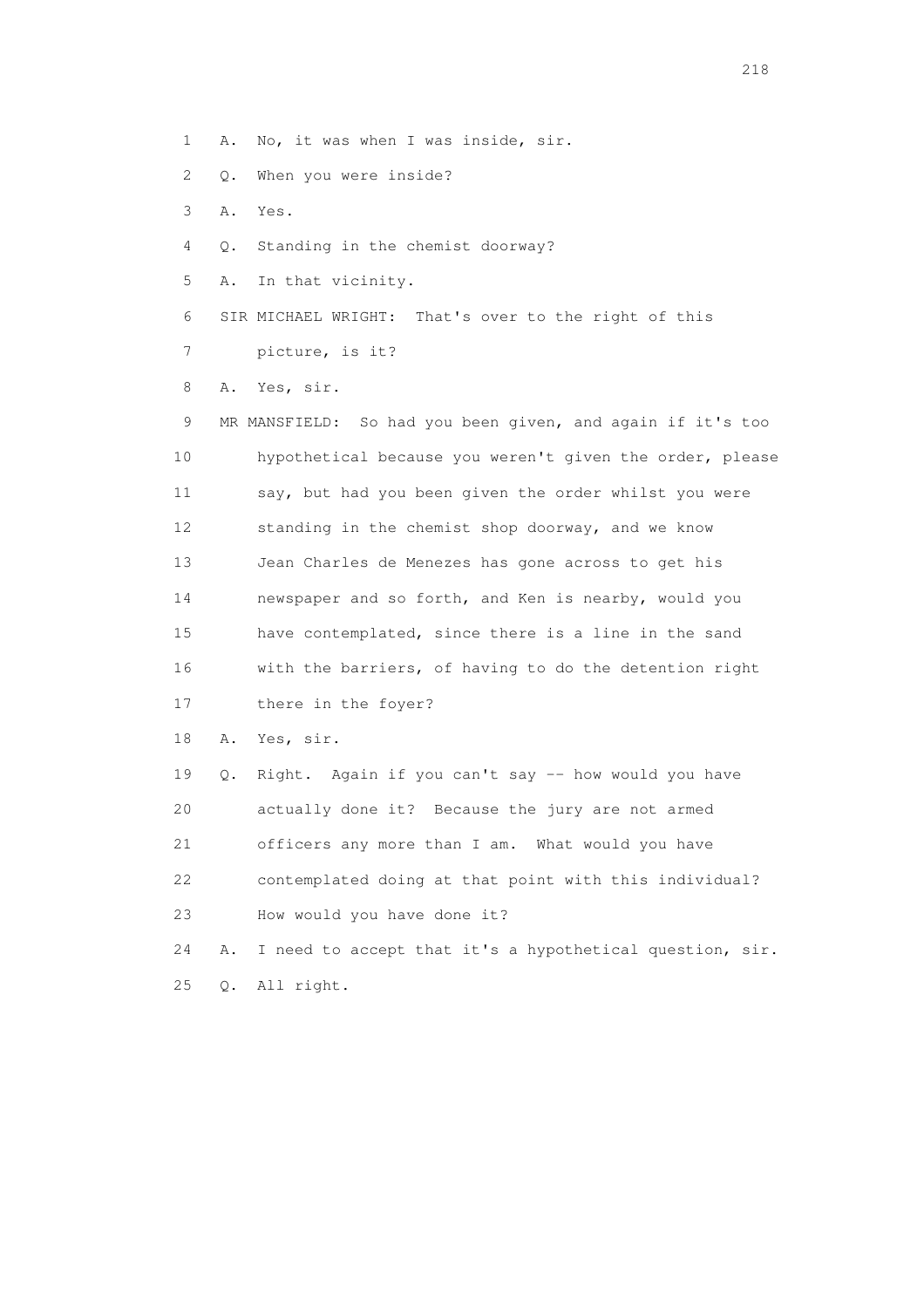1 A. It will have depended very much on where the subject 2 was. All I would say is that I had a range of options 3 open to me, that being Glock pistol, the chequered 4 police cap, an extendable ASP baton which I was carrying 5 in my rucksack, and I was obviously aware that Ken was 6 in support. 7 Q. Did he have the same instruments, if I may put it that 8 way? 9 A. It's my understanding, yes -- well, I knew he was armed 10 and was probably carrying officer safety equipment as 11 well. So we had a range of options open to us, sir. 12 Q. Right. 13 A. Now, it would depend on -- and I need to state that this 14 is hypothetical. 15 Q. Yes, I have prefaced it in that way. 16 A. Are you happy for me to continue, sir? 17 SIR MICHAEL WRIGHT: Certainly. 18 A. It would depend on where the subject was. If I decided 19 to draw my firearm and challenge him, I would need to do 20 that from cover, which would obviously mean that pillar 21 near the telephone kiosks. 22 MR MANSFIELD: The one we see in this photograph? 23 A. Yes. 24 Q. Yes? 25 A. But if I did that, I would have to take into account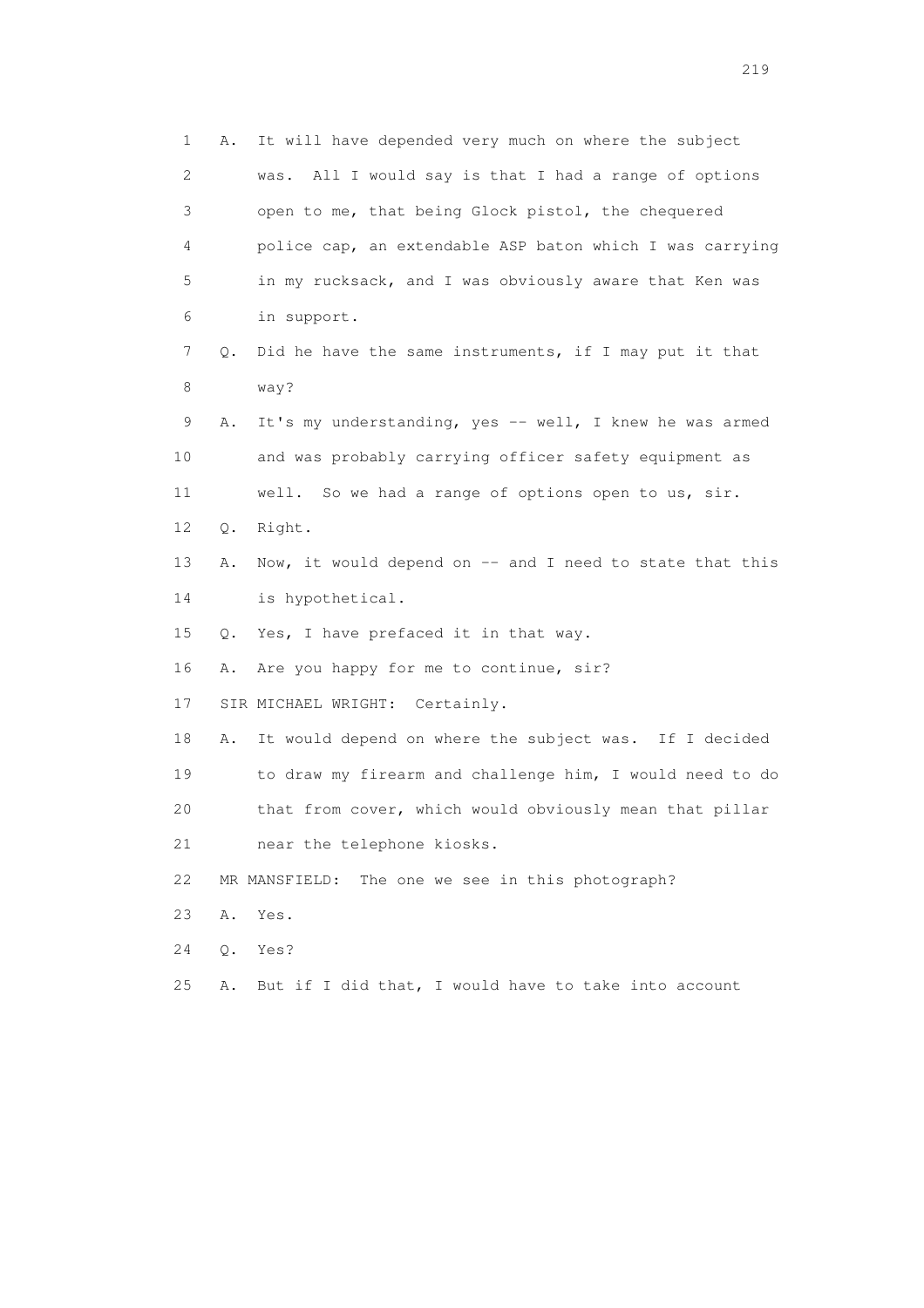1 members of the public between me and him, I would have 2 to take into account the backdrop, and I would have to 3 take into account his possible means of escape which 4 would mean passing through that barrier and down into 5 the tube. So I would have to take all that into 6 account, sir.

 7 If he was approaching the barrier and I know I was 8 close to him then, in conjunction with Ken I would 9 probably simply have walked up to him, grabbed his left 10 arm as tightly as I could, Ken grabbed his right arm, 11 told him we were police officers, put him to the floor, 12 and from there on possibly cuffed him, detained him. 13 SIR MICHAEL WRIGHT: This is without producing your pistol? 14 A. Yes, sir.

 15 SIR MICHAEL WRIGHT: Yes, I understand, this is an unarmed 16 stop?

 17 A. Yes, sir. Detain him, cuff him, evacuate the station 18 and seek further directions. But this is hypothetical. 19 SIR MICHAEL WRIGHT: I understand that. Does that involve 20 having to warn Ken what you are doing?

 21 A. I would have told him. Basically I would have needed to 22 take control of that situation and told him what we were 23 going to do.

24 SIR MICHAEL WRIGHT: Although no doubt if you were

25 experienced colleagues a nod and a wink might have been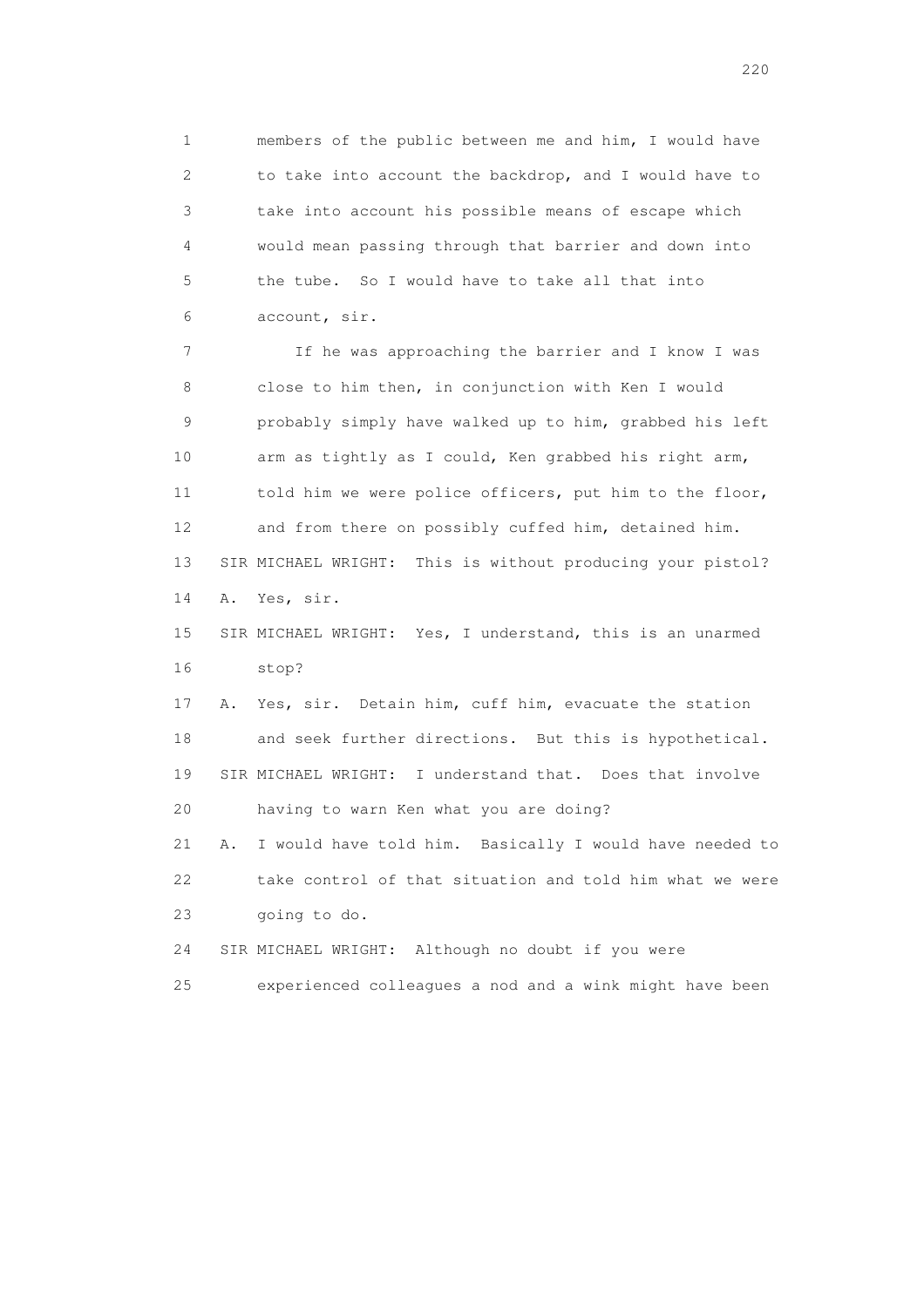- 1 enough?
- 2 A. Quite possibly, sir, yes.

 3 SIR MICHAEL WRIGHT: That's how you conceived it might have 4 been done?

5 A. Potentially, sir, yes, hypothetically.

6 SIR MICHAEL WRIGHT: You can't be sure because there may be

7 all sorts of variations of circumstances?

8 A. Yes, sir.

9 SIR MICHAEL WRIGHT: But that was how you hoped it might be

10 done?

11 A. Yes, sir.

12 SIR MICHAEL WRIGHT: I see.

13 Would that be a convenient point?

14 MR MANSFIELD: It would, thank you very much.

15 SIR MICHAEL WRIGHT: I hope we have actually managed to

16 achieve most of what you wanted to achieve, in fact, as

17 far as these ...

18 MR MANSFIELD: There is one further stage, but most of it,

19 yes.

20 SIR MICHAEL WRIGHT: Very well. 10 o'clock tomorrow,

21 please, ladies and gentlemen.

 22 While the jury are leaving, can I ask everybody to 23 apply their minds: looking at Mr Hough's timetable for 24 the next few days, can I ask all the IP's

25 representatives to apply their minds to those witnesses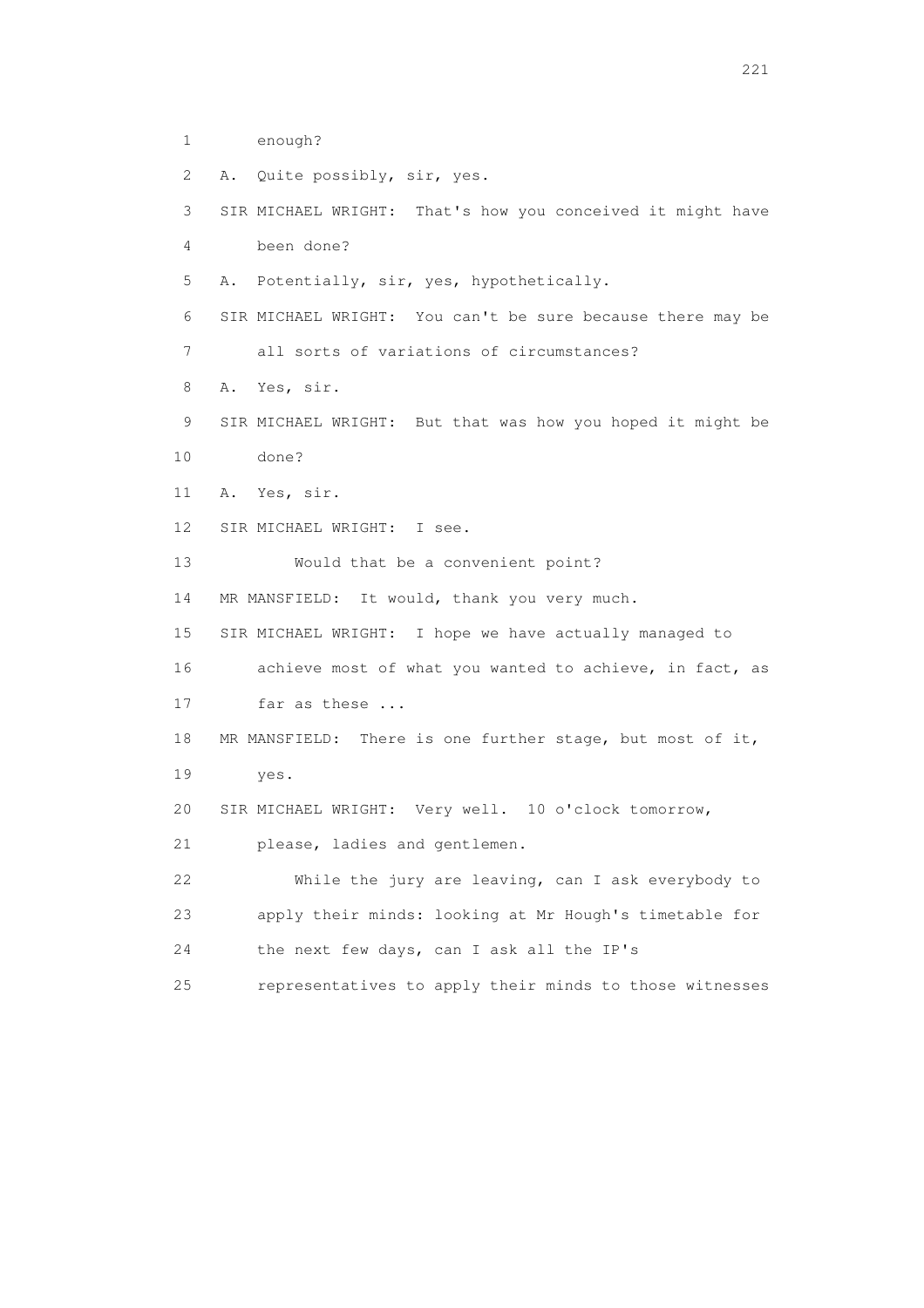1 in the pipeline, to consider whether there are any that 2 really are not needed now that we are beginning to see 3 how the picture is panning out and the issues are 4 becoming clearer; any that can be discarded or any that 5 can be dealt with under rule 37; it would be very 6 helpful if we could. 7 Off you go, ladies and gentlemen, 10 o'clock. 8 (5.00 pm) 9 (The court adjourned until 10.00 am on 10 Thursday, 23 October 2008)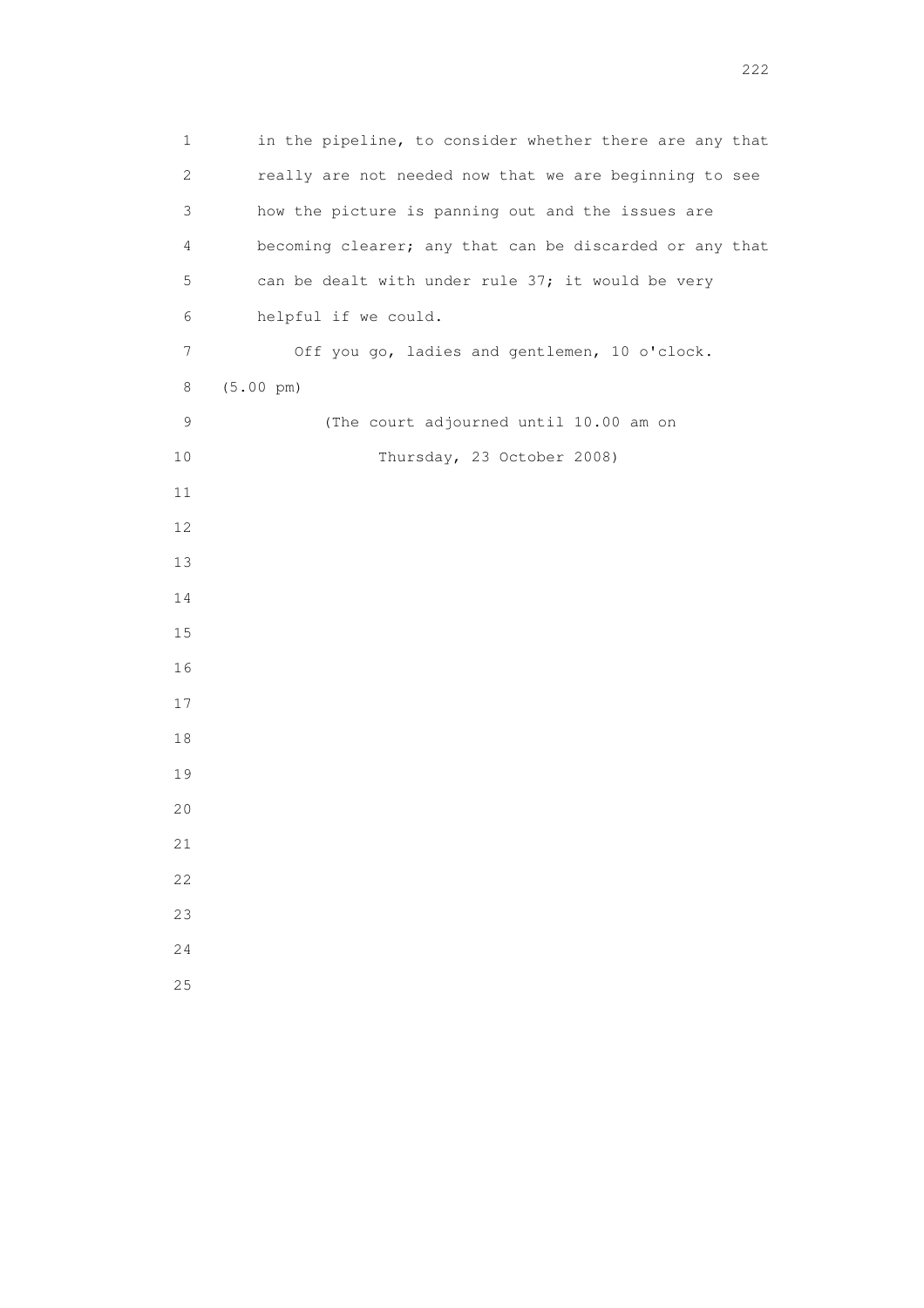1 INDEX 2 PAGE 2 3 In the absence of the jury ....................... 1 4 5 CODENAME "HARRY" (sworn) ......................... 8 6 7 Questions from MR HOUGH ........................... 8 8 9 Questions from MR MANSFIELD ............... 30 10 11 Questions from THE CORONER ................ 46 12 13 Questions from MR STERN ..................... 48 14 15 Questions from MR PERRY ...................... 50 16 17 Questions from MR HORWELL ................... 54 18 19 Further questions from MR HOUGH ........... 57 20 21 CODENAME "MALCOLM" (sworn) ....................... 59 22 23 Questions from MR HOUGH ..................... 59 24 25 Questions from MR MANSFIELD ............... 80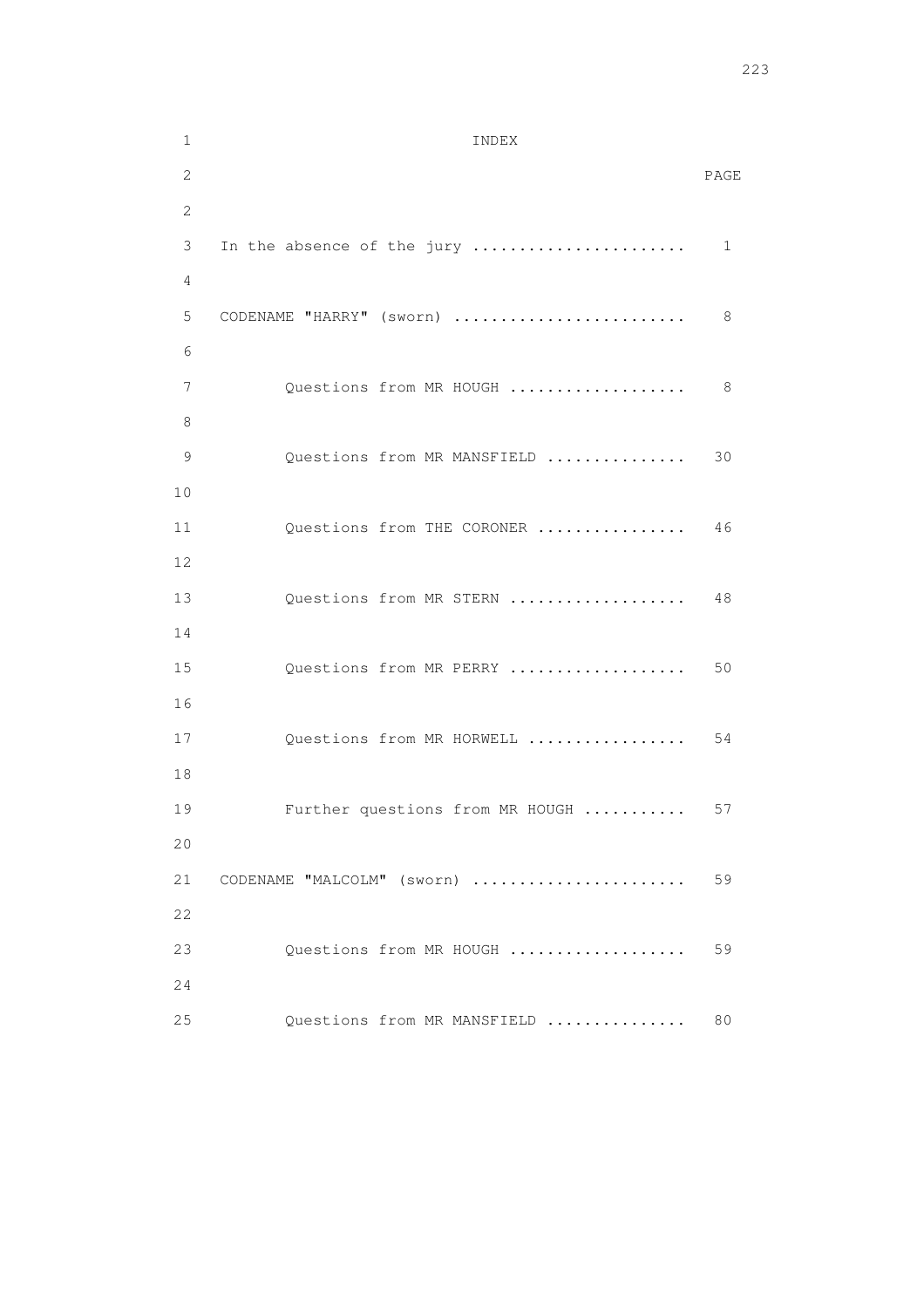1 2 Questions from MR STERN ...................... 93 3 4 Questions from MS LEEK .................... 96 5 6 Questions from MR KING .................... 97 7 8 Questions from THE CORONER ................ 98 9 10 Questions from MR GIBBS ................... 99 11 12 Statements of TANGO 2 (read) ...................... 103 13 14 CODENAME "GRAHAM" (sworn) ........................ 106 15 16 Questions from MR HOUGH .................... 106 17 18 Questions from MR MANSFIELD ............... 123 19 20 Questions from MR STERN ................... 125 21 22 Questions from MR PERRY ................... 126 23 24 Questions from THE CORONER ................ 130 25